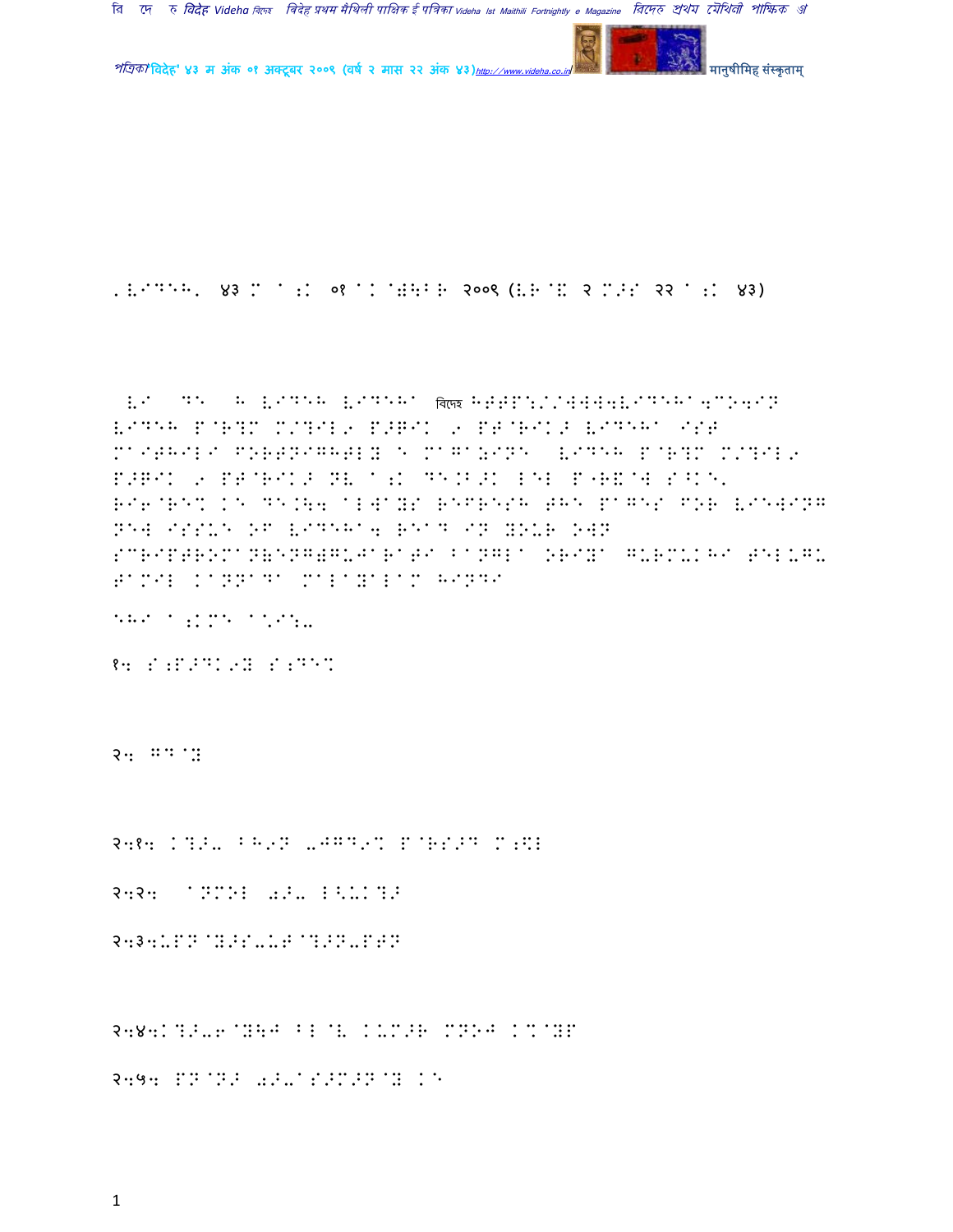ৱি দে *হ বিदेह Videha ৰিজে ৰিবলৈ प्रथम मैथिली पाक्षिक ई पत्रिका <sub>Videha</sub> Ist Maithili Fortnightly e Magazine <i>ৱিদেহ প্ৰথম মৌথি*লী পাক্ষিক \$

*পত্ৰিকা*' विदेह' ४३ म अंक ०१ अक्टूबर २००९ (वर्ष २ मास २२ अंक ४३)http://www.videha.co.in/ मानीमिंद्र अंस्कृताम्

4६4S;S@K>R G9T/ LOK G9T N>D-JGD9% P@RS>D M;\$L 4७4 -NVEN@DU KUM>R 0>-SEM96>INLME !>R>%>Y9 ^EL R>JG 4८4 HEMCN@D@R 0>-M>S@)R S>HEB NHI RHL>H

 $3: P^2$ 

GU;  $\pm 31$   $\pm 42$  GU;  $\pm 21$   $\pm 21$ 

 P;K $\frac{34}{2}$  PR-4३4 SUBO! KUM>R W>KUR 4४4UME& M;\$L (LOKG9T-S;KLN) 4५4KL@PN> %R#-P@RT9Q> S' PRI#>M TK-५ 3464L-PARA (1978-1988), 294L-P (1978-1988) 4७4SROJ .IL>\$9-MNK B>T MNME PHP: FP  $44.4$  PHP

4 MI?IL> KL>-S;G9T-KL@PN>K CIT@RKL>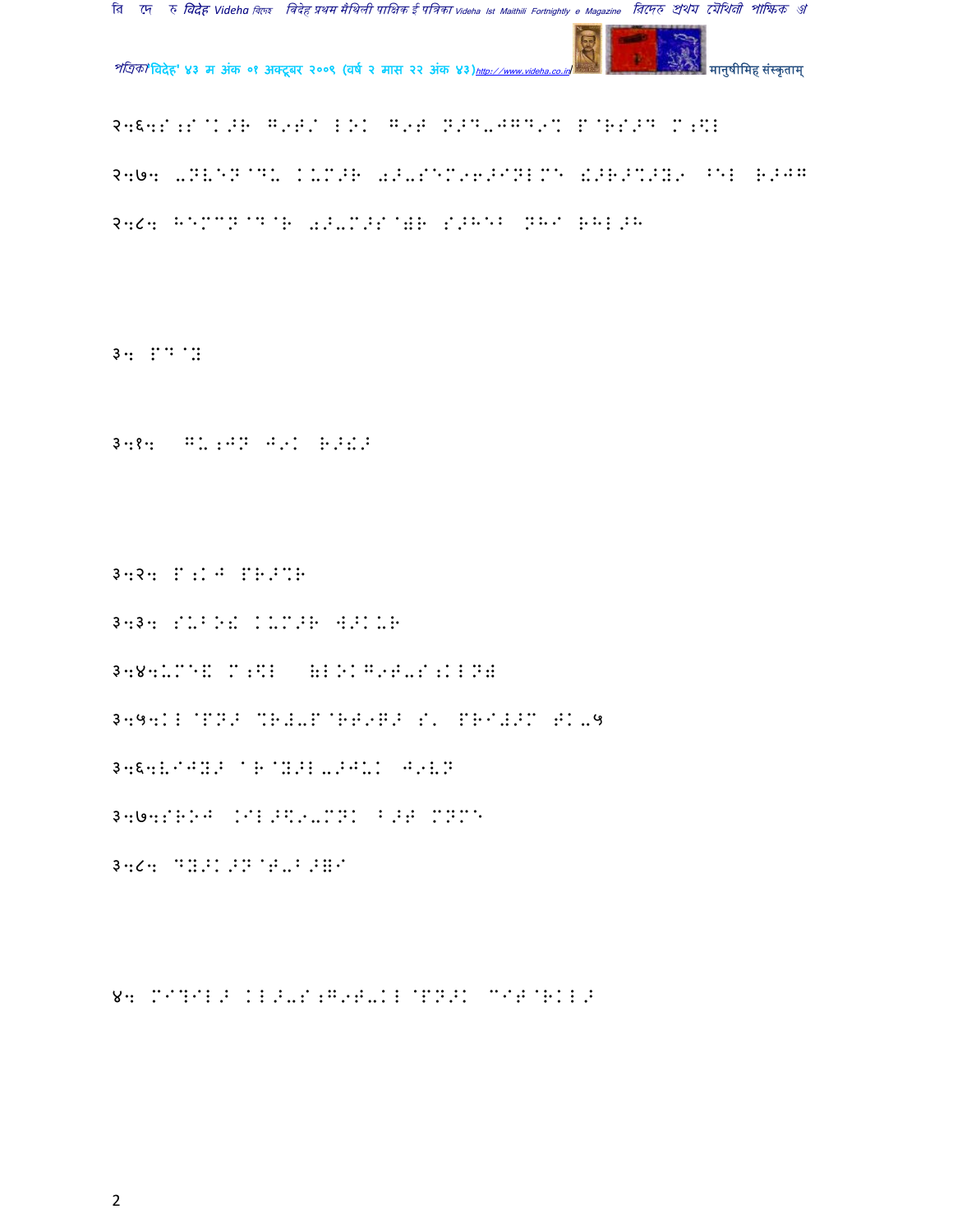$94.$  GPP (BUPP (B)  $\sim$  RPP) - UPP (E). HENPIRE PHOTO BUSINESS THE UP NORTH AND A SHARE AND A SHARE AND A SHARE AND DESCRIPTION OF THE RESIDENCE OF THE RESIDENCE OF THE RESIDENC \$>4 %;^U KUM>R SI;H, %@R9 SEB9 6R@N>;\$9S, M/?IL9 ANUVAS SERIKA SI; ANUVAS SI;

६4 B>L>N>; K"RTE- DEV>;%U VT@SK M/?IL9 CIT@R-%@R"R;.L> (K>MIK@S)२4KL@PN> %R#:DEV9J94

७4 ^>&>P>K RCN>-LE.N -[M>NK M/?IL9], [VIDEHK M/?IL9- A;G@REJ9 > A;G@REJ9 M/?IL9 KO& (I;)RNE)PR PHIL BER SR COLSAN CORPLAR SROWS ENGINE CRANNER SR PER CREATER BASED IN CIRCU ON MS-SQL SERVER MAITHILI-ENGLISH AND ENGLISH-MAITHILI DICTIONARY4]

84 VIDEHA FOR NON RESIDENT MAITHILS (FESTIVALS OF MITHILA DATE-LIST)

8414ORIGINAL POEM IN MAITHILI BY GAJENDRA THAKUR TRANSLATED INTO ENGLISH BY LUCY GRACY FROM NEW YORK

8424 WHERE LIES THE FAULT- MAITHILI STORY BY SHYAM DARIHARE TRANSLATED BY PRAVEEN K JHA

94 VIDEHA MAITHILI SAMSKRIT EDUCATION(CONTD4)

VIDEH 9-PT DER SPORT SOM AF DER STRIKKE SOM AF DE LIGHT I SPURKER AF DER NE DEVNOP PER I DEVANIS ME SOLO KONCRETA LEL NORD LIGICALE PER I P UPLA AD A NAS ALL THE OLD ISSUES OF VIDENCIAL DAY (UPLA) ALL THE OLD ISSUES OF VIDEO IN BRAILLE, TIRHUTA AND DEVANAGARI VERSIONS ) ARE AVAILABLE FOR PDF DOWNLOAD AT THE FOLLOWING LINK4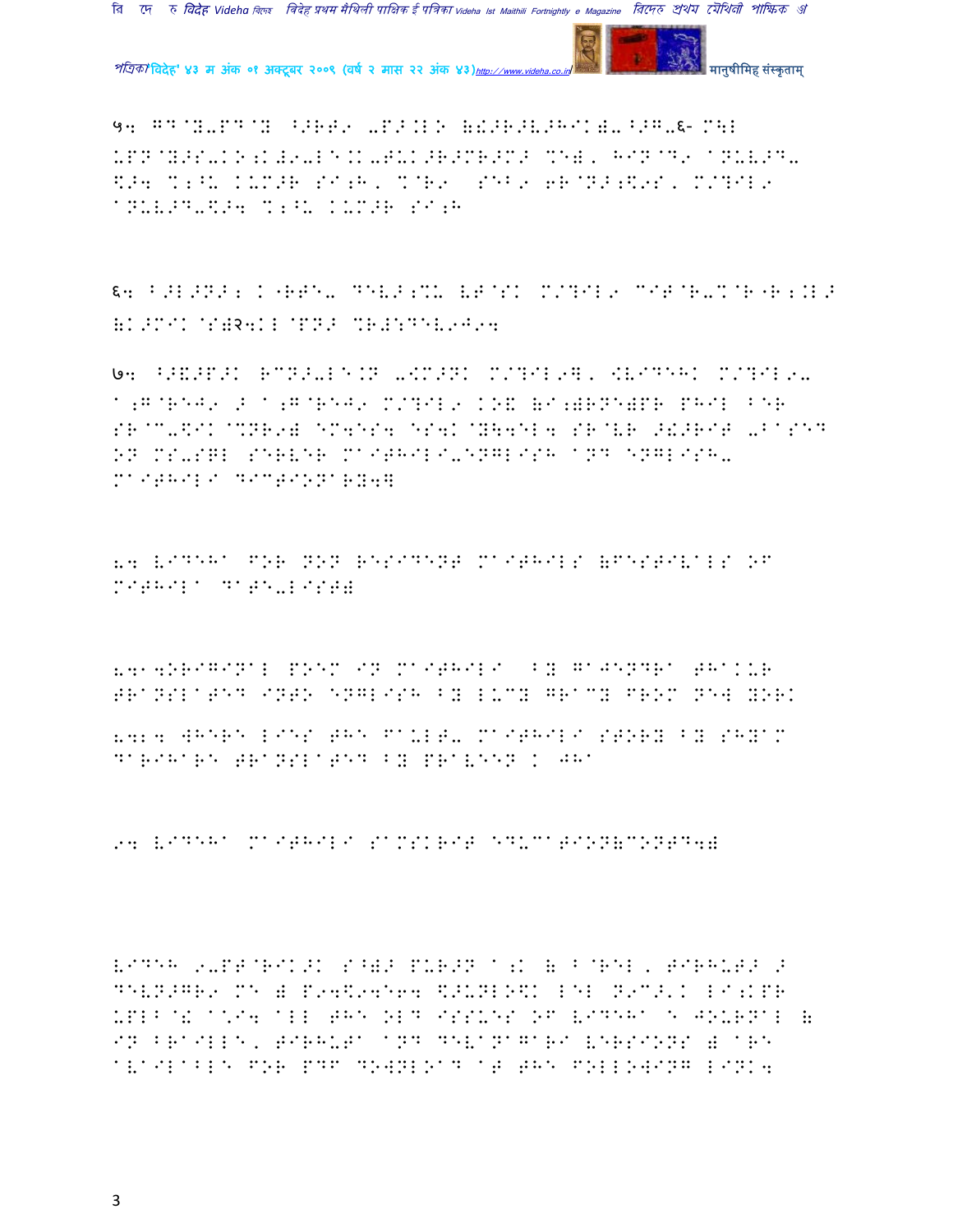VIDEH 9-PT@RIK>K S^)> PUR>N A;K B@REL, TIRHUT> >

VIDEHA E JOURNAL'S ALL OLD ISSUES IN BRAILLE TIRHUTA AND DEVANAGARI VERSIONS

DEVELOPED ROMAN

VIDEH >R4ES4ES469\$4

"VIDEH" 9-PT@RIK> 9-PT@RS' P@R>P@T KR\4

APN MITH MITH WAS ARRESTED FOR A STRAINER

个 EPTER SPAESESFARS ENSTERED NOTE SSEED POINTR  $\vdots$   $\vdots$   $\vdots$   $\vdots$ 

 B@LXG "LE>U)" PR "E\$ G>\$JE)" ME "69\$" SELEK@) KE "69\$ Y\4>R4EL4" MEHTTP://WWW4VIDEHA4CO4IN/INDEX4XML )>IP KEL>S' SEHO VIDEH 69\$ P@R>P@T KE SK/T \*94

MICHER DE FRANKERS ALS CREEFE SERCH DER INFORMETIEK EN DE RHL \*9, (CANNOT SEE/WRITE MAITHILI IN DEVANAGARI/ MITHILAKSHARA FOLLOW LINKS BELOW OR CONTACT AT GGAJENDRA SENGAN ATERS AL SAN ASAR DENGIN TANG PASI PE JPDE S;GHER SATER SOM STRAKT SOM HERFOR A SHER NURDER AF AIR PARA

HTTP://DEVANAAGARII4NET/

HETT://KAULONLINE/THROUNDEFACOM/UNINAGARI/ (ETE BY SMEETER DEVN>GR9 )>IP KR\, BXK@SS' K>P9 KR\ > VR@\$ \$>K@YUMEN@)ME PES@) KE VR@\$ 6>ILKE' SEV KR\4 VI%E& J>NK>R9K LEL GGAJENDRA@VIDEHA4COM PR SM@PR@K KR\4)(USE FIREFOX 340 (FROM WWW4MOZILLA4COM )/ OPERA/ SAFARI/ INTERNET EXPLORER 840/ FLOCK 240/ GOOGLE CHROME FOR BEST VIEW OF 'VIDEHA' MAITHILI EEN SANDER VAN DIE VIDEHA ATHTTP://WWW4VIDEHA4CO4IN/ 4)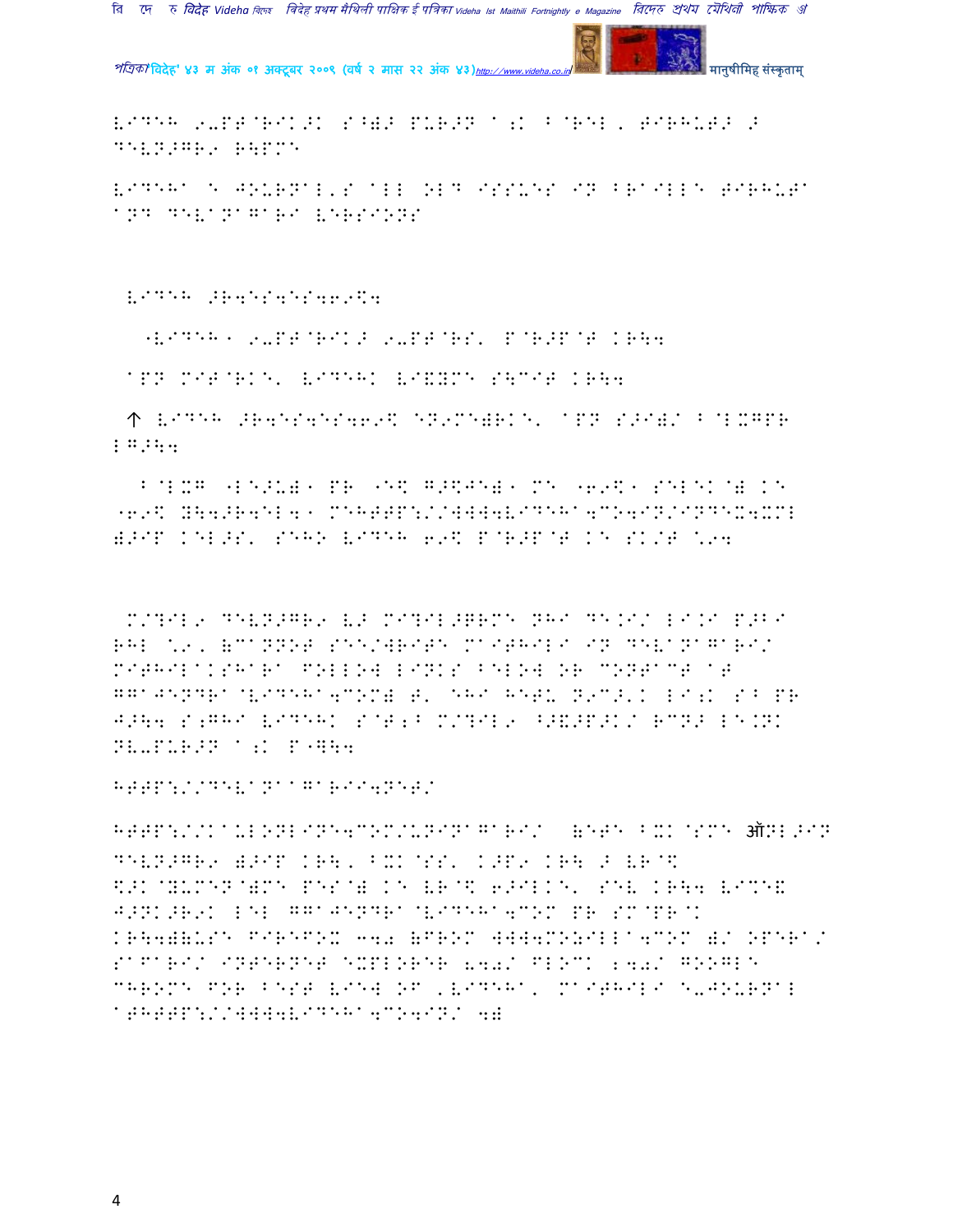MARIA, MARI & MARIAN, SMARAGE SHORA, SMARAGE AND VERSIG SIGHINA SERMANA SIGHI VIDEHK SR@C-I;JN OBSAVIS OF NEWSLAG MIRING, MARING SA MATERIAL, SAMA BALISTIC EN SAKING SAK SAMGA S;KLNK LEN DE. "VIDEH STATE STATE S; PROVIDENT S;

GRESS;KRK PREEST IN MIRTHE MORE (1999), SASTA MATHINE PERTY BROO VR@& P\R@VK) A^ILE. A;KIT A\*I4 MI?IL>K ^>RT > NEP>LK MORE PSRL EMPERATOR AND A SERVE AND DESCRIPTION OF THE PSALE PROPERTY OF THE PSALE PROPERTY OF THE PSALE PROPE CITAR CITARES DE CITAR DE DES ESTES DE L'ANCHE L'ODIFICIO DE L'A

 $\frac{1}{2}$  , the state of the state of the state of the state of the state of the state of the state of the state of the state of the state of the state of the state of the state of the state of the state of the state of t !R@M%>S@T@R9 VID@Y>PTIK S@)>M@P4 ^>RT > NEP>LK M>)IME PSRL MI?IL>K !RT9 P@R>C9N K>LHIS' MH>N PURU& O MHIL> LOKNIK KR@M^\MI RHL A\*I4 MI?IL>K MH>N PURU& O MHIL> LOKNIK CIT@R 'MI?IL> RT@N' ME DE.\4

VIDEHA ARCHIVE VIDEH SERVICE VIDEH S

GO TO THE LINK BELOW FOR DOWNLOAD OF OLD ISSUES OF VIDEHA MAITHILI E MAGAZINE IN 4PDF FORMAT AND MAITHILI AUDIO/ VIDEO/ BOOK/ PAINTINGS/ PHOTO FILES4 VIDEHK PUR>N A;K > ऑ\$IYO/ V9\$IYO/ PO?9/ CIT@RKL>/ 6O)O S^K 6>IL S^ (UC@C>R#, B\$ SU. S>R > D\R@V>QT M:P SHITP: THE SECRETS OF SHIPS AND SHITLE SHIPS AND THE SECRET

*পত্ৰিকা*'বিदेह' ४३ म अंक ०१ अक्टूबर २००९ (वर्ष २ मास २२ अंक ४३)http://www.videha.co.in<sup>/ Hamak</sup> - स्थितिका अनुसीमिह संस्कृताम्



िव <sup>रा</sup>प रु विदेह Videha <sub>विपद</sub> विदेह प्रथम मैथिली पाक्षिक ई पत्रिका <sub>Videha Ist Maithili Fortnightly e Magazine *विरमरु श*थंग रंगैथिली পोष्किक औ</sub>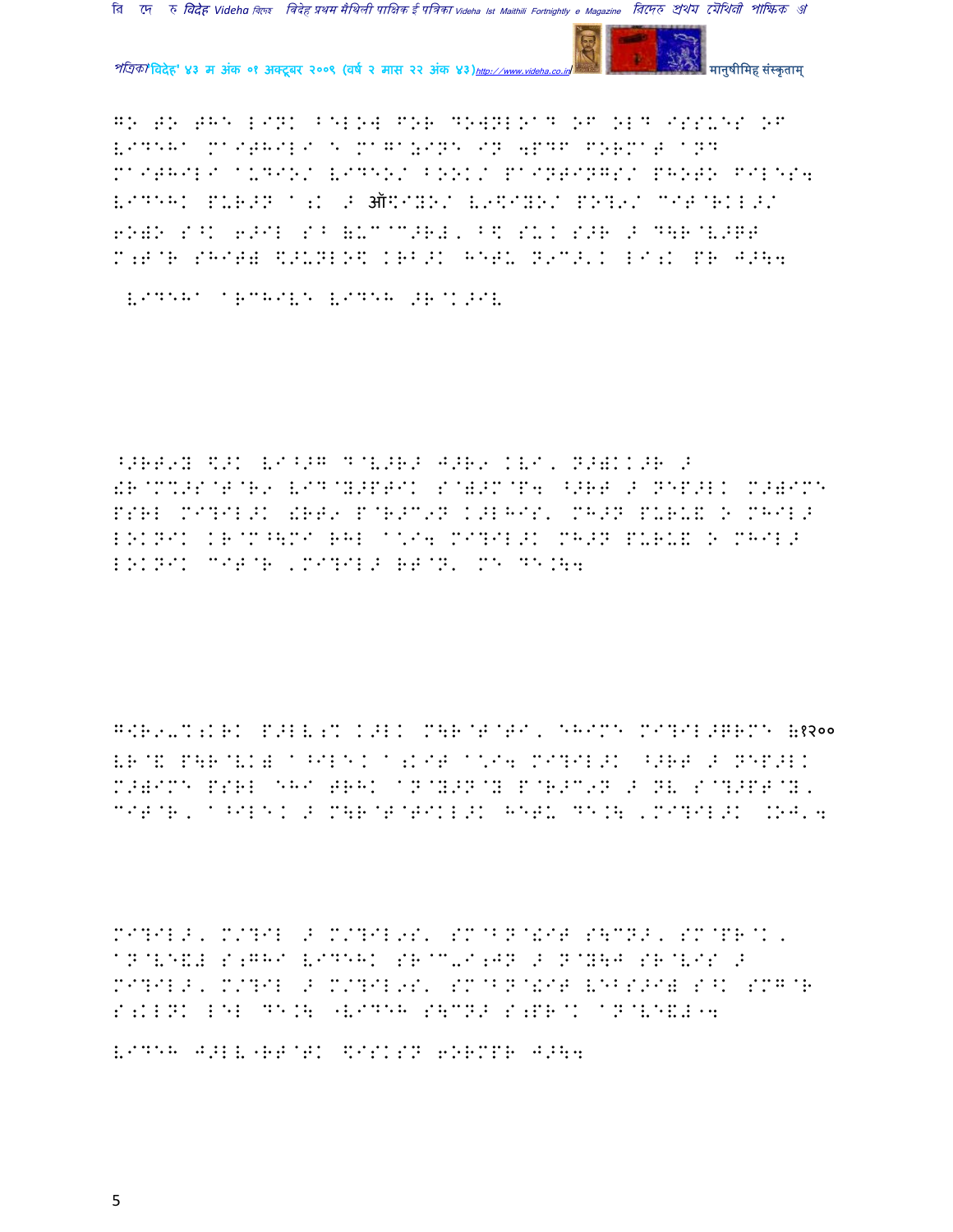"MORE" SAN MIRILA - BOL'HAL-AL'IL' SAN MATHAIL-AR MARA PR *Alian* 

 $\mathbf{3} \cdot \mathbf{9} \cdot \mathbf{9} \cdot \mathbf{1} \cdot \mathbf{1} \cdot \mathbf{1} \cdot \mathbf{1} \cdot \mathbf{1} \cdot \mathbf{1} \cdot \mathbf{1} \cdot \mathbf{1} \cdot \mathbf{1} \cdot \mathbf{1} \cdot \mathbf{1} \cdot \mathbf{1} \cdot \mathbf{1} \cdot \mathbf{1} \cdot \mathbf{1} \cdot \mathbf{1} \cdot \mathbf{1} \cdot \mathbf{1} \cdot \mathbf{1} \cdot \mathbf{1} \cdot \mathbf{1} \cdot \mathbf{1} \cdot \mathbf{1} \cdot \mathbf{1} \cdot \mathbf{$ 

NE%NL BUK )@RS@) D@V>R> S@V>T;T@R@YOT@TR M/?IL9 KVIT> S;KLN AK@.R .M@^> (SM@P>DK DEV%;KR NV9N) KE' SR@V%@RE&@W P@RO\$K@%NK PURS@K>R P@RGTI M/D>N DIL@L9K 2009 A;TR@R>&@)@R9Y PUS@TK MEL>DISS' DEL GEL A\*I4 AK@.R (AQR ) .M@^> (S;CYN) [TIHUAN .ET@THI K>3I TSU KIT@TIVL@LI PSREDIA AK@.R .M@^ JU M3@CO BN@ I NA@CO BN@ I NAMO BN DEN NORDER PROTECTION PROTECTION OF A SPEED PROTECTIVE S@TM@^ NIR@MOONIPR (KONGRESS) MARE (KONGRESS) MIRROR (KONGRESS) MIRROR (KONGRESS) MIRROR (KONGRESS) MIRROR (KO J>E T' EHI T@RI^UVNR\P9 QET@RME OKR K9R@TIR\P9 LT>  $E(E)$  is the proposition of the Hostel Me  $N$  and  $N$  and  $N$  and  $N$  and  $N$  and  $N$  and  $N$  . The  $N$ ) And the state of the state of the state of the state of the state of the state of the state of the state of SEHO DEL GEL A\*I4 EHIME K>%9K>N@T MI%@R "M!UP" ( ANUK@RMAD SOON: ANUK@RMARMA SOOS NE SOON SOOS NHI DIBI >YL AT CIRCO DISTRICT ON THE SERVICE STORE IN SERVICE SHOGS' TIME #HI STANDERHO STOREFH STAR HAN S;@PHPF SM AMERICAN AT A STREET

SSPT-00 HTPS CONFIDENT K>;C9N>? 0> 'KIR#' M>)IK MH>DEV, JY MH>DEV, AR@JUN, K"R&@# TN@T@R>N>? 0> !N\*\H>, N\TN VT@SR (S>◌NE)) K>%9K>N@T MI%@R 'M!UP' RESULT AND THE SUREN@D@R 0> 'SUMN'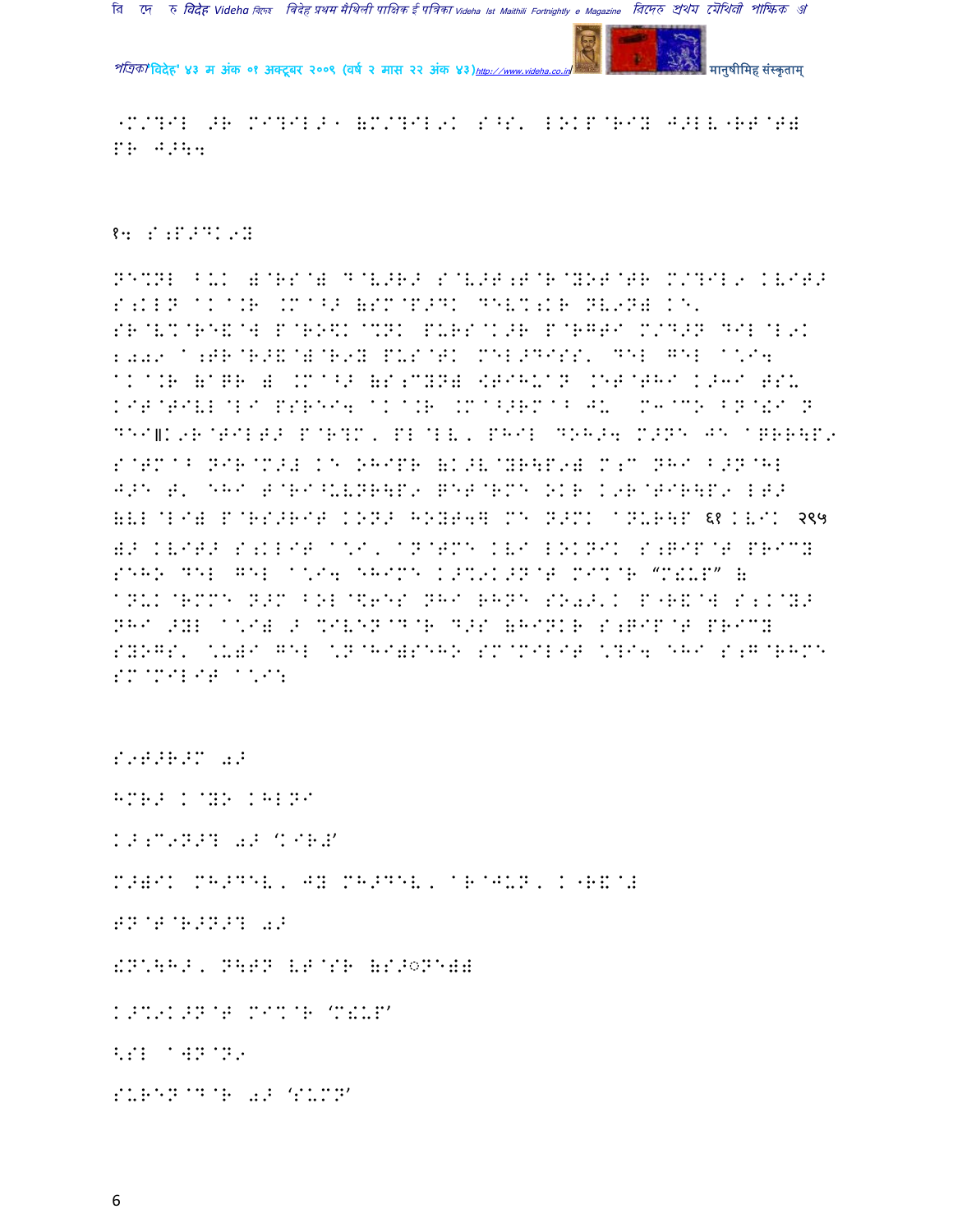िव <sup>त</sup>ि दिविदेह Videha विल्ह विदेह प्रथम मैथिली पाक्षिक ई पत्रिका <sub>Videha Ist Maithili Fortnightly e Magazine त्रिटिम्ह 'शेर/ग ट्गैशिवी शीश्किक \$l</sub>

*পত্ৰিকা*'বিदेह' ४३ म अंक ०१ अक्टूबर २००९ (वर्ष २ मास २२ अंक ४३)http://www.videha.co.in<sup>/ Hamak</sup> - स्थितिका अनुसीमिह संस्कृताम्

D>YIT@V, N>R9-VR@#N> NYN, DE%, S@VDE%

V/D@YN>? MI%@R Y>T@R>9

EHI <R PR B/SL RHE GID@!, O T' ?IK>H D!9CIK H>\$, >JUK MHORE IK BUDGA DOOR IN DIE SEE IN DIE GEWOND DE GEVOLG A.>=, B9C S\$K PR, JGT>RNI!, PSEN>K GU#-!R@M, B>'SK \*>HRI,T>\$K G>\*, DE%D%>&@)K, PRM ST@Y, SI;HV>HIN9  $\mathcal{D}(\mathcal{D})=\mathcal{D}(\mathcal{D})=\mathcal{D}(\mathcal{D})=\mathcal{D}(\mathcal{D})$ 

>RS9 P@RS>D SI;H

Barnett Barnett Atlantic

BORJKI, PORT I, PORT I, PORT I, PORT

F.N KON SON KON SON SON KER MOLDER

GOVING DIE

YUG-PURU&, AN@N DEVT>

R>MK"R&@# 0> 'KISUN'

.IS@S>-PIH>N9, P@RTIV>DK S@VR, ANUT@TRIT, .U)ESL

CN@D@RN>? MI%@R 'AMR'

DE.HK HER HER HER STRIKE SOME

R+C/PC/PC/RP+

S9T> M"RT@YU: AHIL@Y>K JN@M, IJORIY> !NUK>IN, NIN@N NE )\)E, BN@!N MOQ, T?>K?IT PRM@PR>V>D9K P@RTI, MHARD, KEP PRITE, BAT, BAT, HIN PURPS BER BSO PURS BS PTI-PT@N9 K?>, UPM>, D"R&@)I UT@?>PN

M>Y>NN@D MI%@R

M\L@Y, P/<T@V, HMR P9=9, ITIH>SK GL9, CIN@T>, T>J>  $\mathbb{R}^n$  is a function of  $\mathbb{R}^n$ 

SOMDER

KRAMNAS KRONO KORA KAPANG KEPUNAN KERAMA KE JULIA DE SERVICI DE SERVICI DE SERVICI DE SERVICI DE SERVICI DE SERVICI DE SERVICI DE SERVICI DE SERVICI DE S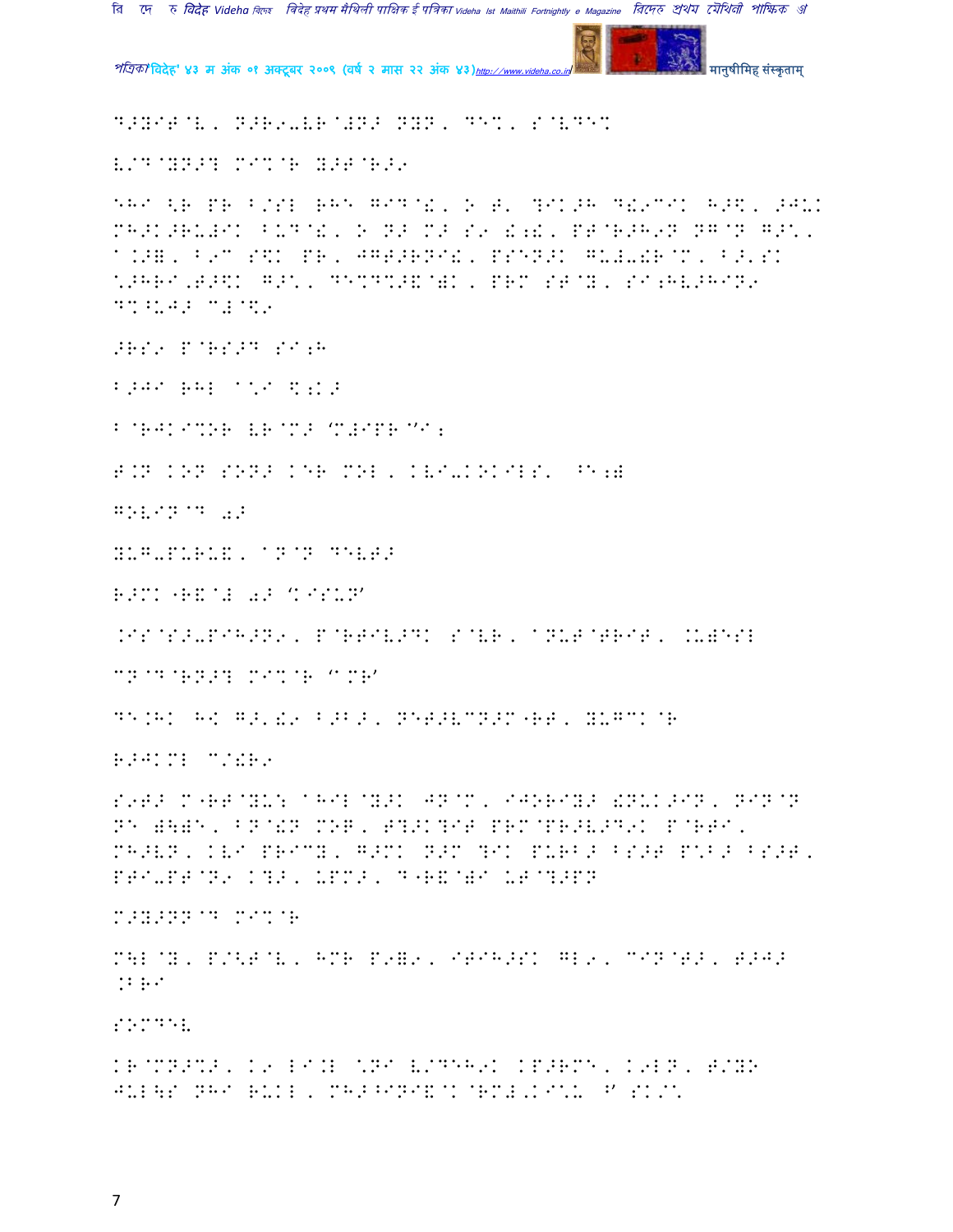िव <sup>त</sup>ि दिविदह Videha *विज्ह विदेह प्रथम मैथिली पाक्षिक ई पत्रिका <sub>Videha Ist Maithili Fortnightly e Magazine <i>वि*(मह *शेशे* य त्यैशिती পौस्किक \$</sub>

*পত্ৰিকা*'বিदेह' ४३ म अंक ०१ अक्टूबर २००९ (वर्ष २ मास २२ अंक ४३)http://www.videha.co.in<sup>/ Hamak</sup> - स्थितिमह संस्कृताम्



!9REN@D@R

MNUK@. > M%9N9 >DM9, HMR JING9, CLI RHL \*9, K9 HET/?, ST@Y, GURU D@RO#K P@RTI

 $H$   $\Omega$   $\Omega$   $\Omega$ 

GN: 9 (1990) (1990) (1990) (1990) (1990) (1990) (1990) (1990) (1990) (1990) (1990) (1990) (1990) (1990) (1990)

RRTH 2

NIRM MEXAL MERGEN

!\MKETU

KVIT>, MUK@TI, MUD>

K9R@TIN>R>Y# MI%@R

HER>EL AS@TIT@V, O AEL>H!, EHI LESL %R9RKE;

J9VK>N@T

BS@T9K S@T9K S@T9K S@T@ROW, MORE TO SPECIAL AND A CONTROL TO A REPORT OF THE SAME REPORT OF THE SAME REPORT OF %U^ HO, KIRIN EK MU)@W9 ^RI, NC/T G@LOB JK>', .DK/T RH9 RSME

RM>NN@D RE#U

V@YK@TI, KHIY> !RI,

G;Gewy Gy, Ay

BOWERLY MANUFACTIVE MANUFACT MANUFACTURE EK, %BO: DOON- DA, %BO: DA, DOON- PIJK, E DI, ISBN RIJARA PROVESTIG PROVESTIG >◌PRE%N )EBUL PR, JU>EL LOKTN@T@R>ME D>D9-POT>, AC>R SM>C>R,ME<K G>\*

BREND MADE OF THE

 $S\rightarrow V$  ,  $S\rightarrow V$  ,  $S\rightarrow V$  ,  $S\rightarrow V$  ,  $S\rightarrow V$  ,  $S\rightarrow V$  ,  $S\rightarrow V$  ,  $S\rightarrow V$  ,  $S\rightarrow V$  ,  $S\rightarrow V$  ,  $S\rightarrow V$  ,  $S\rightarrow V$  ,  $S\rightarrow V$  ,  $S\rightarrow V$  ,  $S\rightarrow V$  ,  $S\rightarrow V$  ,  $S\rightarrow V$  ,  $S\rightarrow V$  ,  $S\rightarrow V$  ,  $S\rightarrow V$  ,  $S\rightarrow V$  ,  $S\rightarrow V$  ,  $S\rightarrow V$  ,  $S\rightarrow V$  ,  $S\rightarrow V$ HMR AGB WAS AGREED WAS A

REVENSION WARD

PRICY, BC\, CIT@R>-DR@%N, ^OR ^EL ^OR444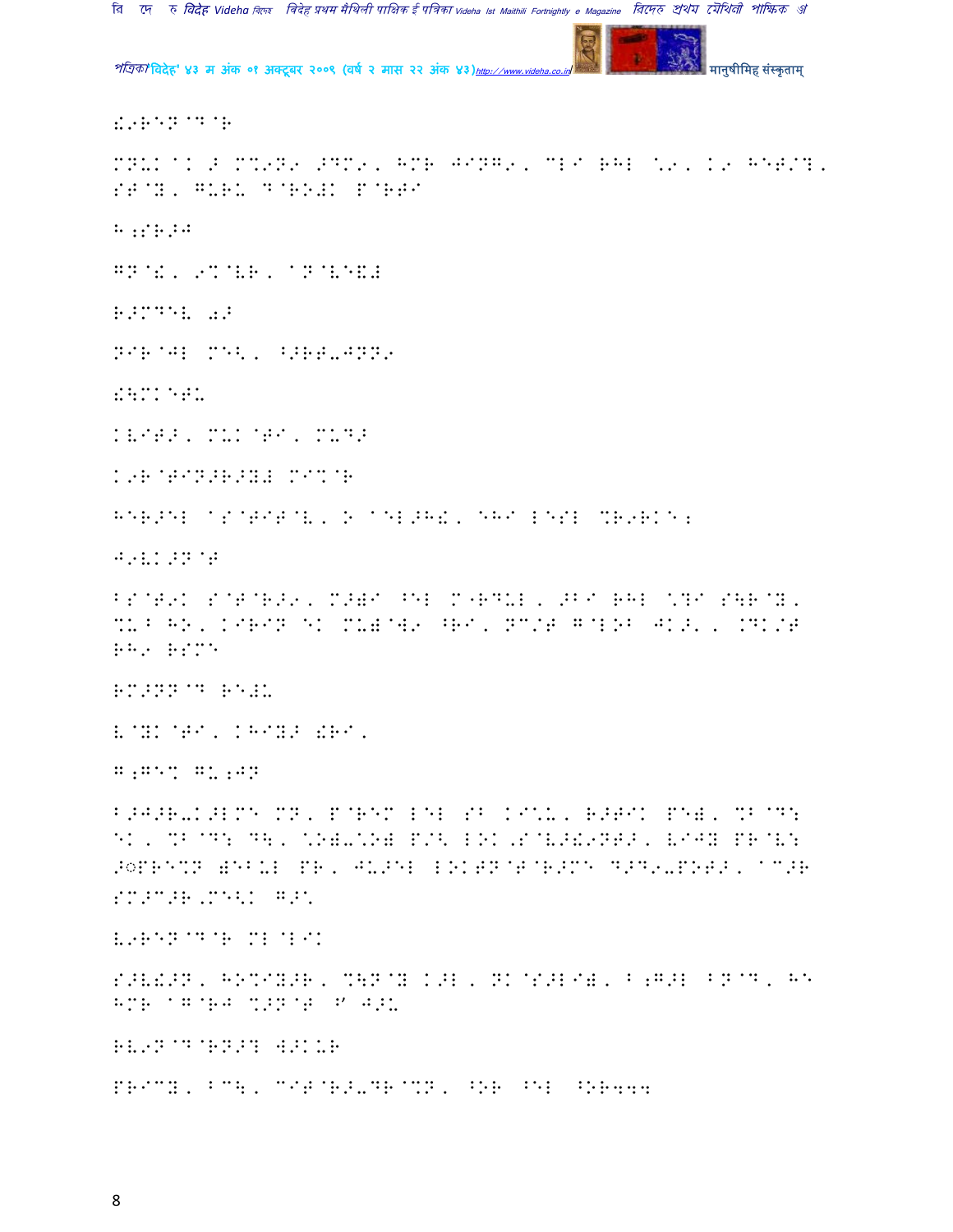िव <sup>त</sup> ह विदेह Videha <sub>विष्य</sub> विदेह प्रथम मैथिली पाक्षिक ई पत्रिका <sub>Videha Ist Maithili Fortnightly e Magazine *वि*(मह क्षेश्रेग ट्रॉशिती পौष्किक \$</sub>

*পত্ৰিকা*'বিदेह' ४३ म अंक ०१ अक्टूबर २००९ (वर्ष २ मास २२ अंक ४३)http://www.videha.co.in<sup>/ Hamak</sup> - स्थितिका अनुसीमिह संस्कृताम्

 $R_1$  , and  $R_2$  , and  $R_3$  , and  $R_4$  , and  $R_5$  , and  $R_6$ 

ELEK@)@RIK GR@L, M!UM>\*9K .OT> > HM, YUD@! > %>N@TI M>R@K#@\$EY P@RV>S9

D\-C>RI DINK 9 Y>T@R> A\*I, B[K A\*I G>M HMR, >U HM VSN@TKE; BJ>B9

KULOVIC MISSION

OND CHER ENE FALB CRIL IE ATER EAR. AETTRO ADAREL BRAK ^RI BR.> ^EL/'E, BISRL VSN@T %OR P>\$LK'E, %P? \*NI G[TM T>PSKE;, UT@TRK P@RT9Q>ME

 $\left(3.1, 0.001, 0.001, 0.000\right)$ 

L;G\R, MUD> U\$L/ KH>' PRB>?, SM>C>R DR@%N

MN@T@RO%@VR 0>

P\J>, AN@HR>K LK\$9, \*IPKL9, EK)> %\N@Y A\*I, NVK> NVK> ST. ST.

UDYCN@D@R 0> 'VINOD'

YOR TO POSSESS BY THE ROOM BY A STORY BY A RELEASED BY A RELEASED BY A RELEASED BY A RELEASED BY A RELEASED BY

UPEN@D@R DO&9

SOVECTED HEA444, CONTECTED DATED BY A PORT DRIVE, CHEVICAL BOB

R>MLOCN W>KUR

L>. P@R%@N ANUT@TRIT, S[;DR@Y-BO!, ITIH>SME NI; \*/

NCIKET>

VIRO! SMUD@RS', "RTU-VI%E&, P"R?@V9 PR, EK AH9; \*9, N>MKR#, ^9TR UG/T %B@D

BUD@!INSTRUCT\_PRODUCT\_

GRHOUS - HOLDS ON LOCKED AT HONOR HOLD, LOKSON DONE EN EXIGENCI RE\$ RIBN EK@SP@RES, JN9 J>TI

MH>P@RK>%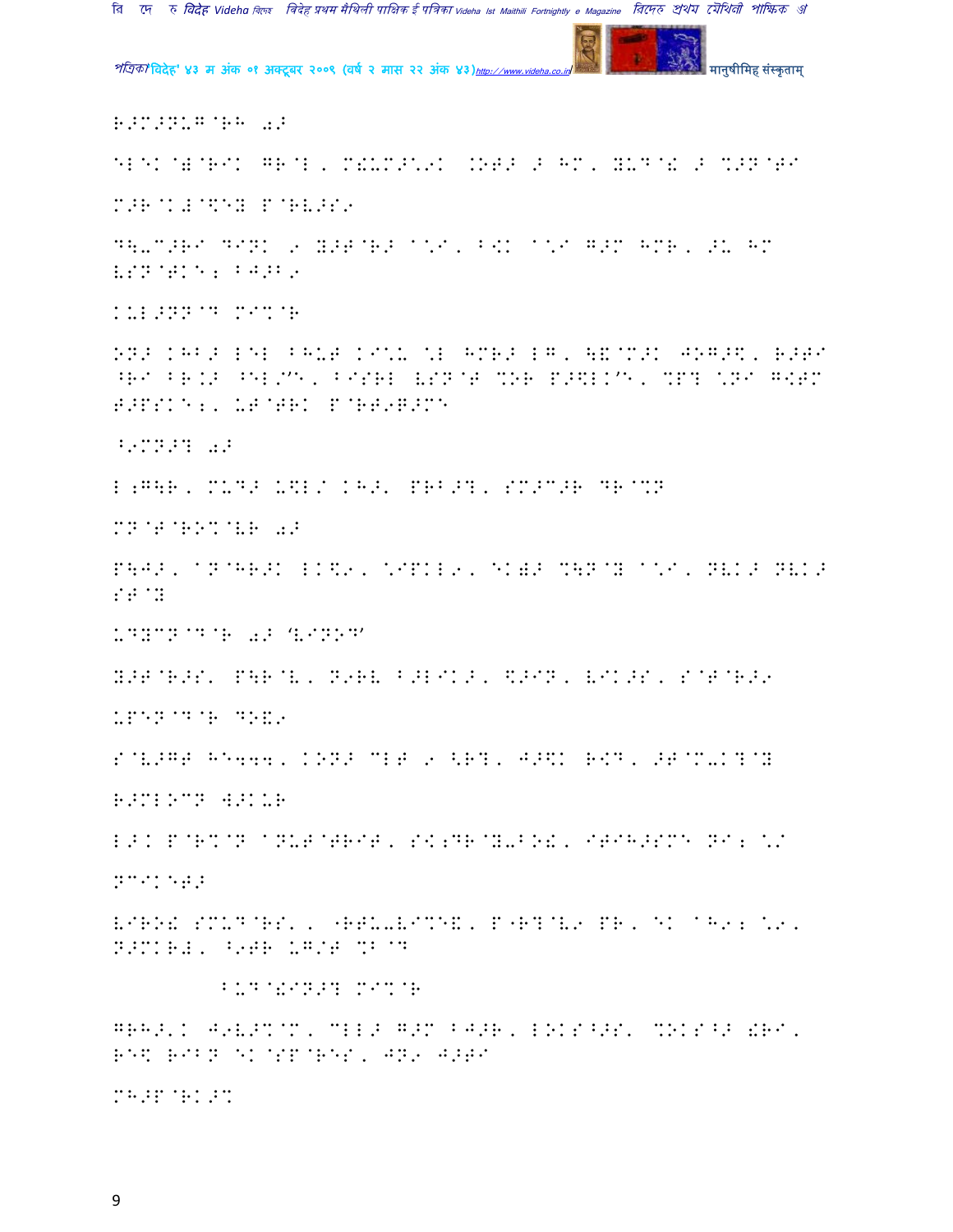िव <sup>त</sup>ि दिविदेह Videha *विल्ह विदेह प्रथम मैथिली पाक्षिक ई पत्रिका <sub>Videha Ist Maithili Fortnightly e Magazine <i>त्रि*त्मिरु *शेशे* य त्यैशिती পौश्किक औ</sub>

*পত্ৰিকা*'বিदेह' ४३ म अंक ०१ अक्टूबर २००९ (वर्ष २ मास २२ अंक ४३)http://www.videha.co.in<sup>/ Hamak</sup> - स्थितिमह संस्कृताम्

N;G)> NEN>, PN@D@RH AGS@T, J\T> HMR M>? PR SV>R A\*I, STAR TO CONSIST AT A INCORPORATION OF FURNISHING AT A TIME AT A INCORPORATION OF THE  $\Gamma$ PHOBLICATE PHOTOGROUP OF THOR HORE TO SOCK SERVICE CEHR>,HULSI K' KRB S@V>GT

SUK>N@T SOM

NI&E!>:>, >GIK BEGRT>, NIJ S;V>DD>T> D@V>R>, EK)> YUD@!K T/Y>R9

PAR TRANSPORT TO CONTROL

THE BREAKER SOMETH TO LEFT.

MHEN@D@R

BHUT AT AFI AT A I AT A LELANDER AT A THE SERIES AND STRUCTURE N.DR@P# ME; NIT@TH, AN@H>RK AN@H>R444

LLITE% MI%@R

EK)> J>RJ YUD@!, NIYTI, EK)> ^@R>N@T S;KL@P, MI?@Y> PRICY, KONSTANTING

 $\mathbf{y}$  . The property

EHI TRHES; AF/BOAR, PRHI, BRIANNI, ERRA AFILIA, BIZEN AOR, P RESERVE POSSESSED

HREAD HEAR

JIM\TV>HN, AK>JK K>J, \*>GD>N, EN> T NHI JE, ANERE

AG@NIPU&@P

IJOTK LEL, ^OR, K9 CUN\, SD>N9R>K S@NEH, D>D>GIR9, S@NEHK SMS@T SUR

 $\frac{1}{2}$ 

MOTH, DISPUTE IN DISPUTE IN DISPUTE IN THE SORE CONTINUES.

 $\mathcal{F}(\mathcal{F},\mathcal{F})$  is the set of the set of the set of the set of the set of the set of the set of the set of the set of the set of the set of the set of the set of the set of the set of the set of the set of the set of

L>W9, B>=IK P>NI <)I RHL/'E, KNEK K>L LEL, R>M!N R>M T/WAS PREERS (TRACT PRESS)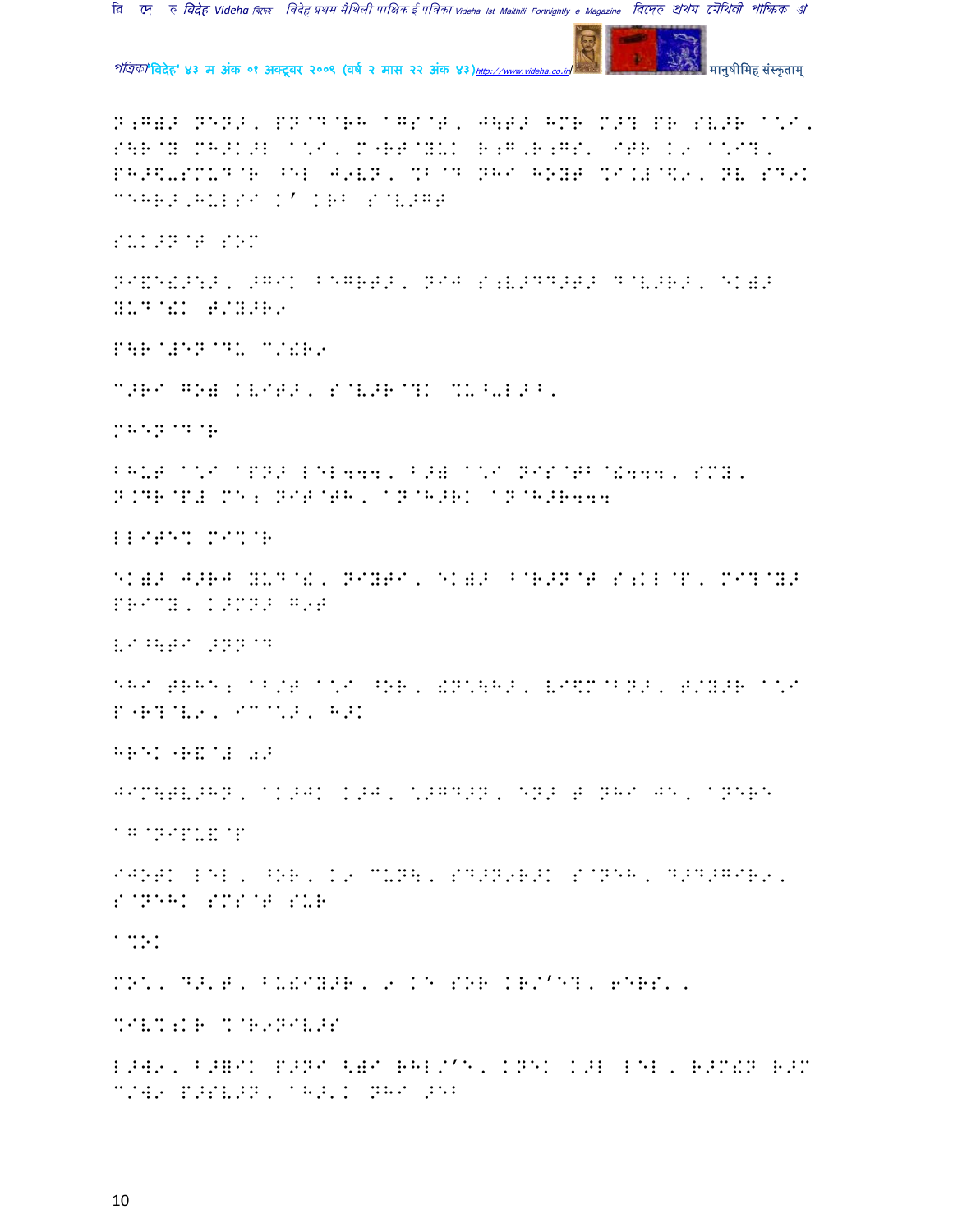*পত্ৰিকা*' विदेह' ४३ म अंक ०१ अक्टूबर २००९ (वर्ष २ मास २२ अंक ४३)http://www.videha.co.in/ मानसीमिक अंस्कृताम् अधिक



T>R>NN@D VIYOG9

MSTOR (AH), AHORY, PITOS, BOSTOR, BOSTOR, BOSTOR, BOSTOR, BOSTOR, BOSTOR, BOSTOR, BOSTOR, BOSTOR, BOSTOR, BOSTOR, BOSTOR, BOSTOR, BOSTOR, BOSTOR, BOSTOR, BOSTOR, BOSTOR, BOSTOR, BOSTOR, BOSTOR, BOSTOR, BOSTOR, BOSTOR, BOST P@R^U R>G, S;LG@N, AD@V/T, MI?IL>K LEL EK %OK-G9T, BUD@!K DU.

KED>R K>NN

HOB (PDES BOBBS) POPS OSPHA D'APPRONT PORT APPLICADEUR CERT, PHR ALE (PORTUG) HEL EL FORGUSE I HOME I HUDEN (OTE ETHIOPISCHE SERVICE)

RME%

KOSP, SRKJAR, JAR, OIRA, OR, BJR, MR, BJR, OIRENBA, CORPAIGRAM >M B>T: KOSIKNH>K .>S B>T, G>M, BJ>R

RVIVERS WORKER

GIOVER GILD CONTROL CHILD BOOKS

SIYARAD SRD

EK >'.I KML DOSR A=\L, ST@YS' S>Q>T@K>R

BREAD: NEWS

M>IK K?>, MJ\R, U.\$L G>\*, KNE ROKI LIANU HUNKR MARTON, DARRI, ROMAN, SRIP, SMIRINI, SMIRI, SA SOME SOME STORES

N>R>Y# J9

NIR@BL ^OGT J9V-SU. ^UVNME, KOS9, P/;J>B HMR A'GN>K GD-BD20TN-D. A. P. BERGME DOCK AND BS/T AT PERSON AT REPORT BS/T AND THE R./T A\*I P@REM, P"R?@V9ME H>?S' AR@PIT KR/T A^IL>&>

J@YOT@S@N> CN@D@RM

PUL, V/DEH), KURANG KURANG KERAMA PULA, KERAMA PULA, KERAMA PULA, KERAMA PULA, KERAMA PULA, KERAMA PULA, KERAM<br>Sebagai ke di bagai ke di bagai ke bagai ke di bagai ke bagai ke bagai ke bagai ke bagai ke bagai ke bagai ke NHI SOCIAL

 $\mathcal{S}=\mathcal{S}=\mathcal{S}=\mathcal{S}=\mathcal{S}=\mathcal{S}=\mathcal{S}=\mathcal{S}=\mathcal{S}=\mathcal{S}=\mathcal{S}=\mathcal{S}=\mathcal{S}=\mathcal{S}=\mathcal{S}=\mathcal{S}=\mathcal{S}=\mathcal{S}=\mathcal{S}=\mathcal{S}=\mathcal{S}=\mathcal{S}=\mathcal{S}=\mathcal{S}=\mathcal{S}=\mathcal{S}=\mathcal{S}=\mathcal{S}=\mathcal{S}=\mathcal{S}=\mathcal{S}=\mathcal{S}=\mathcal{S}=\mathcal{S}=\mathcal{S}=\mathcal{S}=\mathcal{$ 

K.N HOET BEL HMR KRYK HMR NISMTE GREEN IN DIE STE At I CONSTRUCT (AT INC. OF A LODGED .OF A LODGED .OUR .OTHER .OUR .OTHER .OTHER .O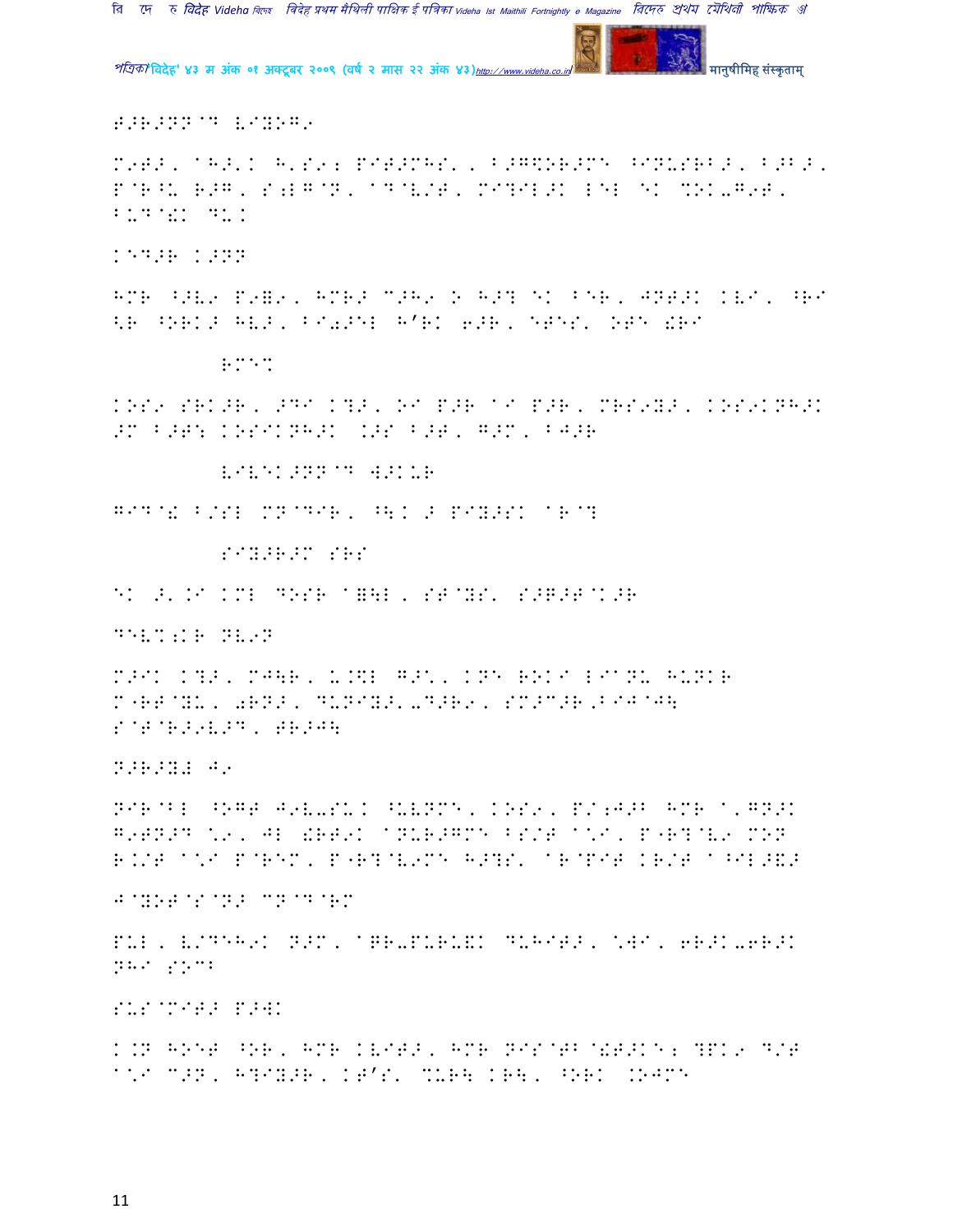िव <sup>त</sup>ि दिविदेह Videha *विजर विदेह प्रथम मैथिली पाक्षिक ई पत्रिका <sub>Videha Ist Maithili Fortnightly e Magazine वित्मिरु श्रीश्च ट्यैश्चिती পौ<del>फि</del>क औ*</sub>

*পত্ৰিকা*'বিदेह' ४३ म अंक ०१ अक्टूबर २००९ (वर्ष २ मास २२ अंक ४३)http://www.videha.co.in<sup>/ Hamak</sup> - स्थितिका अनुसीमिह संस्कृताम्

%IVEN@D@R D>S

P+I, SM&^+ (P+I, SM&^+ (P+I, SM&^+), VIROLET (P+I, SM&^+), VIROLET (P+I, SM&^+), VIROLET (P+I, SM&^+), VIROLET

VID@Y>NN@D 0>

G>MS' PT@R>, HM > AH>', EHN> SMYME, M"RT PIT>S' V>T@R@T>L>P, .ICK>HNIME CL/T, BHTR> ^'J>IT A\*I LOK,  $\mathbb{R}$ .  $\mathbb{R}$ 

 $\ddotsc$  , and a moment of the model of the model of the model of the model of the model of the model of the mod<br>And the model of the model of the model of the model of the model of the model of the model of the model of th

AH>' BISRI J>EB HMR>, NR@K-NIB>RN-CTUR@DS9, S@T@R>9K >'.IE', EK DIN, OHI S@T@R>9K K>NB

RM# CONSERVER

UL)B>'S9, 6ERS' HRIYR, KI\*U A;TR;G MIT@R>K P@RTI, >S@?>K G9T, S\$K BN[NIH>R,

AH9; S^ LEL

AVIN>%

START ROBERT SO DIN RINGER (NIL DRAFT) HER ROBERT NI SNM DIG BOOK

P;KJ PR>%R

BIHAN BOTHA BERG BAR THINT, THURS HARD  $\frac{1}{2}$ ,  $\frac{1}{2}$ ,  $\frac{1}{2}$ ,  $\frac{1}{2}$ ,  $\frac{1}{2}$ ,  $\frac{1}{2}$ ,  $\frac{1}{2}$ ,  $\frac{1}{2}$ ,  $\frac{1}{2}$ ,  $\frac{1}{2}$ ,  $\frac{1}{2}$ ,  $\frac{1}{2}$ ,  $\frac{1}{2}$ ,  $\frac{1}{2}$ ,  $\frac{1}{2}$ ,  $\frac{1}{2}$ ,  $\frac{1}{2}$ ,  $\frac{1}{2}$ ,  $\frac{1}{2}$ ,  $\frac{1}{2}$ ,

AJIT >J>D

M"REKK BYBY, LIG PIT PITY, PITHRY, LIGHTLICH, PITHRY ME, PIT P@R^UG#, AR^UG#, AR^UG#, AR^UG#, AR^UG#, AR^UG#, AR^UG#, AR^UG#, AR^UG#, AR^UG#, AR^UG#, AR^UG#, AR^UG#, AR^UG

K>MIN9

AN TRABA STATEAR, COART BA, ARK, CARRAGE, AL CADOR, COAPA,  $\frac{1}{2}$   $\frac{1}{2}$   $\frac{1}{2}$   $\frac{1}{2}$   $\frac{1}{2}$   $\frac{1}{2}$   $\frac{1}{2}$   $\frac{1}{2}$   $\frac{1}{2}$   $\frac{1}{2}$   $\frac{1}{2}$   $\frac{1}{2}$   $\frac{1}{2}$   $\frac{1}{2}$   $\frac{1}{2}$   $\frac{1}{2}$   $\frac{1}{2}$   $\frac{1}{2}$   $\frac{1}{2}$   $\frac{1}{2}$   $\frac{1}{2}$   $\frac{1}{2}$ 

S:GHI "VIDEH" KE' E.N INDER SHE' BROWNER ROOK STARK (1989) STARK THE २००९) ८५ DENYI - ९२३ HUUTE - ३०,४२४ BUHEN - PENHUR ENGINEERING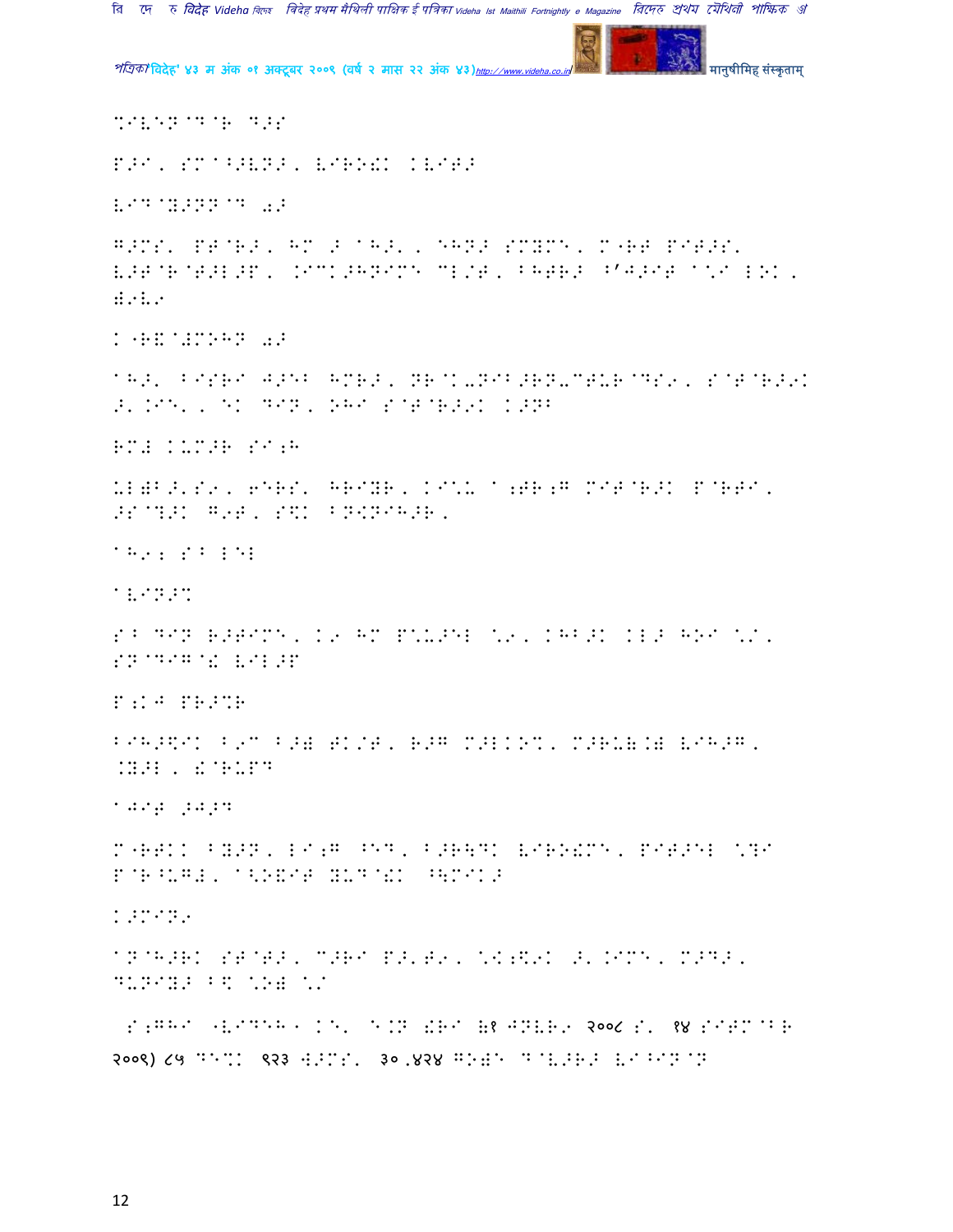ৱি দে *হ বিदेह Videha ৰিজে ৰিবলৈ प्रथम मैथिली पाक्षिक ई पत्रिका <sub>Videha</sub> Ist Maithili Fortnightly e Magazine <i>ৱিদেহ প্ৰথম মৌথি*লী পাক্ষিক \$

पिñका**'**िवदेह**'** ४३ म अंक ०१ अक्टूबर २००९ (वष र् २ मास २२ अंक ४३)http://www.videha.co.in/ मानषीिमह स ु ंस्कृताम्

>I4ES4P94S' २,००,६७५ BER DE.L GEL A\*I (G\GL ENELE)IK@S \$>)>)- !N@YV>D P>WKG#4

GHENDRICH WORK N9 DIL DILA 6ON-09913820 GGALENDRAG OG STRANDRAGE GGALAGENDRAGIENDRAGEN  $24 \cdot 25 \cdot 27$ २484 KINSA FAST LAPPST POBEST DANK २५२५ 19721 23. 13. 13. 13

२५३५८FF733972009713787

२५४५: BRUR MERR PECK (10738) 7758 (17738)

२५५4 PN NEW APACTECTION

२4६4S;S@K>R G9T/ LOK G9T N>D-JGD9% P@RS>D M;\$L

२५७4 - LPENPING CONSE - LELENDARING INN ERBRICHE | PRE | BRAW

२4८4 HEMCN@D@R 0>-M>S@)R S>HEB NHI RHL>H

 JGD9% P@RS>D M;\$L  $M:U:U$ 

 $\mathbb{R}^n$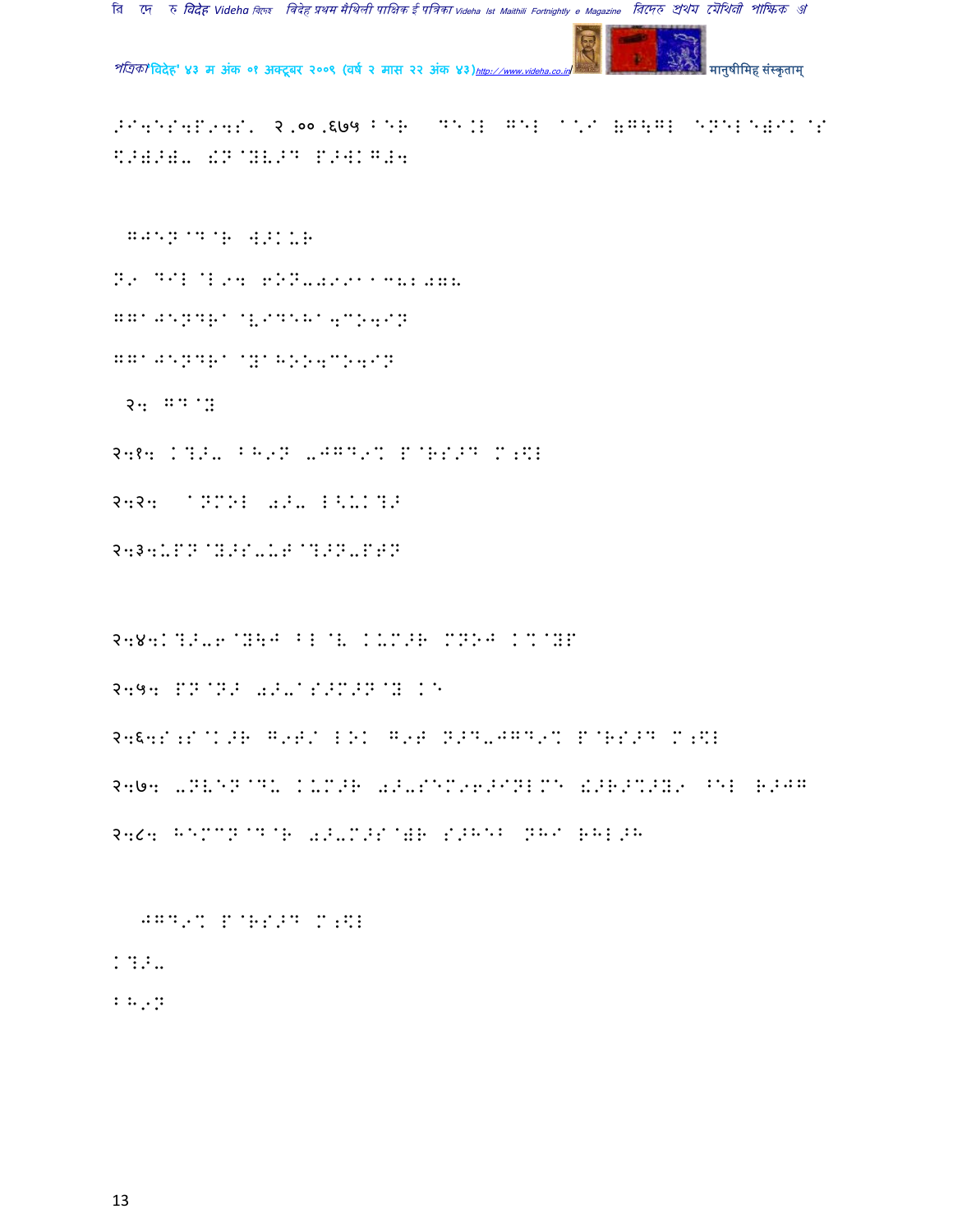*भविका*'विदेह' ४३ म अंक ०१ अक्टूबर २००९ (वर्ष २ मास २२ अंक ४३)http://www.videha.co.in/ मानसीट अंस्कृताम् अस्ति मानुषीमिह संस्कृताम्



'S A FINITE AND THE REPORT OF THE UNIT . THE LITTLE OF DISTURBANCE BROWN ON USE IN THE BROWN OF DISTURBANCE BR PT HEBE KRTNI4 TH\'ME BR@. PNRH-B9SEK S' KHIYO BO.>R KE KHE JE UK>SIYO

NHI PRESENTATI AT BRASHED ERI ATAR BHI PR STATI ROGO PYLISK LAN, TENIT NAMPARA LAN IV ANK ANGELIT ^ROS4 KI/K T1 EK N EK UPD@RV B=ITE J>IT \*N@HI4 AN@NO-POPA ARUCARE FELIX, PER AREA LIPANA L'ELI DE L'ELI PORTE ROBI W PT AND THE PERSON NAMED IN THE PERSON NAMED IN

PATI BOAT SUNI, KNE KONG BUTIT BAS, BOATS, BOATS, 'YILBY [RUD> T1 KIYO NHIYE D1 SK/T A\*I4 THN T1 J>!RI J9V/T \*?I T>!RI HM-AH>' SEBE KRBNI K9 NE?''

'H, S'EN SK, SOMHUIA SKORE NAGGAR DOMA PAGHAI I SKYFG ERSEKI <\$9 >BI GEL A\*I4 ETE DIN JE KELHU', OKR OTE MHT@V NHI JTE >BK A\*I4 KIEK

TH, I CHO POPP VITHENT ES INSUL ITHENT, THIMPS H, I CHIEN VIL;B HET > KIYO SUNI LET T' ANERE B>JT JE 6L@L>;K MAY PARA PULAKS ISTARAKA IBING BANG SITAPA MUDIA PABAL PUTOH\ TEHN JE <URI K1 EKO-BERI TKITO NHI \*N@HI4 KKRO MUGHON GEBOR BANKON TA DERNI NEBO ANI AROMAN DORRE BOLIGUA BOURSEAR GREET BETRIED IN DIE WAARDSE VAN DIE GESTUIG ) KABEL (1985) (PRE 1998) EPDA (BRA EPPE BER 1991) EAC DRAFT (BRITISH) A;TIM SMYME KL;KK MO)R9 KP>R PR LEB4''

''KIHEHU, 'B, 'B, 'S, 'S, TURE FROM BC KE, 'BATH' SB, I BB ('BB BC D\ PR>N9 BCLHU'4 BER>-BER9 DUN\ GO)E RHB4 AN@TUK> K>J AH\' \*O\$I DI[4 KIEK T' A;GNEK

K>J B=I GEL4 BH9NO S^KE' JNTB DIYE DIANU4''

''Y'I'D TO MNME SAN AT HIS BILL AND A HIGH-HIGH SAN BILL AND SAN B')> K1 HL@LUK ^1 J>YT4 ON> A;GN> S' DU>RI !RI K>JO BB KIER IST HART BE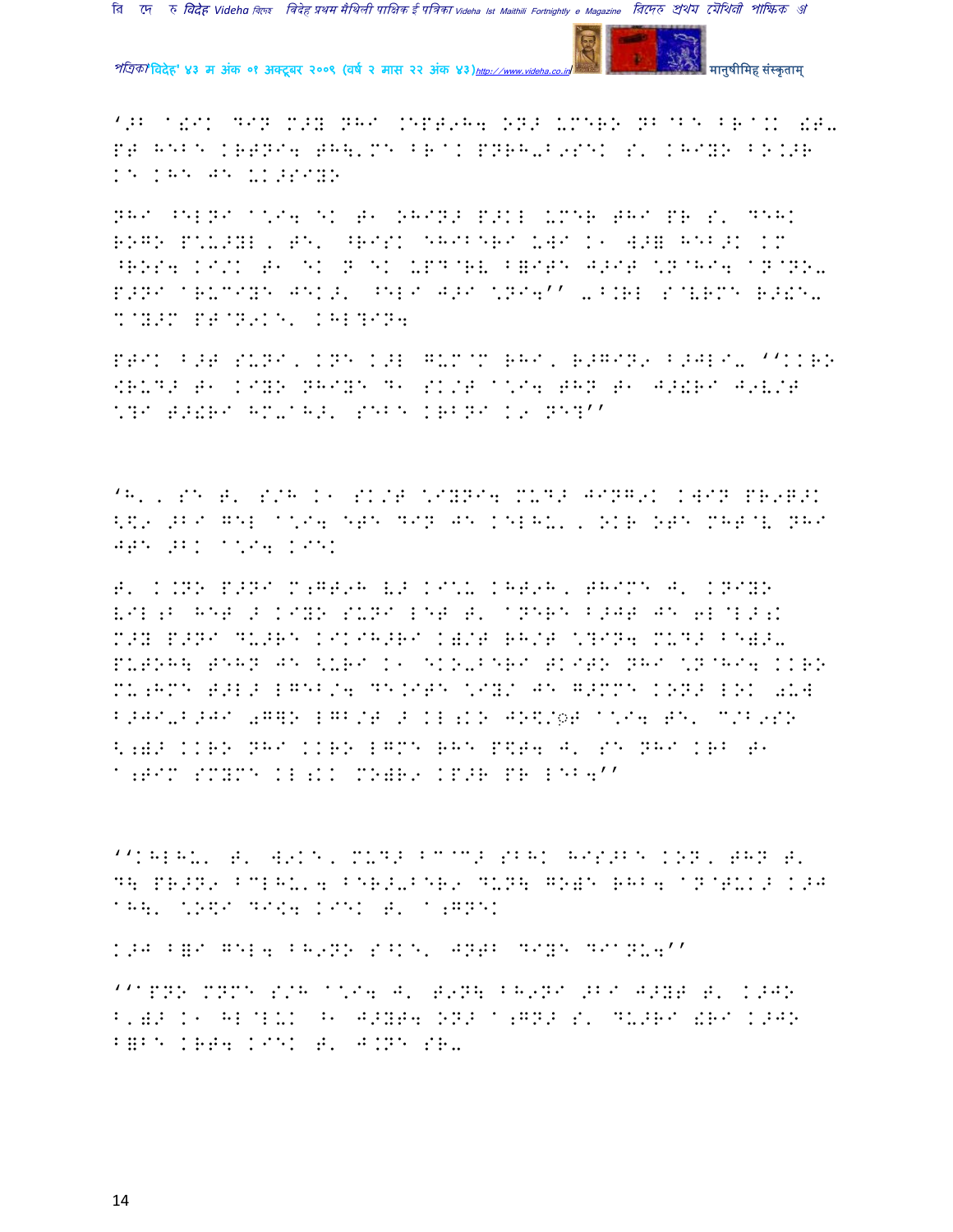

S;B;!9, DOS@T-MHIM BU0T>H T' JI:>S> KR/ AYBE KRT>H4 J.D. THE COST BE SHIP BY KINDER FIR TEN FRAME

MARS (RDEFINE BJPANE) FAESAL, SSAL (LIEN) BLOGHA NOCEBERY

''E.N NICE A THE REAL REAL TO KEEP A THROUGH A THROUGH A THROUGH A THROUGH A THROUGH A THROUGH A THROUGH A THROUGH A THROUGH A THROUGH A THROUGH A THROUGH A THROUGH A THROUGH A THROUGH A THROUGH A THROUGH A THROUGH A THROU BH9NIYO > M>MOKE' J>NK>R9 DIYE D/T \*IANI4''

>N KU)UM@BKE' E.N J>NK>R9 DEB JRUR9 NHI \*/4 MOB>ILME MONDO MONDO E ESTE EN EN ENGLIS

''HELO, M>M>4 HM R>!E%@Y>M4''

''H, R: BARY''HATH IR BARLTARIY

''M>Y, B\$ JOR DU.IT P\$I GEL9H4''

''E.''E.''E.''E.''E. HERE YOUR DESIGN AND SOME BY RESERVE  $\mathcal{L}_{\mathcal{A}}$  :  $\mathcal{L}_{\mathcal{A}}$ 

MOBIL BND AN DIE GESCHICHE BURG DER DIE BEWEIL BEGINN DIE WAARON DIE GESCHIEDE EN DIE GESCHIEDEN GEGENU GEGENU

''HELO, BH9NI4 M>E DU.IT P\$I GEL?UN4''

''E.N HOW SO IN THE SON ON SOME THAN SOME BEFARE ON SHAPPING TO SOME \*U)@)9K DR.>S@T DIYE D/T \*IAE4 S>'0 !RI PHU'C J>YB4'' MOBILE BOBY OF THE SHIP AND CONTROL BUILDING

''SUN9T>4 HM R>!E%@Y>M4''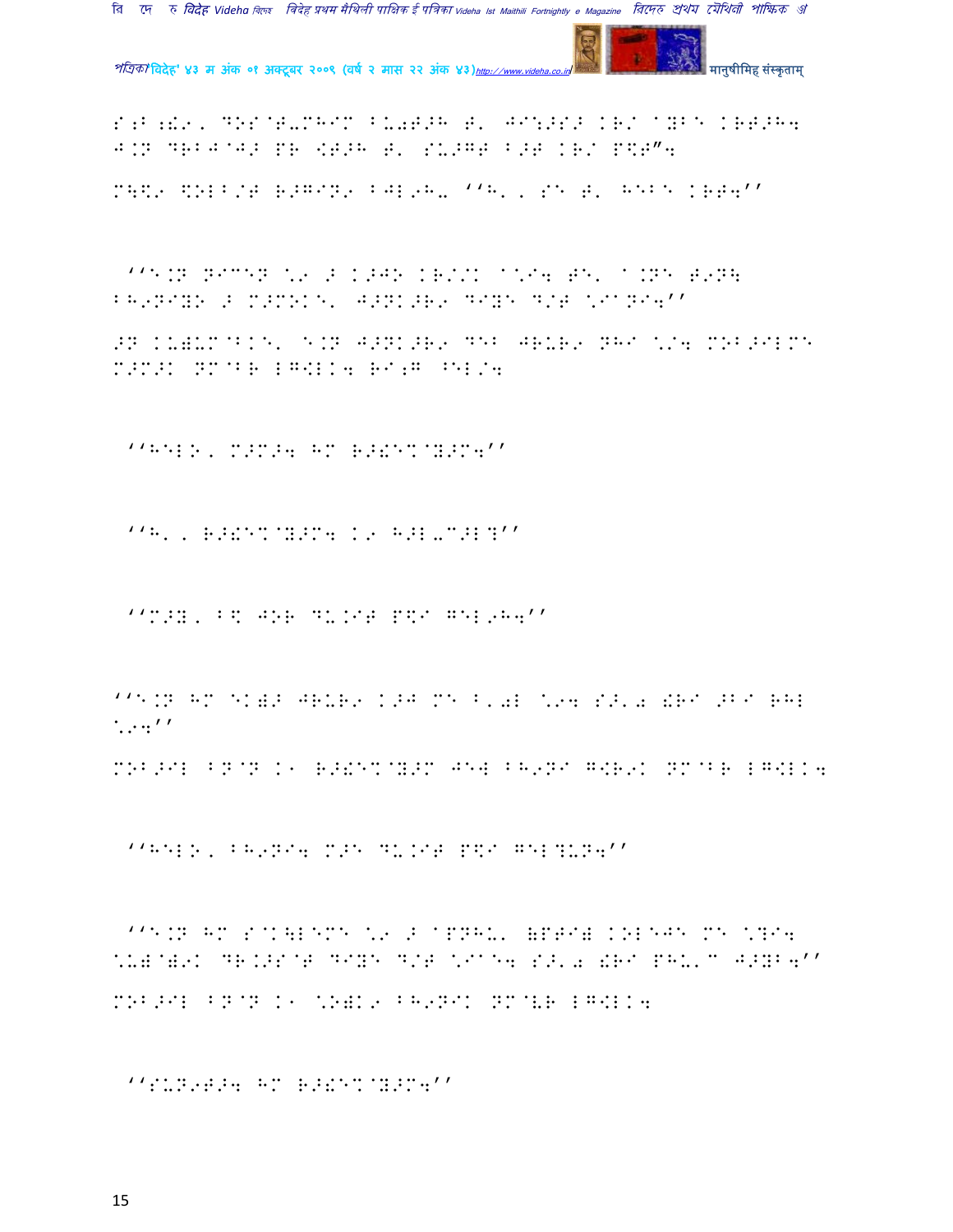''' NO SEE AT A HOUR AFTER A THREE AFIXA

''E.N K9 N9K OF A TO BE A THE REPORT OF A THE REPORT OF A THE REPORT OF A THE REPORT OF A THE REPORT OF A THE TE' KI\*U KHB KWIN4''

''HM A.NE \*U)@)9K DR.>S@T D1 >BI RHL \*94''

''B\$B=IYO' CHA M221 B FRDPA BDBD DI MD B LAGIC

''HELO, R9T+ HOP B3ENT MORTH TO PAY AND PLOCH (TO B

 $'$  (Y=) HM THE form THE SON THE FIRST SECTION CONTINUES TO THE  $'$ ^E)/T A\*I4 K>L@HIYE S' DUN\ BC@C>K P@RTIYOGIT> PR9Q>  $1.7\%$  . The  $1.4\%$ 

BINOR SOMETH SAME ROOMS OF THE ROOM OF THE RELEASE OF THE ROOM DE.E LGL4 WOR P)P)B/T- 'BC@C>K PR9Q>444444, M"RT@YU SJ@J> PR M>Y4444! KEKR> P@R>?MIKT> DEL J>Y? EK DI%I, JE BC@C> E.N !RI JING9ME P/RO NHI R.LK, S[;SE JING9 P\$L \*/K4 DOSR DI%I K&@)MY JING9ME P\$L B"RD@! M>Y4 ./R, S^KE' APN-APN JING9 HOI \*/K > APN>-APN> "];G S' SO J9B/ COMPANY CONSTRUCTION TENDS ON TEN DOSTROY PR O;GWE (194 MUD) AS KRIES (1941 D) DOOR MORE AFI, PORE <>) LGB/T A\*I4 KI\*U SOCITHI \*L KI NV UT@S>H MNME JGL4 DE SIE SOF JAARSEE DAART BIJGE DEAR SSEELA COFEE STRU BH9NIME M>Y SBS' BES9 OKRE(R9T>) M>N/T \*LI > OKR SEBO KELK4 K>R#O \*L/K

JE BC@CES' O ROG> GEL \*LI4 MUD> >%@CR@YK B>T T' 9 JE JEKR> M>Y S^S' BES9 SEV> KELK V/H S^S' PHINE BISRI RHLI Atlantic

GO;SI \$ DUN DE DE DE DE DE DONNE DE DE DE SAN DISPOSI PHUYO DE BHONI DI HON GEL?IN4

ABITHI \$4 SULDED BHING BHINOI DE.I KHL.IN-KUBA DIPERANDAN DAN DINA DER MENDONI BOTH TEELAH TEN, NID DEN BAHARI PORTUBAN SING KID AT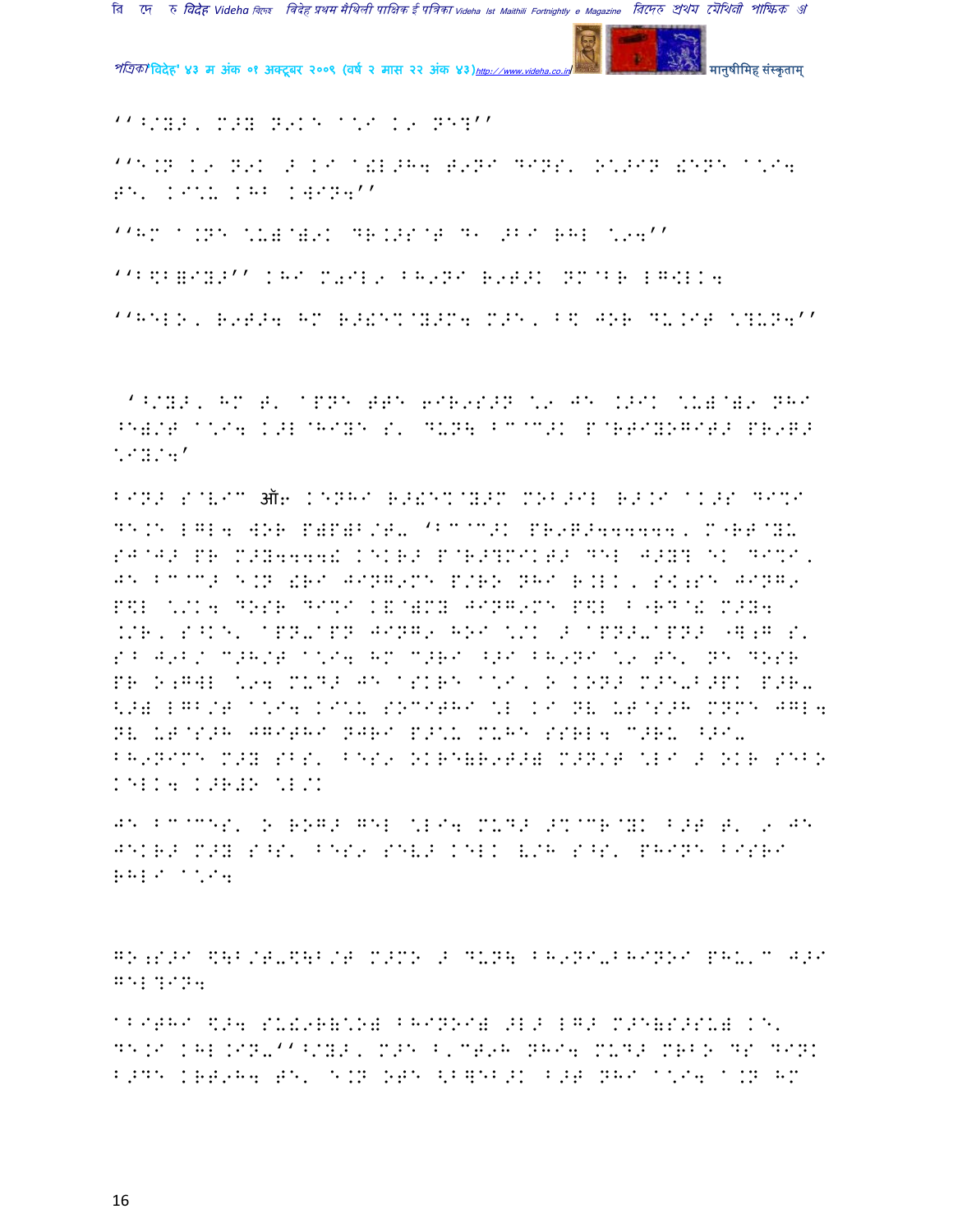J>I \*9, MUD> BH9NI(\$>4 SUNIT>) RHT9H4 ON> HMH\' D\ DIN-T9N DINPR AB/T RHB4''

\$1.000 SUNIS SUNI STATE SUNI STATE OF THE SUNI STATE OF THE SUNI STATE OF THE SUNI STATE OF THE SUNI STATE OF

M>M> KHL.IN- ''^>GIN, ON> HM KKRO \*9;)>-KS@S9 NHI KR/T \*IANI MUD> APN ANU^VK HIS>BE KH/T \*IAH JE ^RI DIN T' Something and the second second second second second second second second second second second second second s

RHIDB MUDA BARA MA BHAG GDA BHER DAN BHUT DAG DAR DAYIN A N THE TROOPS IN THE CLIENT OF THE THE THE TERM OF THE THE TERM OF THE TERM OF THE TERM OF THE TERM OF THE TH K>L@HI S' S>'0\ PHRKE' AYBH > ^OR K1 CLI JEBH4 ^RI R>TI DUN\ M>M-^GIN GP-SP KR/T OGRI LEB4''

DUNA BHINOIYO DUNG TANG 1984

''>I S>TM DIN M>EKE' AN@N \*O\$B ^1 GELNI4 D\-C>RI CM@MC P>NI > D\-C>RI CM@MC D\!, M>T@R A!>R RHI GEL \*NI4'' - >;GNS' DRVJ@J>PR >BI R>GIN9 PTIKE' KHL?IN4 PT@N9K B>T SUNI ROMANI RISTORI ME U MANE-MANE MANE MANE ME U MANE ME U MANE ME U MANE MANE MANE MANE MANE MANE MANE ME U ^>I-BH9NIK P>RIV>RIK JING94 KTEK >%>S' DUN\ GO)E(M>E-PITA HTE CHA APILIANE EN POSITI HEIGH A PARAISIN VIY>H-DUR>GMN KR> PRIV>R W>= K1 DELNI4 JHIN> G[R9(JEW BH9NI) EMAGA PILI EMAGA PARTI EMELIAN EMPLI EMEN SMAN BH9N NOKR9

KR/T A\*I T' K[LEJME BHINOI4 PRIV>RK P@RTI&@W>, SM>JOME B=VE KELNI JE KMLNI NHI4 THIN> \*O)KIYO BH9NI A\*I4 BH9NO \$>K@)R > BHINOIYO \$>K@)R4

THINDS AN INITIAL DUNTING AND A REPORT OF A DISTURBANCE PROPE I;J9NIYR4 BM@B9ME DUN\ GO)E NOKR9 KR/T4

JHINOIYO BUDA THURI PELLIN INOIYO YANG PHINOIYO ILI.L ATHI MAJE PAPA PAPIAN NIPA MPILEMEN PIPOJA NA PALAMA PAPI VI>H SMTUL@Y BHINOIK S;G KELNI4 EK M>E-B>PK T9N\ BE)9, P=L-LI.L, EK PRIV>RME P>LL-POSL GELI, MUD>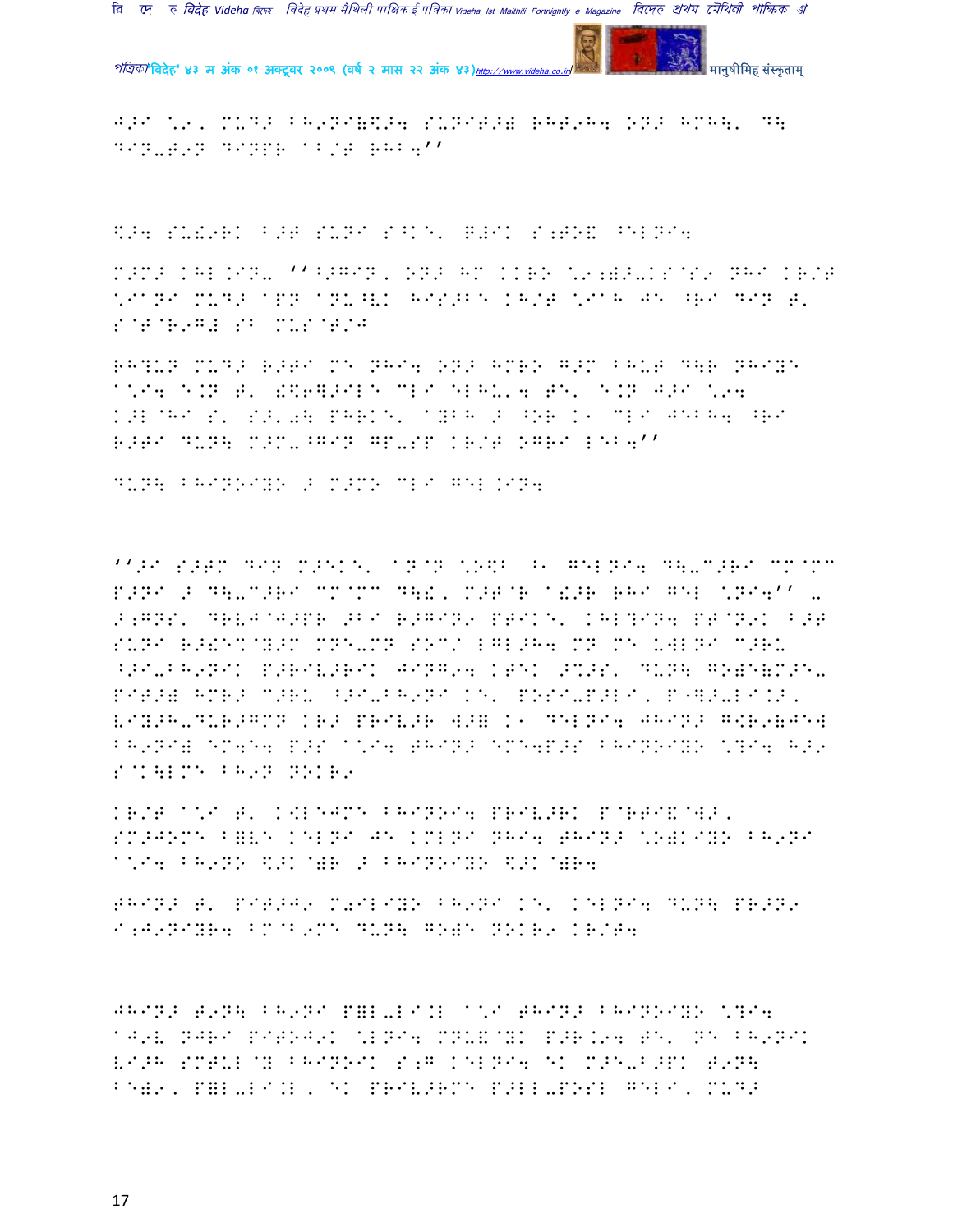T9N\K VIC>RME ETE A;TR KON> ABI GEL/4 EHI P@R%@NK JB>V R>!E%@Y>MKE' BU0/ME AYB/ NHI KRNI4 MN <OR-<OR HOIT4 EK DI%I M>IK

A;TIM AVS@?>PR NJRI T' DOSR DI%I M0IL9 BH9NIK V@YVH>R PR4

VIC>RK DUNIY>'ME R>!E%@Y>M [N>Y LGL>H4 P@R%@NK JB>B ^E)IBE NE KRNI4 APN PRIV>R PR S' NJRI H)> BH9NI S^K PRIVATI DI PARIVI DI DI PARI

G[R9K SSUR UM>K>N@T H>9 S@K\LK %IQK RH?IN4 APNE B94E4 PAS MUDE PENDANG PELUANG MENGANGKAN BAGI MEN ABNI4 ON> PIT> P;\$IT RH?IN4 MUD> BE)9 K1 PRIV>R CLB/K EABRIA, FARD DREAM PATRIKE HIRRIC, INDIE PABRAID E. FIR J>IT, MUD> NE CI)@W9-PURJ9 P=L HOI\*/ > NE LI.L4 ON> JRURTO NHI RH/4 KI/K T1 NE PTI-PT@N9K B9C CI)@W9- PURJSK JRURT D

NE KU) UM DI BERNIKAN DI SERIKAN DI SERIKA DI SERIKA DI SERIKA DI SERIKA DI SERIKA DI SERIKA DI SERIKA DI SERI SRITBAD (F.A.C.) SENEH MORAH MARJAR SENEH KENEHA KERAJA BERATUAN S' L1 K1 VID BY THE BOOK STORY SONG

PER JUE POR JO OT PER THOT PROPORTY PAPPOR DRIVE OF PORTY E PEOPLE HAT PAY J.N KI PT@N9 SRIT> PRIV>RK S^ K>J SM@H>R/T4 E.NUK> JEK>' LOKK JINGIYO 6L@LR NHI, SM)L RH/4 G[R9K PRIV>R PR S' NJRI HAN HAN BAKAT MAN NI KADA SUNIT KA SUNITANG B PRIV>RPR DELNI4 JHIN> BH9NI \$>K@)R9 P=NE THIN> BHINOIYO 4242 FERILA SUNITI SILA BIJAR BATENA 452. BU)@ 1862 | DAS | PADS DRA JPRIDUS PRADA SUNG TAAS HAD | PADS DRA THINDI ROGO CIN@H/K4 JHI S' SM>JME P@RTI&@WO N9K > JINGIYO N9K JEK>' CLNI4 TE' APN CIKIT@S>K V;%KE' J9VIT R./K DU>RE BE)>KE' \$>K@)R9 P"][LNI4 PT@NIYO TEHNE4 A;GN>K KO-PIN SOMETIME AND STANDARD STANDARD STANDARD STANDARD STANDARD STANDARD STANDARD STANDARD STANDARD STANDARD S KUBRA KEJE BANKA DELA PITROGRA TERRA BADI BI

K KIMI GELOM MERENTAH SEMERAKAN KELORAK BADI HANYA KERENGA BH9NIK PRIV>R PR S' NJRI H)> M0IL9 BH9NIK PRIV>RPR DELNI4 R9T>K SSUR MLE)RIK I;J9NIYRI;G VI^>GME HEL@PRK NOKRA KR/T4 APNHI SY MARY VICHOVIC SY SE SI MUSIC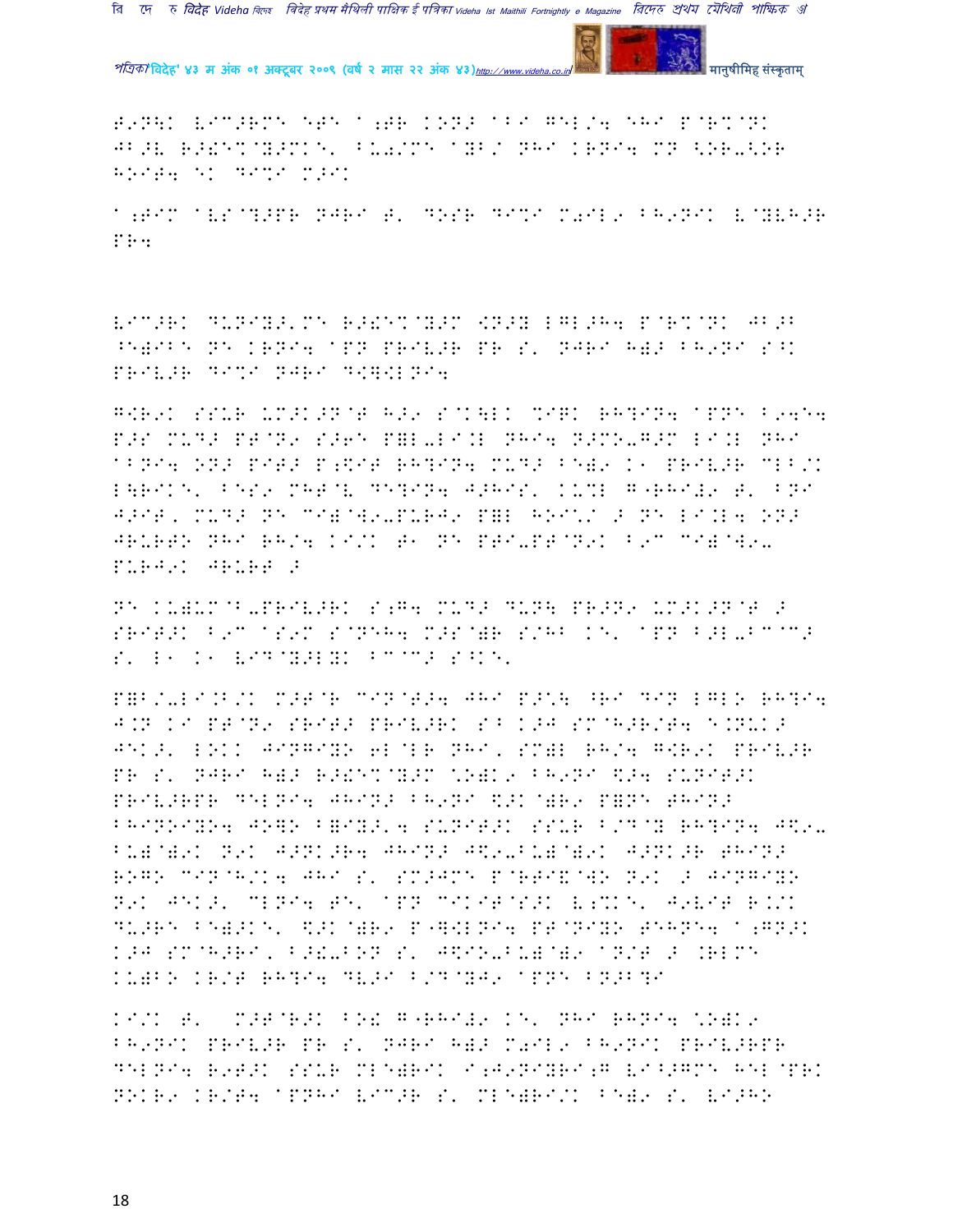KENE- L^-M/RIJ 4 MLE)RIK NOKR9, TE' P>IYO > RU>BO4 HO BOY SO SO SOURCH HOW SO SOURCH HIS SOURCH AND SHALL A HOUSE AND SOLD NG JEKO ALI PIYANG PYA JEKNA BOLAJ POLAJ PORTAN PERANG PENGA ROVLED AN IMALIAN IN MESSING DUNCAN DUNCAN DUNCAN DUNCAN DUNCAN DUNCAN DUNCAN DUNCAN DUNCAN DUNCAN DUNCAN DUNC .RCO N9K, THIN> MNK U]>NO N9K4 EK>EK R>!E%@Y>MK

MNME UWL JE >B T' M>IYK A;TIME SMY \*9 TE' EK BERI R9TOS: 65ER 60T K1 K1 A1011E2 MA MATSH TOLIAI LEA RGBC ROMAN LAGENCY ROMAN

''HELO, HM R>!E%@Y>M4''

''N RINE DOLO, ''FLORE''E LO, ON HELO, ''S SBHK SIG KONG''' SA SAN SAN SIG KONG SIG KOME VAN SIG KOME VAN SIG K

R9T>K JB>V SUNI R>!E%@Y>M SN@N RHI GEL>H4 R>TIK DS BJ/T4 IJORIY: SP@TM9 AND IJORIYON B9C AND IJORIYON \*I\$L4 KI\*U PHINE JHI CN@D@RM>K

J@YOTI AN@H>RPR %>SN KR/T, V/H CN@D@RM> P\*\$I RHL A\*I4 HAA BEA EL MORTAGE GRAFFEAR EEN SAE MORAL

 $H$  B9C  $\rightarrow$  BH9N  $\rightarrow$  BH9N  $\rightarrow$  BI  $\rightarrow$  BI  $\rightarrow$  BI  $\rightarrow$  BI  $\rightarrow$  BI  $\rightarrow$ R>!E%@Y>MKE' KHLK-''^/Y>, HM T' ^GV>N NHI \*9, MUD>

\*NI, THI S' ANUM>N KR/T \*9 JE K>L@HI S>'0 !RI PR>N \*U)I JETNI4''

EK DI%I M>IK A;TIM D%> > DOSR DI%I R9T>K BIC>RK B9C

M>IYK D%> JHI TEJ9 S' BIG\$I RHL

KR/ LAGRISH SARTING SOMETIME SOMETIME SOMETIME S

EK R>S@T> DEVM;DIR DI%I J>IT T' DOSR D>NVK K>L

 $\pm$  Corporation of the set of the state of the term of the term of the set of the set of the  $\pm$ 

R>!E%@Y>MK !/R@YK S9M> \$GMG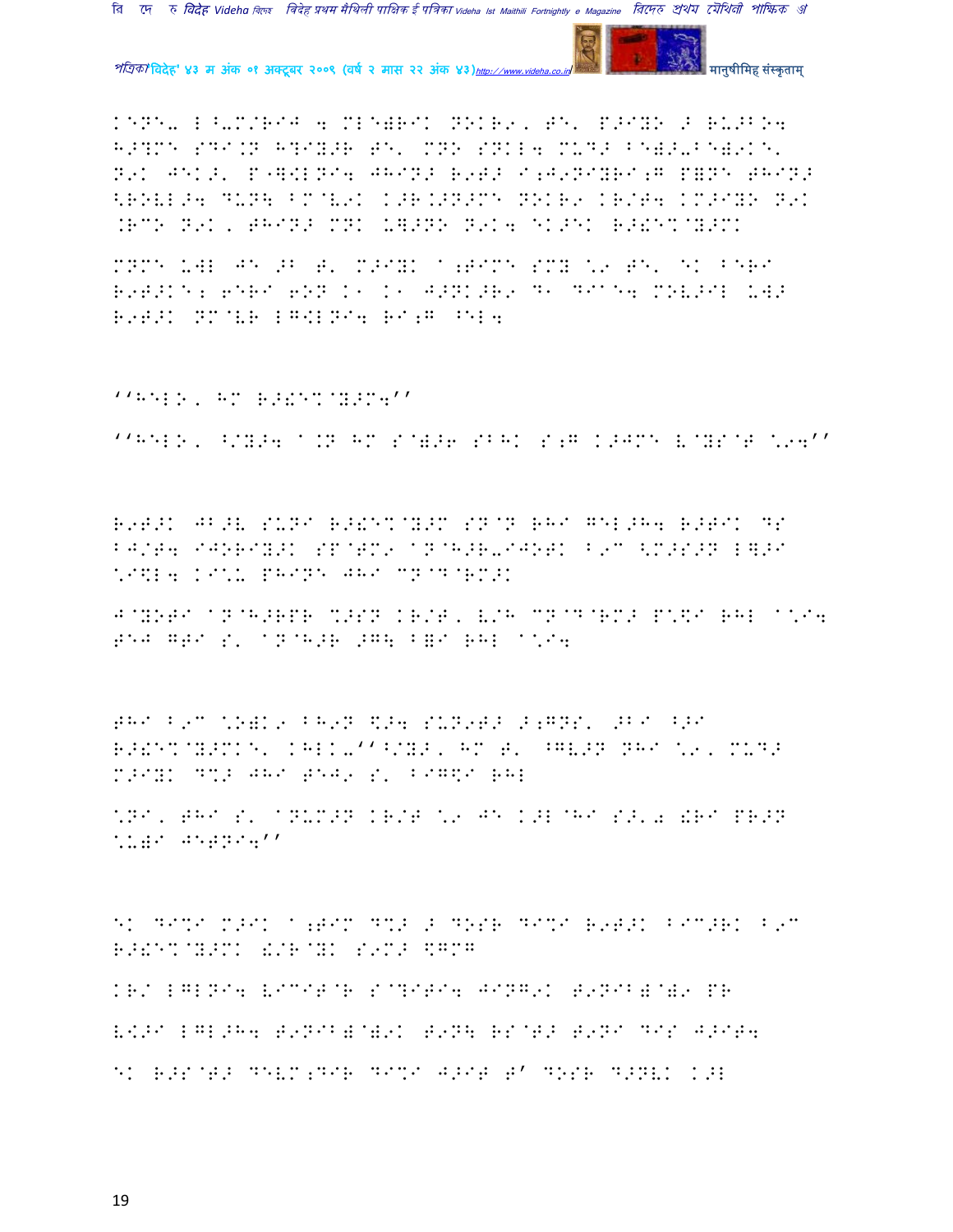KOWR9 DI%I4 B9CK R>S@T> PR R>!E%@Y>M W>=4 EK>EK NIR@#Y KR/T R>!E%@Y>M BH9NI SUNIT> K' KHL.IN- ''KNE G[RIYO K' BJ>BH4''

>;GN J> SUNIT> G[R9 K' BJ[NE >YLI4 DUN\ BH9NIK B9C R>!E%@Y>M BJL>H- ''BH9NI, JHIN> HMR BH9N R9TO PHINA PY PORD TEE CONTA POLICEDED TO EK BERI 6ON LG> M>YK J>NK>R9 D' DHK4 HM NIR ME Y K' LELHU, JAN JAHIR SAHA MUR D'A D'AE J'HINDI LU OKRA APP SABALERA EL ARAT BRA PLEJR (UT THIN> HMH\' OKR> ^ROSE NHI J9B/T \*94 TE' J' M>Y KA APERA TA BAR SON BA TERRIT KAN BADIST K)B/K JOK JOK JOK DEBI4 HMR-DEBIN B9C OTBER

KOR ERP FARIAS (NO APR KOR SORE BYBOL KITE KOL NOL

KHED GREAT YYSIKI MYRY TAYRIN SYYG, AIR

JANML T.NE T.NE T.NE YOUR T.NE AND AT AN INDUCT

E.N S@)>6 S^K B9C A\*I, TE' E.NE S^ B>T KHI

DIY/4 MUD> KHNHU' T' KI\*U ^E)T NHI, TE' \*O\$I D/T

JHIN> AK>S ME U\$/T CI\$/ KE B;% RHITHU' PRIV>R NHI

HOIT/ HAIRS AN TRUN TON ANALH TRANS (MEDICINE

CI\$/IYE-CUNMUN DI SIYE-CUNMUN DI SIYE-CUNMUN DI SIYE-CUNMUN DI SIYE-CUNMUN DI SIYE-CUNMUN DI SIYE-CUNMUN DI SI

BUD@!I-VIVEK DI \*?IN4 KI/K NHI MNUK@.O KE'E KI/K NHI MNUK@.O KE'E KI/K NHI MNUKA DI \*\*

20

 $1.7\%$  ,  $1.7\%$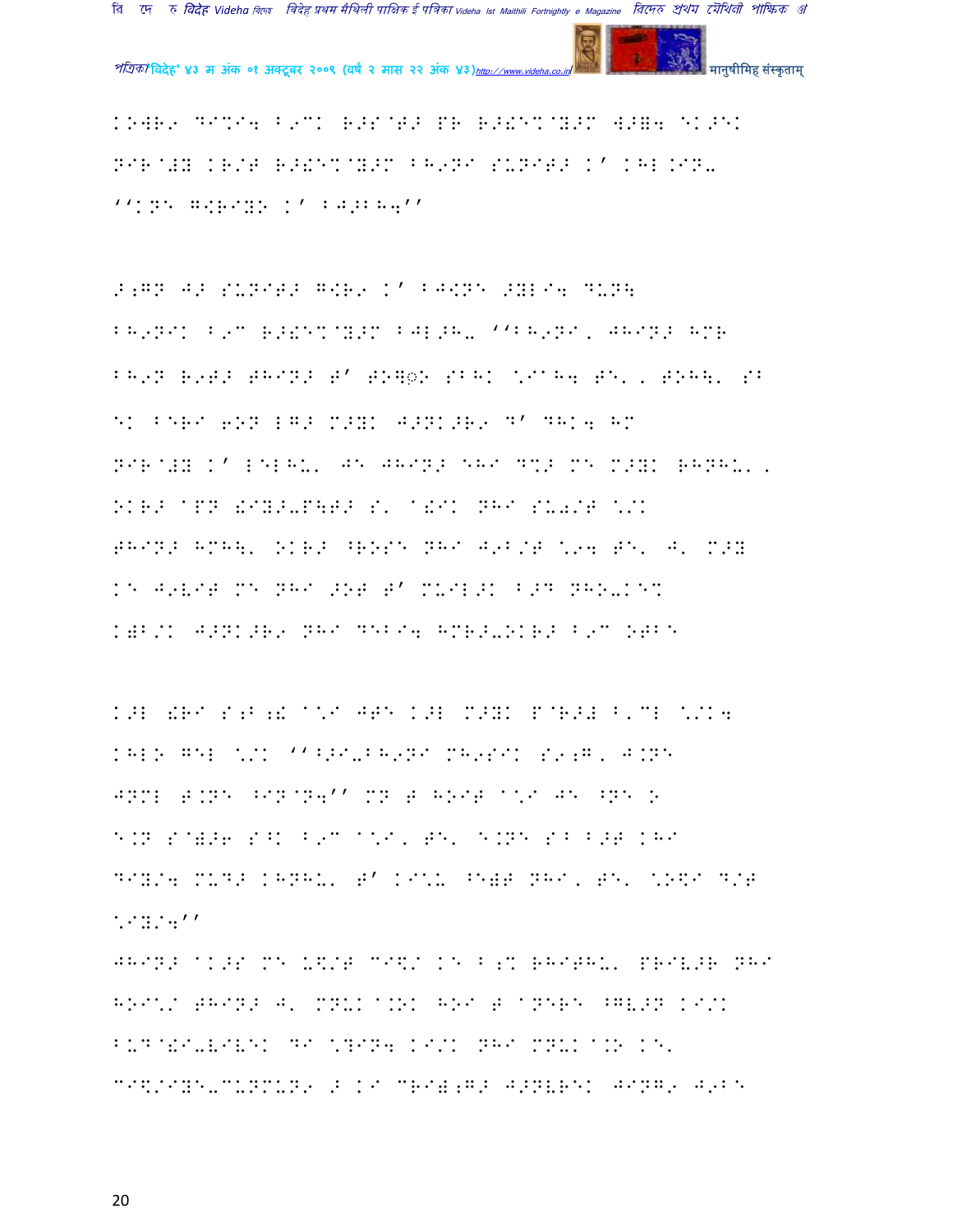'T9N\ NNDI-^[J>9(G[RI, SUNIT> > R>GIN9) MAY LAG BILANG BAY LAGU BARANG BAYAN SOCIAL SOCIAL ANG MANAGANG BAYANG ANG MANGANG ANG MANGANG MANGANG ANG MAN )OK/T NHI4 T9N\ GUMSUM4 SIR@6 >;.I N>CI-N>CI EK-DOSR PR J>IT4 MUD> MN %@VETB>N R>ME%@VRM@ JE'K>4 EK DI%I JING9 RUP9 ^\MI(S@?L) JE'K> VI%>L ^\^>G DE./T T DOSR DI%I M"RT@YU RUP9 A?>H SMUD@R4 Y/H 921 - ARDAY DE ARDAYI (1914 ANAR PAIN PRESERV) >T@M> K' BLI C=V/T4 THI B9C M>Y B>JLI- 'R9T>444444' R9T>K N>M SUNI T9N\K H"RDY ME /HEN !K@K> LGLNI JHI S T9N\ TILMIL> GEL9H4

>Y>-P\T>K O0R9 ME R9T>4

BAJALEAJA BJEVINGUSI I RUHA BH9NIYOK (BH4 6>)' LGLNI4 >;.I S' NOR )<R/ LGLNI4 ^>I-BH9NIK )\)/T S;B;! S' S^ AC;^IT HUAE LGL?I4 S^HK H"RDY ME R9TI DY ME RIKA SY VIYA RY KORA KRY R9TO ASTER SOHK SINGS SING BRITAN S) ASTE BYER POSSES REPORT FOR DEPARTMENTS PRODUCED CORPOR CONTRACTOR DEVOIT DEVOIES DE 1800 BEN 1990 DEVICES SBHK H"RDY ME CUHUE I' PK\$NE4 JHIND BILI SK OO; B>'S K>)I NIK>L/ ME K\$C9K O0R9 LG/T THIN> !@ I

DEL.IN4'

*পত্রিকা*'বিदेह' ४३ म अंक ०१ अक्टूबर २००९ (वर्ष २ मास २२ अंक ४३)http://www.videha.co.in<sup>/ Hamak</sup> - स्थितिका समुदाभिह संस्कृताम्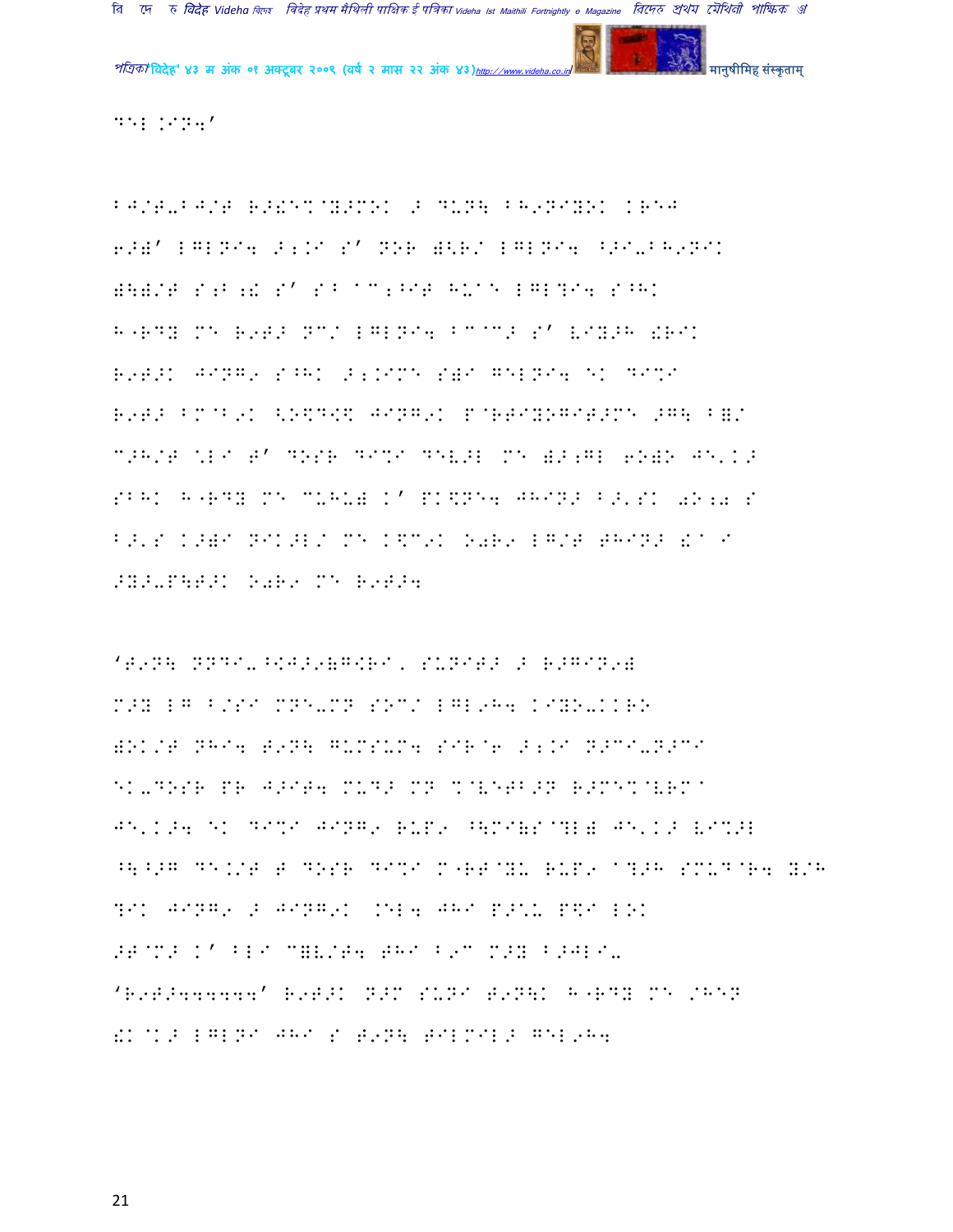RHT4 6ERI MUNICIP DI SERI MUNICIPALI DI HORI DI SERI OHN RAFI TIK AN ARISK MAN AFNAR TIFT R>TI HOET4 JNIK> S;G HJ>RO R>TI B9TL OHI PR VIR>M LGI RHL A\*I4 VIC>RK DUNIY>' ME UG/T-\$\B/T R>!E%@Y>M4 THI K>L %B>N> POT9K S;G PHU'CL9H4 de provincia de la companya de la companya de la companya de la companya de la companya de la companya de la c<br>De la companya de la companya de la companya de la companya de la companya de la companya de la companya de la WHO SERVES TO BUILD A REPORT OF HIS MANUSCRIPT OF HIS MANUSCRIPT DE./T4 PROP)@)> ME HIN@DU-MUSLM>NK B9C TN>-TN94 JHI \$R S %B>N> DIN KE NHI >BI AN@H>R ME >YLI4 KI/K T SROJN9K S@NEH .9;CI K L' ANLKE;4 REHN> %B>N> K' KHLK- ''D>D9, AIW9N KIA MARI WANA CHINERI MELINIYA

 $\ddot{\phantom{0}}$ 

RJAN SAJAR BAJAN BJUL PE PINA BADA IJORIYO \$UB/ PR4 0L-AN@H>R4 DL>NK >G\ ME, KURS9 PR B/SI READY MEN JEST TERM VIR EST SIE AL TY SOC/T RHYA ME AYLIBA AYLAY SPORTAL TAP  $\mathcal{H}_1$  response to the set of the state and the state and the state and the state and the state and the state and KL@HUK> C>N >I S' KM J@YOTIK HOET? K9 AGIL> JAYOTI PANER AND PARE AND HE DAY SERO SA DAY SY AN THE BELIZANS BOOK BY THE BEST BOOK BROWN BY THE UNIT OF A NATURE

*পত্রিকা*'বিदेह' ४३ म अंक ०१ अक्टूबर २००९ (वर्ष २ मास २२ अंक ४३)http://www.videha.co.in<sup>/ Hamak</sup> - स्थितिका समुदाभिह संस्कृताम्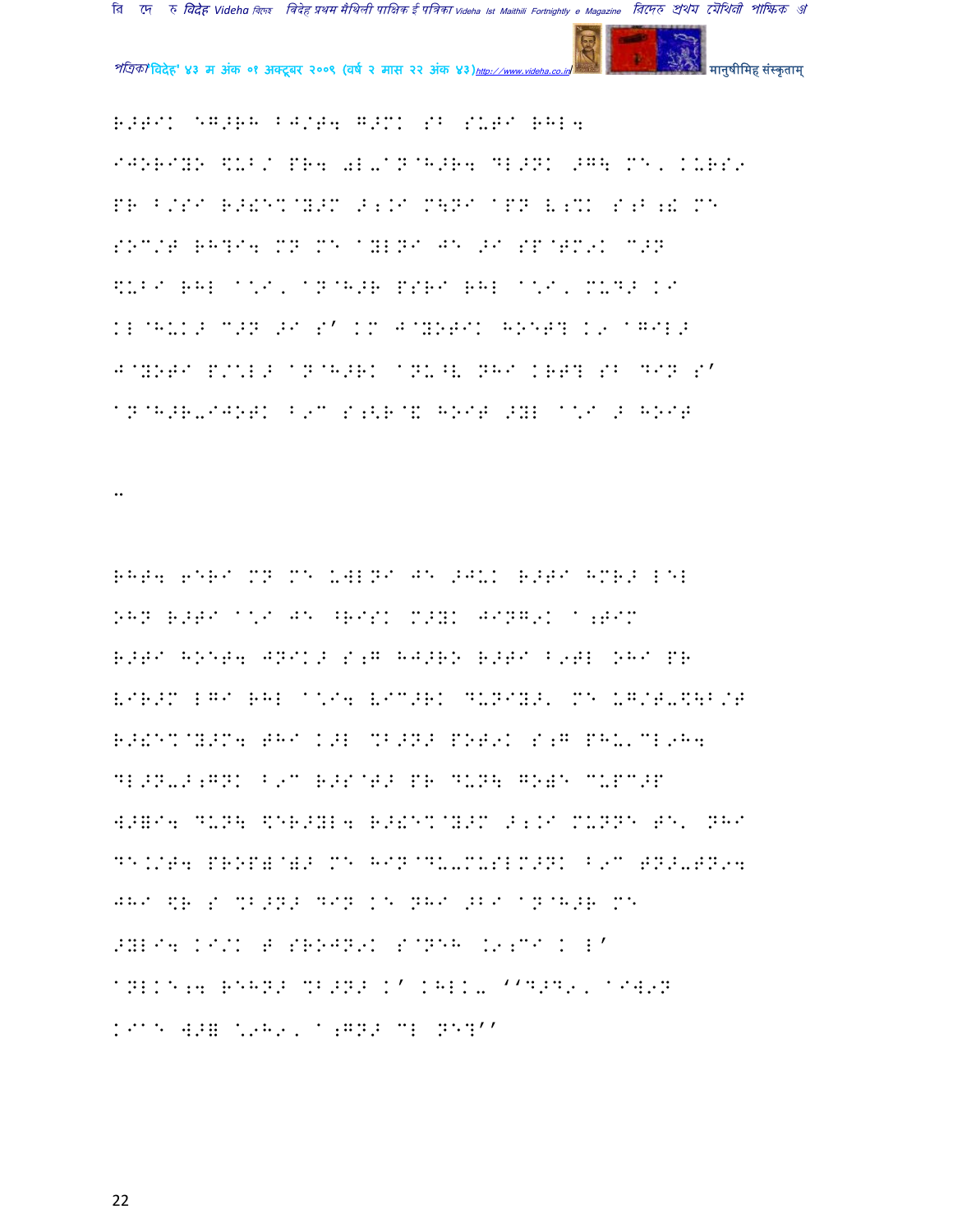KURS9 PR S UWI R>!E%@Y>M %B>N>K B>'HI PK\$I DIG BEFORE BELIEVE BHD9NI KI KONSTRUKT

''B[O], SE HE HANDLE GO ON ME WHILBY TO CHANG >GI L>GI RHL \*/K4 P>'CM DIN SUNL[ JE BH9NI B\$ JO\$ AS@SK \*?I4 J.NE SUNLHU' T.NE MN ^EL JE J>I4 MUD> K9 KRIT[? MN \*)P)>I \*L/4 BE)> K' PUMLING I TALK AN YN GALGAN MNOT MUAL AYMARINGANN IJ@JT->VRUK LU)I ^' RHL A\*I4 M>R-K>) ^' RHL Ata /HT Sander Th Cond Anthe Time TP N. MANLING AND BY THANIS I BY DUNNI SHEEK, IN BEC>R9 MRI RHL A\*I T MUHO N/ DE.B? J9-J>'TI POT9 KE S;G KENE EL[4''

''ET#TI K' KIR'S KORATI KIRI KE KIRI KE

'''H', ''

''M[S94'''

%B>N> B>JLI- ''BE)>, R>!E4''

 $V$  '', ', ', ', ', ',

THE DISCRIPTION OF DEAL AND LINIA PUMP OF DEAL AND LINIA PUMP OF DEAL AND LINIA PUMP OF DEAL AND LINIA PUMP OF

RSHARI SERH PURSEHS RRESTORED R:IS

*পত্ৰিকা*'বিदेह' ४३ म अंक ०१ अक्टूबर २००९ (वर्ष २ मास २२ अंक ४३)http://www.videha.co.in<sup>/ Hamak</sup> - स्थितिका अनुसीमिह संस्कृताम्

िव <sup>त</sup>ि दिविदह Videha *विजर विदेह प्रथम मैथिली पाक्षिक ई पत्रिका <sub>Videha Ist Maithili Fortnightly e Magazine वित्मिरु श्रीश्च ट्यैश्चिती পौ<del>फि</del>क औ*</sub>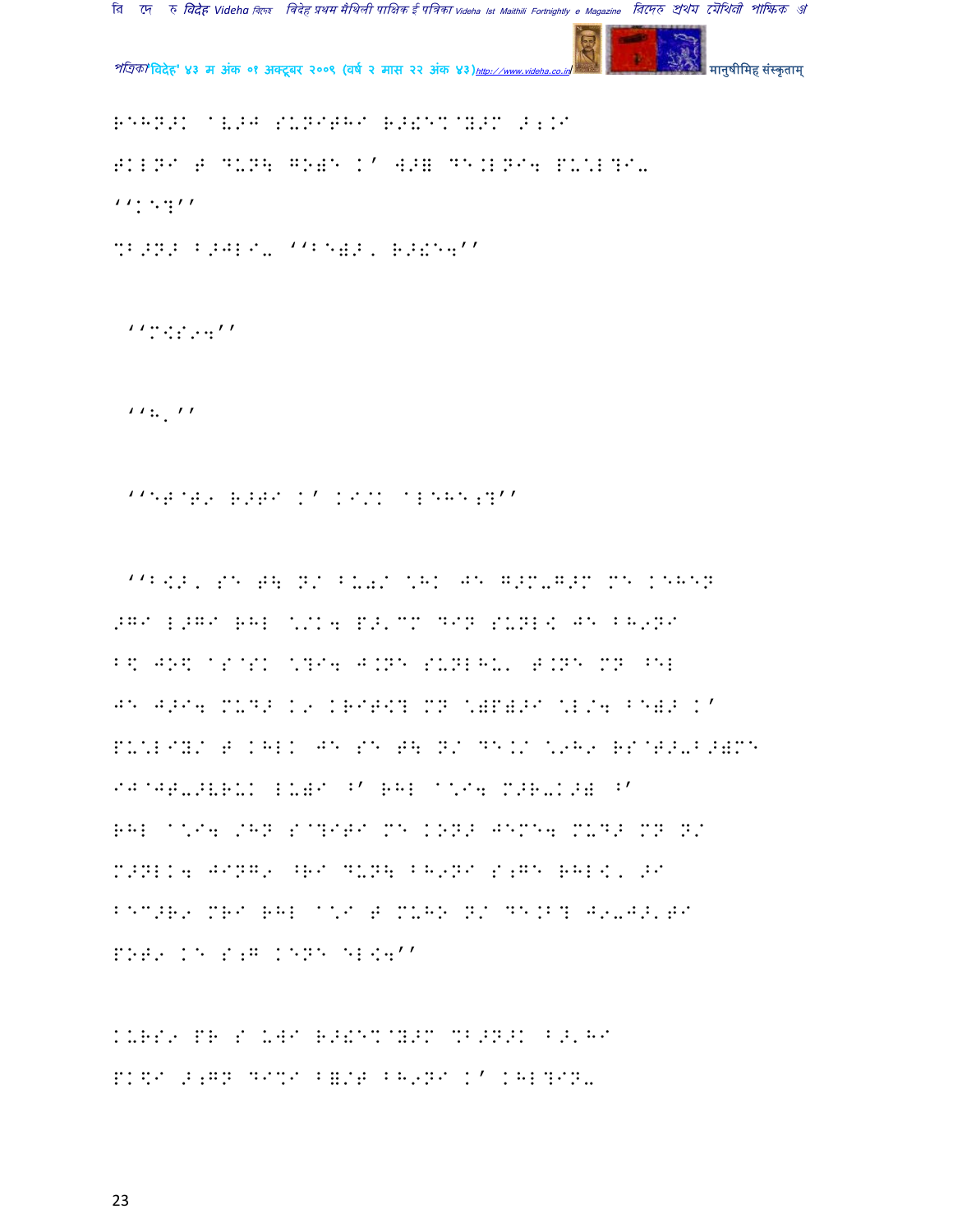''M[S9 AYL.UN4 P>ER !OY LE P>NI DHUN4''

ROENT MOTOR BE SUNK BUNG BAST MEERS OF SUNITIVES OF BURGETING SUNITIVES OF STRAINING SERVICES GER BIL9H- ''MERL' 'MERL' MERL' MARIN' %B>N> BJL9H- ''H'4''

DUNA GRAMA DUNA DA BARDA E PARA ERRE ERRE BH9NI(SROW) LG PHU'C DUNG PASS PER KAN

LGL9H4 KN/T DE.I SROJN9 PU\*L?IN- ''KN/I KIAE \*E'4 HM KI KONO >IYE MRB? ET@T9 R>TI K' KIAE  $E$  is the field of the field of  $E$ 

 %B>N> B>JLI- ''BH9NI, RS@T>-PER> BN@N A\*I4 D\ BR@. S' ^[RIYO-B)@)>(<UMI-<UMI BECN>I) BN@N ^' GEL4 J./N SE AHO, TA SUNLHU', FINT SA TI TE US9-BELEVI ERA PE TE' DIN-DE.>R N/ >BI COR> K' A./N /L[HE;4'' SROVNE BHUT KWEST KU POWER '' 'NESKE SERVE FROM NOT N  $\mathbb{R}^n$  is the  $\mathbb{R}^n$ %B>N> KHLKNI- ''%R9R SE TE SB N9KE A\*I, MUD>

K>RB>R BN@N ^' GEL A\*I4''

''G>MO(N/HR) DI%I GEL \*LEHE;?''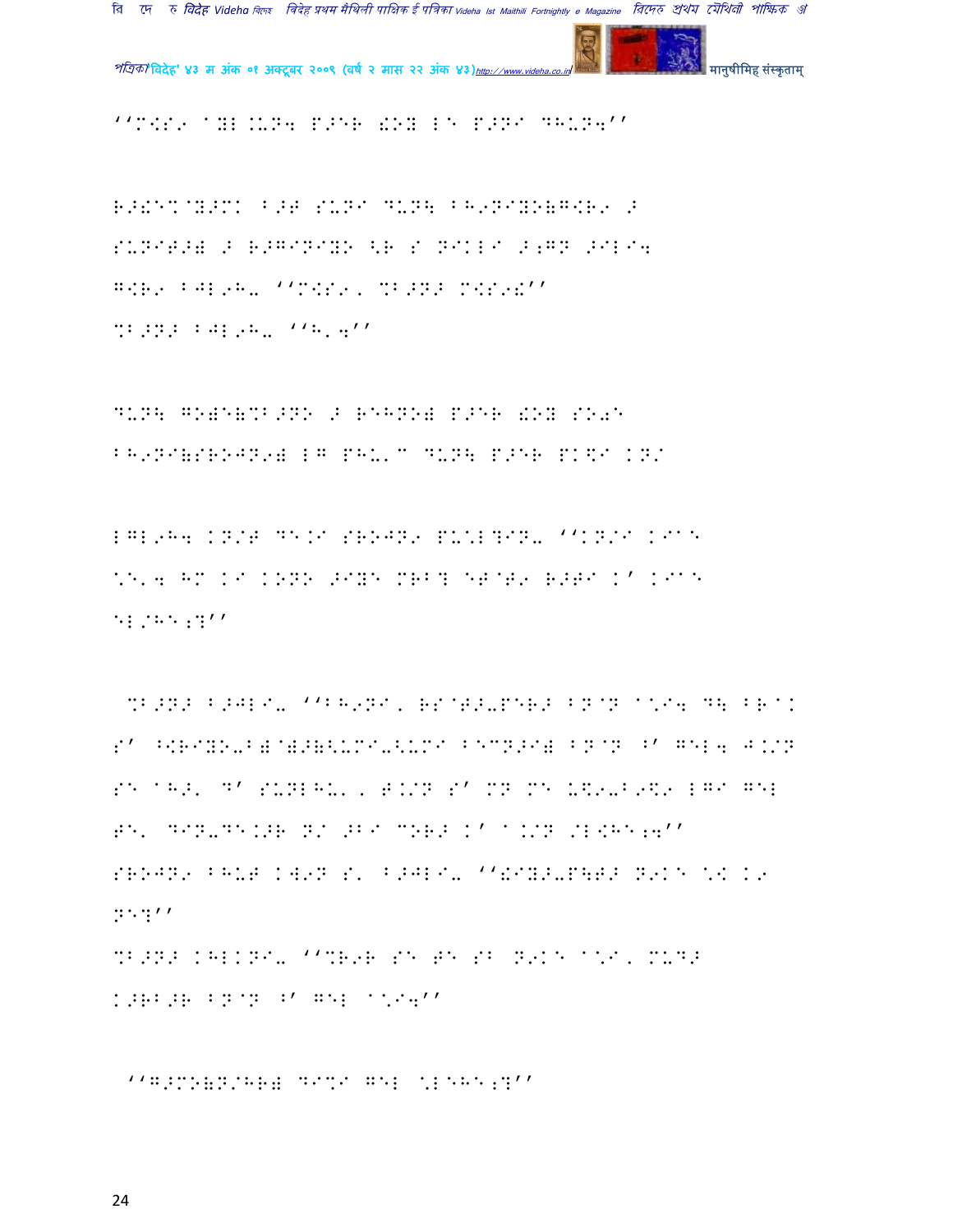PREPORT CHI OSOR PR ROBINICHE SURFA BOIL

AP@PN KRT K9 NE?''

%B>N>K B>T SUNI R>!E%@Y>M MNE-MN SOC/ LGL JE DUNIY>' ME BH9NIK KM9 NHI A\*I4 LOK ANERE AP@PN > B9R>N BU0/T A\*I4 9 SB MNK .EL \*IAE4 H'S9-.U%9 S J9VN BITB/ ME JE S;G RHE, OIH AP@PN4 %V>N> K' KHIL ''MISPA' MIS BORY SHE'B FIRE MIS AN ALS BORY AH9;K BH9NI4 SBHK AP@PN-AP@PN \*IAE, TE' KIYO

## $\mathbf{A}^{\dagger}$  ,  $\mathbf{A}^{\dagger}$  ,  $\mathbf{A}^{\dagger}$

^ELI4 M[S9 KE .>I LE DHK4'' WEIGHT FINE ALL AND BING FOR THE KIND OF THE WINDOW B[> (R>!E%@Y>M) KE .U> DI[4 .> K' SUTI RHT4 HM ^RI R>TI BH9N SE GP-SP KRB4 BHUT DINK GP P\*U>IL

SROJN9 G[R9 KE I%>R> S' KHLK- ''D>I, B\$ R>TI

K)I K' KML> PE) ME CLI GEL > HMRO G>M KOS9 ME4' HMRO G>M ^RN> PR BSL HE' > AH\'K G>M KML>K P\*BRIY> \*HRK P\*BRIY> B>! ME4 <N%@Y>MPUR TK T' RS@T> \*IHO(\*HIHO) MUD> OI SE >G\ RS@TE SB PR MOIN 6O\$I DENE A\*I4 PERIJE RHOG BEK BUK BETE BIJE DE  $\pm$  H $\pm$  4'  $\pm$  4'

''Yang di tanggalan mengenai pada salah sahiji dan pada sahiji dan pada sahiji dan mengenai mengenai dan menge

*পত্ৰিকা*'বিदेह' ४३ म अंक ०१ अक्टूबर २००९ (वर्ष २ मास २२ अंक ४३)http://www.videha.co.in<sup>/ Hamak</sup> - स्थितिका अनुसीमिह संस्कृताम्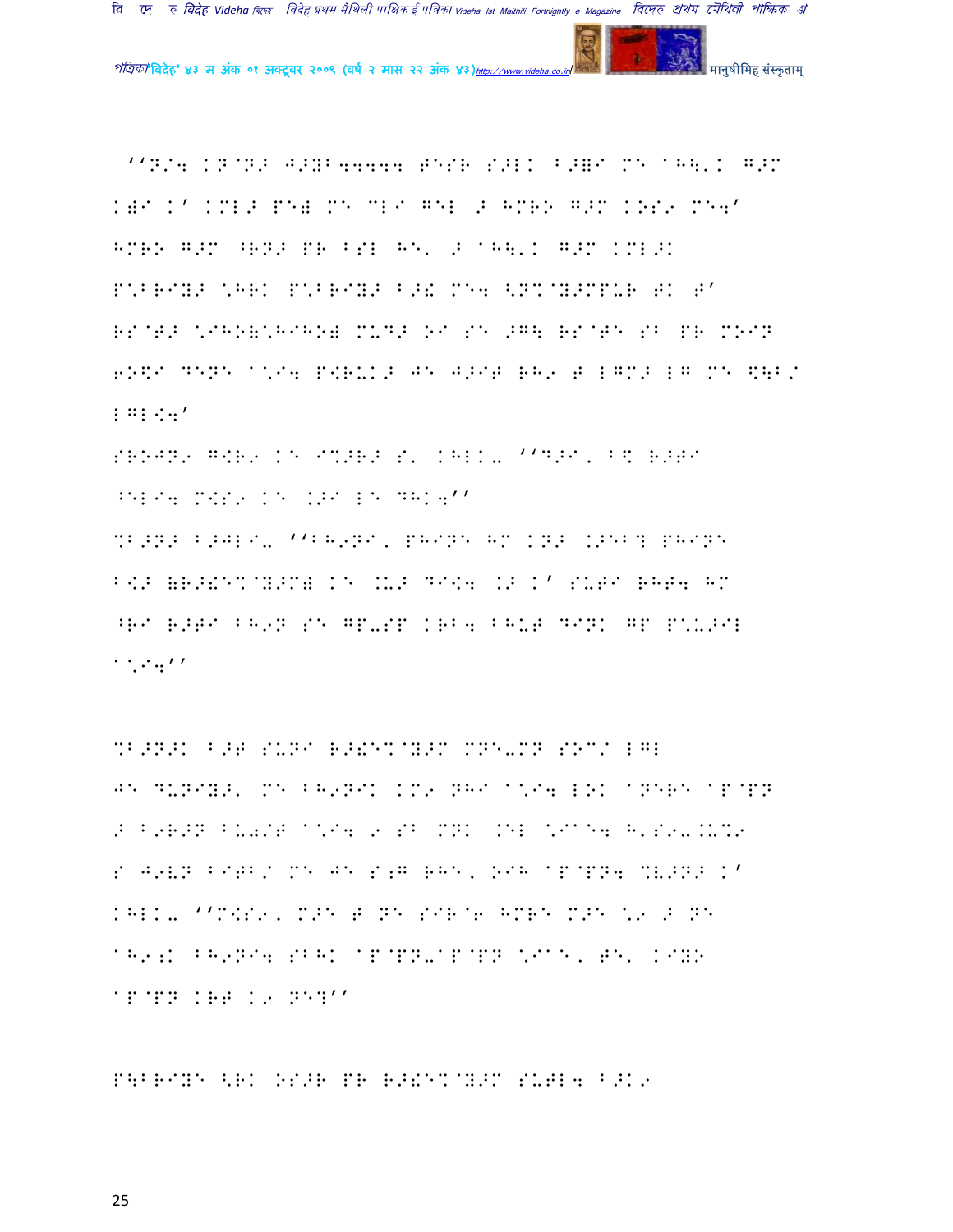िव <sup>त</sup>ि दिविदह Videha *विजर विदेह प्रथम मैथिली पाक्षिक ई पत्रिका <sub>Videha Ist Maithili Fortnightly e Magazine वित्मिरु श्रीश्च ट्यैश्चिती পौ<del>फि</del>क औ*</sub>

*পত্ৰিকা*' विदेह' ४३ म अंक ०१ अक्टूबर २००९ (वर्ष २ मास २२ अंक ४३)http://www.videha.co.in/ मानीमह अंस्कृताम् अस्ति । मानुषीमिह संस्कृताम्

SO PALESTA AR MA BISK AR MENELIK DEA BADYAR ANDER PUMLIP AN ORDER A DUNA T DUNA T DANS A DUN BHG T DA GHOST DA BH GORE ME CONSIDERATE CRANE CREATER %B>N> B>JNI- 'JIHE(JHIHE) SE :>N-PR>N ^ELI, TEHIYE SE A\*I4 HMR> B>P > TOR> N>N>(KK>) K' DOSTIY>R/

 $\ddots$ 

RHIGH KOS 'BA' PAR GYB HIMBING MAN A KOSY ^RI P\*IM BH9NIK4 A.N T' DUN\ G>M UP)I K' DOSR W9N BSL ATLANTIC PUDA B\$PHINE B\$ SUNDADR DUNG  $\mathcal{L}$  is the set of  $\mathcal{L}$ 

GEORGE BOARD 'N STORE IN BELGEMENT DIN PHILIP DIN PHINT GEL RH94 TI DIN ME T' B\$ SUN@DR G>M RHE4'' %V>N> BJL9H- ''H', SE T RHBE KRE4 MUD> >B DE.VHK TE BISBO NE HETH JE AIH GO TE BIS AIH GALL T KOHZ KAN KHH KOLORI BOL BHUT . BHUT AN SANG A HIN . KAN KE'LET RHNI4 C>RI JO]> B\$D .U)@)> PR, C>RI-P>'C )> MH9SIYO RHINA MUDI HMRI BILI MARIKI RE RHJA BILI MA .>D9-^;\$>R RHE4 S[;SE G>MK LOK CR.OE CLB/ > KPAD B9NE4 SBS' N9K KORPGR RHE HMR BY RB SB KIYO SUR KIYO BA KIYO SUR KU SHA CONDERI, BILA 3 ENER BATCH BIBS BATL BAT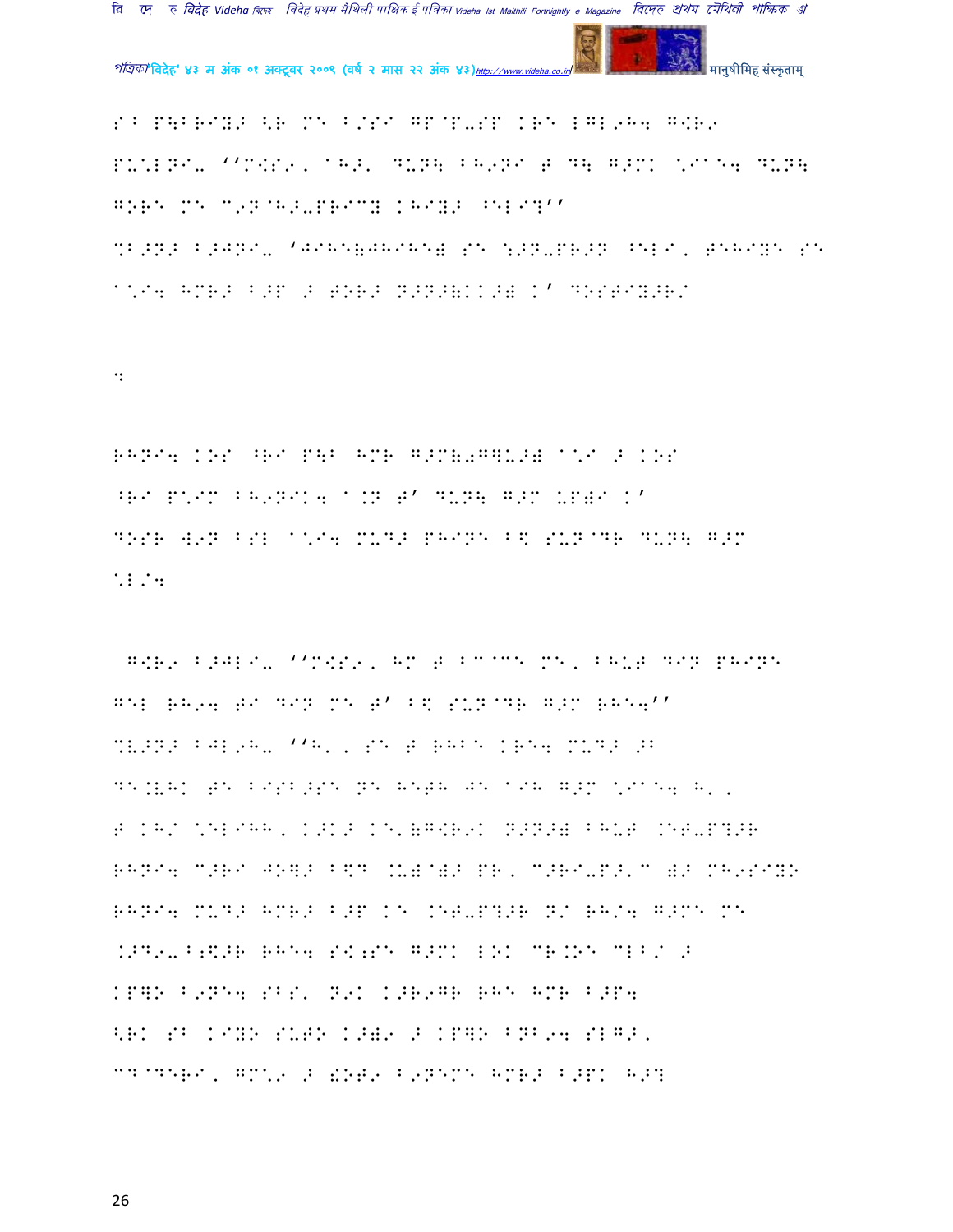PK\$INIH>R KIYO NHI4 BH9NIK G>MK SB HMRE B>P S' KP]> K9NE4 S[;SE G>M SE APE\*> RHE4 P>'CE-S>T KA RHO THIYE SE BH9NIK(WORDS READY) AIRS KRIY/ > .EBO KRIY/4''

 $\mathcal{L}$  . The sun of  $\mathcal{L}$  is the sun of  $\mathcal{L}$  and  $\mathcal{L}$  and  $\mathcal{L}$  and  $\mathcal{L}$  and  $\mathcal{L}$  and  $\mathcal{L}$  and  $\mathcal{L}$  and  $\mathcal{L}$  and  $\mathcal{L}$  and  $\mathcal{L}$  and  $\mathcal{L}$  and  $\mathcal{L}$  and  $\mathcal{L}$  and  $\mathcal{L}$ MORE-MONTH SOC/ LAN SOCIAL BEAT ARE MONTHSTATED THI B9C DOS@T94 MUS@K9 D/T R>GIN9 B>JLI- ''KON PURSE .ISBN PURN-9148 998 ISBN 0-1981-98-91096 BH9NIK BI>H EK@KE DIN ^ELNI?'' WE AND BOARD AND ANNOUNCEMENT AND AN INVESTIGATION OF THE AMOUNT OF THE AMOUNT OF THE AMOUNT OF THE AMOUNT OF THE AMOUNT OF THE AMOUNT OF THE AMOUNT OF THE AMOUNT OF THE AMOUNT OF THE AMOUNT OF THE AMOUNT OF THE AMOUNT OF S' BH9NI DALENT BR. ANG ING BH9NIK BH3H ST D\ VR@. P>\*U K' HMR VIY>H ^EL4 KK@K> HMR> B>P KE KHLIN DARI PASER ORI ILI DAGU ENGELE KOMINIS ILI KOMINIS ILI

 $\mathcal{F}$  (  $\mathcal{F}$  = Gel  $\mathcal{F}$  ) of the transformation  $\mathcal{F}$  , the  $\mathcal{F}$  subsequential for the set of the set of the set of the set of the set of the set of the set of the set of the set of the set of the set of KONGRES BEDIG RHI, "BELIEVE BELIEVE IN DIE SELLIGE BEI DO." ^EL4 >B APNO BU0/ \*9 JE N/HRK K>JK JE MH[T(MHT@V) \*EL/ SE AI K>JK(^[R9K) N/ A\*I4 MUD> K9 KRITIY/? AI WASHINGTON U KATA YANG HASHING NE . > NE K>ROV>R A\*I4''

MUS MUS APA BINANG PING AGA PUSAN MENGERAKAN MENGE T' HM KNIYE )> RH94 SB GP MNO NE A\*I4 HINK> T MN HETHI, ISLAM ME 1944 FILME OF THE 1944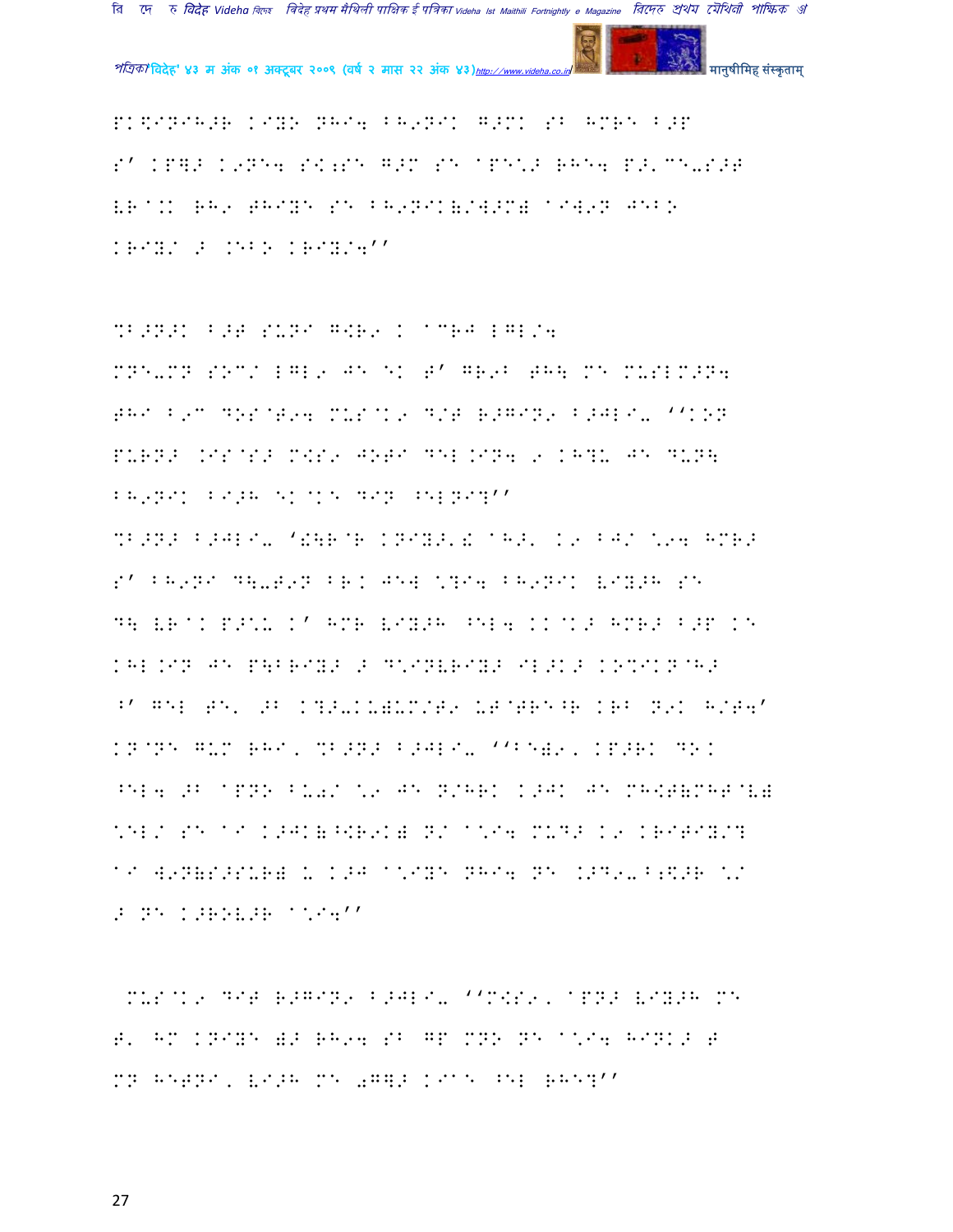$\mathcal{L}^\mathbf{A}_\mathbf{A}$  , and  $\mathcal{L}^\mathbf{A}_\mathbf{A}$  , and  $\mathcal{L}^\mathbf{A}_\mathbf{A}$  , and  $\mathcal{L}^\mathbf{A}_\mathbf{A}$  , and  $\mathcal{L}^\mathbf{A}_\mathbf{A}$  , and  $\mathcal{L}^\mathbf{A}_\mathbf{A}$ ''B[B], APP MP AN AF BHOBH9NI K' E KOPGEBER KOS BETWEER MET DIE ALDER GEWONE GESTIGTE GEWONE GEWONE GEWONE GEWONE GEWONE GEWONE GEWONE GEWONE GE >GI LGL DE./ \*IAE TI SE \$R HOI AE4''

## R: Experiment and the surface of the surface of the surface of the surface of the surface of the surface of th<br>In the surface of the surface of the surface of the surface of the surface of the surface of the surface of th BSP :::::: HOIT JE ANCOKE ME NE MONT JE ANGOLIJAN ME NE ME NE ME NE ME NE ME NE ME NE ME NE ME NE ME NE ME NE ME NE ME NE RICH CHANNEL

^/L4'' KHI H'S/ L>GLI4 S^ H'SL4

ME KKRO NI JERO NI JERO SE DE ROMANISTIKA SU BURNI BH9NI .DE SUNDERBER BHD BHONI .DER . 2001 > RUIY>' TRI K' SEHO DELIENI4 .> K' JH>' UWL>H KI EK \$OL KRIKA ER;G KRIK PR UNLI DELINGEN MUD: HUNK: ERIN ERR PRESENTE EERSE MAN DAD \*K[LKNI4 SBHK !OT9 ME C>RI-P>'C DINK S\$L>H> ./R(.IR) LG> DELKNI4 PHINE T BRI>T9 SB APN ME ROM SLADOV OK9 KALMURA JE MOVIJA GJERO JE KALEKA SBKE' SBEER IN BRITHIN BRITISHE )\)L4 MUD> KHE-KH9 ^' K' RHI GELI4 M>RI-P9)I NHI

KNE KONE KAN GUNU WANDER WORK MORI HET

LGL9H- ''A'ASI' REAR RESTRIKER BATH ALISLIS

िव <sup>त</sup>ि दिविदह Videha *विजर विदेह प्रथम मैथिली पाक्षिक ई पत्रिका <sub>Videha Ist Maithili Fortnightly e Magazine वित्मिरु श्रीश्च ट्यैश्चिती পौ<del>फि</del>क औ*</sub>

*পত্ৰিকা*'বিदेह' ४३ म अंक ०१ अक्टूबर २००९ (वर्ष २ मास २२ अंक ४३)http://www.videha.co.in<sup>/ Hamak</sup> - स्थितिका अनुसीमिह संस्कृताम्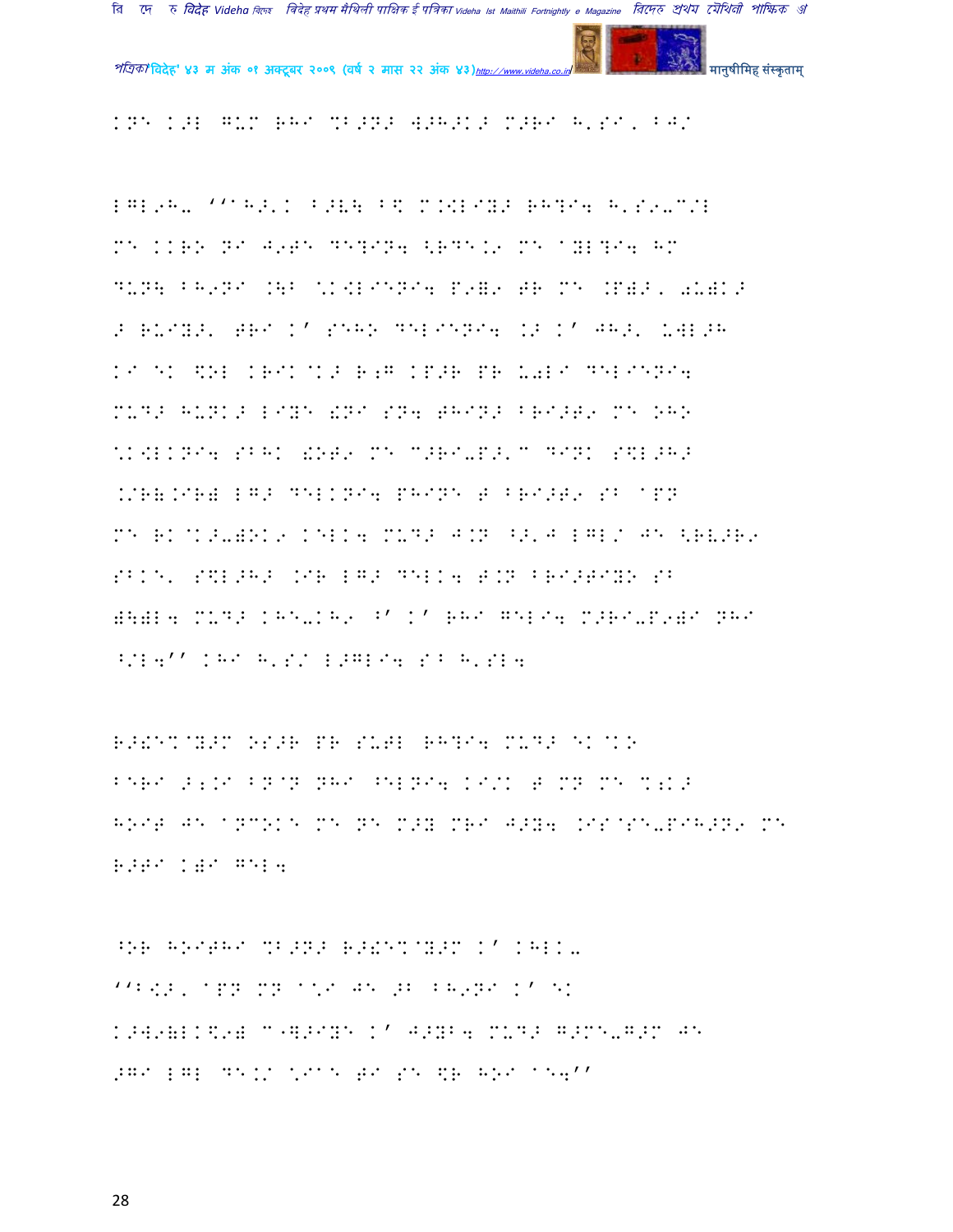-EK)> B>T !@Y>NS' SUNI LE L.N>,J1 BEG>R9 N/ .)ME HMR  $\beta$  ) and an experimental boundary  $\alpha$  . In the sequence of the sequence of the sequence of the sequence of the sequence of the sequence of the sequence of the sequence of the sequence of the sequence of the sequence of PRTU4 HMR PUR.> TOR> B>P-PUR.>KE' R/YTME JM9NPR BSENE \*L> EHI UPK>R LE JE T\ HMR> MU'H L>GL JB>B DEME4

A!IK>R

HALL TR

AN BOLE 1, ALF (1889)- (1991) PROST (1991). HER, HERE DRIVER BY NRUPS IN THE NAME OF DRAMA BE%9, LGO SY LGO SY LONGO SY LONGO SY LONGO SY LONGO L KIAU G9T, BOT, BOT, BYL GOT, BILING AND PICTOR OF ALL PORTS IN A  $S$  of the state of the state of the state of the state  $\mathcal{N}_1$  . The state of the state  $\mathcal{N}_2$ "%@VETPT@R", > "EK@K/SM %T>B@D9K <O&#>PT@R" (DUN\ S:G@RD#H K?SQO#D#DZARY PWIT K?HOWG@WD#WIT K?+#C#HHIN; "MPO#"A\$##WL?"+A; 2 (VIR>)NGRS' P@RK>%IT K?> VI%E&>;K) >DIME S;G@RHIT4

IM@HR >B R>!E%@Y>MK M>Y SROJN9K )NGR BOLO MARKET BY ALL EAL THREE

6U][ SE KR4''

 $T$ :  $\frac{1}{2}$   $\frac{1}{2}$   $\frac{1}{2}$   $\frac{1}{2}$   $\frac{1}{2}$ R>!E%@Y>M- ''DUN\ BH9NIK B9C HM K9 KHB[4 JE MN

NIR@^9K S' RH4'' %V>N> B>JLI- ''B[>, MN HOI AE JE BH9NIK SB NU>-BIS@TR HM .9CI DIAE4 6ERI 9 DIN KHIY>

R>!E%@Y>M BJL>H- ''M[S9, EHIW>M KIYO KI\*U NHI BIGBIG AN SKY NATURAL AND AREA RH/K MN HOU,

*পত্ৰিকা*'বিदेह' ४३ म अंक ०१ अक्टूबर २००९ (वर्ष २ मास २२ अंक ४३)http://www.videha.co.in<sup>/ Hamak</sup> - स्थितिका अनुसीमिह संस्कृताम्

िव <sup>रा</sup>प रु विदेह Videha <sub>विपद</sub> विदेह प्रथम मैथिली पाक्षिक ई पत्रिका <sub>Videha Ist Maithili Fortnightly e Magazine *विरमरु श*थंग रंगैथिली পोष्किक औ</sub>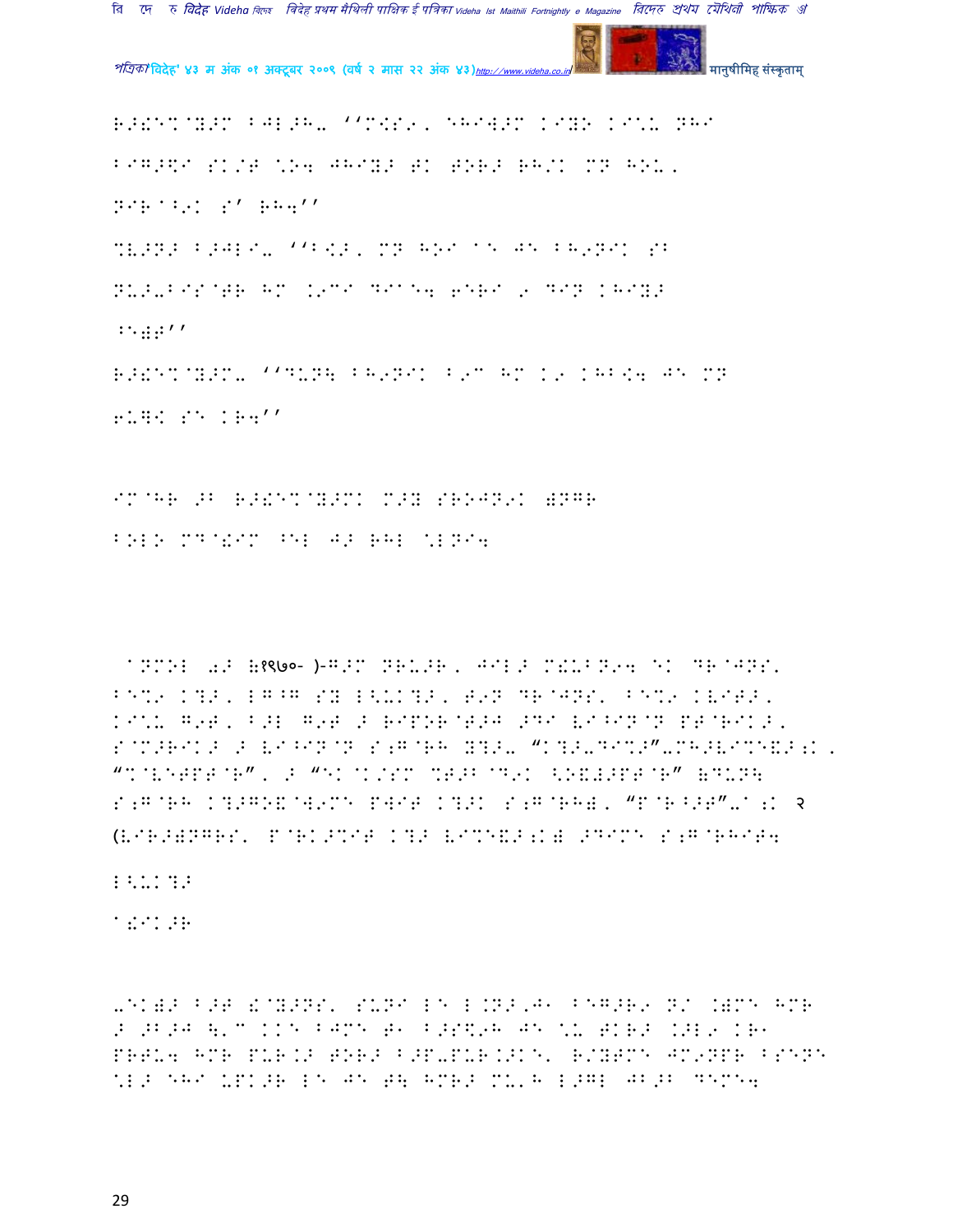

-TKR M>NE K9 AH>' HMR UPJL BONI N/ DEB > AH>'K BE)- ^>TIJ HMR IJ@JT DIS >'.I UW>YT4 H>?-P/R T1 TO\$I DEB/ TKR4 H' RHL B>S\$9H BL> SV>L SE ETEK SS@T> N/ \*/K JE .>L9 KRB> DEB AH>'4 DS-B9S S>L JE B)>IYO .ET9 KR/ \*/ The state of a strip and that the state of the fixed the state J>HI \$9HPR BSL \*9 HM SB SE HM@MR N/! H>KIMK DEL BSGR-FRC-PRODUCED AT EXTERNAL

 $\overline{\phantom{a}}$  and  $\overline{\phantom{a}}$  ,  $\overline{\phantom{a}}$  ,  $\overline{\phantom{a}}$  ,  $\overline{\phantom{a}}$  ,  $\overline{\phantom{a}}$  ,  $\overline{\phantom{a}}$  ,  $\overline{\phantom{a}}$  ,  $\overline{\phantom{a}}$  ,  $\overline{\phantom{a}}$  ,  $\overline{\phantom{a}}$  ,  $\overline{\phantom{a}}$  ,  $\overline{\phantom{a}}$  ,  $\overline{\phantom{a}}$  ,  $\overline{\phantom{a}}$  ,  $\overline{\phantom{a$ 

UPN@Y>S:

UT MUSS AND A

G>ME-G>M, KT[ A&@)Y>M K9R@TN T' KT[ NV>H, KT[ C#@\$9 Y: T' KTER SHE' HOITA YE KE HOIF4

KISEK T' EGS AFRIKA I ER HIT EGS AT ET ET ET E TIGER AFI KOLONIA KOLONIA KOLONIA KOLONIA K NI H/B (AF) (GPPH SCBP BPE BSPA BCOC

KE' SU. JE SU SU SU JAJER JE PA SA JAJER JE APANEJU SA PIJEP SE JE A PIJEP EKT@RIT A\*I TI W>M T' ANUM>NO KM@ME H/T4

PROP)@3@3 ^GREGD\_DGD\_PORT427200 HOP24 HO BOAT4 JONES HOLD S' HEARTH STAR STORE REPORT OF BUILDING

K SAVRUP BIRDANGA SA KITA SA SA HUTU BIRDA SA TATI

THINDS THE RIGHT OF THE STAR WAS SERVED ON A STAR WAS SERVED ON A STAGEN SERVED ON A STAGEN SERVED ON  $\mathcal{R}$ 

IT@T> NHI4 JN> NIS>' LGL> PR BEEHO%9 HOIT,

KR/T TIME SERIES IN DIE REGISSINGSTE DER SERIES IN DIE REGISSINGSTE DER SERIES IN DIE REGISSINGSTE DER SERIES

SUNI, CINDI, CINA MUSIC, CINA MUSIC, CINA MUSIC, CINA MUSIC, CINA MUSIC, CINA MUSIC, CINA MUSIC, CINA MUSIC, C

B>IS-BERH) LE WUNUKB SUNI4 V@Y?> K1 DB/T SB >.IK NOR HOIT BHIRY SAN TAN SON SON BOYS CONSUM

RH/T4 MUD> <R PR ABITE KEYO ^\.L G>Y-MH9SIK \$IRI/N>9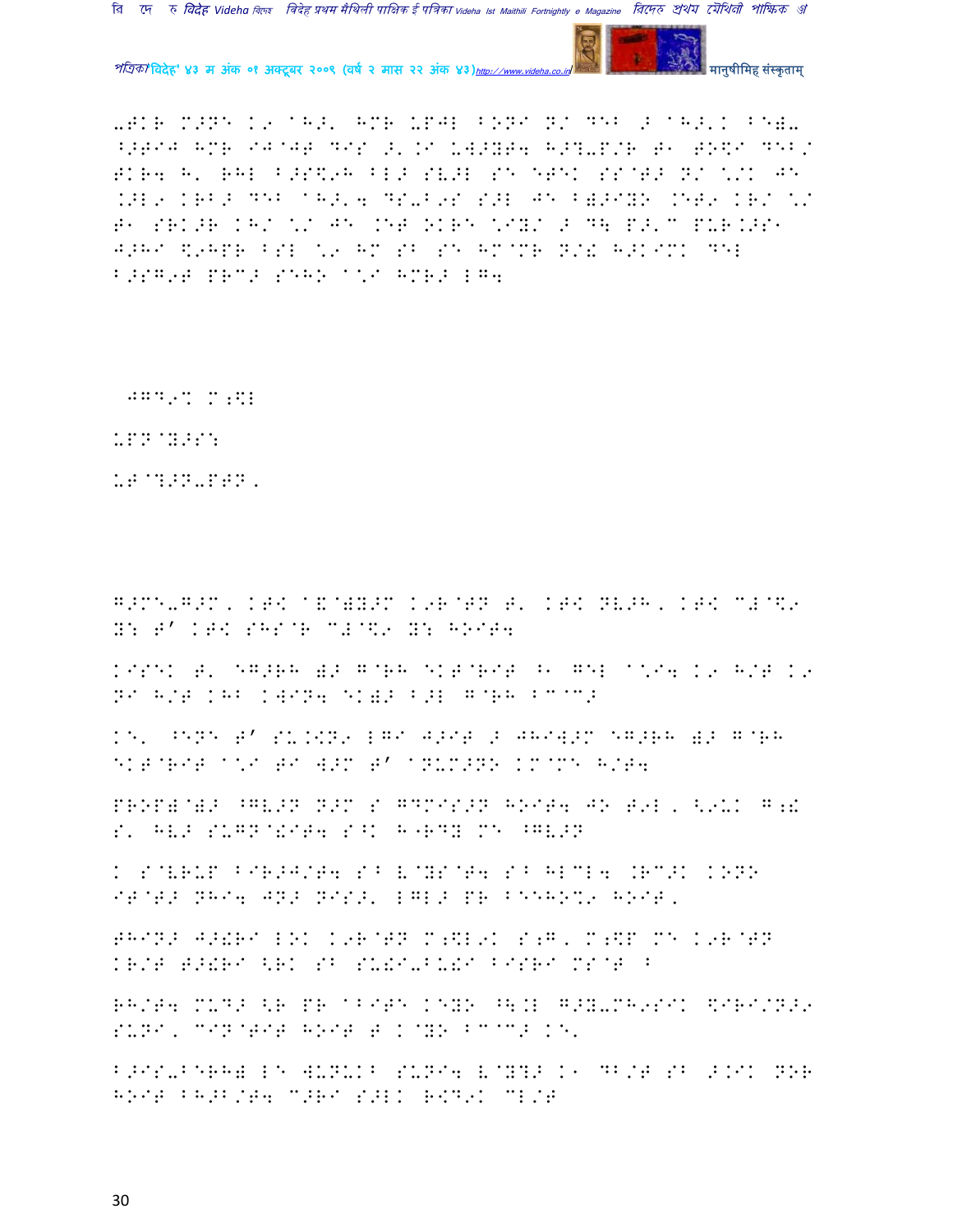PO.RIK P>IN S\.I GEL4 NMHR-NMHR DR>RI .ET S L K1 PO.RI !RI 6>')I GEL4 IN>RK M)I>IL P>NI

^RI-^RI SB </L ME R.I, J.N 6\$I\*>IT T.N GIL>S, LO)> ME L L P9B/T4 LOK K9 KRT? KT@TE J>YT?

M"RT@YUK MUH \*O\$I DOSR RS@TE K9? >JUK KOLKT@T> O KLETAT DAN AANGEM TIJE IN SMUDDEN SAGNUNG

"PERSON EDI "JORIS" (1949) PI BU UPA DOSR PRID RIK POSTA LOK JEDI PRIDU HAT KRY AFI4 JUK PHI P;

O P;J>B NHI JHIW>M >N->N R>JK LOK J> .ET-.RIH>N S K PRIVATE PRIVATE PRIVATE PRIVATE PRIVATE PRIVATE PRIVATE PRIVATE PRIVATE PRIVATE PRIVATE PRIVATE PRIVATE PRIV<br>Registration in the private private private private private private private private private private private pr

^R#-PO&N KR/T A\*I4 P;J>BK O D%> \*L, JIW>M KL-K>R.>N>K KON GP AN INST TIER ANDE RIGHT

K;K\$ MILL, BR.> S ^E)I NHI HOIT \*L4 S>ITE-S;YOG S>L ME KHIO BR.> ^1 J>I \*L/4 OTUK@K>

LOK P]>-P]> >N->N R>J J> H\$TO\$ MEHNT K1 J9VIK> CLB/T4 BM@B9 >JUK MUM@B9 NHI4 NE SINEM>

UDA YOG ARE KLAKE YER NE ALARA JE DA ALARA JE KONSTANTA JE NE ALARA JE KOMBONA DA ALARA JE KO

G;G>NN@D KE' T9S B9<> JM9N4 T9NI ^>9K ^/Y>R9 > ST@TR GO, EX SERVICE SOME STRIKE STRIKE

SMY HOIT OI S>L >%@RM CL>, MLGUJ>R9 DIYO KE G;G>NN@D KE' AND THE THE SERVE OF THE SERVE OF THE SERVE OF THE SERVE OF THE SERVE OF THE SERVE OF THE SERVE OF THE SERVE OF THE SERVE OF THE SERVE OF THE SERVE OF THE SERVE OF THE SERVE OF THE SERVE OF THE SERVE OF THE SERVE OF TH

T9NI SLIY> PUR>N BN> .>IT4 SB>IYO LGB/T4 PHIL S>LK

!>N-C>UR, G>Y-MH9SI LE B\$K>-B\$K> D\ )> N>RK )>L4

REGION GREEN CONTROL CONTROL CONTROL CONTROL CONTROL CONTROL CONTROL CONTROL CONTROL CONTROL CONTROL CONTROL CONTROL CONTROL CONTROL CONTROL CONTROL CONTROL CONTROL CONTROL CONTROL CONTROL CONTROL CONTROL CONTROL CONTROL C

PHILUKE GY DE GRAND MAN DRAGGE MARKET SA

RRI ESPLUSIA EMPISHA ROMONI AMPIR MELI ADHI 6H MILI LA TERITA GRANDI RISPISSO MANILI LA TERRIA

KU) BELIZ SING BELIZ SING DELINIA DAN DENGAN DENGAN DENGAN DENGAN DENGAN DENGAN DENGAN DENGAN DENGAN DENGAN DE BE)9 R9T> S>SUR BS/T4 C>RI BE)9 > EK BE)>K S;G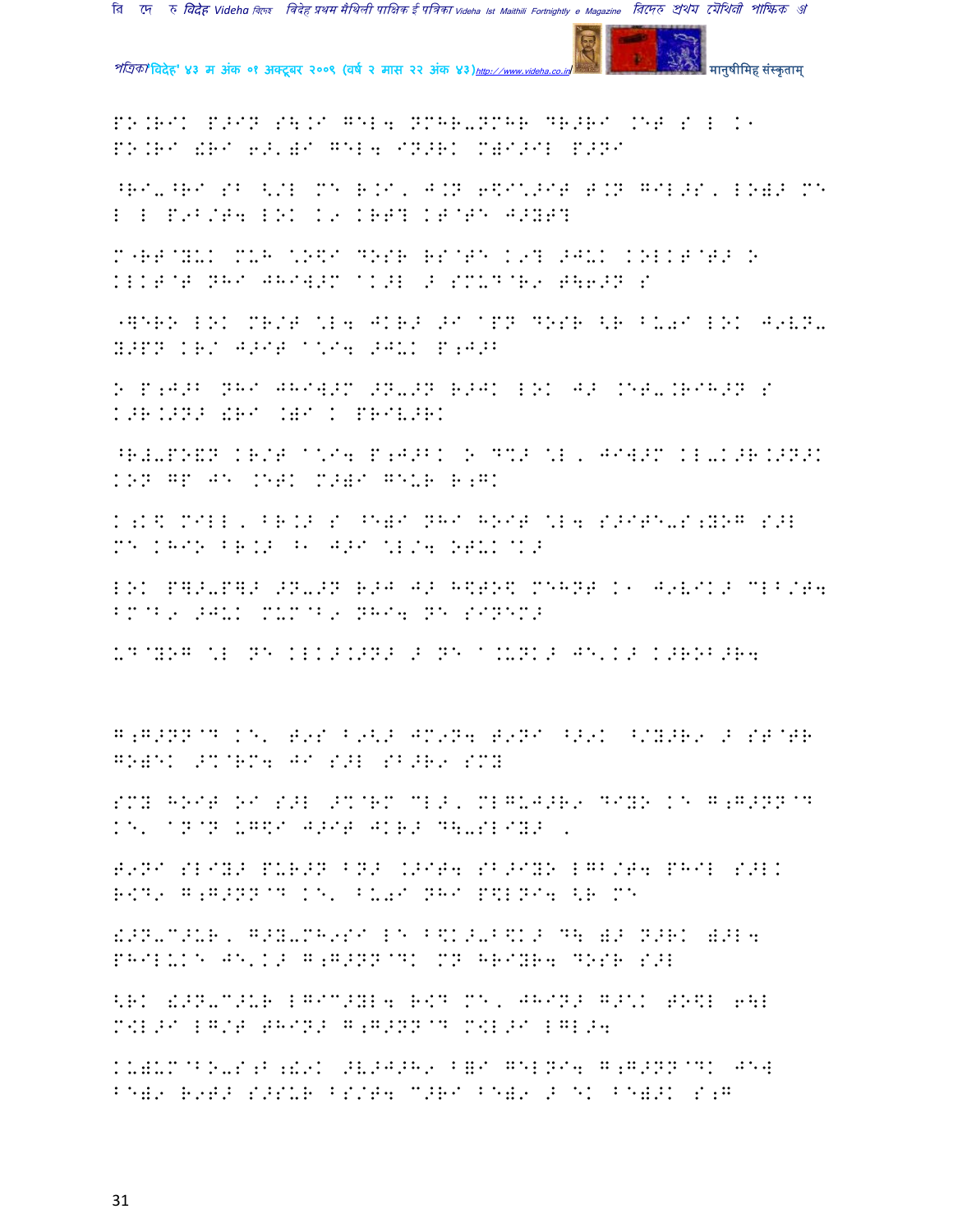R9T> SEHO >BI GELNI4 R9T>K JEWK9 > M0IL9 BE)9 VI>H KR/ JOKR4 J' KHIO R9T> KONO K>J ME

N/HR AB/T T K>JK PR>TE S>SUR J>I LE !\M MC> D/T4 KI/K T SASURI SP (PAR RAPY PLAN PRANA PR4)

^/Y>R9 ME JEW RHNE <R SE BH>R !RIK SB TRD@DUT KRY P\$/T4

R[D9K CL/T R9T> !IY>-P\T> L' \*BO GO)E N/HR >YL4 M>SO S' UPPRE ' GELYK MUDDY SYSTEM AND STREET

CROCE NE KRAAMS BELIND BELINDEN DIE SOME GEWONDEN KHAT GESKA SI NEMARA SI GARANG TERESAKAN KUNG TA

\*>T9 DLK/T4 S>L .EPB KWIN RH/4 BR.>K KT[ PT> NHI4 S^ .ET PRT9 ^EL> S' P\$L4 NE HR JOTY

JOK PORTUGAL POSTAJE DO SREDIJE U POSTAJE U POSTAJE U POSTAJE U POSTAJE U POSTAJE U POSTAJE U POSTAJE U POSTAJE<br>Za postaje u postaje u postaje u postaje u postaje u postaje u postaje u postaje u postaje u postaje u postaje SOCK AN THE SUMMARY BENEAM BENEA

CR COS CAR TEA AL DIER CAT TA PALA APALA PIPS PAAR AL VIY>H P>R L>GV KWIN A\*I4

 $S^{\mu\nu}$  DIN Solution state  $S^{\mu\nu}$  and  $S^{\mu\nu}$  are contact to the connection of  $S^{\mu\nu}$ MNIYAY KOWYEK DI MARAKA NA MARAKA NA MARAKA NA MARAKA NA MARAKA NA MARAKA NA MARAKA NA MARAKA NA MARAKA NA MAR<br>MARAKA NA MARAKA NA MARAKA NA MARAKA NA MARAKA NA MARAKA NA MARAKA NA MARAKA NA MARAKA NA MARAKA NA MARAKA NA

 $\lambda$  and  $\lambda$  . The contract the contract of  $\lambda$  is the contract of  $\lambda$  . The contract of  $\lambda$ JOS DE ROMANO PORTO PORTO PORTO PORTO PORTO PORTO PORTO PORTO PORTO PORTO PORTO PORTO PORTO PORTO PORTO PORTO

A^@Y>S B\0I C>UR ^\JI \*IPL9 ME NENE EL.IN4 ^\JL C>UR DE.I G;GB:GB:G MNE-MAD BUDI GEL.IN GEL.IN GEL

SWI GENEAL PURSE CONDINATION ARHOUR REPORT BY RHING AN ACTIVITY

RH/4 PHILUK 6KM & MU'HME LITE G;G>N MARX DOOR DAY

L' GUL-GULE E CONSILIERTE D'ANNE CONNECTION (L'AUGENIEUR)

32

>G\ S' <USK> DEL.IN4 MNE-MN P>R@VT9 A;D>JLNI JE SK@KT DUSEN PRAY TEAM OUR SPECIAL TOUR OUTSELOVE

SIHRI GALAM GALA DI SIHRI GALAM GI SIHRI GI SIHIRI GILAN DILI HUN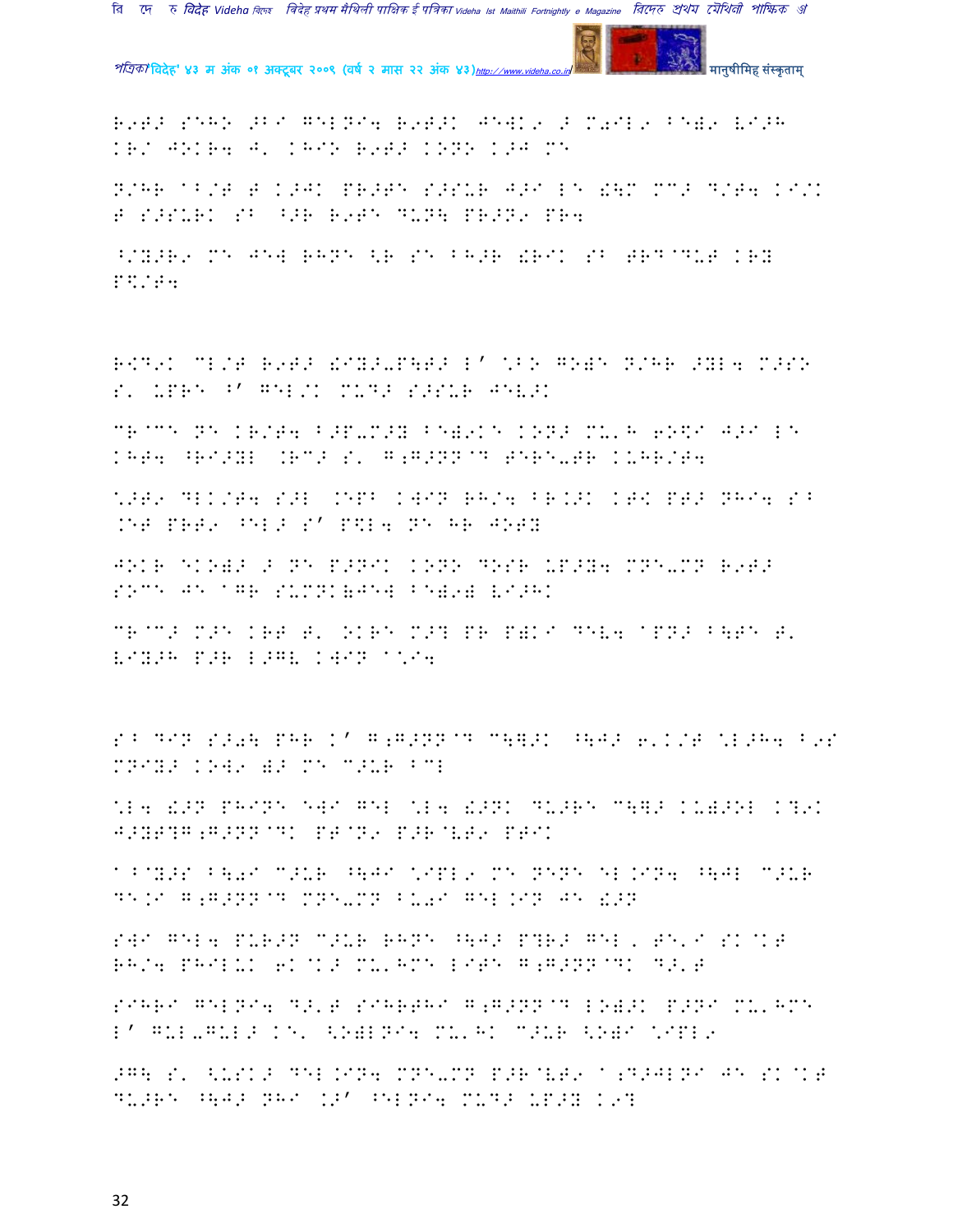

G;G>NN@D KE' T>MS NHI UWLNI4 J' <RME !>N RH/T T' C\]> KU)>OL J>YT4 NHI RHNE KTE S' >OT4

JHINOS ECRA JHINO CA. PARCO PAER BE' BOOKHAR OP JARABE BHYDR G;G;G;C:C: G;C:C: G/ GS; GADV; GF;G;C:C: C;G

NENE N>TIN SUMN >ILI4 DUN\ PR>N9K NJRI SUMN PR P\$L4 TH RIC SIDE FROM ORIGINAL CRO

H)I K' B' SAN BOLE BOLE DE SAN SERIE DI GY DI SE SHE SHE SHE SHE TO GAN I HOLL I HOLL I HOLL I HOLL I HOLL I H /V>LE KHLNI4 P>R@VT9 B/SLE-B/SL <USUKI K' LG

>YLI4 6US-6US> K' G;G>NN@D PT@N9KE' KHL.IN- ''R9T>K DUN\ BE)9, JEWKIYO > M0L9YO VIY>H JOKR

^' GEL4 J' KH9; EHIS>L EKO)> VIY>H WNLK T' IJ@JTI V>'CV MOSKIL ^'J/T4 HMH\ T' NNE \*IY/K4''

E.N !RI V>R@VT9 A;GN> S' DL>N !RI AV/T-J>YT RHL9 HEN4 EHI S' A!IK NHI DE.LNI4 NE SMY

^E)L/NI > NE <RK N9 A!L> N9K A!L> BU0L4 N>TINK YI>H BUOI UD@GPARTISTI

KKRO BOX RH/T Y/H I/B R. PRIPE: EVER Y/BYB AN PRVE PY L' K' AM9R !RI SBHK K>J HOITE

 $\mathcal{A}$  ,  $\mathcal{I}$  and  $\mathcal{I}$  and  $\mathcal{I}$  and  $\mathcal{I}$ 

CO):IL SO JE'A GAN DIN SHIRIKE DA DAN SARA DA SHIRIKE DIN SSABARA DIN SSABARA DIN SSABARA KWING KWING KWING KW T9 PR S' PT S' PT S' PT S' PT S' PT S' PT S' PT S' PT S' PT S' PT S' PT S' PT S' PT S' PT S' PT S' PT S' PT S'<br>T9 PR S' PT S' PT S' PT S' PT S' PT S' PT S' PT S' PT S' PT S' PT S' PT S' PT S' PT S' PT S' PT S' PT S' PT S

\*O\$/T S>PK S>'S TEJ ^' J>IT THIN> NMHR S>'S \*O\$/T G;G;BX Y LAN LIGH LYR. YYPA SLELIE TY GREV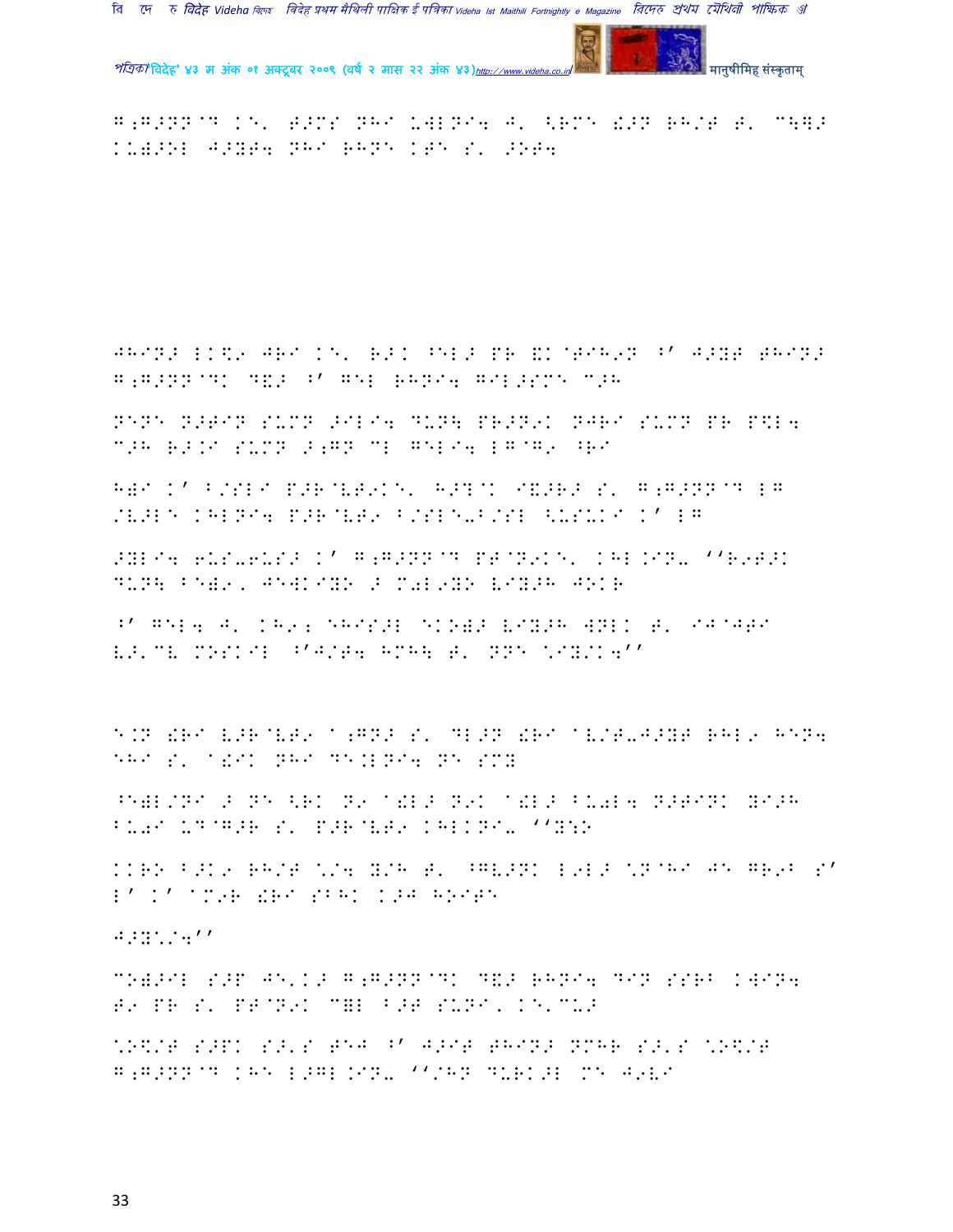

KWIN A NA I TOKA TI TANG ILAN YANG ILAN TI JARA SIR PANG SIR PROVINSI DI JARA SIR PROVINSI DI JARA SIR PROVINSI AB/T \*/K, KONO NE KONO TRHE' KRITER AND TRHE' KRITER AND TREE KONO TREE KRITER AS A TREE KRITER AS A TREE KRIT

AANA DAN BAHAD BARKI WOODEN A.DRI BER BOODEN DARK DER DARKA PHILE O PHILE O PARTICULE OF

EK->! S>L >G\O B"]>OL J> SK/T A\*I4''

OLT9 LG W>= ^' R9T> M>Y-B>PK 6USUR-6USUR GP@P SUN/T4 J.N GP@P MO\$ PR >YL KI R9T>

>G\ B=I M>YK LG >BI W>= ^' GELI4 APN B>T K' \*IPB/T G;G>NND KWH'S9 H'SI PT@N9KE' KHE

LG NI DAN INSENSION 'N SENSION BADILIS DIE DIE VOORBAARD VAN DIE VOLGENAAM

MU'H NIC@C> KENE R9T> B>JLI- ''B>V\, DUN\ BH9N TRE-UPRE ^' GELI ADI4 MUD> <RK JE D&> A\*I THIME A.N

VIY>H P>R L>GB KWIN A\*I4 J.N SMY-S>L SU!RT/ T.N BU0L  $\mathcal{A}$  is a property of  $\mathcal{A}$ 

MNE-MORE-MANER SOC'S SOC'S SOC REFERENCE DE.I KI\*U KR/T4 M\\$9 HILB/T GEG>NN@D

KHERATA 'YALLAR' BI WELAHA AR KALEN KEFAN ARAB ATAR NE A\*I4 SIR@6 HMRE )> NI SM>J ME BHUTO'

KE BE)9 VIV>H KR/ JOKR \*/4 S^K P>R T' ^GV>NE LG[?IN4''

PIT>K B>T SUNI R9T> K' MONME &>N@TI EL/4 APN PRIV>RK S:B; ME R9TO BITS PITTS IN THE LOCAL OUTSING

RED REFERENCE PORT TO CHOOSE THE THE REPORT BRIDGE THE SEP RESERVED NHI NE KONST

KMOSA.): 19 BLP BLP AT DIN AT DIN AT DIN BLP AT DIN BY DIN BERKER OP. L\$V/T DIN BITV/T \*?I4 JEN> KONO

!/N-6IKIR NHI4 ^/Y>R9 ME JEW RHNE DUN\ PR>N9 K>JK P>\*U DIN-R>TI APS@Y>'T RH/\*94''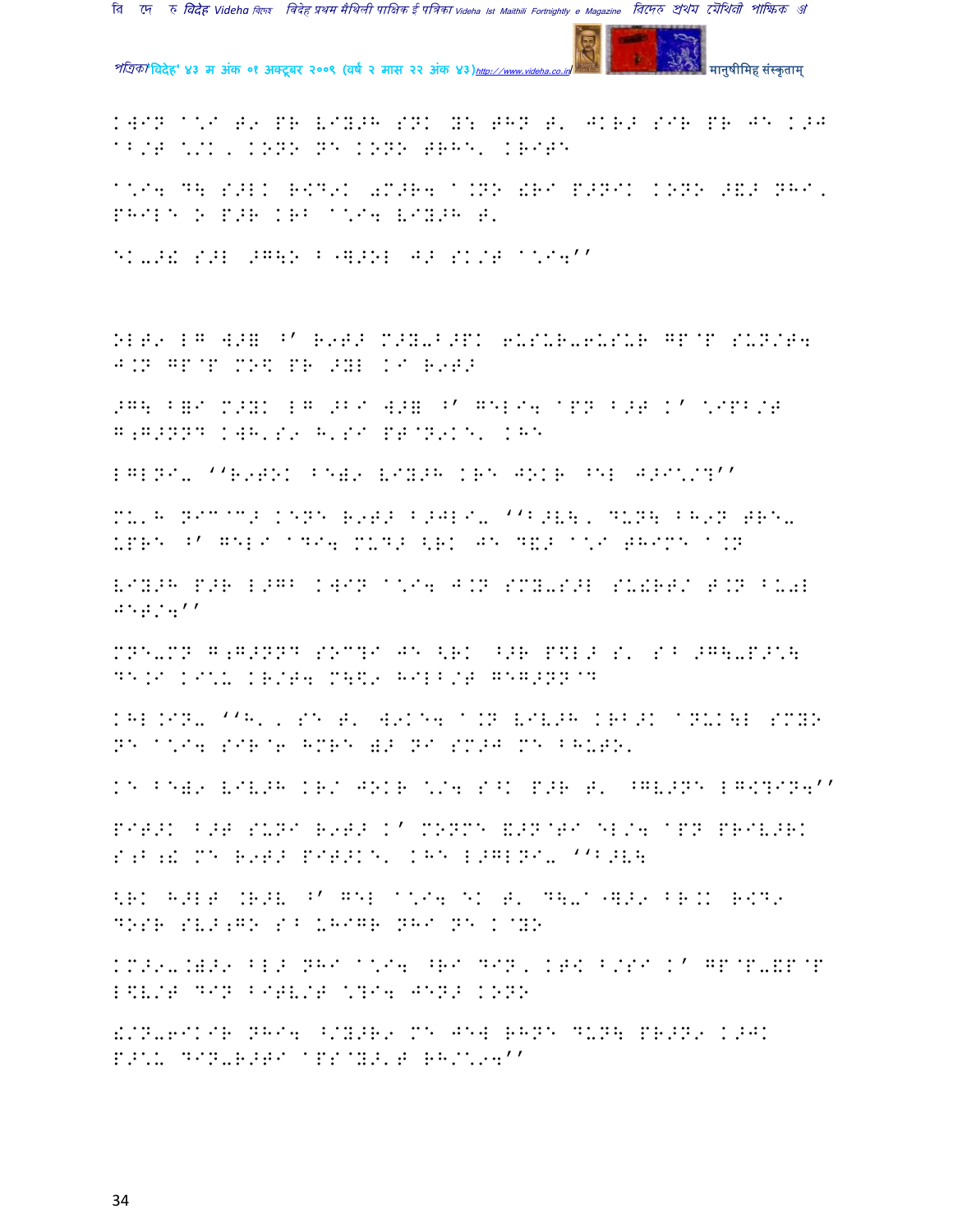*পত্ৰিকা*' विदेह' ४३ म अंक ०१ अक्टूबर २००९ (वर्ष २ मास २२ अंक ४३)http://www.videha.co.in/ मानीमिंद्र अंस्कृताम्



 $\mathcal{P}(\mathcal{S}) = \mathcal{P}(\mathcal{S}) = \mathcal{P}(\mathcal{S}) = \mathcal{P}(\mathcal{S}) = \mathcal{P}(\mathcal{S}) = \mathcal{P}(\mathcal{S}) = \mathcal{P}(\mathcal{S}) = \mathcal{P}(\mathcal{S}) = \mathcal{P}(\mathcal{S}) = \mathcal{P}(\mathcal{S}) = \mathcal{P}(\mathcal{S}) = \mathcal{P}(\mathcal{S}) = \mathcal{P}(\mathcal{S}) = \mathcal{P}(\mathcal{S}) = \mathcal{P}(\mathcal{S}) = \mathcal{P}(\mathcal{S}) = \mathcal{P}(\mathcal{S}) =$  $\overline{S}$  , and the state  $\overline{S}$  and  $\overline{S}$  . The state  $\overline{S}$  is the state  $\overline{S}$ 

>BI G;G>NN@D KE' KHLKNI- ''PRS\ TK J' M>LGUJ>R9 N/ DEVI T' JOURNALISM AND AN APRAISE PARTIES OF TH

J>TI-BER>DR BU0I CUPC>P PW[LNI4''

SIPORAC STORIAL SUNI RARDYTIN, AGENE TH JAP WILTE L>GL JN> KONO R>J>KE' DU&@MN R>J \*9NI, ^G> D/T4

 $\Lambda$ ura komikati kuning sina kuning sa sa mang sina sina ito sa mata ta sa mata ta sa mata ta sa mata ta sa ma JE D&> A\*I THI ME M>LGUJ>R9 DEV AS;^V

A\*I4 DOSR KONO R>S@TO NE SU0/T A\*I4''

G:GP2PDF1 MPLARA ELGER MRPDAR (PAP)DRI SIPL ''ELGER LEGE  $\cdot$   $\cdot$   $\cdot$   $\cdot$   $\cdot$   $\cdot$ 

''Y Y Y Y Y Y Y Y

''BILBA''' ROBE BOOK BOOK BOOKS BE)>KE' BIY>H K' LIA4 DEBO-LEB N9K JE'K>

H/T44 HUNKE HONKE ISA JULA DI DAGA HISPO DA SA KARA DA DI DI D BUONG NE KRET KAN SA SENGAY

BCN-K - SUNI, SUNI, SUNI, SUNI, SUNI, SUNI, SUNI, SUNI, SUNI, SUNI, SUNI, SUNI, SUNI, SUNI, SUNI, SUNI, SUNI, H?R> PK\$NE,TKLK4 BCN>K MON,

JN> !IY>-P\T>K H>? S' K[> RO)9 LPKI U\$L> PR HOIT, THIN> ROG>IL MNE BCN> PT@N9(6ULIY>) KE'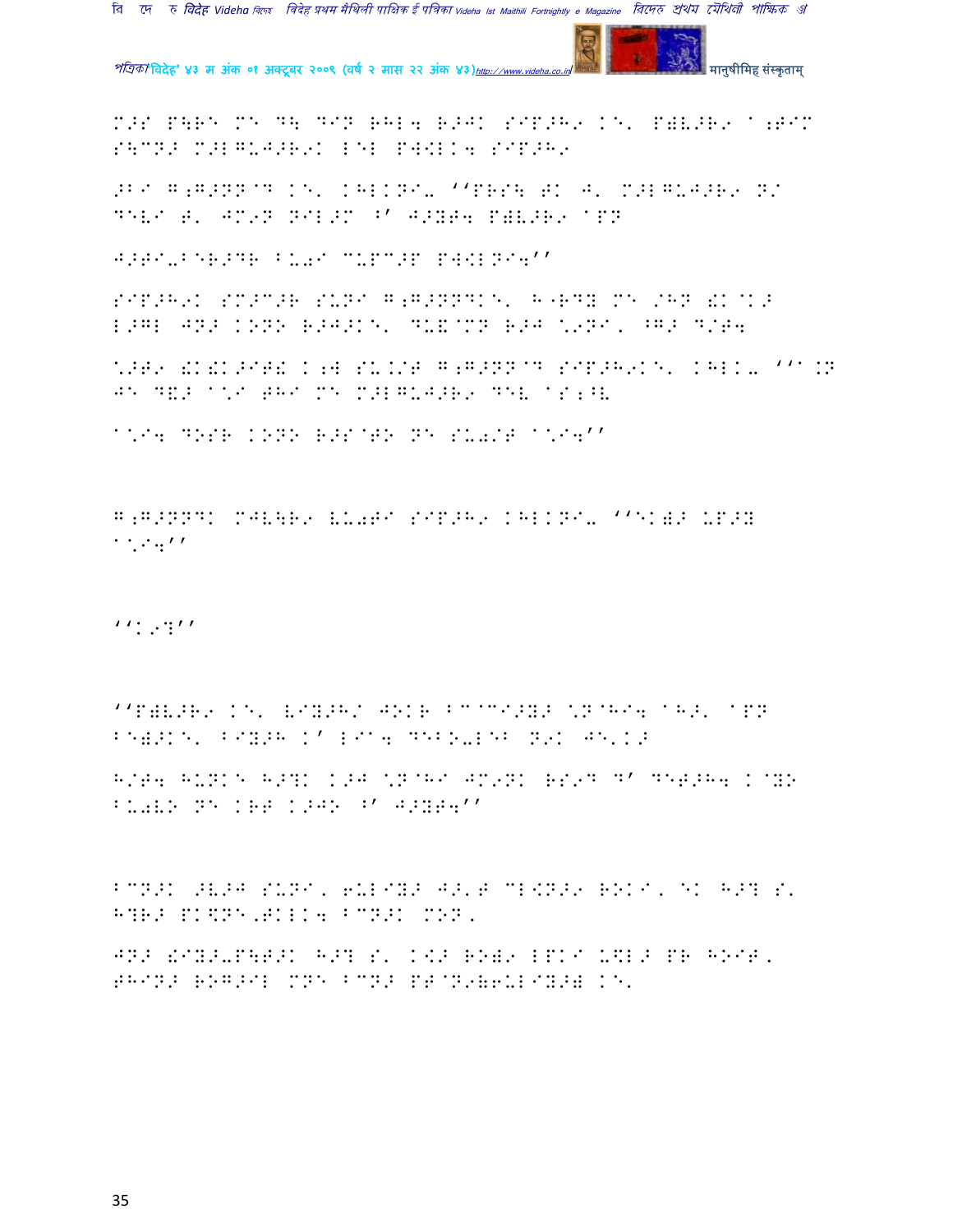

KHLAL ''HM LOO BOURGELERG ''SAN DAR, APSOLITE '' KONO GRAMA SA J' KONO GR RUP/YOU HAD A LOO GR RUP/YOU

## $\begin{aligned} \mathbf{1}_{\mathcal{A}} & \mathbf{1}_{\mathcal{A}} & \mathbf{1}_{\mathcal{A}} & \mathbf{1}_{\mathcal{A}} & \mathbf{1}_{\mathcal{A}} & \mathbf{1}_{\mathcal{A}} & \mathbf{1}_{\mathcal{A}} \\ \mathbf{1}_{\mathcal{A}} & \mathbf{1}_{\mathcal{A}} & \mathbf{1}_{\mathcal{A}} & \mathbf{1}_{\mathcal{A}} & \mathbf{1}_{\mathcal{A}} & \mathbf{1}_{\mathcal{A}} & \mathbf{1}_{\mathcal{A}} & \mathbf{1}_{\mathcal{A}} \\ \mathbf{1}_{\mathcal{A}} & \mathbf{1}_{\$

N/HRK N>M SUNI 6ULIY>K MNME >NN@DK A;KUR A;KURIT HOAE L>GL MUD> VIPT@T@KI C>DRI OKR> 0>'PI

DELKA SOGIAL MELKANI DELKA SOGIAL MUSIKA SOGIAL DELKA SOGIAL DELKA SOGIAL DELKA SOGIAL DELKA SOGIAL DELKA SOGI A\*I TIO APITAL AT TIO APPEAR AT TIO APPEAR AT TIO A

TE, UNDOERSLEIDVOORDING VOOR VOOR DIE VOORBEERDE VOOR DIE VOORBEERDE VOORBEERDE IN DIE VANAFUISSE EN DIE VOORB J>U4 RO)9 PK> DI \*94 .> KE J>YV4''

MN TROUGHT OF THE GREET BOARD OF THE BOARD AND ROBERT BOARD AND HOTEL D[\$LE D>=9 BN[NE AV/\*94''

BCNOB, DOBINA BA EKDI PALE BERGEREA BULITZAKO DE MUJEL-ME UWELD-ALL MUJEL-MARK BE UNIVERSITY

R>.I KOW9 PRS' CIK@S>H9 S\P ANLK4 GW\L>S' J>RN >NI CULAR CULAR CULAR DEL SEGUIDO DE L'ARCHITECTA DE L'ARCHITECTA DE L'ARCHITECTA DE L'ARCHITECTA DE L'ARCHITECTA<br>Cultura de l'architecta de l'architecta de l'architecta de l'architecta de l'architecta de la constitució del

PEJ PIS EN EL CSE BINI DIA PRINTE PIEN DEI DIA DIA DIA DIA DIA P >VI, NH>E L>GL4 6ULIY> RO)9 PK>, ^>')>

K' K' SND HONE BOL HONE BOL HIJ . I PHILA I . IOTI-A; HIJ . IOTI-A; HIJ . IOTI-A; \*>T> L' LQ@M9PUR VID> ^EL4 VCN> R>S@TO CL/

> MNE-MN MH>V9RJ9 K' SUMR/T KHLKNI- ''HE MH>V9RJ9 K>J ^' J>YT T' AH>' KE' EK RUP/Y> K' CIN@N9

C") - EUN DAN MENDELING KEYANG KE KELONG KE KABANG MONG KATA HANYA MENGENYA MENGENYA MENGENYA MENGENYA MENGENY BOBYS OF GEL AN DIA AND NO BEA SPONEDB

PHILOTEN POTER BOOT DIE INVERSIESE OORSTELS MON DIE SUISSELAND U\$/10 KREJ PR PR PR PR ST PR PR PR PR PR

PANEN ANONYM BISNON-BISNON ANON-MINAN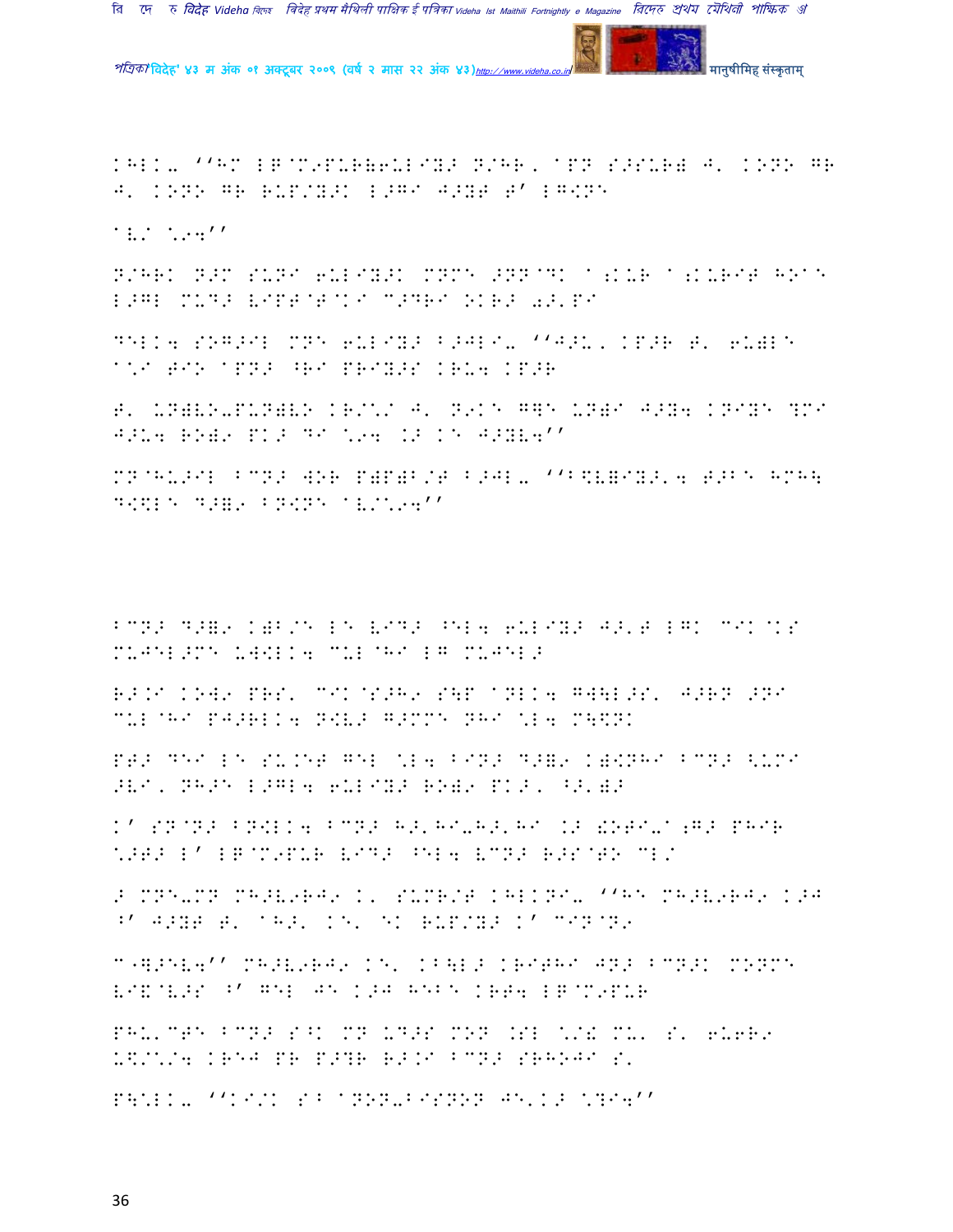*পত্ৰিকা*'বিदेह' ४३ म अंक ०१ अक्टूबर २००९ (वर्ष २ मास २२ अंक ४३)http://www.videha.co.in<sup>/ Hamak</sup> - स्थितिका अनुसीमिह संस्कृताम्

DORPIL D. ICH SPROGE (1970) IPHOTOGIC SRIDI IN K

SRHOWER KLAH; SUNI BODI BURG KLAN KAN PALA KNA DU. KEM

RATATE ART CAR TO BOY GO PR LOT TO RACHE BATE BATACH

ME HRVAN PENA MAT ME HOVA MUREWA BANG HRVO M

J> KD9M> TO\$I LELK4 VISESRK PT@N9 MOHIN9 KTBO MN>H9

SIPPORT FOR WORLD ALBEE & POINT WORLD FOR SITH  $\mathbb{R}^n$ 

S' VISESPER SUNLY AN IMPACT SEPIAN FEARAL FIRM

DU>RE PRS\ SB .ET LIL>M ^' JET/4''

VISESR4 HR JOETI K' ABITE \*L4 H>?

KELK/ SIPHA MANUFICAN MARK

HRT! P>ERO NE !OY CO)@)E BCN>

GBC CHIC STREET

 $\frac{1}{2}$  ,  $\frac{1}{2}$  ,  $\frac{1}{2}$  ,  $\frac{1}{2}$  ,  $\frac{1}{2}$  ,  $\frac{1}{2}$  ,  $\frac{1}{2}$  ,  $\frac{1}{2}$  ,  $\frac{1}{2}$  ,  $\frac{1}{2}$  ,  $\frac{1}{2}$  ,  $\frac{1}{2}$  ,  $\frac{1}{2}$  ,  $\frac{1}{2}$  ,  $\frac{1}{2}$  ,  $\frac{1}{2}$  ,  $\frac{1}{2}$  ,  $\frac{1}{2}$  ,  $\frac{1$ 

ME RH/4 !>'Y-!>'Y VISESR C>RI-P>'C PEN>

SIPPING ROBERT LONGIN CHARGE LABOR WEIGHT VISE SERVICE CONSTRUCT ''Book Bunder State Book Bunder Sipper State Sipper State Sipper State Sipper State Sipper State Sipper State Sipper State State State State State State State State State State State State State State State State State Sta

T\ M>LIKK \*9H9 K9 HMR?''

C>\$I-P>'C GO)E MK\$I VISESRKE' PK\$LK4 D\-D\ GO)E DUN\ **\$P\$NE PK\$NE TION AND AND ASSESSED AND ADDRESS** 

^' HURUKI-HURUKI SIP>H9KE M>RK KO&I& KRE4 LOKK KHL> S' KNEK TO SAN KAMPANG KAMPANG KAMPANG KAMPANG KAMPANG KAMPANG KAMPANG KAMPANG KAMPANG KAMPANG KAMPANG KAMPANG KA<br>Ini na kalimat na kampang kalimat ng kalimat ng kampang kalimat ng kampang kampang kampang kampang kampang kam

BN@N KELK4 MUD> T>MSE WOR P)P)/TE4 &>N@T ^' VISESR BOWL- 'YAHA, STOR TYER BIREAL', TURK PC COS

BER SIPPING BER SIPPING AND THE SIPPING OF STATISTICS IN THE RELATIONSHIP OF STATISTICS. THE FILL AN GRAAN JAP AN GERI PER DE LA GRAAN SA TIE NIE K

L>L9S K' JHL SE B>HR N/ HUAE DEVI4 R>'\$-MSOM>T HMR>  $B = B \cdot B$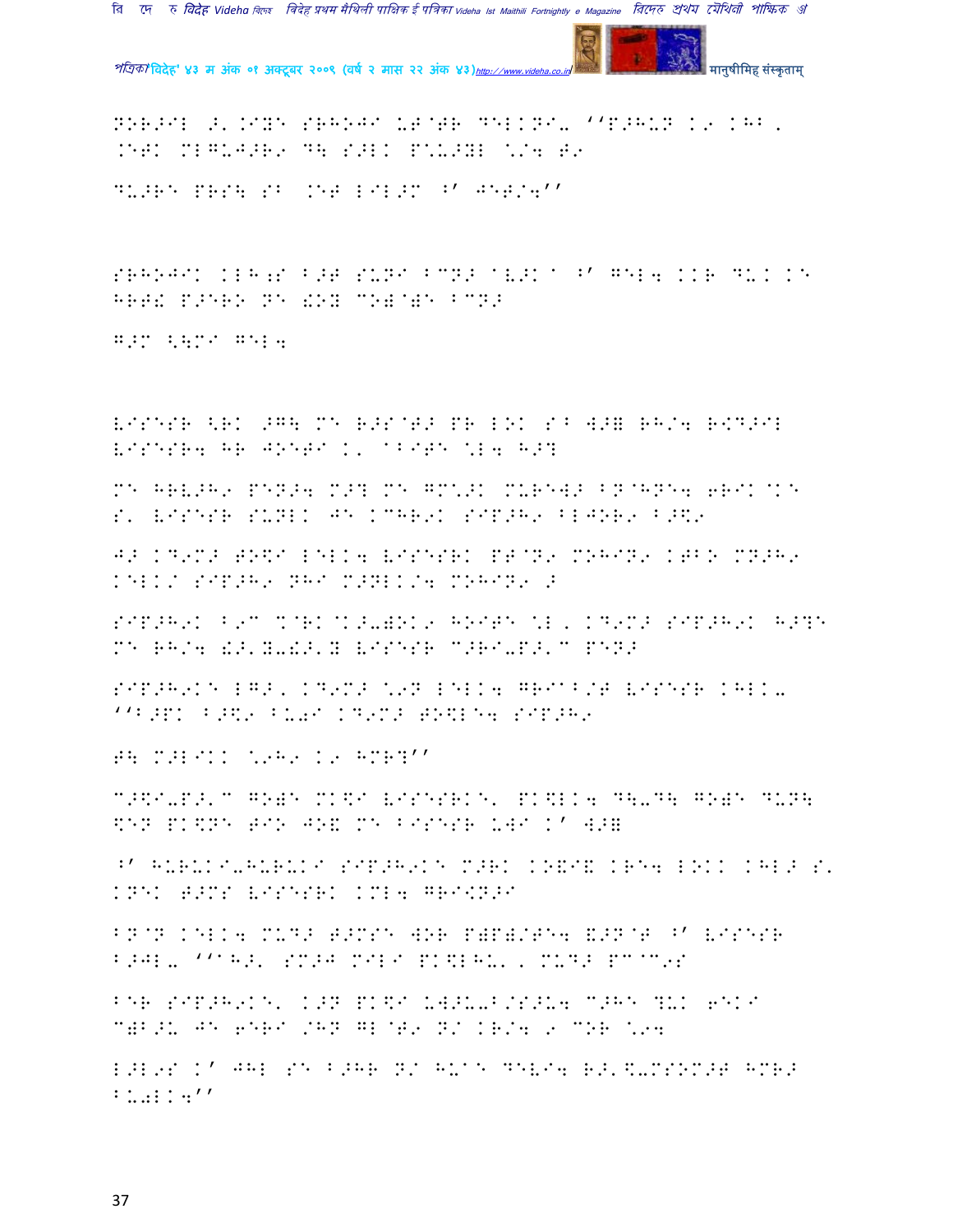TH CHINA IS BUT AN IN THE THIS BUT AN ASSAMLED AT THE MOHINE : N KORO SE PORT E GRANDE E SE PORT E SE PORT E SE PORT E SE PORT E SE PORT E SE PORT E SE PORT E SE PO

LT@T9-6T@T9 LE \*O)-\*O) MC>NO APNE BN> L/T4 TRK>R9K GRI ROPE, PRES THE DIVING SY LY CY THILE

HSUBUD STRIP AFI KRITING

MOHIN9 \$E=HO K)@W> B>\$9 ME KOD>RIK K>J S' L' K' .URP9

 $\cdot$ :  $\cdot$ :

 $\mathcal{F}^{\mathcal{A}}$ 

.>YB > SUTB VISESRK .>S GU# \*L/K4 TRK>R9K G>\* ROP/ S'  $\mathcal{L} \times \mathcal{L}$  (with  $\mathcal{L} \times \mathcal{L}$  is the set of  $\mathcal{L}$  is the set of  $\mathcal{L}$  is the set of  $\mathcal{L}$ 

JN> DOSR-TESR BONIH>R PC>S VR. PUR/T-PUR/T 0UN-KU) BAB BY ANNE AND LANGIB NHAH NAHING ISH

SER <RO ME AN@N RH/T4 S>WI BR@.K VISESR JU>N JE'K> TNDURUS@T4 NE EKO)> D>'T )\)L > NE KE& P>KL4

VISESR KM>IT4 DUN\ S>'0 ^RI PE) .>Y NICEN S' RH/E4 KONO HRHR. NING MENUNJUK DAPA DA SER CODA

GO)E APNES DE SOLIE AL BOARD ANDERS KONSTANT DE SOLIE IN SURF > BERK> \$E= SER DLIHN BOIN S^ DIN

R>&I-R>&I K' TRK>R9 UPJB/T4 BISESR BOIN KRE4 DUN\ PROPAGA CRACK CRACK CRACK CRACK CRACK CRACK

TERH HONDO KEOSTER DO KABE) DA BENGA APAGEO MALA BAGI DA ARA BBC: 9 BOHING COMPLETED BOHING CONTROL

BISESRKE M>T@R D\ K)@W> <R>RIYE )>4 SEHO BELG>N4 BUYEN BIWEN STORYE FNERWEDHE PUTOH NIER

*পত্ৰিকা*'বিदेह' ४३ म अंक ०१ अक्टूबर २००९ (वर्ष २ मास २२ अंक ४३)http://www.videha.co.in<sup>/ Hamak</sup> - स्थितिका अनुसीमिह संस्कृताम्



िव <sup>त</sup>ि दिविदेह Videha विल्ह विदेह प्रथम मैथिली पाक्षिक ई पत्रिका <sub>Videha Ist Maithili Fortnightly e Magazine विटमरु শ্রेথম মৌথিলী পাক্ষিক \$</sub>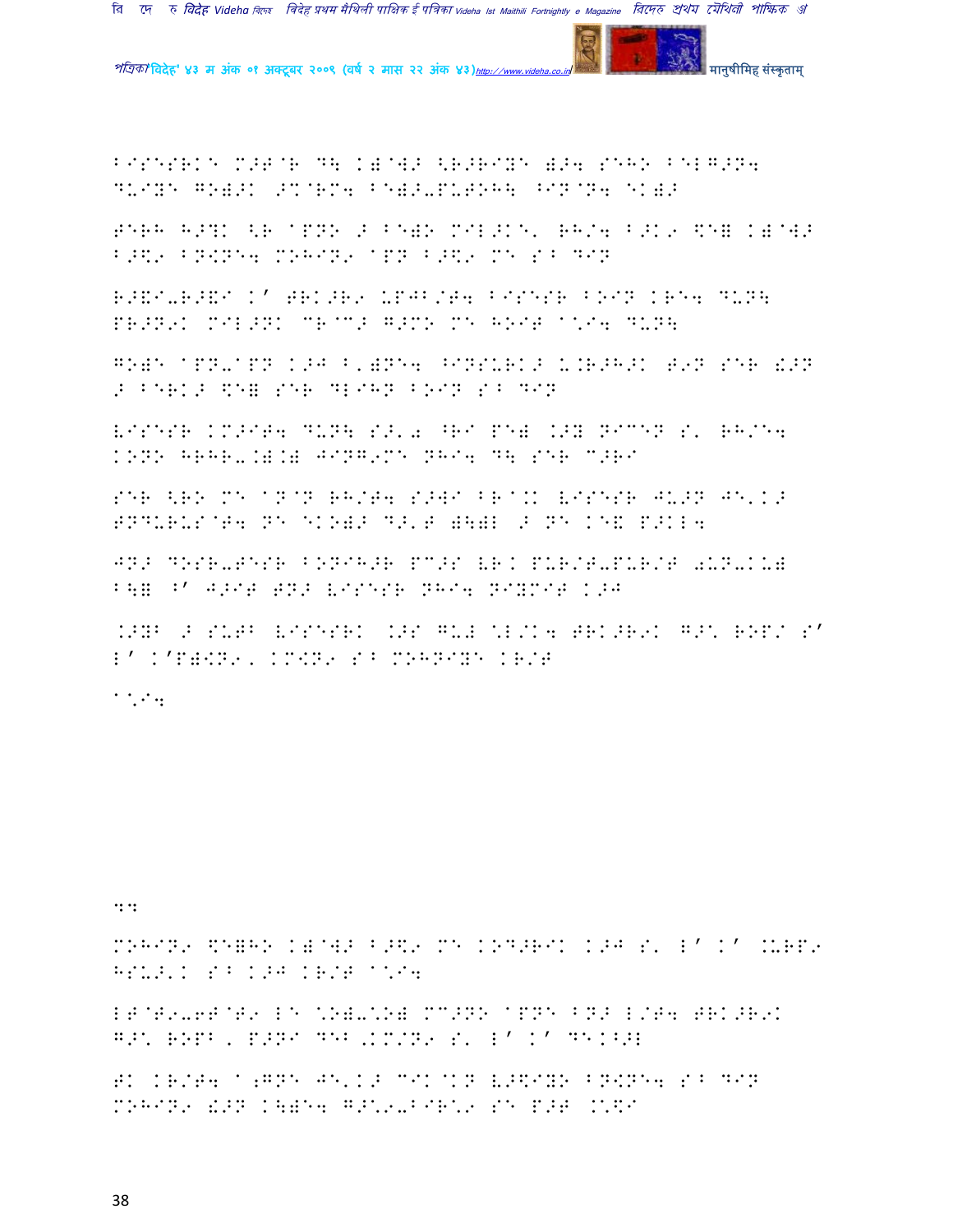*পত্রিকা*'বিदेह' ४३ म अंक ०१ अक्टूबर २००९ (वर्ष २ मास २२ अंक ४३)http://www.videha.co.in<sup>/ Hamak</sup> - स्थितिमह संस्कृताम्



AN/T4 D& H>?@K EK)> LG@G9 BN[NE KU)E JI SE G>\*K SU.L WHEN THE REPORT OF THE REPORT OF THE REPORT OF THE REPORT OF THE REPORT OF THE REPORT OF THE REPORT OF THE REP

HUK@K> P9B/T4 AMLO >S>N4 K>TIK ME SY G>\* TM>KUL B>\$9 ME MOHIN9 ROPI L/T JE M>< ME JUAEL> PR

KOJARA KONDROLE MAROVO DIPRABA OPOTANJE I POR ROLA I NA \*>')I P9N9 KU)/T > B9CL> P>T SU.> K' .EV>

LE R./T4 EK@KO P>9 .RC NHI4 B>! S' MUILH> \$OK> MOHIN9 B9\*I >NE4 OKRE \$P\$PP (/ THE FIL

LIAE4 EK SER !>N K' \*U> K9NI, \$>V> ME R>.I, S>LO ^RI P9N9 KONSTRUKT

^OLIY> VISESRK BE)>4 J>BT \*O) \*L M>YK S;G <R->;GN>K K>J KR/T4 G>\* PR C=I SU.L

J>RNO TO\$/T4 J.N NMHR ^EL VIY>H ^ELE4 VISESR APNE S:GEN CONVENTION BY HOOGLE BROWN BOOK

^RI ^OLIY> B>PK S;G K>J KR/T RHL4 MUD> \*/>']> M>R\$IK S;GT ME P\$I (ST ME P\$I ) ^OLIYON A P\$I (ST ME P\$I ) {

 $\beta$  , and  $\beta$  and  $\beta$  and  $\beta$  of  $\beta$  . On  $\beta$  is the  $\beta$  -defined by  $\beta$  or  $\beta$  and  $\beta$  and  $\beta$  and  $\beta$  and  $\beta$  and  $\beta$  and  $\beta$  and  $\beta$  and  $\beta$  and  $\beta$  and  $\beta$  and  $\beta$  and  $\beta$  and  $\beta$  and  $\beta$  and  $\$ V>L> \$=I K>)I-K>)I SU.>-SU.> R./T4 VISESR

KAL KONO PER DAGA KUL MAGU PUR AJA KEKANG KORA BA BANG ANTA GOD (PHANG TRIES MOHINE

UGEN GRIE G. GREGO IN, CRIECER INVER, MOTE IERE TOCH, TRA DU. E4'' EX DINK NHI PEK DINK NHI PEK

 $\mathcal{A}$  of the distribution of the distribution of  $\mathcal{A}$  ,  $\mathcal{A}$  and  $\mathcal{A}$  is a set of the distribution of  $\mathcal{A}$  ,  $\mathcal{A}$ MIGINO O GELANA MUDA ALAM DI DEL GELANA MUDA DEL GELANA MUDA DEL GELANA MUDA DEL GELANA MUDA DEL GELANA MUDA D

VISESR ^OLIY> KE' KHLK- ''T\ BE)> \*IY/', EKR M>NE 9 NHI JE TA MOJI JE TOHODA NA TOHODA NA MARA NA TOHODA DO PRANOVA DO PRANA

GO)OK .>I-PAVED LE KOLTURATE PRESENTATION DE L'ANNO 1999, I SPER KMENE NE HET HET DIE 1955 DIE 1955 IN SEE 6U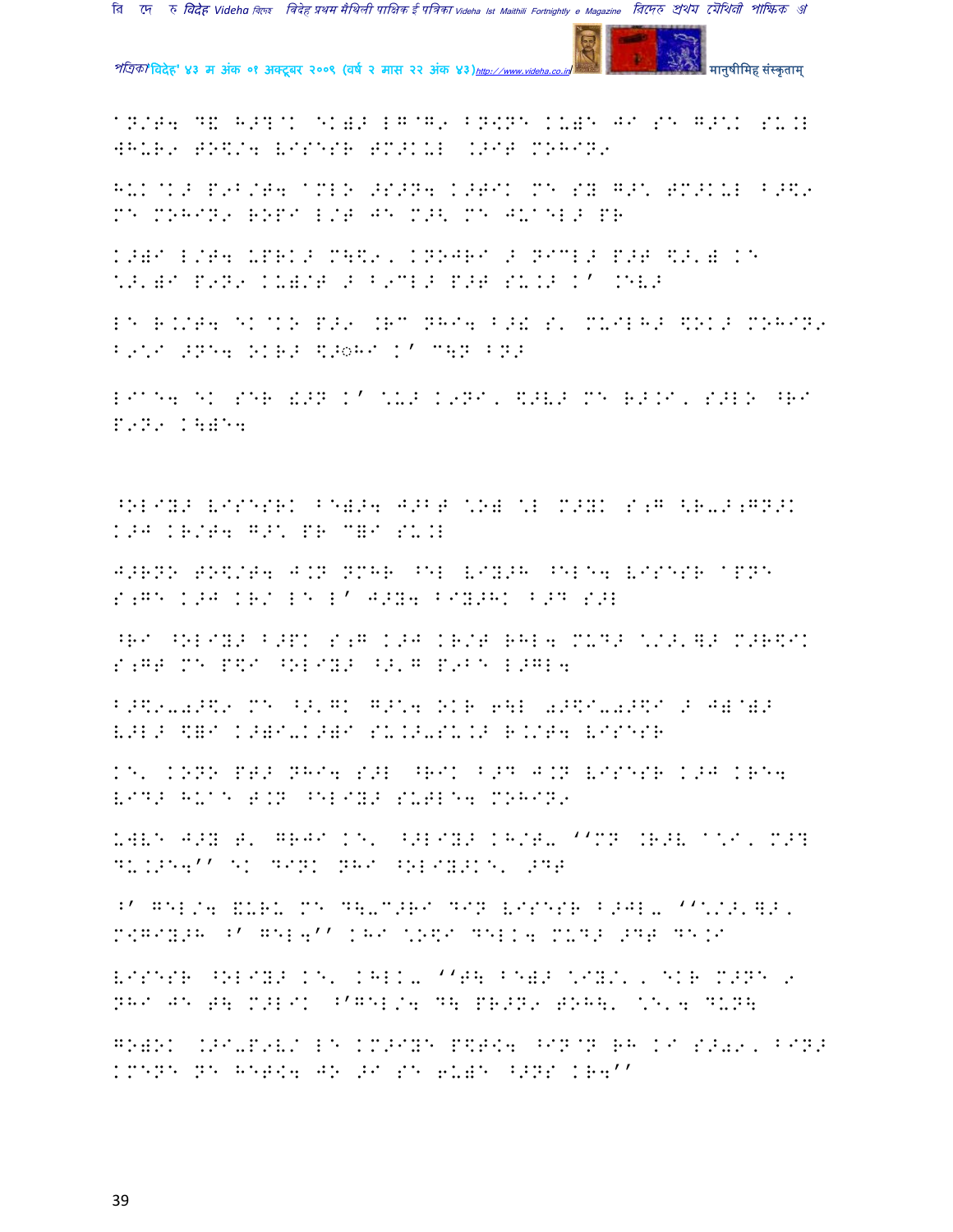*পত্ৰিকা*'বিदेह' ४३ म अंक ०१ अक्टूबर २००९ (वर्ष २ मास २२ अंक ४३)http://www.videha.co.in<sup>/ Haman</sup> | स्थितिमह सम्बताम्

^>LIYKE' VISESR ^IN@N K' DELK4

SOUR BHR KAL SO DIN BITAN BITAN BIRO DIN SEPIYAN BITANG BI ^>NS HOI,^JN-K9R@TN KR/T4

ASKRE VISESR .JUR9 BJ> ^JN KR/T4 NE DOSR S>J > NE DOSR S;G94 APNE GV/Y> APNE BJNIY> APNE

SUNDIHANA PAYMA BAYAR KATATA YA YA DINA ANY TA MADI BOING AND CAP LEN ESPN BOD PHOPS 'YEE'

N>M, STN>M, S' &URU KRE4 EK SUR .\B 0MK> KE' STN>M GOVERNMENT CONTROL CONTROL CONTROL

ANDURIDE (M. S. PART ET SEDEDE PERSON BEFEIDT (F. P. O. VEF, G. (F. D.) NHI NHI >YO MUR>R9'' AH@L>D S' VISESR

BJENA AJOSK PJENI KAJ PJEJNE JAP KEJ PARA JAJE JENINIS ELBU KRE KRE KI STRADIRA ASSOCIATI

ALDULLDA. ALDULLDA BALYA PAL'I BALI DA BAL'A AR LEGIOPE LODA GV/T4 VINT9 GEV> K>L TTEK TN@MY VISESR ^'

J>IT JN> ^V>N H"RDY ME V/SI P@RERIT KRTI HO?I4 VINT9 SM>P@T H>ITE VISESR .UJUR9 R>.I TM>KUL CUN>

K' .DAGA COHATA TIE MATER ER FORELAGE LADI MORT HAT D'K P9V/T4 TM P4V/T4 TM P4V/T4 TM P4V/T4 TM P4V/T4 TM P4V/T4 TM P4V/T4 TM P4V/T4 TM P4V/T4 TM P4V/T4 TM P4V/T4 TM <br>Konstantinopolis Republika P4V/T4 TM P4V/T4 TM P4V/T4 TM P4V/T4 TM P4V/T4 TM P4V/T4 TM P4V/T4 TM P4V/T4 TM P4V

K"RP# RUPLER MAR BORD KRE4 RUPLER MARK SMY BASHSPR K. BUOI P\$/ JE AND A SERIES AND A SERIES AND A SERIES AND A CHANNEL DECISION OF THE INTERNATIONAL ARRANGEMENT OF  $\mathbb{G}$   $\mathbb{G}$   $\mathbb{G}$   $\mathbb{G}$ 

\*104 GB/T-BLAK ISESEN DE WISE SAN GE WANTED BIVIS BIVIS IN WUMAN COMPOSITION OF THE COMMUNIST COMMUNIST COMPANY OF THE COMMUNIST COMMUNIST COMPANY OF THE COMMUNIST COMMUNIST COMPANY OF THE COMMUNIST COMPANY OF THE COMPANY OF THE COMMUNIST COMPANY OF THE COMPANY OF THE COMPANY OF T

RHOHU, VISESR KE' BUOI PULAS (PAZA PA) PAJERULI JE DO LOKU PUS N>CI-G>VI RHL \*94 K.NO H'S/T, T' K.NO MUS@K9

D.T4 K.NO NOR BHB/T THE THE RESEARCE TO A POSSIBLE THAT THE THE RUP SA NATIONAL MARKATI TANGGALAN DI POPULAN SA TURU DA POPULAN SA TURU DA POPULAN SA TURU DA PORTUGALAN DI PO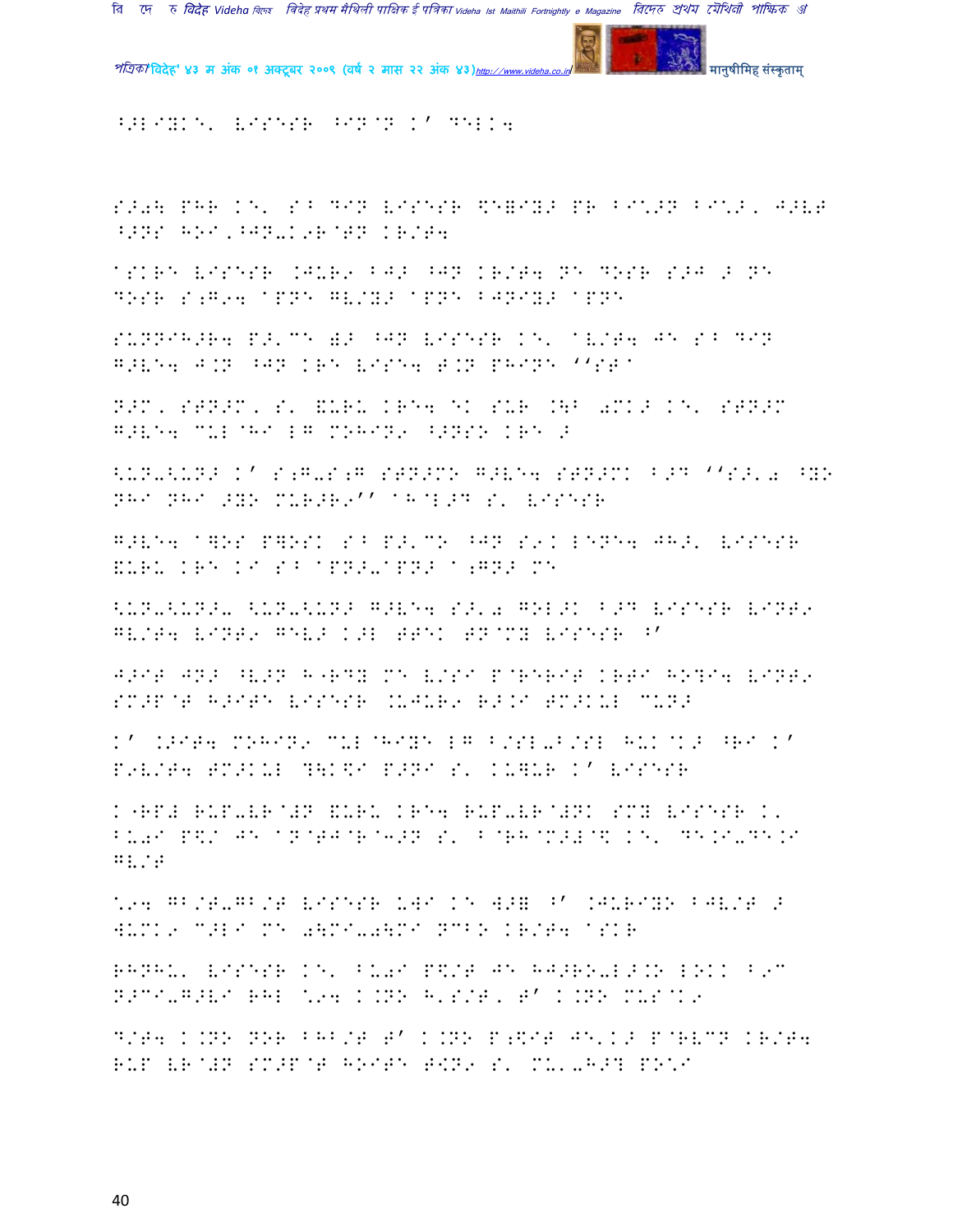िव <sup>रा</sup>प रु विदेह Videha विल्ह विदेह प्रथम मैथिली पाक्षिक ई पत्रिका <sub>Videha Ist Maithili Fortnightly e Magazine त्रिर्पिरु শ্রेথিম মৌথিলী পাক্ষিক \$</sub>

*পত্ৰিকা*'বিदेह' ४३ म अंक ०१ अक्टूबर २००९ (वर्ष २ मास २२ अंक ४३)http://www.videha.co.in<sup>/ Hamak</sup> - स्थितिका अनुसीमिह संस्कृताम्

SOHR GRIJAN SOJAR GRIJALGIJA EJSTOSR I DINK GRJ GVJ. GODI UPRE BUGA P\$/P4 A;H MA SMARIN GREA SMARINE

KR/T4

UT DE 1999, 1999, 1999, 1999, 1999, 1999, 1999, 1999, 1999, 1999, 1999, 1999, 1999, 1999, 1999, 1999, 1999, 19

ROHITPURK DON[K CR@C> BU=HO-PUR>N A&@CR@Y S' KR/T KH/T JE /HN JING9 ME NHI DE.NE \*L[4 PR

HV: UWE 4 GREENING OF SURU;GREENING:GEENING;GP#P\$ SOME USB/ GOLD-MOLE NORTH WAS ARRESTED FOR A

NR@TK9 (PHIR NC) PHIR NC/T THIN NC/T THIN NC/T THIN NC/T HIS SECTION AND GROUPS OF THE GROUPS OF THIN NC. .:Bufie the algebraiche Statement of

>Y>'U!IY> >;GN S' H)I-H)I .ET S^ ME J>-J> .S/T4 CETN SO APSOLUTE BC APART BOOKS IN BEEN

JE VIRGE TRE JON JOS OF PACHA I PERE J'EDELI BOBLIO BODI ON TITE P

GEL4 R>HITPUR ME EK@KO <R AVN@C NHI RHL

JKR> KONO NOKS>N NI ^EL HOY4 <R GIRBO KEL > U!I/VO

KAL4 S/SLIN PROVINCING METHOD ON RHOU

GEL4 KE KKR NOR POSTAGE SEN APSOLUTE GIRLEY

41

(AGIL> A;KME)

 $K$  , and  $K$  is the mass of the mass of the mass of the mass of the mass of the mass of the mass of the mass of the mass of the mass of the mass of the mass of the mass of the mass of the mass of the mass of the mass of

JN@M M!UBN9 JIL>;TR@GT SLEMPUR G>M ME4 B>L@Y K>LE S' LE.N ME >^RUCI4 K/K GO) RCN> >K>%V>N9 S' P@RS>RIT >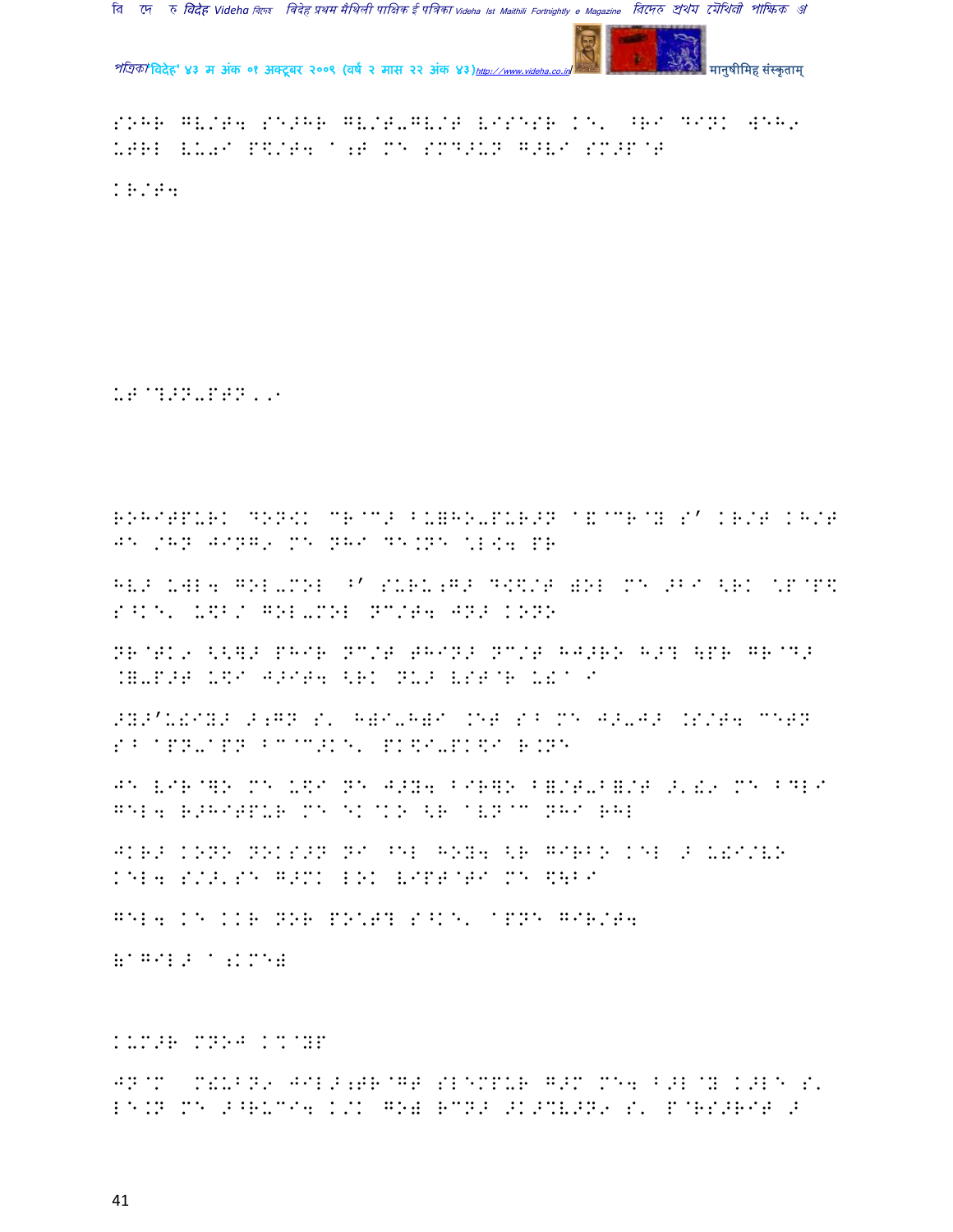*পত্ৰিকা*'বিदेह' ४३ म अंक ०१ अक्टूबर २००९ (वर्ष २ मास २२ अंक ४३)http://www.videha.co.in<sup>/ Hamak</sup> | स्थितिकामिं संस्कृताम्

VI^IN@N PT@R-PT@RIK> ME P@RK>%IT4 SM@P@RTI KE;D@R9Y SCIVING IN THE ANUAL METHOD IS A REPORT OF THE ANUAL METHOD IN THE ANUAL METHOD

6@Y\J BL@V

SE STANDA ER TA SAHEBA BER 1987 ARIS 1871 A SE RE BRADA A !>. \*LNI VR@M> S>HEB KE JE KKR MJ>L JE KL@L> ALGBIT/ 4 VR@M> S>HEB SMY KE TEHN NE P>V;D JE KH/? JE N[ BJE ST STAR STREET AND AND HER HER HER SOME SOME SOME STARTS. NA BHAR ऑ69S AR GO RHAI; 4 ऑ63S AIR AIR ACADH AO AO CHOMARA NAR K) And the state of the second service of the state of the state of the society of the state of the state of the state of the state of the state of the state of the state of the state of the state of the state of the state K/;)9N ME GP@P L\$B/T PK\$> NE J>9 4 JE KEYO B>HR ME DE. DE APERIS THE COMPANY SIGN AND DESCRIPTION BEDRIEL L1 K1 LI.IT V>R@NI;G TK KI\*U ^1 SK/T \*L 4 ETBE NHI; , >!K>R9 -KR@MC>R9 APN S9) PR S' ^>GL NHI; RHY T/; HUNKR SMYBSMY PR SRP RADA PRADE SRPD PRESIDENT 4 JP KREW S98 PR NHI; \* MALIA SMY NJIH, TO MAJA SHI TNI L K1 R: I LE DE RESERVE DE PORTUGALE DE DE DISPOSITION DE L'ARCHE DE L'ARCHE DE L'ARCHE DE L'ARCHE DE L'ARCHE DE PHONE 4

VR@M> S>HEB KE C/M@BR ME <USB> S' PHINE KTEK-KTEK KE >!> J>N APNE NIKLI J>9T \*L/K◌़ R\PE TEHNE \*L/ऩP>'C H>?K ़ COX BUITERS OTHER THIS GEO IS TO CONSIDER TO THE INSTITUTION. ^>R9BIN> LE 9S KE;'H\ >R Y\ E;\$ V@H>9 KM )U M9 ?' LOK KE PHINE S' SOCIAL S' DEBIE PHINE S' SOCIAL DE BISRE DE L'EL 14 J9NK> LG SMUCIT K>R# NHI; ^ELNI ; TNIK> T1 BU0U SS@PE; BOOK STAND OF THE STANDARD STATE STATE AND THE STANDARD KE LEL THE SSOP SSOCIAL TERMS OF STANDARD AND ALL THE STATE . VI^>G9Y SCIV RH?I T/; KKRO S' KONO >DE% LEB>K JR\RTO NHI; 4 P/<-P/< ऑ69SR TK KE \$>')-\$P) KRB> ME VR@M> S>HEB KE KONO )> ASOKR@J V> ML>L NHI; 4 \$>')-\$P) K9 K/K BPER THE BOILBOT TH BPARED BILE THIN 4 PER ऑ69S IN IHA BER NIZ AN APPEAR BI DI BENIK EPHNI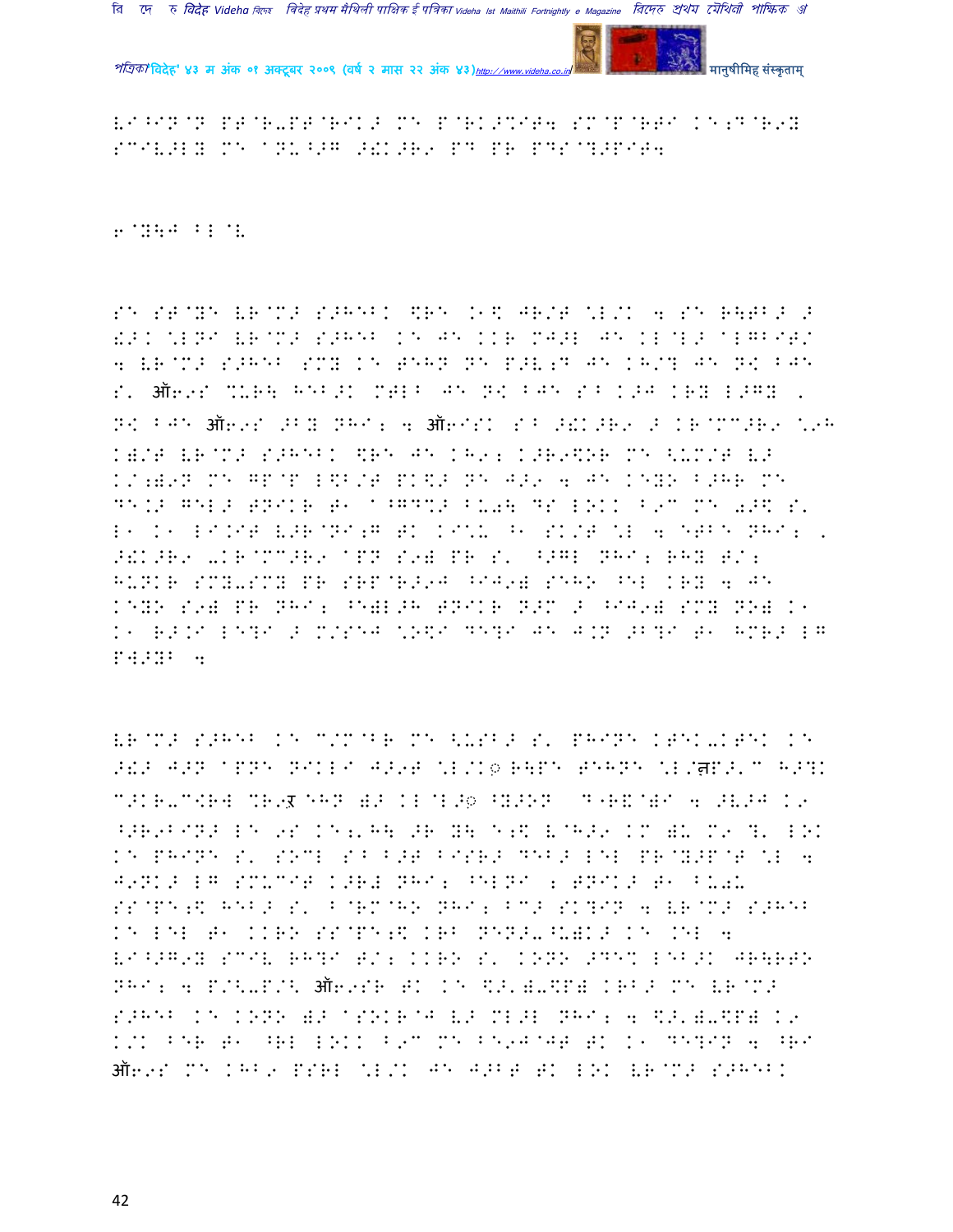*পত্রিকা*'বিदेह' ४३ म अंक ०१ अक्टूबर २००९ (वर्ष २ मास २२ अंक ४३)http://www.videha.co.in<sup>/ Hamak</sup> - स्थितिमह संस्कृताम्

\$'), SUNI PART E SUNI LE SUNI L'ART E SE POSTA PARTIE D'ANNE L'ASSERIE D'ASSERIE D'ANNE JH>' NE \$>') P\$L K9 MON KE %>;TI ^E)/T \*/ 4

SE VR@M> S>HEB SRK>R9 SEV> S' SEV>NIV"RT ^1 GEL>H 4 ^RI ऑ69SK LOK J9-J9 K1 UWL4 CR@C> 9HO \*L/K JE VR@M> SSAHE PEWAS SO SIAH PENGANG SYARI KANG DI MENGANG DAN HISTORY  $\frac{1}{2}$  Goppie Bobs So Ke Ceten with the So Ke Ceten So Ke  $\frac{1}{2}$ TK %@R>D@! NHI; ^1 J>Y T>BT OKR> MU9L NHI; BU0L JEB>K C>H9 4 T/; LOK S>K>'Q NHIYO; HO9T TTE TR .U%9 T1 MNENHE \*L ^RI ऑ6IS ME COR>9YE NUK> K1 SH> ; MIW>9YO BO, HIS MAIL TIME TO GEL AND HIS REPORT OF HIS ROOM OF A LOCAL CONTROL IN THE SACTO VR@M> S>HEB PEᆬR S' >BI GEL>H T1 S^ .U%9 MNENH>R S' HAISP CUIDE IN LEATER PARAGE FOUR HIS FAIRS FACE TO THE

M:THORIC COMPENIES IN THE OUTLINE AND THOSE NO ALL CEODED TO A STAMP. DOB>R> S' NHI; EL>H 4 SMY T1 GTIM>N HO9T \*/K ; BIT/T GEL/K 4 WR MON SOUTH LOK KE E.NO MON TO STAND THE STANDARD WAS ALLOWED. ME 4 VR MON SINEER ARDLED BEVON SEHO SMY SEHO SMY PR SENS NIVER ARE CONSTRUCTED AND IN THE WARRANTY OF THE ARRAIGNMENT OF A

OHI DIN B>LKI%N DIL@L9 RELVE S@)E%N KE P@LE)6>R@MK BE;C PR B/SL )@RENK P@@R>TIQ> ME \*L KI T.NE BGL ME ' KINIYO KEHUNIYO KANA MARAHI KI SANG PULA SERANG KUGA SA KI ANG KILIYO KANG ANG KANG ANG KANG ANG KANG ANG KA 'OM@HR DE.HK TOHR PHILUK> S>HEB W>= \*?Uऩ^9\$ !KIYB/T ़ H/ਜ਼ਬ ਸੰਤ (Posted Home) Prediction of the part of the Click Home tion: This of the Same Time that the South Time Time Time Time Time Time HUI MURD NEA' 4. SKORER BY MATHEMAN VROAG DER MED BYDE BY COSELO PHILORS RELEASED POSSERVER PO NEW HIPSPIERT PO TRBTR AN EQONI HIS YI NAINN. SINAPIN I BAYAR HIS YI NI MI PR BER-BER MORT RI KIN ABRAM DAN MANGHAM DI PARTIBLE KE POSER AND THE PANERBY CENT 4 KIND OF LIFE RAFT FRAME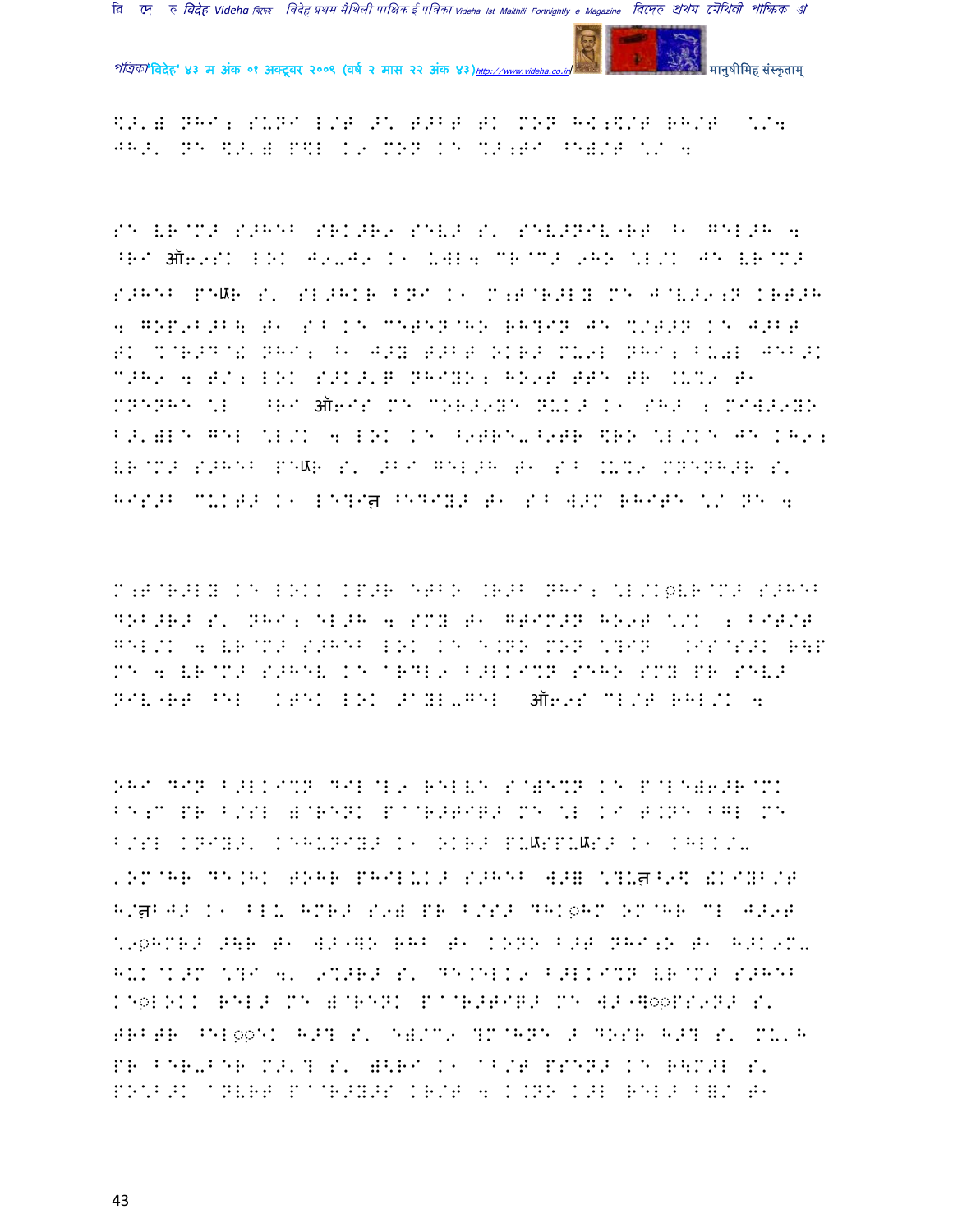*পত্রিকা*'বিदेह' ४३ म अंक ०१ अक्टूबर २००९ (वर्ष २ मास २२ अंक ४३)http://www.videha.co.in<sup>/ Hamak</sup> - स्थितिमह संस्कृताम्

LOKK !K@K> S' APN S;TULN SEHO BNB/T 4 B>LKI%N KI\*U SOCH : KINIYAYA, KONIYA BILAYI BILAYI YANG BERBERA 1970-YANG BIL KREKVA-VEHT DH9O B/SE HH TO; 4 DH THM DH8D SIB MOD SOHHE DUNA BREN PFONAS (EST MUSL CLOPE CHAS (EST ME VA LOR 6R) JE HJP KIN IN MIJI IV KJAP KIN INA .

READS SSEER (FRD) PRAKE (SPEL), .NHU'-.NIYOGE; .NHU'-.HI KE DE.I LA BOSTO DE LA BOSTO DE LA BILANCIA E PORTUGALA DO PORTUGALA POR P **WEIGHT E.NHUY KONO PHONO PTAINS** 

PND 000

AS>M>N@Y KE

 \$>K@)R NN@D9K CEM@BR ME B/SL-B/SL MON ?>KI GEL4 AN>Y>S ^E;)KRK SM>D PWENE \*L>H4 MONE-MON K>R#K A)KR LG> RHL \*LHU;4 KTEKOK>R# MON ME >YL MUD> EKO)> K>R# S)9K NJ BUNA BUNA BUANJE NJE ANALA BUNARA NA BUNARA NA MALA BUANJE. ROGES YOU SEE THE SERVER HOT FOR HIND HOST FOR HIS SMALL \$>4 SIN@H> KTEKO BER APN MU.RIT MU.>RVIN@D DE.>Y GEL-BR KONSTRUMENT TO THE REPORT OF THE TIME TO THE TIME TO THE TIME TO THE TIME TO THE TIME OF THE TIME OF TH T.N MORE THAN HE KAN DEPENDENT TO THE BALL THE STATE OF HER BACKET

\$34 PROVINCE ALCOHOL & SORN OF HE OVERFREE PR IC@\*> ^ELUWI K' CL J>I4 >.IR KTEK K>L P@RT9Q> KYL J>Y? EN> KYL> S'GURUK GURUT> L<U ^' JYTN@HI4 SMY BITYBBAGI; (ESPE);G HOMK ERL ADOC I;G KRY HELDE ERE AD EK (GEDGY); (UN SURANGERA SJOVADEL ADEDIO EDE KONGO KROVDOG DAGEE DNGA SA SB, JE S; Montage (), Durance (), Borano, Montage (), The Chronic City (), The KON MELTRE MANGEMENTRE MANGEMENT PROGRESS IN 1992 WORK K:CA POSTED POSTAGE PRESENTE A STRAPE PROTOCOMER POSTAGE.  $E$  and  $E$  is the state of the state  $\mathcal{E}$  and  $\mathcal{E}$  are the state of  $\mathcal{E}$  and  $\mathcal{E}$ \$>K@)R S>HB >BI NE J>I?4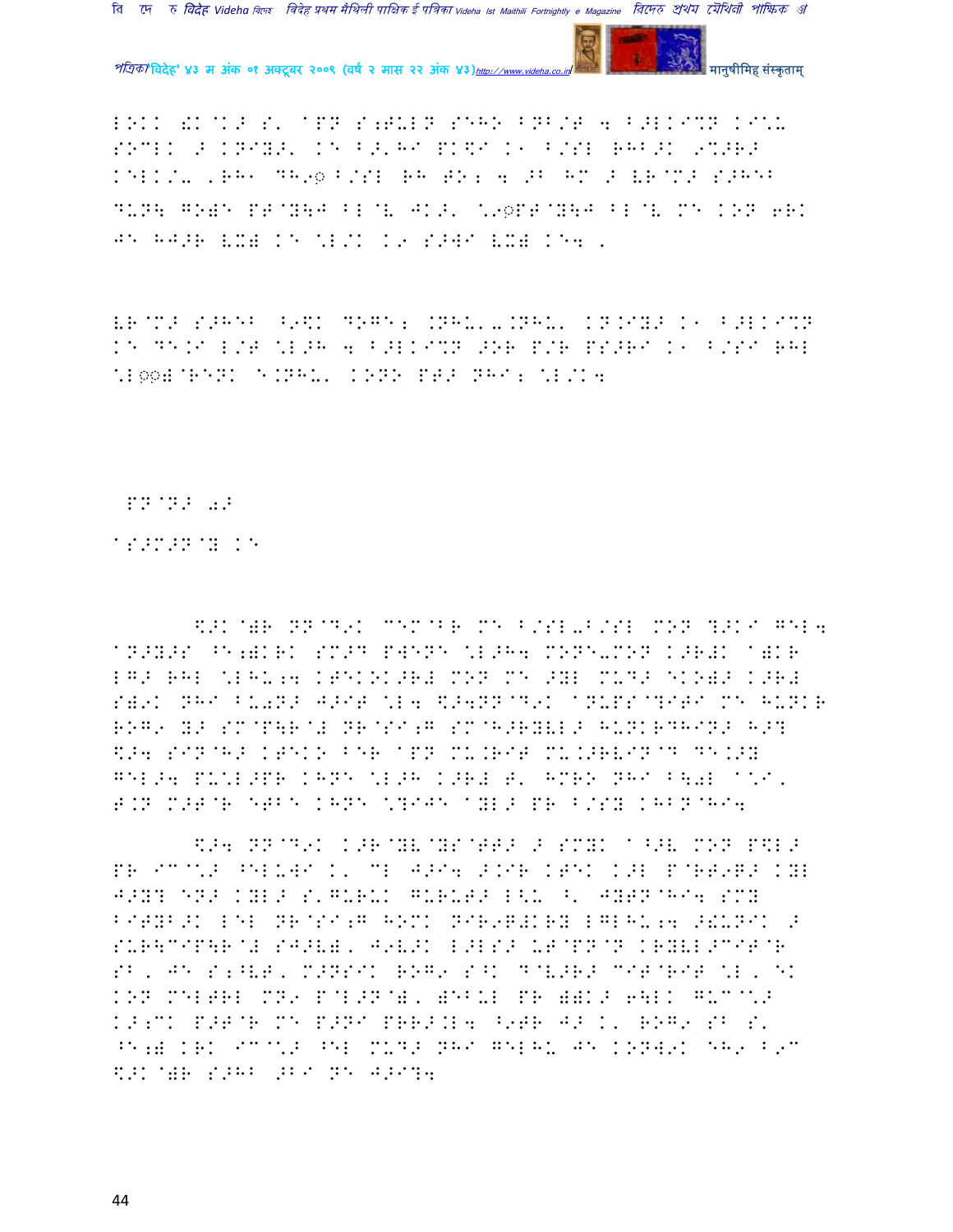*भविका* विदेह' ४३ म अंक ०१ अक्टूबर २००९ (वर्ष २ मास २२ अंक ४३)http://www.videha.co.in/ मानसीटिक मानुषीमिह संस्कृताम्



APS SARRE TRAFFICE TO A SARRE TO A SARRE THE SPECIFIES PU&@), P@RSN@NMU. YUVKP@RVE% KYLN@HI4 HUNKR ANUSR# >V%@YKT> S' A!IK G;^9R EK V@YK@TI K'RHL \*L>H4 ABITHI; PHIL HOLD ANDER SY PORTON CHIP AND SON PRINCIPS KINHI?

 -NHI, B/S\ KNEK K>L ME [T>H''4 HMR UT@TR \*L4 PHIL YULK CONFIDENTIAL IS AND PROVINCING THE CONTINUES OF HIS S@MR# NHI ^' RHL \*L4 SOCL-HMRS;B;!9 T' NHIYE \*?I T.N KTY DE TRANSPORT I REDEVEL DE DE LA DIE DE TRANSPORT DE LA DIE DE LA DIE DE LA DIE DE LA DIE DE LA DIE DE LA D<br>Die beste de la die beste de la die beste de la die beste de la die beste de la die beste de la die beste de l DE. NE "IYO ANG "IYO" "IYO ANG "IYO ANG "IYO ANG "IYO ANG "IYO ANG "IYO ANG "IYO ANG "IYO" "IYO ANG "IYO" "IYO \*LHU' KI S;G>YL DOSR YUVK WW> K' H'SI P\$L > 6ER TURT G;^9R ^' 6US6US>Y L>GL,JEN> KKRO S' GP@P K' RHL HO4 EHI TRHK V@YK@TIK EHI TRHK K@RIY>-KL>PDE.K A^@YS@T ^' GEL RH9 TE; KONO VI%E& P@R^>V NHI P\$L4 S;G >YL PHILOUVA SEHO TE MERHO TOMA SEHO TI SHA MUDA TURK SEHOLA SING KINO KE OTH AT SERVE AN AYBE AN ANG TUKATAN AY KYNE ANG TUK DISANG AT AT AT ANG KATALAN HORIE PUNJA NE MORIAL IAE SPELIE DA LORD STORMART SSERV IA  $\Lambda$  is the contract of the construction of  $\Lambda$  . The traction of  $\Lambda$  is the conocentration of  $\Lambda$ NB NHI4 HMR> LEL A%>N@TID>YK4 9 \*?I, ROG9K MIT@R ROG9 >O BIHU;SL \*L4 \$>4 SIN@H> HMR> PU\*LN@HI - HINK> CIN@HLIY/N@H? APN KES-HIS@)@R9 9 M>T@R AH9;KE KHNE \*L>H4 HMR> ^K@K D' SB S@MR# ^' >YL4 OV@YK@TI LA MARTAE MES VAN DIE HOOFSTELDE EN DE ANDER MONDE.

 OKR S@V>S@?@Y L>^ PR H>R@DIK B!>9 D/T HMRO H>? JO]> GEL \*L4 \$>4NN@D9 KE AYL> PR HUNK> S' >V%@YK GP@P K' SER- GELHUR SERI SERI TERGES DI DILAGAN MENGENDOMEN SERI KENDATIK S>Q>T@K>R >R OKR KES HIS@)@R9 PUN, S@M"RTI-P) PR>BI  $m_{\text{eff}}$ 

BING PORT IN STREET IN THE ROOM OF THE SERVE ASSOCIATED AND INTERFERENCE ASSOCIATED AT A STREET IN THE SERVE AS MIT OR THE ROOM OF THE REPORT OF THE PART OF THE PART OF THE REPORT OF THE THE FUNCTION  $\mathcal{E}$ AS ARBUEL "RISBUEL" (1999), "PAB, INE ACRISBUEL" (1999) BS S' KISL) PHU;CLHU; THE THE S; THR BRI; THE SPEED BOOKS; CHI SBKET>KY LEL EK BER C>R\ DIS D"R&@)I <UM>OL4 T.NHI EK ROG9K KOWL9 S'ANU H\$B]>YL NIKLLI >R HMR> DE.ITHI; KHISH AYLI -BANG HI SIGNA SA TA'U SAYLA SA LUMOB DI SIGNA SIGNA DI SIGNA SIGNA DI SIGNA DI SIGNA SIGNA DI SIGN A) ARSO ARAGAE ASEANIN ASEAN ARISTA NE AN INSTITUT A CERTAIN CONT HAM ONE GEGA (PAET 'N DROE) BAER AN 'N BIE 'FORDA'N ANT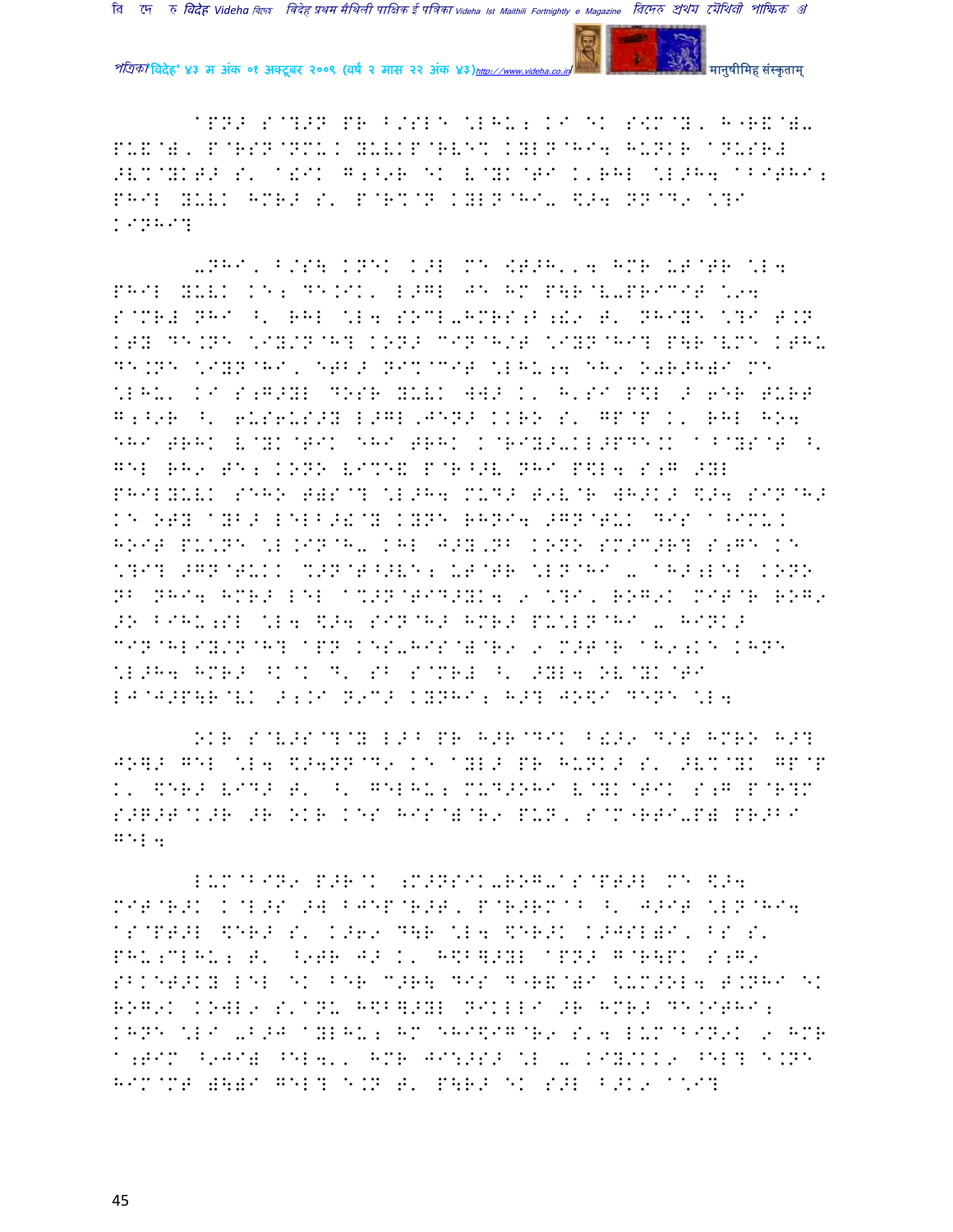*भविका* विदेह' ४३ म अंक ०१ अक्टूबर २००९ (वर्ष २ मास २२ अंक ४३)http://www.videha.co.in/ मानसीट कर अर्था मानुषीमिह संस्कृताम्



ANUG;^9R ^' KHNE \*LI - EHN PESEN@) T' EKO)> N9; ^E)L \*L4 KI\*U S>!R#P@R%@N PU\*LIY/ T' MU;H PR ?\KI DELK4''

ANU \$4 MIT DIS BELIEVE ON THE INSTITUTION OF INC. KOWL9 ME <USLRH9 JTY S ANU BHR>YLI \*LI4 OTY HMR> G@R\PK >R SB \*>T@R>-\*>T@R>B/SL \*L4 S>MNE EK SUDR@%N PURUA MU;H (UMIK) . ISKO FJEN FJAR BILY BAPORA CYCL BI PRIS@?ITIK NIR9Q# K' HM EK SHP>W9 S' >S@TE S' PU\* NERHIY/K - K9 KR/T MU\*NERHIY/K - K9 KONO . >;GUR DENE HMR> B>HR>NI KHLK - EKR KES HIS@)@R9 LEB>K HTRA BOING SB CHARABA SPROBE SPROGRESSIE KORO KALIFATE N9; \*/4 ANU KI\*U BE%9 P@R%@N KELK/ T' MU;H PR ?\KIDELK/4 TO; T' GIN@N9 ;VIV>HIT>, MLIK>IN \*E;4 SB WAR PORTHER NO. TREDE CLATE YOURD REPLACEMENTARY

PM PRESS PRESS PRODUCED A RESIDENCE OF THE SAME RESIDENCE OF THE SAME RESIDENCE OF THE SAME RESIDENCE OF THE S KOJ ANDIJA KOJERA KONGRESIJE NA MANJA KATA KONGRESIJI NA U SAHA SA KE LA GLAVIJA.

OHI VAN DE SAMEN DE SAMEN DE SAMEN DE SAMEN DE SAMEN DE SAMEN DE SAMEN DE SAMEN DE SAMEN DE SAMEN DE SAMEN DE<br>DE SAMEN DE SAMEN DE SAMEN DE SAMEN DE SAMEN DE SAMEN DE SAMEN DE SAMEN DE SAMEN DE SAMEN DE SAMEN DE SAMEN DE S>HS KYNE\*LIY/K4 O NIR@VIK>R ^>VE M>T@R HMR> DIS TKNE  $\ddots$ 

 -J' HM GLT9 NHI K' RHL \*9 T' AH9; %@R9 C[!R9  $\ddots$  :

O T/YO CUP4

 -HMR> \$>4 MIT@R> PWENE \*?I4 AH>; S' KI\*U J>NK>R9 LEBY LEL4 AH>;KE;ASUVI!> NHI HO T' HM KI\*U P\\*I SK/T \*9?'' \*9?'' \*9?'' \*9?'

 O EK BER M\\$9 UW>, HMR> DIS DE.LK 6ER .I\$K9K B>HR DE.YL>GL JEN> KI\*U T>KI RHL \*L4 OKR P@RTIK@RIY>H9N CUP@P9 S' HMR> BL^E)L4 BU0B/T KHNE RHIYOK, LISHIY ANG TANG KONG EUR ANG BANG INA NOONG KALA MULO TAS PRAGAN DIMASTICAJE ATLANCIA DE PRIMA PROVINCIA DE L'AL-BN CHANNER CORA CREAT CONTROL OF A CONSTRUCTION ESGR \*O\$I DIY'4 S@VY;B\$B]>YL \*L - <RK LOK EHI NR@K ME KIN GEL GEL SAN SING AN ING TER

HMR GORD SERVICE OF OTHER POSTS OF A BUDGET SMY N&M N&D KYL-SYN EPP PHAY HM JYB KONO LEFT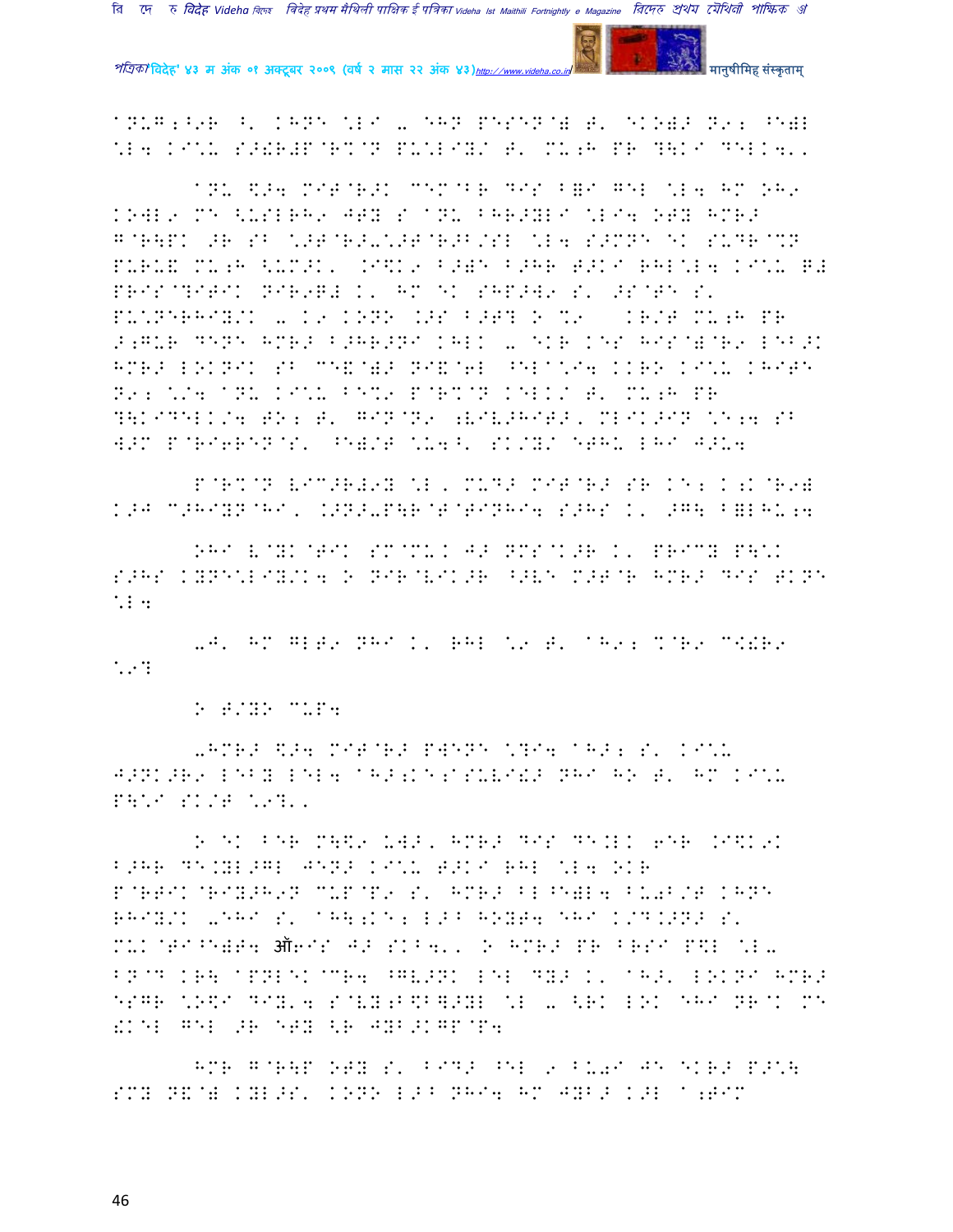*भविका* विदेह' ४३ म अंक ०१ अक्टूबर २००९ (वर्ष २ मास २२ अंक ४३)http://www.videha.co.in/ मानसीटिक अंक मानुषीमिह संस्कृताम्



P@RY>S KYL - AH>; EK>N@T C>H/T\*9 T' W9K \*/K, HMR> BOS RHL AD BAE (194 MUNA) TADA BUNG AHA SEBAGAI BUNGAN DANG \*9, MONK K&@) B')L> S' MON HL@LUK HOYT > CIKIT@S> ME SUPPLIFICATION

BA STORE FOR DELIVERED AND AND THE SERVICE JOURNAL SERVICE OF AN ANY SEARCH SO JOURNAL COMMUNISTIES OF A LARGE STATE OF A LARGE STATE OF A LARGE STATE OF S@VS@?@Y ^EL> PR PUN,PRIV>RK S;G RHB4''

 O HMR> B/SK S;KET KYNE \*L4 B>HR ME APN> G@R\P KE SOLID DE DI HUSEN DE DI HUSEN DE DI HUSEN DE DI HUSEN DE DI HUSEN DI HUSEN DI HUSEN DI HUSEN DI HUSEN DI HU  $^\prime$  shows to show show that  $^\prime$  is shown that  $^\prime$  is the second to the second three seconds  $^\prime$ AH);KE: BUOLE A\*I4 A.IKONG DUNIT AYA IKO NAMA SA ATANG AANG AANG AAN AHAAN S' OTEK NHI4 HM KLEATH WAS SERVED ON A STRIP TO A STRIP THE STRIP OF THE STRIP OF THE STRIP OF THE STRIP OF TH T' P>GL \*94 JEN> SB RH/T A\*I HMH\; RH/T \*LHU;4 \$ER>, ऑ6IS, KOMBO SYSTEM SERVE SI SI SI SI SI SI SERI SI SI TANGGAL EK DIN APNE MHL@L> K R9N>S' PRICY ^EL4 HMRE OHIW>MK >YOJIT EK ^OJ ME4 R9N> SUN@DRI, S@M>R@),H'SMU., \$IG@R9 KOR@S - 6>INLK \*>T@R>4 OKR SB KI\*U HMR> >KR@&ITKYLK4 H>V-^>V, V@YVH>R, VE%-^\&> SB N9K L>GL4 OKR> S' BE%9 K>L^E) HOMY L>GL Y> KHI SK/T \*IY/K JE ^E)K SUYOG BNB/T GELHU;4 OHOBIN> KONO P@RTIV>DK HMR S;G D/T GELI4 LEK, SINEM>, ?IYE)R, HO)L KTHUS;G JYB> ME HICKIC-YL NHI4 HUBK KI BINA KURI DIPELOMPI MON THURO A STT EK@KE)> !@Y>N ME RH/T \*L - R9N>K S>M9P@Y4 OHO KH/T \*LI -K@L>S, LEK@CR, <R KTHU MON NHI LG/T A\*I4 HM BY PRESS, SPIRE MERGEDER WREN, TO CENCR BOEND, STOLENS >R P@RTI:>K GP@P HOIT \*L4 HMR> LOKNIDIN-P@RTIDIN EK DOSR>K SM9P HOIT RHLHU;4 <RK LOKK P@RTIV>DK UPR>N@TOHM OKR P@RT@YEK IC@\*> >R >V%@YKT>K P\R@T@TI KR/T RHLIY/K

 O >NR@SK PR9Q> P>S KYLK4 T>HI UPLQ ME HM OKR> AP PAGE HE SOO DE PARTIJN DE FLIJ DIE PARTIJN DE SOOS DIE DIE DIE KANNE EKRY APNOLISEE EK KRK ARAGON HOYTAHA ARDER YET GEHA UTA HALG KREDITA ME O MA BIHU'SI PERANJA KE DINA PERANJARAN KALI BELIHAT MURUPAK KORE TI ME HIME TA HIR SHOG APERING TI SI KI SHYOG AT SI K KHIR RHIYO A DHIR BIRK KINDA KIRS DE KIRS DA K Morther How In The March Har Hout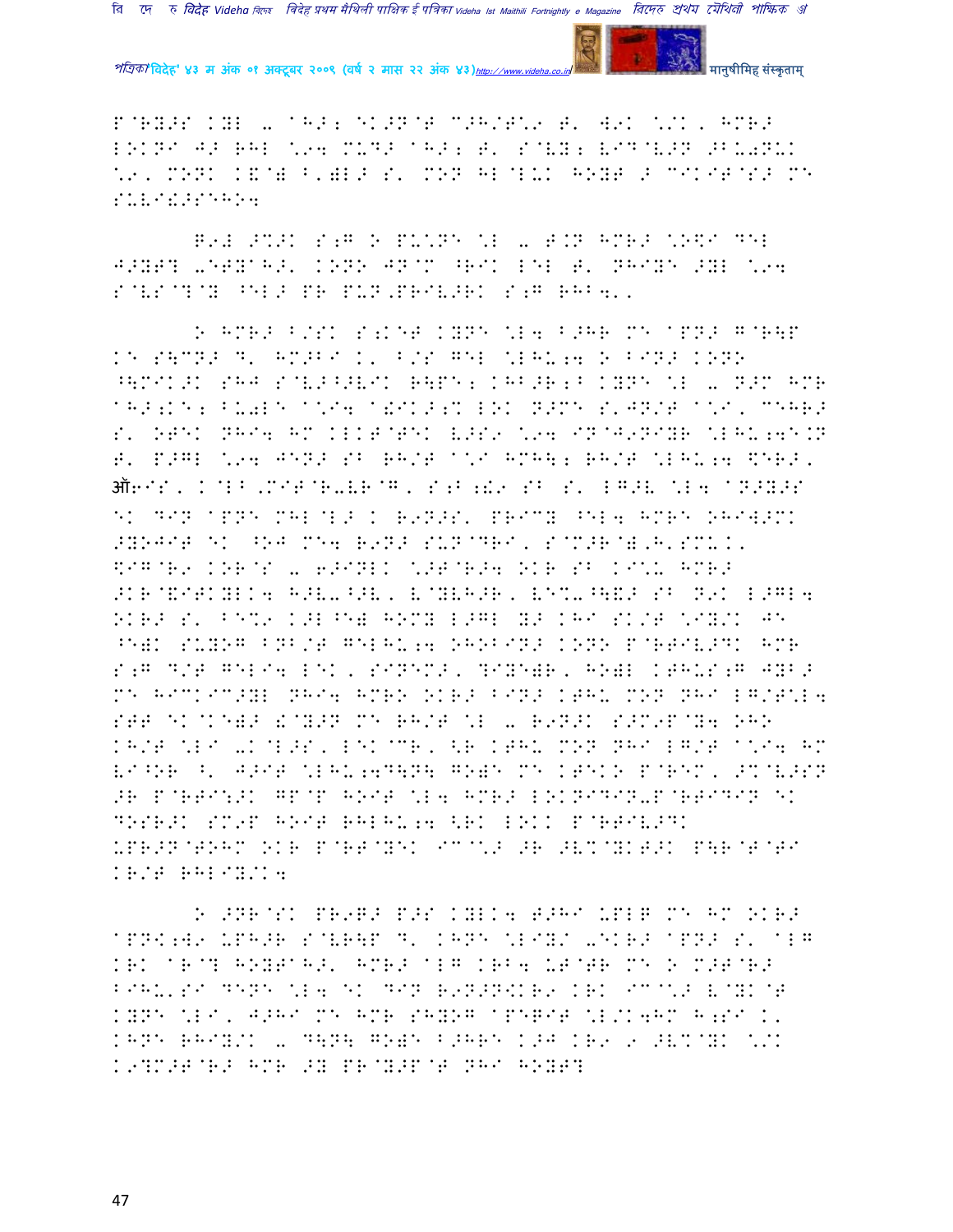## *भविका* विदेह' ४३ म अंक ०१ अक्टूबर २००९ (वर्ष २ मास २२ अंक ४३)http://www.videha.co.in/ मानसीटिक अंक्टूबर्म मानुषीमिह संस्कृताम्

 O M[N RHI GEL \*LI4 >S@TE->S@TE HM R9N> ME PRIVRATE TE THAT AN UNIVERSITY OF THE SAME STATE OF THE SAME SET OF SHELL OF SHELL OF DURING THE SAME OF  $\Gamma$ NHI KRY COPINIE TI KRY PHO DELINE DELINE SEHO DEL PHI LEBITI COPACE COPACIONES PUNTA PROTECTA APPEAR HORACONO KARA BUGER TH THE NHI PIA BI NEW HT APPLICACE IN A THE  $\frac{1}{2}$  (  $\frac{1}{2}$  )  $\frac{1}{2}$  (  $\frac{1}{2}$  )  $\frac{1}{2}$  (  $\frac{1}{2}$  )  $\frac{1}{2}$  (  $\frac{1}{2}$  )  $\frac{1}{2}$  (  $\frac{1}{2}$  )  $\frac{1}{2}$  (  $\frac{1}{2}$  )  $\frac{1}{2}$  (  $\frac{1}{2}$  )  $\frac{1}{2}$  (  $\frac{1}{2}$  )  $\frac{1}{2}$  (  $\frac{1}{2}$  )  $\frac{1$ 

B9C ME KIKI DIN SROBEN KARA KORA \$ERP\$ NHI ^EL4 R9N>PU\*>RIYO TK KRY NHI >YL4 KNEK S@VS@? ^EL> PR HMH9; OKR \$ER> GELHU;T' PT> L>GL JE KI\*UE K>L PHINE B>HR NIKLLI A\*I4 MON KE; S;TO& DELHU;- 9 BT>HI NIX DI SI NIX DI SI NIX DI SI NIX DI SI NIX DI SI NIX DI SI NIX DI SI NIX DI SI NIX DI SI NIX DI SI NIX DI SI <br>In termine di si nix di si nix di si nix di si nix di si nix di si nix di si nix di si nix di si nix di si nix

SMY V. HOW SINE IS A HOUSE STORY OF STATES AND STATES IN THE INTERFERING BS: ERSA S;BRAN GRIE PSE AL CIA SSPSTA DELL'A " GSE \*L/4 HMR> S>MNEK S9) PREK)> JO\$9 B/SL \*L4 H>V-^>V S' NV-DM PTI HEBSEN - DAN BERTI HEBSEN - DAN BERTI HEBSEN - DAN BERTI HEBSEN - DAN BERTI HER STATE HER STATE HER OHI S' BA PORTUGENT GELF BIRBA OGLERA HUR BIRBA LETT YUVA HORF ENE APRICITI ALA ANYRIKIN OUGH Y, PILER HOR SUL  $\mu$  - R9N-R2  $\sim$  MH  $\mu$  /HM and  $\sim$  The R  $\mu$  and  $\sim$  The R  $\mu$  and  $\sim$ AH>'S' ^E) NHI ^EL T' SOCL SINEM> DE.I SMY BIT> >B94

R9NO POHA AMB SMOMOHN HAD NAP NIA SAP HILL UPS@?ITIHMPPDF.FAG#@YB\_NEW\_#JPFPP\_SUPPP\_PRE\_U\_>\_N ?IK>H, RIN9? -HMR>MUHL@L> ME RH/T \*?I4'' R9N>K EHI UT@TR S' HMR> MON ME WES L>GL4 HXL ME6ER AN@H>R ^' RHL MENDATO V BYGI ROSEN HOST FIRM FOR FR B/S APHIMEA OTY RHB HMR> ASH@Y BU0N> GEL > HM \$ER> <URI >YL RH94 HMRPHONO 9 SOMETI PHONO 2 SOMETI RHL TE PHONO ETHIOPI KONO KONO KABA HUBAYA AMBU A DIBU PUN MUMUHUN PUN HUAH. DR@D S' HMR M>? 6>)Y C>H/T \*L4MUD> SE ^EL/ NHI4 K.N 0PK9 L>GI GEL, NHI BU0LIY/4 NIN@N ME HM CICIY>UWL RH9 - NHI, SKI, NHI, NHI, SKI, SKI, SKI, SKI, SKIT AFI, 44444 MI? tukarde heli tente te kolonia antarat te te tua tua delle per ve re B>JK B9M>R9 T' AH>;KE; NHI A\*I? D\ DIN B>D R9N>K OTY SMPB MEADER LECHT SPREIZDOSZEKY ODRZYNE POLITY AR MEDIO ODRZY KHINE ALI - VIVIDI - VIVIDI SHE KONO SHE KONO SMARTING N \*/K4 MIT@R KEKO SK/T KONO ET SKONO EK HOYT4 VIV>HKRK YOG@Y MIT@R E.N TK NHI ^E)L A\*I4 SINEMOR (HOLK OKRES GRADULIS) TESTA CORPORATION TESTA PROVINCING  $\mathbb{R}^n$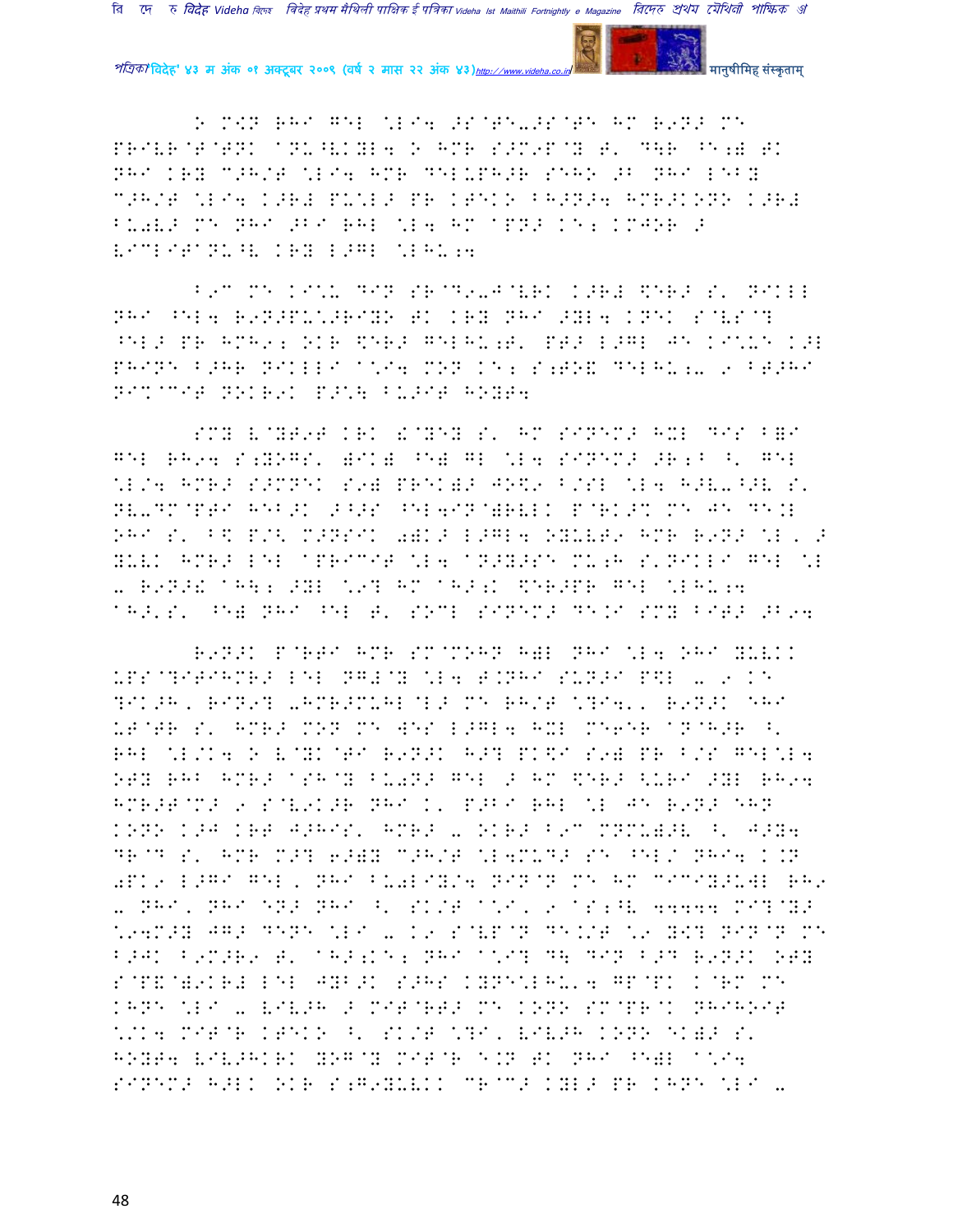*भविका* विदेह' ४३ म अंक ०१ अक्टूबर २००९ (वर्ष २ मास २२ अंक ४३)http://www.videha.co.in/ मानसीटिक अंक्टूबर्म मानुषीमिह संस्कृताम्

4444444444 IN@\$S@)@R9K M>LIK \*?I4 IN@)RV@Y\ME HMR> S' BHUT PORTUGENT OLIVAN PROVINS VIT PARTIES EN NORMAL HUNK-S' PARTIER AND STREET

HTP OF THE COST CHENSIS OF THE RHEST CL SHOW T.NHI; S'P@RT@YEK MHIL> HMR> N>)KK P>T@R> L>GY L>GLI4 LOGEN APPLE SE APPLICED IN SEPTEMBER AND ME LOGEN

HMR \*OJN BHPAN \*OJN PAR \*PR \*PR TO BHPAN FR YET PATH \*DHPA RHIY/ - TO;HUKONO ARE;? APABELI \*E;? APD \*E;? APP \*E;? APP \*E;? APP \*E;? APP \*E P@R%@NK UT@TR P@R%@NE S' ^EL \*L -AH>;P>GL ^ELHU; A\*I KORI KORO '' HAMA'' HAMA YA HAMRA MA'Y MA'Y SAN MA'Y HARA NA SAN MAR MA'Y A SAN MAR A NA SAN MAR A NA SAN MAR J>Y >R Y/H K)U ST@Y HMR BH9N B>JL \*L4 T>MSE HM PEPR VE) UW>K' OKR> PR 6EKNE \*LIY/K JE OKR> M>? S' %O#IT B>HR K' DENE \*L/K4TKR B>D SBK P\\*L P@R%@NK UT@TR HM )E= > AP%B@D ME DENE RHIY/4 ^OR MEऑ6IS JYV>K Y> KI\*U KRK IC@\*\* NHI P\$LARK P\$P\$L P\$L RHLHULJR R9ND V@YVH>R PR SOC/T PRE%>N HOIT RHLHU'4 HMR DUR@V@YVH>R B=I NEJ>Y TE; KKRO S' GP@P NHI KYL, ESGR KN/T RHULHU;, S@VY; ME O0R>YLGP@P KR/T RHLHU;4 <RK SB GO)E KEVA KARA KEVAT DI SERMATAN KELAMATAN DARA KARA SERMATAN DI SERMATAN DI SERMATAN SERMATAN DI SERMATAN DI SERMA

DINCROTE DINCROSS BOOK IN THE STANDARD SERVED FROM THE STANDARD SERVED FOR THE STANDARD SERVED FOR THE STANDARD STANDARD SERVED STANDARD STANDARD STANDARD STANDARD STANDARD STANDARD STANDARD STANDARD STANDARD STANDARD STAN KONO P@R%@NE NHI\*L4 S@VY; MAR%@NE NHI\*L4 S@VY; MORX .UOLO P@R% .UOLO P@R% .UOLO P@R% .UOLO P@R% .UOLO P@R% .UO<br>Andrew Saving Professional Saving Advertisers .uolo para and .uolo para and .uolo para and .uolo para and .uol L/T \*LHU'4 EHIN> KTEK DINB9TL MON NHI A\*I4 >B <R S' NIKL9 T' S^K K>TR D"R&@)I HMR> PR RH/T\*L/4 HMR> ^EL  $^{\prime\prime}$  ,  $^{\prime\prime}$  ,  $^{\prime\prime}$  ,  $^{\prime\prime}$  ,  $^{\prime\prime}$  ,  $^{\prime\prime}$  ,  $^{\prime\prime}$  ,  $^{\prime\prime}$  ,  $^{\prime\prime}$  ,  $^{\prime\prime}$  ,  $^{\prime\prime}$  ,  $^{\prime\prime}$  ,  $^{\prime\prime}$  ,  $^{\prime\prime}$  ,  $^{\prime\prime}$  ,  $^{\prime\prime}$  ,  $^{\prime\prime}$  ,  $^{\prime\prime}$  ,  $^{\prime\prime}$  ,  $^{\prime\prime}$  , PR HUNKR EK NJOHO SA KONGRESO NA MARANJAR NA MARANJAR SA KONGRESO NA MARANJAR NA MARANJAR SA KONGRESO NA MARAN<br>Protoko na maranjar na maranjar na maranjar na maranjar na maranjar na maranjar na maranjar na maranjar na mar \*LHU;4 MORT POST PRESENT PRESENT AND A SERVE A SERVE AND A SERVE AND A SERVE AND A SERVE AND A SERVE AND A SER L>GL4 B>B\J9 M>Y KE \$)NE\*L.IN@H4 S;^VT, \$R ^EL RHNI JE S' POST A BIMURITA S' SONO DE SONO A L'ALIMANIA DE RAJORDO DE L'ONGERE DE L'ESPORES. ME EFRICARI BE ALIAH I HABRI KO HM ETHI MAHE DA HI HADI SK/T \*9 JE AH>'K SHP>WIK> PR HM ?\KI KIY/K DELIYN@HI4 EKT' O AN>V%@YK CHKI RHL \*L9H, R9N> JK>'4 HUNK S@VR > >K"RTIA0K@KE ME HMR> R9N> SN L>GL4 L>GL JEN> O J>NI-BADY IS ANDER THING THE THE

CRESS CONSUMPED BOOK BEST AD BHUE DAY BE CHOI HA tika: 4 Husta Sayartis (Parti ah), Thai al-Note S@VS@? \*94 ETEK N9K JK>; APN MONKGP@P HMR> S' KYLHU;4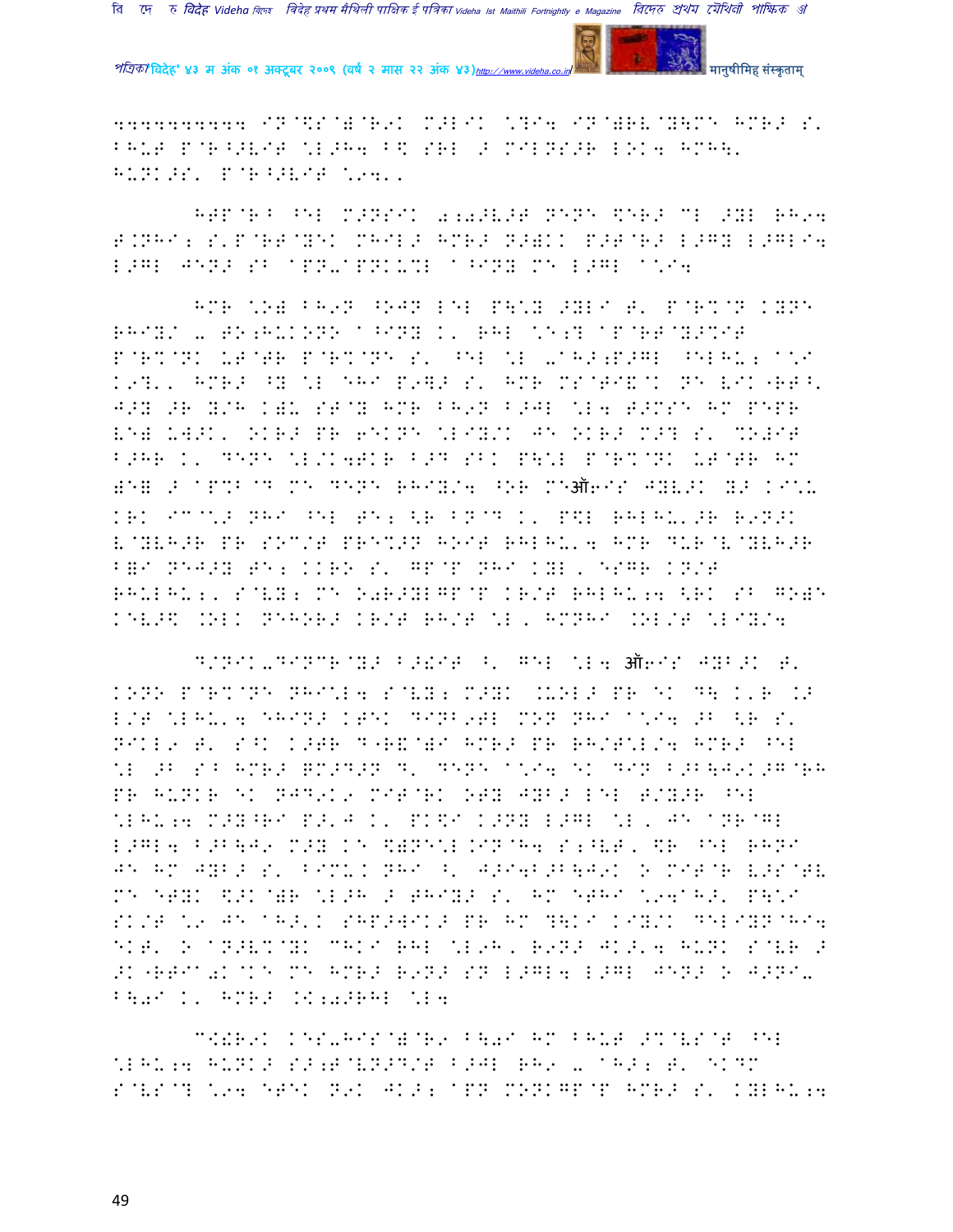*পত্ৰিকা*'বিदेह' ४३ म अंक ०१ अक्टूबर २००९ (वर्ष २ मास २२ अंक ४३)http://www.videha.co.in<sup>/ Hamak</sup> | स्थितिकामिं संस्कृताम्

HM MIT@R> SR KE AH>;K P@ROG@RESK RIPOR@) D' D/T  $\mathcal{L}$  . In the state  $\mathcal{L}$ 

Chartiers of the production of the punch of the punch of the punch of the punch of the punch of the punch of t O HMR> S'PU\*NE \*L>H - HMR EK P@R%@N A\*I - LOK HMRE K PORT AT A POST A FOUND A LOCAL SERVICE SERVICE SERVICE SERVICE SERVICE SERVICE SERVICE SERVICE SERVICE SERVICE AS>M>N@Y HM KIY/K? R9N> Y> EHI TRHKA^INY KRYV>L9 KIY/K NHI? HM HUNK P@R%@NK UT@TR BIN> DENHI; OTY S' K' NIKLI K' NIKLI GUNUNG

S;S@K+Changering.com

 $\sim$  JGD  $\sim$  Parsons  $\sim$  Parsons  $\sim$ 

S;S@K>R KL@PN> ?IK4 HMR> S^K B9C S;S@K>RK P@RYOG IN PORTS PART ON INFORMATION ARE SPACED ON A DOWN PRESENT ME S; S@K+ P@RYOG HMR+ S;S@K+ P@RYOG HMR+ S;S@K+ P@RYOG HOIT, O MN- S;S@K+ P@RYOG HOIT, O MN- S; KUBJE ROBERT DI ME SEHO HOITA DI ME SEHO HOITA ME SEHO VICI JE MOD TO THE TAIL OF THE THE THE HOST CAN THE THOM THAT THE TOO. UP MARY D % NORTH D \$P\$R NHI D \$949 P. THE NUR BROGGRAFI KARAKA GROTI VATA OPARA IN DE VATA S:SMARK KLOPNO KYL GEL AT HIS KONGRES AT LATER TO A IN A THAT SO AND %R9R > MN PRI&@K"RT HOIT A\*I4 %>L9NT> > %I&@)T> MANUK MERANG PRAM SIDA YENG DAN SIDA POR PENERBANG PADA PANG S;S@K>R KR@M4 D&R@N %>S@T@RK ANUS>R ^OG@Y PD>R@?K ANU PUBAY ANU ANU SERANG KEPURA MULA KE MENUBAWA MA AUCK JE FORMAN PROFINCO PORTAGE AT PERSON PAPER OF PRATH \*/K4 Y/H \*>P ?IK V>SN> > Y/H KHB/T A\*I JN@M>N@TK S;S@KORA ARTICLE THIS ENDROLLING IN SQUARTIV M>NSIK > B[D@!IK GU#%@DO&K P@RK@RIY>K RUP G@RH# KYLNI

 $\cdot$   $\cdot$   $\cdot$   $\cdot$   $\cdot$ 

>&@VL>YN APN G"RHS\T@R ME EG>RH TRHK S;S@K>RK VR@#N KENE TIM YOU DE TRANSVERSELIGE TOT DE SAART GEBRUIK GEWONE DE TRANSVERSELIGE TOT DE TRANSVERSELIGE DIJE KE SIDO KAKO MARA ME PRIGHE ITA SI RAJA KE KALI ME RI KE KAT GRE TIME FRAK SALDAR FRAK 1901 ISV9K PORTIVED ANUS>R OHI SMY HIN@D\ ME B>RH S;S@K>R P@RCLIT \*L4 MI?IL> ME SOLH TRHK S;S@K>RK VI!>N M>N@Y A\*I 9 ?IK%@ GR@^!>N,PU;SVN, S9MN@TON@NYN, J>TKR@M, N>MKR#, NI&@K@RM#, AN@NP@R>&N, C\]>KR@M,KR@#BE!, UPNYN,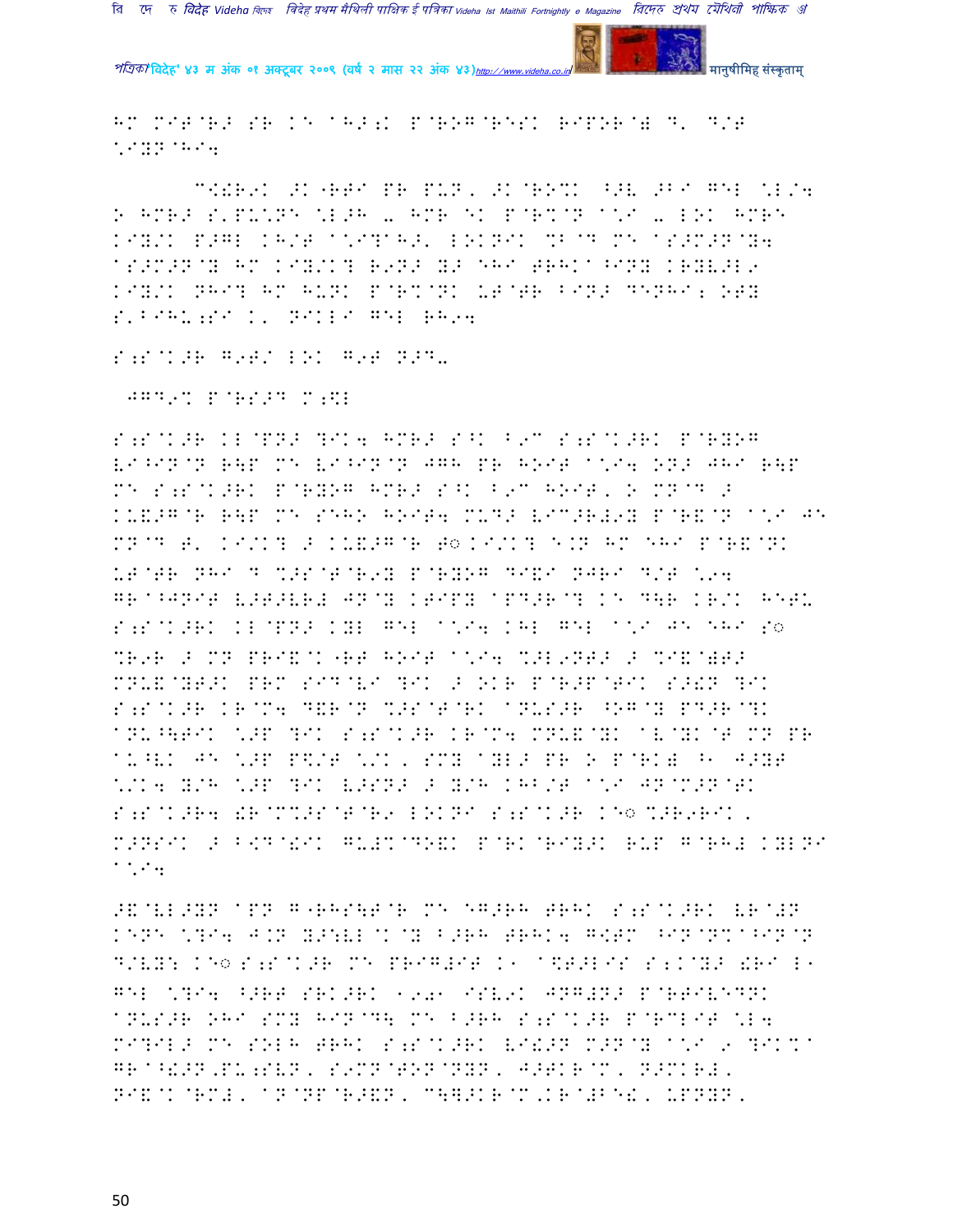S;.@Y> KM RHNE, EHI W>MK >DIV>S9K DEVISION ORDER THAN A NEW YORK STATES OF APPLICATION B@R>H@M#9KR# ^1 GEL4 SM>JK ST@T> B@R>H@M#K H>? ME \*LNI TE' HUNKE J9VN%@&/L9 S;S@K"RTI BNL4 BHUS;.@YK MALLARY TR SPAR PLOYED O ARP ARSPER FOR APSEA (2UK) JE'K> P@RC>R%@P@RS>RK M>!@YM T NHI \*L, MUD> JE KI\*U \*L O HUNKE S^K B9C \*LNI4 LI./K%@P=/K SUVI!> >

>I JKR> M/?IL S;S@K"RTI KHL J> RHL A\*I,SE K9 VS@TUT, MIRINE SI S;S SEKTO ?IKER ON TI SIS DIA TERSE DI PERSENYA DI LEL MIRINE DI LA MIRINE DI LA MIRILIA DE.E P\$T4 MI?IL>K !RT9 HIM>LYK M>)I%@B>L\ S' BNL A\*I4 ND9 P@RDE&K EHI ^\^>G PR KIR>T > KOL RH/T \*L4 >R@Y9KR#K A^IY>N ME JE KI\*U BHRB/Y> LOK S^ EHIW>M AND DO DO DO DO DO DO DO DO DO DO DE SERVE E PORTEGE KELNI4 BERKE BJARETHJ I MJO KERNI I FRANCI ALI DI  $\mathcal{L}$  , the state of the state of the state of the state of the state of the state of the state of the state of the state of the state of the state of the state of the state of the state of the state of the state of the M\LV>S9 AR@?>T >DIV>S9 AN@T@YJ BNI GEL>H4 BHRB/Y> LOK KM S;. ENDER ME DE SAN SER IN DIE SAN DIE SAN DIE SAN DIE K P@RYOJN S' P@RTILOM VIV>H JOR PKRLK4 JKR CR@C> MONUS ARTI DI MATA DI PAPARDI MATA ATA SI ME BIS TOTA ATTENDA

J9VN PD@!TI KE .>S "];G S◌NIY;T@RIT > >DR@&ON@MU.9 BNYV-STATISTIC STATISTIC STATISTIC STATISTIC STATISTIC STATISTICS IN STATISTICS OF SUNIYOUS SUNIYOUS SUNIYOUS J9VN%@V@YVS@?>K >V&@YKT> A?V> S@?ITIK UPS@?ITI DI&I S;KET KR/T A\*I4 KH/K TO PROVINCE AT A PROGRAM TO PRESENT A RETTE S' UPH SATHE STRIP STRIP SOME STRIP ME S AS@MIT> KE SURQIT R.V>K B@R>HM@#V>D9 CIN@TNK PRI#>M ?IK S;S@K>R4 M!@YK>L ME S;S@K>RK P>LN PR BES9 JOR DEL GREA DOS TORI DREAMS A GUEL 'SAGYIN IN IN 'SEAG BA'T NA ?IK4 ITIH>S S>Q9 A\*I JE ^[TIK PRIS@?ITIK P@R^VK K>R#E SMORE ME K.NO BELIEVE DIE STREEK MOL BEDIELDE STREEK

VED>RM@^, SM>VR@TN, VIV>H, V>NP@RS@?, SN@Y>S > AN@T@YE&@)I4 E.N SIR@6 P>'C TRHK%@ JN@M,M\\$N,UPNYN,VIV>H > M"RT@YU S;S@K>RK CLNI A\*I4 MUDE FAN SO HERE MA SMED DAF ANTE ATOM UPDER STEAR SMIRE AGUST AGUS A A AN AN AIR MUIL BERN DA NIBAR AN DAS Ating Stille, Soketing Meer and Electronic Sire Sire Security )> S;S@K>R JN@M,VIV>H > M"RT@YU A\*I4

S;S@K>RK KL@PN> > OKR CYN V> N>MKR#K P>'\*> S>M>JIK KOR# SOHO P@RMU. RHL4 S@PB@4 JAAR 45 S.S.S.S.D.PRD AFI

*भविका* विदेह' ४३ म अंक ०१ अक्टूबर २००९ (वर्ष २ मास २२ अंक ४३)http://www.videha.co.in/ मानसीटिक अंक्टूबर अंक्टूबर संस्कृताम्



িব দে *ফ বিব*িদ Videha *বিদ্যে विदेह प्रथम मैथिली पाक्षिक ई पत्रिका <sub>Videha Ist Maithili Fortnightly e Magazine ब्रिटिम्ह 'श्रेश्च ट्यैश्चि' 'शोश्चिक 'श्री*</sub>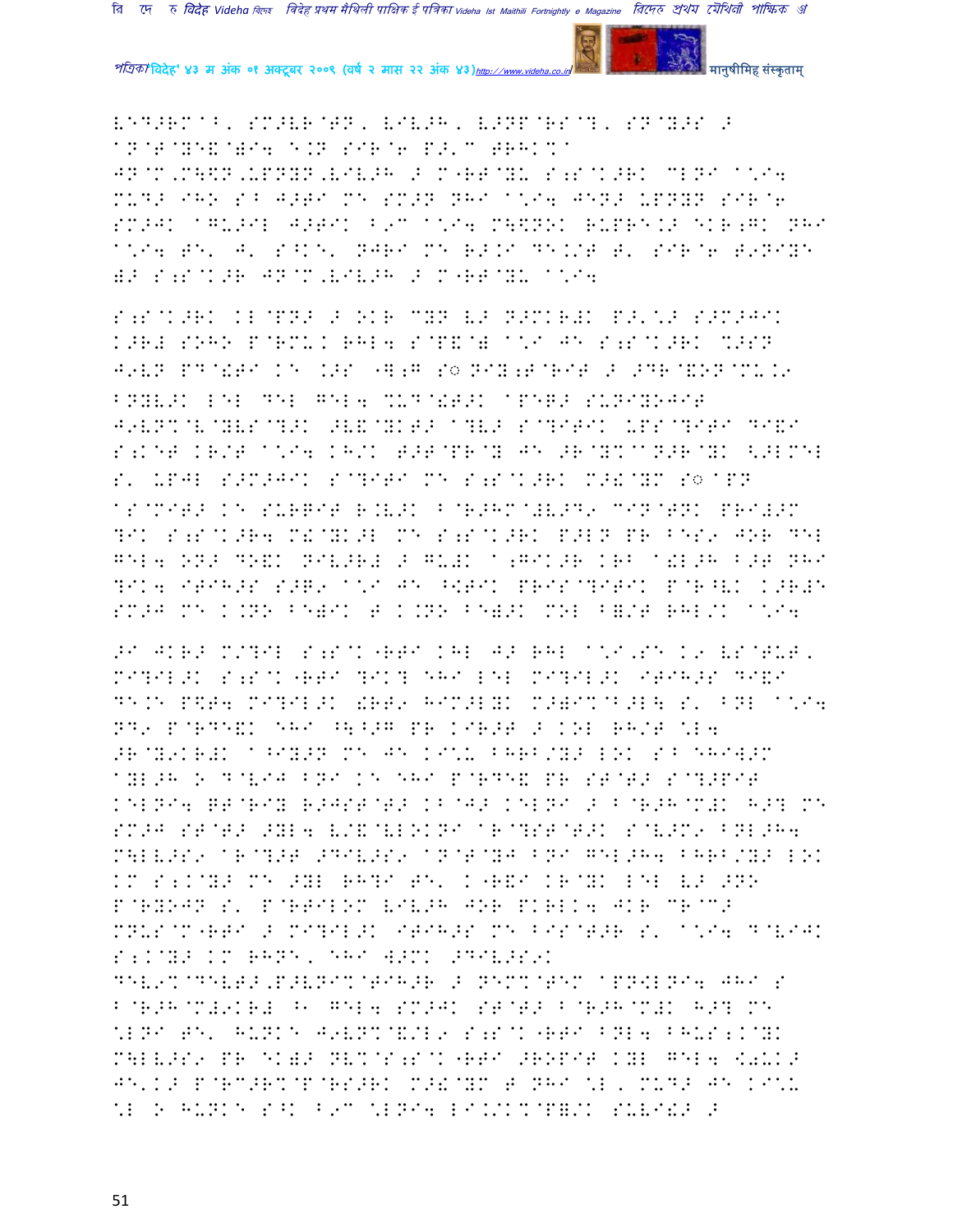*भविका* विदेह' ४३ म अंक ०१ अक्टूबर २००९ (वर्ष २ मास २२ अंक ४३)http://www.videha.co.in/ मानसीटिक अंक्टूबर्म मानुषीमिह संस्कृताम्

S>M?@R@Y RHNE HUNKE (D@VIJIK) S;S@K"RTI SM@P\R@# MIRTIES (S) SIG MOREER BELATIES AND HANDEL MUDDED MELGES I J9VN%@%/L9 > R9TI%@N9TIK P\R@# VILYN NE T S;^V \*L > NE SE SE SE SE SE DE SE SE SE SE PREMI DO CONTRA DE SERVICIMA JKR S;S@K"RTI LOK S;S@K"RTI LOK S;S@K"RTI LOK S;S@K"RTI LOK S;S@K"RT KHL JOK S;S@K"RT KHL JOK S;S@K RTI "IT "A

M\\$N > UPNYN, >B SEHO K>M@Y S;S@K>RK KO)I ME AB/T J> RHL A\*I4 A.NO MI?IL> ME "]ERO J>TI BSL A\*I4 KI\*U J>TI \*O\$I BHUS;.@YK J>TIK B9C UPNYN P@R?> NHI A\*I TE◌UPNYN KE MI?IRI S; Saking S; Saking Month January (1995) (1997) (1997) CHE AF YOUR TING HAYRE DARREN TING ME ME WEDEN DARREN CLIPA PHA KONA CONDO PALENTIAR AR CREST CORPORA CONDO G;G>K>T J>4 KEYO G>ME ME KBUL>%@P>T9 D KRB/T T KEYO BIN> G9TE%@N>D,P\JE%@P>W KENE,KR/T4 KEYO SM>J ME .9R%@)IK\$9 B>◌)I KR/T T K@YO ^OJ%@^>T K14 TE◌SB MIL> KA PANEW PR PORTUGEN AN TIER KON RUP MARK AWRY THIN> VIV>HOK S;B;! ME P@R&@N UW/T? KUM>R BR > KUM>RI KOR ARAD AT SHE ALAWAY OF A THAT A HIT AT A TUNG AT A THAT HIS SELLER AT  $\mathcal{F}$ KUMBAR KOMPONEN SISHI EREBA PERSA PORTUA KATA PUS SI MELITARI PARA MUN DO VIRAGO DO POSTO DO VIVOS AR SEHO HONDA HONDA DO VIRADO SE ENCIMADO S:G KUMBAR KE SEHO HOIT A THIN SISMA MARKA MARKA MARKA MENGELAI TERSENG SEHO ME SEHO EKRUPTA PER SEHO MERENDI DE "NOM G9TI%@N>D NHI HOIT4 MUD> P@R&@N UW/T JE M"RT@YU %OKEK S;S@K>R KI/K ?IK? H>◌, AS>MYIK M"RT@YU KE %OKK %@RE#9 ME R>.L J> SK/T4 MUD> UCIT >YU B9TL> PRK M"RT@YU KE  $\mathbb{R}^n$  (1991)  $\mathbb{R}^n$  and  $\mathbb{R}^n$  are the parameters of  $\mathbb{R}^n$  and  $\mathbb{R}^n$  are the  $\mathbb{R}^n$ PAB 12 JUN PJP S PIA , PENE P AJPA TIS BAPPS B THIN UR ?IK4 MUD> "]ORO P@R&@N UWL>K UPR>N@TO SM>J, VIV>H > M"RT@YU KE V@YVH>RIK S;S@K>R RUP ME APN[NE A\*I4 \* In the second company of the second company of the second company of the second company of the second company<br>The second company of the second company of the second company of the second company of the second company of SB KU\* APN> PE) ME SME)I L/T A\*I4

VENCON TERTHE SHAKOR SYSTEMATIC STANDARD SHOW IN STANDARD SHOW IN STANDARD SHOW IN STANDARD STANDARD STANDARD J9V12X (SAY) S KONG KORI (PAPOL 20ND ) NAME SNOW NOW THAT A B@RH@MCR@Y J9VN :>N AR@JNK HOIT4 G"RHS@T>%@RM VENSIM DEPOST HOIT, HOITE, JE USPOST HIJ IN KORALDIJALIJE IN K HOIT4 SE PRIVADO S'APROTONIA PHICSOSICA STRAGAMENTO SM RD RD POSA TEST AS THE AFT SHOW SYNCHOLOGY AS THE SER PHIL'MART (PHIL'MAR SYRP) IN DE MANGAN SYRPANG MIRING (IS)N ASIR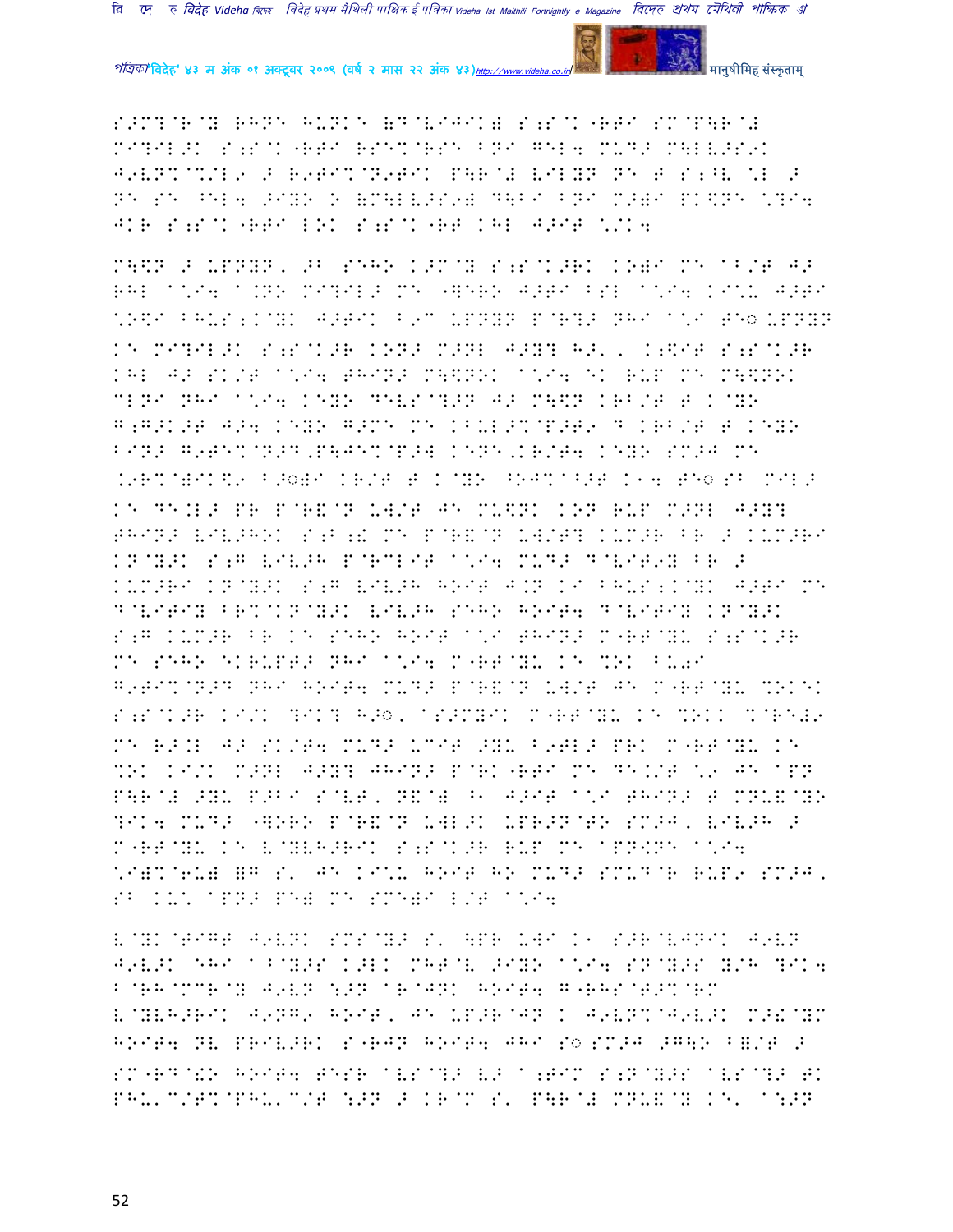*পত্ৰিকা*'বিदेह' ४३ म अंक ०१ अक्टूबर २००९ (वर्ष २ मास २२ अंक ४३)http://www.videha.co.in<sup>/ Haman</sup> | स्थितिमह सम्बताम्



> ABO! MNU&@YK SEV> ME LGI J>YB, BEJ>Y NHI4 V>S@TV ME O JRURIYO A\*I4

S;S@K^TC, G9TH ARE S; THE C9TH ARP ON SHAPP OF SIGNIFY PARTIES OF THE GRAPH ON A POSSE J>YVL> G9T4 9 LOK P@RCLIT G9T ?IK4 TE' EHI ME LOK G9TK >T@M> BS/T A\*I4 LOK G9TK MNOHR 6ULV>\$9 ME YDI S:S:S:DE AND IN ABL AND AND B. D PAD D NALL A ANDRE Y/H KORA ?IK LOKA ?IK LOKA ?IK LOKA ?IK LOKA ?IK LOKA ?IK LOKA ?IK LOKA ?IK LOKA ?IK LOKA ?IK LOKA ?IK LOKA ?I GRAN DO LES TOR A NORTH ME SERVICAR CON SORRA ARAB ST S;S@K>R >NN@DOT@SVK M>H[L ME MN>OL ME J>IT A\*I4 UM;GMY V>T>VR# ME N>R9 K;W S' NIKL/T S@VRLHR9 DEH ME ?IRKN, H"RIY ME 0;K>R > MS@TI&@K ME CULBUL9 UT@PN@N K1 D/T A\*I4 G9TI G-KAT HAT AFI4 GERTI GERTI GERTI GERTI GERTI GERTI GERTI GERTI GERTI GERTI GERTI GERTI GERTI RHL A\*I4 JEN> D./T \*9 JE M\\$N, UPNYN, VIV>H IT@Y>DIK SMY SO NORD SMIRG SOME TO ADDRESS AN OUTLET SOME !ROHR \*94 THIN> PURU&O P>VNI > !>R@MIK K>R@Y ME S^ MILI GEORGIA

S:S@KONDAF (POSE) ESPICATOR (SEP) PENDANG AS IN ATAWAK ANG ASSISTENCE. RCN>K>R NHI HOIT \*?I, O S>R@VJNIK RCN> HOIT A\*I4 EKR EVENTS IN THE CONSTRUCTION OF A THE CONSTRUCTION OF A INTERFERING WITH  $\mu$ G9TH SEVRUP BDLI JOHN SE SEHO BDLI JOHN SEHO BDLI JOHN SEHO BDLI JOHN SEHO BDLI JOHN SEHO BDLI JOHN SEHO BDLI EKO MORT GESTE FERDERE KTRIS BOLI KTERNE GESTE RUP ME GESTE GESTE GESTE GESTE S:S@KONDAP (PDF) ME EKRUPTALE (A FLE) (FEBINA ANG VANA SEARCHER (A FLE) S@?ITIK DOSR PRI#>M ?IK DOSR PRI#PORT PRI#PORT PRI#PORT PRI#PORT PRI#PORT PRI#PORT PRI#PORT PRI#PORT PRI#PORT G[NIH>RI S^ APNE 6URNE KONO G9T ME KONO RCN>K>R N>M  $\mathcal{P}(\mathcal{P} \times \mathcal{P} \times \mathcal{P})$  . The probability of the probability  $\mathcal{P}$ J>IT T K.NO UM>PTIK C;D> 0>K V> MNBO!K4 TTBE NHI MUREAR SE BOARD SOME REPORT OF TULS DE REPORT BILE SON STREK D>S,M9R> IT@Y>DI MI?IL>K M>E%@BH9NIK K;W ME >BI MIRINE - MIRINE - MIRINE - MIRINE DI BOLIVIA - MIRINE - MIRINE - MI ANUCIT DUNG TERMING DUNIA EHI LEL JE HUNGARIYTI VINYPT@RIT>, R>M>Y#, SURS>GR M>!@YM S' ETEK A!IK P@RCLIT AFTER POST AND THE FERTH BOOK HAS SEEN BY THOS )\)/K P@R&@N A\*I O :>N%@A:>NK B9CK B>T ?IK4 ^&>K JN@M >M JNK B9C HOIT4 KI\*U NV %B@DO JN@M L/T A\*I > %UD@V %B@D )\)I K1 NVO BNI J>YT A\*I4 TE' KON G9T KINKR LI.L ?IKN@HI, S;S@K>R G9T ME VU0B KWIN ^1 J>YT A\*I4 S@P&@) At I Je S; Some Model of State and Control Control Control Control Control Control Control Control Control Con  $\mathcal{S}$ ; Some  $\mathcal{S}$  ,  $\mathcal{S}$  ,  $\mathcal{S}$  ,  $\mathcal{S}$  ,  $\mathcal{S}$  ,  $\mathcal{S}$  ,  $\mathcal{S}$  ,  $\mathcal{S}$  ,  $\mathcal{S}$  ,  $\mathcal{S}$  ,  $\mathcal{S}$  ,  $\mathcal{S}$  ,  $\mathcal{S}$  ,  $\mathcal{S}$  ,  $\mathcal{S}$  ,  $\mathcal{S}$  ,  $\mathcal{S}$  ,  $\mathcal{S}$  ,  $\mathcal{S}$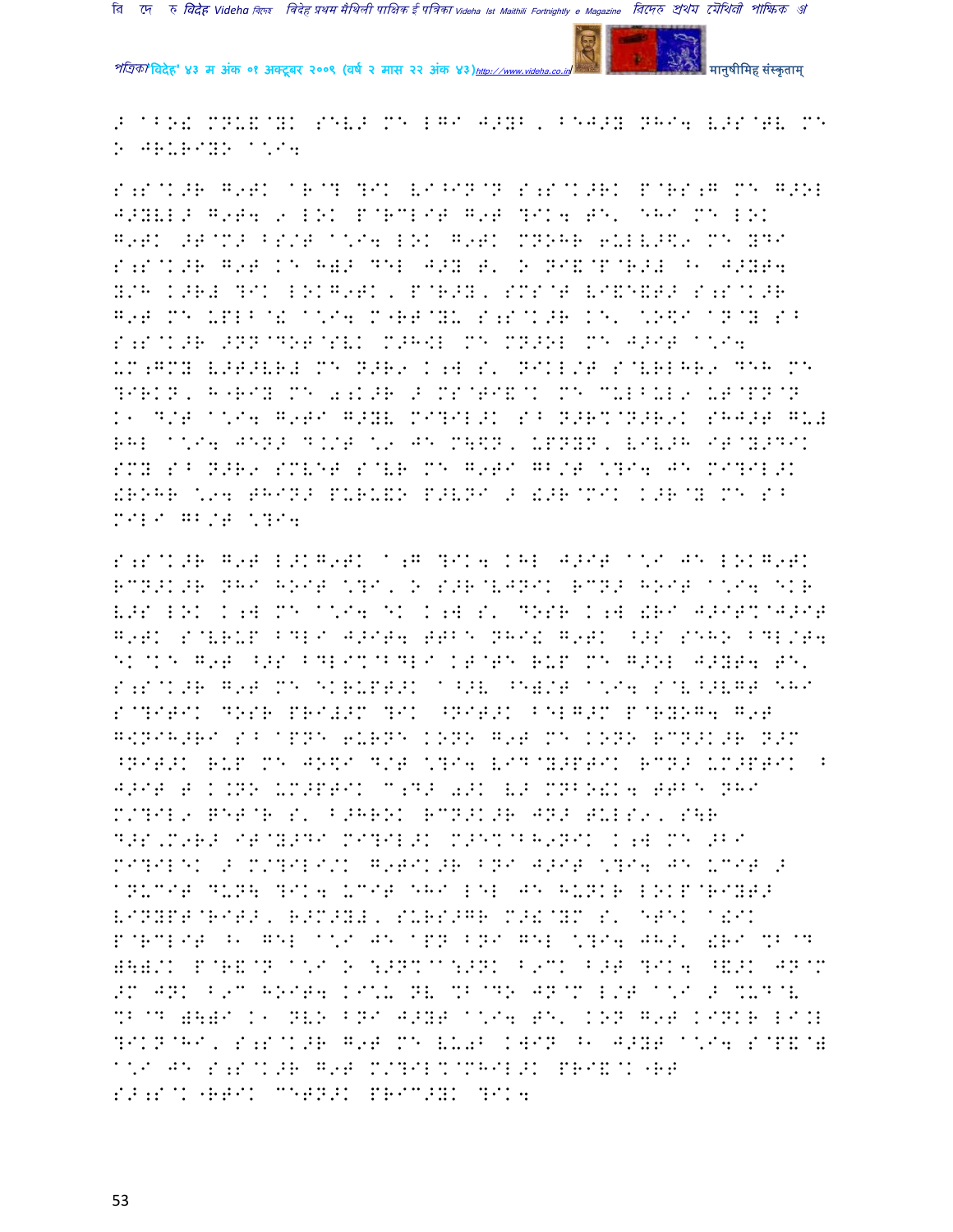*भविका*'विदेह' ४३ म अंक ०१ अक्टूबर २००९ (वर्ष २ मास २२ अंक ४३)http://www.videha.co.in/ मानसीटिक अंक्टूबर अंक्टूबर संस्कृताम्



MI?IL> ME S;S@K>R G9T AN[PC>RIK &IQ>K M>!@YM A\*I4 M/?IL SM>J ME N>R9K LEL [PC>RIK &IQ> VR@JIT \*L4 SIR@6 DJERIJE DRA DJELA PRI EDIJ ENE ZANAD NEHO PRE AFIKE NNA AN VED V> G9T> P=L> S' O BT>H ^1 J>YT4 N>R9 ME VIDU&9 HOIT \*L9H4 S;S@K>R G9TK S;B;! S;S@K"RTI > S>HIT@Y SE T A\*IYE, SM>J S SEHO A\*I4 S;S@K"RTI, S>HIT@Y > SM>JK AN@TR>VLM@VN KE' JT@TE N9K JE'K> S;S@K>R G9T P@RK) KR/T A TO THE TERM PARK OF THIS END ONE ON THE RESIDENCE OF HIS MUSIC. G9TK S;KLN%@P@RK>&N S' M[.IK PRM@PR> S>HIT@Y SME)L J>IT A\*I > O S>HIT@Y A<@YYN%@VI&@LE&@#K >!>R P@RS@TUT KR/T Atlantic

MIRIC ME S;S SOME HOIT AT SISTEMATION AND A TO A HOIT AT A HOIT A S'4 EHI S M/?IL SM>JK !R@M^>VN>K :>N HOIT A\*I4 KIN@TU P@R@N A\*I JE S;S@K+1 JE S;S@K+1 JE S;S@K+1 JE S;S@K+1 JE S;S@K+1 JE S;S@K+1 JE S;S@K+1 JE S;S@K+1 JE S;S@K+1 J GOSPUNIA GOSPOS UNIVERSITY AT A TENGINA AT A INTERNATIONAL AT A INTERNATIONAL A TENERAL AT A INTERNATIONAL AFT PHY GOST POSTOLIES POSTOL STOLEN STATE THE THIN THE CONTROL PRIDOID Geb System at the Game Game only single star was constructed PR JE PORINGE GRIEV ASE TO PAT CHINGE ASSOCIATE P@R&@N UW/T JE MI?IL> ME DEV9%@P\J>K P@RMU.T> KI/K A\*I? S^ JN/T \*9 JE DEV9%@P\J> T;T@RS>!N> S' SM@BD@! Ating to the compact data one constant and added manded to tame JNJ>TIK SM>J S' >YL A\*I4 JKR> K>L>N@TR ME B@R>H@M#V>D9 LOKNI APN> LELNI4 BHUT DIN !RI T;T@R%@S>!N> AV/DIK K>R@Y B\0L J>YT \*L4 RSE%@RSE APNV/T%@APNV/T SN>TN !R@M ME JO]> GEL4 V/DIK !R@M>VLM@B9 S^ SEHO T;T@R%@S>!N> APN> DEV9 P\J> DI&I >K"R&@) ^EL>H4 EHI S' ATIRIK@T MI?IL>K SM>J ME %/V%@!R@MK P@RMU.T> \*L A?V> %>K@T !R@MK4 JE VIV>D VID@VT M;\$L9 ME BHUT DIN !RI CLL4 PNC/T9 S' 6RI>YL JE MI?IL=K LOK P;CDEVOP = A CONTROL PRODUCT = A CONTROL PRODUCT = A CONTROL PRODUCT = A CONTROL PRODUCT = A CONTR<br>A CONTROL PRODUCT = A CONTROL PRODUCT = A CONTROL PRODUCT = A CONTROL PRODUCT = A CONTROL PRODUCT = A CONTROL PURSPOSE DV PUR NEBEGA SKAR NORD, AGEDD AAR DIGHE PURSPOSE GRAN MAY MERKET MAY AT DELLE THAN A

G9T S;S@K>R ME M/?IL9 G9TK APN ITIH>S A\*I4 LOCNK 'BIHG;GIKI/ ME MIH GAG GE KAN ATHAL FAN DI NE HILLE EKR JN@M TERHM%@C/DHM %T>B@D9 ME ^EL4 &IV SI;H > VID AND AND REGISTER OF A DERIVATION OF A REGISTER OF A STRONG OF A STRONG OF A REGISTER OF A REGISTER OF A ST<br>HOW IN THE REGISTER OF A REGISTER OF A STRONG OF A STRONG OF A STRONG OF A STRONG OF A STRONG OF A STRONG OF A G9TK PRM@PR>K P@R>R;^KR@T> \*L>H4 EHI P@RK>RE MI?IL>K DE&9 G9T PRM@PR>K S@?>PN> ^EL4 /TIH>SIK >>!>R PR Y/H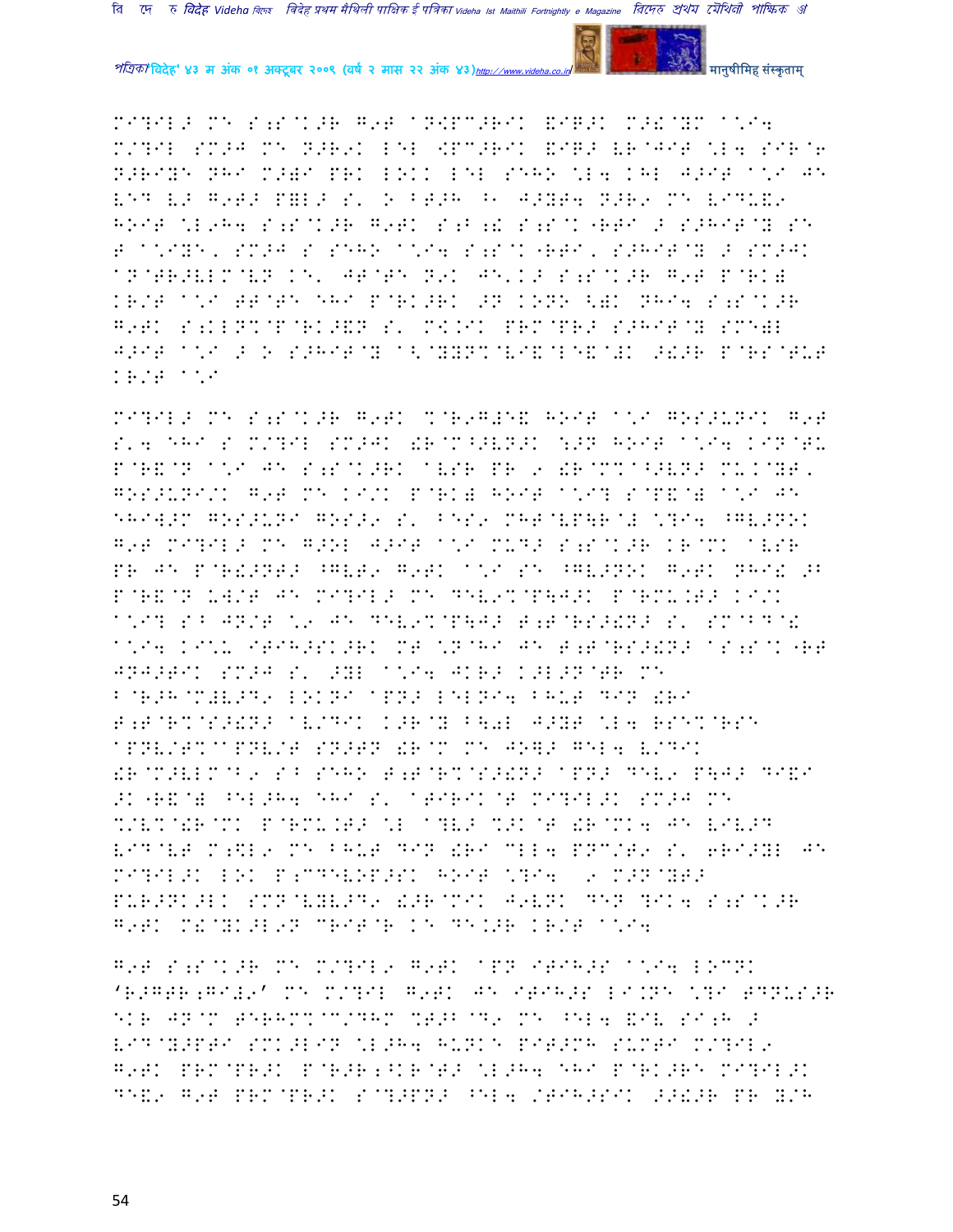*भविका* विदेह' ४३ म अंक ०१ अक्टूबर २००९ (वर्ष २ मास २२ अंक ४३)http://www.videha.co.in/ मानसीटिक अंक्टूबर अंक्टूबर संस्कृताम्



MJPE SAJAR MUD VINAS AFALAN E DELANAM MUDI MENGENDAN S:G JU A LICE - TO NATH - GA DA PURP AR DE PURPS DO PURPS AT LICE AT LOCAL AT LOCAL IN STREET AT LOCAL IN STRE

G9T GEV>K "];G, JKR> R>G KHL J>IT, MI?IL> ME ^>S KHL J>IT \*/K4 MI?IL> ^>SK APN VI&I&@)T> \*/K4 S;S@K>R G9T EHI (BET) FERRE SAH H, KIRS E BOBETEBE SEH PRE BEHD SSE JE KONGRES SINNE EKA GEORGIA I.U. SIND IN SAMY MESE \*?I > %OKK SMY SEHO J.N KI DUN\K LEL ALG%@ALG VI&YVS@TU HOI\*4 THIN> BE)>K VIV>H ME KUM>R G9T > BE)9K LEL KUM>RI G9T ME SEHO A;TR HOIT A\*I4 JNMK SMY .EL[N> > SOHR ME SEHO A;TR A\*I4 444

-NVEN@DU KUM>R 0>

SEMBER 1989 PRODUCED PRODUCED PRODUCED PRODUCED PRODUCED PRODUCED PRODUCED PRODUCED PRODUCED PRODUCED PRODUCED

BIH>R VI!>N S^>K SEM96>INL P@RDE%ME ST@T>R\= R>&@)@R9Y JNT>;T@RIK GWB;!NK LEL PRE%>N9 B>L> RHL4 EHI CUN>VME MTD>T> N9T9% SRK>RKE' JORK 0)K> !9RES' DREDNA ENERGIST SAR SARA SVAN ERE ART OCH DELNIK AR PRI#>M SO0>' >YL A\*I EKR KL@PN> %>YD ST@T>R\= GWB;!N NHI KYNE HOYT4J@YO; EKR EHS>S RH/T T CUN>V P@RC>RK K@RM ME ROOM AND AN INDIANA AND AN INTERNATIONAL AND A STRONG AND A STRONG AND A STRONG AND A STRONG AND A STR<br>An international and a strong and a strong and a strong and a strong and a strong and a strong and a strong an PORKE PAR (PRIPING BOILER TORRE PAIRS PRIOR) FOREST NIKO SO KONSTANTO SO KONSTANTO SE UTO SE UTO SE UTO SE UTO SE UTO SE UTO SE UTO SE UTO SE UTO SE UTO SE UTO S MULD MURDER STRAIN STRAND AND TO THE TERRIFY ME JE REFORM TO P@RYOG KYLNI SE AS6L RHL4 R>JN9TI ME PRIV>RB>D BIRB BEST AT SEPIES DE DEBEUR DE BEJONNE E BEHUNKS DE BEDIT DE BESE MHG P\$L4 EHI CUNDOL DI BATTI DI BLOGHER DUDLOR DI DEPORT KYLNI AT IA I4 JOHN AT PATH IN BROWN AT THE MATHEMATIC STATE VIX AND AN INDIANA SERIES AND AN INDIANA SERIES AND AN INDIANA SERIES AND AN INDIANA SERIES AND A SERIES AND A<br>Distribution of the series of the series of the series and the series of the series and the series of the seri UM MORDER CUNSING SERVICE

AW>RH S9) PR ^EL MTD>NK PRI#>M R>JD-LOJP> GWB;!NK PQ ME GEL AANG AFA GEL AAR DA DI SALTE SALEK AAL AAL AAN D R>JG KE M>T@R P>'C S9) PR S;TO& KRY P\$L A\*I4 K>'G@RES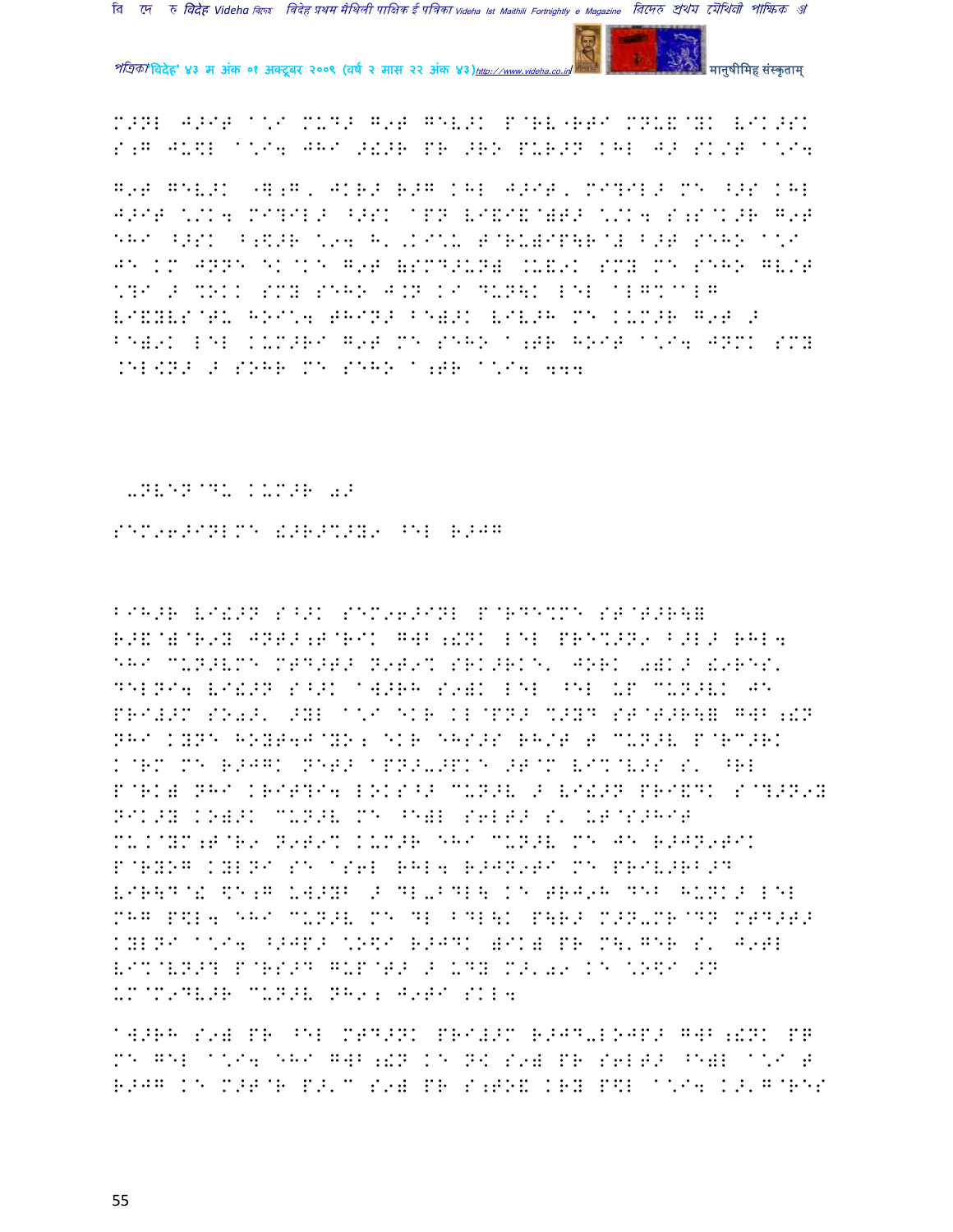## *পত্ৰিকা*' विदेह' ४३ म अंक ०१ अक्टूबर २००९ (वर्ष २ मास २२ अंक ४३)http://www.videha.co.in/ मानसीमिक अंस्कृताम् अधिक



> BSP> LEL 9 CUN>V L>^D>YK RHL4 K>'G@RES JTY D\)> S9) KY 0)KI LELK OTHI BSP> EK S9) H?IY> KY UT@TRP@RDE%K S' S' S' S')L GET DE SPIRTING VIRTING SOM SE SE SPIRTING VIR SE SPIRE I SE VIRTING VIRTING. I DE VIRTING VIRTI MU. DYM DAR YANG GELEGA SE NIRRA SE NIRR DA TO HARA SE NIRA BIHAR NE DA BIHAR N KE, KER, APPAT KE'K SEBAD YAP APBA YAJARP APPAT TE TIAD KNIY> %>;TI %R@M> NIR@DL9Y UTRI J9TY ME S6L RHL9H EHI WORK WAS ARRESTED FOR DRIVING WORK OF THE CLINICAL PROPERTY OF THE DRIVE PROPERTY OF THE CLINICAL DRIVE

DE BOLD BOLD BOLD BERING FOR DEL BOLD HOLD FOR DEL KARDEN. SM@MILIT ^EL RM9 R>M, %@Y>M RJK, AJY KUM>R )UN@N>, JOYS (SOURCE )IN THE CONVERT OF A YOU ARE CONVERTED AT THE CONVERT OF A THROUGH ANY SIGNAL AND DURING THE CONVERT OF A THROUGH A THROUGH A THROUGH A THROUGH A THROUGH A THROUGH A THROUGH A THROUGH A THROUGH A THROUGH A THR \*O\$I R>JDK D>MN ?>MNE VIJY R>M > LLN P>SV>N SHIT KANDO DE PORTA ERADO PARO TRIA ANG PHUJUA DI PHUYOPHE RHL>H4 P@RDE% ME NV SO%L I;JINIYRI;G ME L>GL MU. DYMITAR YRG PROFING COLURNO EN PRIGE ARRA POLICIAL CUN Y BAE RHL4 MHORIYEYE O MAR BYNKO, PATI MA DE KOR KATI PO) BIYEYE KRBSK PORGEN IN PNAV WOODSPORTING NAFIAPOLISE. ST AN SEE SOURD AND SEEK STORY OF THE SERVICE OF STOLE AND THE STANDARD STUDIES. JAPOR JA PABE AJDIR BIAP DE PAPIE APDE DO DE L'APR CHAPE PIE SURBAR SOR FOR SO SRE PODERT S;HPPA (EDPERT PODERT (SU0) > K>'G@RES CEN>R9 (SU0) S9) R>JG S' \*9NI LELK4 9 UPCUN>V N@Y>YK VIK>S'K N>R> DEBY B>L> N9T9% SRK>RK LEL JNT>K CET[N9 A\*I T R>JD > LOJP>K LEL >T@M VI%@V>S B=B B>L> KHL J> SK/T A\*I4 K>'G@RESK LEL 9 CUN>V P@RYOG PHIL S6LT> A\*I ASGR L\$B>K K>'G@RESK NIR@#Y S' EHI S' >L>KM>N PR DB>B BNB ME S6LT> ^E)T4 UT@TRP@RDE% SSPIE S. STAT DESPIESSE PR FITH KOP JALIER SPIES RJANSTIK DEL EN SIBJE KIN PAJ TNIS TIME

UPCUNAKA PRIMAJADA PARTIA PRI APNALAPNA PRI TADA DREJERO KINO KINO GREK K RHL AFI4 MURING AN DIRECTOR AND THE RELEASE OF THE RELEASE OF THE RELEASE OF THE RELEASE OF THE RELEASE OF T<br>No of the release of the release of the release of the release of the release of the release of the release of MUD DO KE JA JA JA JA JA HORIK CI;TA KRABA BILI MAGA BILI DA KARA BILI KE JARA BILI KE JARA BILI KE LARIK KE K KHLANI ATANG PRAKA KATANG KE KALA PASA ATANG PRAKA ARAN RANAMAN SI;HK MARA AYA AY BAHNISANA JE K-G DI RES "KONSTANT " E LA RES " E LA RES " E LA RES " E LA RES " E LA RES " E LA RES " E LA RES " E LA RES " PHILTING ENE COLANNEL NEAR TINGER TO INFER ANY EL BOAR KE NOKSISK PELITISKA I SAKSA LOJPANA PODAJ SA KONSISTANCI PODA A!@YQ L>L\ P@RS>D EHI J9T PR .U%9 V@YK@T KR/T KHLNI JE CUN>V PRI#>M N9T9% SRK>RK POL .OLI DELK A\*I4 VIK>SK N>M PR JNT>K WGB>K K>J > MH>DLIT > ATI PI\*\$LK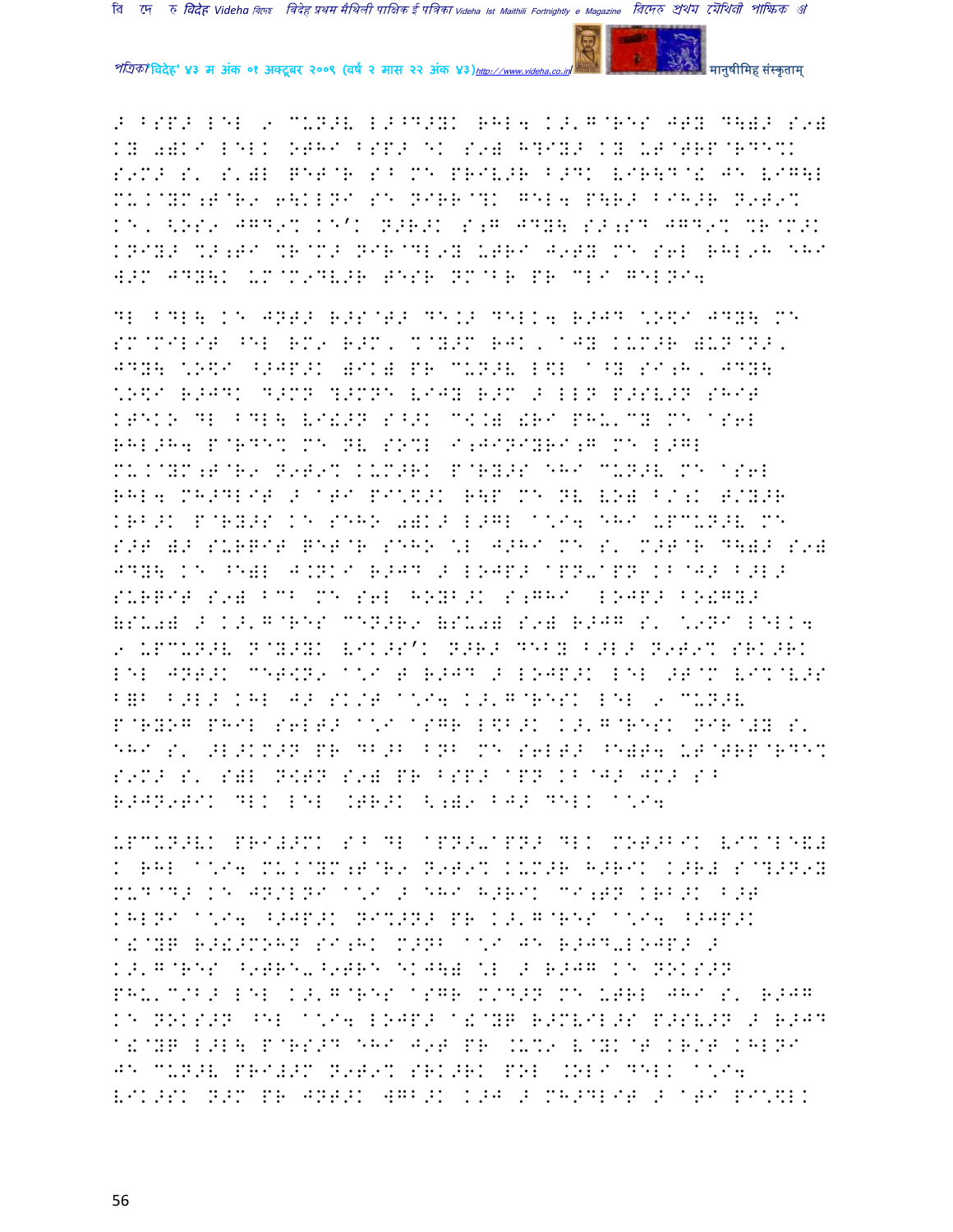*পত্ৰিকা*'বিदेह' ४३ म अंक ०१ अक्टूबर २००९ (वर्ष २ मास २२ अंक ४३)http://www.videha.co.in<sup>/ Hamak</sup> - स्थितिका अनुसीमिह संस्कृताम्



N>M PR SM>J KE B')B>K P@RY>SK JB>B JNT> D DELK A\*I4 K>'G@RES A!@YQ ANIL KUM>R %R@M> D\ S9) PR ^E)L S6LT> > P>R@)9 P@RDR@%N KE SONIY> G>'!9 > R>J9V G>'!9K B=/T BOST PRIMERI STRIKET ATIGET TIJNG GRATIK GROT IN INGENA KR/T % KHLNI AT "KHLINI" AT "KANG KAKALI AT "KARO VO" BARA KE KATA KARO VOJI BAGI KARO VOJI BIJE KOJI BIJE KON ME SE;!M>R9 NHI KYLK BL@KI K>'G@RESK JE VO) B/;K \*I)KI GEL \*L OKR> V>PS APN> DIS ANLK A\*I4

HOL EOST PRIP STEPHEND SOMETED SEMINES SOMETED OF STATISTICAL ST KONO ASRI NH9; P\$T MUD> ^ JPD + JPD + JPD + JPD + JPD + JPD + JPD + JPD + JPD + JPD + JPD + JPD + JPD + JPD + JPD + JPD + JPD + JPD + JPD + JPD + JPD + JPD + JPD + JPD + JPD + JPD + JPD + JPD + JPD + JPD + JPD + JPD + JPD VIS@6O) ^ SK/T A\*I > EKR KI\*U B>NG9 SEHO SO0> >YL A\*I4 ON> EHI CUN>V KE MU.@YM;T@R9 N9T9% KUM>R >T@M BATTERI SIM SYTHRAN CRIB IN BUR A THI TAIN TIHIT A SEMPGED BREAK BREAKTE ME SEMBRO BREAK ENGINE TIM MUDIS REPORT IN THE REPORT OF THE RIGHT OF THE REPORT OF THE RIGHT OF THE REPORT OF THE RIGHT OF THE RIGHT OF > J9T KE H>RIK VI%@LE&# R>JN9TIK DL > R>JNET> APN> ANUSIA SY KRATA NIYA A PADINANGAN SAAN NIYO SABABAR. LOJP>-R>JD > K>'G@RES EK DOSR> KE SO0> HOYT T PRI#>M KI HOYT 9 T A TRATISTIC 9 THAT A THAT A TAIL MUDDED AT A THAT HO ^>JP>-JDY\K R>&@)@R9Y JNT>;T@RIK GWB;!NK B=L >T@M SK .TRAK .TRAK .TRAK .TRAK .TRAK .TRAK .TRAK .TRAK .TRAK .TRAK .TRAK .TRAK .TRAK .

VI0 S^> VIJY9 UM@M9DV>R NIK)TM P@RTID@VN@D9  $\mathcal{L}^\infty(\mathbb{R}^n)$ 

| and the sense of the | $\mathbb{R}^n$ , $\mathbb{R}^n$ , $\mathbb{R}^n$ , $\mathbb{R}^n$ , $\mathbb{R}^n$    | $\mathbb{R}^2$ , $\mathbb{R}^2$ , $\mathbb{R}^2$ , $\mathbb{R}^2$                              | $\mathcal{L}$ : $\mathcal{L}$ : |
|----------------------|---------------------------------------------------------------------------------------|------------------------------------------------------------------------------------------------|---------------------------------|
|                      |                                                                                       | <b>CHAIN BEE</b>                                                                               |                                 |
|                      | assetting                                                                             | and a money a                                                                                  |                                 |
| 77.97                |                                                                                       | <b>CONSERVATION</b>                                                                            |                                 |
|                      | <b>APPROX</b><br>ALFERENTE DE LA COMA PLANE ELEMANTE DE RIA DE ERA DEL EN 2000 DE ERA | $\mathbb{R}^n \times \mathbb{R}^n \times \mathbb{R}^n \times \mathbb{R}^n \times \mathbb{R}^n$ |                                 |
| <b>hillad</b>        | <b>ALLANDIS</b>                                                                       | <b>ARTICLE</b>                                                                                 |                                 |
|                      |                                                                                       | <b>Builder Control</b>                                                                         |                                 |

 $R:J:U\to V$  (JDY) (JDY) (JDY) (JDY) (JDY) (JDY) (JDY) (JDY) (JDY) (JDY) (JDY) (JDY) (JDY) (JDY) (JDY) (JDY) (JDY) (JDY) (JDY) (JDY) (JDY) (JDY) (JDY) (JDY) (JDY) (JDY) (JDY) (JDY) (JDY) (JDY) (JDY) (JDY) (JDY) (JDY) (JDY)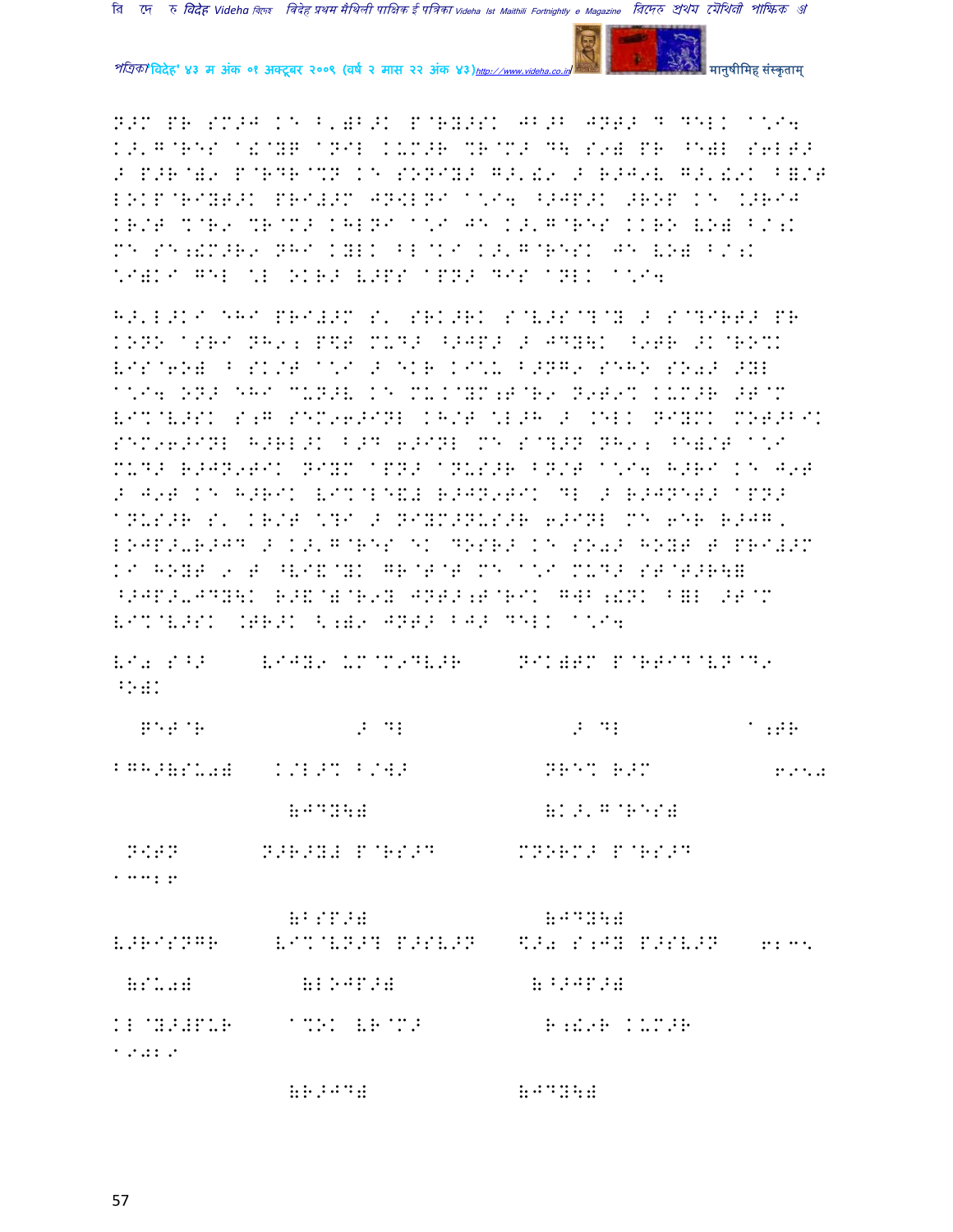|                                                                                                                                                                                                                                                                                                                                                                                                      | ति  एन  रु विदेह Videha विल्ह  विदेह प्रथम मैथिली पाक्षिक ई पत्रिका <sub>Videha</sub> ısı maitnili Fortnightly e Magazine  त्रिएमरु 'शेथे'प  रंगेथिली  शीश्चिक  औ                                                              |                                                              |                                        |
|------------------------------------------------------------------------------------------------------------------------------------------------------------------------------------------------------------------------------------------------------------------------------------------------------------------------------------------------------------------------------------------------------|--------------------------------------------------------------------------------------------------------------------------------------------------------------------------------------------------------------------------------|--------------------------------------------------------------|----------------------------------------|
|                                                                                                                                                                                                                                                                                                                                                                                                      | <u>र्शावकां विदेह' ४३ म अंक ०१ अक्टूबर २००९ (वर्ष २ मास २२ अंक ४३)http://www.videha.co.in</u>                                                                                                                                  |                                                              | <mark>ंज</mark> े मानुषीमिह संस्कृताम् |
| $\mathbb{R}^n$ is the set of $\mathbb{R}^n$                                                                                                                                                                                                                                                                                                                                                          | <b>SOCIAL PROPERTY OF THE BAT</b>                                                                                                                                                                                              |                                                              | $\sim$ $\sim$ $\sim$ $\sim$            |
| <b>Address</b>                                                                                                                                                                                                                                                                                                                                                                                       | and the second second second second second second second second second second second second second second second second second second second second second second second second second second second second second second seco | <b>Allen Band</b>                                            |                                        |
| <b>REAL</b><br>1.1.11                                                                                                                                                                                                                                                                                                                                                                                |                                                                                                                                                                                                                                |                                                              |                                        |
|                                                                                                                                                                                                                                                                                                                                                                                                      | arrana (                                                                                                                                                                                                                       | <b>AND SERVICE</b>                                           |                                        |
| <b>SEPTIE</b>                                                                                                                                                                                                                                                                                                                                                                                        |                                                                                                                                                                                                                                |                                                              | $\cdots$ : : : : .                     |
|                                                                                                                                                                                                                                                                                                                                                                                                      | <b>Address</b>                                                                                                                                                                                                                 | <b>BOOTHER</b>                                               |                                        |
| ::##::###<br>$\mathcal{L}(\mathbb{R}^n)$ , $\mathcal{L}(\mathbb{R}^n)$                                                                                                                                                                                                                                                                                                                               |                                                                                                                                                                                                                                |                                                              |                                        |
|                                                                                                                                                                                                                                                                                                                                                                                                      | <b>BISHPAR</b>                                                                                                                                                                                                                 |                                                              |                                        |
| $\gamma$ , and $\gamma$                                                                                                                                                                                                                                                                                                                                                                              | FORMING PROVIDED IN THE RESIDENCE OF A STRONG PRODUCTION OF A STRONG PRODUCT OF A STRONG PRODUCT OF A STRONG P                                                                                                                 |                                                              | <b><i>BARTHERMAN</i></b>               |
|                                                                                                                                                                                                                                                                                                                                                                                                      | <b>WANNER</b>                                                                                                                                                                                                                  | <b>Allegarder</b>                                            |                                        |
| EDB 2007                                                                                                                                                                                                                                                                                                                                                                                             | TRAE CONSE                                                                                                                                                                                                                     | <b>SERVISHED</b>                                             | $\pm$ matrix                           |
| <b>Alternational</b>                                                                                                                                                                                                                                                                                                                                                                                 | assetting                                                                                                                                                                                                                      | assetta                                                      |                                        |
| TH. PAP<br>$\cdots$ :                                                                                                                                                                                                                                                                                                                                                                                |                                                                                                                                                                                                                                | antares por spreader and the present                         |                                        |
|                                                                                                                                                                                                                                                                                                                                                                                                      | and the second second second second second second second second second second second second second second second second second second second second second second second second second second second second second second seco | $\mathbf{H} = \mathbf{H} \mathbf{H} + \mathbf{H} \mathbf{H}$ |                                        |
| $\mathcal{L} \subset \mathcal{L}$ . The set of $\mathcal{L} \subset \mathcal{L}$                                                                                                                                                                                                                                                                                                                     | and the state of the state of the state of the state of the state of the state of the state of the state of th                                                                                                                 |                                                              |                                        |
|                                                                                                                                                                                                                                                                                                                                                                                                      |                                                                                                                                                                                                                                |                                                              |                                        |
| <b>BOYSTER</b><br>$\mathcal{L}$ and $\mathcal{L}$ and $\mathcal{L}$                                                                                                                                                                                                                                                                                                                                  |                                                                                                                                                                                                                                |                                                              |                                        |
|                                                                                                                                                                                                                                                                                                                                                                                                      | and the second second second second second second second second second second second second second second seco                                                                                                                 | <b>All Sections</b>                                          |                                        |
| <b>MANDER</b><br>$\mathcal{L}^{\mathcal{L}}$ : $\mathcal{L}^{\mathcal{L}}$ : $\mathcal{L}^{\mathcal{L}}$ : $\mathcal{L}^{\mathcal{L}}$ : $\mathcal{L}^{\mathcal{L}}$ : $\mathcal{L}^{\mathcal{L}}$ : $\mathcal{L}^{\mathcal{L}}$ : $\mathcal{L}^{\mathcal{L}}$ : $\mathcal{L}^{\mathcal{L}}$ : $\mathcal{L}^{\mathcal{L}}$ : $\mathcal{L}^{\mathcal{L}}$ : $\mathcal{L}^{\mathcal{L}}$ : $\mathcal{$ |                                                                                                                                                                                                                                | <b>FARADATER FARAT CONSTRUCTION</b>                          |                                        |
|                                                                                                                                                                                                                                                                                                                                                                                                      | a Gerrad                                                                                                                                                                                                                       | $\sim 0.01434$                                               |                                        |
| magaga le                                                                                                                                                                                                                                                                                                                                                                                            |                                                                                                                                                                                                                                |                                                              |                                        |

58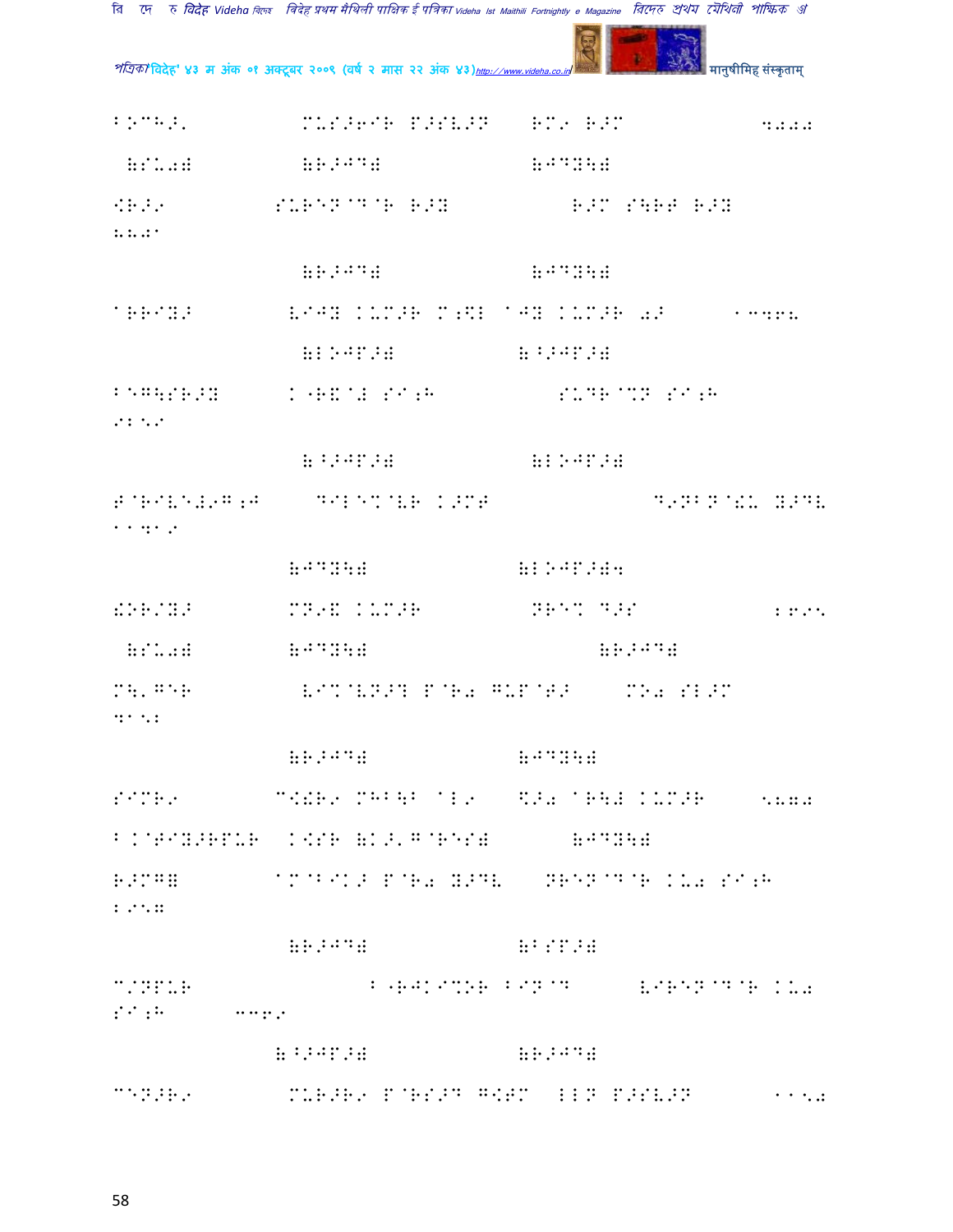|                                            |                                                                                               | .<br>ति एप रु विदेह Videha निल्ह विदेह प्रथम मैथिली पाक्षिक ई पत्रिका <sub>Videha</sub> Ist Maithili Fortnightly e Magazine <i>त्रिए</i> मरु शेशेग ट्यैशिनी পोष्फिक \$ |
|--------------------------------------------|-----------------------------------------------------------------------------------------------|------------------------------------------------------------------------------------------------------------------------------------------------------------------------|
|                                            | <u>र्शाखकां विदेह' ४३ म अंक ०१ अक्टूबर २००९ (वर्ष २ मास २२ अंक ४३)http://www.videha.co.in</u> | ∎मानुषीमिह संस्कृताम्                                                                                                                                                  |
| <b>Million</b>                             |                                                                                               | and the second second second second and second in the second second second in the second second second in the s                                                        |
| <b>Reader</b><br>$\ddots$ and              |                                                                                               |                                                                                                                                                                        |
|                                            | 1979-191919                                                                                   | amaria di Santa Calendaria                                                                                                                                             |
| $\cdots$ $\cdots$                          | <b>THE WHIP CONTROLL SECTIONS</b>                                                             |                                                                                                                                                                        |
| $\mathbf{ii}$ $\mathbf{ii}$ $\mathbf{iii}$ | <b>Sales Servers Park</b>                                                                     | <b>All Participates</b>                                                                                                                                                |
| <b>PLELFRE</b>                             | <b>All Services</b>                                                                           | $\cdots$ : : : : :                                                                                                                                                     |
|                                            |                                                                                               | arno                                                                                                                                                                   |

S9)K HER>-6ER9

| Esta ded                                                                | $\mathbb{Z}^n$ . If $\mathbb{Z}^n$ , $\mathbb{Z}^n$ ,                                                                                                                                                                                                                                                                                                                                                                                                                                                                                                 | <b>WENGER</b>                                                                                                                                                                                                                                                                                                                                                                                                                                                                                            |
|-------------------------------------------------------------------------|-------------------------------------------------------------------------------------------------------------------------------------------------------------------------------------------------------------------------------------------------------------------------------------------------------------------------------------------------------------------------------------------------------------------------------------------------------------------------------------------------------------------------------------------------------|----------------------------------------------------------------------------------------------------------------------------------------------------------------------------------------------------------------------------------------------------------------------------------------------------------------------------------------------------------------------------------------------------------------------------------------------------------------------------------------------------------|
|                                                                         | and the second second to the second to the second to the second to the second to the second to the second to t<br>Second the second to the second to the second to the second to the second to the second to the second to the s                                                                                                                                                                                                                                                                                                                      | de grande e                                                                                                                                                                                                                                                                                                                                                                                                                                                                                              |
| $\begin{tabular}{c} \bf ``\bf .\bf 'F} \\ \bf ``\bf ''\\ \end{tabular}$ | $\langle \frac{1}{2}, \frac{1}{2}, \frac{1}{2}, \frac{1}{2}\rangle$                                                                                                                                                                                                                                                                                                                                                                                                                                                                                   | $\begin{array}{c} \begin{array}{c} 1 \end{array} & \begin{array}{c} 1 \end{array} & \begin{array}{c} 1 \end{array} & \begin{array}{c} 1 \end{array} & \begin{array}{c} 1 \end{array} & \begin{array}{c} 1 \end{array} & \begin{array}{c} 1 \end{array} & \begin{array}{c} 1 \end{array} & \begin{array}{c} 1 \end{array} & \begin{array}{c} 1 \end{array} & \begin{array}{c} 1 \end{array} & \begin{array}{c} 1 \end{array} & \begin{array}{c} 1 \end{array} & \begin{array}{c} 1 \end{array} & \begin{$ |
| <b>MARSHA</b>                                                           | 43334                                                                                                                                                                                                                                                                                                                                                                                                                                                                                                                                                 | 1.3191994                                                                                                                                                                                                                                                                                                                                                                                                                                                                                                |
| : 1842633                                                               | $\begin{array}{c} \begin{array}{c} \begin{array}{c} \begin{array}{c} \end{array} \\ \end{array} \end{array} \end{array} \end{array} \begin{array}{c} \begin{array}{c} \begin{array}{c} \end{array} \\ \end{array} \end{array} \end{array} \begin{array}{c} \begin{array}{c} \begin{array}{c} \end{array} \end{array} \end{array} \end{array} \begin{array}{c} \begin{array}{c} \begin{array}{c} \end{array} \end{array} \end{array} \end{array} \begin{array}{c} \begin{array}{c} \begin{array}{c} \end{array} \end{array} \end{array} \end{array} \$ | $\begin{array}{c} \begin{array}{c} 1 \end{array} & \begin{array}{c} 1 \end{array} & \begin{array}{c} 1 \end{array} & \begin{array}{c} 1 \end{array} & \begin{array}{c} 1 \end{array} & \begin{array}{c} 1 \end{array} & \begin{array}{c} 1 \end{array} & \begin{array}{c} 1 \end{array} & \begin{array}{c} 1 \end{array} & \begin{array}{c} 1 \end{array} & \begin{array}{c} 1 \end{array} & \begin{array}{c} 1 \end{array} & \begin{array}{c} 1 \end{array} & \begin{array}{c} 1 \end{array} & \begin{$ |
| $\mathbb{R}^n$ , $\mathbb{R}^n$ , $\mathbb{R}^n$                        | $\ldots$                                                                                                                                                                                                                                                                                                                                                                                                                                                                                                                                              | (375.791.73)                                                                                                                                                                                                                                                                                                                                                                                                                                                                                             |
| 7487                                                                    | $\frac{1}{2}$ $\frac{1}{2}$ $\frac{1}{2}$ $\frac{1}{2}$ $\frac{1}{2}$ $\frac{1}{2}$                                                                                                                                                                                                                                                                                                                                                                                                                                                                   | $\mathcal{F}:\mathbb{R}^{n}\rightarrow\mathbb{R}^{n}$                                                                                                                                                                                                                                                                                                                                                                                                                                                    |
| : 34.3                                                                  | $\cdots$                                                                                                                                                                                                                                                                                                                                                                                                                                                                                                                                              | $\mathcal{L} = \{1,2,3,4\}$                                                                                                                                                                                                                                                                                                                                                                                                                                                                              |
| $\{1\}$ , $\{1\}$ , $\{1\}$                                             | 4334                                                                                                                                                                                                                                                                                                                                                                                                                                                                                                                                                  | ang pangangan pada sa                                                                                                                                                                                                                                                                                                                                                                                                                                                                                    |
| $\{1,2,3,4,5\}$                                                         | n pipan                                                                                                                                                                                                                                                                                                                                                                                                                                                                                                                                               | age of the second second to the second second to the second second to the second second to the second second t                                                                                                                                                                                                                                                                                                                                                                                           |
| <b>PLELFRE</b>                                                          |                                                                                                                                                                                                                                                                                                                                                                                                                                                                                                                                                       | n : ∷∷                                                                                                                                                                                                                                                                                                                                                                                                                                                                                                   |
| <b>TESTIFIELE</b>                                                       | $-4.3334$                                                                                                                                                                                                                                                                                                                                                                                                                                                                                                                                             |                                                                                                                                                                                                                                                                                                                                                                                                                                                                                                          |
| 1.3972389                                                               | (1.1417, 1.1)                                                                                                                                                                                                                                                                                                                                                                                                                                                                                                                                         | $\frac{1}{2}$ , $\frac{1}{2}$ , $\frac{1}{2}$ , $\frac{1}{2}$ , $\frac{1}{2}$ , $\frac{1}{2}$ , $\frac{1}{2}$ , $\frac{1}{2}$                                                                                                                                                                                                                                                                                                                                                                            |
|                                                                         | $\mathbb{R}^{n \times n}$                                                                                                                                                                                                                                                                                                                                                                                                                                                                                                                             | $\mathcal{X} \mathcal{X} \mathcal{Y} \mathcal{Y} \mathcal{Y} \mathcal{Y}$                                                                                                                                                                                                                                                                                                                                                                                                                                |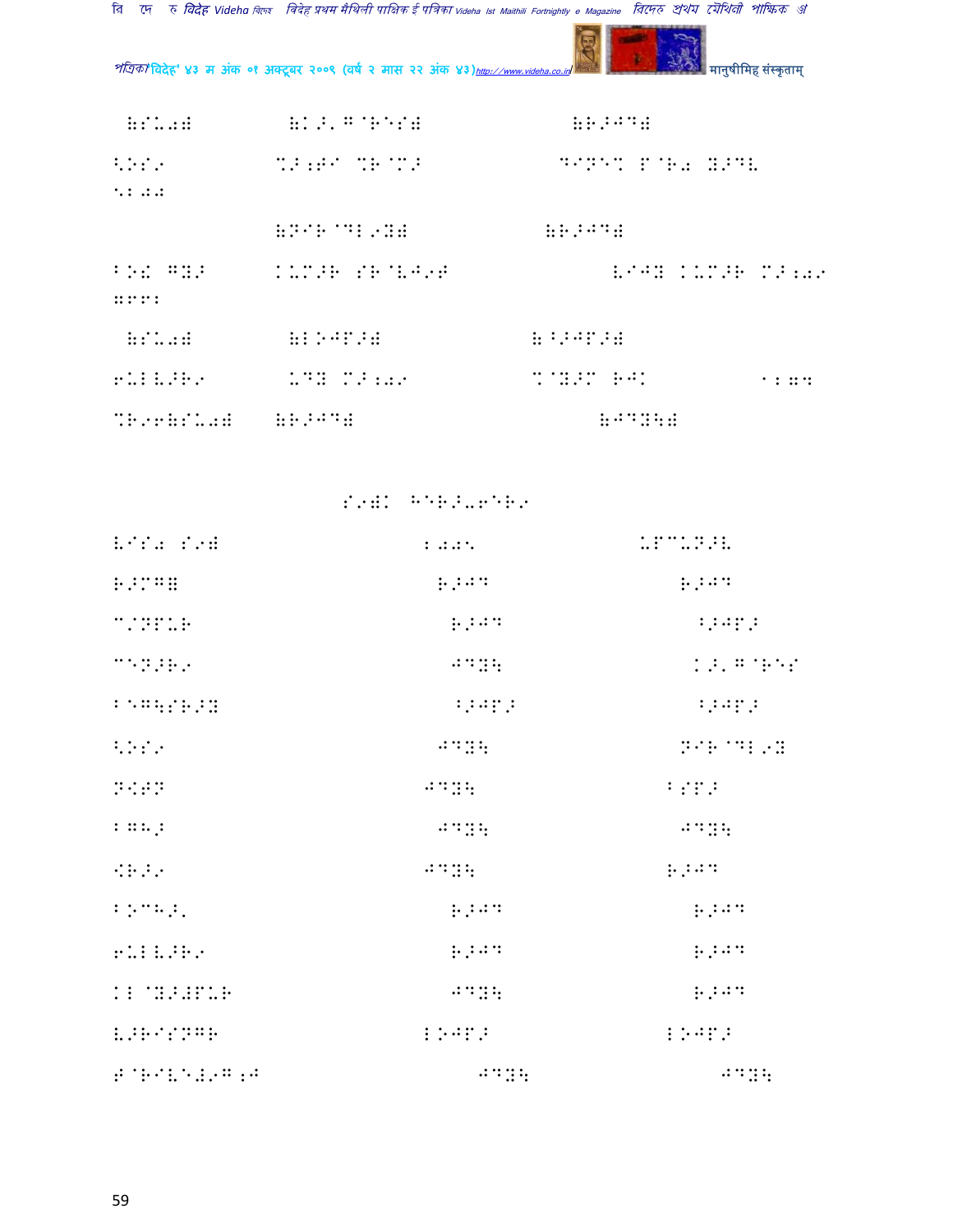| ति एन रु विदेह Videha निल्ह विदेह प्रथम मैथिली पाक्षिक ई पत्रिका videha Ist Maithili Fortnightly e Magazine त्रिएमरु शेथेग ट्यैथिती পौष्किक अं |                                                                                                                                                                                                                                                                                                                                |                      |
|------------------------------------------------------------------------------------------------------------------------------------------------|--------------------------------------------------------------------------------------------------------------------------------------------------------------------------------------------------------------------------------------------------------------------------------------------------------------------------------|----------------------|
| <i>পত্রিকা</i> विदेह' ४३ म अंक ०९ अक्टूबर २००९ (वर्ष २ मास २२ अंक ४३) http://www.videha.co.in                                                  |                                                                                                                                                                                                                                                                                                                                | मानुषीमिह संस्कृताम् |
| : 184:5533                                                                                                                                     |                                                                                                                                                                                                                                                                                                                                | 4.34333              |
| TR. BNP                                                                                                                                        | 4334                                                                                                                                                                                                                                                                                                                           | 44.343               |
| <b>TERMIN</b>                                                                                                                                  | $\begin{array}{ccc} 1 & 1 & 1 & 1 & 1 \\ 1 & 1 & 1 & 1 & 1 \\ 1 & 1 & 1 & 1 & 1 \\ 1 & 1 & 1 & 1 & 1 \\ 1 & 1 & 1 & 1 & 1 \\ 1 & 1 & 1 & 1 & 1 \\ 1 & 1 & 1 & 1 & 1 \\ 1 & 1 & 1 & 1 & 1 \\ 1 & 1 & 1 & 1 & 1 \\ 1 & 1 & 1 & 1 & 1 \\ 1 & 1 & 1 & 1 & 1 \\ 1 & 1 & 1 & 1 & 1 \\ 1 & 1 & 1 & 1 & 1 \\ 1 & 1 & 1 & 1 & 1 \\ 1 &$ | 4.74874              |
| EDBCH3                                                                                                                                         | <b>Angel</b>                                                                                                                                                                                                                                                                                                                   | 33.333               |
| <b>ARABAS ARABAS ARABAS ARABAS ARABAS ARABAS ARABAS ARABAS ARABAS ARABAS ARABAS ARABAS ARABAS ARABAS ARABAS ARABAS ARA</b>                     | $\sim$ $\sim$ $\sim$ $\sim$ $\sim$                                                                                                                                                                                                                                                                                             | talenten             |
|                                                                                                                                                |                                                                                                                                                                                                                                                                                                                                |                      |
|                                                                                                                                                |                                                                                                                                                                                                                                                                                                                                |                      |
|                                                                                                                                                | <b>PERSONAL PROPERTY</b>                                                                                                                                                                                                                                                                                                       |                      |
| $\mathbb{R}$ :                                                                                                                                 |                                                                                                                                                                                                                                                                                                                                | <b>APROXIMATION</b>  |
| PAR PARTETPAR APPA TEST<br>*****************************                                                                                       | $\cdots$                                                                                                                                                                                                                                                                                                                       | <b>PLILPER</b>       |
| TH. WAR STATES BELGEV SHEETS                                                                                                                   |                                                                                                                                                                                                                                                                                                                                |                      |
|                                                                                                                                                |                                                                                                                                                                                                                                                                                                                                | <b>TEMPERATURE</b>   |
| forest he files<br><b>TEECHE F</b>                                                                                                             | $\ldots$                                                                                                                                                                                                                                                                                                                       |                      |
|                                                                                                                                                |                                                                                                                                                                                                                                                                                                                                |                      |
|                                                                                                                                                | $\cdots$                                                                                                                                                                                                                                                                                                                       | <b>BEATHERNEY</b>    |

T@RIVE#9G;J4

^>RT9Y JNT> P>R@)9 02 C/NPUR > BEGREEN KORA ESTE ORIGINALE EN EL CONSTANTO DE LA CONSTANTIACIÓN EN EL CONSTANTIACIÓN EN EL CONSTANTIACIÓN EN EL CONSTANTIACIÓN EN EL CONSTANTIACIÓN EN EL CONSTANTIACIÓN EN EL CONSTANTIACIÓN EN EL CONSTANTIACIÓN EN EL CONSTANTIACI

SIMR9 B.O. THE SECTION OF BHUJN SMARING PARTNER (1990) NEWSTAPH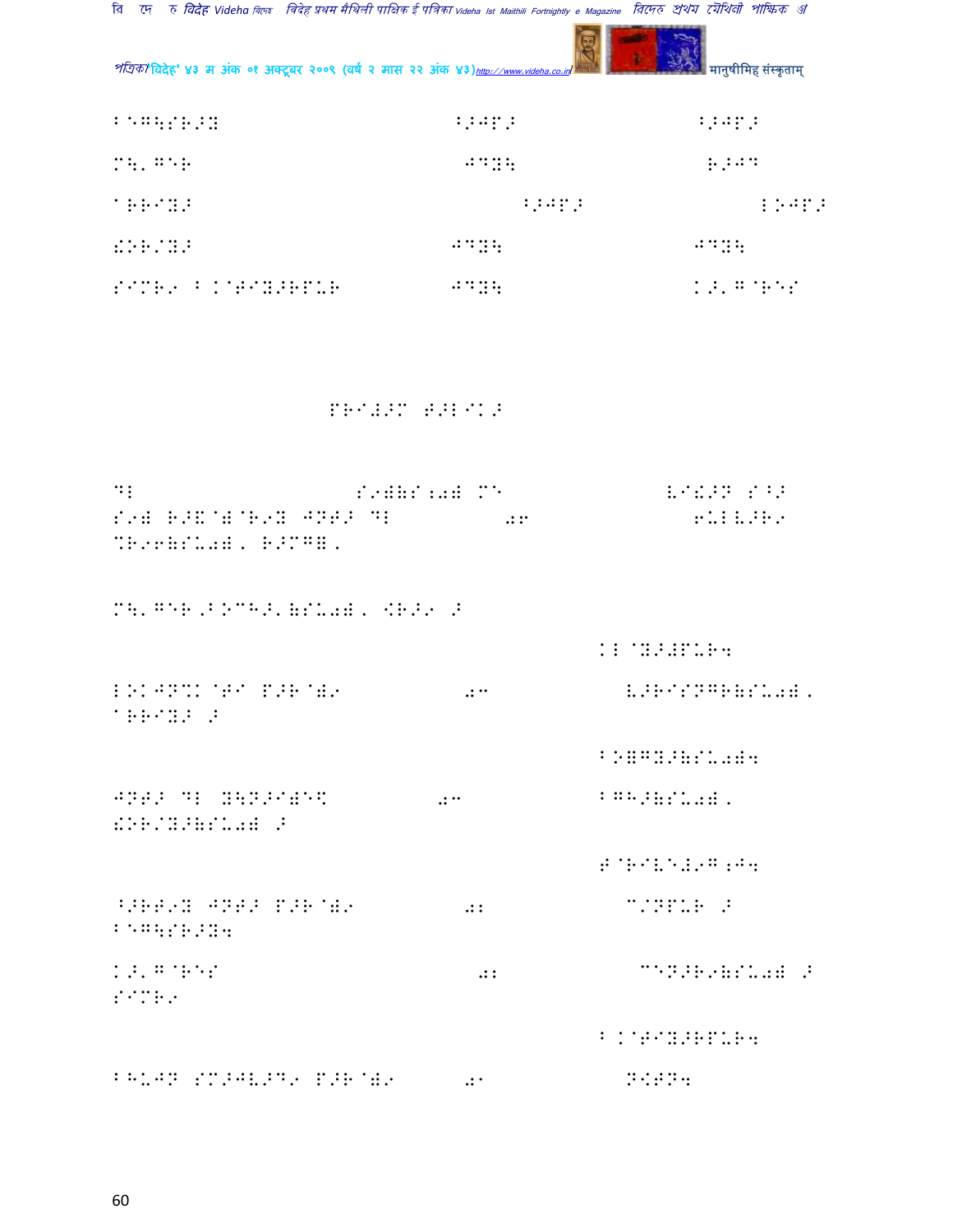^OR S[;SE G>M ME .BRI PSRI GEL JE >B M>S@)R S>HEB BURGER DA BHA NHA A NA MA DIR BHARA BU RABIBE A NA DA >YL RH?I O 4 E.N PE;%NK K>GTO KH>' SO0R>YL RHNI 4 KA: B.A. (1948) A.D. (1951) A.B.A. BADA, A. (1944) B.A. (1951) A. (1951) A. BE) IN RED RESERVED IN THE TRENE RHOLOGIC HIS TREE TO DURAGUE (RHEB) KRIEB RHORIAN (RA) (PHORIA 4 JEWEN ME VID> ^1 GEL>H O 4 JING9 ^RI EK-EK P>9 BCENH>R, C>RI-C>RI)> KNED>N APN> H>?E; KENH>R, B>P-PUR&>K ७-८ B9<> JM9N KE १२ B9<> PR L1 GENH>R, S>BIKK <R>R9 S' ALG <R>R9 L1 K1 <R BNEN@H>R M>S@)R S>HEB >.IR APN BE)>K LEL D\ KOWER PKOK AR SHARE BSK PKLYER HAN A SHIK GHI ASKLIFTAD. BS CLINICAL ATTEMPTION STATES AND AN ANGUAL CONSTRUCTION >9 M>S@)R S>HEB NHI HUNK LH>% P\$L A\*I >'GN ME 4 KRU# K@R;DN ST STREET & CONSTRUCTION

>9 M>S@)R S>HEB %>;T ^1 GEL>H 4 ^ORE-

KITU DIN PHINE SY O DURING SERA A DRIAGE AR LY DESPRIED DESPRIEDEN ALDES SI DIPROPER EN MIRI SER SIE EK>EK K>L@HI S>;0 ME O BES9 DU.IT ^1 GEL>H 4 G>M ME JE \$>K@)R RH/K SE BJ>OL GEL>H 4 O N>\$9 DE.LNI, B94P9 CEN KELNI, JE A BRYER JE TABRI ANGELAN DI KULOREA BULI D/T \*9 JE HINK \* 9HO KO AN AND FOR THE TO ANNOUNCE THAT THE SO SUSPECT HUNKS VAN ER ANDER CHICHT ME LINE A PR;TUL

61

িব দে *ফ বিব*িদ Videha *বিদ্যে विदेह प्रथम मैथिली पाक्षिक ई पत्रिका <sub>Videha Ist Maithili Fortnightly e Magazine ब्रिटिम्ह 'श्रेश्च ट्यैश्चि' 'शोश्चिक 'श्री*</sub>

*পত্ৰিকা*'বিदेह' ४३ म अंक ०१ अक्टूबर २००९ (वर्ष २ मास २२ अंक ४३)http://www.videha.co.in<sup>/ Hamak</sup> | स्थितिकामिं संस्कृताम्

NIR@DL9Y 01 <OS94

KUL 1888 (1889) (1888) (1888) (1888)

 $444444444$ 

HEMCN@D@R 0>

M>S@)R S>HEB NHI RHL>H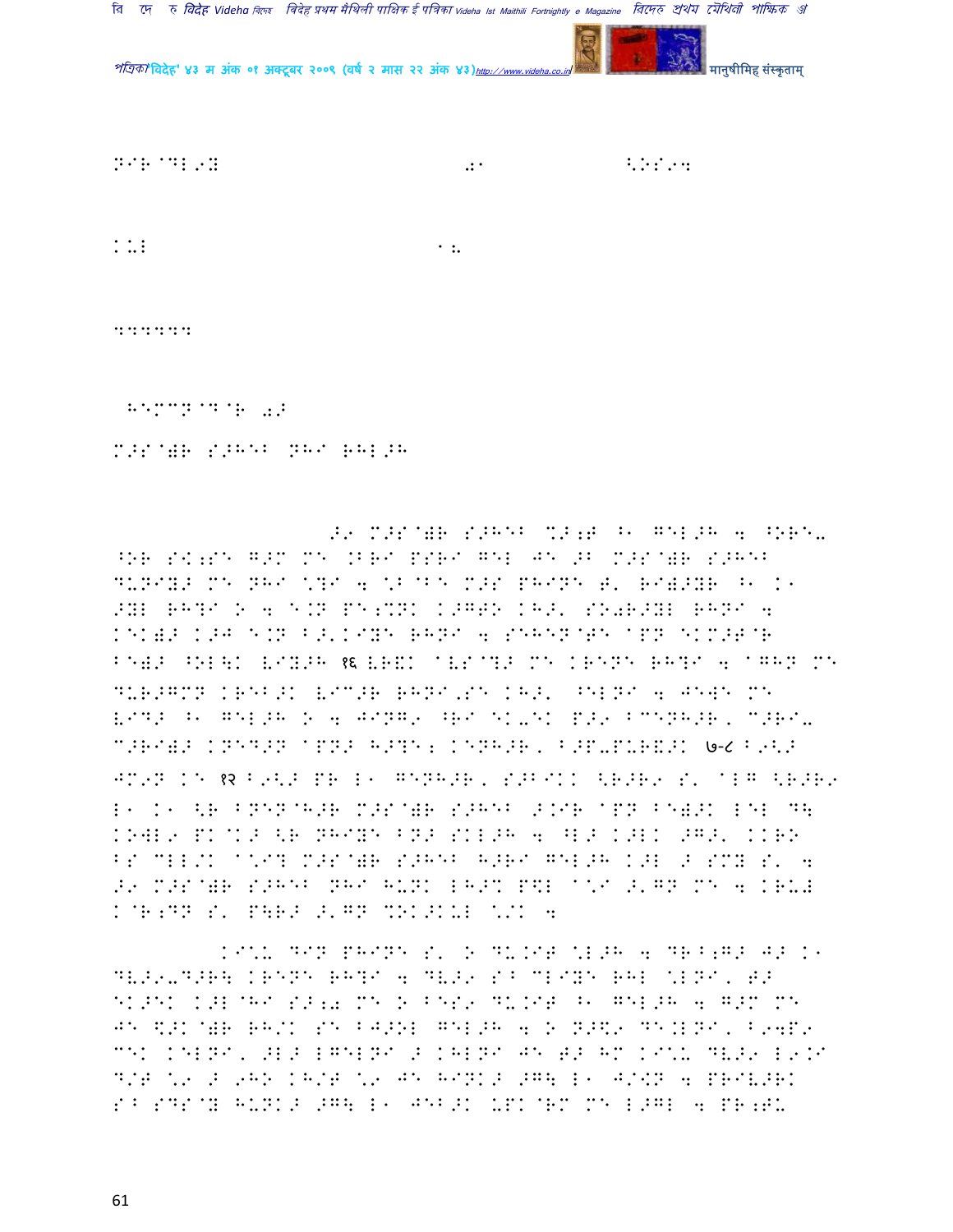## *भग्निका*'विदेह' ४३ म अंक ०१ अक्टूबर २००९ (वर्ष २ मास २२ अंक ४३)http://www.videha.co.in<sup>/ मा</sup>मान कर रही है। मानुषीमिह संस्कृताम्

M>S@)R S>HEB MN> K1 DELNI 4 %>YD HUNK> APN M"RT@YUK >^>S ^1 GEL RHNI 4 O S@P&@) KHNE RH?I JE J' ^INSR !RI BOLITY BY KOR CALL OUT THE BIRS OF A HORE OF PICERIAL CHARGES  $R$  Resources and  $R$  and  $R$  are  $R$  and  $R$  are  $R$ 

 SE M>S@TR S>HEBK MRITHI HUNK EKM>T@R B>LK ^OL\ PR VIPT@TIK PH>\$ )\)I P\$L 4 १६ VR&K B>LK JEKR JN@M CORE BHONK BOTT BHONK BOOK BEREATED AN INVOLVED DONNE SUNNE THE FILE SOURCE SOURCE IN THE SALE SOURCE IN >94E4 ME P=/T A\*I 4 VIY>HO ^1 GEL \*/K 4 >B OKR> PR APN P"]>I P\R> KRB>K JIM@M> \*/K, M>IK LEL PRIV>R PE;%NK K>GT BNBEB>K \*/K, APN PRIV>RK CIN@T> \*/K > ७-८ B99.8 . INED AND THE NOT A SHE & KEED SYSTEM OF NEW AND LISTS > T>HI PR S' S>MNE \*/K PIT>J9K %@R>D@!K CIN@T> 4

 M>S@)R S>HEB %URUHE S' M>S@)R S>HEB NHI \*L>H 4 APN> JM>N> ME %>S@T@R9 KEL>K B>D J.N %9<@RE NOKR9 NHI ` KHI YI ` HI ` KI KURI TI KUWA WA LIN A ' KUBU PAHLI KA LI ALI A ' K  $\beta$ 9 PK  $\beta$  PK  $\beta$  -PK  $\beta$  (see Fig. ). Pay vlad vlad  $\beta$  and  $\beta$  is the positive  $\beta$  for  $\beta$ BOS ME KONO JOGS S' ME KONO JOGS S' ME KONO JOGS S' MARCHE H>IS@K\LK S;S@K"RT %IQK 4 EK-EK)> P>9 BC>B?I > G>M PASP RA GO PSIVO NI PRAKISHI PINAMO NAPIA GEORG PRIVO PINAMA. ME JEW RHYP 4 0-6 BSC ISLE THE REPORT OF THOSE REPORTS OKR> B"]>Y १२ B9<> PR L1 GEL>H 4 B9C-B9C ME KNED>NO S^ KELNI 4 PITADAL KORA MELI PITADA ATALIA DA PARTI <R>R9 TK B')> GELNI 4 APNHI AMLD>R9 ME BE)>K M>? P\$HK  $8. \pm 1.41, \pm 1.12, \pm 1.12, \pm 0.06, \pm 1.14, \pm 1.12, \pm 1.12, \pm 1.12, \pm 1.12, \pm 1.12, \pm 1.12, \pm 1.12, \pm 1.12, \pm 1.12, \pm 1.12, \pm 1.12, \pm 1.12, \pm 1.12, \pm 1.12, \pm 1.12, \pm 1.12, \pm 1.12, \pm 1.12, \pm 1.12, \pm 1.12, \pm 1.12, \pm 1.12, \pm$ S' MUKAMBAD AT ANG PANGalaman

 D>H-K@RIY> SM@PN@N ^EL > T9NIYE DINK B>D >BI GEL \*[\$0P@P9 4 S^ C9J S' SM>;G S^ MUK@T ^EL>H 4 >B >YL ASL9 T/Y>R9K BER 4 OMHR M>S@)R S>HEB MU9L>H > EM@HR G[;> ME KN6USK9 %UR\ 4 M>S@)R S>HEB JING9 ME KT@TE KMEL>H EKR G#N> HOMY L>GL 4 OHI M>S@)R S>HEBK %@R>D@! T' N9K S' HEB>K C>H9, G[;> KE D\ DINK ^OJ T' HEBO S' CAPA (HEBO SI) LO SI B')LO FORE S' PAR RIBA D'AR (RA) BIS B'S EN 1 44444 KIYO EKOBER 9 NHI SOCL>H JE M>S@)R S>HEB JING9 ^RI K>JE KR/T RHL>H 4 > KINKO LG 9HO SOCB>K SMY NHI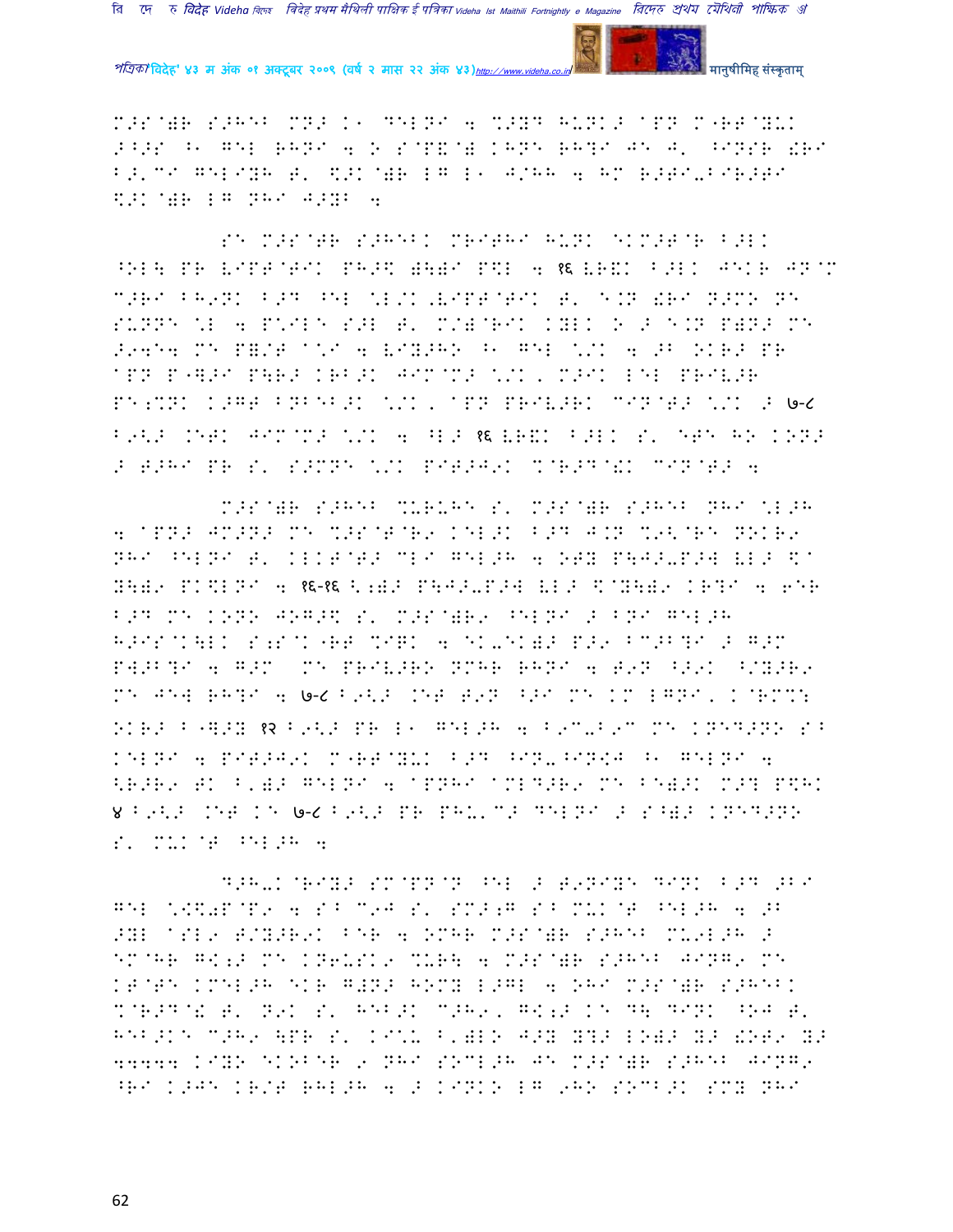*भविका*'विदेह' ४३ म अंक ०१ अक्टूबर २००९ (वर्ष २ मास २२ अंक ४३)http://www.videha.co.in<sup>/ मा</sup>मानी करती थी मानुषीमिह संस्कृताम्

RHNI JE EHI १६ VR&K B>LKK ETE)> JING9 KON> K)T/K 4 J>HI B>LKK PIT>J9K S@VR@GV>S ^1 GEL/, <RK KR@T>-!R@T> CLI GEL/, JEKSE ER SMER SKE LER LEDER SOM STRUKT I OKR JINGS KONS BITT-H BITTING KONSTRUCTION (1942)

 $P(X;P(Y;P, P, P, \mathbb{Z}^n; \mathbb{Z}^n; \mathbb{Z}^n; \mathbb{Z}^n; \mathbb{Z}^n; \mathbb{Z}^n; \mathbb{Z}^n; \mathbb{Z}^n; \mathbb{Z}^n; \mathbb{Z}^n; \mathbb{Z}^n; \mathbb{Z}^n; \mathbb{Z}^n; \mathbb{Z}^n; \mathbb{Z}^n; \mathbb{Z}^n; \mathbb{Z}^n; \mathbb{Z}^n; \mathbb{Z}^n; \mathbb{Z}^n; \mathbb{Z}^n; \mathbb{Z}^n; \mathbb{Z}^n; \$ UPS@?IT ^ELDO PHILE ELECTRONIC PHYSICS POSSESSOR PHINE EXISTING P/< UD@DE%@Y RH/K 4 KR@T>K G]> ME UTR9 RH/T \*NI, O KONO K>J NHI K1 SK/T \*?I 4 O SM>JK SMQ APN MONK IC@\*> R./T THO IN THE HAPPY PIT OF THE HARD DURING TO THE TAIL OF THE THE UNION OF THE SAME  $\mathcal{S}$ CORAJE NO 34 OF STORED BRIEFE NO FIRIE NICE NO SAN DIE NEUD ICM TO ALL CHANNEL CONSTANT A SCONDATO APPROXIMATION OF SAMPLE AND CONTINUES. 4 JHN KR@T>K G]>K UTR9 )\)/T \*LNI T' O SM>J KE EK-EK PRO SERVADA DOS A PRAMEDO DOSRE UDAMANIA AREA B GEL/K A\*I 4 SM>J KR@T>K SMQ APN M>'G R>.Y R.L>H A\*I JE TOHR PIT> TOR> LEL 9 KEL@?UN, TO; 9 KRH, 9 BS.HA444 SEH TEL BHAR1833 SEH RESERVIRON BAGGET ME 9 MUDDON DAYSE GEL AN DIYA KRIBE ARABA A DELEKTIR ASR MOTEL AGINE DO LATERER AGINE DA TROPA EN HOR HOITE-DRAGA SAN G>M ME .BRI PSRI GEL JE M>S@)R S>HEBK %@R>D@!K SMORTI BANDA BORDER BERKER PRESIDENT MAN MENERE EREN BO, HE SACHE SE POSSIBLE IN A STRAIN STATE CONFIDENT

 $CDH$   $+DH$   $+DH$   $+DH$   $+DH$   $+DH$   $+DH$   $+DH$   $+DH$   $+DH$   $+DH$  $S/N$  , the small small small  $S/N$  , the small  $S/N$  -defined by  $S/N$  ,  $S/N$  ,  $S/N$  ,  $S/N$  ,  $S/N$  ,  $S/N$  ,  $S/N$  ,  $S/N$  ,  $S/N$  ,  $S/N$  ,  $S/N$  ,  $S/N$  ,  $S/N$  ,  $S/N$  ,  $S/N$  ,  $S/N$  ,  $S/N$  ,  $S/N$  ,  $S/N$  ,  $S/N$  ,  $S/N$  ,  $S/N$  ,  $S/N$ JMGR ^OJ ^EL/K 4 G[;> S^ .ELK > B/SI GEL LO)>K I;TJ>R ME 4 ETBE NHI SRO-KU)UM KHO SRO-KU) BOLA R.H.P.N.H. NORMAR SSAM PE) (FRANCIS PRESS) (PRESERVATOR PER MEL CHO PRESERVATOR (PRE >B T9N)> J9VIT RH?IN 4 DOSR BE)9 DISK DUN\ N>TI N>N>K % MERS NO. DOE BEJ LEINE VER MEE DE DIE GENOEME FINEEN VERDER FINEER STAR IT RAT RAY 4 OHD STARRHY 18 A TRRT BYER !IY>-PUT> \*O) RH/K > TE; EHI 0MEL> S' K>TE RH/K 4

 EK>D%>H DIN >'GN ME USRG> SM>N S^ PR N>TI S^K NJRI RH/K 4 USRG-PUSRGK VI! .TM HO9THI S>M>NK LEL N>TI S^ TT@PR ^EL 4 S^ KIYO S^ S>M>N LELK 4 LEKIN DOSR BEAU PARI PIRM DOSR ISK SONIADI DOM ME PAN MER G>Y KE H>'KI KE APN> G>M PR B>N@HI >YL 4 TESR BE)9 DASK DIAK SAK HISK NA MERK DALIMA NIJAR 2014AN NAMUR >DI 4 OKR> S^ KE 9 B>T B\$@\$ A.RL/K JE HMR MSI[T S^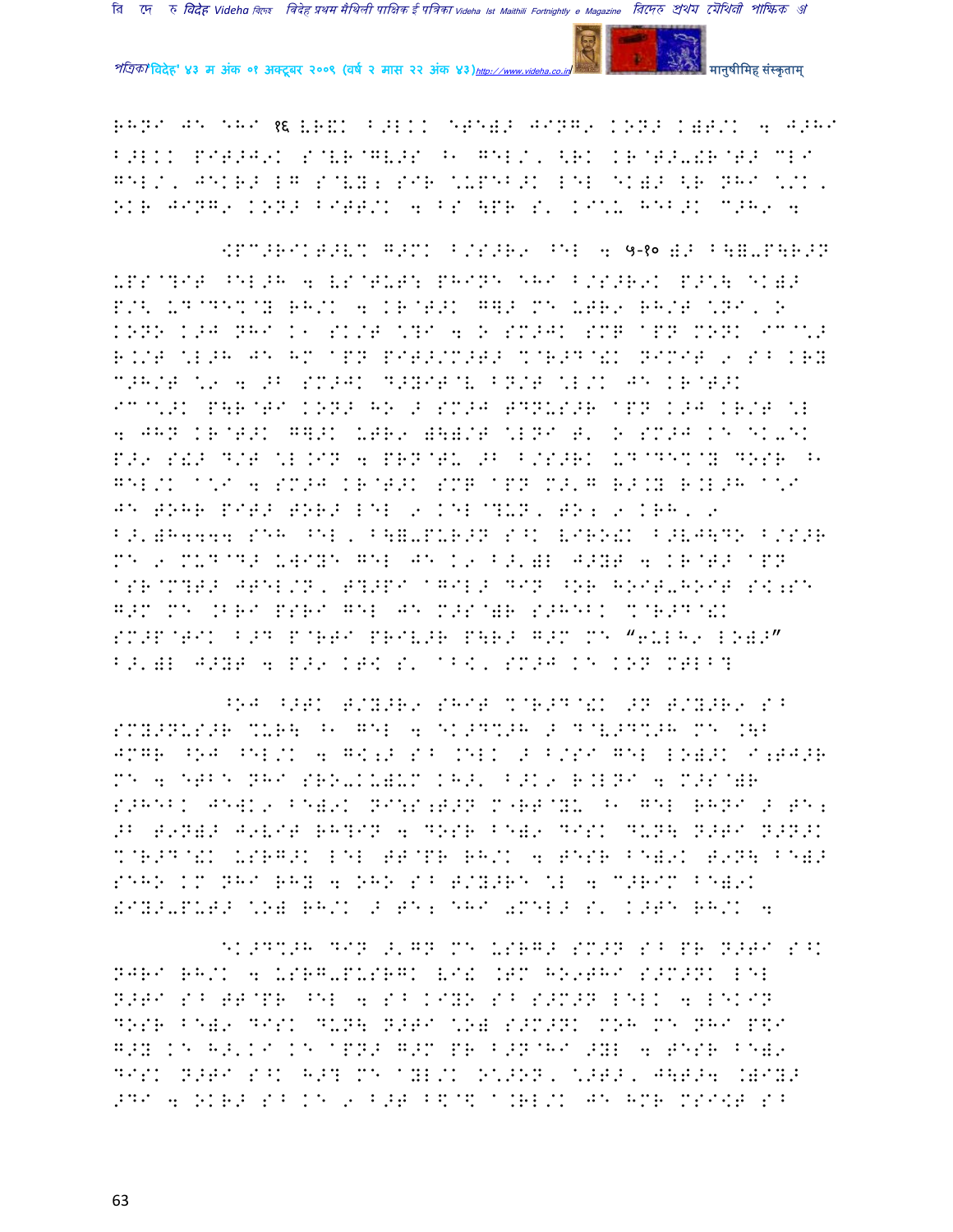*পত্ৰিকা*' विदेह' ४३ म अंक ०१ अक्टूबर २००९ (वर्ष २ मास २२ अंक ४३)http://www.videha.co.in/ मानीमिंद्र अपनी मानुषीमिह संस्कृताम्



G>Y L1 K1 CLI GEL 4 M>ML> D@V>D%>H DIN T' %>;T RHL/K, PRN@TU TKR P@R>TE GRM> GEL/K 4 TESR JM>Y S^)> S>M>N  $\sim$  PS K1 Deliver and the Research of the RHL and the RHL seven and  $\sim$ 

K-L@HIE TO A REGISTER OF THE REGISTER OF THE REGISTER OF THE REGISTER OF THE REGISTER OF THE REGISTER OF THE R SMS MORE OF A 45 ON A ON CAN BINE CORANDER AND STATISTICS STATISTICS. 6U)@)E R\SL 4 JEKR PIT>J9 MRI GEL/K TEKR> KE DE.T/K, APNE ME SM>NE LY SIR-6U)[V@VL 4 >.IR O ABO! B>LK APN TO PSEUD AND TO I SO TO I SO A BIGGET OF A BIGGET OF THE RESIDENCE IN THE LATER OF THE RESIDENCE IN THE RESIDENCE OF THE RESIDENCE IN THE RESIDENCE IN THE RESIDENCE IN THE RESIDENCE IN THE RESIDENCE IN THE RESIDENCE IN THE TOR> S^ BH9N S' \*O) \*IY[ 4 TO; S^ HMR> BOL-^ROS KTY DEME, UL MAR SOMON SO LEGI 1991 SANG ANG ANG ANG ATOM SA KA M"RT@YUK B>D HMR> P@RTIYE TOR> S^K KONO 6R@J NHI BN/T \*[K? ^OL\K P@R%@NK JB>V KEKRO LG NHI \*L 4 S^ NIRUT@TR  $\mathbb{Z}^2$  4.444

 $3 \cdot 9 \cdot 9 \cdot 11$ 

३4१4 GU;JN J9K R>!>

 $3424$  P;  $244$  PRP $224$ 

३4३4 SUBO! KUM>R W>KUR

3484LTHE M;H; (LOKG) R;KLAN; LOCKG

३4५4KL@PN> %R#-P@RT9Q> S' PRI#>M TK-५  $3464L+433$  are the third in Fermi and  $4.417$  $3494378737373737373737373737373734$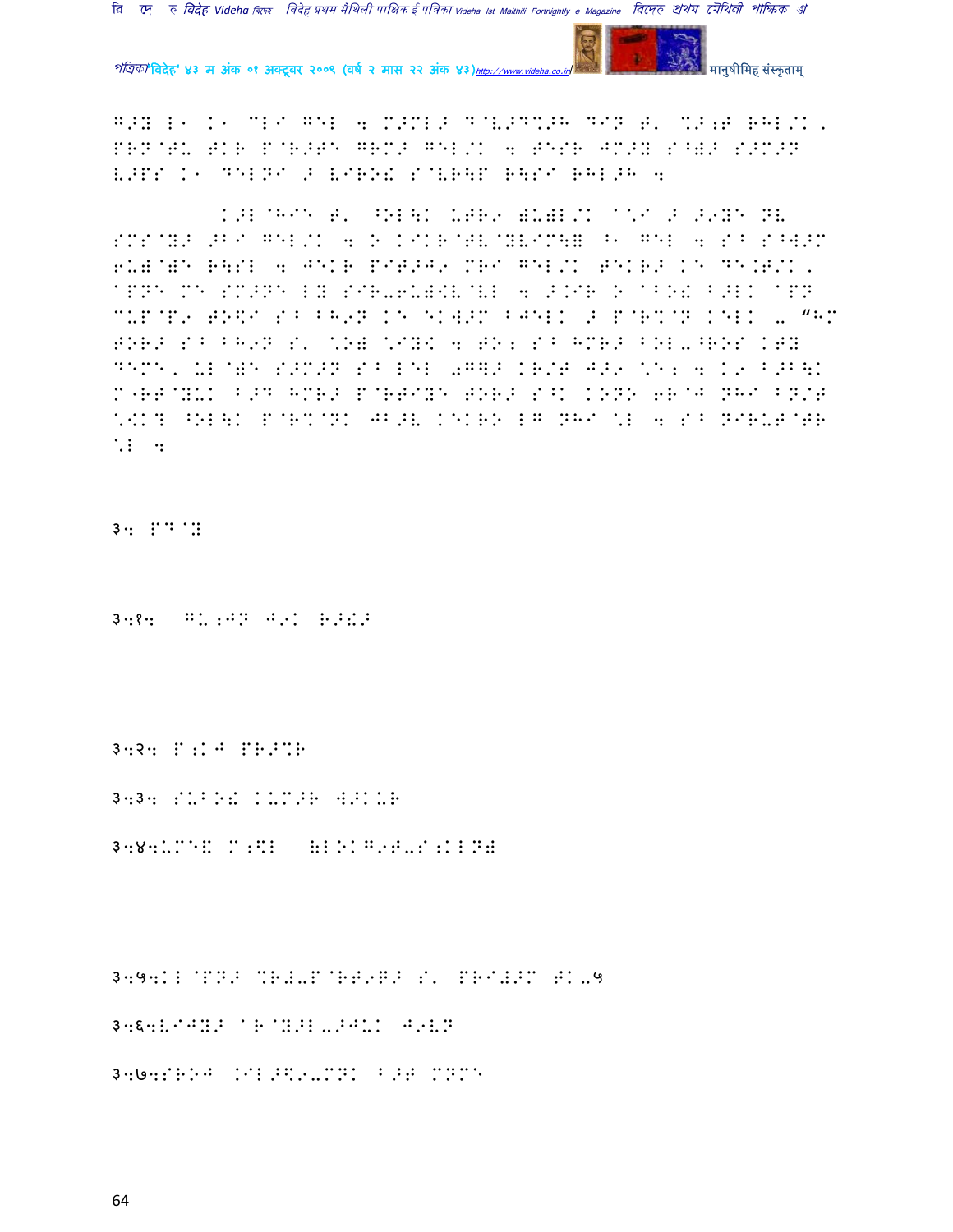6SE F: EMA F:SSEN WATER 6SE S'RECARD IN SPRING TE TAIR TA B9TL ROOM ROOM ROOM AND REAL BISRL AND REAL BISRL AND REAL BISRL AND REAL BISRL AND REAL BISRL AND REAL BISRL SOOP;K DINK SE SOOP; K DINK SE SOOP; K DINK SB UD@YOG UP+Y ME APS@YOG UP+Y ME APS@YOG UP+Y ME APS@YOG UP+Y ME <>M CUAIT DEH-M>?K RE.> ME; 6;SL PSEN>K ATI S\Q@M JLP@R>#-K# KR/T CK CK AND JENS PORCH PRICK SEHNE SEHNAR MUSIC T >'.I-^[;H M!@Y ^>L PR W9K U\PR4 YD@YPI JRL KP>R A^GLIA EST ACTORES CONSTANTINO AND A SERVER CONTINUES. THE SERVER OF SERVER WORK OF DISTURBANCE OF DISTURBANCE ?IK S;^V 9 B>T S@T@R9K KRU#>, LJ@J> KE; BC> RHL HO  $BSE$ , THANK OF A THAN THE HO HO HO HI DIANTA RQ> ME HO SJL %S@T@R SN SOH>GK WOP OKR4 ON SOUTH A FAN KARA KARD SOM KAR KAR KI T; DUR GN DIR BERTAHAN DENGAN DENGAN PADA DAN PERDAMAAN DENGAN PERDAMAAN DENGAN PERDAMAAN DENGAN DENGAN PER<br>Muliya dan bertama dan perdamaan dengan perdamaan dengan perdamaan perdamaan dengan perdamaan dengan perdamaan property. SHOULD HEATSTED THE TILL AN FUR AND TURN THAT PRINT

 $\Xi$ ; $\Xi$  is guaranteed  $\Xi$ 

३4८4 DY>K>N@T-B>=I

GU;JAR JA, BILI, PIRKO 19

*পত্ৰিকা*'বিदेह' ४३ म अंक ०१ अक्टूबर २००९ (वर्ष २ मास २२ अंक ४३)http://www.videha.co.in<sup>/ Haman</sup> | स्थितिका अनुसामिह संस्कृताम्



िव <sup>रा</sup>प रु विदेह Videha <sub>विपद</sub> विदेह प्रथम मैथिली पाक्षिक ई पत्रिका <sub>Videha Ist Maithili Fortnightly e Magazine *विरमरु श*थंग रंगैथिली পोष्किक औ</sub>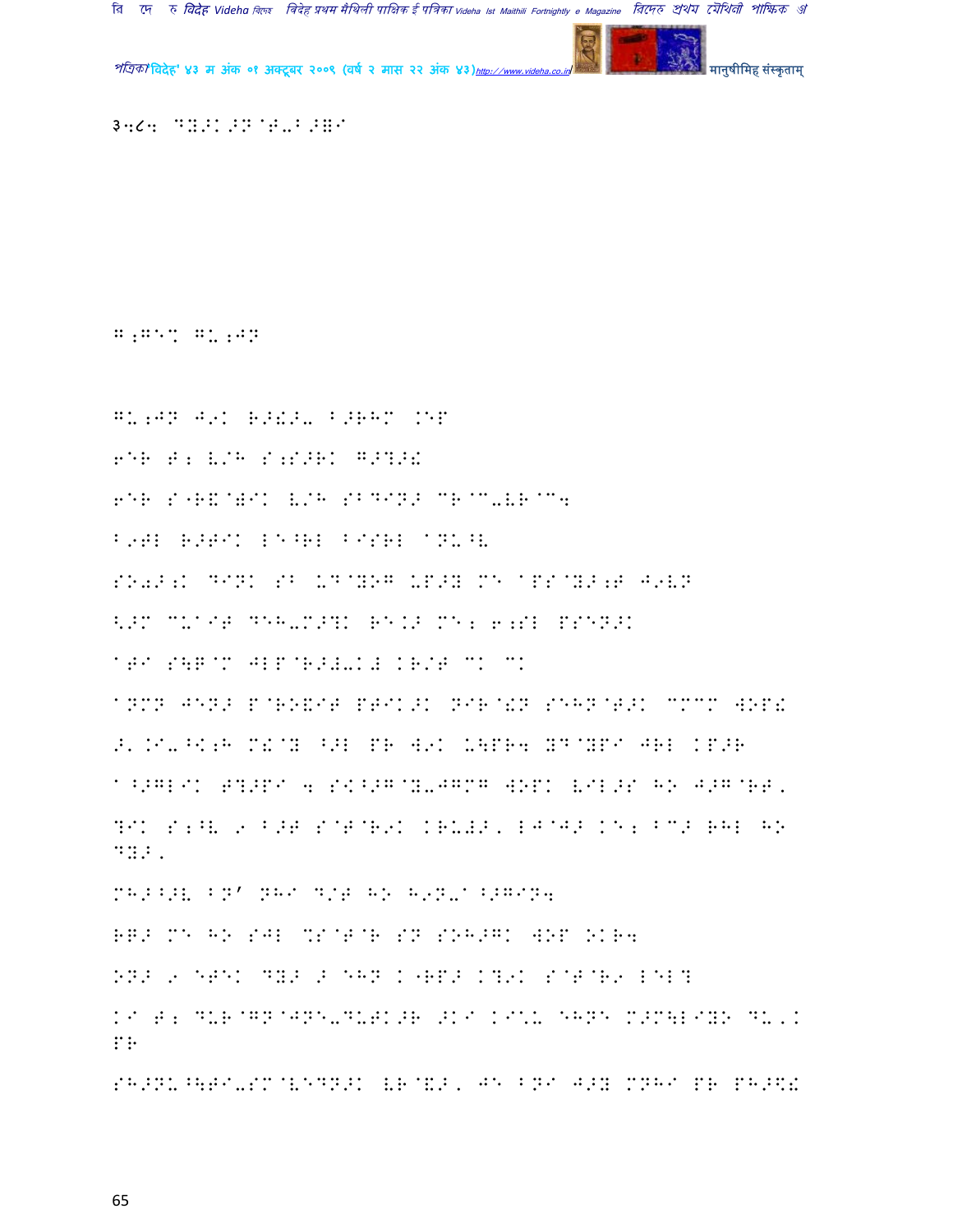KIEK SE ? DEH DYS DAI OKR TI DIE DIE KRY S@T@R9YO K"R&I K>J ? DRAG DORES BY K DONE GARDEN BY DONE CARD GARDEN MK@.NE ) NE ) MARK (PARTHY SK/E (PARTHY STAR) STARTS ? KIEK NHI HRIBER DINCR DIN AT DINCR DINCR DINCR KIEK NHI JOHN SKY .ET KRY >B>D H>◌;KI K L' J>Y B/LG>\$9 BID>GR9K ? NHI RHI J>Y PURU&E BHLM>N SB K>L ANIV>R@Y4 KIEK NHI KY SKY OHO 9 SB KOUP SOM SERVING SBE SPAR SPORTS BRIDGE PORTS PO?DE SPORTS SB ? HOTEL KIEK NHI S; SE S SE SENDI PURUK BUTE ? BOOKS ME MUREWS IN MUREWAY . WE HUN IN THE MURE WAS ARRESTED TO N9PY JE >;GN-ASOR>, NHI KONO S;KOC T; B>! J>Y HR JOTB> ME K9 B>!>, K9 LJ@J> > V@YR@?K VIC>R ? ''OHNHU; ASKR PURU& SD; ASKR PURU& SD; ASKR PURU& SD; ASKR PURU& SD; KR/T %@RMM KWOR J9VN Y>PNK UP>Y JOT/T HR C9\$I K' AJARDA L'ISBUGA (POBLICOBE) I K' C'K' PHECIPA B\$Y ?: KL BUOY ?: KL BUOY ?: KL BUOY ?: KL BUOY ?: KL BUOY ?: KL BUOY ?: KL BUOY ?: KL BUOY ?: KL BUOY ?: KL B<br>IT AFIX ?: KL BUOY ?: KL BUOY ?: KL BUOY ?: KL BUOY ?: KL BUOY ?: KL BUOY ?: KL BUOY ?: KL BUOY ?: KL BUOY ?: KWMS@T DEH PR@YN@T ^' GEL/YE SI;G>R-VIL>S VIMU.4''- KHINE \*LI RU ROSE \*LI B \*LI UDO S, T BNL YEAR TEEL HAR TAA PARATE TRIANG I LA Sy Si Separa Kaliman (Anggota Panalimanan At Papa

66

िव <sup>त</sup>ि दिविदेह Videha विल्ह*ोविह प्रथम मैथिली पाक्षिक ई पत्रिका videha Ist Maithili Fortnightly e Magazine विटमह <i>श*थग ट्यैथिली পोफ्फिक औ

*পত্রিকা*'বিदेह' ४३ म अंक ०१ अक्टूबर २००९ (वर्ष २ मास २२ अंक ४३)http://www.videha.co.in<sup>/ Hamak</sup> - स्थितिका समुदाभिह संस्कृताम्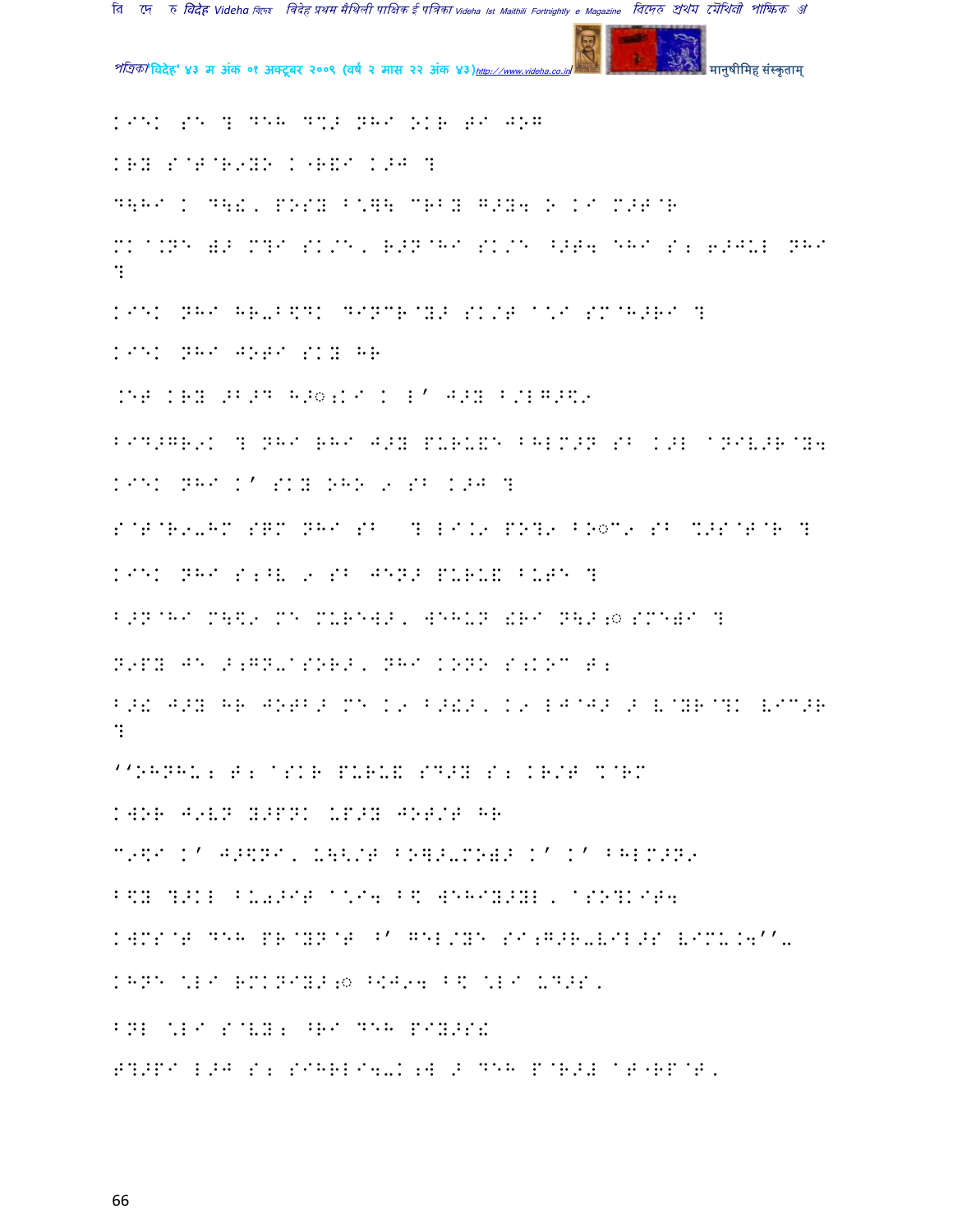NI,%@V>S \*O]LHU;- H'-H' ^OR HOYT >B ^OR > MON KE' ^E)T T@R>#  $M_{\odot}$  ,  $M_{\odot}$  ,  $M_{\odot}$  ,  $M_{\odot}$  ,  $M_{\odot}$  ,  $M_{\odot}$  ,  $M_{\odot}$  ,  $M_{\odot}$  ,  $M_{\odot}$ 

MON S@?IR KR/T HOTE TA THAT SOMEWHERE ITE IS NOT MUDA PREDICE DEL BRETANO EN LEL DE

SRGO E BADY: TRE ESSA TRANSALE PHAIR SUPHAIR TO THI > H\K UWL P;CM ME?

(AGIL> A;KME444) P;KJ PR>%R

*পত্ৰিকা*'বিदेह' ४३ म अंक ०१ अक्टूबर २००९ (वर्ष २ मास २२ अंक ४३)http://www.videha.co.in<sup>/ Hamak</sup> - स्थितिका अनुसीमिह संस्कृताम् >GI L>GL HO JEN> S[;S; %R9R4 9 ANU^V KEHN VIK) KTEK ANCIN@H>R SME NEVATILEI I OHNO PURU AND SUNG SUNG SON SUNG SON HOYB>K \*L JE %"R;G>R %@L? RS !>R S@N>NK UD@D>M AVSR ! SEHO BNI JIYARA SEHONGAN DI MARUPUN DI MARUPUN DI MARUPUN DI MARUPUN DI MARUPUN DI MARUPUN DI MARUPUN DI MARUP<br>LIMA SEHONGAN DI MARUPUN DI MARUPUN DI MARUPUN DI MARUPUN DI MARUPUN DI MARUPUN DI MARUPUN DI MARUPUN DI MARUP CONTROLLED ASSOCIATE AND DESCRIPTION FRANCIS S; MORE IS NOT THE SERVICE IN THE TRANSPORTED IN THE TRANSPORTED IN THE TRANSPORTED IN THE TRANSPORTED KRY K9 TEHN LOK APPROXIMATION BURNIYATIR REAL E 27 AGS@T,20094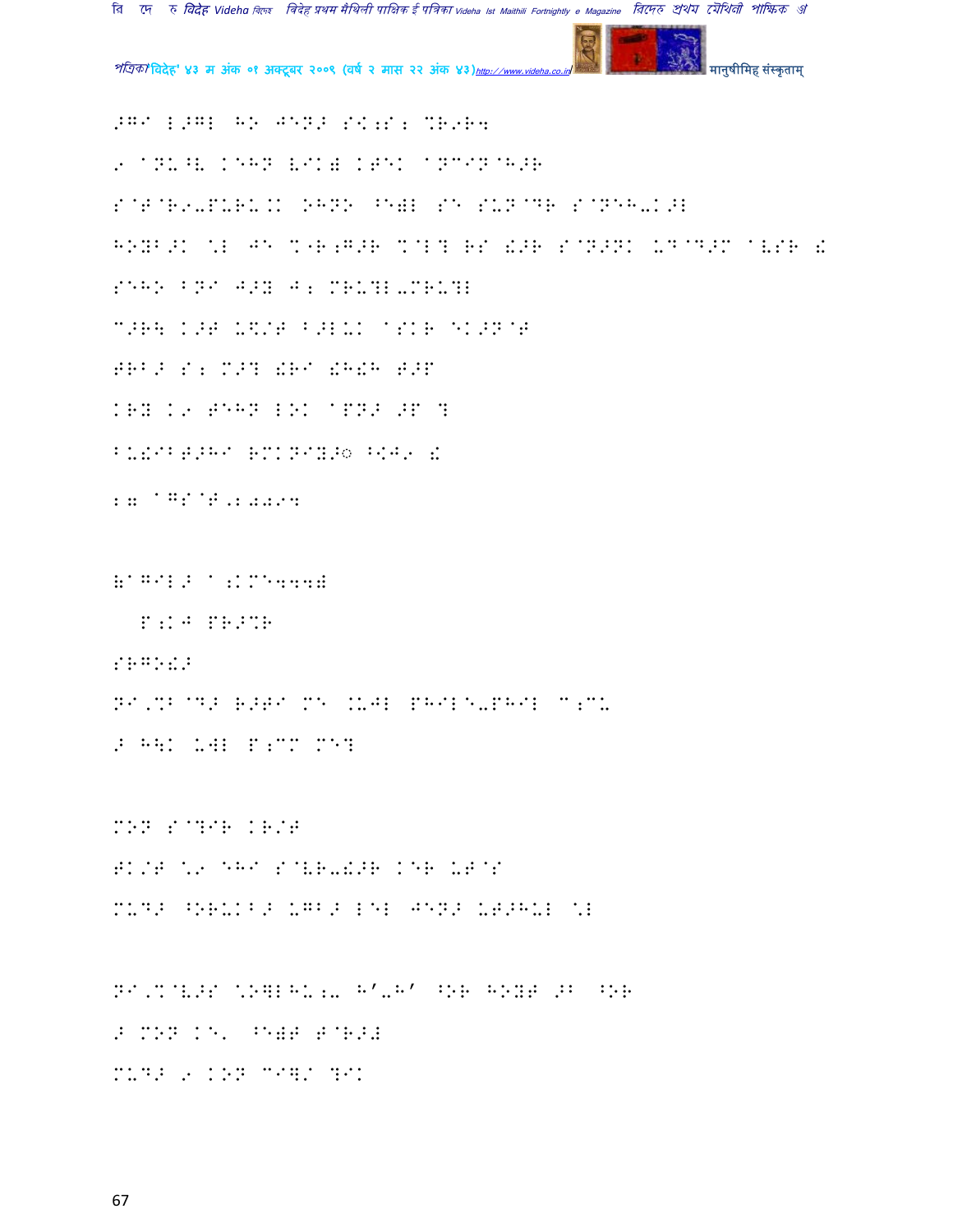BHRITE NA SHE THE SA TENESHARHTENESHE  $\mathcal{S}$  SMP sample sample served by the subset of the subset of the subset of the subset of the subset of the subset of the subset of the subset of the subset of the subset of the subset of the subset of the subset of the C;Cu Save P;CM Save  $2.222$ SUBORA SUBORA KALENDAR WAXAA KU MAR WAXAA KU MID OO KA AASAA KA AASAA KA AASAA KA AASAA KA AASAA KA AASAA KA A  $\overline{\phantom{a}}$  , and the particle of the matrix  $\overline{\phantom{a}}$  $\ddotsc$  . The state of the state of the state of the state of the state of the state of the state of the state of the state of the state of the state of the state of the state of the state of the state of the state of the MANN BERG BERGE

A.B>RO CICIY>IT A\*I NI,%B@D> R>TIK S@VR JK>; RK@TG: SOME OF SACRE SRAGO

HOIT AT A THE AFTER MUD> ^OR ^EL %HR ME [N>IT RH/T A\*I R>TI

S; G NHI AYL9H EHI THE HOIT AT A CHIEF ENERGY EST

NING HANDS ON HER WALL

> KH/T A\*I- SRGOD> SRGOD> GODS SANDARIS SERGOD

*পত্ৰিকা*'বিदेह' ४३ म अंक ०१ अक्टूबर २००९ (वर्ष २ मास २२ अंक ४३)http://www.videha.co.in<sup>/ Hamak</sup> - स्थितिका अनुसीमिह संस्कृताम्

JE 'NE' IN, IT WEST LEIE 'D'A 'NE'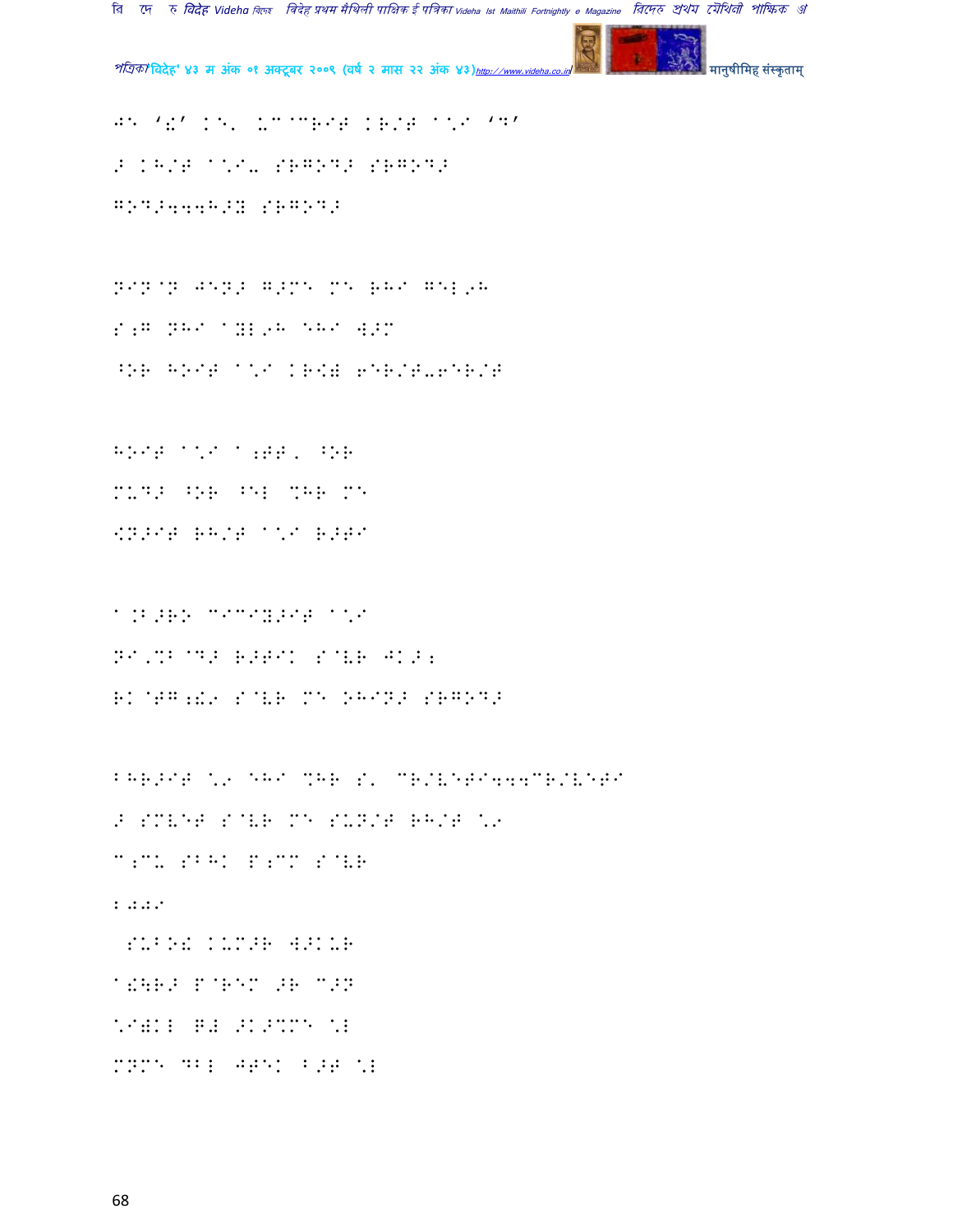िव दिन रु <mark>विदेह Videha</mark> बिलर विदेह प्रथम मैथिली पाक्षिक ई पत्रिका <sub>Videha</sub> Ist Maithili Fortnightly e Magazine *विद*मरु *छ*थिय ट्येशिनी পांश्किक औ

*পত্ৰিকা*'বিदेह' ४३ म अंक ०१ अक्टूबर २००९ (वर्ष २ मास २२ अंक ४३)http://www.videha.co.in<sup>/ Hamak</sup> - स्थितिका अनुसीमिह संस्कृताम्

THE LEADERSTAND BUDGE LAGE PORTLAND

HTRO PORTUGAL AND POST HMRO PORSINE AND POST

P@REM KRE L>GL RH[' HUNK> HM P@R>#S' 9 KHE LGLHU' C>NS'

>EL \*L9H HMR MRU^\MI R\P9 MNME O M"RGMR9CIK> JEK>' BNI K1 O .EL>Y L>GL \*L9H O HMR ARM>NS' KHE LGLHUG' HOOGLIGHT

A.N T' PORT AN ARTICLE AND AN ARTICLE AND ARTICLE AND ARTICLE AND ARTICLE AND ARTICLE AND ARTICLE AND ARTICLE MNK SEHONG SEHONG ELEKTRONIK SEHONG N9K JEK>' HUNK> SUNNHU' NHI \*LHU' K>NS' KHE LGLHU' 9 CONST

KR@MK \$OR9 S;G B>N@HL \*LHU' J9VN S>R@?K KREME L>GL \*LHU' AR@?KE' JU)B/ME P@Y>SL \*LHU'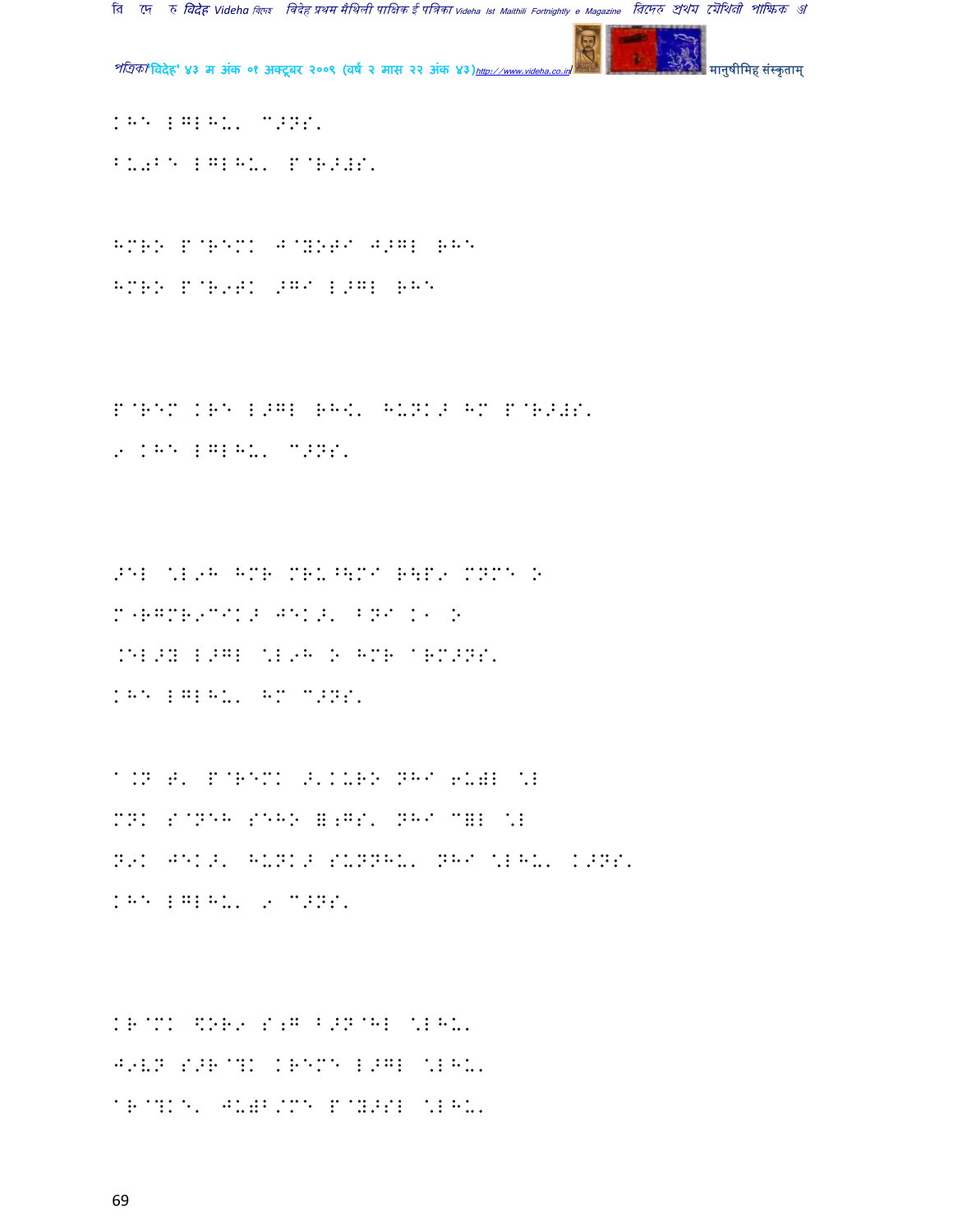UME M;

70

O \*L9H HMR A! KL@PNP+ O Y? >R PVIT@R G9T> KUR>NS' KHE LGLHU' 9 CONST

AN@TR@D@VN@D CLIYE RHL \*L

JAPAN BELGI HAM THE RHI GELHURA GELHURA GELHURA GELHURA GELHURA GELHURA GELHURA GELHURA GELHURA GELHURA GELHU HAW KAHN BANDAR TERL ANG KAHAN BANDAN

JANG PRESENTAN ANG PARTITION SA SKELLU

P@REMK R;G C=IYE RHL \*L PR;C WAS CONSTRUCTED AND DEVELOPED AND AN THE LOCAL STREET

PR;C HMR MNK G>MME 9 %OR \*L KHI NHI SKLHU'HUNK> 9 APN JUB>NS' KHE LGLAD STAND

PORT MILE F;B.B S.C.P EPP AND CORN.

पिñका**'**िवदेह**'** ४३ म अंक ०१ अक्टूबर २००९ (वष र् २ मास २२ अंक ४३)http://www.videha.co.in/ मानषीिमह स ु ंस्कृताम्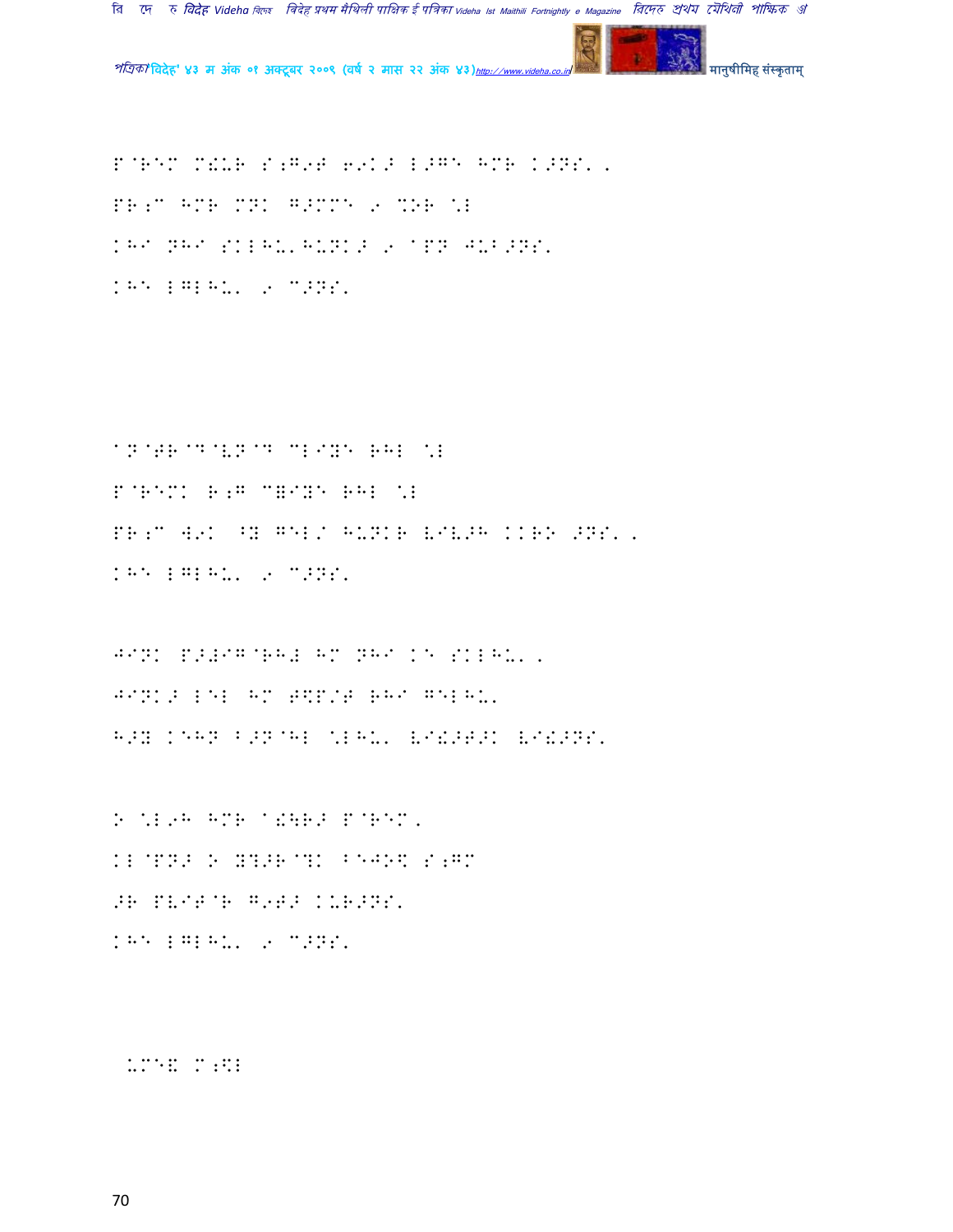SI;H PR EK KML RIJH ROMAN RIJ TIJ TILLE

 G9TK S;KLN KR/ ME AG@RJ SURE& M;\$L > ANUJ MIRIPE M; LEO CHINA SHIRK RHL4

 G9TK S;KLN KI\*U PO?IOK A\*I > A!IKTR M>E%@BH9NIK K;WK SEHO A\*I4 JHI G9TIK>R LOKNIK G9T S;KLIT A#I, TINK I, HUNK I, PEAT, JE GAT, HUNK OF GEST MODELLING OF DESCRIPTION K:WE At the second thinking of the second and the control of the second at the second between  $\mathcal{S}$ 6E\$I%@6>\$ > )\)L SEHO A\*I4

 EHI P@R&@NK B9C UL0L MON ME, \$IBIY>K )IM)IM>IT IJOT JEK>◌, >YL JE APNO M>T"R^>&> > MORT REGISTER MAN THE ROOM OF THE REGISTER OF THE REGISTER OF THE REGISTER OF THE REGISTER OF THE REGISTER OF <br>So we have a statement of the register of the register of the register of the register of the register of the APNE LOKNIK B9C, EK)> \*O)%@\*9N PO?9 'S;S@K>R G9T'R>.I RHL \*124 GRD \*\*12 45 \*ERD FR EMROP NH2 NH 1 DHR1 P510 LEL PE@RRIT > P@ROT@S>HIT JR\R KRB4

 $E$  (a)  $\pi$   $\pi$   $\beta$  is a separative separative system and  $\beta$  , and the separative set  $\pi$ M>RI, B/SL RHT? (G) %@ > KI HMR KL>%@S>HIT@Y M)IY>ME) ^1 J>YT?

AN>Y>S MN ME SV>L UW/ LGL%@

 $K$   $K$   $K$   $\rightarrow$   $K$   $\rightarrow$   $K$   $\rightarrow$   $K$   $\rightarrow$   $K$   $\rightarrow$   $K$   $\rightarrow$   $K$   $\rightarrow$   $K$   $\rightarrow$   $K$   $\rightarrow$   $K$   $\rightarrow$   $K$   $\rightarrow$   $K$   $\rightarrow$   $K$   $\rightarrow$   $K$   $\rightarrow$   $K$   $\rightarrow$   $K$   $\rightarrow$   $K$   $\rightarrow$   $K$   $\rightarrow$   $K$   $\rightarrow$   $K$   $\rightarrow$   $K$   $\rightarrow$   $K$   $\rightarrow$   $K$   $\rightarrow$   $K$   $\$ 

PHY PORT PORT BY EMERGING BORDER S MERED SI GRAF SIDAGE NERA RID SER DUNITE A SUPRESSO SO KM MESS ON SINE SINE ON A SOLO SERVE SINE SOLO SERVE SINE SINE PARTY OF THE RIVE B9C >WO PHR SMY B9T/T A\*I4 K>TIK P\R@#IM>K DIN RHNE, SMORE SMORE SOME SOME STREET SOME GENERAL SOME <UML9H4 EK>EK HMRO K>N ME, G9TK !@VNI HV> ME \*I\*L/T AB/ LGL4 RE\$IYO BN@N K1 SOHR SUN/ LGLHU'4 G9TK S@VR H"RDY KE◌0K0O\$E LGL4 JEHNE M>E%@BH9NI LOKNIK S@VRK M!UR )>'S TEHNE EKRUPT>4 JHIN> BH9NI,M>E%@B>P SM>JK S.1%@STERPER \*O\$I, SAFELE \*PPPR CREW STERROOM SERVICE VIRA KENS KENDALIS IN SERIES SOHR SOHR SERIES SOHR SOHR VIDA SELA HIDROGO KONSTANTO DE LA GELA HOMOGO DE LA GELA HOMOGO DE LA GELA HOMOGO DE LA GELA HOMOGO DE LA GELA

*পত্ৰিকা*'বিदेह' ४३ म अंक ०१ अक्टूबर २००९ (वर्ष २ मास २२ अंक ४३)http://www.videha.co.in<sup>/ मा</sup>मान कर रही है। मानुषीमिह संस्कृताम्



िव <sup>रा</sup>प रु विदेह Videha <sub>विपद</sub> विदेह प्रथम मैथिली पाक्षिक ई पत्रिका <sub>Videha Ist Maithili Fortnightly e Magazine *विरमरु श*थंग रंगैथिली পौ<del>फि</del>क \$</sub>

 $\mathbb{R}^+$  :  $\mathbb{R}^+$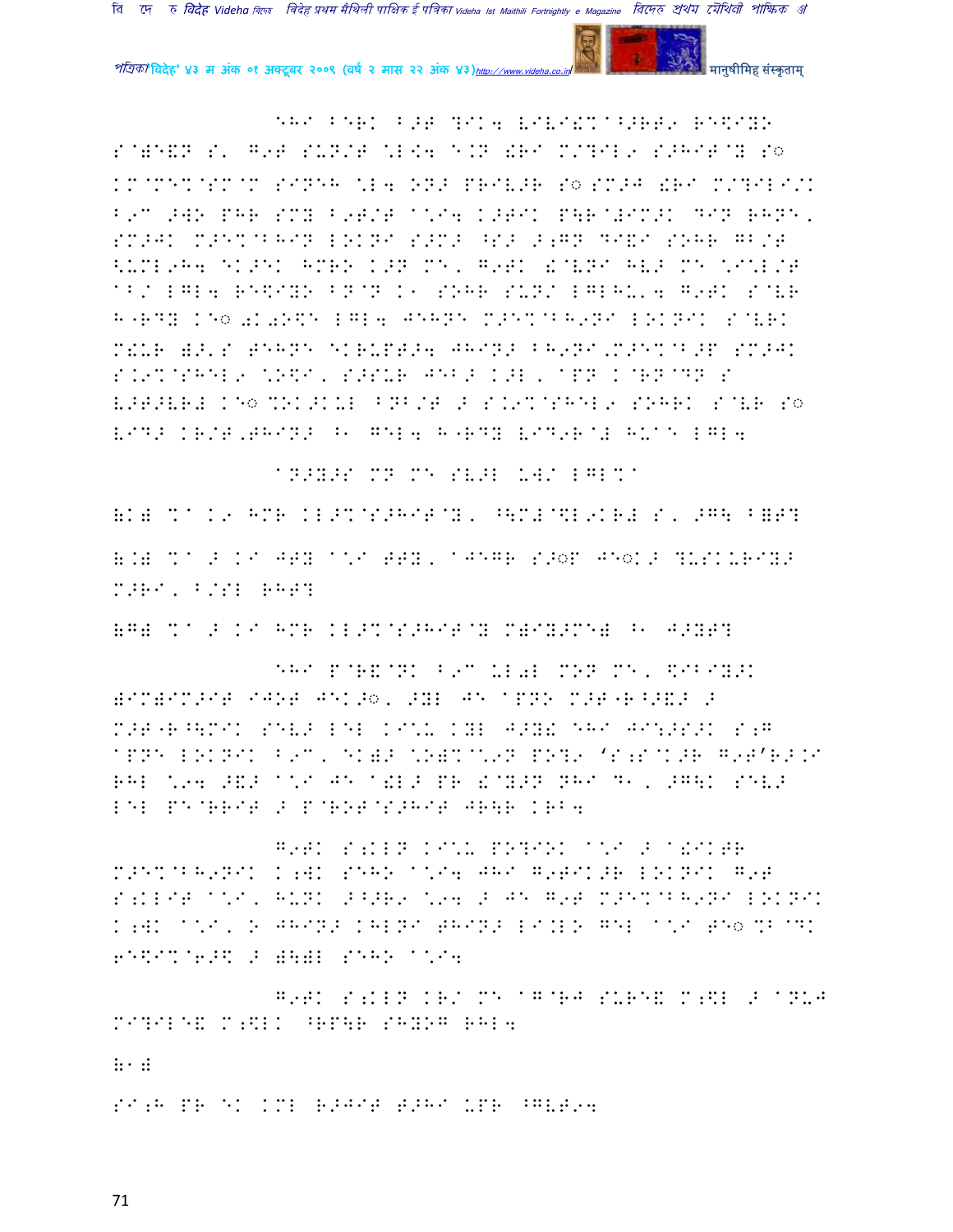AB NE BOOK PINNS, AN ARRAY

SI;G>R4 CM CM 6. HOME CHILD CHILD CHILD FIRM, OF THE CHILD CHILD CONTROL CHILD CONTROL CHILD CONTROL CHILD ^NHI VID@Y>PTI SUNU M>T> K>L9, SEVK RHU RQP>L4 KON DIN JAN KULA BOAR JULI DIN KON DIN DIN NAMURRA (1992). The contract of the contract of the contract of the contract of the contract of the contract of the co

(3) The contract of the contract of the contract of the contract of the contract of the contract of the contract of KON DIN SHE KON DIN SELATAN DIN SELATAN JANG DINA PELANGGAN DINA PELANGGAN DINA PELANGGAN DINA PELANGGAN DINA  $W_{\rm eff}$  , the second proposed in the second proposed in the second proposed in the second proposed in  $H_{\rm eff}$ PHYB OBYG CORAL PHIB GOBY PHIR WORLD WORK ON CORAL AS A RYGBOBY KON 6AL OHD KA KON 6OL 6AL PHIRAN, KON 6AL KOL PH

\*N%@\*N PL%@PL !@Y>N !R/ \*9 DRSN BINU TRS/ \*9 HE4 \*9 HM PUT@R AH9; KER JNN9 SE T' AH'> JN/ \*9 HE4 R>TI%@DIN HM VINY KR/ \*9 P>P9 J>NI WEL/ \*9 HE4 S^ KE SU!I AH>' L/ \*9 AM@B> HMR> KIE BISR/ \*9 HE4

 $\mathcal{L}(\mathcal{L}(\mathcal{L}(\mathcal{L}(\mathcal{L}(\mathcal{L}(\mathcal{L}(\mathcal{L}(\mathcal{L}(\mathcal{L}(\mathcal{L}(\mathcal{L}(\mathcal{L}(\mathcal{L}(\mathcal{L}(\mathcal{L}(\mathcal{L}(\mathcal{L}(\mathcal{L}(\mathcal{L}(\mathcal{L}(\mathcal{L}(\mathcal{L}(\mathcal{L}(\mathcal{L}(\mathcal{L}(\mathcal{L}(\mathcal{L}(\mathcal{L}(\mathcal{L}(\mathcal{L}(\mathcal{L}(\mathcal{L}(\mathcal{L}(\mathcal{L}(\mathcal{L}(\mathcal{$ SO KE SU KE SU I AHAA HARA KIE BISRO HAT HARA KIE BISRO HAT HARA KIE BISRO HAT HAAR KIE BISRO HAAR KIE BISRO H HMR> DIS S' MUH 6/]E \*9, 9 NHI UCIT KR/ \*9 HE4 \*9 JGDM@B> JG ABLM@B> T>RI#9 TR#I BN/ \*9 HE4

UDIT DINKR LIST DIN SUNG BUR SUNG \*OR \*UP SUNG \* D>'T .)%@.) J9H LH%@LH %@RVN KUN@\$L %O^T94  $\eta$  , good below as a good of the control of the control of the set of the  $\rho_A$ MUK MERTING TING AND AN ANG MANAGEMENTAN KE MATUKAN KE MANAH KE MANAH KE MANAH KE MANAH KE MANAH KE MANAH KE M SI;H PR EK KML ROWER ROWER ROWER Month of the control of the control of the control of the control of the control of the control of the control

*পত্রিকা*'বিदेह' ४३ म अंक ०१ अक्टूबर २००९ (वर्ष २ मास २२ अंक ४३)http://www.videha.co.in<sup>/ Hamak</sup> - स्थितिका समुदाभिह संस्कृताम्

72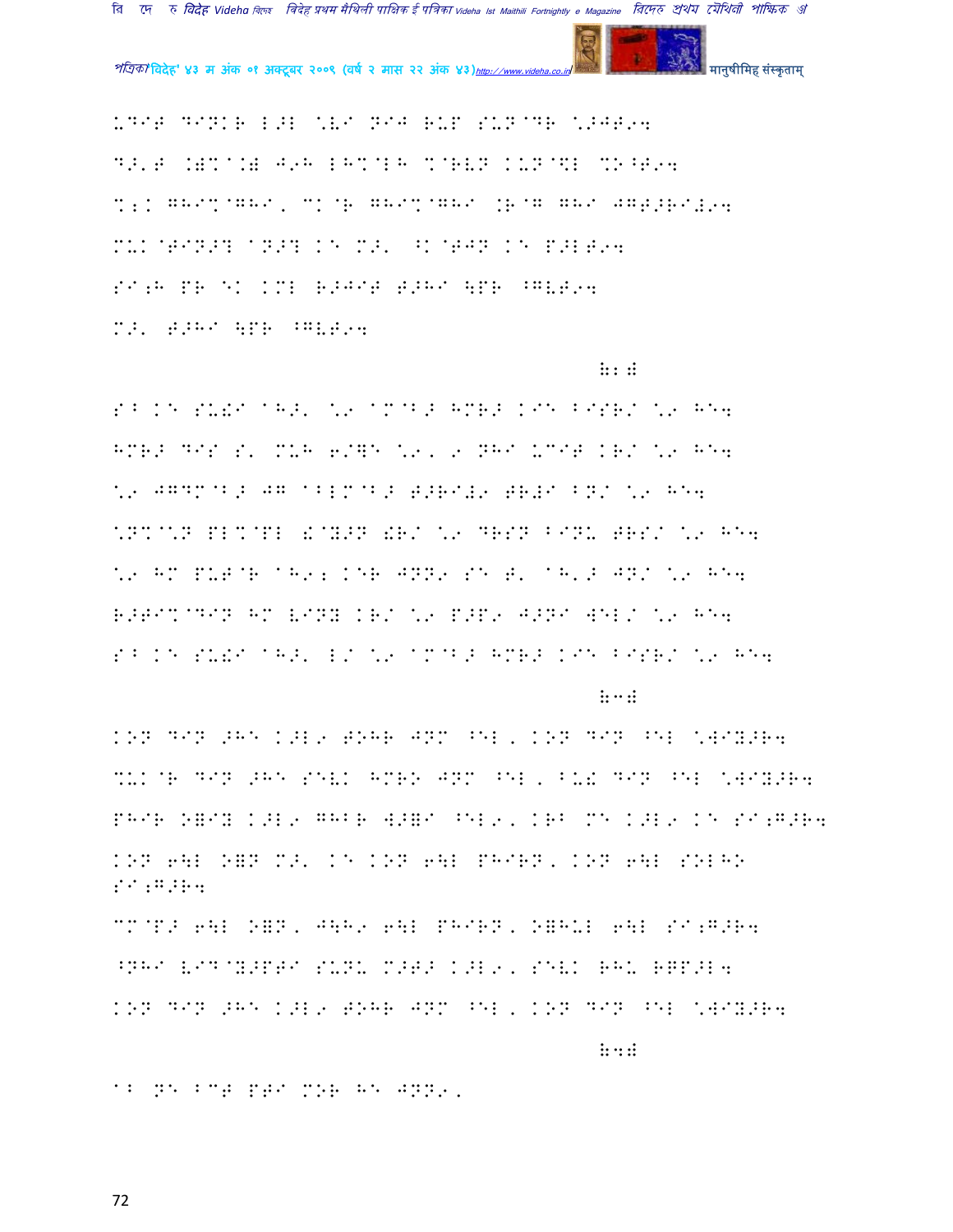पिñका**'**िवदेह**'** ४३ म अंक ०१ अक्टूबर २००९ (वष र् २ मास २२ अंक ४३)http://www.videha.co.in/ मानषीिमह स ु ंस्कृताम् **AB NE BOOT PTIME** THE THIS HERI BILL KORA SUNI DU. MOR4 HE JNN944444 EHI AVSR RQ> KRU JNN9, PUT BEVIOUS SERVICES JNN944444 AL)I%@BIL)I K1 J' MRI J>YB, H.S. HOYE WARREN TO AN JNN944444 ABL> J>NI %R# D9A JNN9, NOT HE HOSH TO RE JNN94444  $\mathbf{S}(\mathbf{S})$  (see Fig. ). The contract of the contract of the contract of the contract of the contract of the contract of the contract of the contract of the contract of the contract of the contract of the contract of t HM AFRICAN HE WORLD  $H$  and  $H$  and  $H$  and  $H$  and  $H$ !N SM@PT@TI KI\*U NHI A\*I HMR>, THE ATT AT A HOME SERVICE ABL>4444 NHI ATA BEL NHI ATA BUDGAL NHI A\*I KI\*UO !@Y>N4 %@ HM ABL>444444 KON BRIT WARREN WARREN AHI;K JPL HM N>M4 %@ HM ABL>444 (6) The contract of the contract of the contract of the contract of the contract of the contract of the contract of

िव दिन रु <mark>विदेह Videha</mark> बिलर विदेह प्रथम मैथिली पाक्षिक ई पत्रिका <sub>Videha</sub> Ist Maithili Fortnightly e Magazine *विद*मरु *छ*थिय ट्येशिनी পांश्किक औ

73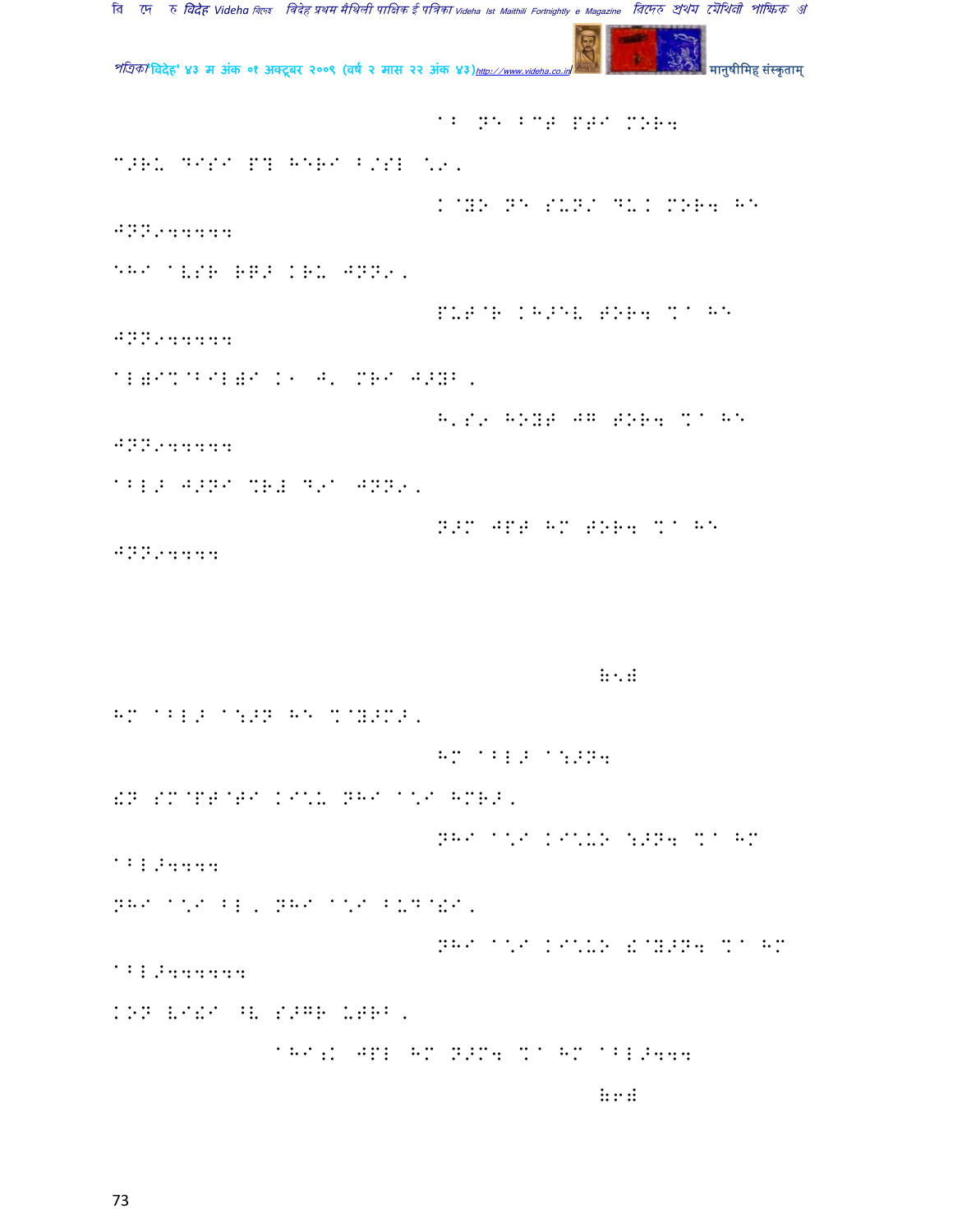िव <sup>त</sup>ि दिविदेह Videha *विजर विदेह प्रथम मैथिली पाक्षिक ई पत्रिका <sub>Videha Ist Maithili Fortnightly e Magazine वित्मिरु श्रीश्च ट्यैश्चिती পौ<del>फि</del>क औ*</sub>

*পত্ৰিকা*'বিदेह' ४३ म अंक ०१ अक्टूबर २००९ (वर्ष २ मास २२ अंक ४३)http://www.videha.co.in<sup>/ Hamak</sup> - स्थितिका अनुसीमिह संस्कृताम्

JGDM HE ABLINDER MERS, JONES, JONES, JONES, JONES, JONES, JONES, JONES, JONES, JONES, JONES, JONES, JONES, JONES, JONES, JONES, JONES, JONES, JONES, JONES, JONES, JONES, JONES, JONES, JONES, JONES, JONES, JONES, JONES, JON D& ^UJ> D& .\$G R>JIT, P>& .P@PR VIR>JIT4 MU#@\$ LY%@LY MGN N>CY, G>BY YOGIN M>LIK>4  $\overline{X}$   $\overline{X}$   $\overline{Y}$   $\overline{Y}$   $\overline{Y}$   $\overline{Y}$   $\overline{Y}$   $\overline{Y}$   $\overline{Y}$   $\overline{Y}$   $\overline{Y}$   $\overline{Y}$   $\overline{Y}$   $\overline{Y}$   $\overline{Y}$   $\overline{Y}$   $\overline{Y}$   $\overline{Y}$   $\overline{Y}$   $\overline{Y}$   $\overline{Y}$   $\overline{Y}$   $\overline{Y}$   $\overline{Y}$   $\overline{$ 

(7) The contract of the contract of the contract of the contract of the contract of the contract of the contract of

 $\mathbf{R}(\mathbf{S})$  (see Fig. ). The contract of the contract of the contract of the contract of the contract of the contract of the contract of the contract of the contract of the contract of the contract of the contract of t

AH>' KIY/ ^ELHU' KWOR HE JNN9 AH>' KIY/ ^ELHU' KWOR4 HM SULIMBE ME. MBE AHI, IYO KHE AHAY KURA KE AHAY KU JNN9444

ATUL K&@) SHI JNM DEL A\*I >B PO\*T KE NOR%@HE JNN9 444 KKR-BR HM JAM JE SE KRT9 SE KRT9 SOR DE JAME JE JUGO SE VOR DE JAME JE JAME JE JA KKR> PR HM RUSI PROWB KIN SH RUSI MORMAN HE JUNIOR KIY/4444

KO NE HMR R.B. HE J. HE J. HE J. HE J. K@YO NE HMR R.B>R4 CINE AND THE REPORT OF THE REPORT OF THE REPORT OF THE REPORT OF THE REPORT OF THE REPORT OF THE REPORT OF THE MN DU. HOIE AP>R4 HE JNN9 K@YO4444 BINU ABLMUN ABU DI BINU ABLMUN SUNT NHI KING KINA HE JARAHA AH) YAN MAR EAHEAD, ANNS, HT SUBLEM TANDER TO HE HUTPARA S"RED'EST TREET TRANS AFRICA KRHU SOK PORTIFICA WOOD HE JAPANIA M>T> KE SB PUT@R BR>BRI, P;\$IT M\R@. GM>R4 %@ HE JNN94444

74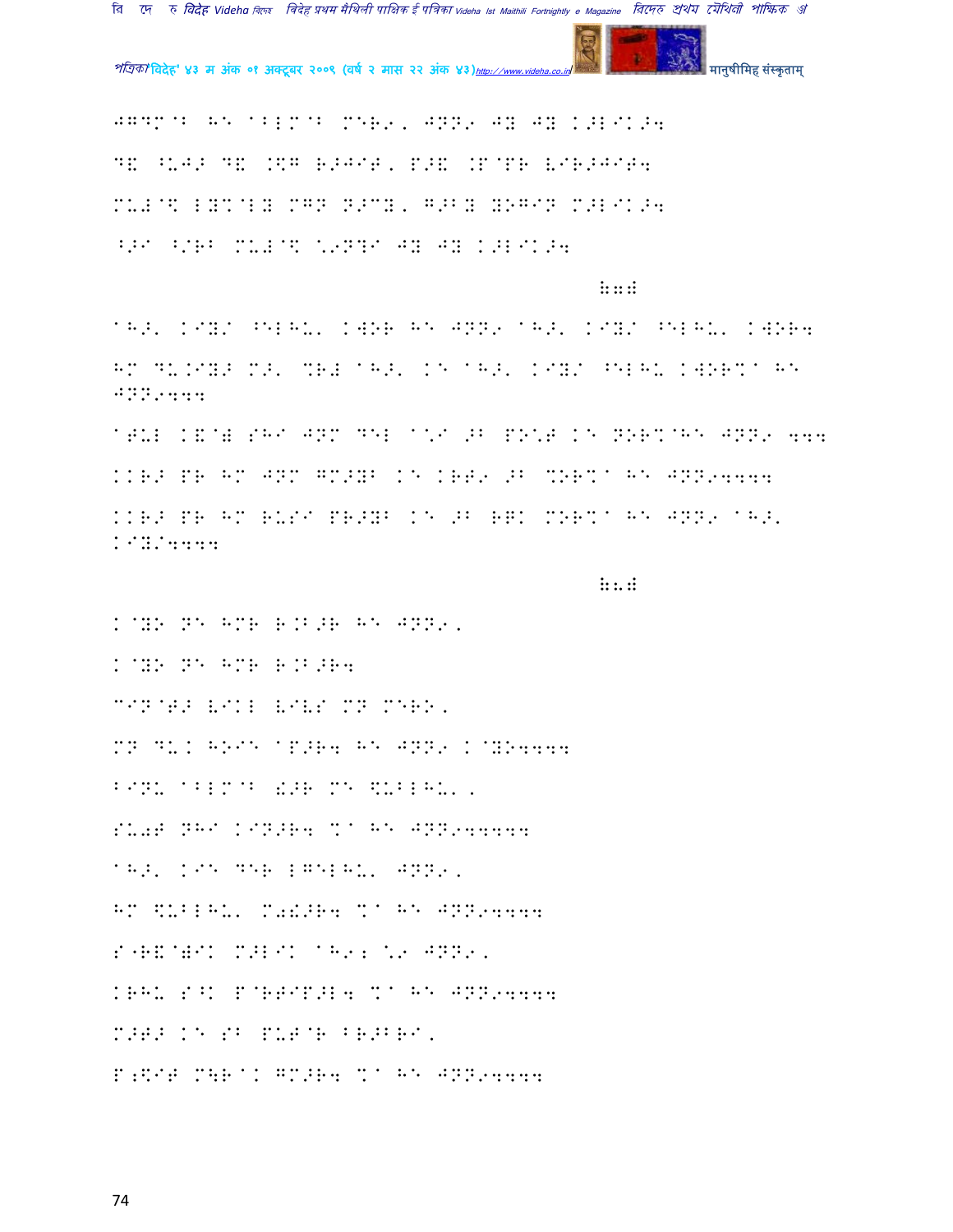L>LE MN@DIRB> KE L>LE KEVRIY>, L>LE !@VJ> 6HR>Y HE JGT>RNI M>T>4 L>LE CUNRIY> KE L>LE KINRIY>, LAES PROVINCE COORD AS ANGELER COORD. R: I LIV MORE TO LIVE A STRIP HOME TO LIVE A STRIP HOME TO LIVE A STRIP HOME TO LIVE A STRIP HOME TO LIVE A ST HM END ASSEMBLING HE HE HE JERNI MEDG AYREAN STREET HOMES ARRAIGHT TOHOL  $\mathbb{R} \cdot \cdot \mathbb{R}$ HE JOON OF A JOON DAY IN A BOOK BOOK PORT AND REACTED A REPORT OF A SAME AS A FORM NHI JOHN GEVILLENDER THE BAD BLINK GRAP SUNDHU KAN HUYO KA MATERATUR SUNDHU KA HA4

 $\mathbf{h}(\mathbf{r},\mathbf{u})$  (i.e.,  $\mathbf{h}(\mathbf{r},\mathbf{u})$  ) and  $\mathbf{h}(\mathbf{r},\mathbf{u})$  (i.e.,  $\mathbf{h}(\mathbf{r},\mathbf{u})$  ) and

KH>' NH/L9 K>L9 KH>' L) 0>\$LN@HI, THE THE SUBJECTS G;G> SH/L9 K-L91 P-10 B-2010 B-10 L GHBR KYL SI;GHBR HE4 PHIRI OBJECT OF AN BREAK WORK KRY LGL9 SEVK GOH>RI HE4 YA LIYA YA LIYA YA LIYAYI YA MARA MASHARI AH>' Y& 6IRU S;S>R HE4 %@ KH>'44444

ANIMAL ME REGION AN ANGLESS MARA

(1992). The contract of the contract of the contract of the contract of the contract of the contract of the co

KATEK KATEKALAN KY YANG MANGANGAN SERI

AB KRIA KRIA KRIA YA JAMARTA

*পত্রিকা*'বিदेह' ४३ म अंक ०१ अक्टूबर २००९ (वर्ष २ मास २२ अंक ४३)http://www.videha.co.in<sup>/ Hamak</sup> states के अनुसामिह संस्कृताम्

75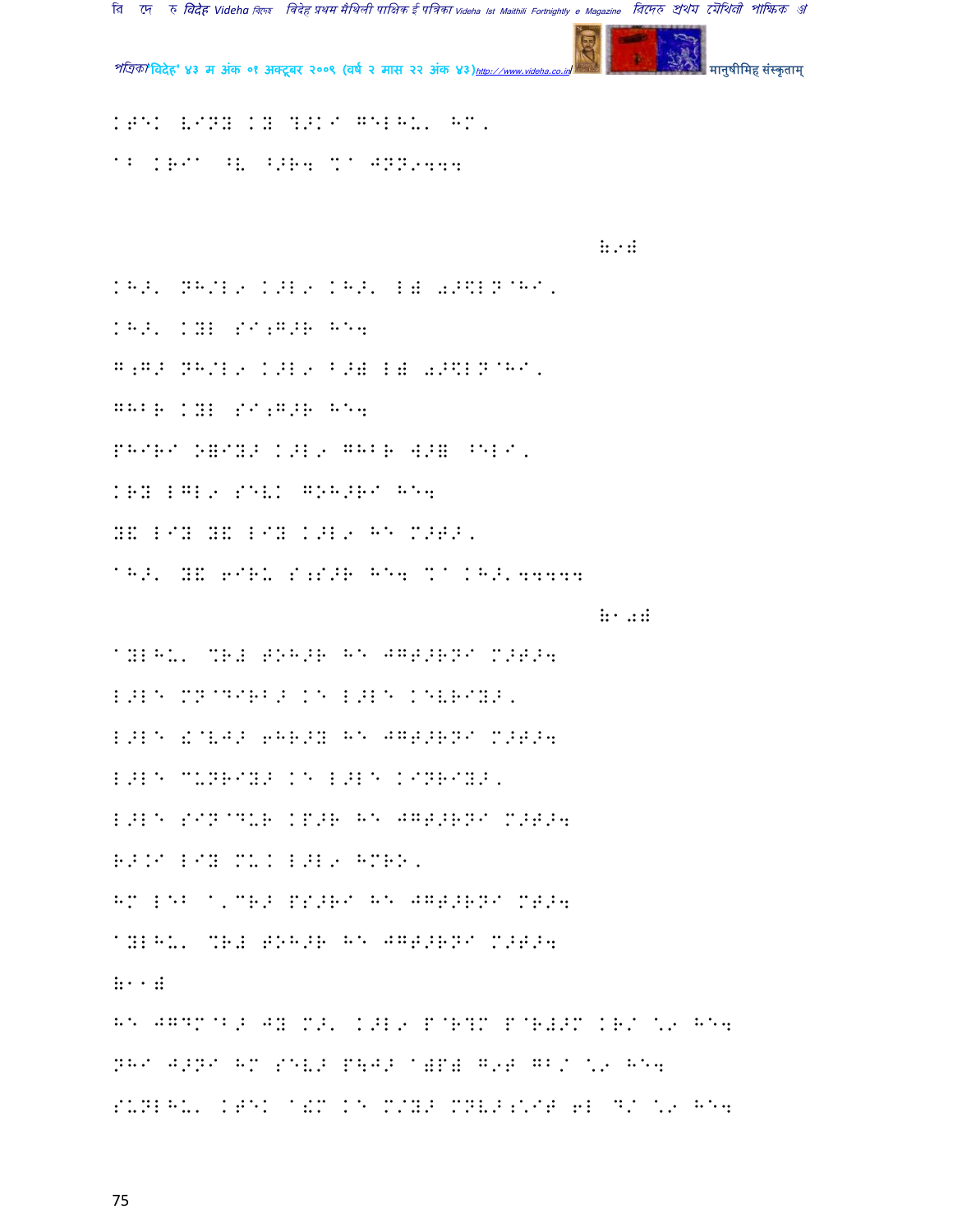VS@T@RHR# HOY V> VNV>S HOY ROB (ABORA) IS A SANTO TECHNICAL MENSION  $\mathbb{R}$  , and the state of the state of the state  $\mathbb{R}$  is the state of the state of the state of the state of the state of the state of the state of the state of the state of the state of the state of the state of the BLRS AND THANK INSTANT MUDDED AND THE MODEL PARTIES AND MORE ARE MODEL OF THE MODEL OF THE AREA OF THE APPEAR OF THE APPEAR OF THE APPEAR OF THE APPEAR OF THE APPEAR OF THE APPEAR OF THE APPEAR OF THE APPEAR OF THE APPEAR OF THE APPEAR OF THE AP IN@D@RPUT@RK >G@RH PR S>R?IK R\PME

P RESIDENT REPORT OF THE REPORT OF THE K RED A BELOND KE DRAFT KE DRAG BE DRAG APN MHL S1 NI& MARL S1 NI AT UPS AT UPS AND A REPORT OF A RAPID AND A RAPID AT A RAPID AT A RAPID AT A RAPID AT A RAPID AT A RAPID AT A APN :RENUBL STRAIN :RENUBL STRAIN  $\mathcal{L}$  , and the probability of the probability of the probability of the probability of the probability of the probability of the probability of the probability of the probability of the probability of the probability o

P@RT9Q> S1 PRI#>M TK – 5

(AGIL> AGIL> AGIL> AGIL+

KL@PN> %R#

PUR SM JAPA TEE PART ON APTIL CR'E ART ON ANY LATAMI HIS KHL KAHL KAN MILI JULA BIHA ATI KA HA4 SONA MARY THE MEAN VIST CYCL BY TIME COMPANY MNK MNHI ME ROMANI ME ROMANI ME ROMANI ME ROMANI ME ROMANI ME ROMANI ME ROMANI ME ROMANI ME ROMANI ME ROMANI M AH>'K CR# KE D>S KH>B9 ETVE HM MNB/ \*9 HE4 P@REM9 JN S' P>BI NIR>&> NYN N9R BHB/ \*9 HE4 NOR BHO KATHOLIK MURIS MARA DI MURIS MARA

*পত্ৰিকা*'বিदेह' ४३ म अंक ०१ अक्टूबर २००९ (वर्ष २ मास २२ अंक ४३)http://www.videha.co.in<sup>/ Hamak</sup> - स्थितिका अनुसीमिह संस्कृताम्

िव <sup>त</sup>ि दिविदेह Videha *विजर विदेह प्रथम मैथिली पाक्षिक ई पत्रिका <sub>Videha Ist Maithili Fortnightly e Magazine वित्मिरु श्रीश्च ट्यैश्चिती পौ<del>फि</del>क औ*</sub>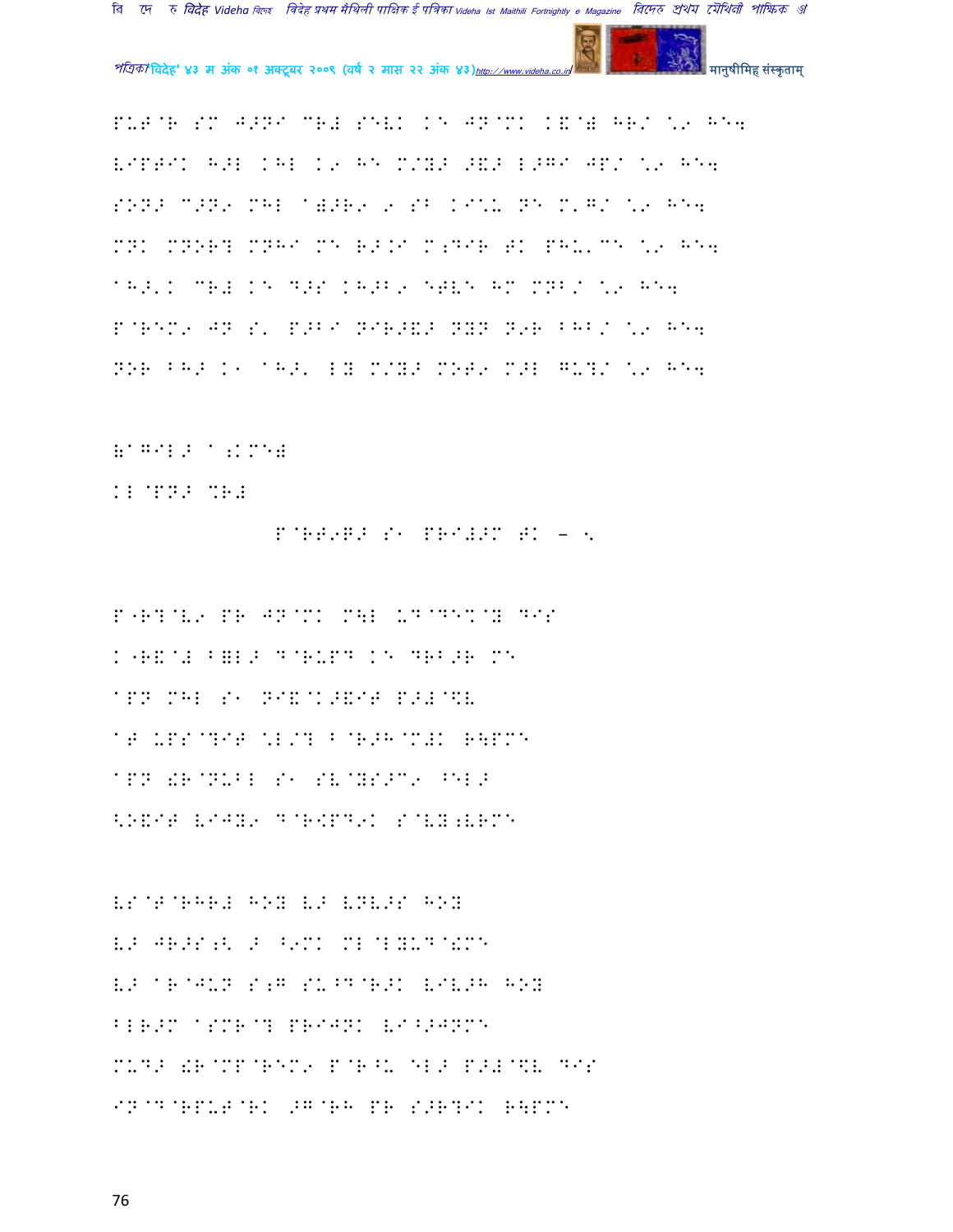PORTOGEN DIN MARTINE, SAPE MASHING BBC DEBIT DEBIT DEBIT "R#K R#K R#K R#K R#HL A\*I 49K P@RT@YEK Q# M"RT@YUS' P/'C> M>;GIK1 BASTAR NAS (BRIT) BARDARY BOOK RAPH AT THE AFTER A THE REAL PROPERTY J9VN >R@JN KRB>K HIS>BME NHI J9VN P@RT@YEK Q#K "R# DEB>K HIS>BS' CULL ASULE ASULE ASUL – LINE ASUL – LINE ASUL  $\mathbf{y}$  , which is a set of the set of the set of the set of the set of the set of the set of the set of the set of the set of the set of the set of the set of the set of the set of the set of the set of the set of the s

 $\ddotsc$  are  $\ddotsc$  and  $\ddotsc$  are  $\ddotsc$  and  $\ddotsc$ >JUK J9VN

>%;KIT AR@JUN KE G9T>K M\LM;T@R S;G KUR@UR# VIRX VIROLE VIROLE VIROLE VIROLE VIR AG@NIK G>#@\$9V > %IVK P%UPT>S@T@R MNOBL NHI; DELK/N ORDER NEDERLAND S>R?I K"R&@# KREL.IN %K@TIK P\J> DEVELOP DEVELOPED DE VAN DE VERSION DE VE

*পত্ৰিকা*'বিदेह' ४३ म अंक ०१ अक्टूबर २००९ (वर्ष २ मास २२ अंक ४३)http://www.videha.co.in<sup>/ Hamak</sup> - स्थितिका अनुसीमिह संस्कृताम्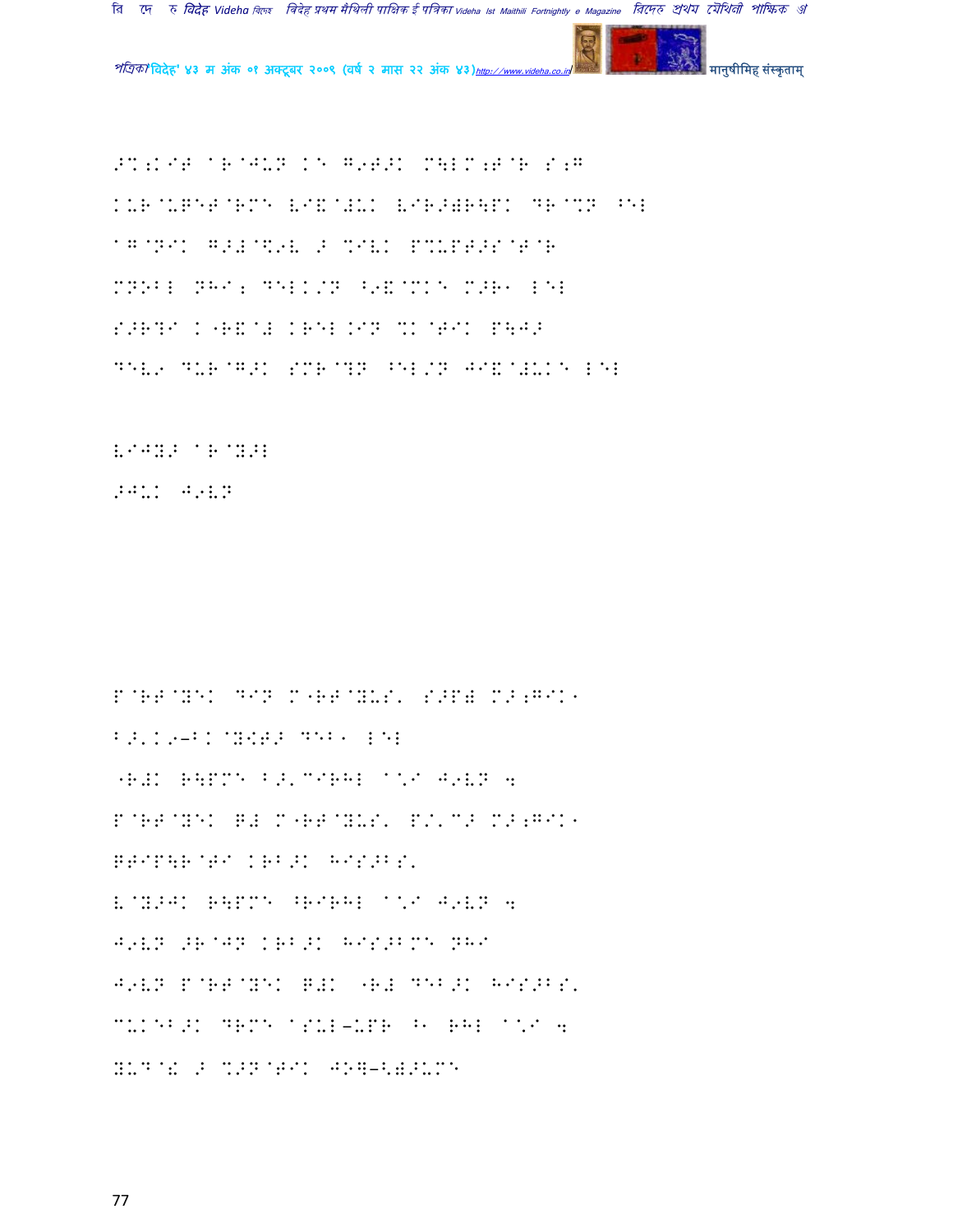िव <sup>रा</sup>प रु विदेह Videha <sub>विपद</sub> विदेह प्रथम मैथिली पाक्षिक ई पत्रिका <sub>Videha Ist Maithili Fortnightly e Magazine *विरमरु श*थंग रंगैथिली পोष्किक औ</sub>

*পত্রিকা*'বিदेह' ४३ म अंक ०१ अक्टूबर २००९ (वर्ष २ मास २२ अंक ४३)http://www.videha.co.in<sup>/ Hamak</sup> - स्थितिका समुदाभिह संस्कृताम्

 $\mathcal{H}_1$  is a substitution of the position of the set of the set of the set of the set of the set of the set of the set of the set of the set of the set of the set of the set of the set of the set of the set of the set o THE THE THEFT REPORTED A.N \$ER>ON MU'HS^ AMBER ARDEN ARDENE NUKLER AL SIG BELIEVE BERGE VIV%T>S' B>'CIRHL A\*I 4 IC@\*> > MH>T@V>K>;Q9K KOW9KE PORTHER ROOM IS A REPORTED THE RESIDENT OF THE TOP OF THE TOP OF THE TOP OF THE TOP OF THE TOP OF THE TOP OF T S; REAR BROWN BOOKSTON, SHOW MNUK@.K AS@TIT@VPR D>G LG>B1 LEL SR@KSK JOKAL BRITISH AT THE STATE BOOK .OJMES' L>EL S;RCN>ME, APNES' LG>EL >GI JRIRH PHRING CONTROLLING WAS SERVED SOME \*ITIR–BITIR ^EL %T>B@D9K H\$@\$9ME MLHM LG>B1 BOOT TEACHER TO A LIST CONTROL CONTROL K\*U+ GTIME CLIRHL A\*I J9VN 4 (>BY BL> PO?9 AEN> M/?IL9 KVIT> S;G@RH-SM@P>DK S;TO& KUM>R MI%@RS')

 $\mathcal{S}$  . In the set of the set of the set of the set of the set of the set of the set of the set of the set of the set of the set of the set of the set of the set of the set of the set of the set of the set of the set o MNK B>T MNME

S>MNEME T' HM CUPC>P \*LHU' PRO\*ME HM BRBR>IT RH/ \*9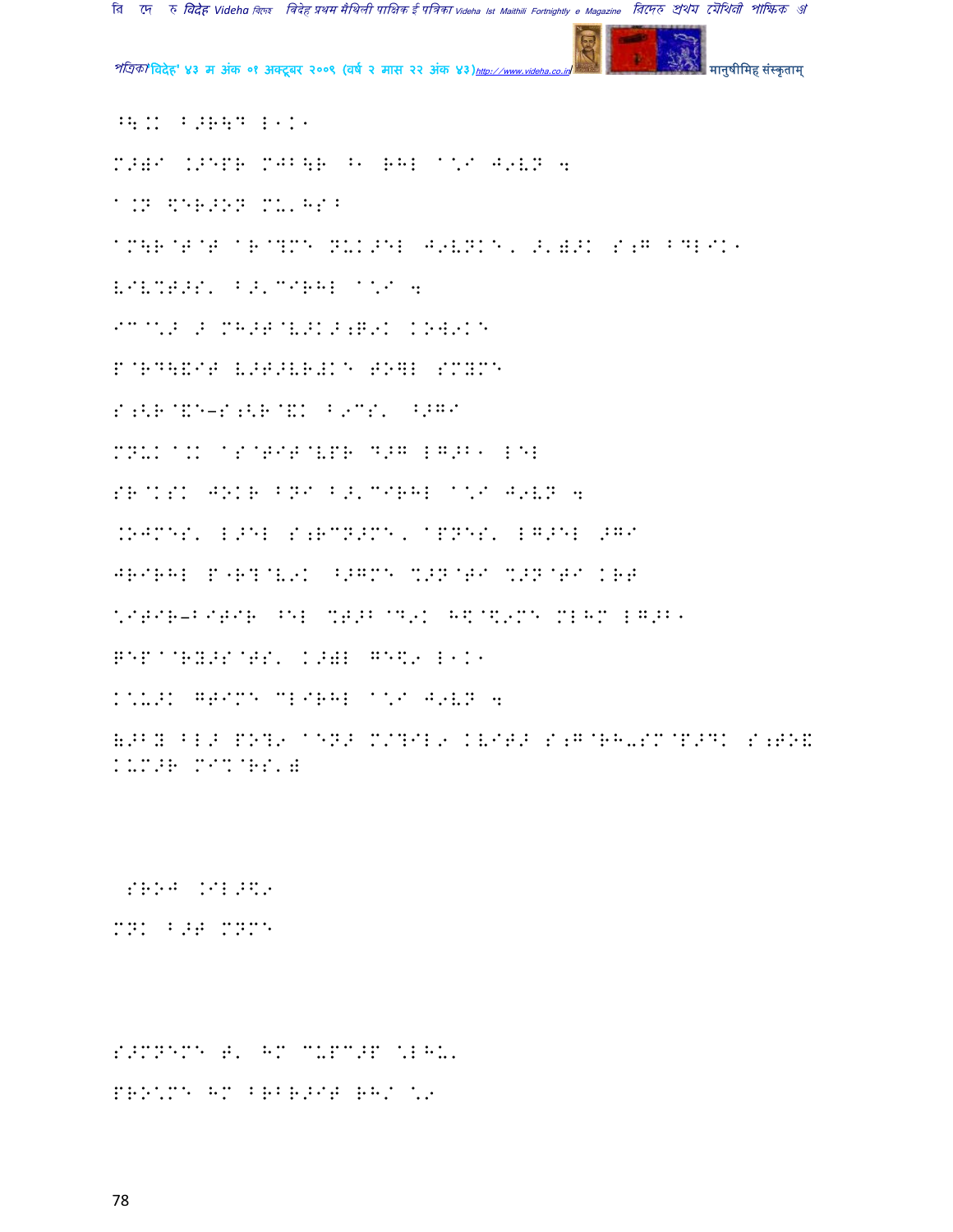िव <sup>त</sup>ि दिविदेह Videha विल्ह*ोविह प्रथम मैथिली पाक्षिक ई पत्रिका videha Ist Maithili Fortnightly e Magazine विटमह <i>श*थग ट्यैथिली পोफ्फिक औ

*পত্ৰিকা*'বিदेह' ४३ म अंक ०१ अक्टूबर २००९ (वर्ष २ मास २२ अंक ४३)http://www.videha.co.in<sup>/ Hamak</sup> - स्थितिका अनुसीमिह संस्कृताम्

HUNKS- STORE HEM SKIPS. AEN>KE S>MNE HM KIE MUS@KI>I \*9 ?

MNK B>T HM HUNK>S' KH1 NI SKLHU' A.N HM KIE PARAT AR HUNKOP SHE SKLIN SKALL SHARI SKLHULL A.N HM KIE NOR BHB/ KIE NOR BHB/

MNEMN KH/ \*LHU AH>' VIN J9YB KON> Source and the state of the state of the state of the state of the state of the state of the state of the state of the state of the state of the state of the state of the state of the state of the state of the state of the S;KOC > \$RS' CUPC>P \*LHU' MONS' KHIYO H'SI NA TAO ANG KALIMA

Y>DME HUNK KTE DIN NOR BH>U HUNK ICH ICH BUON ICH SKLHU O H' HARRY PARTY AND HUNK> HM P>B1 NHI SKLHU' 4

A.NO Y>DME HUNK \$\BL RH/ \*9 KNIYO CHA PARA SKERU EHR KEHN ROG OG GEL HUR IL>J HM KRB1 NHI SKLHU 4

GLT9 TO HUNKES' THE OHO HOTEL THE THE STIL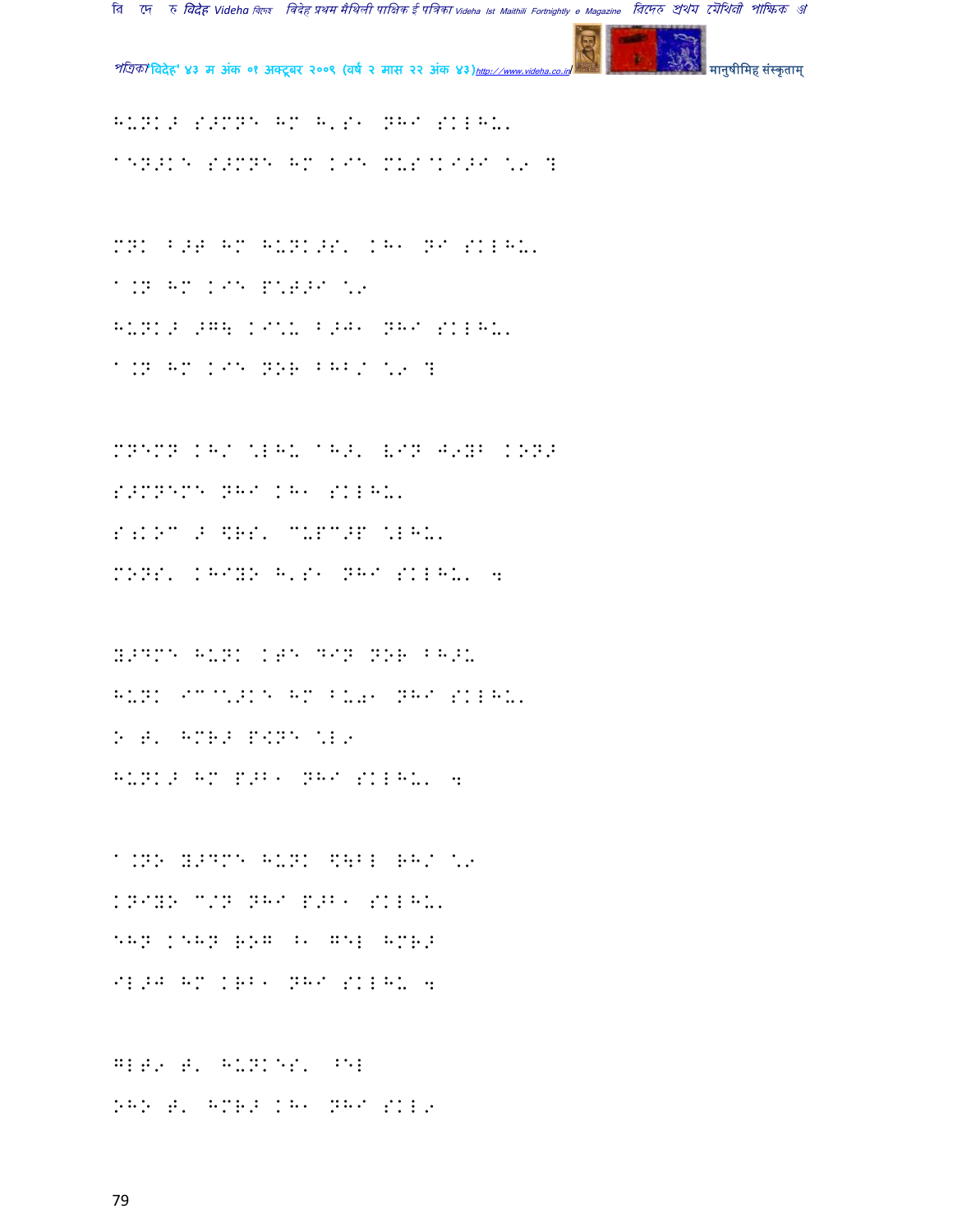िव <sup>त</sup>ि दिविदेह Videha विल्ह विदेह प्रथम मैथिली पाक्षिक ई पत्रिका <sub>Videha Ist Maithili Fortnightly e Magazine त्रि(मरु शेथेप ट्यैथिवी शीश्विक \$l</sub>

*পত্ৰিকা*'বিदेह' ४३ म अंक ०१ अक्टूबर २००९ (वर्ष २ मास २२ अंक ४३)http://www.videha.co.in<sup>/ Hamak</sup> - स्थितिका अनुसीमिह संस्कृताम्

T>L9 T' HM BJ>B1 C>HLHU'

MUD> DUN\ H>?KE MILN KR>B1 NHI SKLHU'

MNK B>T MNEME २4

(>BY BL> PO?9 AEN> M/?IL9 KVIT> S;G@RH-SM@P>DK S;TO& KUMP MYSTERIE

DY>K>N@T

 $\mathbb{R}^n$ HAR SHE VINGSTED KR/ W SUNU MORE SUNU MENURUT KE SUNU MENURUT KE SUNU MENURUT KE SUNU MENURUT KE SUNU MENURUT KE SUNU MENURUT KE SUNU BKSI DIY/ B MIRING A KE PURCH BURN (P) CORPORAT TORRE THAN BH/ NE RUB  $\mathcal{B}=\mathcal{B}$  , and  $\mathcal{B}=\mathcal{B}$  , and  $\mathcal{B}=\mathcal{B}$  , and  $\mathcal{B}=\mathcal{B}$ NHI . EVID . EVID . EVID . EVID . EVID . EVID . EVID . EVID . EVID . EVID . EVID . EVID . EVID . EVID . EVID . BITLE AND BIN KTEKING NEN-MET HE STATE HE STATE HE STATE HE STATE HE STATE HE STATE HE STATE HE STATE HE STATE HE STATE HE STATE HE M>Y>K >'.9 S' NO\$ .S/ \*L B>P BEC>R> BEBS B/SL APPROXIMATE THE HOME FRAME OF THE RESERVE THE RESERVE THE RESERVE THE RESERVE THAT HE RESERVE THE RESERVE THE BURGARY BOOK CHANNEL M>YK DU!, SU.>YL WOR NHI AND IN KON JUNI KON JU PUT@R BIYOGK PRL STREET PRESS, PRESS, PRESS, PRESS, PRESS, PRESS, PRESS, PRESS, PRESS, PRESS, PRESS, PRESS, PR KIY>K BI!>T> ^EL> B>M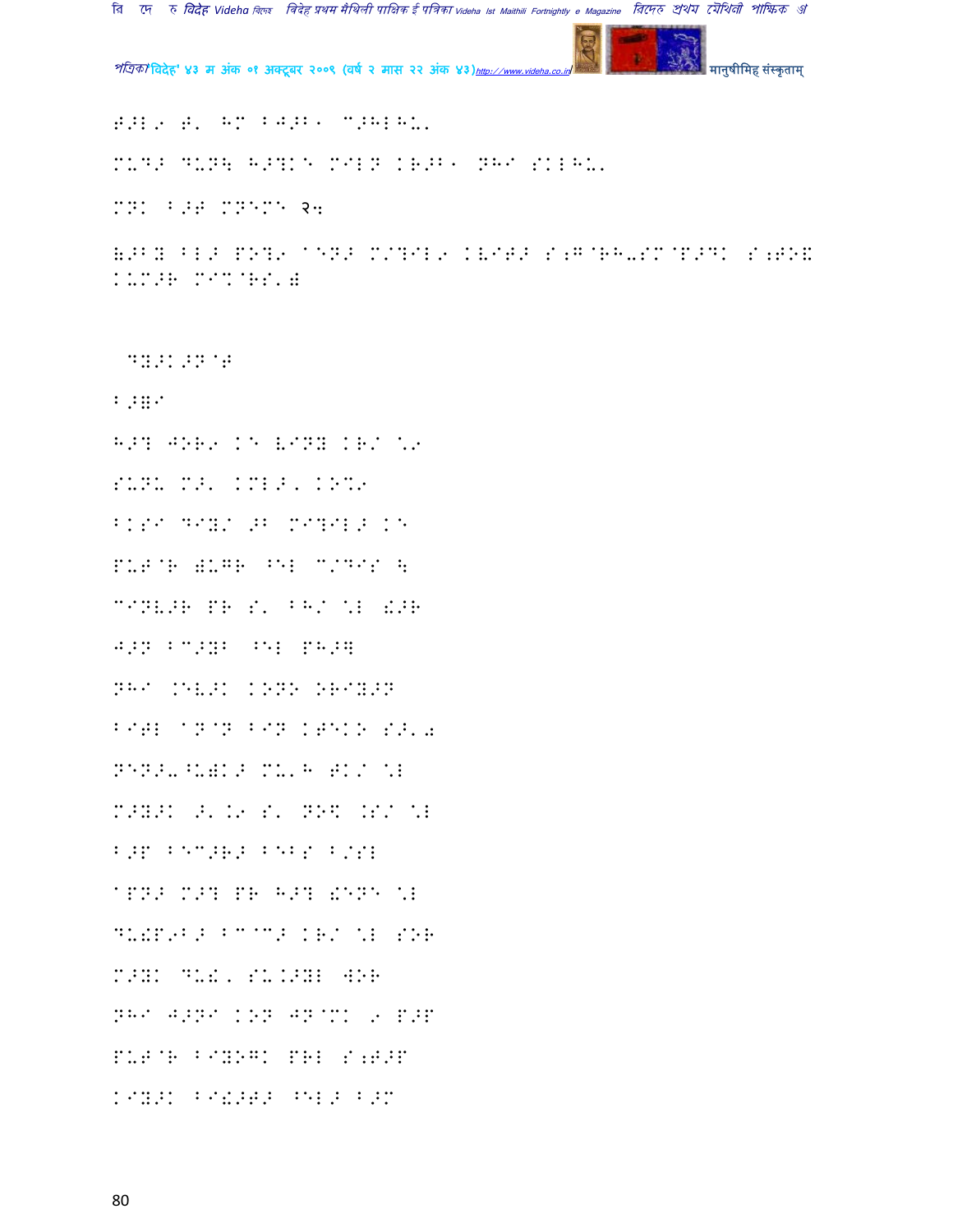RHI \*ORL .RDUTIY .RDUTIY DEL KOMBERG SALA BUIN TIYO MUN A;GNO MON BAND, PUTOH, N/T & N/T BHI GEL SBKIYO ) KNISH BERBIJAN BER SOME MESS CONTROLLER SULPH FROM SULPH SUP PSRI GEL MH>M>R9K P@RKOP B>!-BON SB ^EL BIR>N SULPH WAR SUBSTRATED ^UTH9 PO.R9 ME; UR/Y> B>L UC PRESENT AND THE REPORT OF A SERIES SOME SE SURGE OF SURGE ^Y GEL >9 AN>? V@Y>KUL PUT@R \*)P)> RHL JEN> BIN: PHONE PRODUCTS

KL@PN> %R#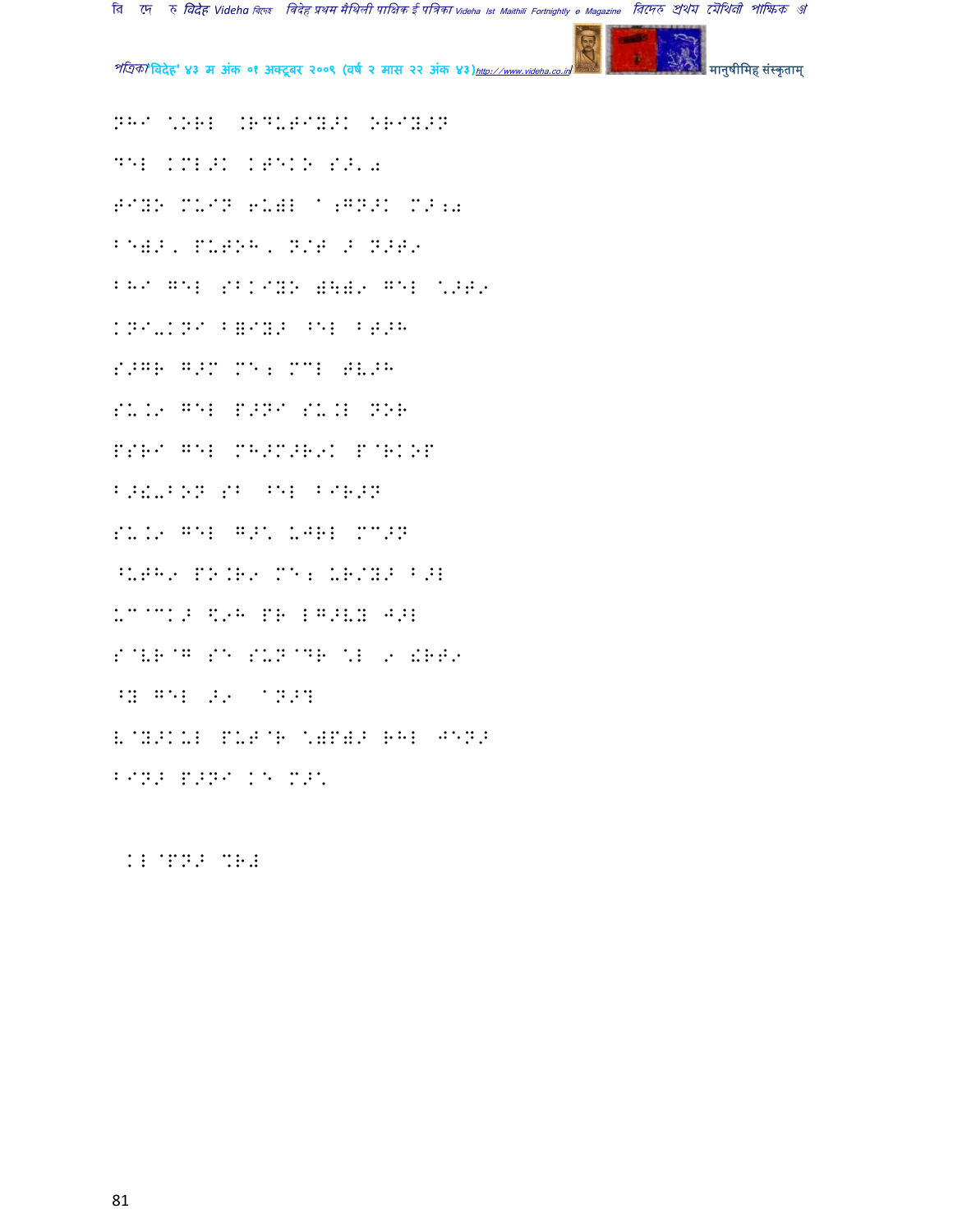$\dddot{\bullet}$ 

KVIDE NAME YA SHIR AFRIKA GUNU DA YA SHIRA

P>.LO

MAR : LEG (BA) : KO;K EL.K : EN IN (S) ALIGEAR (BARA) (MNB),

HIN@D9 ANUV>D : \$>4 %;^U KUM>R SI;H, %@R9 SEB9 6R@N>;\$9S4M/?IL9 ANUV>D : \$>4 %;^U KUM>R SI;H

 $P: P: P: P: P \to P$ 

THE HAB

GOVING DIA DIA DIN NORD PRESENTE LA POSSIBILI DI DIN NORD PRINCIPALE AYS@K KER .D>N PR )@RK \$@R>IVR BNI GEL4 OKR K>J DE.I KE EK BR.K OKREDI KORDER DI KARDINI KORDER DI KORDER DI KORDER DI RESERVA DELI DELKI DELKI DELKI DELI DELKI DE OKR> 450 R\P/Y> DRM>H> ^E)/T RH/K > EKR AL>VE OVR)>IM SEHO4 OKR .ENPREDIENTAR .ENTRA HOLME HA HOHE HON HOKPA (LEVE) & O KTHU' SUTI JIT ALIYE SI

PACED A APACH TREE TRE' PHRS APACHETIC MEANS LD>NK G/REJ LG J> RHL \*L4 K>L@HI >NL GEL L[H – AYS@K KAE CAER IN BAR TANGAN DALAM ACRADA PER TALEN DI DUN\ G/REJME CLI GEL4 )@RK S@)>R@) K' KE D\^IK ME<KE' POST POSTED I DI BILIMI BILIMI DI PROVINCIA

S: COMPANY SOME DISPOSED IN THE REPORT OF THE REGISTER OF THE REGISTER OF THE REGISTER OF THE REGISTER OF THE LG- DELKA ORD HELGA OG DELKA OG DELKA OG DELKA DELKA DELKA OG DELKA DELKA OG DELKA DELKA OG DELKA OG DELKA OG DUN\ BHUT BES9 P@RSN@N DE.' ME >BI RHL \*L4 P>.LO APN> DEH PR EK DERKA DELKA DELKANIS IN BUNGA OKRIN BUO KPIRA PIRA NA PRINCIPALA KATA NA PANGANGAN ANG KATA ANG KATA A S[;SE DEH !\R> S' S>NL RH/K4 O H>?-PYR !OB>K LEL >LEK@SK S;G NL DIS CLI DELK4

NL PR JM> ^EL S^)> MJURN9 P>.LOK MJ>K U]>B' L>GL/K4 EK)> MJURN9 APN EK)> \*O) SN EN> NIK>LI P>.LO KE' OKR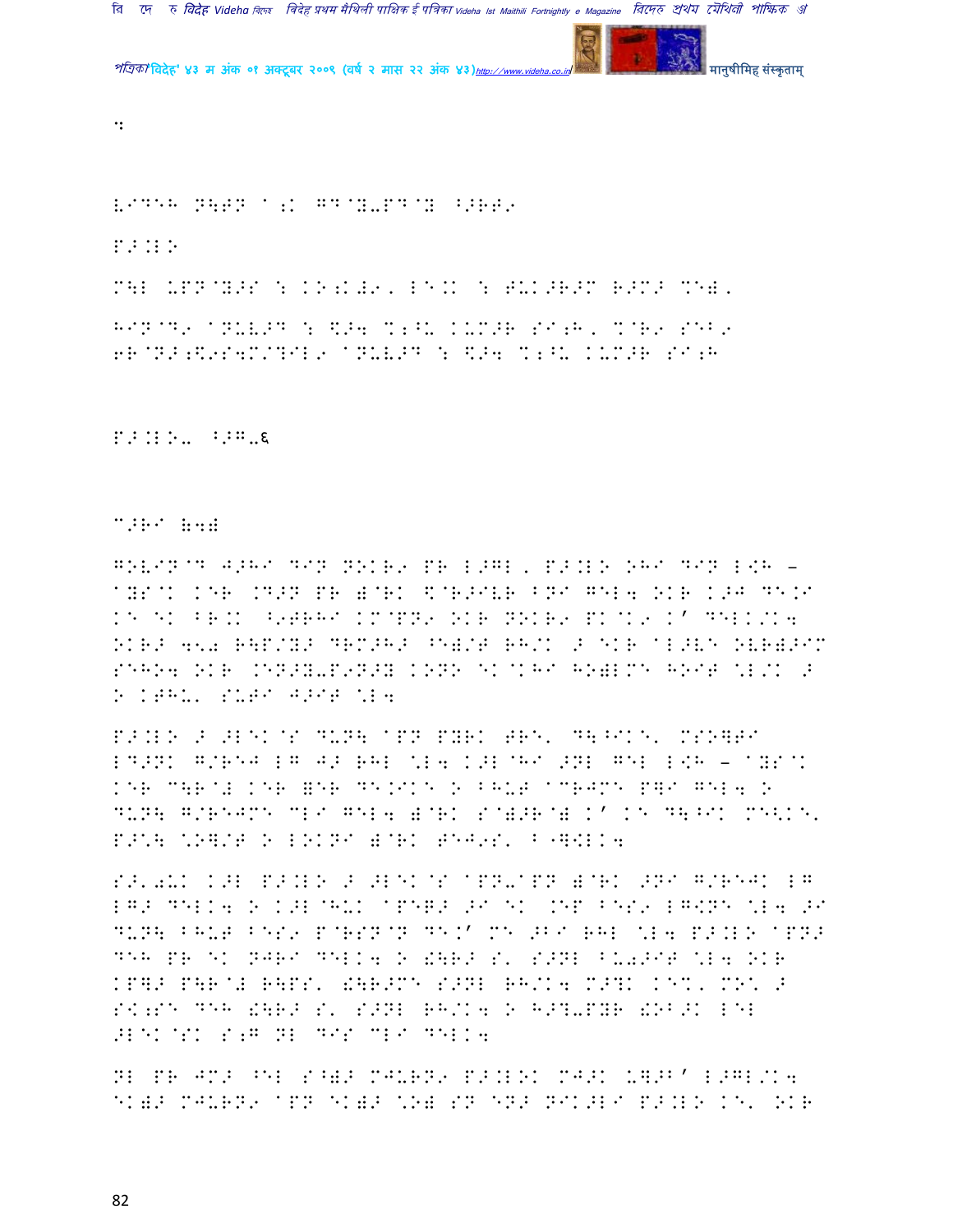

APNHI; R\P DE.B> LEL DELK/K4 O EN> LELK, OHIME APN MAGA ROBERT DE DE DE ALS DE LA DEL BUOEL GI DOBLE A DEDE LO OKRO D LLK> MU'H BL> BNRB> \*/K4

P>.L@Y>, PE]>K BGL VL> 09LME JEN> !\R> JM/T \*/K THIN> TORHUL "PER PR JACE" NEW PORT CALERA PORT AN OPEN PRESENT MAR DER MANDE DAIDER MEN DER BLOGGEAD MAR RECHEN KR/T A\*I4 EK)> DOSR MJURN9 OKR MJ>K KELK/K4 9 SUNI S^)> MJURN9 H'SY L>GL9H4

O REPORT THE MOVING OF MULTIMETRY PR HILEL AND LOT >LEK@S MJURN9S' P\\*LK/K4 >B NHEL>K B>D OKR> DE.I LEB/K, O SEB SN LEB, LEB, DE BIJ SN LEB SN LEB, GD SN HET JARDEN GER DE. IN KE KONO BIJE I DE DOMEN BEDIJE DEBIJE DE BODINA DI

>LEK@S, P>.LOK LEL AH>' APNHI J>TIME KONO KN@Y> T>KI DIY[K, PHILMJURN9 KHLK/K4

……4SE KIEK? T' KONO PA PA JE KONO PA TERTERA TAHUN PA TERTERA KE AHA. APS E LEL LISTE SE EL L'ACHE PER DISPENSA LE L'AUSSI HENI HI APA I FEB PR SO KEO HY HYSY LO KER SO TO KER POLITICAL ARE NOT HAN A HOSY PART OF THE THAT

Daaaaaaabbaaaaaa DIB M*B*M*BI B*9K#, NJI 99C B9CHIMMP S@MR# >BI GEL>S' DOSR MJURN9 B>JL4

OKR M>M> SON\ PRS\E %ELPE; S' G>M RHB> LEL >EL RH/K4 OKRO BENGAL DI BIYA BIYAN BIYA BIYA MASA SA

Webstern Police (1994)

P>.LO S' EKR BIY>H44444? %944444PHIL MJURN9K KHL SUNI KE SO CUP OIL AN BHUT RIGHT . LO GHLA LO GHLA LO KE' BHUT . OKR FOR THE GELF GELF OF THE CONTROL

DEH !O-PO\*I O LOKNI N9C>' UTR' L>GL4 UTR/T K>L >LEK@S SVER PAR BHE ME P PRIER TIPTER TER BHE MEE DAR CRID S MERBRON OKOREA MEDICINE OKRES SONOR E SONO E SONOR AL SONOR E SEMBILIZER. Billian

SON'HA LEL PORTA BIYAH LEL POLITICA DE L'ANCIA MONTE L'ANNO ME L'ALC ALLO GEL "MELMOR" PRIEFRIL "HAD" PHOP BIRYDE, SONDHA MED PRIEFRI .BRI APN BHINKE' DENE \*L/K4 O BIY>HME KONO BI!-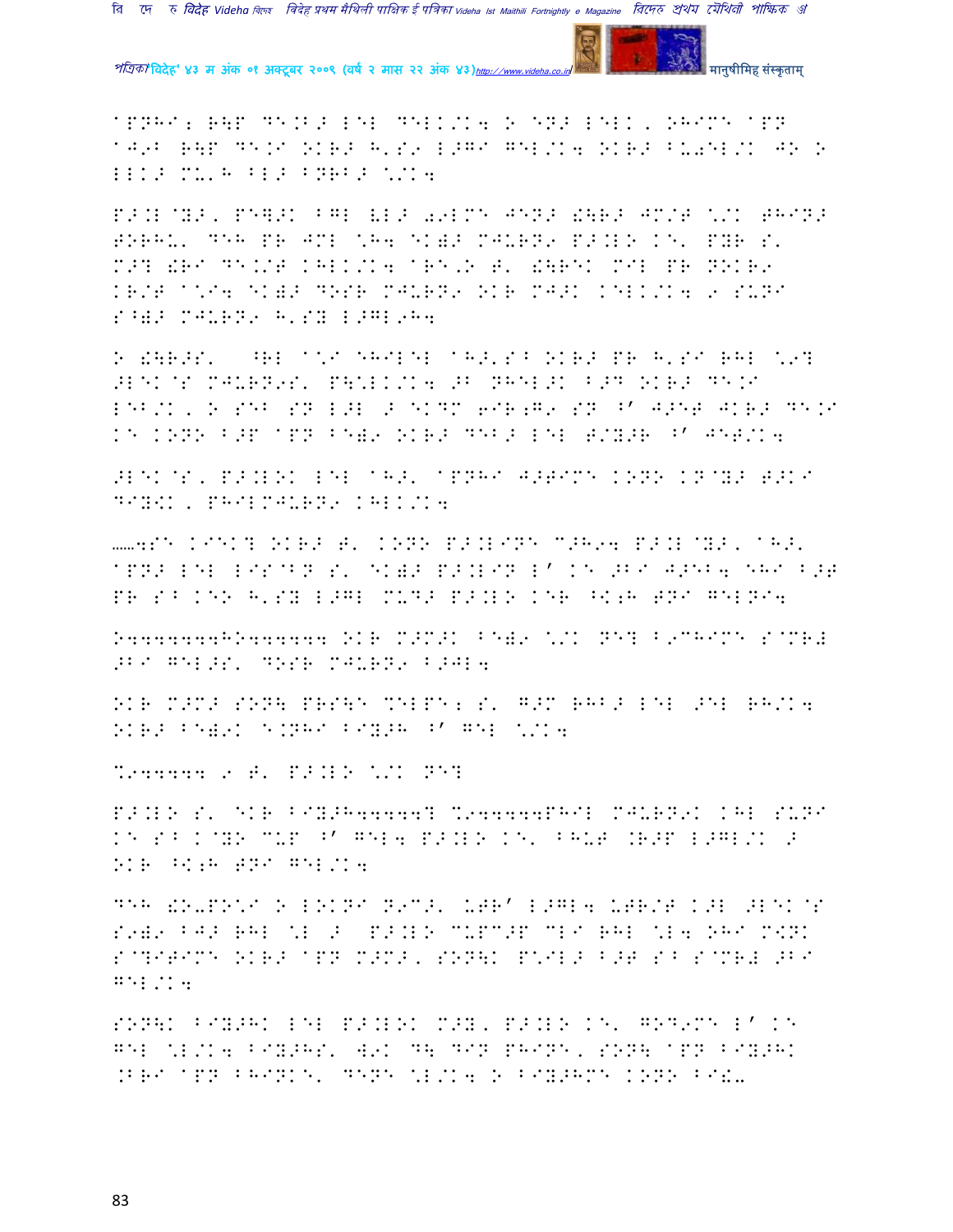R WHERE I REST IN THIS REPORT RHY, MUSIC SONS JUST TO KER KORA MENDENGAN DENGAN PERANGAN PARA MENDENGAN PARA MENDENGAN PARA MENDENGAN PARA MENDENGAN PARA MENDENGAN <br>Kerakatan pada mendengan pada mendengan pada mendengan pada mendengan pada mendengan pada mendengan pada mende

SONAL PURVER, INE PROBE SHOWE TEACHING ONE PORT NO BE)9 ^EL/K MUD> TESRHI BR. OKR <RN9 OKR> SD>K LEL  $\ddot{\phantom{a}}$  , and the client contribution of the client contribution of the contribution of the contribution of the contribution of the contribution of the contribution of the contribution of the contribution of the contr

P>.LO EK)> NMHR S>'S \*O]LK4 "]L>NS' N9C>' UTR/T OKR PYR L].]> GEL/K4

>LEK@S > P>.LO ND9K K\*ER VL> HO)L PHU'CI GEL4 NIT DIN JK>' O S^ HO)LK ^9TR JYB>K LEL O S^ APN-APN M>? N9C>' 0UK[LK4 P>.LO C>H P9BI LELK MUD> OKR> DIM>GS' E.N !RI OHI BOHI BYZAN DHY LABE NENI HOL MI DI MENJIKA DI KA >LEK@S GP@P KRE L>GL4

P>.LO HO)LS' B>HR NIKLL > .ET DIS .ULL PE]> B>)E CLY L>GL4 O BHUT DU.9 A\*I, EHN OKR> CEHR>S' BU0>IT \*L/K4 MURNO SO DORRE ME DORRE GEL GEL GEL GEL GEL GEL GER K RHL \*L/K4

%944444 9 T' P>.LO \*/K NE? M>M>K BE)9K BIY>H P>.LOK  $\mathcal{L}$ :Winner

M;GU&@W9 (EK P@RK>RK J;GL9 6L JE LOK .>IT A\*I) 0RN>K POPS : PERFURS BREUGED E PRELIER 'BRUARE' DURING PRESS LEL >BE B>L9 KN@Y> > S@T@R9G# S^K >V>J NHI \*L/K4 >I P>.LO KNE DER9S' >EL RHY4 O KI\*U AN@YMNS@K SN L>G/T \*L4 O 0RN>S' G>M DIS J>EBL> LOKPE]IY> DIS DE.LK4 OHI LOKPE]IY>K B>)E' AN@HRIY> G>MME PYR R.NE \*L4

O APN DEH PRS' KP]> UT>RLK > M;GU&@WK G>\*K J]IME R>.I DELK O 08-SERME BYSKER FYRSTANDE BYRK BYRK DIR DE FR .ULL \*O]I DELK4 OKR> J>] L>GL/K4 O J>] OKR> NSME SM> BREAK A PIP A OR BRIDG FROM A BREAK BHIGHT REF. CL/F AN FOR MILLI FRIVE RANK NAM FORIN, NIM ARE LRAM RHL \*L/K4 9 SOCI P>.LO EK)> NMHR S>'S \*O]LK > >'.I BN@N K' LELK4 O P@R>Y, >BIKE PHINE APN PYR W;=> P>NIME \$UBB/T RHY4 J.N S^)> KN@Y> > S@T@R9G# LOKNI P>NI ^RI KE CLI J>IK T.NHI O NHB/T \*L > APN KP]>-LT@T> !OB/T  $\ddots$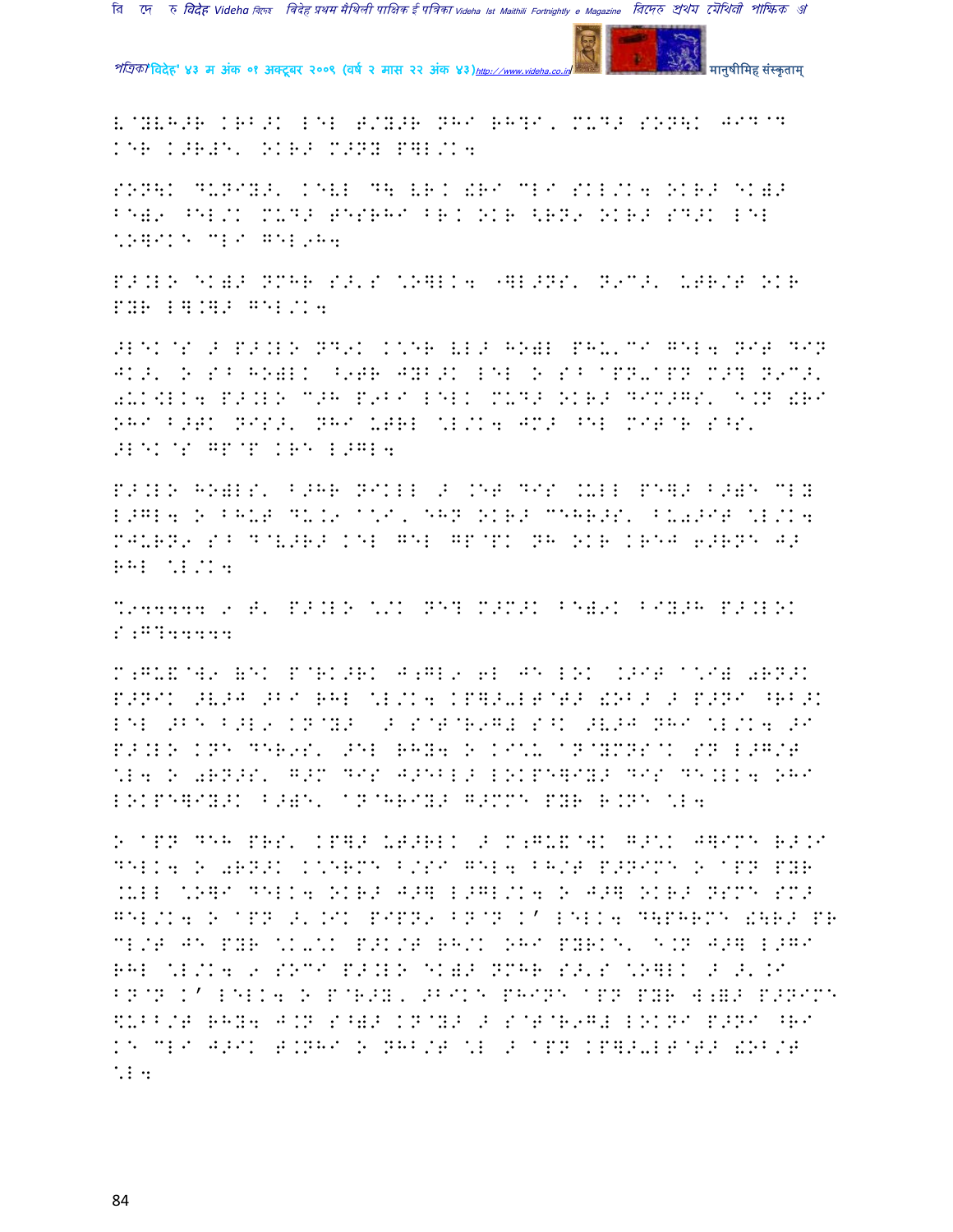O P>NIME \$UBK9 LG[LK4 \*P>K KER >V>J ^EL/K EHILEL O APN M\]9 UW[LK T' DE.LK JE %>M> H'SI RHL \*L9H4 OHO HOSL4 % TO THE WEBLAIN WERE CONSIDERED TO THE LARGE OF LARGE CAPACITY Pope (PB) on the second control position of the control social policy of the social policy of the social policy MUDES ON MUSIC RHEAS MUSIC AND STRIP RIFLE REPORTED A SOCIAL AT the strain error error were verifieden in de erre des r OKR> DE.THI RHI GEL4

O HO%ME >EL4 KI %>M> P>NIME P>?R 6EKNE \*L9H? O SOC' L>GL, H' – OKR MON KH/T \*L/K4 O >EL \*?I > HMR> BU0EB>K LEL O P>?R 6EKNE \*L9H – OKR DOSR MON KH/K – NHI, O P>?R M>R' EHN K>J NHI K' SK/T A\*I4 ^' SK/\* UPRK> M:GU& ME DIRTE, GUADE (PIRTIE) I, RUS ENTERFORM (SOCHER ON ER MGHABA POPULANE GIRLA . IT KONG SOMA SAMA SA TAGA SA SA SA SA NORD BRIGHT BELIEVE BRIGHT BRIGHT WORKER IN DISTURBANCE .>IT GOVIN@D > O EHI 0RN> PR >EL \*L4 M;GU&@W9 0RN>K M:GUE ME PALE PORT PAL MENING POING OF PALMONIA DAM M:BORYE PR POTE MORE LORD SOME SOME MORE MORE SERVER PR RHE \*L9H, 9 GOVINE DE. DE.LK POD DER LA PORT SERVIS AT EDIZIAL APPEEL APPEEL 6EKI DELK > P>.LO S' KHLK/K – P>.L@Y>, H>?S' P>?R 6EKI BOIL INFORMATION TO THE SAME THAT IT IS

KIEK? POZNIKA PUTATI NA

ARE, M;GU&@W9 0RN>K JGH OKRE \*/K NE, HMS^ JE M;GU&@W 0)>HI RHL \*9 9 B>T J' OKR> B>B\KE' PT> L>GI GELNI T' SE N9K GP@P NHI ?IK4 O G>RIO DET>H > M>RBO KRT>H4 BREAK MONTHS PROTHER RANGER AND APPEAR HOW THAT 6EKLK4 O LG>T>R 0)>HTHI; RHL4 GOVIN@DK ROKL>K P%@C>THI; O R\KL4 %>M> OTE >BI GEL9H4 O L>L R;GK P>KL M;GU&@WKE' DE.LK4 OKR> M;GU&@W .EB>K MON ^EL/K4 OHO PPP CHRISTER CHRIST AIRPY FRUIDA ONE THIRDS P>?RS' EK)> P>TO NHI GIRL/K4 P>.LO > GOVIN@D DUN\ HYSE LOTES OF LAS THE PART OF PARTY OF LOTES ON THE COURT M:GU&M O DEE O POPIS O PISTUAL A PORTI 6EKIN JE PODOVA DI 6EKI MET GO: PR CHA GREA DIGINE' GO GONNE SONG AN SAYA ESGEA M:GUA@W SO S ENGEL LIN FORM EVERYOR NORMAL VENVEL ENE %>M> <R CLI GEL9H4 MUD> >PS AB/T K>L OKR> S;GHI OKR B>B\J9 SEHO >BI GEL>H4 !RT9 PR PSRL M;GU&@W DE.I KE O P>.LO KE' OKR> M>E LG> KE G>RI DELK/K4 TKR> B>DS' J.N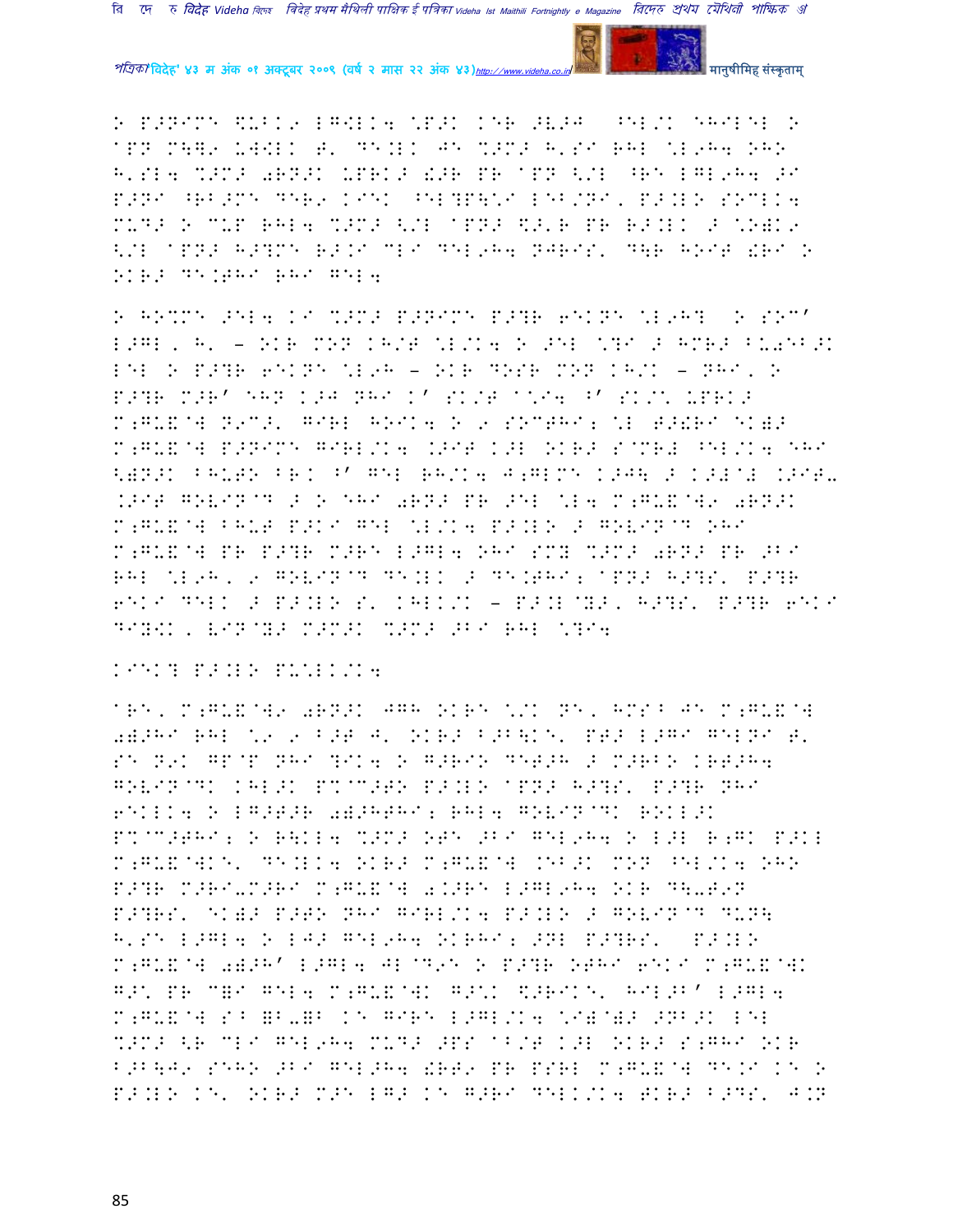*भविका* विदेह' ४३ म अंक ०१ अक्टूबर २००९ (वर्ष २ मास २२ अंक ४३)http://www.videha.co.in/ मानसीटिक मानुषीमिह संस्कृताम्



KHIYO SHINIYO MARKA NA MATA NA MARKA NA MARKA NA MARKA NA MARKA NA MARKA NA MARKA NA MARKA NA MARKA NA MARKA N<br>A marka na marka na marka na marka na marka na marka na marka na marka na marka na marka na marka na marka na  $11.7<sub>He</sub>$ 

J>HI DINS' P>.LO \$@R>IVR ^EL \*L T>HI DINS' O M;GU&@W9 0RN> PR NHEB>K LEL AB/T \*L4 P>.LO KE' DE.I %>M> KHIO-KHIO HYS/SA MEDHA PITAR BE KU DI DAGA MAHA KE ADARA ME HALLETATAR PRITY ILAH AAHA TAT AL I PORAZ, PAIL DIN DE.I KE H'S/T \*L9H > P>.LOK MONME OKR> P@RTI NB A;KUR **AB/T \*L/K44** 

P>.LO S' 9 .BRI SUNI, GOVIN@D P>.LOK .\B MJ>K U][LK4

P>.L@Y>, HUNKR S@V^>V BHUT N9K \*NI4 O KNE K>R9 AV%@Y  $\Lambda$ i mudata se imentany mpanona indrindra ahany aharan'ilay kaominina dia 4.1 metatra. P: A SERVICE STRAIN MONTH, A REPORT OF THE REPORT OF THE REPORT OF THE REPORT OF THE REPORT OF THE REPORT OF T U6>NK MHS\S KR/T \*L4

DOSR DIN RH/K4 PP.LO SATED LPT FOR DINING LA FOR CEL/BUITE OR: ON DIAPORT OR GRAPA (E.P. PAOL) TO MATOR (GRAPA) (T.SEE P>NIS' O EK >'JUR P>NI P9BI LELK > LG9CK >MK G>\* DIS CLI DELKA OHI DELKA EKS EKO EN HER JI INDIALI I INDIALI I INDIALI I INDIALI I INDIALI I INDIALI I INDIALI I IN GEL RH/K4 NEPPA SA HIAL DA TER KEHULIPA UPR UWEKEH SERA PR PRL RHY4 P>.LO EK)> J]I PR B/SI GEL > P@RK"RTIK S[;DR@Y DE.' L>GL4

>I C/T M>SK P\R@#IM> \*L/K4 G>MS LOK S^ S>;TER9 M;DIR LG BS;T PORT RHOUSE POINT PHINE PAID AND RELEASED PUT IN THE REPORT OF THE REPORT OF THE REPORT OF THE PUT IN T 6\L > 6L S^K L)KNI LG> KE BS;T "RTUK S@V>GT K' CUKL \*L/K4 >MK G>\*K AJOH >M S^ GO)P;GR> P>KE L>GL \*L/K4 KSAGE AST PR LO S PROB TOAG LOAN DATE ADVOCATE AGA KORA BOHI BOHI RUSA DA SA PASA DI SERI DENGAN BERAK BERAK BERAK BERAK EN ERI PROGRAM DI ENERGIA EN EL EN ENERG KO;" (Soli RHL \*L/K4)

 $N\mathcal{B}(L)$  –  $N\mathcal{B}(L)$  as since the single point  $\mathcal{B}(L)$  is the  $L$  point  $L$  . Let  $\mathcal{B}(L)$  be a  $\mathcal{B}(L)$ P@R>#D>Y9 BS>T P@RK"RTIKE' NB J>N D' DET/K4 G>\* – BIR9\*KE' P>GL BN> DET/K4 BS>TK SIHKBK S;GHI P>.LOK MONTH CONTROL CONTROL AND CONTROL CONTROL CONTROL CONTROL CONTROL CONTROL CONTROL CONTROL CONTROL CONTROL CONTR DISK PH>\$KE' P>R KR/T, .ETK B9COB9C !RT9KE; C9R/T ND9KE'S, PAR KRYT PHPPPS BIN PHOR DIS UNLIKE THE PHOTOGRAPH >G\ B=I J>ET4 O KTE S' >EL HET/K? KON W>MS' >EL HET/K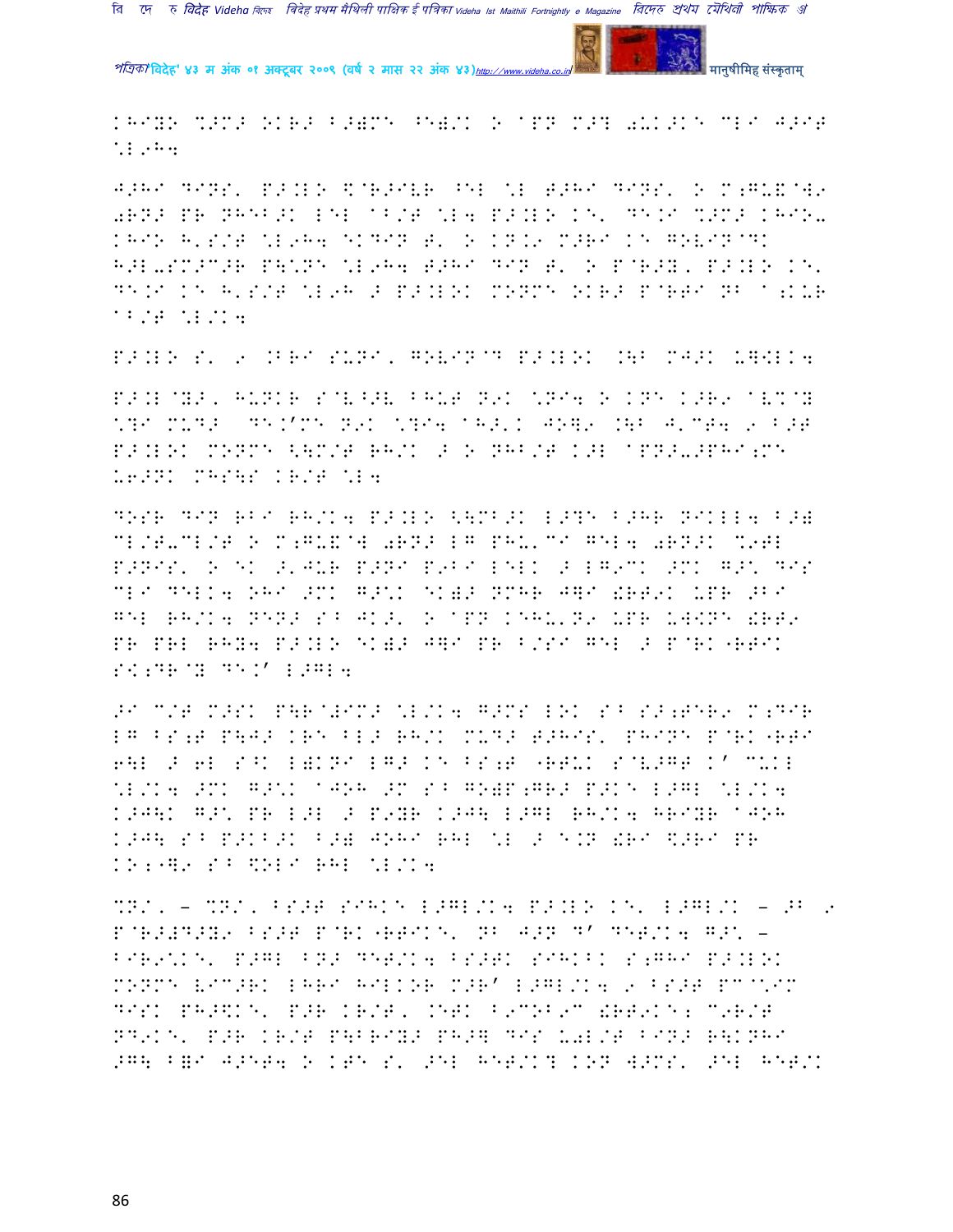*भविका* विदेह' ४३ म अंक ०१ अक्टूबर २००९ (वर्ष २ मास २२ अंक ४३)http://www.videha.co.in/ मानसीटिक मानुषीमिह संस्कृताम्



9 BTEB>K KONO UMED NHI A\*I4 O S^ W>M ^@RM# KREBL> P@RV>S9 A\*I4

BSORT ); TRAPPS REPAIRED BSORT BSPIRED RICH CORPORATION KALKA BSBE KELK/KORT ALER BALKING GRINA (GR LGELK/K4 LT@T9S^KE' B>'HIS' PK]I K>N@H PR R>.LK/K > 6ER N9C>' R>.I DELK/K4 6\L, 6L > P>T S^K CU;BN LELK/K4 > P\R> BG/C>ME S^KE' H>?S' I%>R> KR/T O >PS TECHNIK

P>.LHU' KE BU0>B' L>GL/K JE – BS>TE JK>' OHO EHI IL>K>ME <\MI-6IRI RHL A\*I4 O JN@MHI K>LS' EHI IL>K>ME RH/T \*L4 MUD> HM BS>T JK>' >BI KE CLI NHI J>IT \*9 APITU ETUK PITU ETUKO ALAH ENIVAS DENGAN SERIKAN SU JAN FALA FRAN KOM MIR ATA DIRI CAR DIANG PI PR HM P/S. ^ELHU' 6RLHU'-6ULLHU'4 EHI M>)IK S;S@K>RME PLLHU'- B"]LHU' A\*I HM4

SS: 0 .TM ^' REPORT OF A RHL \*LOCK MINIME \*LANDS FR POPS OF KNOWN SOMEONE IN THE SEARCH ENDING RELATIONS OF A RHOUSE P>.LOK !@Y>N OMHR NHI \*L/K, APITU >I %>M> P>NI ^RB>K LEN DIHEL AHI BH/K EHH LEN DIDA PERANG BILI HARA BHI SINI L OKR> EHNE L>GL/K4 H\$@\$9 > M>;SUS' P/< ^EL P>.LO KE' EK)> KUM>RI KN@Y>S' SINEH ^' GEL \*LNI > O OKR>S' BIY>H K BROKE SOCIAL SOCIAL SOCIAL AND BORGHAM DE. IT DERIVATIVES ON THE BORGHAM IN THE SOCIAL DECISION OF THE SOCIA NS-NSME UM;G >BI J>IT \*L/K V/H %>M> >I 0RN> PR NHI >YL \*L9H T/' O APN>KE' M;D MHS\S KR/T \*L4

GDHK>L .TM HEB> PR RH/K > AN@H>R APN PYR PS>RI RHL \*L4 S>;TER9 M;DIR LG P>.LOKE' PE)@ROM/K@SK JGMG KR/T IJOT DE LA PARTICIA DI BILI DE LA POSTATI DI PRIBE PAPIDI IN COBIE DA C GEL/K4 BS; PAPE THE SERVICE PROPERTY OF THE CONTROLLING BILLING. BOARD DATE DOE 'N TAAR DE TEL ARBANDE OP DE FEL BELANDE SERIES, 'N PERBY KR/T A\*I4 OHI R>TI O M;DIR >PIS NHI J>IT \*?I APITU BJADAR: PORTABAT (PAM BAJE TORA BS): ABBIT "POR AJ ^RIK LOK ^RI R>TI UT@SB MNB/T A\*I4 P\J>K LEL T' %>M> AV& MOTHIST DESPESSION DES TRANSPORTANCES IN THE SECOND PRESENT AN INTERFERING DE SOCKER SOCKER

 $\mathcal{R}$  , and  $\mathcal{R}$  is the positive point of  $\mathcal{R}$  . The point  $\mathcal{R}$  is defined as  $\mathcal{R}$ GENE JY SIJE GELFYD SOART GOED IN DE DE GELFY GELFYN SYNTAS GELFYD G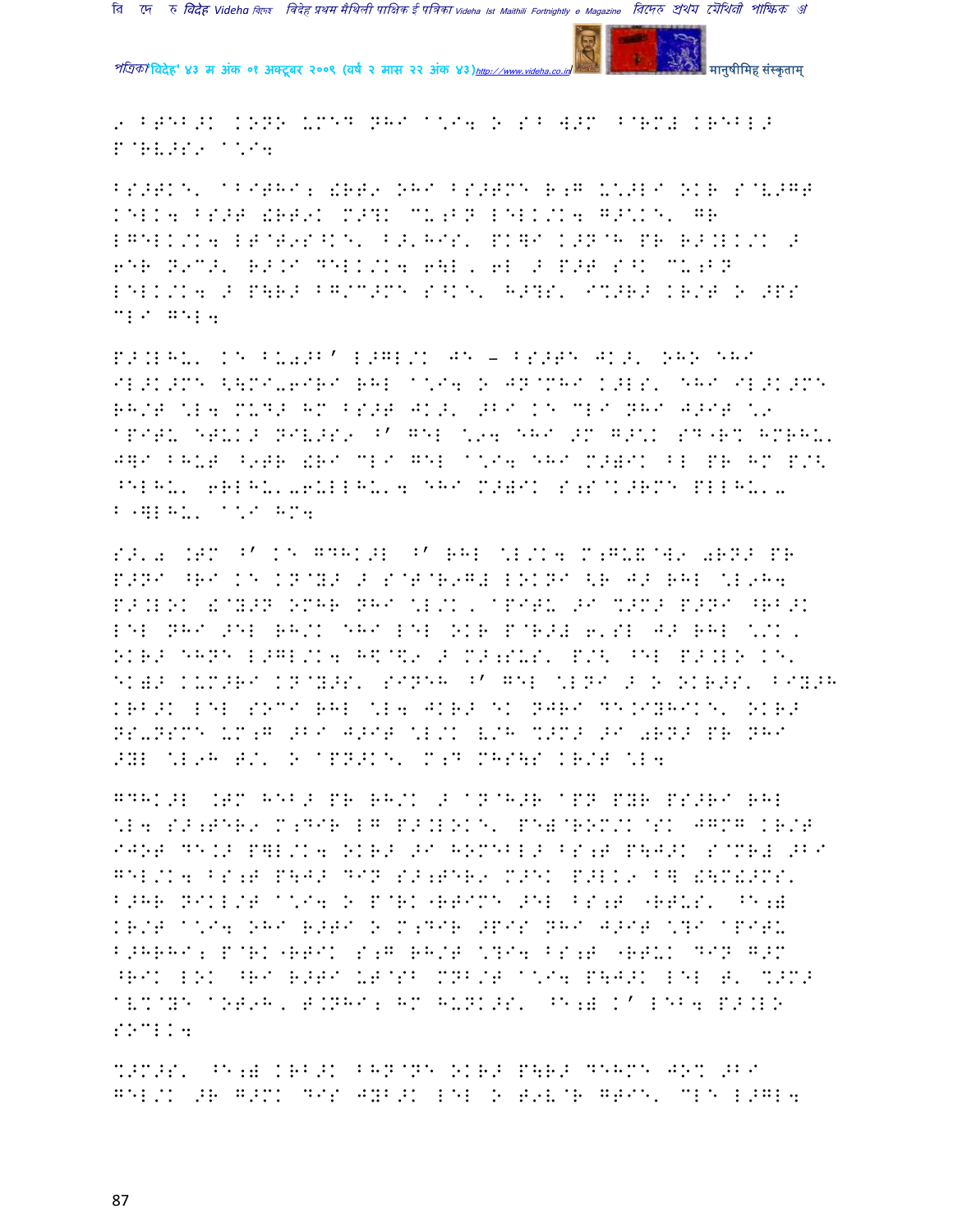*भविका* विदेह' ४३ म अंक ०१ अक्टूबर २००९ (वर्ष २ मास २२ अंक ४३)http://www.videha.co.in/ मानसीटिक मानुषीमिह संस्कृताम्



M;GUA@W9 0RNO;GU&@W9 0RNO;GU&@W9 0RNO;GU&@W9 0RNO;GU&@W9 !OB/T \*L4 RBI LG>KE >I T9N DIN ^' GEL RH/K4 GOVIN@D RBIKE' KIEK NHI AEL>H? O Y/H SOCI RHL \*L4 TTBHIME DRS EN LA PORTE DE LA GRANDE EN L'AGRICA EN L'AGRICA EN L'AGRICA EN L'AGRICA EN L'AGRICA EN L'AGRICA EN L'AGRI SULBA DER MENGENDE DELAN GUNDA DEL LA DEL HOMOGENA DEL LA GOVINA PRED PURTE UNIVERSITY THROUGHT THE CLIPS OF DOSR>K H>? PK]I LELK4 GOVIN@DK KNH> APN> H>?S' HILB/T P>.LO PU\*LK/K –

AH>' RBI DIN KIEK NHI ELHU'?

K9 KH9, HMR- ऑ65K MARI MARI PIKINI HMR PIKIMI PIKO TER #NE MEDAN AT APNEED TAR BAS. TIME IS KERBAIL O SO HMR> JBRDS@T9 L'GEL>H4 HMR MON KR/T RHY JE AH>'S' >BI ^E;) KR94 GOVIN@D APN MON .OLI DEL?I4

J>Y DIA, E.NHI; MILLHU' Y/H K9 KM A\*I?

DUNA HISTORIAN

 $W$   $\vdots$   $\vdots$   $\vdots$   $\vdots$   $\vdots$   $\vdots$   $\vdots$   $\vdots$   $\vdots$   $\vdots$   $\vdots$   $\vdots$   $\vdots$   $\vdots$   $\vdots$   $\vdots$ 

GOVING COVING AN INDIANAL PROPERTY AND DRIVING AN INDIANAL GOVINNATION OF THE LANGUAGE CONTINUES. UT MOUS PLACE PHONE ON A SUPPLY HIGHER IN STANDARD ON A PHONE OF LOCAL PROPERTY. DEH PR \*I)@)> M>RE LGL>H, P>.LO SEHO HUNK> PR P>NI 6EKLKNI4 OHI K>L GOVIN@DK KP]> N9K JK>' ^9JI GELNI4 PRED IN THE BRITING STREET STREET TO CHAIN TO GOVING GOVING BEKELVING

P>.LO NH>KE APN DEH PO\*LK4 APN KP]> SU.B>K LEL L>RI DELK/K4 B>DME DUN\ GO)E >MK J]I PR >BI B/SI GEL4 P>.LO GOVIN@DK >'.IME DE.LK4 GOVIN@D KI\*U KHE C>H/T \*L>H, 9 HUNK> >'.IS' P>.LOKE' PT> L>GI GEL/K4

KONO NB SMART PRODUCED PRODUCED IN THE SMART PRODUCED IN THE SMART PRODUCED IN THE SMART PRODUCED IN THE SMART

 $\mathcal{L}(\mathcal{L}(\mathcal{L}(\mathcal{L}(\mathcal{L}(\mathcal{L}(\mathcal{L}(\mathcal{L}(\mathcal{L}(\mathcal{L}(\mathcal{L}(\mathcal{L}(\mathcal{L}(\mathcal{L}(\mathcal{L}(\mathcal{L}(\mathcal{L}(\mathcal{L}(\mathcal{L}(\mathcal{L}(\mathcal{L}(\mathcal{L}(\mathcal{L}(\mathcal{L}(\mathcal{L}(\mathcal{L}(\mathcal{L}(\mathcal{L}(\mathcal{L}(\mathcal{L}(\mathcal{L}(\mathcal{L}(\mathcal{L}(\mathcal{L}(\mathcal{L}(\mathcal{L}(\mathcal{$ 

HMR> LEL EK)> S;B;! >EL A\*I4

AH>'K LEL S;B;!? KTES'? KEKR? P>.LO EKS' EK P@R%@N KELNI4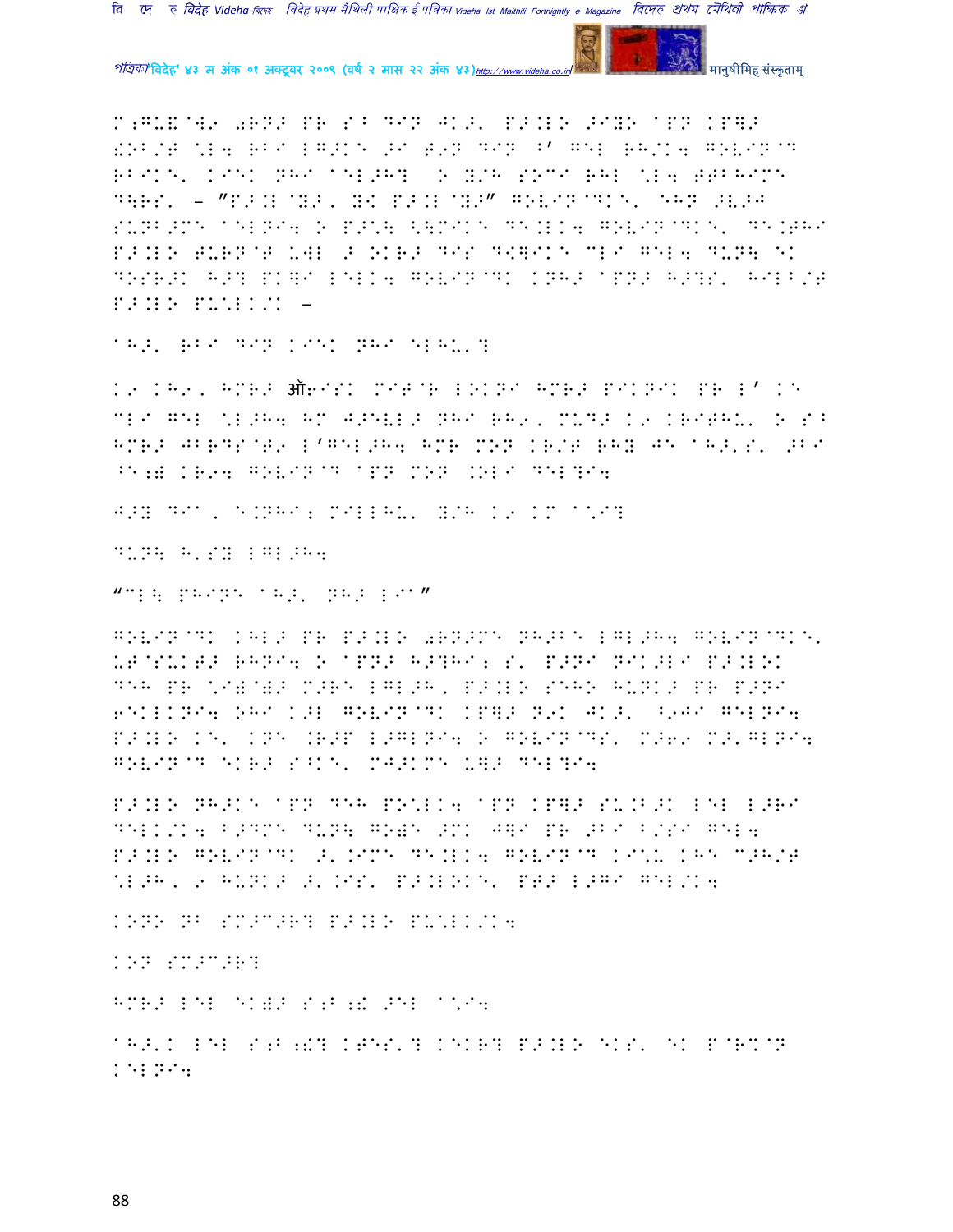9 S^ HM AH>'KE' B>DME KHB4 MUD> PHINE BT>U – %>M> >I

S;B;! >EL A\*I4 HM OKR> S>6 MN> K' DELIY/K4

EKR JV>B T' B\$@\$ SRL \*/K Y[4 GOVIN@D B>JL4

B>DME GOVIN@D B>JE LGL>H4

JET9H T' HMR> .U%9 HOET4

PROBLEMATIC CHANGER RHYPH

NHI BT[LIYNI4

A\*I4 P>.LO KHLK4

 $\frac{1}{2}$  ,  $\frac{1}{2}$  ,  $\frac{1}{2}$  ,  $\frac{1}{2}$  ,  $\frac{1}{2}$  ,  $\frac{1}{2}$  ,  $\frac{1}{2}$  ,  $\frac{1}{2}$  ,  $\frac{1}{2}$  ,  $\frac{1}{2}$  ,  $\frac{1}{2}$  ,  $\frac{1}{2}$  ,  $\frac{1}{2}$  ,  $\frac{1}{2}$  ,  $\frac{1}{2}$  ,  $\frac{1}{2}$  ,  $\frac{1}{2}$  ,  $\frac{1}{2}$  ,  $\frac{1$ 

H'S944444S^)>4

DELK4

NHI NE? T.N T' HMR ANUM>N W9KE ^EL4 HM AH>'KE' >R NHI UL0>EB4 HMR> LEL VIN@Y> >P> (D>D>) K DISS' %>M>K LEL

P>.LOKE' BTEB>K LEL >NL GEL RHS@Y GOVIN@D .OLI DELK4

MUD> S;B; B;B; B;B; CHO; CHERLI B;B;B; B;B; B;B;C?

%>M>K JO]9K LEL AH>'K P@RYOJN A\*I HMR NHI4 AH>'KE' S@MR# A\*I, HM EKBER AH>'KE' KHNE RH9 – "%>M> > AH>'K JOHN RHER RHET?" KINK RHER BHE JOHN GODH AN THE CUP OF G

HM SUPHRIN, AB ANE BADA (DRIB) FIRE MIN AMBIE NAM BIB AN BOBARA BEMERAN HM SOB MEDIA IN TAEKERAL MUTE KAN KIES

NHI GOVIN@D, EHI S;B;!KE' NK>RI AH>' N9K NHI KELHU'4 AH>' HMR> LEL T@Y>G K' RHL \*94 9 HMR> N9K NHI L>GI RHL

EHN NHI \*/K P>.LO, AH>' BU0/T NHI \*94 AH>'KE' K@YO NHI AYI4 %XXXX AHIKE' PSINDAN AYIKE' PARA DA AHIK

O SO BOURNESS ON DE LANGUING ON DER LA GENERAL DE LA GENERAL P>.LOK MON VICLIT ^' GEL/K4 MUD>K %>M>K S^ S@MR#

P\\*T>\*44444OKR NMGR KE%R>%I444446\L-SN OKR

E.NHU' MHK/T RH/K4 %>M>K D@V>R> GOVIN@DK LEL KEL GEL

H' – NHI;444444,E.N !RI T' NHI4 P>.LO SOCIKE JV>B

>YL \*L9H P>NI ^RB> LEL?

KELK4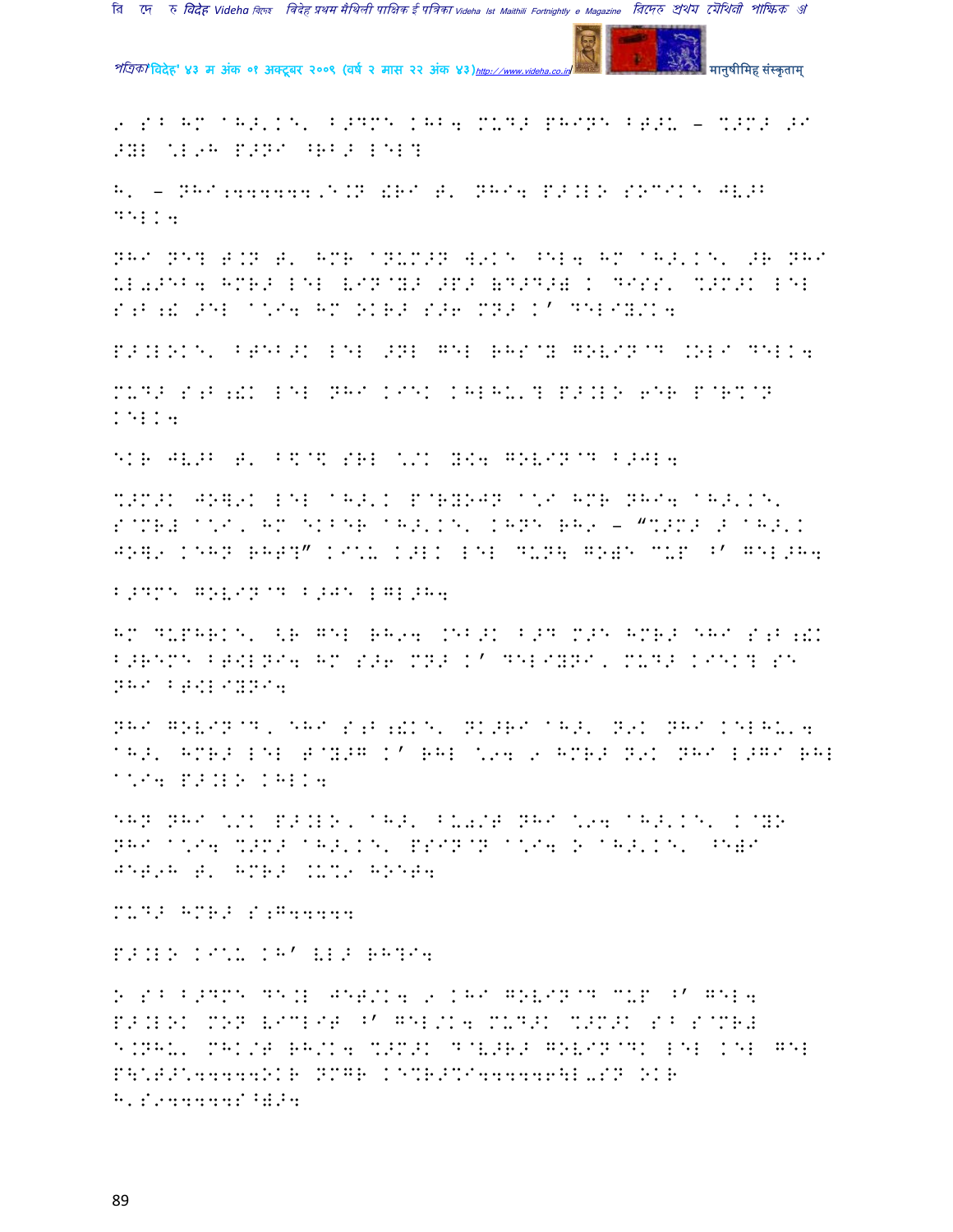OKRA DUNAN DI DELI SERIKA DENGAN KERAMA DI PERANGAN KE PERANGAN DI PERANGAN KE PERANGAN DI PERANGAN KE PERANG TEST ADSPECTEDANCE DE ROUPE DO TOURIEL OUTSIEL IN THE COURT MAINERER. BIYOU ARE THE PARTIES OF A REAL PROPERTY

 $\mathcal{M}\subset\mathcal{M}\subset\mathcal{M}$  . We have the probability of the state of the state  $\mathcal{M}$  and  $\mathcal{M}$  are  $\mathcal{M}$  . Localization of the state  $\mathcal{M}$ MUDIS O – NHI AHI, PALIED BAYAN DO LO REAL PRIME PARTIES. %>M>KE' KI\*U KHB>K LEL MU'H .OLNHI \*L9H KI O CLI GELAH PININ TANG BUOLAN AS NIHAN SUOMI BSASY MENT SOMETH CONTROL OF GELFURNIE

K@RM%,

%@R9 TUK>R>M R>M> %E) (JN@M 1952) KO;K#9 ^>&>ME 'EK JUVO JIETO JIE TORANO VERMONDA GRANIMA VRA GRANIMA SOPROVIMA L<U K?>, 'MNM\_B'—K>V@Y S;G@RH KER RCN>K S;GHI K/K)> PUS WALD ANURARY S; PUS POSSIBLY AND ANNOUNCEMENT WARRANTY STARK POSTARI . RAPON . I TOAR ARM DRIVE . I NAN TING BORT PRI PA KO;K#9 UPN@Y>S—'P>.LO' PR HINK> VR@& 1978 ME 'GOV> KL> AK>DM9 S>HIT@YIK PURS@K>R' ^E)I CUKL \*NI4

 $\mathcal{L}(\mathcal{X})$  ,  $\mathcal{L}(\mathcal{X})$  ,  $\mathcal{L}(\mathcal{X})$  ,  $\mathcal{L}(\mathcal{X})$  ,  $\mathcal{L}(\mathcal{X})$  ,  $\mathcal{L}(\mathcal{X})$ 

JN@M: 18 AP@R9L 1965 SHRS> JIL>K MHI&9 P@R.;\$K LHU>R G>MME4 >R;^IK %IQ>,G>MHIS', >I4E4, B94E4 (M/?IL9 SM@M>N) EM4E4 M/?IL9 (S@VR@#PDK P@R>P@T) TILK> M>'09 ^>GLPUR VI%@VVID@Y>LY, ^>GLPUR, BIH>R S'4 BET [BIH>R P>T@RT> PR9Q> (NET K SMTUL@Y) V@Y>.@Y>T> HETU UT@T9R@#, 1995] "M/?IL9 N>)KK S>M>JIK VIVR@T@TN" VI&Y PR P2-EMP454 ERMEGAL, PRESS TRAGA (PART) MET DE T ^>GLPUR, BIH>R S'4 M/?IL9K KTOK P@RTI&@WIT PT@R-PT@RIK> S^ME KVIT>, K?>, NIB;! >DI SMY-SMY PR P@RK>%IT4 VR@TM>NME %/QIK SL>HK>R (M/?IL9) R>&@)@R9Y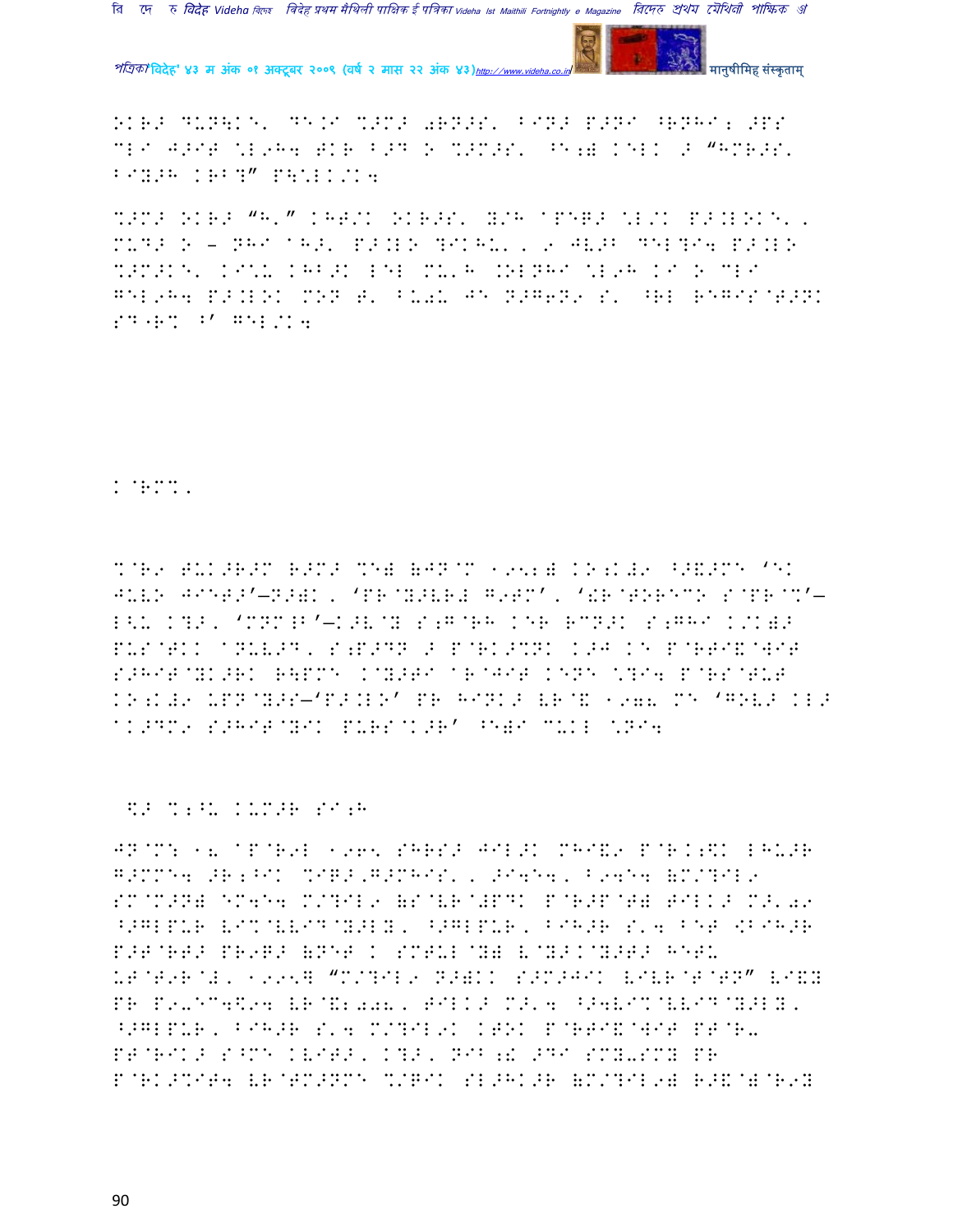िव <sup>त</sup> ह विदेह Videha <sub>विष्य</sub> विदेह प्रथम मैथिली पाक्षिक ई पत्रिका <sub>Videha Ist Maithili Fortnightly e Magazine *वि*(मह क्षेश्रेग ट्रॉशिती পौष्किक \$</sub>

पिñका**'**िवदेह**'** ४३ म अंक ०१ अक्टूबर २००९ (वष र् २ मास २२ अंक ४३)http://www.videha.co.in/ मानषीिमह स ु ंस्कृताम्

ANUVAS ANUVAS ARUSTAS ARTISTAS ARTISTAS ARTISTAS ARTISTAS ARTISTAS ARTISTAS ARTISTAS ARTISTAS ARTISTAS ARTISTA ME K>R@YRT4

SEB9 68 (SEB) 68 (SEB9)

B>L>N>; K"RTE-

१५९९: 100 प्रति संस्कृति कारण करते हैं। स्टेड प्रति कारण करते हैं। प्रति कारण करते हैं। स्टेड कारण करते हैं। स

२4KL@PN> %R#: DEV9J9

DEVA: THE SECTION OF THE SUPPLE SECTION OF TULE KM YELDAM STRUS STASA LORAR TRANS AFTESAR (FOUNDAMENT VI^IN@N PT@R-PT@RIK>ME K?>, L<UK?>, VI:>N-K?>, CIT@R-KRA) KORPORA TERRAHAN KORPORAN DIRISTA

VIX EXTRA RESULTATION IN THE RESULT OF THE RESULT OF THE RESULT OF THE RESULT OF THE RESULT OF THE RESULT OF T<br>The result of the result of the result of the result of the result of the result of the result of the result o KBR RELEASED IN THE WARRANT ORDER IN ANY WHE

NT>%>:

HRUPS (NOCH MARING ) (NOCH KOOLA KROP (PARA

NT>%> PC9S

 $\mathcal{L}=\mathcal{L}=\mathcal{L}=\mathcal{L}=\mathcal{L}=\mathcal{L}=\mathcal{L}=\mathcal{L}=\mathcal{L}=\mathcal{L}=\mathcal{L}=\mathcal{L}=\mathcal{L}=\mathcal{L}=\mathcal{L}=\mathcal{L}=\mathcal{L}=\mathcal{L}=\mathcal{L}=\mathcal{L}=\mathcal{L}=\mathcal{L}=\mathcal{L}=\mathcal{L}=\mathcal{L}=\mathcal{L}=\mathcal{L}=\mathcal{L}=\mathcal{L}=\mathcal{L}=\mathcal{L}=\mathcal{L}=\mathcal{L}=\mathcal{L}=\mathcal{L}=\mathcal{L}=\mathcal{$ 

KL@PN> %R#:DEV9J9: **BOLGAN : COLONEY BENET**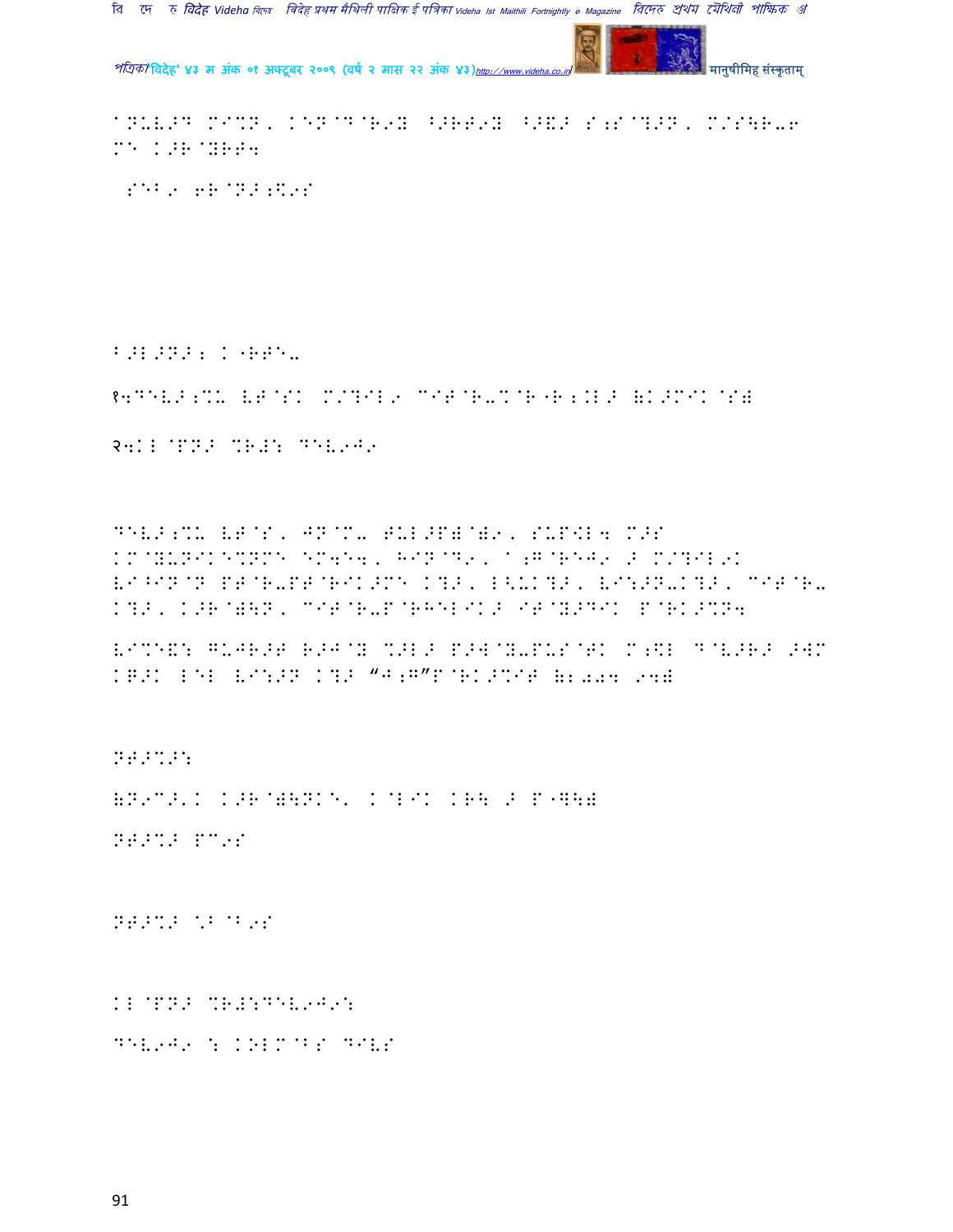KOLMABS CONSTRUCT ) AND A CONTROL CONTROL TO A CONTROL AND A CONTROL CONTROL OF A CHANGE OF A CONTROL OF A CONTROL OF A CONTROL OF A CONTROL OF A CONTROL OF A CONTROL OF A CONTROL OF A CONTROL OF A CONTROL OF A CONTROL OF DIS LEKIN SAL NHI; SHALI; O DOLINIA AMERIKA SEHO API AMERIKA SEHO TESR Y>T@R> ME PHU'CL>4 VI\$M@BN> 9 \*/ JE HUN@KO APN GEBE IS E EHSIS BHUT DER SIN BERICHTEN PHIL IST DER S

KOLO DIS J.H (B. C. DOH) DIS BELI DOH BELI HAN PI DIS BELI HE PI HE BELI DIS BELI DO KP@T>N M>R@)IN ELON@SO PIN@SOJ BIN> ANUMTI KE EK DE VIP 'BOOK ON DIS BIKE AS A BOOK AN IN DIS BIKE ON DIS BIKE ON A SERIES .BRI THIN YEAR .BRI BESP : ROBER THO PROVINCING THE CONDITION OF THE TERM JH-JA SISAN AYE NIJARYA JONYA MALINE JA GALO ARJAI ONIDA NEBI State of the experimental control of the experimental control of the experimental control of the experimental o VID> ^EL>4 L[)1 K>L PIN@SOJ ^E)L/N4 KOLM@BS KE T>MS APN JH>JKE SURQIT DE.I SM>P@T ^1 GEL/N4 DUNU GO)Y  $L$ :  $\mathcal{L}$  and  $\mathcal{L}$  and  $\mathcal{L}$  is the extended of  $\mathcal{L}$  . The function of  $\mathcal{L}$  and  $\mathcal{L}$   $\mathcal{L}$ PUN, PELOS BN@DRG>H ME PHINE KOLM@BS > KI\*UE <#@)>K B>D PIN@JOJ PHU'CL>4KOLM@BS KE HIRO KE .IT>B ^E)L/N4

K@RIS@)OFRIED IN DIE REIN DIE REIN DIE REIN VAN DIE REIN VAN DIE REIN DIE REIN DIE REIN DIE REIN DIE REIN DIE UT@TR9 AMERIK> S1 JO\$/ME BHUT MHT@T@VP\R@# \*/4YD@YPI AHI S1 PHINEHO KI\*U Y>T@R9 OHI DIS J> CUKL \*L/?4KIN@TU HUN@KR Y>T@R> BES9 S6L \*L/N4 KOLM@BS APN T9N )> JH>J N9N>4 PI#@)>4 > S/#@)> M>RI> L1 K1 DQI#9 S@PEN S 1 VID> ^EL>4S@PEN KE P%@CIMTM )>P\ 'K/NER9 >IL/#@\$' ME APN JH>J KE MRM@MT LEL R\KL>4 6ER OTY S1 VID> ^1 KR9B SV> MHIN>K Y>T@ROPR>N@T 12 AK@)\BR 1492 9SV9 K1 BH>MS )>P\ PR VIR>M LEL>4BH>MS D@VIP 6@LORI\$> H@YS;YUK@T R>&@)@R AMERIK> KE EK R>J@YH"R4 K@YUB> HAYUT@TR9 AMERIKAN DE SERIES AMERIKAN TRANSPORTASION DESERT DE H@YK/REBIYN S>GR ME S@?IT S;YUK@T R>&@)@R AMERIK> KE EK ^>GH"R KE B9C S@?IT \*/4 12 AK@)\BR KE DIN KE AHI K= Kolman in the state of the state of the state of the state of the state of the state of the state of the st<br>A state of the state of the state of the state of the state of the state of the state of the state of the sta

DEV9J9 BC@C> SBKE ITIH>S P"]> RHL \*L/?4P@@R>S;G \*L/ KOLMABS KE A) LOO HE A)LIHAN KE ANG KE ANG KE ALIHAN NG KALIFATAN ANG KALIFATAN NA KE ALIHAN NG KALIFATAN NA K 4TELAR IR IN DE VERTE AMPROVED SOM SA Y>T@R> PR NIKL/ \*L/? > ANEKO JO.IN UW> JH>J S1 ROM>;CK>R9 Y>T@R> B>D AVIKSIT S^@YT> BL> ^\MI S .\B !N>R@JN K1 L[)/ \*L/?4 K@R@R9S@)O6R KOLM@BS SEHO EHENE ME S1 EK \*L/N EK \*L/N KONSTANTING PRODUKTION AT THE STATISTICS OF THE STATISTICS OF THE STATISTICS OF THE STATISTICS HUNDAY STRING STRING SOMETIME STRING

িব দে *হ বিदेह Videha विल्ह विदेह प्रथम मैथिली पाक्षिक ई पत्रिका <sub>Videha Ist Maithili Fortnightly e Magazine त्रिमिरु শ্রথম মৌথিলী পাক্ষিক \$*</sub>

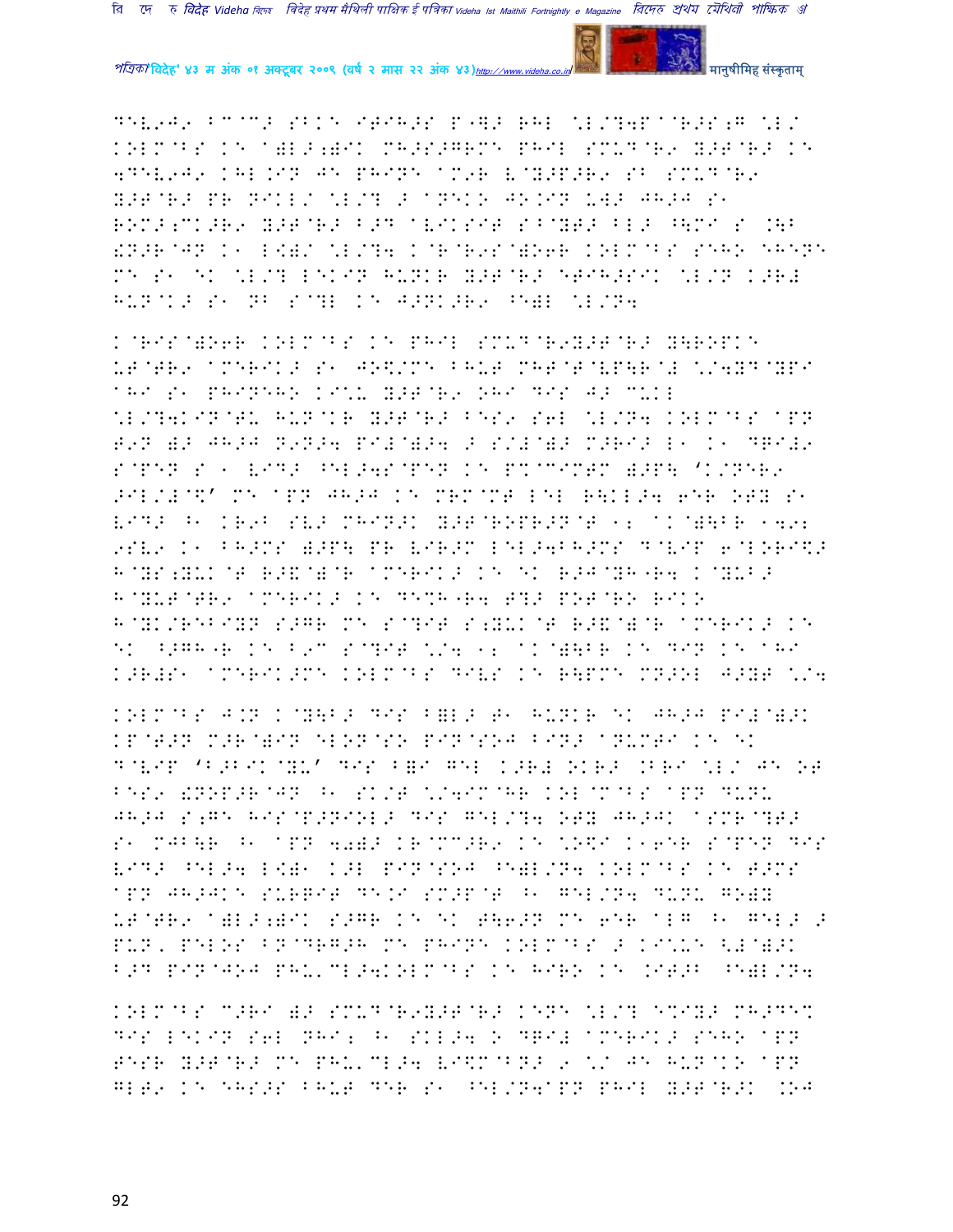KE EXISTING AND A BUDS AND A SHOP AND A BUDS AND A BUDS AND A BUDS AND A BUDS AND A BUDS AND A SHOP AND A STRA JO\$/ME HUN@KR BHUT P/< YOGD>N \*L/N JE KI B>D ME Y\ROP > AMERIK>KE B9C V@Y>P>RIK SM@BN@! S@?>PIT KR/ME BHUT SHOW SHOW SHOW

BC@COORDING@COORDING@VOOR

84P@RAF, KAB@R@RH@MUHARMAR@RH@RH@MARH@T@T@T@T@T SR@VP@R?M APN DUN\ H>? DE.B>K C>H9, >' 9 %@LOK BJB>K  $\mathcal{L}$  . The set of  $\mathcal{L}$ 

KR>G@RE VSTE LQ@M9, KRM!@YE SRS@VT94

KRAMAR KRAMARHOM POD BODY POD BODY DE TE KRONE SOMETIME IN DIE KRONE IN DIE KRONE IN DIE KRONE IN DIE KRONE IN

KRK (GPS) BETOG FRYE NAFY, KRK METALWE RRK MERGY KR MALME BORHOM SORIAL DRAG BARDE BARE KREKARE DRI KRB>K ?9K4

२4S;!@Y> K>L D9P LESB>K K>L-

D9PM\LE S@?ITO B@RH@M> D9PM!@YE JN>R@DN,4

D9P>G@RE %+@KR, P@ROK@T@T, SN@!@Y>J@YOTIR@NMO1S@TUTE॥

D9PK M\L ^>GME B@RH@M>, D9PK M!@Y^>GME JN>R@DN (VI&@#U) >1 D9PK AG@R ^>GME %+@KR S@?IT \*?I4 HE S: EMPIRATION AND TANKING AHOM

 $3...$  $3...$  $3...$ 

R>M; S@KN@D; HN\MN@T; V/NTEY; V"RKODRM@4

%YNE Y, S@MREN@NIT@Y; DU,S@VP@NS@TS@Y N%@YTI॥

JE S^ DIN SUTB>S' PHINE R>M, KUM>RS@V>M9, HN\M>N@, GRUE DA SAMI SAMBER DEN NEVI ALTIE TUSH NE TE DENE AA J>IT \*N@HI4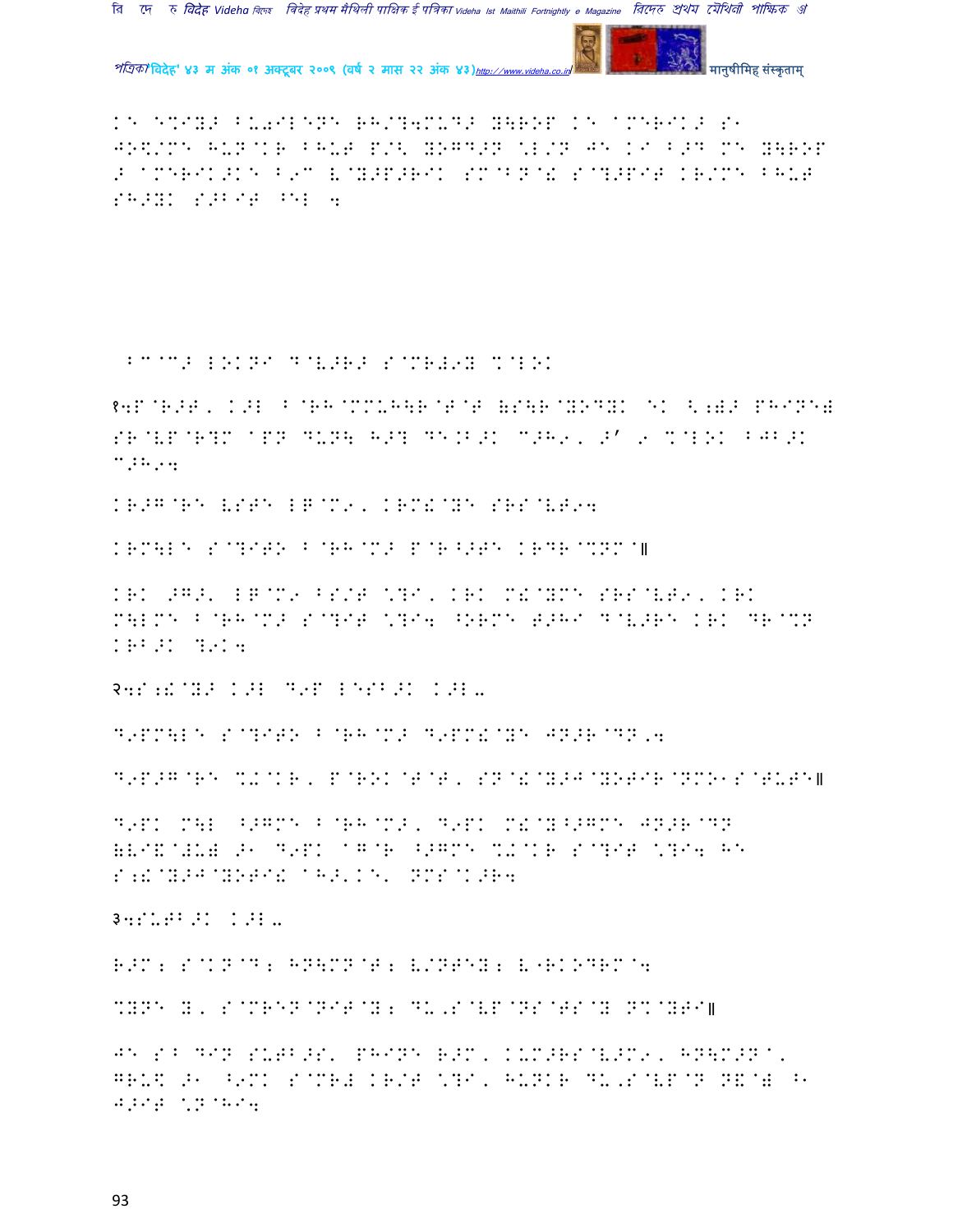*পত্ৰিকা*' विदेह' ४३ म अंक ०१ अक्टूबर २००९ (वर्ष २ मास २२ अंक ४३)http://www.videha.co.in/ मानासीमिंह भानुषीमिंह संस्कृताम्

NR@MORE SING SING SING SENEGA SA SANG SANG SANG SANG SANG SANG SA

KORPOR ENGINE SAN APTA SPROFILMENT SAN SAN S

VR@&; TT@ ^>RT; N>M ^>RT9 YT@R SN@TTI,॥

६4AHL@Y> D@R[PD9 S9T> T>R> M#@\$ODR9 T?>4

७4A%@VT@?>M> BLIR@V@Y>SO HN\M>;%@C VI^9&#,4

>1 PR%UR>M- 9 S>T )> CIR3@J9V9 KHB/T \*?I4

SIDM TEST : STAETH IN STATISTIC PART IN THE STATISTIC POINT IN STANDARD .

P3@CK; N> S@MREN@NIT@Y; MH>P>TKN>%KM@॥

K"RP, PRSURATS OF SPACES OFFICERS ON THE CA

८4S>TE ^VTU SUP@R9T> DEV9 %I.R V>SIN9

UG@REN TPS: 14 MIN THI, PMIPHI, PHILIP

J>H@NV96ENLE.EV YN@Y\!I %%IN, KL>॥

९4 BONDON B: JOHN SPORT PRODUCED A ME BONDON NAME

AP\R@#E P;CME VR@&E VR@#Y>MI JGT@T@RYM@ ॥

SN THE SNOW CONSIGN

N&M) \*N J#IT \*N&

५4UT@TR; YT@SMUD@RS@Y HIM>D@RE%@C/V DQI#M@4

HE G;G>, YMUN>, GOD>VR9, SRS@VT9, NR@MD>, SIN@!U >1

SMUD PALAMA PARTINA PAAN PAMUSE DIA PERSENYA PARA NAMA SERANG PADA DAN DIA

JE SO DIN AHLAY SO DIN AHLAY SANG SERING SERING SERING SERING SERING SERING SERING SERING SERING SERING SERING EHI PAST BADALLETA BELGA SORA SARA SATU SAMA KAR

A NOVEM A VIRTUALI, IN BILI, VIA DELL'INDIA POSSIBILI, VIO A SONO CON POSSIBILI, VIO A BILI, KONG POSSIBILI VI

GE CONSIDERED CONSIDERATION CONTINUES.

४4 FEBRUARY STORY

94

िव <sup>त</sup>ि दिविदेह Videha विल्ह विदेह प्रथम मैथिली पाक्षिक ई पत्रिका <sub>Videha Ist Maithili Fortnightly e Magazine त्रि(मरु शेथेप ट्यैथिवी शीश्विक औ</sub>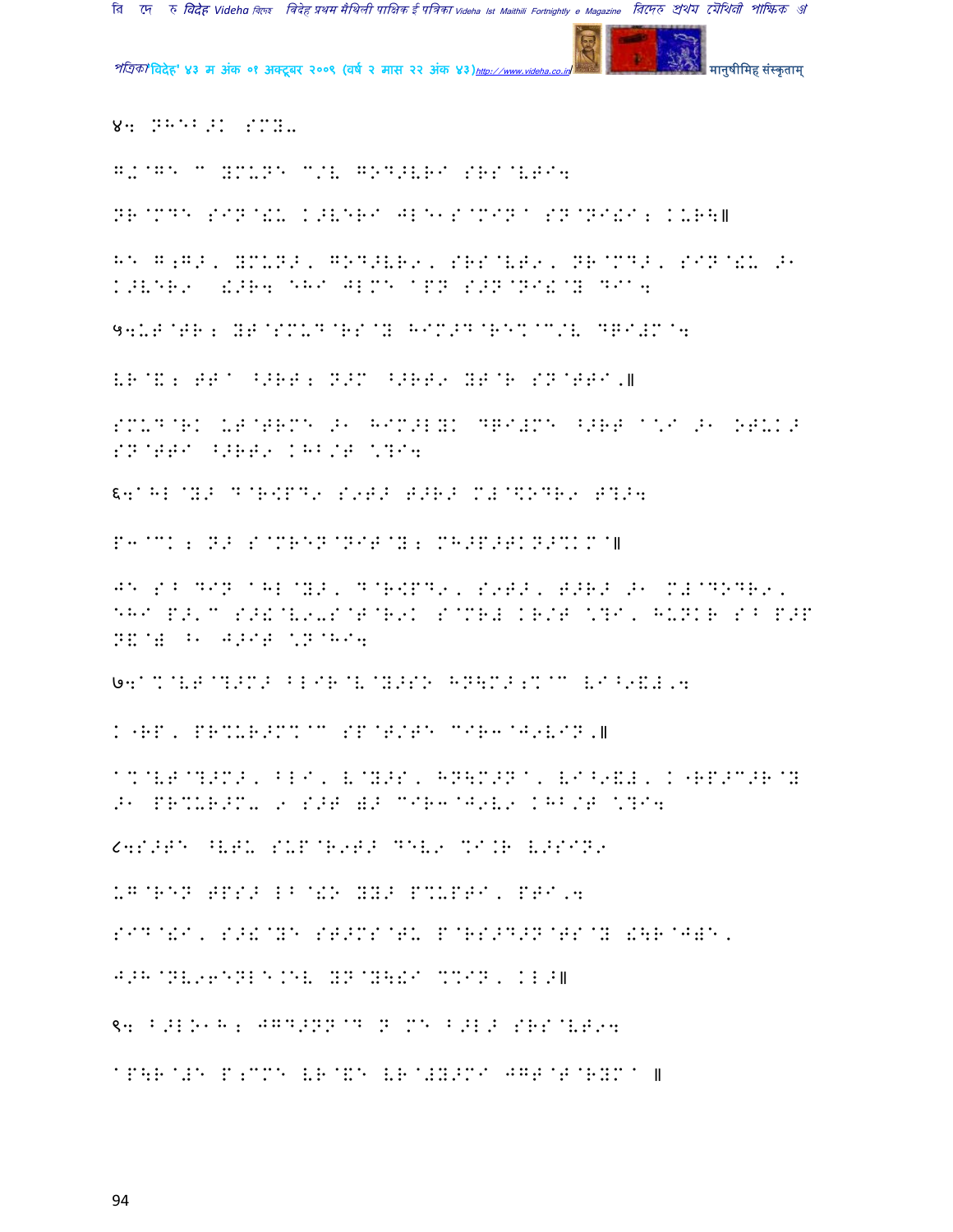*পত্ৰিকা*' विदेह' ४३ म अंक ०१ अक्टूबर २००९ (वर्ष २ मास २२ अंक ४३)http://www.videha.co.in/ मानीमिंह भागतपीमिंह संस्कृताम्

१०4 PREMERENT MINITERTIAL OF CHAIRCHEAT MENTHING 22, MINITER 22)

> B@RH@MN@NIT@YS@Y P@RJ>PTIR@ॠ&I,4 LI;^OK@T@T> DEVT>,4 S@VR>\$UT@K"RTI%@\*N@D,4 &\$@J, S@VR,॥

 $\mathbb{P}^1$  for the Corollary of the More of the More and  $\mathbb{P}^1$ BJ©E NE NBY (BJGH@P NE LONDEYGHYEL NEV@HBYLOGIL DONJE@YD))  $+P$ 000  $+P$  ;  $\bar{Q}$  ,  $+P$  and the  $+P$  subspective proposition  $\bar{Q}$  with  $\bar{Q}$  and  $\bar{Q}$ PURÓP NEMON NORDA (PROENCIA) (RÓNNOENNE L'ANO (PURCA) AND NORDA BHÓNUPE VB (EUQHD) HURQBEU E PHOURQNYLPHÓNUPNY (P. PQP VHP VBD E) EF TEFL@ HIGEF TEN (P@YNEGED) (PT TEP THAY (ENPTH@TN) P(20  $\mathbb{R}$  :  $\mathbb{R}$   $\mathbb{R}$   $\mathbb{R}$   $\mathbb{R}$   $\mathbb{R}$   $\mathbb{R}$   $\mathbb{R}$   $\mathbb{R}$   $\mathbb{R}$   $\mathbb{R}$   $\mathbb{R}$   $\mathbb{R}$   $\mathbb{R}$   $\mathbb{R}$   $\mathbb{R}$   $\mathbb{R}$   $\mathbb{R}$   $\mathbb{R}$   $\mathbb{R}$   $\mathbb{R}$   $\mathbb{R}$   $\mathbb{R}$   $\mathbb{R}$   $\math$ 

MN@T@R>R@?>, SID@!Y, SN@TU P\R@#>, SN@TU MNOR?>,4 %T@P####; PUPMEMP#WDYS@T@U MM#MB###WUP#EMP##

 $3^{5}$   $9^{1}$ ,  $9^{1}$ ,  $9^{1}$ ,  $9^{1}$ ,  $9^{1}$ ,  $9^{1}$ ,  $9^{1}$ ,  $9^{1}$ ,  $9^{1}$ ,  $9^{1}$ ,  $9^{1}$ ,  $9^{1}$ ,  $9^{1}$ ,  $9^{1}$ ,  $9^{1}$ ,  $9^{1}$ ,  $9^{1}$ ,  $9^{1}$ ,  $9^{1}$ ,  $9^{1}$ ,  $9^{1}$ ,  $9^{1}$ ,  $9^{1}$ ,  $9^{1}$ ,  $9^{1}$ ,  $9^{1}$ ,  $9^{1}$ 

HE SURVOG APS DE SURVOGARIE SU SURVED SURVOGE SU UT@PN@N HO?I, >' %UT@RUKE' N>% KENIH>R S/NIK UT@PN@N HOTEN APPLICATIONS ON BROWN BROWN CONTROL DESCRIPTION SOM HOSE OF LOGI ROBERT RAPS, SAME FER HOSE SOM ROBOR NGRK NET"RT@V KRB>ME SQM HO?I >' YUVK S^>ME OJP\R@# ^>&# DEBYBL> >' NET"RT@V DEB>ME SQM HO?I4 APN DE%ME J.N >V%@YK HOY VR@&> HOE >' [&!IK-B\)9 SR@VD> PRIPK@V HOWE RHE4 EV; KORME SO TRHEE EVER SOME SOME %T@RUK BUD@!IK N>% HOE >' MIT@RK UDY HOE॥

MANUMENT IS A KEYBUK IS MUSIC IF AN IMPLY THE REPORT NEW M;T@RME KEL GEL A\*I4

EHIME V>CKLUP@TOPM>L]@K>R A\*I4

AND THE STATE OF STREET

\* DER VI©PO WORDPORF GUES PRIRE PRIPROPORT POPPOIS

R>CONDECTS - DESCRIPTION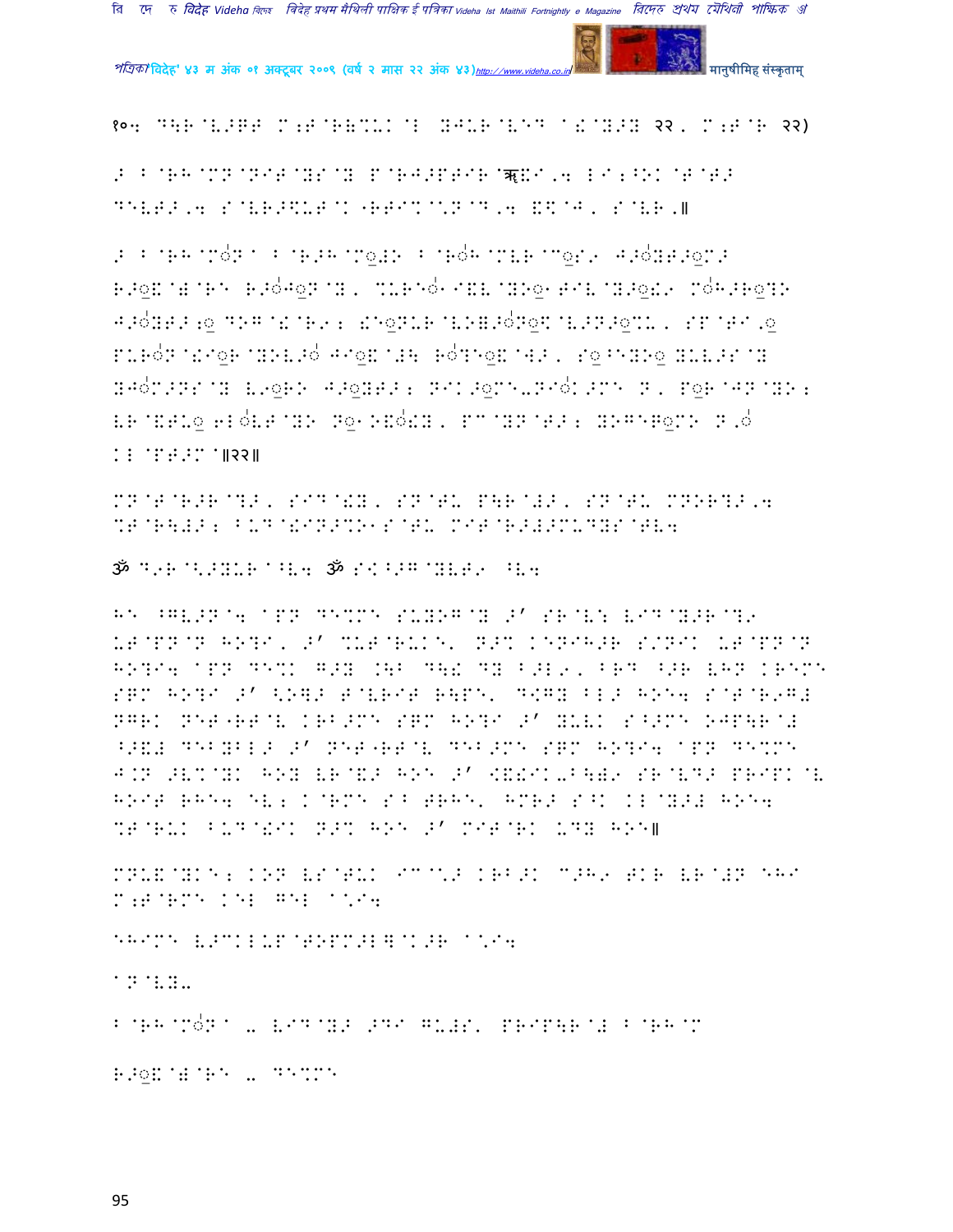िव <sup>त</sup>ि दिविदह Videha निल्ह विदेह प्रथम मैथिली पाक्षिक ई पत्रिका <sub>Videha Ist Maithili Fortnightly e Magazine विटमह *शेशे*च ट्रॉशिनी शीर्ष्मिक क्षे</sub>

*পত্ৰিকা*' विदेह' ४३ म अंक ०१ अक्टूबर २००९ (वर्ष २ मास २२ अंक ४३)http://www.videha.co.in/ मानीमिंद भानुषीमिंह संस्कृताम्

+ 1665 MMB6 M@rSSD (1657-BD VIDAT VIDA) YESHI MENGEN

 $\mathcal{F}$  (field the UTC DENSITY of the New York)

RJ040FJR.LPJPJ

%URE◌ ॑1–BIN> \$R BL>

I&V@YO◌॒- B># CLEB>ME NIPU#

1TIV@Y>◌॒!9-%T@RUKE' T>R# DY BL>

MÖHVERSTARTAR BERT BERT BLABT

DOG@ DOG@: ANNOUNCED PORTHOLOGY PORTHOL

 $\mathbb{E}$ родин сарнай наберу са ни на разом на разом на разом и в сарых с B VEDEGOP@VOEGLA BRDAG NORD DGOMLALGEN NORVEAL

SPORT OF SPACE

PURÓP IGYQR IGOEDÓ- PURÓP IGYQ- E IGERDREIN. IGDREI I BN FOR BOI boshish tech t

JPOETHELTH TELLOW SPART BED

R◌ ॑?E◌॒&@W>,-R? PR S@?IR

SOUPHER SOUPHER SOUPHER

HULP THANKLE WARD

H#\$NJRPJBLPJPJPJPPPPPPP

V9◌॒RO-%T@RUKE' PR>JIT KREBL>

BAI B<u>o</u>malead Binalead (medal) and he senera

N,-HMR S^K

Porter the Eliter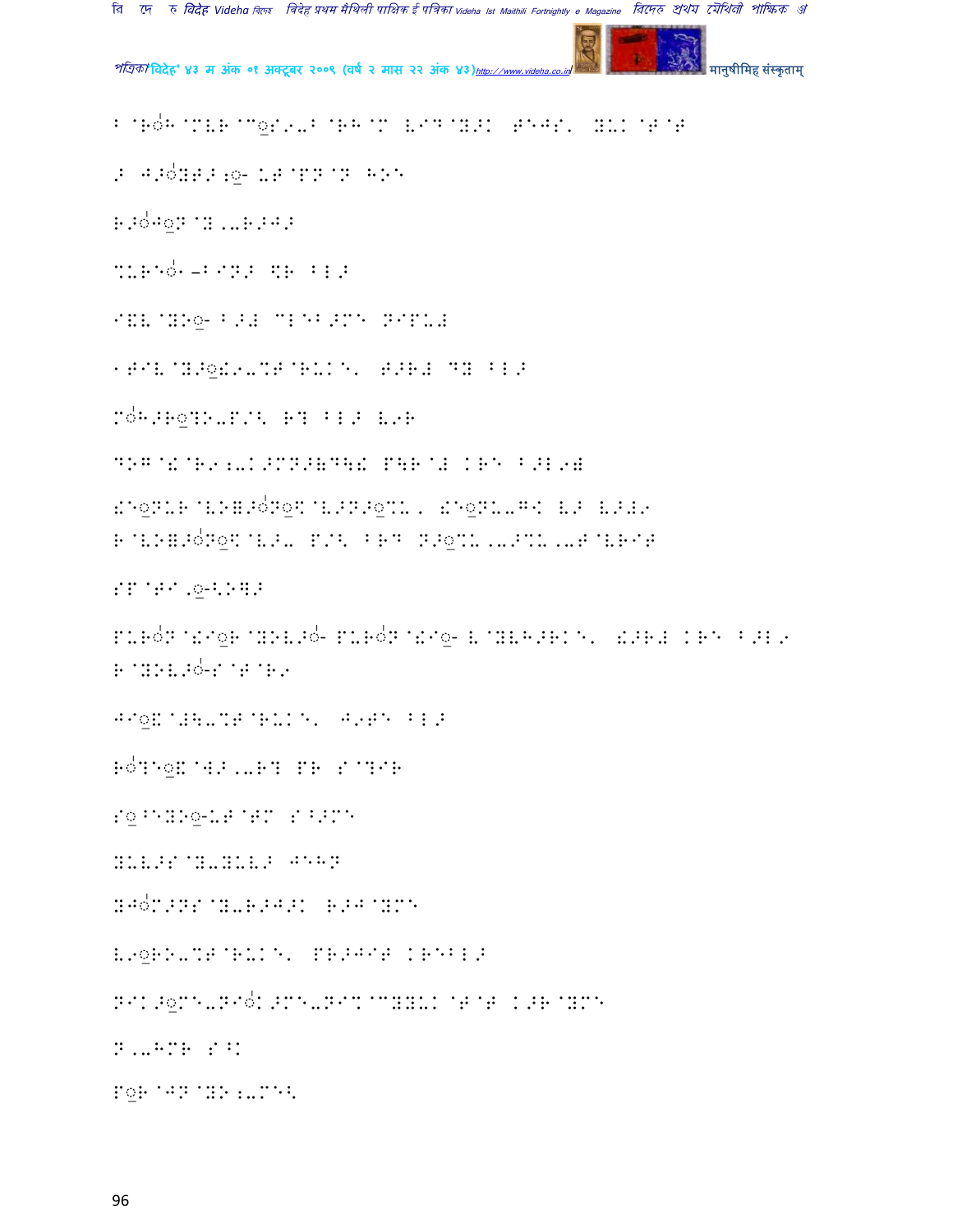19HO REPORT IN VIRTUAL 24 MINUTES AND ALL MONEY ^>&>-V/:>NIK LOKNI D@V>R> BN>OL M>NK %/L9

BROWNI MARIA A;G@REJ9 & CO@REJ9 M/?IL9 KO&REJ9 M BERBER PHIL BER SROWER STREET STAND STATE SAN THE SA SR VR SRIEGE AUSTENT DE CRAINE SCHRIFE CONFERINGENT AND ENGLISH-MAITHILI DICTIONARY4

I;G@LI%-M/?IL9-KO& / M/?IL9-I;G@LI%-KO& P@ROJEK@)KE' >G\ B"]>\, APN SU0>V > YOGD>N9-MEL D@V>R> GGALANDRA MENDELANG PROPINSI PROPINSI PROPINSI PROPINSI PROPINSI PROPINSI PROPINSI PROPINSI PROPINSI PROPINSI

OUTPUT: (PRI#) A REPORT OF THE VEHICLE OF THE VEHICLE OF THE VEHICLE OF THE VEHICLE OF THE VEHICLE OF THE VEHICLE ROMNME4 RESULT IN DEVANAGARI, MITHILAKSHARA AND PHONETIC-ROMAN/ ROMAN4)

INPUT: (KO&@WKME DEVN>GR9, MI?IL>QR KI;V> 6ONE)IK-ROMNME )>IP KR\4 INPUT IN DEVANAGARI, MITHILAKSHARA OR PHONETIC-ROMAN4)

G@RI6I?K ANUV>D- HE B@RH@M#, HMR R>J@YME B@R>H@M# N9K !>R@MIK VID@Y> BL>, R>JN@Y-V9R,T9R;D>J, D\! DE B>L9 G>Y, D[GY BL> JN@TU, UD@YM9 N>R9 HO?I4 P>R@JN@Y >V%@YKT> P\$L> PR VR@&> DE?I, 6L DEY BL> G>\* P>KE, HM SO S;PT@THAR@JIT/S;RQIT KR94

N,◌ ॑-HMR> S^K HETU KL@PT>M@-SMR@? HOE

YOGEQ◌॒MO-AL^@Y L^@Y KREB>K HETU KEL GEL YOGK RQ>

PC WHIPPER SERVICE

::0:3 ...:E: ...

el@LejGPulejGPD el Blac

 $\mathbb{R}$  -variety  $\mathbb{R}$  -variety  $\mathbb{R}$  -variety  $\mathbb{R}$ 

*পত্ৰিকা*'বিदेह' ४३ म अंक ०१ अक्टूबर २००९ (वर्ष २ मास २२ अंक ४३)http://www.videha.co.in<sup>/ Hamak</sup> - स्थितिका अनुसीमिह संस्कृताम्

िव <sup>त</sup>ि दिविदेह Videha विल्ह*ोविह प्रथम मैथिली पाक्षिक ई पत्रिका videha Ist Maithili Fortnightly e Magazine विटमह <i>श*थग ट्यैथिली পोफ्फिक औ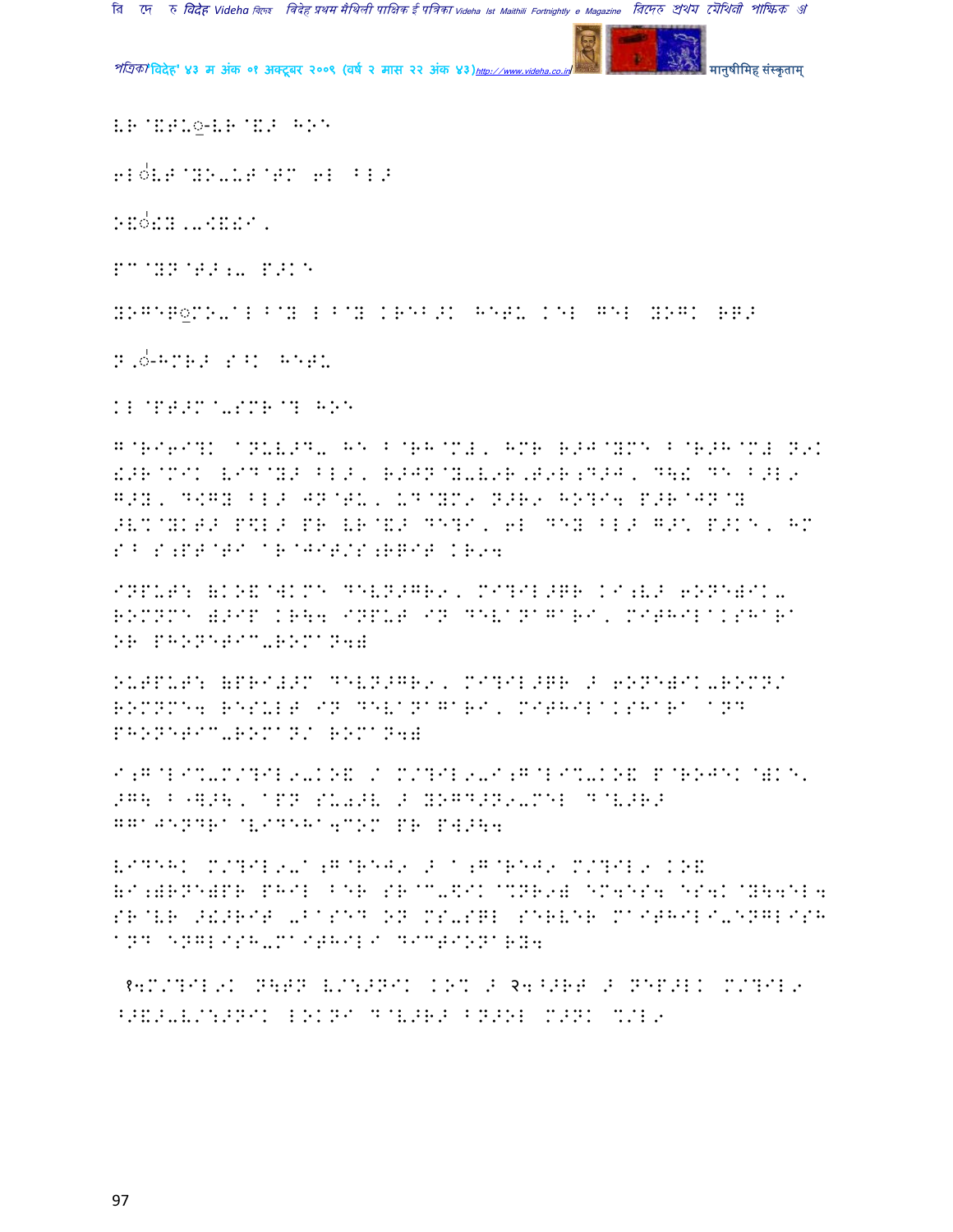१4M/?IL9K N\TN V/:>NIK KO% (V>K@Y-P@RYOG SHIT)- GANS MOR WAS KUR, SERVENG WAS KUR, AF KUR, PANAK CH VID@Y>NN@D 0>4

CRM; CəhəMə; CRM; Animi, əʰiyiə; A;Hum; Last, FINAL; ADJ R>J>K AT@Y>C>R CRM PR PHU'CI GEL A\*I4; ADJ RaːqaːSə ətdaːMaːbə Məbələ Pəkə Pəhə Pəlinin diriyə ənhin: 194 ROBIN AT MORE THAN PROVINCE AT A THE REAL AND RELEASED AT A LIMIT OF A LIMIT OF A LIMIT OF A LIMIT OF A LIMIT

CR#: Təbənə: TR#: PPR, SPP, POB, PP, PPOB, PP, PR, PP: Pətris , dirriə, Pisalislə, Pədisə Parmist, Pisalislə, P@RK@RM, PD@YK P>'TI; FOOT, LEG, STAGE, LINE OF ERBERG; N CR# RD RD RD PAR; N CR#; N Cərənə Rəjə DÖRİRI PIIII ATALIYA PƏLƏYI PILIYA PARTIKALIYYA PILIYA PER

%R#; çə:ənə; %R#; P%(P#; q/ç:ə+ə; P%(P#; P+); SHP; P+); RAFUGA; ADA AYA BEREN YAPA ARALI DHE AYEHU SARPAN: ADA ə:[: 'i]ə+dːil. :l.ːli : ə ahdːniə də:ənə ə+ə:əhl.n jaːi: l|; 'i++ : :-DYNA AYLANDI AHAD AYLANDI AYLANDI AYLANDI AYLANDI AYLANDI AYLANDI AYLANDI AYLANDI AYLANDI AYLANDI AYLANDI AYLA

%R#@Y; ɕəRəɳJə; %R#@Y; >%@RY DEB> YOG@Y; ɑːɕRəJə DӁEːBɑː JOːGJə; >%@RY DEB> YOG@Y; FIT FOR SUPPORT; ADJ; ADJ;  $\cdot$   $\cdot$   $\cdot$   $\cdot$ 

%R##YU; *G*ərən<sup>u</sup>; %R##YU; R#P; XXX, PYRRRY;  $R\ddot{r}$  is a control  $R\ddot{r}$  and  $R\ddot{r}$  is a control  $R\ddot{r}$  . Then  $R\ddot{r}$  and  $R\ddot{r}$  is a control  $R\ddot{r}$  is a control  $R\ddot{r}$  is a control  $R\ddot{r}$  is a control  $R\ddot{r}$  is a control  $R\ddot{r}$  is a CLOUD, WIND; N; N; N; N;

CRP); Cərəfətə; CRP); CRP); Dükümə; Düştə; Dükümə; Düküməriyyi; Dü ADJ; ADJ; ADJ

CR6R; Cəbəbhər CR6R; RR/PJEL CR, CRF, CLB-6IRD; CLB CHUR; UːringaːHüligə, CələbaːulhirləbaːCrix Pətü, Cərlibə; \R@J>YUK@T, CLB>-6IRB>ME P)U, CTUR; ENERGETIC, PROMPT, CLOSE (ADJ) ADJ; ADJ; ADJ;

 $\Gamma$ iril: Təirə $\Gamma$ aː; Tiril: T.M, . $\Gamma$ il:  $\Gamma$ aːlə, Maːlə; T.M, . .>L; LEATHER, HIDE; N NET>J9K H>? ?R?R> GELNI MUD> MUL'H COSE S NOLL A SOM MARK CY BAR MAGHA SAN MARI KA MAGHA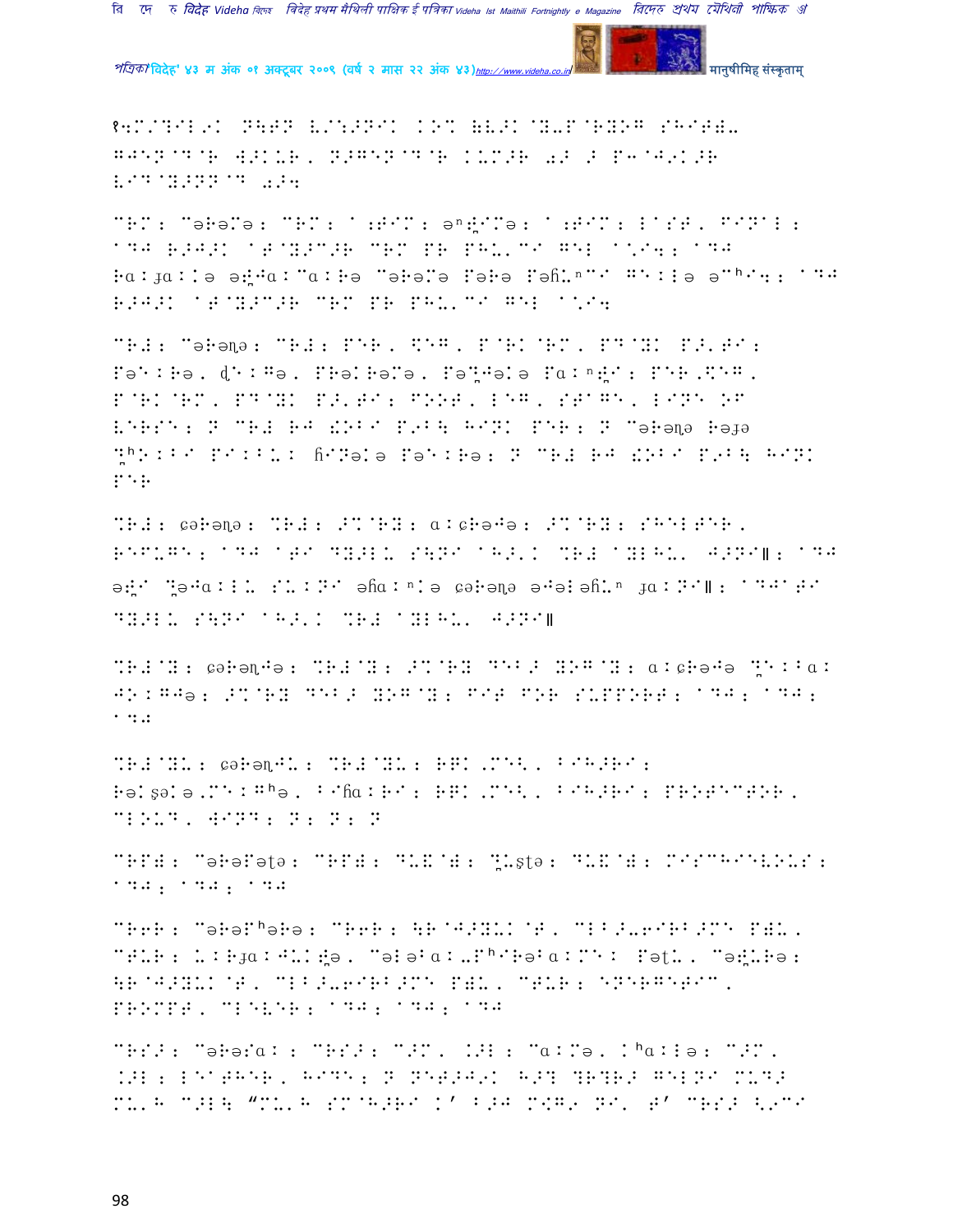

LEBER with the Barry of the solution of the term of the term of the term of the term of the term of the term o Munha Carilir "Munha Səlhari Kəliəli Barıqı Mulları Səlmiyal CəBəsal <sup>dhi</sup>lisi Eritile edilər mühafəti edilər müşü MUSA MULA MUJER MMULA SMOSAJER LATIA MAJER MEN JAK MESI  $\mathbb{R}^n$  . The contribution of the contribution of the contribution of the contribution of the contribution of the contribution of the contribution of the contribution of the contribution of the contribution of the cont

CRS; Cəhərə; CRS; AJAJ) BY ATR EATEJR INE AJAR (12); Gaiyallə Rəstə yələkə "hürl"əfalib lə $\cdot$ llə yal $\cdot$ nə ə $\cdot$ h $\cdot$  : G>J>K RS JKR !\MP>N KEL J>IT A\*I; A TYPE OF SMOKING, HASHISH; N; N; N

TRAYA: Təkəlmişl TRAYA; TRAK HYAL YLARYA PRAY: Cərəbaltə firlim sürətşirlə rəhərinin "Hetriminin Here" PRESIDENT FOR GRAZING; NG NG NG

CRS; Cəhriz; CRS; CR9; Caraca; Cəbəlaz, Jozilə Haziə; CRB> JOG <>S; VEGETATION REQUIRED FOR GRAZING; N; N; N

%R9R; @aBiilbə: %R9B; PDP; QN1flə: PDP; PDPB; 198 (BB \*NDHI GI HUNKR MÜRT SHI HUNKR MÜRT HI HUNKR MÜRT WARA MINI HILI GəRI:RRədi: ADV KRISTININ MÜRLEYI MÜRLEY

CRIBAGI: Cəbibə<sup>dh</sup>ıqı: Cribiagi: C.B.; C.B.C.; C.B.; C.B.; CaːBː Bəffːtːfʰ #ʰbːBələ (ˈaːtəː C.Bri British, KbBE) (Bdː TOR DYREYS REEN FOLD FORS SPRING; ADAR ADAR ADD

CRIBAL: CəRIŞQU; CRIBAL; BRICH; CRICH; CRIBENGI); Kəblət<sup>h</sup>ə: Bernis Libnis: Dibiri: Movembur: Magneby;  $\cdot$   $\cdot$   $\cdot$   $\cdot$  :

CRITS; CRIT; CRIT; CRIT; CRIT; J.CRIT; J.CRIT; J.C. CRIT; J.C. CRIT; J.C. C.C. Cərit; C J9VN9, >CR#; BIOGRAPHY, BEHAVIOUR; ADJNHI, KTHU 6ER S. F'RIYOT TRIY DE.PROTOR DE. HIMAGIYA DE. Pʰiːre Shō Turkiya Thìriya Dǐrī hairing Thìr Shō Thìr ADJ NHI, KTHU 6ER S' T@RIY> CRIT DE.>OT T NE 94444

TRIBYR; Təhiblə; Thibyr, CRIT, CRIT, C.C. Critica Caːli, Cəhdaː, Liːiçiştdə: C.H.F., Chile, L.C.C.C.Caːli, CHARACTER, CONDUCTE, PROTECTOR, PROVINCE DE PERSONAL DESPO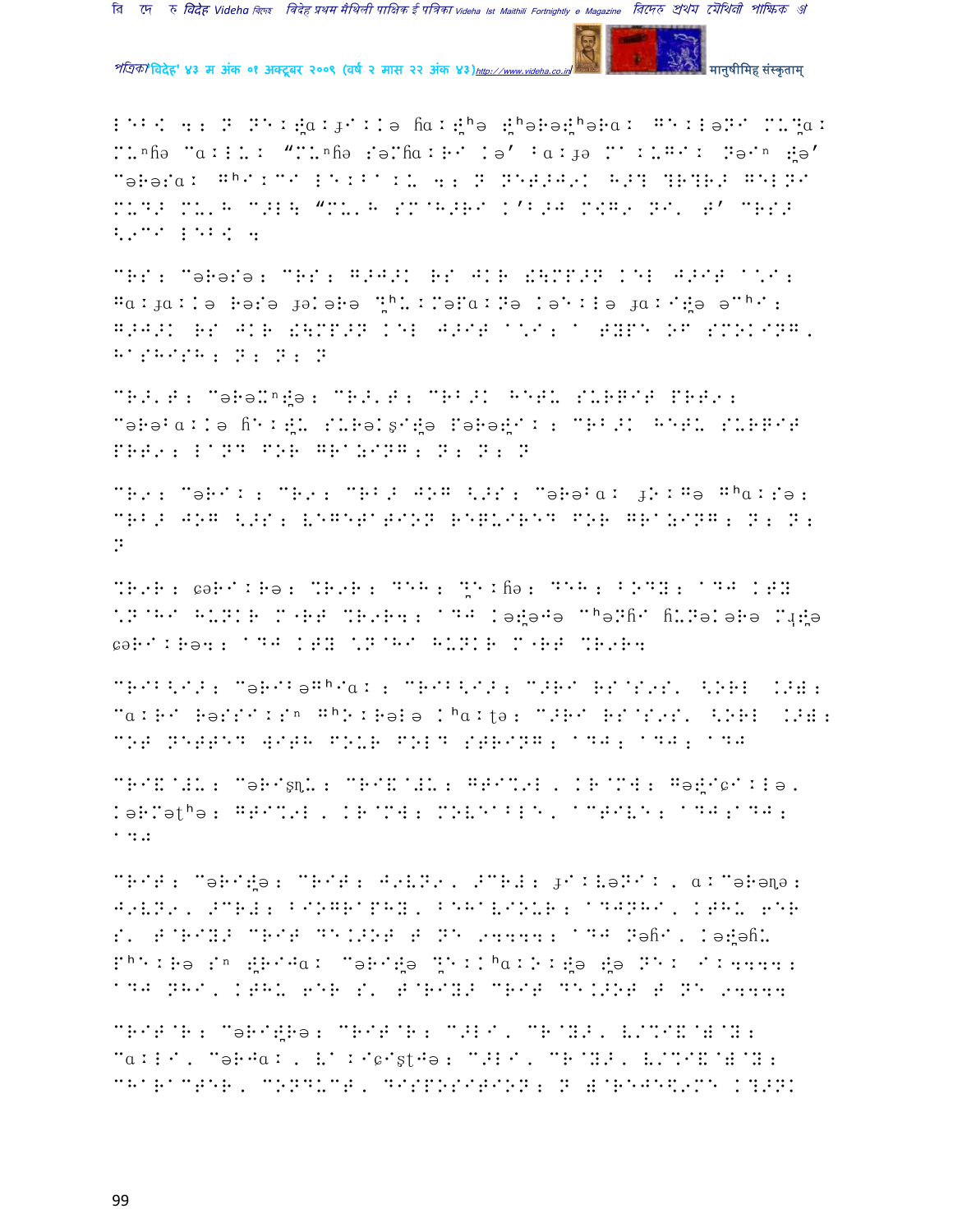KAR S;G CRITES : CAR S;G CRITES , VICOS , VICOS , VICOS , VICOS VIII: Samara Belizi Samara Samara Resolution Afilia Samara Samara Samara Samara Samara Samara Samara Samara Sa Keiris Shiri Shara-Citeti Abiya, Puediya, Pəhima The Shiri Sharit Ali  $\exists \exists \mu \in \mathbb{R} \Rightarrow \exists \mu \in \mathbb{R} \Rightarrow \exists \mu \in \mathbb{R} \Rightarrow \exists \mu \in \mathbb{R} \Rightarrow \exists \mu \in \mathbb{R} \Rightarrow \exists \mu \in \mathbb{R} \Rightarrow \exists \mu \in \mathbb{R} \Rightarrow \exists \mu \in \mathbb{R} \Rightarrow \exists \mu \in \mathbb{R} \Rightarrow \exists \mu \in \mathbb{R} \Rightarrow \exists \mu \in \mathbb{R} \Rightarrow \exists \mu \in \mathbb{R} \Rightarrow \exists \mu \in \mathbb{R} \Rightarrow \exists \mu \in \mathbb{R} \Rightarrow \exists \mu \in \mathbb{R} \Rightarrow \exists \mu \in \math$ KRIJO KAR SIG CRITA KERAJAN KER S;G CRITORIA, VICANIA, SA NE S D"R#Y VI ERXIP I PAR BRYB TVRH

CROSE: Cərdai (CROSE), CROSE (P. C. Crose Anus R. Crose Anu PD: PO: Eq. Polishing Time in the corporation of the service  $\alpha$ Pəddəbi (Pada marka Papa Sanara Politika Politika Politika Politika Politika Politika Politika Politika Politik CONDUCT, ROUTINE; N P3@J9K2.PP420 P2P40 OP2P3 DR 200 O .URP9K S;G SM@PN@N HOIT \*LN@HI4; N PəɲɟIːKɑːRəɟIːKə DÖRİNIKƏ CƏRDARINIK SƏLƏMƏ ORIBILIYLƏ CƏRDIRIYLIKI ħŭrifës Cheledênia; N Partellaeak, Niver Chethia, Leo Gr .URP9K S;G SM@PN@N HOIT \*LN@HI4

 $R: K: K \rightarrow \mathbb{R}$  , which is the set of  $R: K \rightarrow \mathbb{R}$  ,  $R: K \rightarrow \mathbb{R}$  ,  $R: K \rightarrow \mathbb{R}$  ,  $R: K \rightarrow \mathbb{R}$  ,  $R: K \rightarrow \mathbb{R}$  $\mathfrak{so}$ : Sie, Cinnical Solomon, Sainter, Sainter, Sharper, Sharper, Sharper, Sharper, Sharper, Sharper, Sharper, Sharper, S .>'\$; SUGAR; N P3@C>M"RT- DH9, D\!, <"RT, M!U,  $R: K: K: K \to \mathbb{R}^n$  is discriminant individually individually  $R: K: K: K \to \mathbb{R}^n$  in  $K: K: K \to \mathbb{R}^n$  in  $K: K \to \mathbb{R}^n$  in  $K: K \to \mathbb{R}^n$  in  $K: K \to \mathbb{R}^n$  in  $K: K \to \mathbb{R}^n$  in  $K: K \to \mathbb{R}^n$  in  $K: K \to \mathbb{R}^n$  in  $\mathcal{G}$ ə $\mathcal{G}$ :  $\mathcal{G}$  and  $\mathcal{G}$  (  $\mathcal{G}$  )  $\mathcal{G}$  (  $\mathcal{G}$  )  $\mathcal{G}$  )  $\mathcal{G}$  (  $\mathcal{G}$  )  $\mathcal{G}$  (  $\mathcal{G}$  )  $\mathcal{G}$  (  $\mathcal{G}$  )  $\mathcal{G}$  )  $\mathcal{G}$  (  $\mathcal{G}$  )  $\mathcal{G}$  )  $\mathcal{G}$  (  $\mathcal{G}$  )  $\math$ 

 $R: K \to \mathbb{R}$  , we have a set of  $R: K \to \mathbb{R}$  ,  $R: K \to \mathbb{R}$  ,  $R: K \to \mathbb{R}$  ,  $R: K \to \mathbb{R}$  $\mathfrak{so}\mathfrak{g}\mathfrak{g}\mathfrak{g}\mathfrak{g}\mathfrak{g}\mathfrak{g}$  . Bethen it is a math function of the math  $\mathfrak{g}\mathfrak{g}\mathfrak{g}$  . The math function of the math function of  $\mathfrak{g}\mathfrak{g}\mathfrak{g}$  . The math function of  $\mathfrak{g}\mathfrak{g}$  is the UPDAY: A SURPLIN OF BRAINSER PROPERTY

CROM; Cərmə–Mənə; CRAM; CRAM; CRAM; CRAM; CRAM; CRAM; CRAM; CRAM; CRAM; CRAM; CRAM; CRAM; CRAM; CRAM; CRAM; C COMER LISTED OF POST CONTROL ENTIMATED AT NACH MAY COMPUTED TO A L JE >R@Y CR@M VS@T@R PHIR/T \*L>H; N EːɦI GəPəKə CəRCɑː ə<sup>mhu</sup>, jin aliwə "əhlə bənghə rəfinə rüma mənalfalfa; N Mən GPK CR@C> A\*I, JE >R@Y CR@M VS@T@R PHIR/T \*L>H

CROMARI : G: Zərmərə , G: Zərməri , G: Zərmər , E: Zərməri , Carmari , Carmari , C sman Batish Sharqari, Girayan Banar Biriyi Tiriyi Tiriyi CMR>K SM>N BNBEBL>; SHOEMAKER, COBBLER; N EK CR@MK>R >OL >', R>J>KE' 6RI\*>Y BU0>OL4; N EːKə CəRMəKɑːRə ɑːːːɨə ɑː. . ɨɑːɟɑːːːːn ːʰəɨ·ːˈʰɑːjə ˈ.i,ʰɑːːːiəqːː N E CR@MK>R >OL >', R>J>KE' 6RI\*>Y BU0>OL4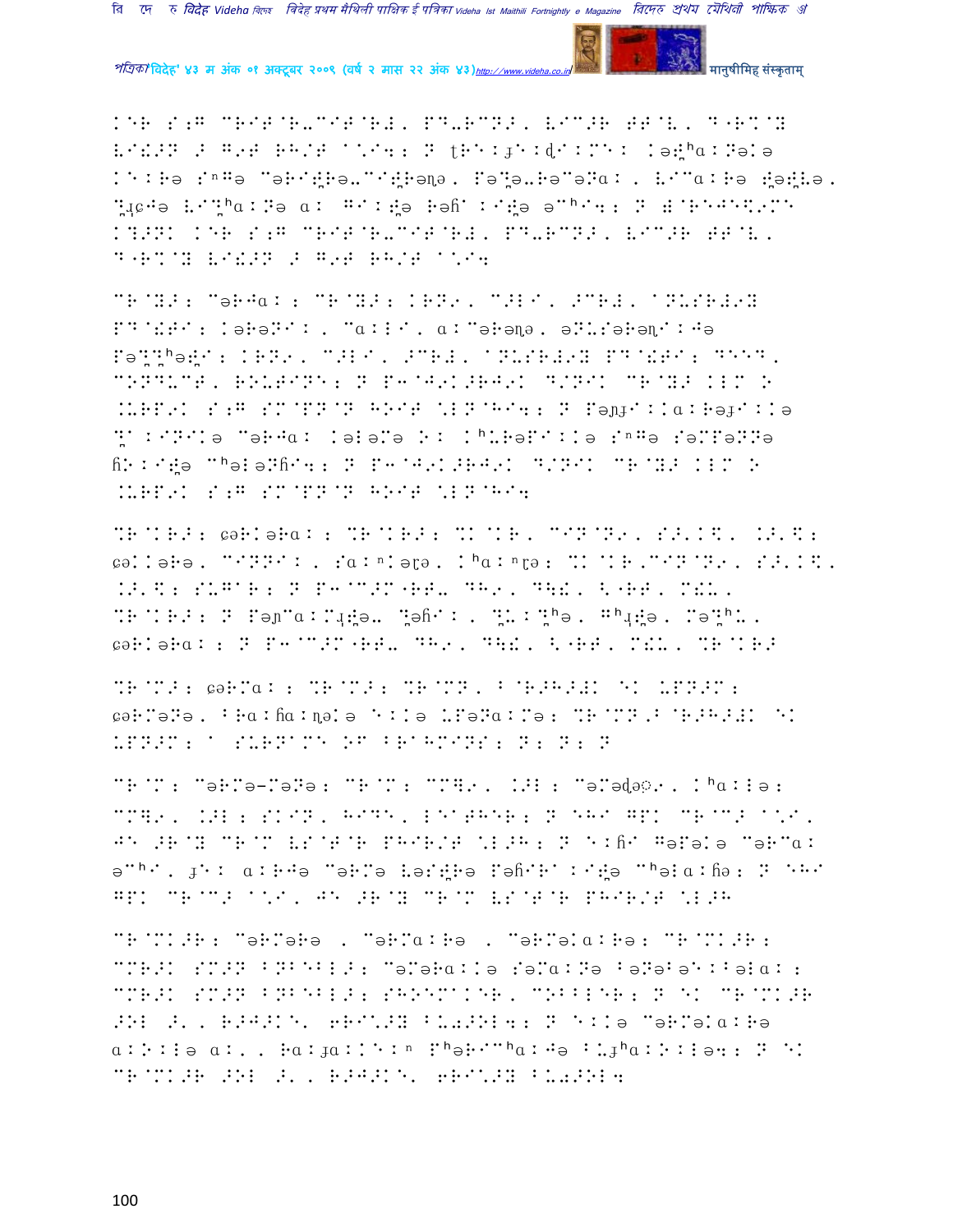

CROPB:: CəRPətil: CROPB:: SOHIR: SOHIRI; SOHIRI; SOHIRI; SOHIRI; THIN LOAF; N; N; N

CROR; Cərrə; CR@R; CR@R; CR@R; CR@R; CR@R; Care istination of the Care is a control. Phətəfqilə Dhüəsin: Erne edisi günsi romanı of evrensi TEDAR: PLDARBLEP RYA, JAJRYPR ETPETA BAPEL FTBYRYPTAJ VIL> LI.L \*L/K, APN KB@J> PR 0ULL CR@R-CR@R KER >V>J  $E^{\text{max}}$ shindari Surbiyahari Gerigiya Senari Gerigiya Senari Senari Spana Surbiyatları Senari Senari Senari Se BREː Jilinə Səhələ Chilələ Chilə Chili IIII Təhələ istina təhsisi təhsisi təhsisi təhsisi təhsisi təhsisi təhs  $\mathbb{F}^h$ liələ "əhhəl"əhhə litlə qılqı $\mathbb{F}^h$ ə B $\mathbb{F}^h$ ikl $\mathbb{F}^h$ GE), J>HIPR S@P&@) R\PS' B@REGEN@J> VIL> LI.L \*L/K, APP KB@JAD PR 1999 PR 1999 PR 1999 PR 0

CRU>; CəRUːɑː; CRU>; P9N9 R.B>K B>SN; PIːNIː Rəkhəbatlə BatrəGə; P9D, R.B.A.B.Brown, P9N9 R.B.A.Brown, PROCESSED TOBACCO; N; N; N

TRIP: Təkitt<sup>h</sup>əkə: TRIPK: PARAK, PRESARY YAY: D $\alpha$ i Barı $\alpha$ in Bhəkətə D $\alpha$ nai Bələ I $\beta$ izilə; D $\beta$ siya; D $\beta$ ssiya; D $\beta$ siya; D PADDY SHEATH FULL OF CORN; ADJ; ADJ; ADJ

CRUMORI: CəRUː@ecmai: CRUMORI: CRU+@G, CRRIHI Cəfirəngə, qəfərwiə; Cririnica, Chess; Chessis, Chess; Nichol

CR (E.B.: MəB:Ləmə); CR (E.B.: COV); Polis Cov); Cov); CIBasi, COV); CIBasi, C CHEWING; ADD; ADD; ADD;

CSCR>; CəSəCəRɑː; CSCR>; COR> KE >NK 6SIL CRONIH>R; CO.Railər: qı?ələ Pʰəːrlə Cəbəːniˈarə; Coreaː Coreaː 6SIL CRONIH>R; ONE WHO LET ONE'S CATTLE TO GRAZE OTHER'S CROP; ADJ; ADJ; ADJ

%S@Y; ɕəSəJə; %S@Y; P@R%;SN9Y; PRəɕⁿSəNIːJə; P@R%;SN9Y; ADMIRABLE; ADJ; ADJ; ADJ

 $S^{\rm sc}_{\rm S}$  (second the first contract  $S^{\rm sc}_{\rm S}$  ) is an analyzed to  $S^{\rm sc}_{\rm S}$  and  $S^{\rm sc}_{\rm S}$  and  $S^{\rm sc}_{\rm S}$  and  $S^{\rm sc}_{\rm S}$  and  $S^{\rm sc}_{\rm S}$  and  $S^{\rm sc}_{\rm S}$  and  $S^{\rm sc}_{\rm S}$  and  $S^{\rm sc}_{\rm S}$  and  $S^{\rm sc}_{\rm S}$ N; N; N

CSKOP; Cəsəkarında; CSKORE; PRIKOZOXE; Pəhlidridə; PRICES : STERRY PRICES ENTRALDENT (AND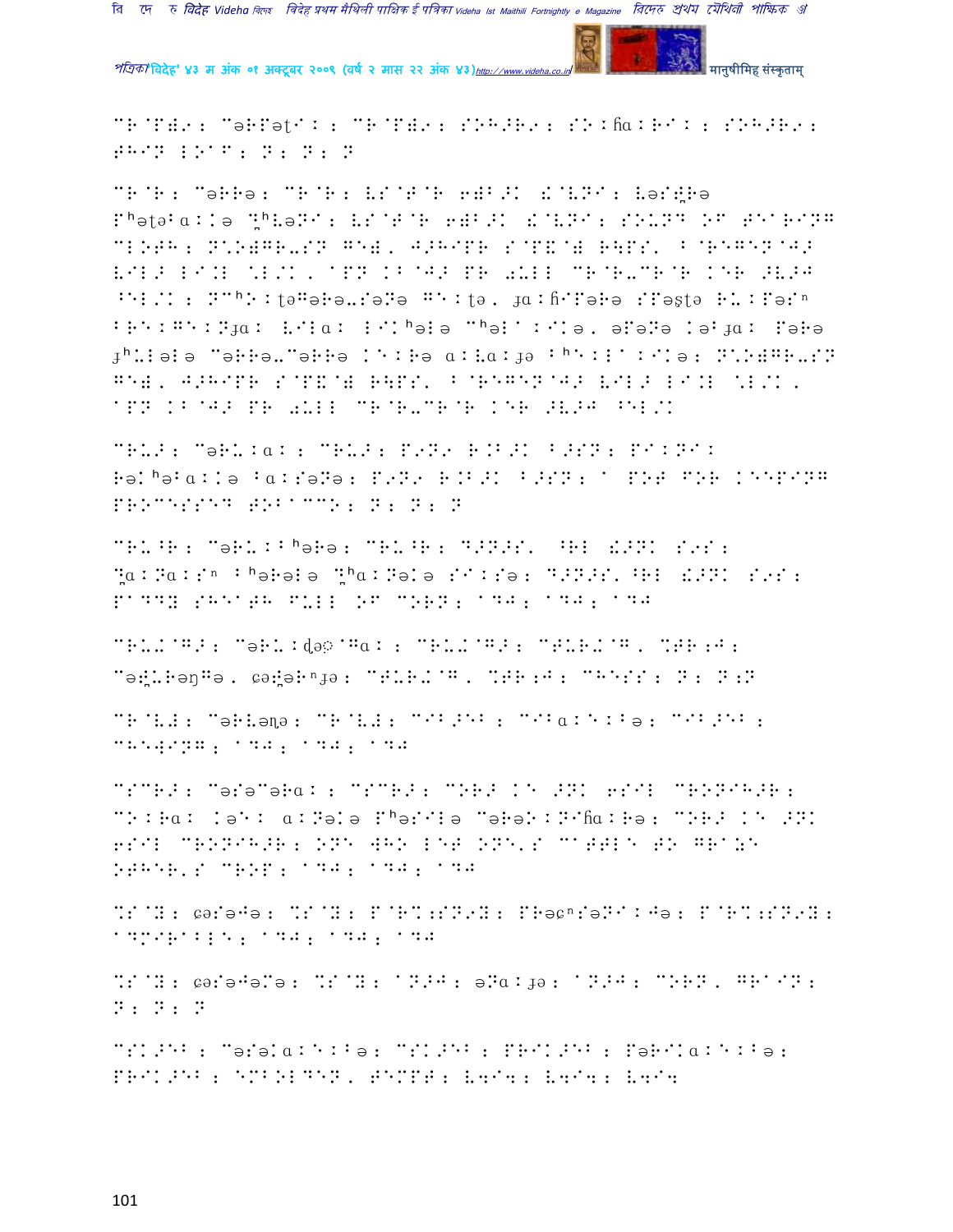CBC; Cəşəkə , Cəşəkələ , CB, Mülli, Mülli, Mülli, Polisi, Məsək Mədhirax Paxighe: KP, MOVIE, P.H. P.H. MovIE, ARS P.H. P.H. DRINKING WINE; N; N; N

CSKB; Cəstəkə: CSKB; PRIKB; Pərikəbə; PRIKB; Adducted, STOPPT: Lafa: Lafa: Lafa

CSMA: CəsəMar; CSMXX; D"Ramanın D"Ramanın Səhibəti Səhibəti Səhibəti Səhibəti Səhibəti Səhibəti Səhibəti Səhi SITICAL: PHENBILE MAN SASA: SPECTACLE ; NDEBLAND 6ULPEND NA PENDYAWA (1915) MANUNGKAN KALI KALENDAR DI BENGAN KAN RIK MORIE BYGGIN RIK MIKI HI SINEMA GOBINIS HI TIS MAD: WAR HIGH SHIP KIT AND HIGH SHIP AND HIGH SHIP AND HIGH SHIP AT A RAIN A SHIP AT A SHIP AT A SHIP AT A SHI TərəMat Persiman Balanın Balanı Halim Səhəmətinin Balanın Baranın Balanın Balanın Balanın Balanın Balanın Bala  $R: \mathbb{R}^2$  is an interestive  $R: \mathbb{R}^2$  is the  $R: \mathbb{R}^2$  is the  $R: \mathbb{R}^2$  is the  $R: \mathbb{R}^2$ SINEXA Matter Gordon Martigo Cəlbə həfali Havatib. 6ULPEND NA PENDYANG ING SENDAPAN KILANG KALENDAR PENDIMBANG ANG RIK MODERN BYGGEN RIK MIKI HI TIK BI TIGHTI HI HI TIGHTI M>UT K1R HI4

CSMORIL; Cəstəlləğinilə; CSMDIL; Participinin; Participinin; Participinin; Participinin; Participinin; Partici DHəştal: Pohe DBR Pohe MBR: PBYLEVERYET: P:P: P

CSN>; CəSəNɑː; CSN>; IN>R KO]B>ME M>)I U<B>K B>SN; INGINƏ INIQƏS QIYUL MAIT INARIYA BOŞLARI KOLONIA SOILEEN SUURI KORRINAAN KUURI KORRINAAN SOILEEN SOILEEN KORRINAAN KORRINAAN KORRINAAN KORRINAAN KORRIN COMING OUT WHILE DIGGING WELL; NEEDS

 $S: S \to \mathbb{R}$ ;  $\mathbb{R}$  and  $\mathbb{R}$  is the set  $S$  in the sum of  $S$  . The  $S$  is the sum of  $S$ ADMIRABLE, PRAISEWORTHY; ADJ; ADJ; ADJ

%S@T@R; baribatilibar; %S@T@R; H&TX, HIPP, H&C; haribar; həli dıgünə: HI-RH, PULL: HI-IPP, TETR: PERLE TR'P'R SIHD T>HI D@V>RE R>.L A\*I, P@RSN@N ^E IN@D@R APN ASL R\P  $\begin{split} \mathbb{E}\mathbb{H}\ni\mathbb{R}:\ \mathbb{R}\mathbb{R}^{n}\times\mathbb{R}\rightarrow\mathbb{R}^{n}\times\mathbb{R}^{n}\times\mathbb{R}^{n}\times\mathbb{R}^{n}\times\mathbb{R}^{n}\times\mathbb{R}^{n}\times\mathbb{R}^{n}\times\mathbb{R}^{n}\times\mathbb{R}^{n}\times\mathbb{R}^{n}\times\mathbb{R}^{n}\times\mathbb{R}^{n}\times\mathbb{R}^{n}\times\mathbb{R}^{n}\times\mathbb{R}^{n}\times\mathbb{R}^{n}\times\mathbb{R}^{n}\times\mathbb{$ əCʰI, PRəSəNNə BʰəEː INDӁRə əPəNə əSəLə RUːPə DӁʰəRəLə4; NT>VT %S@T@R SEHO T>HI D@V>RE R>.L A\*I, P@RSN@N ^E IN@D@R APN ASL R\P !RL4

%THOPS: @BENIRIYEY; %THOPS: THORS: SE VERMENT SE VR: Səhir Səhşəkə Khəndə; ST ERMEN NEMIR; MTRAKRI, MTRATTRI; PTPT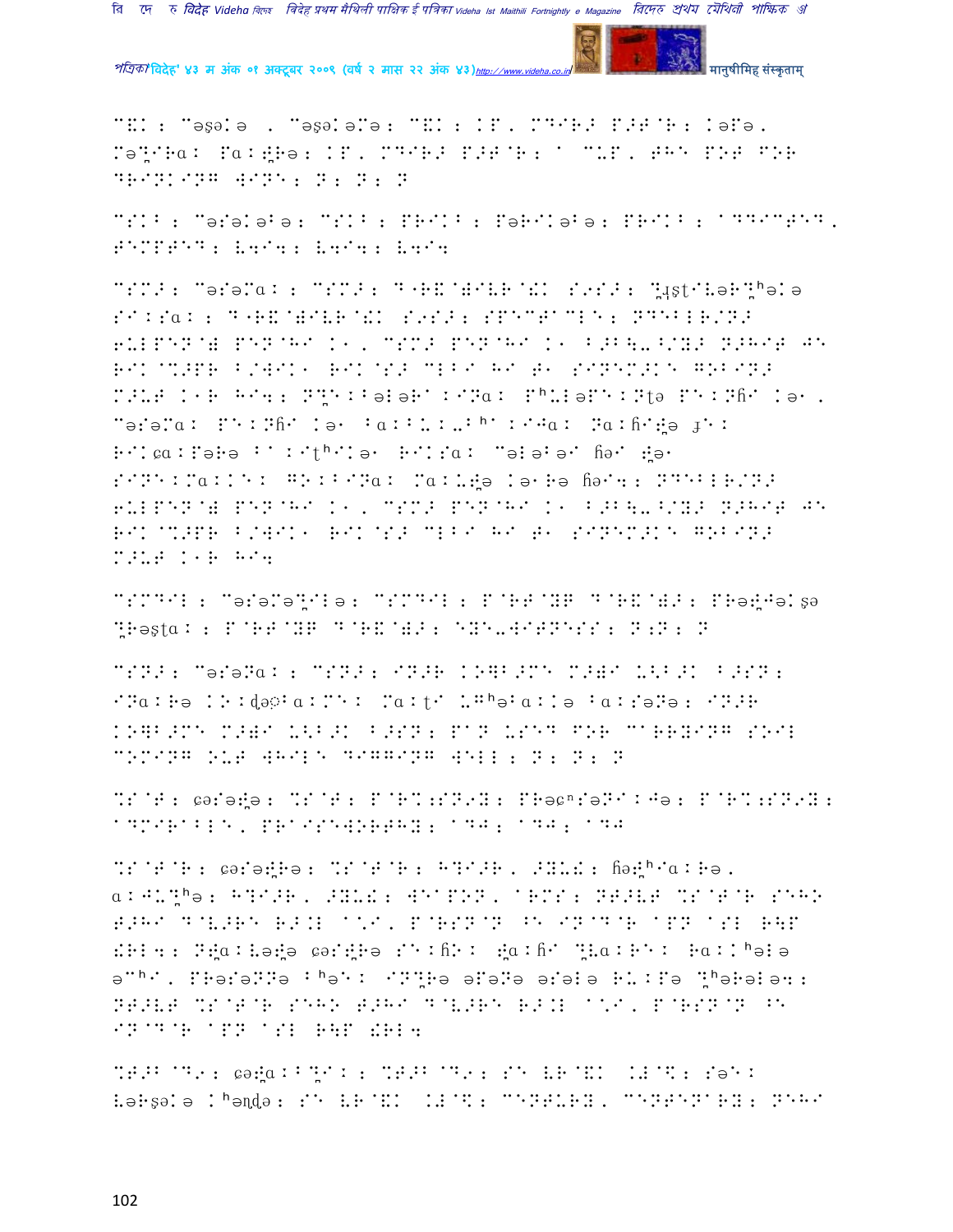MARCHED ROUND HER STREET SHARPS AND SHE STREET STATE. Also Monto Muris Birligiriya Muris Türkiyətinin Muris Holmes Hiris Alari Sanadan Alari Sahib Alari Sa gətal: Hiz almlələ Hizlə ə<sup>chi</sup>ni Girki Mikim Remuzili TERHM C[DHM %T>B@D9 >;KL GEL A\*I4

CHEB; Cətalinibə; CHEB; CHR; Cətəbalinlə; CHEB; C GET SOMEONE LICK; VDH9-C9-C9-C9-C9-C120-C120-C120-C Tətaliziə: E<sup>qu</sup>el<sup>o</sup>ngeli

CB,Prin, Cətalifi; CB, CB, PBili, Mədəşlə Pətiali, 191, PBili; STRAW-MAT; NDL>N PR C)>I O\*> DEL GEL RH/ 4; NDӁəLɑːNə Pəkə Cətali Düzünal Düzlə Bülə kəfili el Pülfi Provinsiy O\*> DEL GEL RH/ 4

CAN BIRAMISTA DIREGIMI DEBILI DEBILI DEBILI BATTER DEBILI DEBILI BEBILI DEBILI DEBILI DEBILI DEBILI DEBILI DEB dəBalıkış, ThəMəyənin Dövrəsi, Reservi Düryanın Bakarının Düryanın Düryanın Düryanın Düryanın Düryanın Düryanı LF: LF: LF

C)>K; CəʈɑːKə; C)>K; )KREB>K !@VNI; ʈəKəRəEːBɑːKə DÖRÜŞ EREBBIJ; KARACKING SOUND; SOUND; ADVENISIS SOUND; UWIKE EK COXI DELKIRINING EK CYONOMIC EXPORTS ON THE LIGHT OF THE LIGHT OF THE LIGHT OF THE LIGHT OF THE LIGHT Eriə Tartə Pirtləlirinin (DEZGA: EnnedDA:A LEC'i SI CAE DELK/4

CHAR: TətalRə: CHAR: CHER; @Hal: CHER: PROCK; ROCK; N

 $\mathbb{R}^n$ :Vilianist  $\mathbb{R}^n$  ,  $\mathbb{R}^n$  is  $\mathbb{R}^n$  and  $\mathbb{R}^n$  and  $\mathbb{R}^n$  is  $\mathbb{R}^n$  . And  $\mathbb{R}^n$  is the same  $\mathbb{R}^n$  $\mathbb{R}^n$  is the small set of  $\mathbb{R}^n$  is the small set of  $\mathbb{R}^n$  is the small set of  $\mathbb{R}^n$  is the small set of  $\mathbb{R}^n$  is the small set of  $\mathbb{R}^n$  is the small set of  $\mathbb{R}^n$  is the small set of  $\mathbb$ %K@TIBL>; HAVING MIRACULOUS POWER OF MEMORY; ADJ; ADJ; ADJ

%THP: : @e:[dːi.əi·lː; %THP:F.rː; %D E.F.HE:liː; %I; e Legar valsenthens and algebraic and the centric recent recent recent recent recent recent recent recent recent N; N; N

C); Cətə; C); CH(), Kanadi, Kanadi, Kanadi, Kanadi, Kanadi, Kanadi, Kanadi, Kanadi, Kanadi, Kanadi, K  $\lambda$ iəstiğli, tiltəf qızıl ə stəlifə "q<sup>h</sup>iləlif", Tağlı, Ediləri, Alayanı, Tağlı, Tağlı, Tağlı, Tağlı, Tağlı, Tağlı, !@VNI, TURT; CRACKLING SOUND, PROMPTLY; ADV C) DY WHO IN THE RUPTIES FORE CODY METALLY IN MEMBORS WIR BORG MUYHPR KOR9 GIRD BUYHPR BIRI SHI TƏQƏ DƏFƏ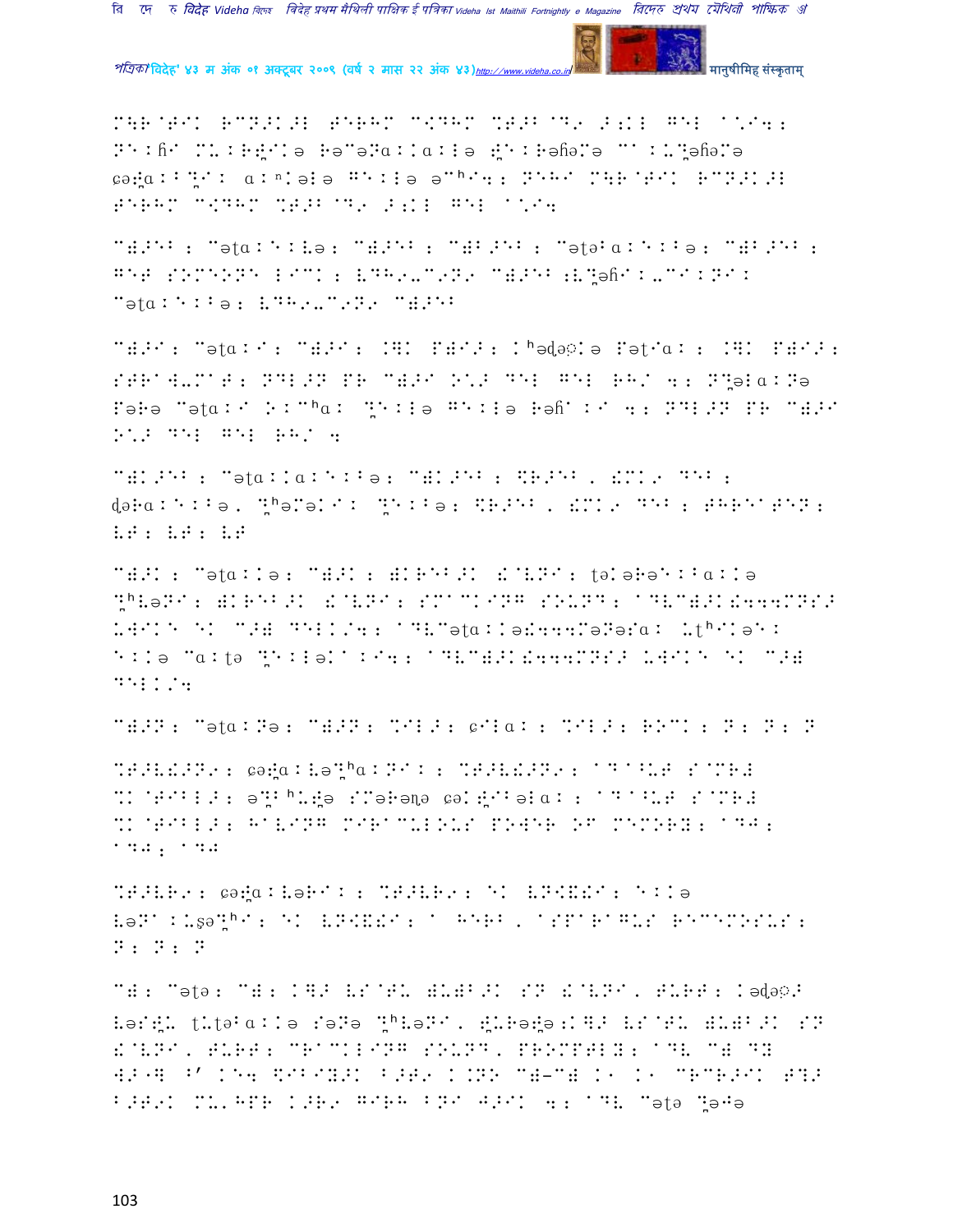tʰaːdʰəɛʲ bə' təlːqildə barı Barı Harı Bahəli Yəri Hanıdırın Bahazı Sərəfətə Kən Kən Cərəcərə Kəngiliyatın Ediyiriya Tərəcərə Tərəci və Kəngəliya Tərəci Mədiniyadı GIRƏÑƏ BƏNI Jarilə 4: MR. ME ROVER BIYON CHARIYO BST9 K.NO CONTRACT AND CONTRACT TO A CONTRACT TO A CONTRACT THE RESIDENCE OF THE CONTRACT OF THE CONTRACT OF T SHI BIK 497 4

%T; ɕəTӁə; %T; SE; SəEː; SE; HUNDRED; NON> 9 SB W>M %T-P THE THORTIN THE STANDARD PERTHAL TERSOR IS  $\mathbb{R}^n$ Gəfə..: Pəfiqəfə Səfiri Səhiri İhə, Səlirinən: Səfiri Səfi WHIM WE WILL SEE THE THE SKYLING STATE.

CANDA: Cəthildi candidat Parlı Parlı Pətrui Parlı Prindi MAT; N; N; N; N;

WHEN IS GONG INDEXEDS TO THE THE RESERVATION OF  $\mathbb{R}^n$  is called the  $\mathbb{R}^n$ Nə: Şədirə: Charlest Characteristing Constellation Constellation Constellation Constellation Const OF 100 STARS; NICKELLAND

 $T: T: X \to \mathbb{R}$  , we can expect the position of  $T: T: T: Y \to \mathbb{R}$  and  $T: T: Y \to \mathbb{R}$  and  $T: Y \to \mathbb{R}$ DÜRWGalfərdəşədə Taliyan Almanı (A Narrative Poem One Poem One HALLING OF GODDESS; N; N; N; N;

CACARIO B; Cətəcətqirilə: Cacario Birbinin Mədiriləri BEttifical Marty School (Barbar Corporation Modern School Article) Modern School (B REPEATED IN THE LAND CONTROL

(C)C); G); Cətərətə; C)c); Cətərətə; Türini; Türini; Türini; Türini; Türini; Türini; Türini; Türini; T]>T],TEL>H; HURRIEDLY AND REPEATEDLY, GREASY; ADVN◌ॊR S;1 C)C) Girahiya Haraqiya C)C, Girahiya (S. 1980) Məhaqqa S Gried Mariety Monte Series Monte General Series Sin Coleration Single M>RB4

 $T: E: E \mapsto \text{Cov}_B^* \circ \text{Cov}_B^* \circ \text{Cov}_B^* \circ \text{Cov}_B^* \circ \text{Cov}_B^* \circ \text{Cov}_B^* \circ \text{Cov}_B^* \circ \text{Cov}_B^* \circ \text{Cov}_B^* \circ \text{Cov}_B^* \circ \text{Cov}_B^* \circ \text{Cov}_B^* \circ \text{Cov}_B^* \circ \text{Cov}_B^* \circ \text{Cov}_B^* \circ \text{Cov}_B^* \circ \text{Cov}_B^* \circ \text{Cov}_B^* \circ \text{Cov}_B^* \circ \text{$ P@RK>RS'; IN HUNDRED WAYS; ADV; ADV;ADV

 $T_i$ i:  $T_i$ :  $\beta$ ə $i$ ə $^{n}$ h $i$ :  $i$ ;  $T_i$ :  $T_i$ :  $T_i$ ;  $T_i$ ;  $T_i$ ;  $T_i$ ;  $T_i$ ;  $T_i$ ;  $T_i$ ;  $T_i$ ;  $T_i$ B;D\X, B&B; A KIND OF FIREARM; N; N; N; N;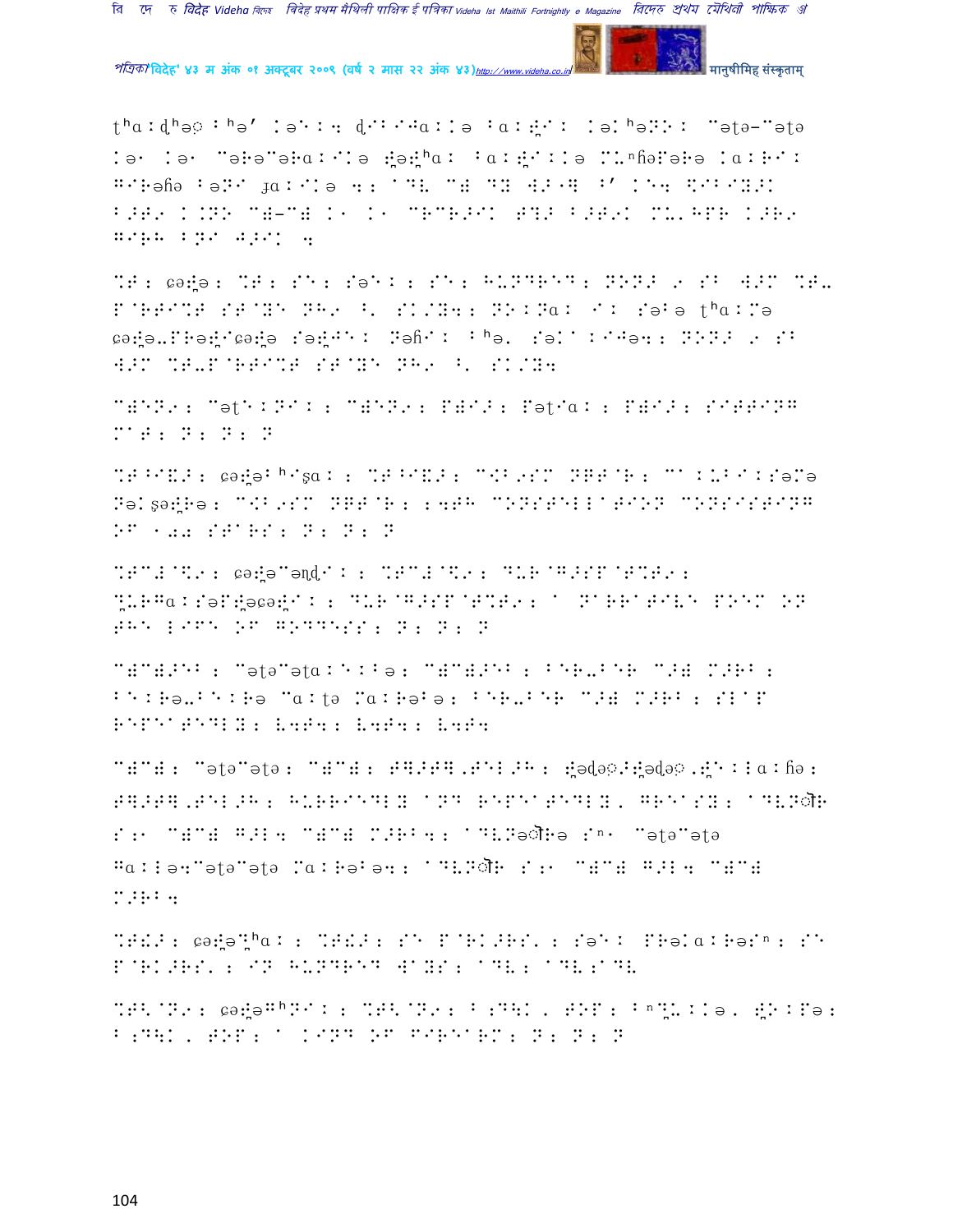*পত্ৰিকা*' विदेह' ४३ म अंक ०१ अक्टूबर २००९ (वर्ष २ मास २२ अंक ४३)http://www.videha.co.in/ मानसीपिक अंस्कृताम् अधिक

CADS: Cətəbal: CADS: BRS BRD, CD, BSCR, CADR, RAPR:  $B\mapsto\mathbb{S}^n$ ədə $\mathbb{S}^n$ .  $\mathbb{S}^n$ ə İ $\mathbb{S}^n$ i. The  $\mathbb{S}^n$  Eising  $\mathbb{S}^n$  and  $\mathbb{S}^n$  and  $\mathbb{S}^n$ JEK>' EK T9MN, C)KN, ?>P]; CURRY OF PULSE, SLAP; N;  $\mathbb{R}^n$  ,  $\mathbb{R}^n$ 

CHE, Petəkar, Cətikar; CHE, Petri, Citçinin, Citçinin, C HEN-SPARK SPARK

CB)ZP; C(Tətə) Kirgriy Colizey (T9; C)K. T9; CP; Colairini, Cəğlibəğdi (CLO): C. Caliado (Cleverness; Ning); N

CAD)PH; Cəţəlqıbə; CAD)PH; Somurum adlındı. CH 200 HIMM COPSTRUINS; SURVEYOR, SURVEYOR, SURVEYOR, SURVEYOR, SURVEYOR, SURVEYOR, SURVEYOR, SURVEYOR, SURVEYOR, SUR Cətüləfax : Sourch Machen, Orlean Grech, Californ SMACK, CLACKING OF TONGUE WHILE RELISHING SOME SPICY DOISH; NC)KOR SY . OLISH; NCəţəkalibə in thaliblilə; NCHILER S' .>OL

CHIRR; Cəfəkarbə: CHIRR; ARIB RHEDER EYECDE SYLPY;  $\overline{A}$ ə $\overline{B}$ : Indianarit Dismoslova Dismoslova Dismoslova Dismo $\overline{B}$ EVISTO SURPRISE; FEIGNED SURPRISE; ADD; ADD; ADD; ADD;

CB) SP; En Cətəlalırı; CBISP; En Ciri, Perli artım Pəşkalı; %9<@RT>; SWIFTNESS; N; N; N

CAD): Cətələ: CAD): PPVD KYBOAY, MVROBAY, MD9V, CAD: PPV,  $E^H$ :  $\mathcal{E}^H$  . I:  $\mathcal{E}^H$  . I:  $\mathcal{E}^H$  . I:  $\mathcal{E}^H$  . I:  $\mathcal{E}^H$  . I:  $\mathcal{E}^H$  . I:  $\mathcal{E}^H$  . I:  $\mathcal{E}^H$  . I:  $\mathcal{E}^H$  . I:  $\mathcal{E}^H$  . I:  $\mathcal{E}^H$  . I:  $\mathcal{E}^H$  . I:  $\mathcal{E}^H$  . I:  $\mathcal{E$ Tətələ $a: e^n \to h^n : i \in \mathbb{R}^n$  ar that  $e \in \mathbb{R}^n$  is the solution of  $\mathbb{R}^n$ . THO ELECTRONIC CONSTRUCTION OF THE CONTROL CONTROL CONTROL CONTROL CONTROL CONTROL CONTROL CONTROL CONTROL CONTROL CONTROL CONTROL CONTROL CONTROL CONTROL CONTROL CONTROL CONTROL CONTROL CONTROL CONTROL CONTROL CONTROL CON SPLENDOUR, SCRATCH CAUSED BY SPLITTING; ADJNIR@ML> J9K C) K-M)K KTE JITNI? EK DIN EK DIN EK DIN EK DIN EK DIN EK DIN EK DIN EK DIN EK DIN EK DIN EK DIN EK DIN EK<br>Provinsi Serika Alan dan selama di terdirikan di terdirikan di terdirikan dan terdirikan di terdirikan di terd Z)K Kejte Deltara Giriya Taristrikir Kirikirinirmələrinin Haristinin Haristinin Haristinin Haristinin Haristin tanı? Gielieri: Erikanı? Erikora Döğrös Döğrös Erikora Maritelinin Maritelinin Maritelinin Maritelinin Maritel Cətələ Kəfri döniyləl istiləyin dağınır. Döniylik adıl califikacılır. JITNI? EK DIN EK)> YOG9K M>?PR K[> C)K KE DELK/K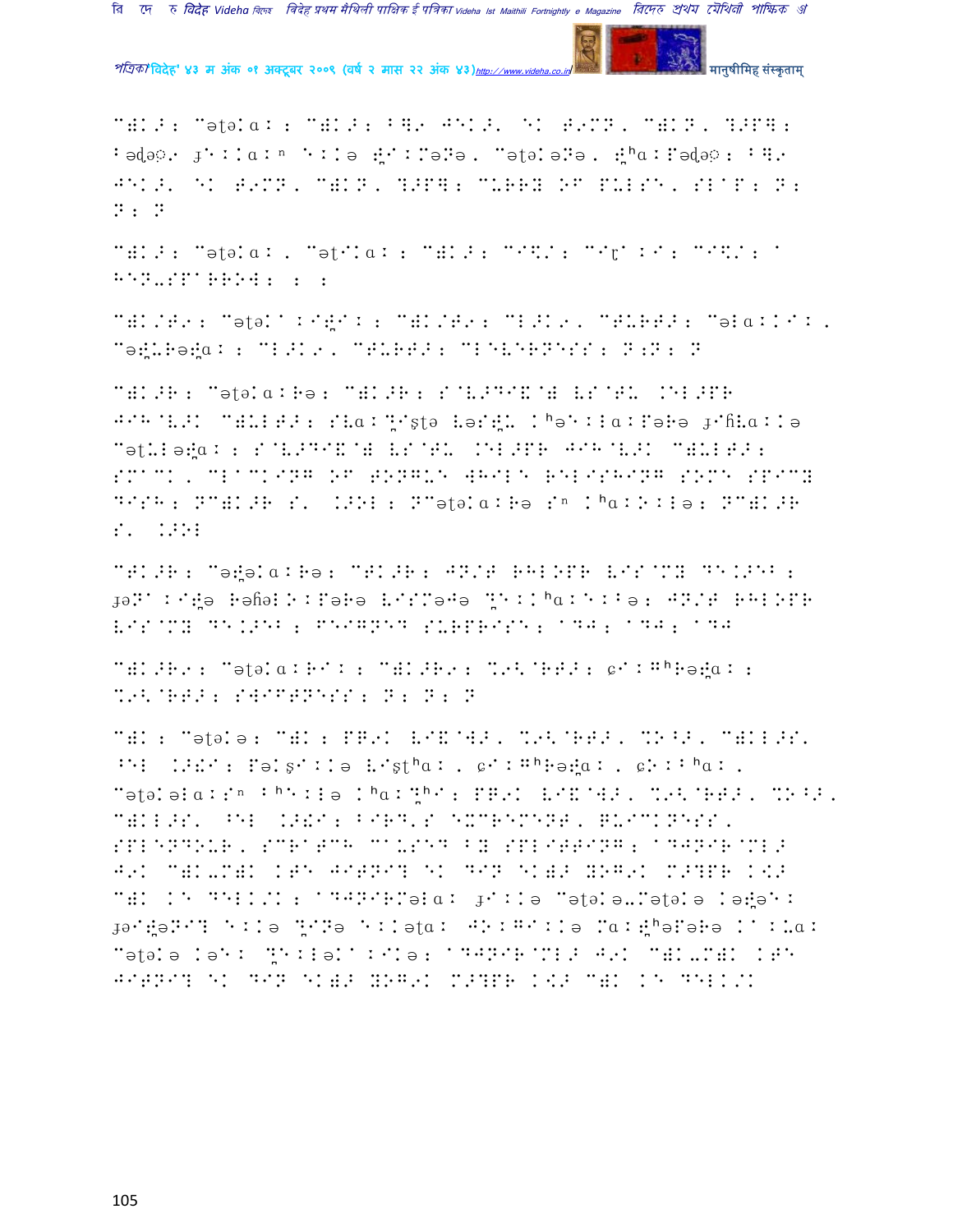२4NEP>L > ^>RTK M/?IL9 ^>&>-V/:>NIK LOKNI D@V>R> BN>OL M>NK %/L9

14NEP>LK M/?IL9 ^>&> V/:>NIK LOKNI D@V>R> BN>OL M>NK UC CONDENSE DE L'ANCIA

(^>&>%>S@T@R9 \$>4 R>M>VT>R Y>DVK !>R#>KE' P\R@# R\PS' Ship Richard Control Control Control Control Control Control Control Control Control Control Control Control C

MORE IN THE TRIANS OF THE UNIT

१4P3@CM>QR > ANUS@V>R: P3@CM>QR>N@TR@GT +, 3, #, N EV; M AF/T A ATA-T S;SMATH AF AN EINE AN DEISEN AN AN THAT AN OUTLINE AN AN AN AN O VR@GK AQR RH/T A\*I OH9 VR@GK P3@CM>QR AB/T A\*I4 JEN>-

A+@K (K VR) (K VR) + DHB+ K (K VR) + DHB+ AND + DHB+ AND + DHB+ AND + DHB+ AND + DHB+ AND + DHB+ AND + DHB+ AN

P3@C (C VR@GK RHB>K K>R#E AN@TME 3@ >EL A\*I4)

.#@\$ () VR@GK RHB>K K>R#E AN@TME #@ >EL A\*I4)

SN TAAR GERSKE KRIJ (TERESK REGEN AAN TEL AFIKALE NA T

.M@^ (P VR@GK RHB>K K>R#E AN@TME M@ >EL A\*I4)

UPR@YUK: TE POR STORESTY IS MY BY HORE TO THE PAYMORER. BORD A DO A IKO A IKO A IKO DELLA PELANG DE DE REGIONAL DE L'ALIANCHE DE L'ALIANCHE DE L'ALIANCHE DE L'ALIANCH JENOVA, A;K, P;C, P;K, S;K, P;K, S; S; P;K, P#A, KARAVID P#AP#VID P# GOVING ON DEVICE AN INFORMATION OF BURGEN CONFIN ANUS ANUS ANUS ALAM PURA PURA PADA PURA PALI PARA PILANG PURA PURA LIA.D - Ajena (Andrius and Company), and the problems of the problems  $\mathcal{I}_\mathcal{A}$ HIN@D9K NIK) RHL >!UNIK LE.K EHI B>TKE' NHI M>N/T \*?I4 OLOKNI AN@T > KM@PNK JGHPR SEHO A;T > K;PN LI./T DE.L JONES STREET

NIV9 PPMER IST. KIKERARI MITU MIH IST. B. PROT SMY A SAMPLE FOR HORE WAS SAMPLE FOR THE HSAMPLE HIS MUD@R#ME ANUS ME ANUS DU SANUS EN BING TERRA TELECA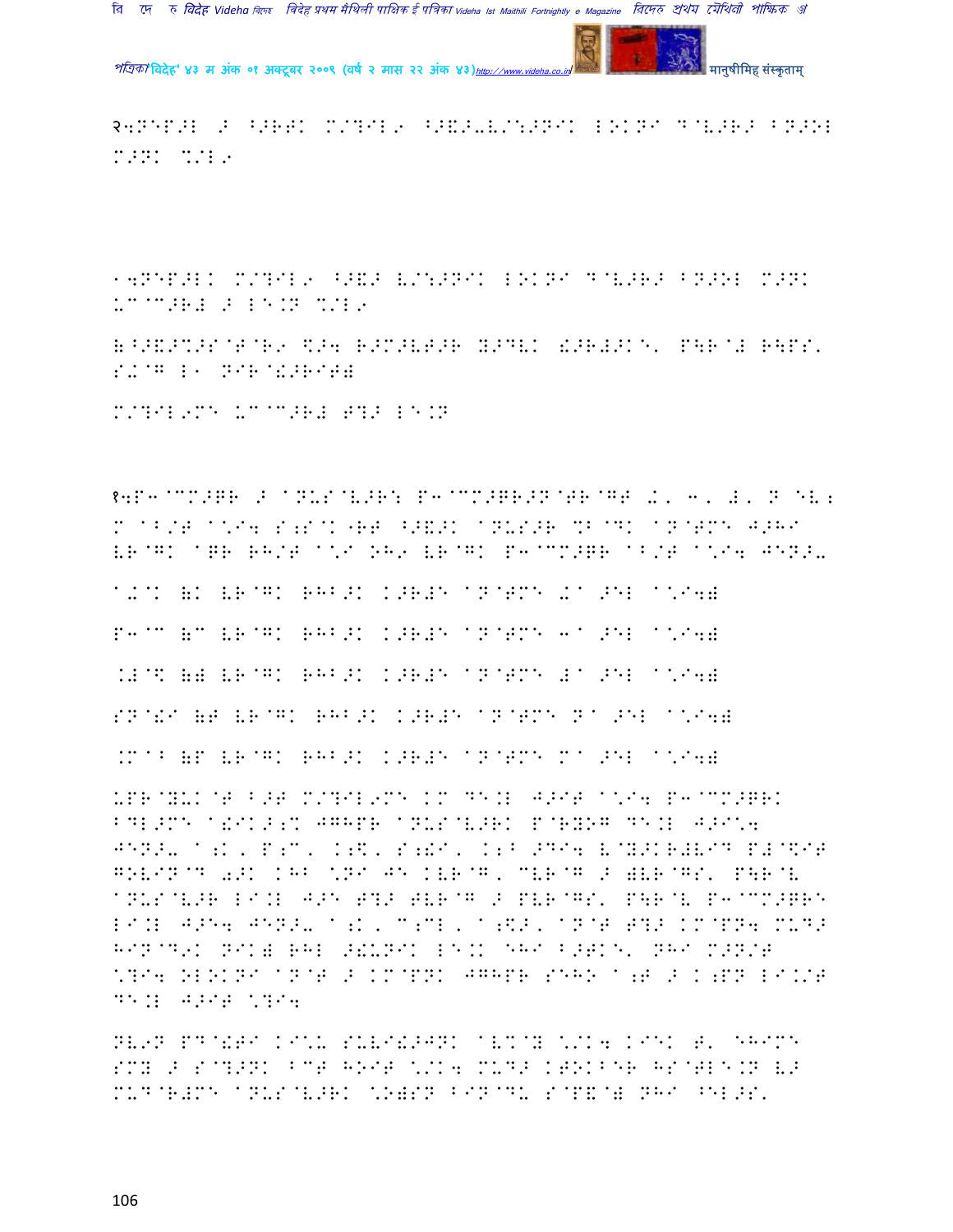AR@?K ANR@? HOIT SEHO DE.L J>IT A\*I4 ANUS@V>RK P@RYOGME UC@C>R#-DO&K SM@^>VN> SEHO TTBE DE.L J>IT A\*I4 ETDR@? KS' L1K1 PVR@G!RI P3@CM>QREK P@RYOG KRB UCIT AT I4 YOU AT A I4 YOU AND AN I4 YOU ALL AND AN INCOME. KRBBO KONO VIVIDO KONO VIVOS I PODAJE

२4= > = : =K UC@C>R# "R@ H"JK>' HOIT A\*I4 AT, JT1 "R@ H"K UC "C" "C" HO OT THE THE HOST CHAIRS IN THE LITTLE HOST CHAIRS IN THE LITTLE HOST CHAIRS IN THE LITTLE HOS JEB>K C>H94 JEN>-

= = =>K9, =EK9, =9W, =EU>, =+@G, =ER9, =>KNI, =>W >DI4

= = P"]>I, B=B, G=B, M=B, BU=B>, S>'=, G>=, R9=, C>'=, S9=9, P9=9 >DI4

UPR@YUK@T %B@DS^KE' DE.L>S' 9 S@P&@) HOIT A\*I JE S>!>R#TY> %B@DK %UR\ME = > M!@Y T?> AN@TME = AB/T A\*I4 IEH NIYM \$ > \$K SN@DR@^ SEHO L>G\ HOIT A\*I4

34E : B : B : MUSHE EN "NEWN LOOMERE B KINE HEAFT ON NUMBER OKR> B R\PME NHI LI.L JEB>K C>H94 JEN>- UC@C>R# : B/D@YN>?, BID@Y>, NB, DEBT>, BI&@#U, B;%,BN@DN> >DI4 EHISK KORM (POD KONSTANT), VIDA KORMANI, VIDA KORMANI, VIDA KORMANI, V VI&@#U, V;%,VN@DN> LI.B>K C>H94 S>M>N@YTY> V UC@C>R#K LEL O P@RYOG KEL J>IT A\*I4 JEN>- OK9L, OJH >DI4

४4Y > J : KTHU-KTHU "Y"K UC@C>R# "J"JK>' KR/T DE.L JADAN JOKA JI, MUDAN DONGA JALI NA MARA NA MANGALI NA MARAKA UCHA MANGANA YOKE NA MA JOG JOG JUGO JOG JUGO JE JUGO JE VLASTI JOGO JE U SLOVENI JE VLASTI JE U GODINE JE %B@DS^KE' K@RM%, Y:, YDI, YMUN>, YUG, Y>BT,YOG9, YDU,  $H_1$  ,  $H_2$  is the contract of  $H_1$ 

५4E > Y : M/?IL9K VR@TN9ME E > Y DUN\ LI.L J>IT A\*I4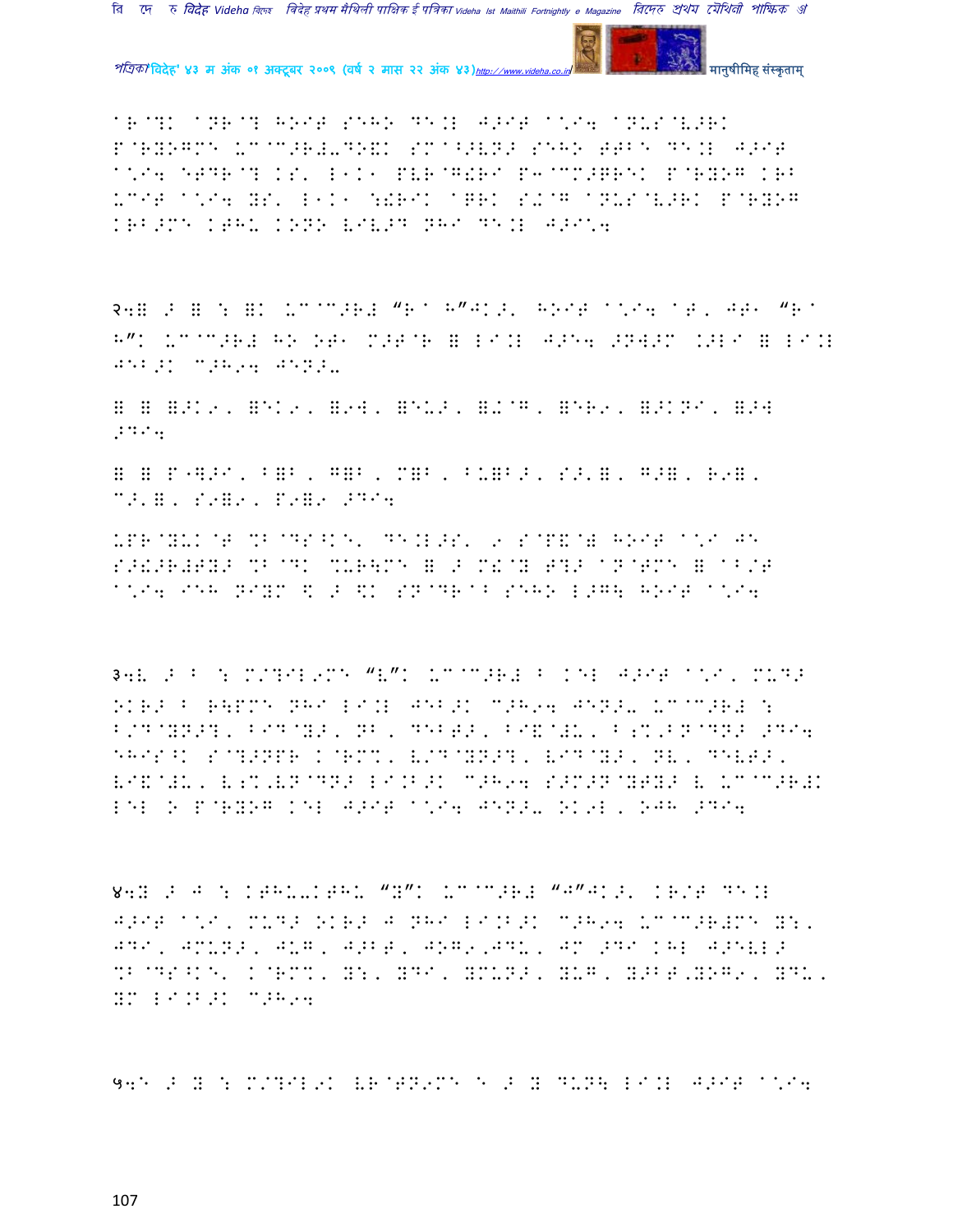*পত্ৰিকা*' विदेह' ४३ म अंक ०१ अक्टूबर २००९ (वर्ष २ मास २२ अंक ४३)http://www.videha.co.in/ मानासी मानुसीमिह संस्कृताम्



P@R>C9N VR@TN9- KEL, J>E, HOET, M>E, ^>E, G>E >DI4 NV9N VR@TN9- KYL, JON VR@TN9- KYL, JON VR@TN9- KYL, HOYT, MONTH

SAMAR MEHIA MAYYA MURRIYA %UNAF MAYAR ATAN ABARTA SARI, EN>, EKR, EHN >DI4 EHI %B@DS^K S@?>NPR YHI, YN>, YKR, YHN : DIK PORT IN BERNAMA DIK PORT IN DIK PORT IN DIK KRAAK COMPONENT IN DIK KRAAK COMPONENT IN DIK KRAAK COMP THE ROOM IS NOT WELFT AND THE SECOND WORKS IN THE UC CORRECT AT A HATEL CONTROL

E > "Y"K P@RYOGK P@RYOGK SN@DR@^ME P@R>C9NE PD@!TIK ANUSR# KRB UPYUK@T M>NI EHI PUS@TKME OKRE P@RYOG KEL GEL ATIKA IKEK TEL ALIK DUNGA KONO SHJELA DURAHAN BOR THA MARK OF TIMES SR WEIGHT AN INCORRECTED IN APER ES BESPIEL DIE KOMMUNISTE DER BES %B@DKE' K/L, H/B >DI R\PME KTHU-KTHU LI.L J>EB SEHO "E"K POSTEDER BESTEDERE BESTELLING PORT IT KRYT AT A THOSPITAL AT A THOSPITAL AT A THROUGH A THROUGH A THROUGH

६4HI, HU T?> EK>R, OK>R : M/?IL9K P@R>C9N LE.N-PRM@PR>ME KONO B>TPR BL D/T K>L %B@DK P>\*>' HI, HU LG>OL J>IT \*/K4 JEN>- HUNKHI, APNHU, OKRHU,TT@K>LHI, CO@)MARI, PRAL PRIA CONFIDENCIA SORO AIL PORTUG EK>R EV; HUK S@?>NPR OK>RK P@RYOG KR/T DE.L J>IT A\*I4 JEN>- HUNKE, APNO, TT@K>LE,CO)@)E, >NO >DI4

७4& T?> . : M/?IL9 ^>&>ME A!IK>;%T, &K UC@C>R# . HOIT A\*I4 JEN>- &\$@YN@T@R (.\$YN@T@R), &O\$%9 (.O\$%9), &)@KO# (.)KO#), V"R&E% (V"R.E%), SN@TO& (SN@TO.) >DI4

८4!@VNI-LOP : NIM@NLI.IT AVS@?>ME %B@DS' !@VNI-LOP ^1  $\mathcal{A}$  ,  $\mathcal{I}$  at  $\mathcal{I}$  at  $\mathcal{I}$  at  $\mathcal{I}$  at  $\mathcal{I}$ 

(K)K@RIYONYA TENGTARA TENGTARAN TENGTARAN TENGTARAN TENGTARAN TENGTARAN TENGTARAN TENGTARAN TENGTARAN TENGTARA OHIMES' PHINE AK UC@CORE PHROW OF PHINE AND SIRVERS. ED-POLENTI (TRANSPORTERI) ERI JAHRO EROLIG (HALDA) HALGOL HARS POLENTI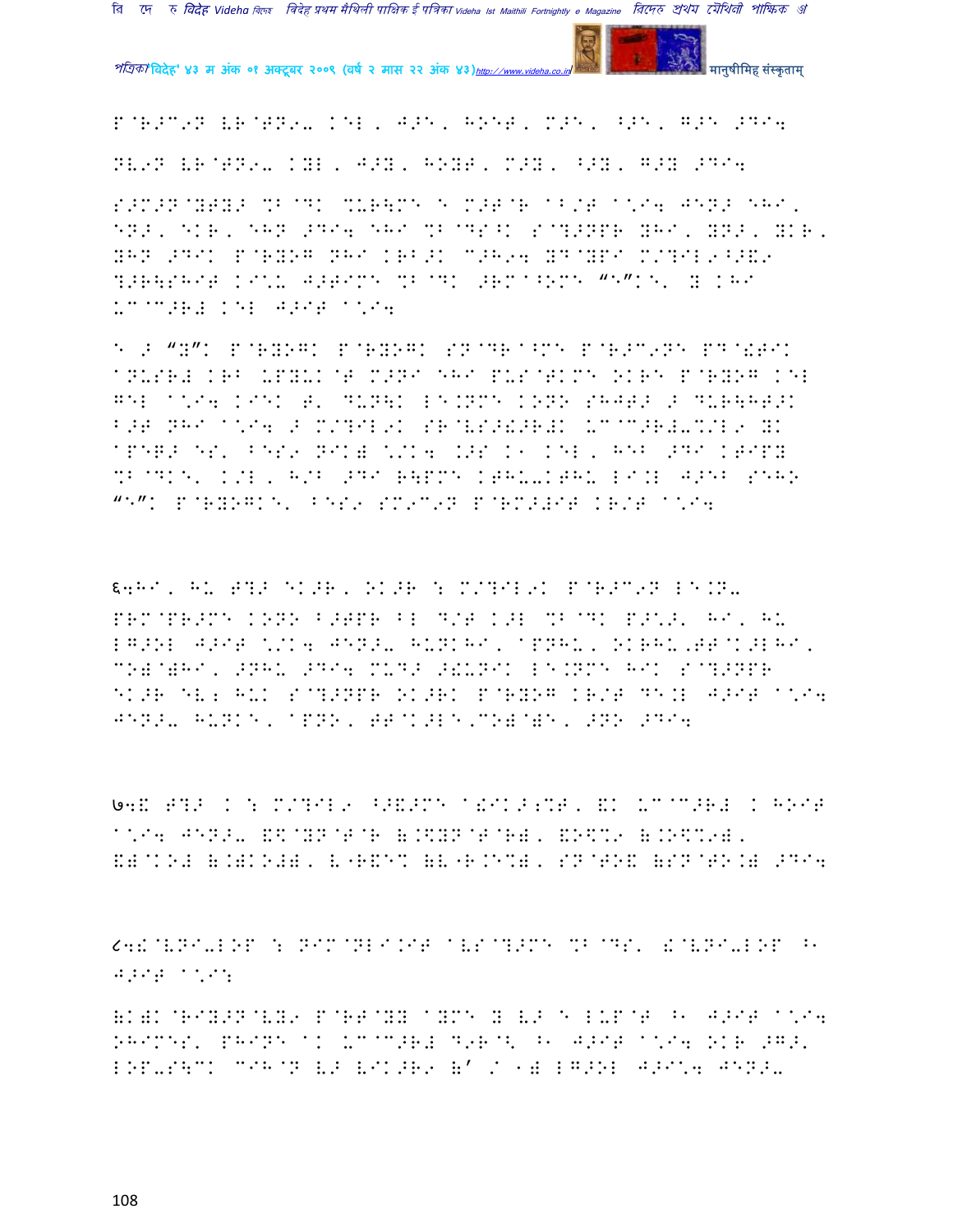िव <sup>त</sup>ि दिविदेह Videha विल्ह विदेह प्रथम मैथिली पाक्षिक ई पत्रिका <sub>Videha Ist Maithili Fortnightly e Magazine त्रि(मरु शेथेप ट्यैथिवी शीश्विक औ</sub>

*পত্ৰিকা*'বিदेह' ४३ म अंक ०१ अक्टूबर २००९ (वर्ष २ मास २२ अंक ४३)http://www.videha.co.in<sup>/ Hamak</sup> - स्थितिका अनुसीमिह संस्कृताम्

P\R@# R\P : P=E (P=Y) GEL>H, KE (KY) LEL, UWE (UWY) PRESSING

APARAM RAPANG PERSONAL SA PERSONAL SERIES SERIES GELIJA ERIKANA

PHOTOGRAPH CONTROL CONTROL

(.)P\R@VK>LIK K"RT >Y (>E) P@RT@YYME Y (E) LUP@T ^1 J>I\*, MUD> LOP-S\CK VIK>R9 NHI LG>OL J>I\*4 JEN>-

PAR NE RAP : NO (PN) GEE, PNE (V) PARE GNA (YN) (YN) PHOY (GEE  $\mathcal{L}$  -  $\mathcal{L}$  -  $\mathcal{L}$  -  $\mathcal{L}$  -  $\mathcal{L}$ 

AP\R@# R\P : .> GEL, PW> DEB, NH> AEL>H4

(G)S@T@R9 P@RT@YY IK UC@C>R# K@RIY>PD, S;:>, O VI%E&# T9N\ME LUP@T ^1 J>IT A\*I4 JEN>-

PARTIE RAP : DOSRI MISSION MISSION

AP\R@# R\P : DOSR M>LIN CLI GEL4

(BAGE) (FROUR ) (FRANCIS) (TRANSPORTAGIE AND THE LANGED ON A SANDONE

PARTE RAP & PHIN TOAT FAMP TOAT, BFMP TOAT

APRESS REPORTED ASSAULT AN ASSAULT AT A TANGE

(+)K@RIY>PDK AVS>N IK, UK, /K T?> H9KME LUP@T ^1 J>IT A\*I4 JEN>-

PARTE RAPS TREES INTER IT TRAIN THIS INTEREST  $H_1H_2H_3H_4$ 

APARAM RAP : MAGRI, MAGRI, MAGRI, MAGRI, APAR, ADAG

(C)K@RIY>PD9Y P@RT@YY N@H, HU T?> HK>RK LOP ^1 J>I\*4  $\mathcal{F}$  is  $\mathcal{F}$  in  $\mathcal{F}$ 

PRESSE ERT S. SPIEL, CHEFING, CHEFIN, NHI4H, PHECH

AP\R@# R\P : \*NI, KHLNI, KHL[', GEL1, NI, N3I, N/4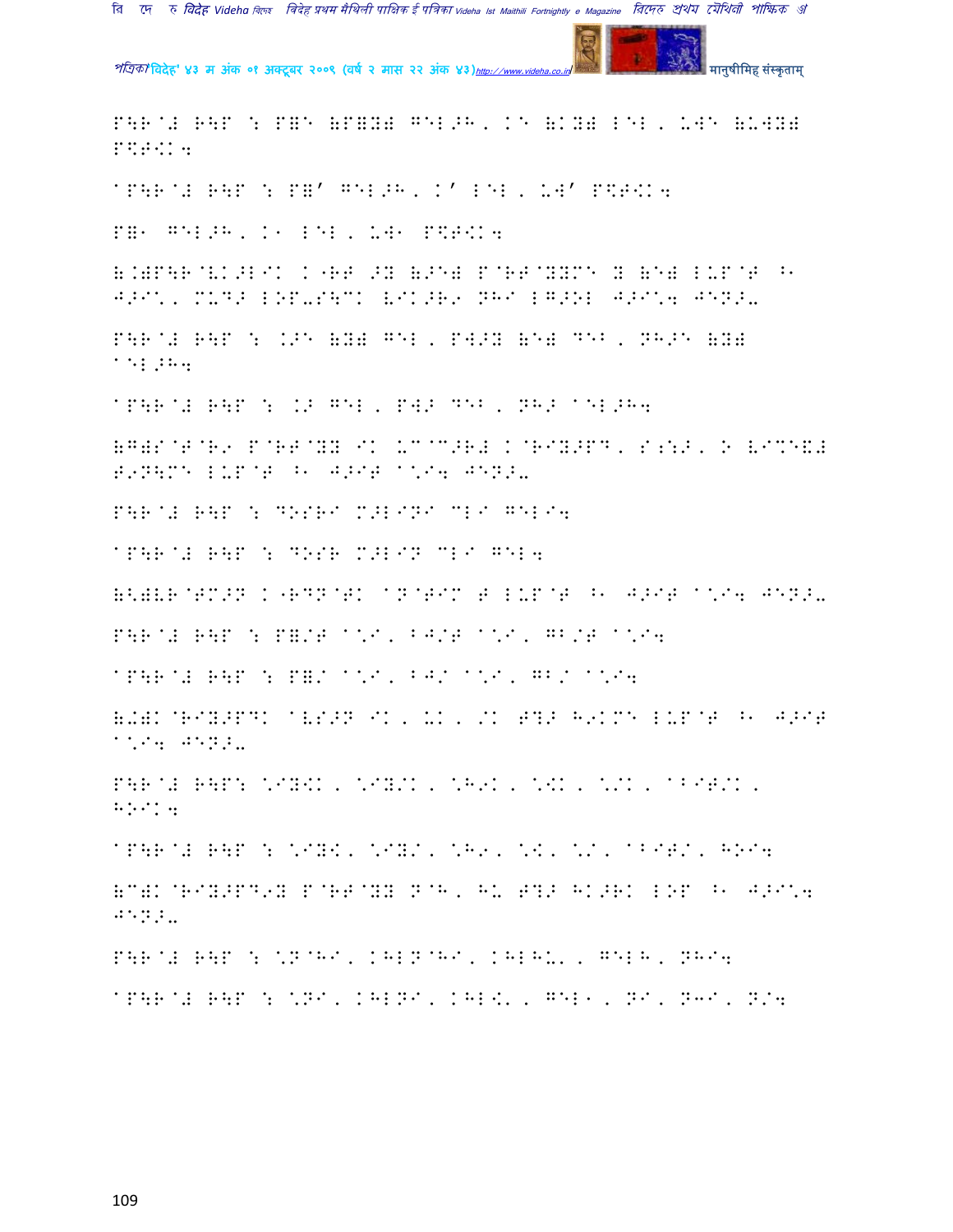#### *পত্রিকা*'বিदेह' ४३ म अंक ०१ अक्टूबर २००९ (वर्ष २ मास २२ अंक ४३)http://www.videha.co.in<sup>/ Hamak</sup> - स्थितिमह संस्कृताम्

SAE TERRI SO TERRAR 1983. IN I SPRIJ SRP. SO TERJE I KONO SPRIJ APREJ H)IK1 DOSRW>M CLI J>IT A\*I4 .>S K1 H@RS@V I > UK SM BRD 1000 A BOOK BOOK BOOK AT LOCAL MOVING AT EXISTENT AT LOCAL MOVING. ME TO AN INFORMATION IN THE TELL OF AN OUTLINE TO AN INFORMATION SMOND ON THE REPORT OF A STANDARD AND DRIVE AS A LARGED ON A LARGED AT A CHANGE OF A LARGED AT  $\mathcal{G}(\mathcal{G})$ (%IN),P>NI (P>IN), D>LI ( D>IL), M>)I (M>I)), K>\*U (K>U\*), M>SU(M>US) >DI4 MUD> TT@SM %B@DS^ME 9 NIYM L>G\ NHI HOIT A\*I4 JEN>- R%@MIKE' RI%@M > SU!>;%UKE' SU:S NHI KHL JOHN SU KHL JOHN SU

१०4HLN@T(@)K P@RYOG : M/?IL9 ^>&>ME S>M>N@YTY> HLN@T (@)K >V%@YKT> NHI HOIT A\*I4 K>R# JE %B@DK AN@TME A UC MUDE: PAS PERSON AT SIS SIDE AT A SISTEMA SIDE AT A INTERFERING A PARTIES. THIN> M/?IL9ME >EL (TT@SM) %B@DS^ME HLN@T P@RYOG KEL J>IT A\*I4 EHI PO?9ME S>M>N@YTY> SM@P\R@# %B@DKE' M/?IL9 ^>&>SM@BN@!9 NIYMANUS>R HLN@TVIH9N R>.L GEL A NA HODO POR KRASMA BOLA MARY SA NA MARA SA NA SANA DI SANA NA MARA NA MARY NA MARY NA MARY NA MARY NA MARY N<br>Na mary na mara na mara na mary na mara na mara na mara na mara na mara na mara na mara na mara na mara na mar S@?>NPR KTHU-KTHU HLN@T DEL GEL A\*I4 P@RS@TUT PO?9ME MILIO LE ROMO DE MERIDA DE MERIDA POMBE MONDERNO DE EN 2007 DE PBS^KE'S SMEDIA IK KELEAR DER SOME PRESS KAR SAME AT DE SMING PORT SIMPLE BEGIN IN THE BILL TO A THE METER STAR SRL HOB1VLIST HAS ARE LIGHTENEATED THAT IN EASY OF THE STATE VR@TM>N SMYME M/?IL9 M>T"R^>&9PR@YN@TKE' >N ^>&>K M>!@YMS' M/?IL9K :>N LEB1 P\$IRHL PRIP@REQ@YME LE.NME SHARR AND SCHREEFE ESNIP HAD HAD SCHREEFEN DITCH ^>&>K M\L VI%E&T>S^ KU#@WIT NHI HOIK, T>H\DIS LE.K-M#@\$L SCET A\*I4 P@RSID@! ^>&>%>S@T@R9 \$>4 R>M>VT>R YEARS IN AN INDEPENDENT AND INVESTIGATION OF SALE IN A STRUCK AND INVESTIGATION. KIND NE DI DEBI DEBI DEBI DEBI DEBI DEBI DE BILI E POSTE ELE DI DE BILI E PERSI  $\mathcal{A}$  ,  $\mathcal{B}$  ,  $\mathcal{B}$  ,  $\mathcal{B}$ 

-(^>&>%>S@T@R9 \$>4 R>M>VT>R Y>DVK !>R#>KE' P\R@# RAPS' STORE BY SPECIFICATE

24 M/?IL9 AK>DM9, P)N> D@V>R> NIR@!>RIT M/?IL9 LE.N-  $\mathbb{R}^n$  . The  $\mathbb{R}^n$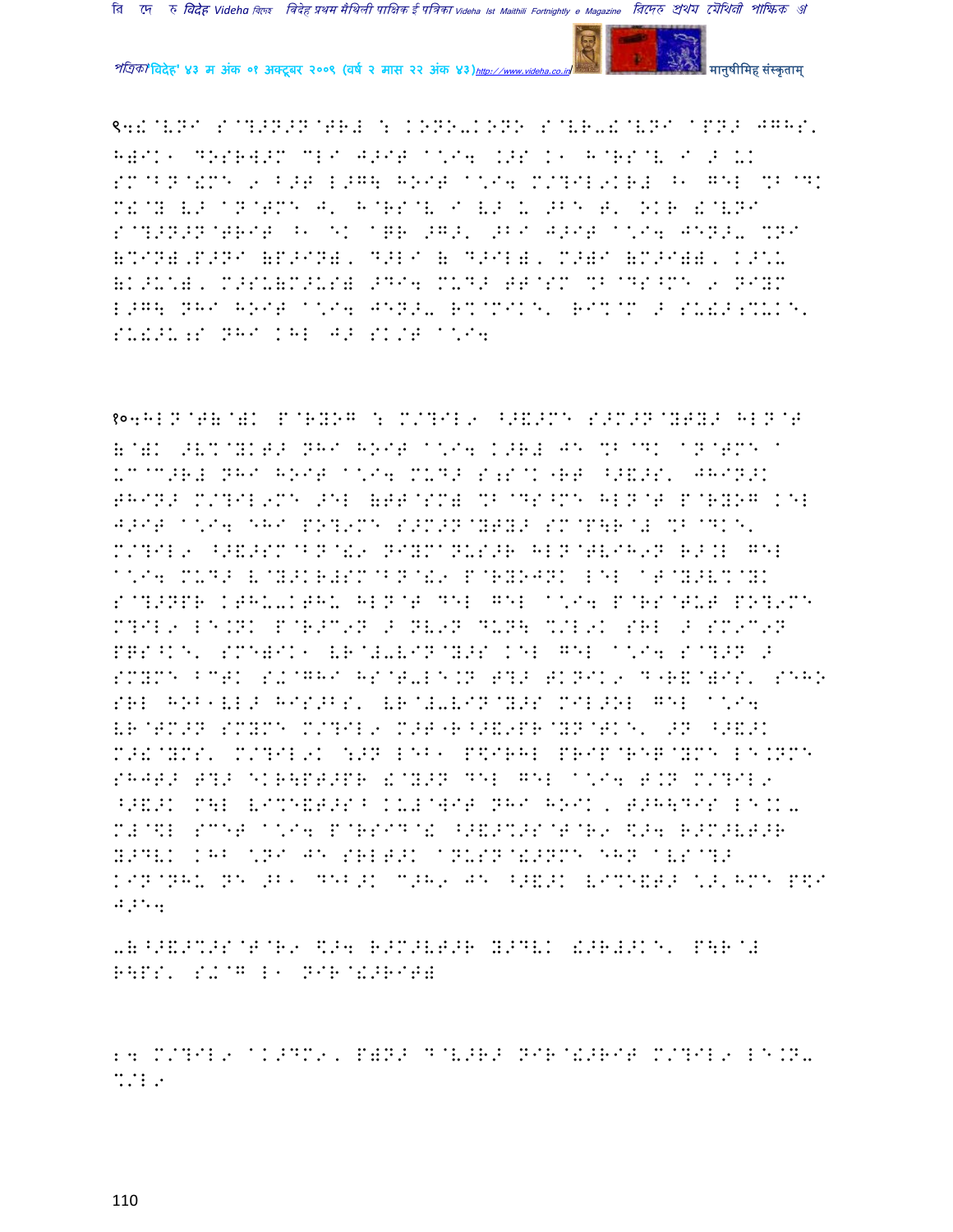*পত্রিকা*'বিदेह' ४३ म अंक ०१ अक्टूबर २००९ (वर्ष २ मास २२ अंक ४३)http://www.videha.co.in<sup>/ Hamak</sup> - स्थितिमह संस्कृताम्

14 JE %B@D M/?IL9-S>HIT@YK P@R>C9N K>LS' >I !RI J>HI VR@T@TN9ME P@RCLIT A\*I, SE S>M>N@YT, T>HI VR@T@TN9ME LI.L JOHN PRODUCED AND ALL JOHN PRODUCED AND ALL JOHN PRODUCED AND ALL JOHN PRODUCED AND ALL JOHN PRODUCED AND

G@R>H@Y

 $\ddots$ 

W>M

JKR,TKR

**BUCK** 

 $\mathcal{F}(\mathcal{A})$ 

AG@R>H@Y

A.N,A.NI,E.EN,A.N9

WIM>,WIN>,WM>

JEKR, TEKR

HITINGRAFIK RAPA RAPA RAPA RAPA RAPA PERSONA RAPA PERSONAL RAPA PERSONAL RAPA PERSONAL RAPA PERSONAL RAPA PERSONAL

/\*, AHI, E4

24 NIM@NLI.IT T9N P@RK>RK R\P V/K@LPIKTY> APN>OL JOIN PRESSURE PRESENT PROPER AN BAE AAN AND BAE AAN, J>E RHL A\*I4 KR' GEL>H, V> KRY GEL>H V> KRE GEL>H4

34 P@R>C9N M/?IL9K 'N@H' !@VNIK S@?>NME 'N' LI.L J>Y SK/T A\*I YOU AT A HIGH AFI YOU AT A MARKET AT A MARKET WARRANT A LIGHT AT A MARKET WARRANT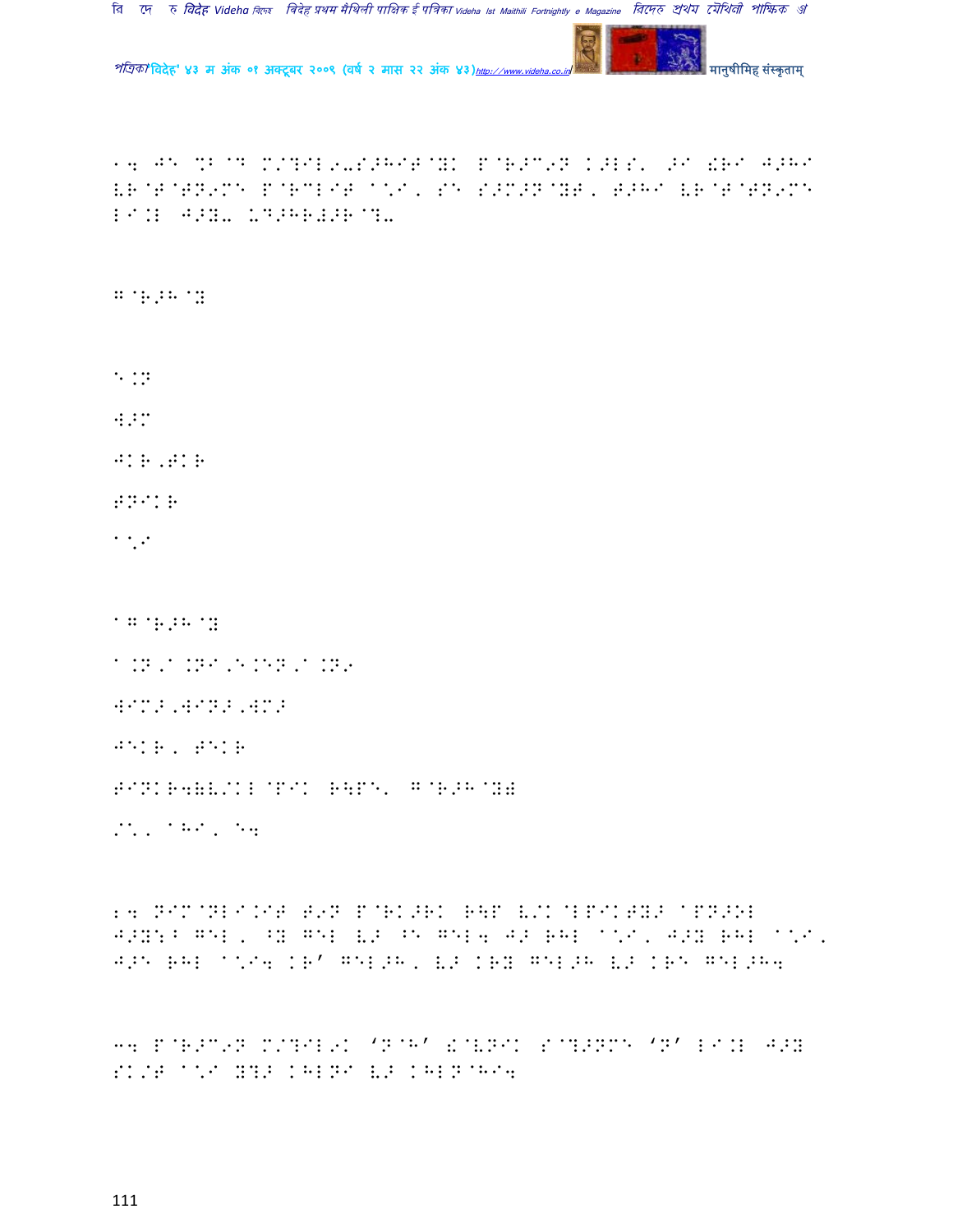*পত্ৰিকা*'বিदेह' ४३ म अंक ०१ अक्टूबर २००९ (वर्ष २ मास २२ अंक ४३)http://www.videha.co.in<sup>/ Hamak</sup> - स्थितिका अनुसीमिह संस्कृताम्



44 '/' Z' TO BEEN 'Y ROOM BOOK OF THE THROUGHT IN THE THE TO THE TYPE TO THE INTER-SD"R% UC@COPA IXTHE HO4 YARAH DERLA TANGGER UNIVERSITY ANG ALAWAY ANG IT@Y>DI4

54 M/?IL9K NIM@NLI.IT %B@D EHI R\PE P@RYUK@T HOYT:J/H,S/H,IEH,O/H,L/H T?> D/H4

64 H@R@S@V IK>R>;T %B@DME 'I' KE LUP@T KRB S>M>N@YT, AG@R>H@Y ?IK4 Y?>- G@R>H@Y DE.I >BH, M>LINI GELI (MNU&@Y M>T@RME)4

74 S@VT;T@R H@RS@V 'E' V> 'Y' P@R>C9N M/?IL9K UD@!R# >DIME T' Y?>VT R>.L J>Y, KI;TU >!UNIK P@RYOGME KOVA PIKO BRITA LANA KALAMIYA PATI HARRI HIRIRI LILI. KATA LIL AYL>H V> AEL>H, J>Y V> J>E IT@Y>DI4

84 UC@C>R#ME D\ S@VRK B9C JE 'Y' !@VNI S@VT, >BI J>IT AAN GEREE SAARI TKRASSE DEL SAARI DEL VAN VAL JAAR VAL DEL J !9>, A=/>, VI>H, V> !9Y>, A=/Y>, BIY>H4

94 S>NUN>SIK S@VT;T@R S@VRK S@?>N Y?>S;^V '3' LI.L J>Y  $\mathbb{R}$  , and the signal  $\mathbb{R}$  is the signal  $\mathbb{R}$  in the signal  $\mathbb{R}$  , and  $\mathbb{R}$  is the signal  $\mathbb{R}$ M/>', KNI>', KIRTNI>'4

104 K>RKK VI^K@T@TIK NIM@NLI.IT R\P G@R>H@Y:-H>?KE', H>?S', H>?E', H>?K, H>?ME4 'ME' ME ANUS@V>R SR@V?> T@Y>J@Y ?IK4 'K' K V/KL@PIK R\P 'KER' R>.L J> SK/T  $\mathcal{F}^{\mathcal{A}}\mathcal{F}^{\mathcal{A}}$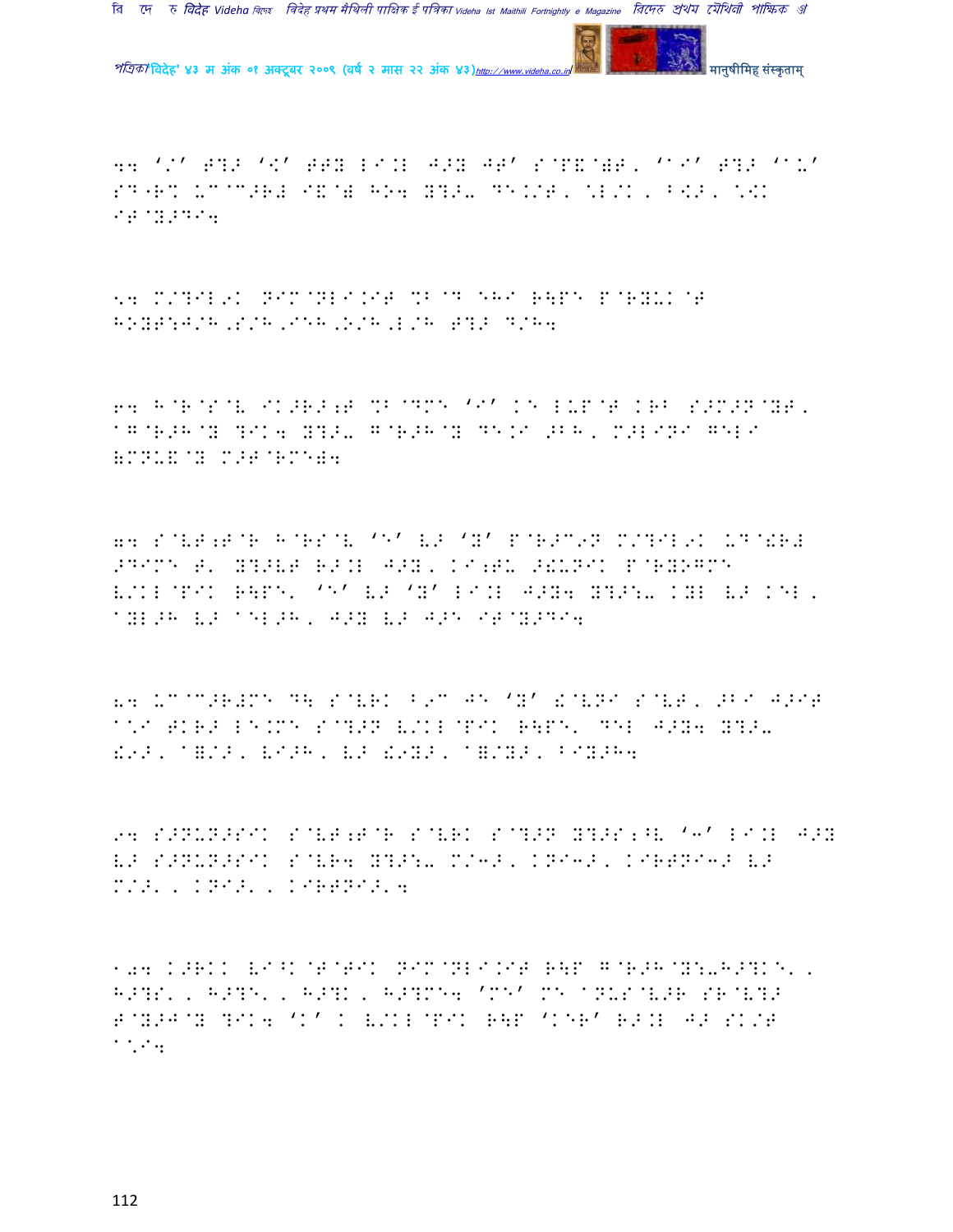*পত্রিকা*'বিदेह' ४३ म अंक ०१ अक्टूबर २००९ (वर्ष २ मास २२ अंक ४३)http://www.videha.co.in<sup>/ Hamak</sup> - स्थितिमह संस्कृताम्



114 PAPIELIE KOO INFORMATIO PI VORA BI ADALALI TR K/VETER RAPS, EARNE AR POVE TONE BRAN TYPE OB ER DE.I KE4

 $124$  M $\pm$   $125$  M $\pm$   $125$  M $\pm$   $125$  M $\pm$   $125$  M $\pm$   $125$  M $\pm$   $125$  M $\pm$  $\frac{1}{2}$   $\frac{1}{2}$   $\frac{1}{2}$   $\frac{1}{2}$   $\frac{1}{2}$ 

134 AR@D@! 'N' O AR@D@! 'M' K BDL> ANUS>R NHI LI.L J>Y, KI;TU \*>P>K SUVI!>R@? AR@D@! '+' , '3', T?> '#' K BOLE AND LINES ROOM OF ROOF AND THE SAME AND LOCAL AT A A3@CL V> A;CL, K#@W V> K;W4

144 HL;T CIH@N NIYMT, LG>OL J>Y, KI;TU VI^K@TIK S;G AKSBER:T PORT KAL JOSE KERNE KARA TERRITA KEL %@R9M>NK4

154 S^ EKL K>RK CIH@N %B@DME S)> K' LI.L J>Y, H)> K' NHI, S;HILL MATERIAL (ANAL 1882) EVIC ARIS (NHR KB PRI4)

164 ANUN>SIKKE' CN@D@RBIN@DU D@V>R> V@YK@T KYL J>Y4 PR;THU MUDDAR K SUVINSING HI SA SANG PROVINSING PRO ANUS@V>RK P@RYOG CN@D@RBIN@DUK BDL> KYL J> SK/T A\*I4 Y?>- HI' KER BDL> HI;4

174 PREVINSING PROVINSING ( 24 JENSO ( 31 ) PROV

184 SMS@T PD S)> K' LI.L J>Y, V> H>I6ENS' JO\$I K' , H<sub>H</sub>I (77 HH/4)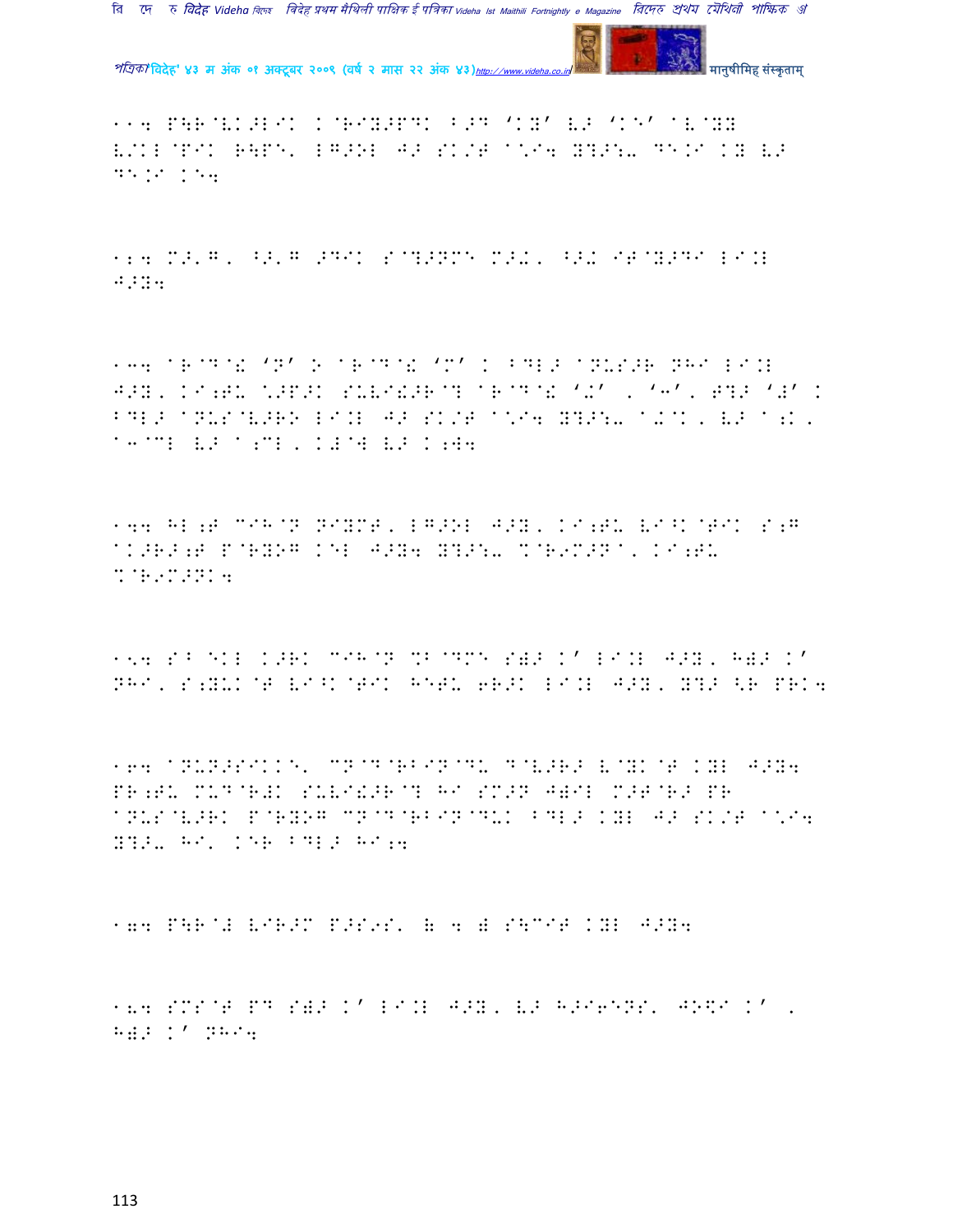DATE-LIST (YEAR- 2009-10)

8424 WHERE LIES THE FAULT- MAITHILI STORY BY SHYAM DARIHARE TRANSLATED BY PRAVEEN K JHA

8414ORIGINAL POEM IN MAITHILI BY GAJENDRA THAKUR TRANSLATED INTO ENGLISH BY LUCY GRACY FROM NEW YORK

84VIDEHA FOR NON RESIDENTS

VIDEHA FOR NON-RESIDENT MAITHILS(FESTIVALS OF MITHILA DATE-LIST)

 $H_{1}$  Government of  $R$ /2/06  $R$  (Fig. 19  $\pm$  19  $\pm$  19  $\pm$  19  $\pm$  19  $\pm$  19  $\pm$  19  $\pm$ 0> "SUMN" ११/०८/७६

214KI\*U !@VNIK LEL NV9N CIN@H BNB>OL J>Y4 J>' 9 NHI BNL AND BURG ARD TING ENIGHT FOR THE NEW ANY CO. AE/ 2007 2021 AD LIRE PARA DIR DURA DI ANCIENNA DI SENEGA

 $204$  Associated Roman Roman Roman Roman Roman Roman Roman Roman Roman Roman Roman Roman Roman Roman Roman Roman Roman Roman Roman Roman Roman Roman Roman Roman Roman Roman Roman Roman Roman Roman Roman Roman Roman Roman R

194 IPM BIK MPM TROMA PRISE, BRE BAR EMSIN ASSA

*পত্রিকা*'বিदेह' ४३ म अंक ०१ अक्टूबर २००९ (वर्ष २ मास २२ अंक ४३)http://www.videha.co.in<sup>/ Hamak</sup> - स्थितिमह संस्कृताम्

िव <sup>त</sup>ि दिविदेह Videha विल्ह*ोविह प्रथम मैथिली पाक्षिक ई पत्रिका videha Ist Maithili Fortnightly e Magazine विटमह <i>श*थग ट्यैथिली পोफ्फिक औ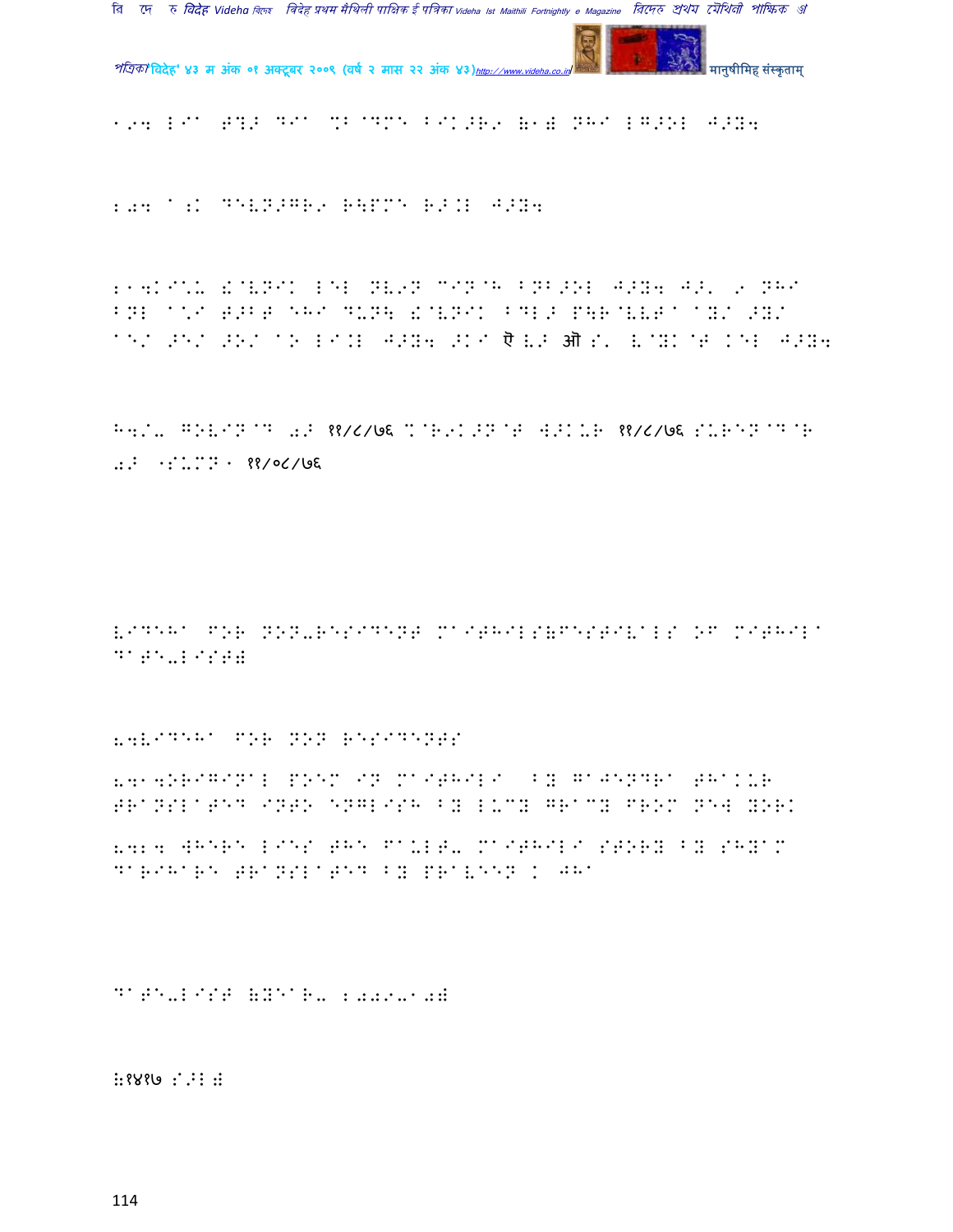िव <sup>त</sup> ह विदेह Videha <sub>विष्य</sub> विदेह प्रथम मैथिली पाक्षिक ई पत्रिका <sub>Videha Ist Maithili Fortnightly e Magazine *वि*(मह क्षेश्रेग ट्रॉशिती পौष्किक \$</sub>

पिñका**'**िवदेह**'** ४३ म अंक ०१ अक्टूबर २००९ (वष र् २ मास २२ अंक ४३)http://www.videha.co.in/ मानषीिमह स ु ंस्कृताम्

MARRIAGE DAYS:

NOV42009- 19, 22, 23, 27

MAY 2010- 28, 30

JUNE 2010- 2, 3, 6, 7, 9, 13, 17, 18, 20, 21,23, 24, 25, 27, 28, 30

JULY 2010- 1, 8, 9, 14

UPANAYANA DAYS: JUNE 2010- 21,22

DVIRAGAMAN DIN:

NOVEMBER 2009- 18, 19, 23, 27, 29

DECEMBER 2009- 2, 4, 6

FEB 2010-2010- 15, 19, 21, 21, 21, 21, 21, 21, 21, 25,

MARCH 2010- 1, 4, 5

MUNDAN DIN: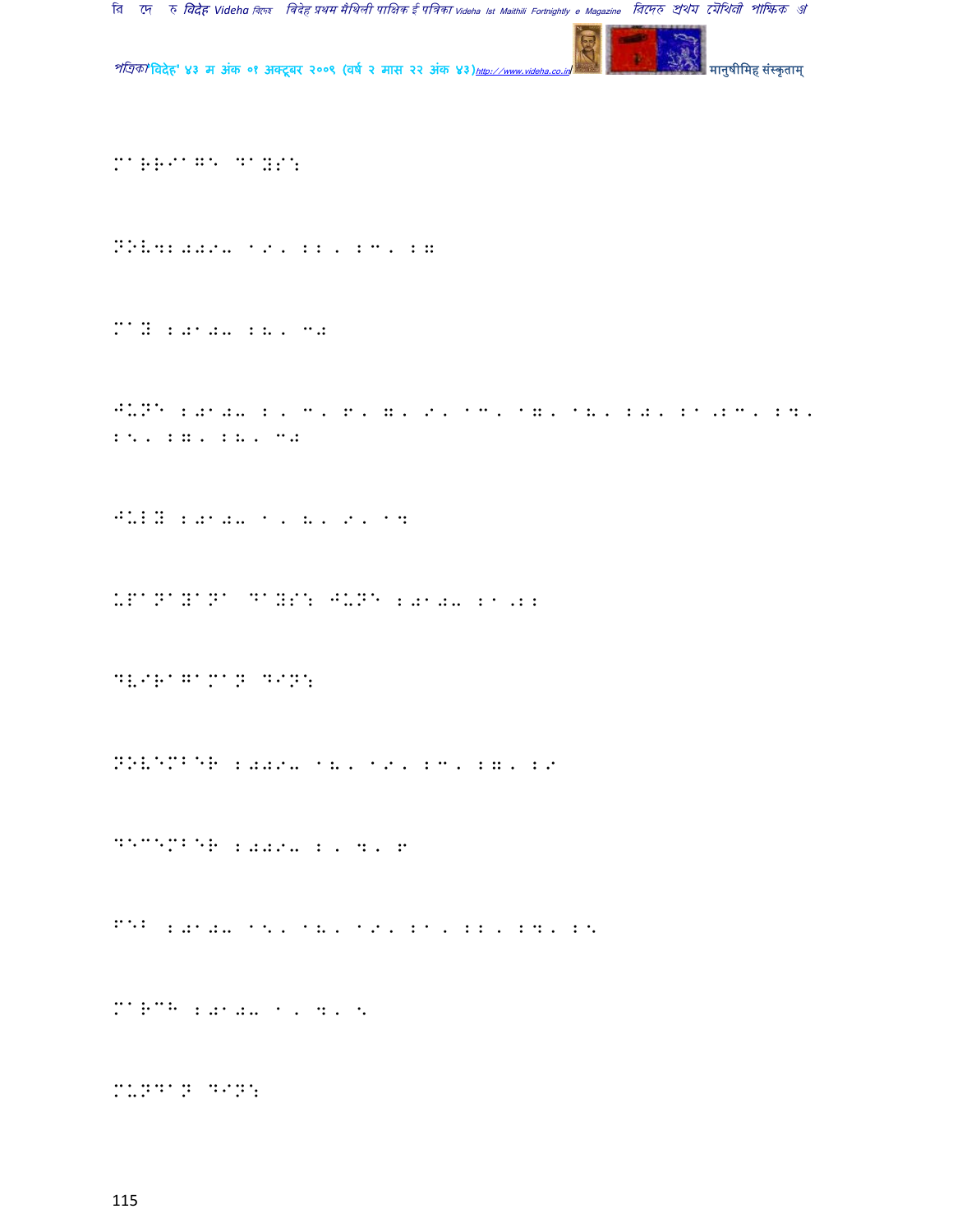िव <sup>त</sup> रु विदेह Videha <sub>विष्य</sub> विदेह प्रथम मैथिली पाक्षिक ई पत्रिका <sub>Videha</sub> ist Maithili Fortnightly e Magazine वित्मरु *द्यिश्च द*्योश्चिती পोष्फिक औ

*পত্রিকা*' विदेह' ४३ म अंक ०१ अक्टूबर २००९ (वर्ष २ मास २२ अंक ४३)http://www.videha.co.in/ मानीमिंह भानुषीमिंह संस्कृताम्

NOVEMBER 2009- 18, 19, 23

BERTHDE 2009-3009

 $\mathcal{P}(\mathbb{P})$ randa, 2010- 19

FFB 2010-3, 15, 25, 26, 26, 26

MARCH 2010- 3, 5

JUNE 2010- 2, 21

JULY 2010-2010

FESTIVALS OF MITHILA

MAUNA PANCHAMI-12 JULY

MADHUSHRAVANI-24 JULY

NAG PANCHAMI-26 JUL

RAKSHA BANDHAN-5 AUG

116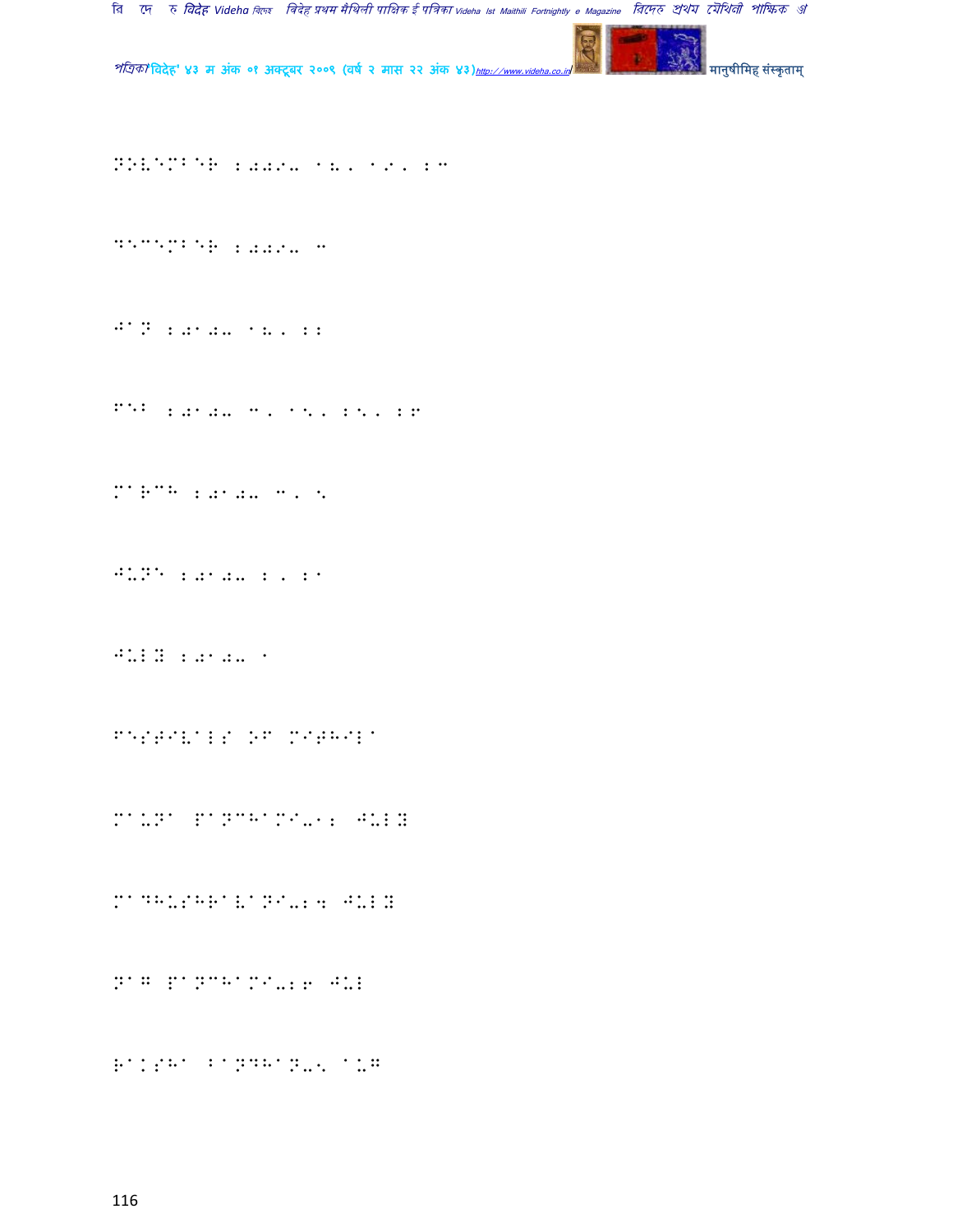िव दिन रु <mark>विदेह Videha</mark> बिलर विदेह प्रथम मैथिली पाक्षिक ई पत्रिका <sub>Videha</sub> Ist Maithili Fortnightly e Magazine *विद*मरु *छ*थिय ट्येशिनी পांश्किक औ

E *পত্ৰিকা*'বিदेह' ४३ म अंक ०१ अक्टूबर २००९ (वर्ष २ मास २२ अंक ४३)http://www.videha.co.in/ मानासीमिंह भानुषीमिंह संस्कृताम्

KRISHNASTAMI-13-14 AUGUST

KUSHI AMAVASHI AMAVASHI AMAVASHI AMAVASHI AMAVASHI AMAVASHI AMAVASHI AMAVASHI AMAVASHI AMAVASHI AMAVASHI AMAVA

HARTALIKA TEEJ- 23 AUG

THOLEN THE LEASE TIME

KARMA DHARMA EKADASHISTI

INDRA POOJA AARAMBH- 1 SEPTEMBER

ANANT CATURDASHI- 3 SEP

PITRI PAKSHA BEGINS- 5 SEP

JIMOOTAVAHAN VRATA/ JITIA-11 SEP

BAKARMA POOLS EN SAMARAMA POOLS

KALASHSTAPAN NA SEP

BELTIME IN STREET

MATRI NAVAMI- 13 SEP

117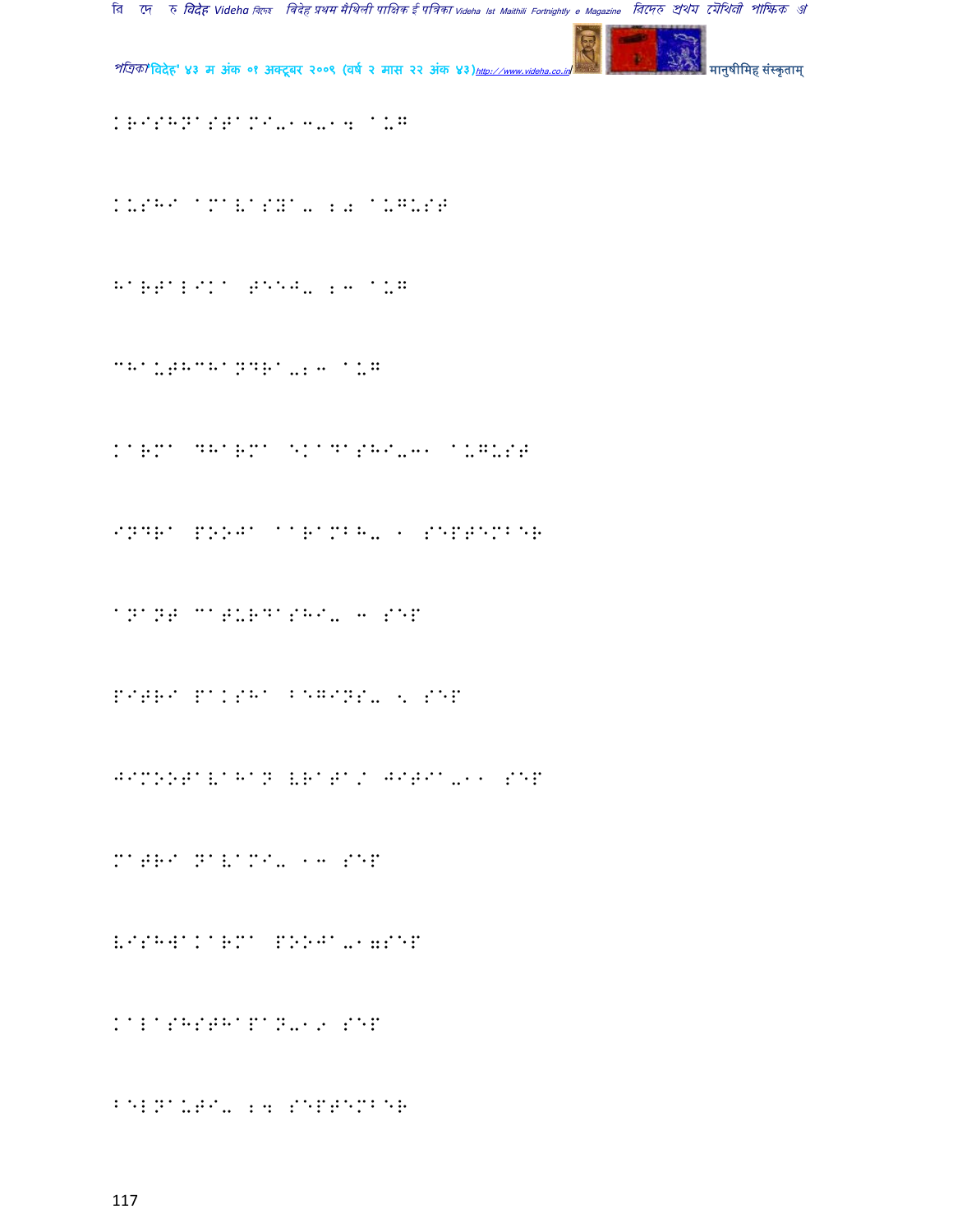DELEMAN EKANDER EKADASHI

AKSHYAY NAVAMI- 27 OCT

CHHATHI- -24 OCTOB

BHRATRIDWITIYA/ CHITRAGUPTA POOJA-20 OCT

ANNAKOOTA/ GOVARDHANA POOJA-18 OCT

DIYABATI/DEEPAVALI/SHYAMA POOJA-17 OCT

THE CHATURE CHATURE

DHANTERAS- 15 OCT

KOJAGARA- 3 OCT

VIJAYA DASHAMI- 28 SEPTEMBER

MAHA NAVAMI - 27 SEPTEMBER

MAHASTAMI- 26 SEP

*পত্ৰিকা*'বিবলৈ' ४३ म अंक ०१ अक्टूबर २००९ (वर्ष २ मास २२ अंक ४३)http://www.videha.co.in/ मानोसिक अधिकारिक संस्कृताम्

िव <sup>त</sup> रु विदेह Videha <sub>विष्य</sub> विदेह प्रथम मैथिली पाक्षिक ई पत्रिका <sub>Videha</sub> ist Maithili Fortnightly e Magazine वित्मरु *द्यिश्च द*्योश्चिती পोष्फिक औ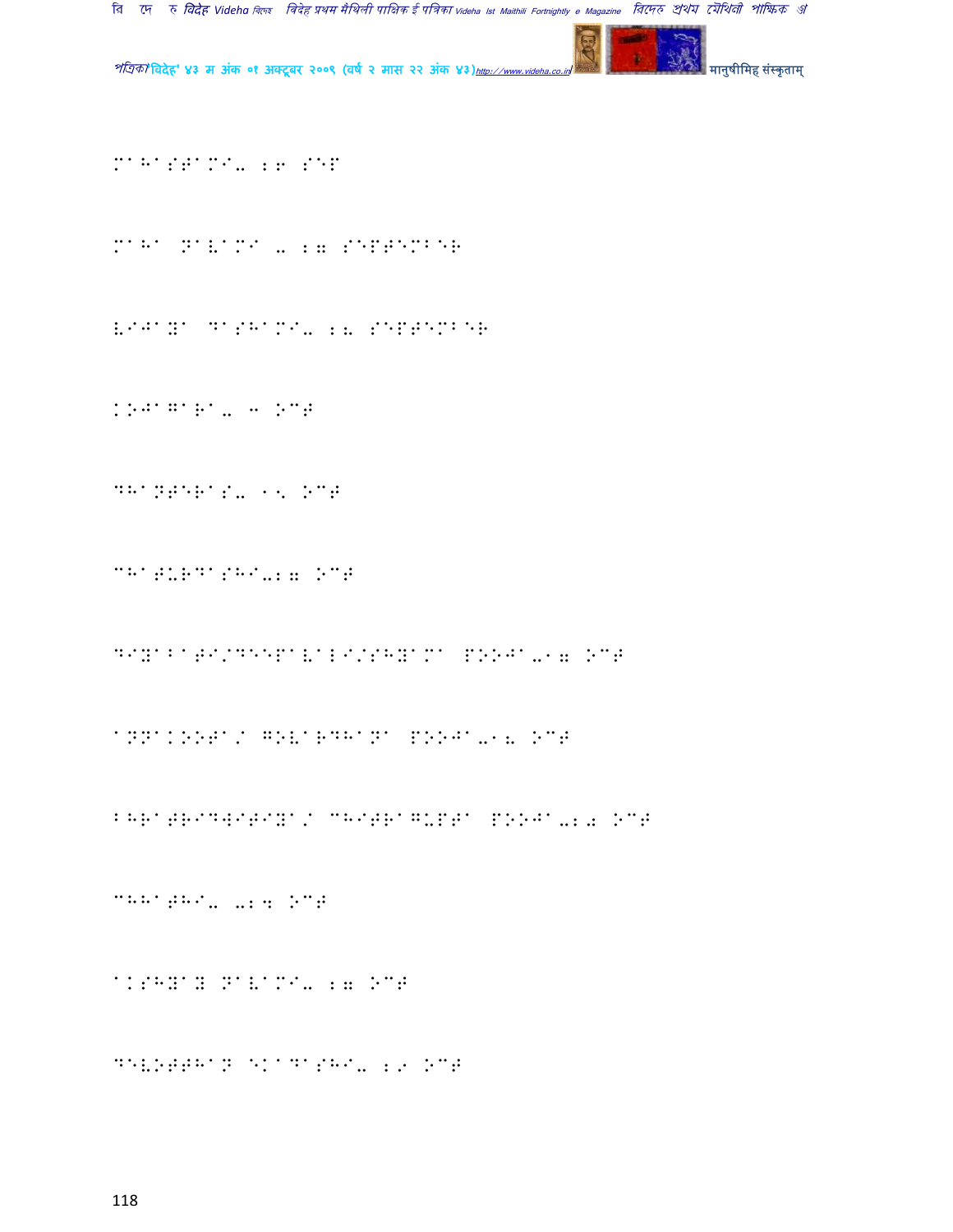119

MESHA SANKRANTI-SATUANI-14 APRIL

 $R$  and  $R$  matrix  $R$  matrix  $R$  matrix  $R$  matrix  $R$  matrix  $R$  matrix  $R$  matrix  $R$  matrix  $R$  matrix  $R$  matrix  $R$  matrix  $R$  matrix  $R$  matrix  $R$  matrix  $R$  matrix  $R$  matrix  $R$  matrix  $R$  matrix  $R$  matrix  $R$ 

HOLI-1 MAR

FAGUA-28 FEB

MAHASHIVARATRI-12 FEB

BASANT PANCHAMI/ SARASWATI POOJA- 20 JAN

MAKARA/ TEELA SANKRANTI-14 JAN

NARAKNIVARAN CHATURDASHI-13 JAN

NAVANNA PARVANA-25 NOV

RAVI VRAT ARAMBISKE

VIVAHA PANCHAMI- 21 NOV

SOMVARI AMAVASYA VRATA-16 NOV

KARTIK POORNIMA SAMA BISARJAN BISARJAN

*পত্ৰিকা*' विदेह' ४३ म अंक ०१ अक्टूबर २००९ (वर्ष २ मास २२ अंक ४३)http://www.videha.co.in/ मानीमिंह भागतपिमिंह संस्कृताम्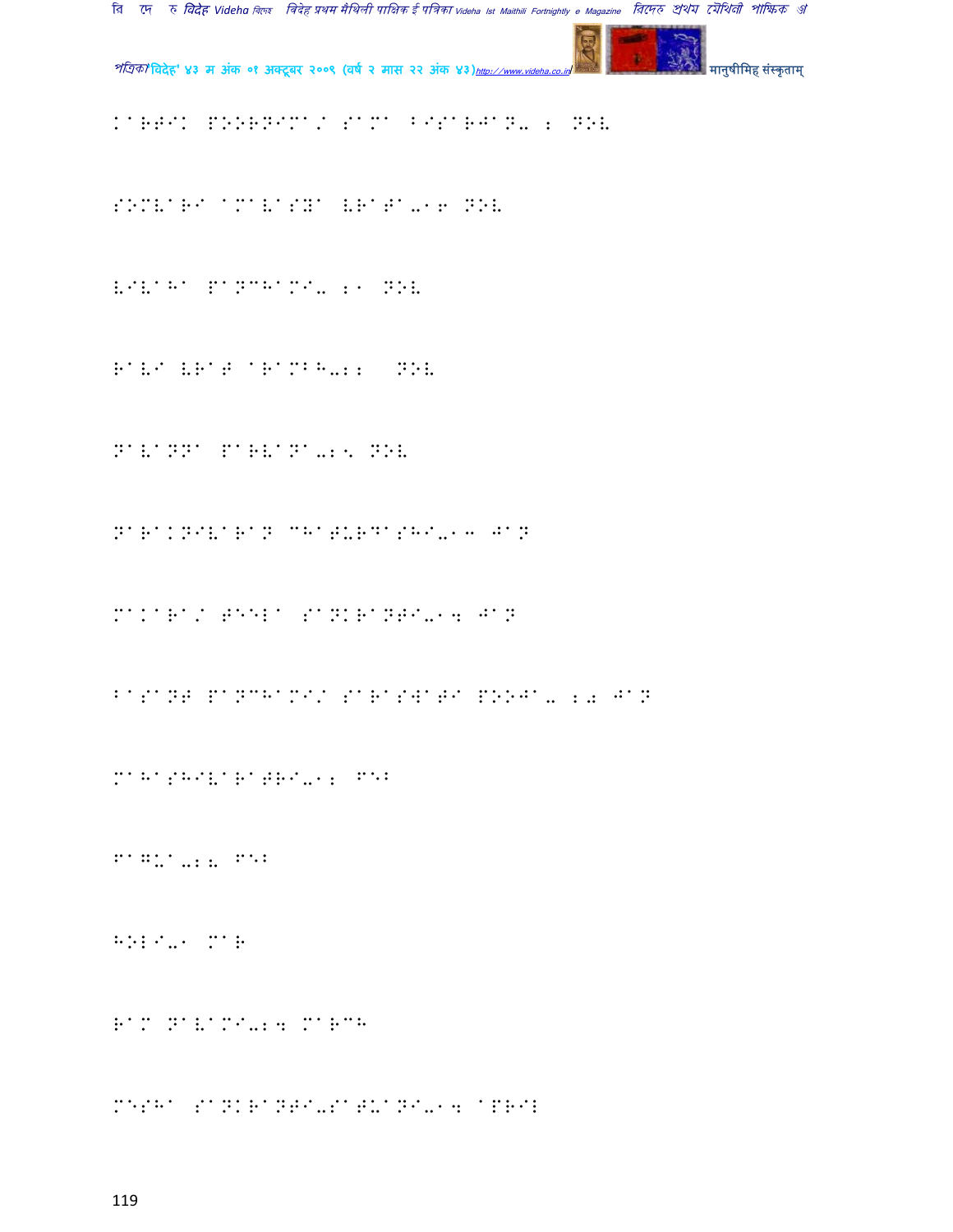THE CONCRETE PILLAR OF THE POND

GAJENDRA THAKUR (B4 1971) IS THE EDITOR OF MAITHILI EJOURNAL "VIDEHA" THAT CAN BE VIEWED AT HTTP://WWW4VIDEHA4CO4IN/ 4 HIS POEM, STORY, NOVEL, RESEARCH ARTICLES, EPIC – ALL IN MAITHILI LANGUAGE ARE LYING SCATTERED AND IS IN PRINT IN SINGLE VOLUME BY THE TITLE "KURUKSHETRAM4" HE CAN BE REACHED AT HIS EMAIL: GGAJENDRA@AIRTELMAIL4IN

HARI SAYAN EKADASHI- 21 JUL SCHOOL POORSES AND SCHOOL ORIGINAL POEM IN MAITHILI BY GAJENDRA THAKUR TRANSLATED INTO ENGLISH BY LUCY GRACIA DE STANDARD DE STANDARD DE STANDARD DE STANDARD DE STANDARD DE STANDARD

GANGA DASHHARA-21 JUNE

VAT SAVITRI-BARASAIT-12 JUNE

JANAKI NAVAMI- 22 MAY

AKSHAYA TRITIYA-16 MAY

RAVI BRAT ANTIQUE ANTIQUE

JURISHITAL-15 APRIL

*পত্ৰিকা*' विदेह' ४३ म अंक ०१ अक्टूबर २००९ (वर्ष २ मास २२ अंक ४३)http://www.videha.co.in<sup>| मान</sup>सीमह अधिकारिक संस्कृताम्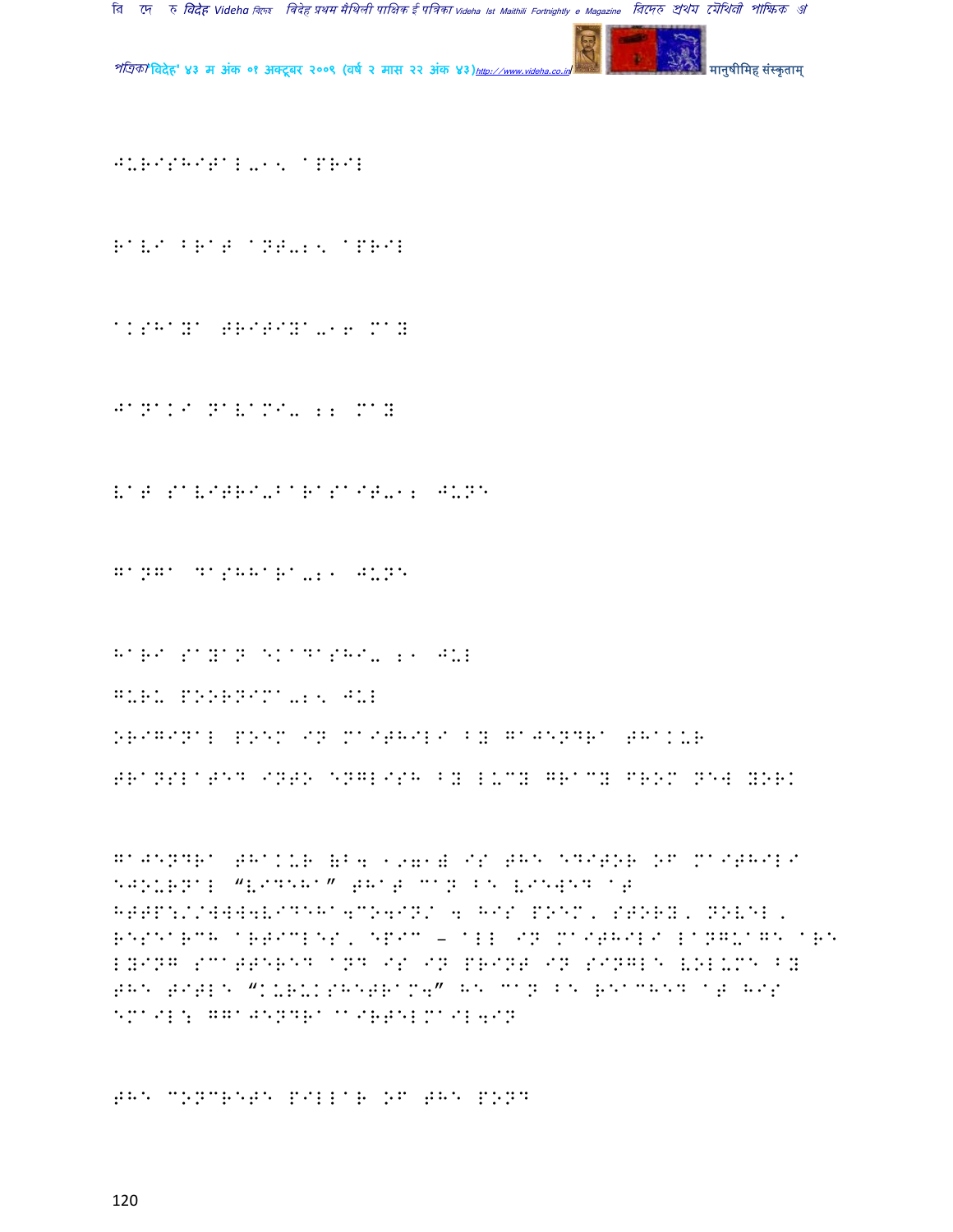THE CONCRETE PILLAR OF THE POND, THIS IS THE FIRST ONE THE GREEN DEPOSITS DEPICTING ITS OLD AGE THE OTHER PART OF THE VILLAGE HAS ONLY THAT DITCH, PONDS ARE NONE WITHOUT ANY PILLAR AS NO RITUALS DONE ANY PILLAR AS NO RITUALS DO ANY PILLAR AS NO RITUALS DO ANY PILLAR AS NO HE DIED WHO WAS THE OWNER AND NON-CONSECRATED SINGLE BEFORE THE SACRED CEREMONY OF ESTABLISHING PILLAR,  $\mathcal{P}$  . The mass of the multiple multiple multiple mass of the mass of the mass of the mass of the mass of the mass of the mass of the mass of the mass of the mass of the mass of the mass of the mass of the mass of the HE DESIRED TO GET A POND WHEN BECAME RICH HOW CAN FAME COME THROUGH MERELY A DITCH? LOOK AT THIS CONCRETE PILLAR OF THE POND IS IS LATERE BETWEEN THAT CONSTRUCT BECOME HARDER WH WATER IT IS NOT LIKE WOODEN PILLAR WHOSE LIFE IS SHOPPIE

(WHERE LIES THE FAULT- MAITHILI STORY BY SHYAM

DARIHARE TRANSLATED BY PRAVEEN K JHA)

*পত্ৰিকা*' विदेह' ४३ म अंक ०१ अक्टूबर २००९ (वर्ष २ मास २२ अंक ४३)http://www.videha.co.in/ मानासीमिंह संस्कृताम् THE HEATED BANK OF THE POND IN THE HOT DAY

LOOK SO FADED LIKE SPRINKLED WITH WARM WATER

EVERY POND HAS A WOODEN PILLAR IN ITS CENTRE

THE TREES, PLANTS BUSHES ALL THE WAY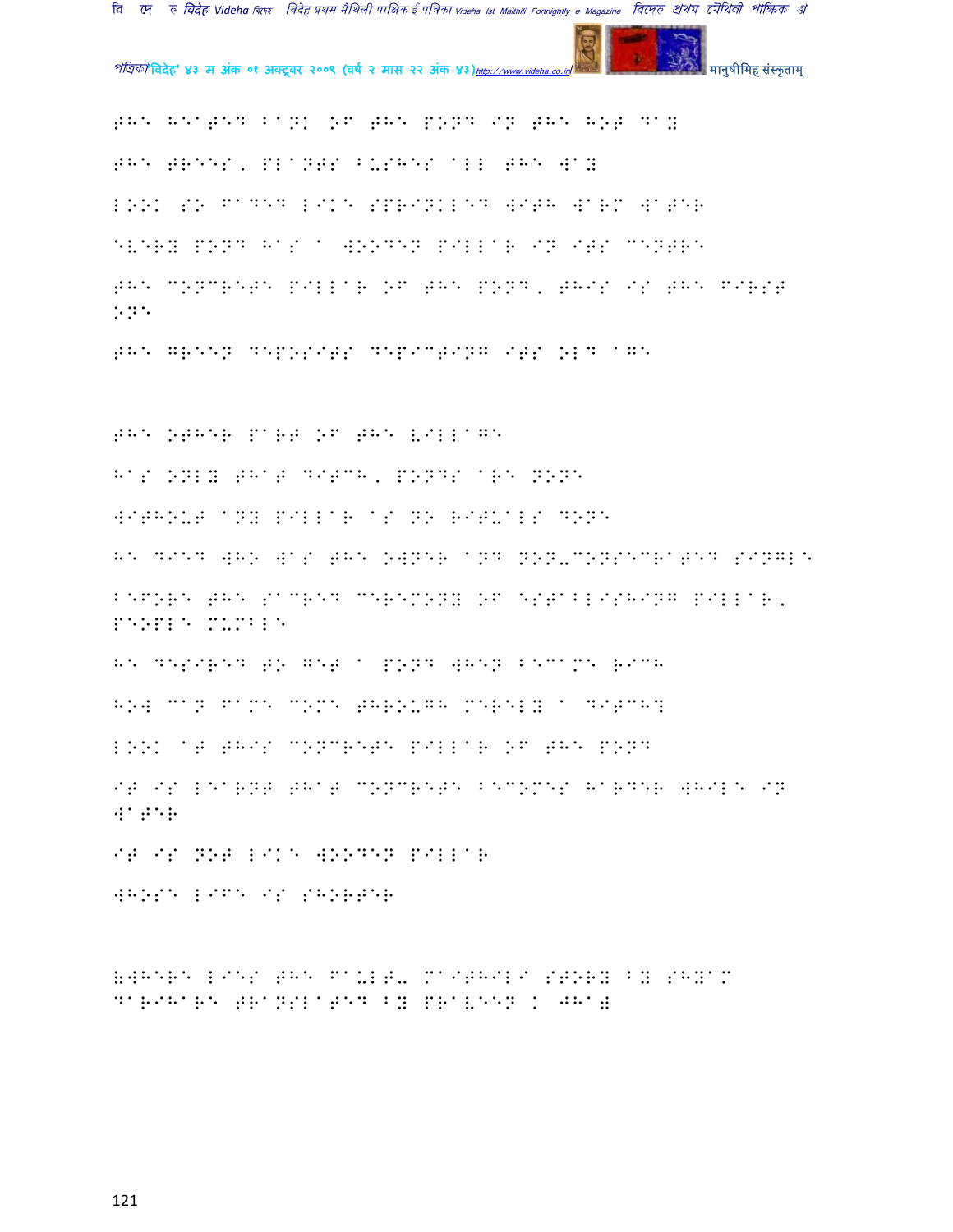THE FIRST TOPIC OF INTRODUCTORY TALKS WAS WHO HAS TOPPED IN WHICH VILLAGES AND WHO WILL TOP THIS JOINT CLASSE MY VILLAGE FELLOWS WERE TRYING TRYING TO INTERFERING TO INTIMITATE TRYING TO INTIMITATE TRYING TO INTIM ME SAYING THAT THE GIRL ON THE FRONT BENCH WAS THE TOPPER OF PERSAUNI MIDDLE SCHOOL AND WILL UNDOUBTEDLY BREAK MY RUN AT THE TOP4 BUT I WAS LOST SOMEWHERE ELSE4 THE PHOTO OF MRS4 CHATTERJI IN THE SEVENTH GRADE ENGLISH BOOK 'FREE INDIA READER' HAD EXACTLY THE SAME LOOK AS THIS GIRL4 SAME BEAUTY AND THE LONG HAIR4 I NAMED HER MRS4 CHATTERJI IN MY MIND4 HOWSOEVER THOSE GUYS TRIED TO PROVOKE ME, I DIDN'T

# BEING LOCAL THE LOCAL THE LARGEST NUMBERS

THE FIRST DAY I WAS AMAZED TO SEE SO MANY STUDENTS IN THE CLASS4 WE HAD ONLY THIRTEEN IN MY LAST CLASS IN MY VILLAGE BUT LOOK HERE, A HUNDRED AND THREE! THERE WAS A GIRL AS WELL SITTLE FROM THE FRONT STUDENTS GROUPS THEMSELVES AS PER THEIR VILLAGES AS PER THEIR VILLAGES STUDENT IN ONE, ITAHAR-AJNAULI IN ANOTHER AND BARHA'S THE THIRD ONE4 TISI BALIA WAS FOURTH AND SIMRI-RUPAULI-NAHAS WERE FIFTH AND SIXTH4 BUT THE GROUP FROM PERSAUNI AND MURALIA CHAK HAD THE MAXIMUM CLOUT4

## HIGH SCHOOL STARTED FROM GRADE EIGHT BUT THERE WAS NO HIGH SCHOOL IN MY VILLAGE4 MOST WOULD STUDY UNTIL GRADE SEVEN BUT ONE WOULD HAVE TO WALK FOUR MILES TO ANOTHER VILLAGE FOR ANY FURTHER EDUCATION4 YOU HAD TO CROSS THE SAME CREEK TWICE AND THE SAME CANAL THRICE OR TAKE A DETOUR OF ANOTHER FOUR MILES4 SO NO GALS FROM MY REMOTE HAMLET WOULD EVER GO BEYOND GRADE SEVEN AFTER SEVEN AFTER SEVEN DER SEVEN IN DER STREEK HET DIE STREEK HET DIE STREEK AFTER SEVEN IN DIE STREEK FARMING4 BUT THAT YEAR I FOUND MYSELF AMONG THE FEW LUCKY ONES WHO GOT ADMITTED4 IF I VISUALIZE TODAY HOW I USED TO LOOK THEN IN MY CLASS, IT WOULD BE A PICTURE OF A RAGBAG4 A CORDED PANT AND A NAMESAKE SHIRT4 DIDN'T EVEN THINK OF ANY FOOTWEAR4 BOOKS BOUND WITH FARM STRANDS AND NOTEPAPERS SEWED WITH THREADS4

*.<br><i>भविकां* विदेह' ४३ म अंक ०१ अक्टूबर २००९ (वर्ष २ मास २२ अंक ४३)http://www.videha.co.in/ मानसी मानसीमिन्न संस्कृताम्

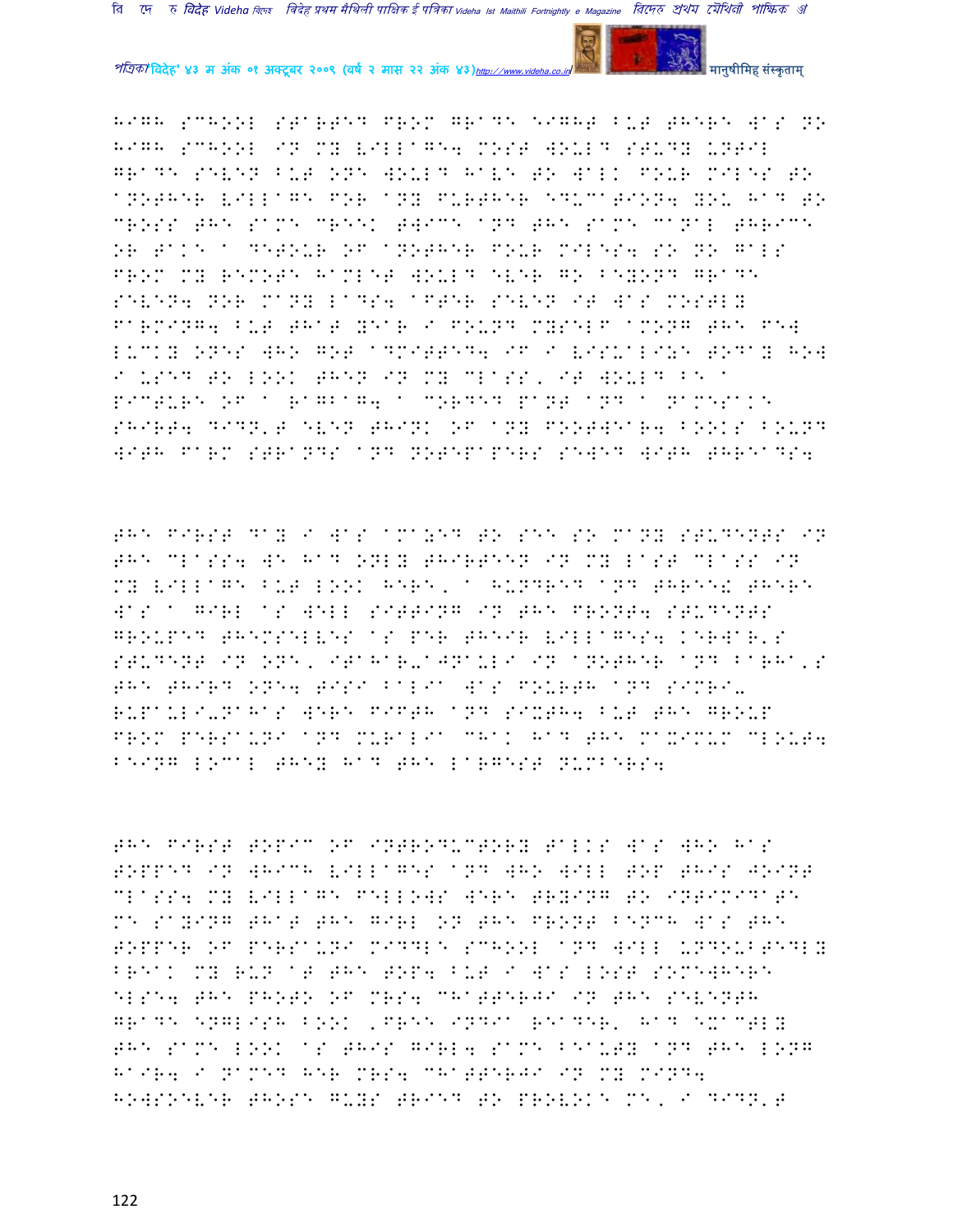*পত্ৰিকা*' विदेह' ४३ म अंक ०१ अक्टूबर २००९ (वर्ष २ मास २२ अंक ४३)http://www.videha.co.in/ मानासीमिंह भानुषीमिंह संस्कृताम्

FEEL ANY JEALOUSY OR COMPETITION WITH HER4 OH, ONLY IF SHE COULD BEFRIEND ME44444! THEN I THOUGHT OF MY OWN DERELICTION AND HOW I WOULD JUST LOOK LIKE DIRT IN FRONT OF HER4 WHATEVER4

WHEN THE B4SC4 MASTERSAAB FEKAN THAKUR WAS TEACHING IN A CHEMISTRY CLASS ABOUT THE THREE STATES OF MATTER  $-$  SOLID, LIGUID AND GAS, MY MIND GOT FIXED ON THE GOT  $\mathbb{R}^n$ LIQUID4 AND WHEN HE SAID, ' IN LIQUID STATE, THE MATTER TAKES THE SHAPE OF ITS CONTAINER4 IT DOESN'T HAVE ITS OWN SHAPE4 PUT IT ITS OWNER IT IN A GLASS SHAPE LIKE GLASS, IN A BOTTLE, LIKE A BOTTLE AND IN A BUCKET ERDA A BUCKET

IMMEDIATELY THE THOUGHT CAME IN MIND, ' YEAH, LIKE MY MOTHER, AUNTIES ET AL – MY MOTHER LIKE MY FATHER, THE ELDER AUNTIE LIKE MY UNCLE, THE AUNTIE FROM UCHHAL LIKE LUTTI UNCLE, AND MY MAAMI (MATERNAL AUNTIE) LIKE MY MAAMA4 NO SHAPE OF THEIR OWN4 SHAPED AS WHOEVER THEY ARE MARRIED TO4'

IF THERE IS ANY SHAPE OF THEIR OWN, ITS HIDDEN4 LEST 'HE' WOULD SEE LEST 'HE' WOULD COME TO KNOW THAT SHE'S HE' WOULD DID ANYTHING ON HER OWN4 OR HER CHASTISING WILL BE THERE FOR ALL TO SEE4 SO I CONCLUDED THAT THEY ARE ALL LIQUIDS AND MY UNCLES THEIR CONTAINERS4

THIS THOUGHT FOLLOWED ME TO THE COLLEGE4 WHEN I READ ABOUT LIQUID'S 'BHISCOSITY' IN COLLEGE, AGAIN I WAS REMINDED OF MY AUNTIES AND HUSBAND WAS ALSO AND THE THE T MUSCLEMAN, THE WIFE'S STATURE WAS OF A HUSTLER4 A TIMID'S WIFE WAS BUILDING BY EVERYONE A RICH ONE OF THE SAME OF THE SAME OF THE SAME OF THE SAME ONE. WIFE WAS A CELEBRITY AND A POOL ONE ONE ONE ONE ONE ONE OF THE CHANNEL WAS INTERFERING WAS INTERFERING WAS IN THE CORNER4 MEANS MORE VISCID THE HUSBAND, MORE ACCLAIMED THE WIFE4 VISCOSITY4 WHATEVER4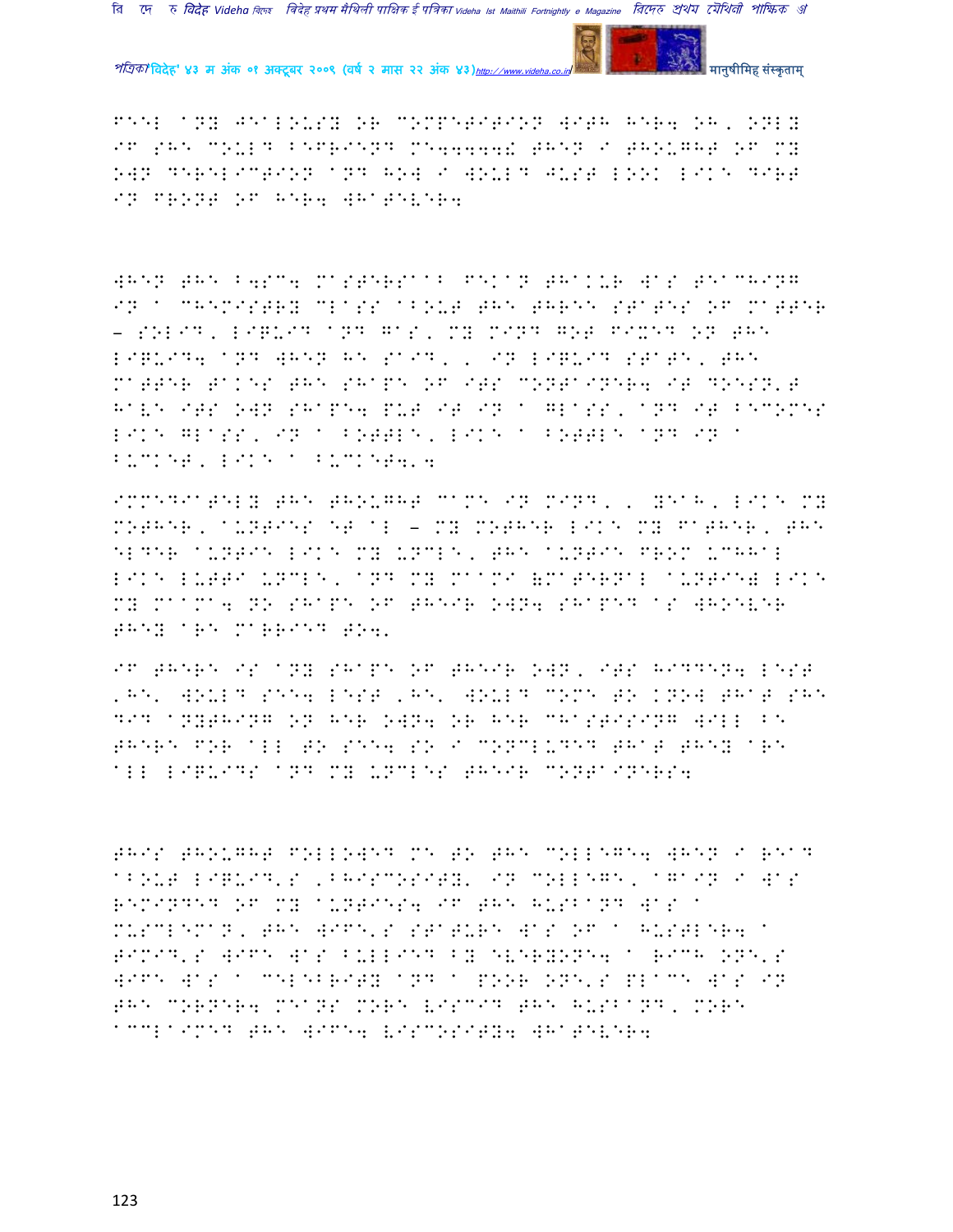HER FACE WAS SO SING THAT IN WAS LIKE A FAINT IN WAS LIKE A FAINT IN WAS LIKE A FAINT IN WAS LIKE A FAINT IN W SHADOW COMPARED TO HER4 MY CLOTHES WERE NOT EVEN SHREDS COMPARED TO HER DRESSES4 OVERALL SHE PRETTY MUCH FIT IN THE FRAME OF MRS4 CHATTERJEE IN MY MIND4

SNATCHED THE TOP POSITION4 AND THAT REMAINED MY POSITION SINCE4 UNTIL THE VERY BOARD EXAM OF ELEVENTH4

IN THE SEMI-ANNUAL OF NINTH, I TURNED THE TABLE AND

I STARTED SITTING IN FRONT4 CHAMPA 'S RIGHT BEHIND4 EVEN IF I WAS LATE, FOLKS WOULD GIVE ME THE SEAT4 THERE WAS NOW GREAT COMPETITION BETWEEN THE TWO OF US4 I DIDN'T KNOW ABOUT HER, I WAS DYING OF JEALOUSY AND COMPETITION AND THE FACT THAT A GIRL BEAT ME4

A YEAR GONE HAD TAKEN OUT ALL SHYNESS AND FORMALITIES4 ALL GROUPS DISBANDED AND IT WAS NOW ONE CLASS4 VILLAGE IDENTITIES WERE GONE4

IN THE ANNUAL OF EIGHTH, THAT GIRL CHAMPA GAVE ME THE DRUBBING4 SHE WAS FIRST AND I CAME SECOND4 JUST BY TWO MARKS4 BUT THEN FIRST WAS FIRST4 HER ROLL NO4 IN THE NINTH BECAME ONE AND MINE, TWO4 NOW I WAS JEALOUS4 AT THE SAME TIME A LITTLE HAPPY4 I WAS CLOSER TO HER4 OH, MRS4 CHATTERJEE4 AT LEAST MY NAME WILL BE WAS DERETTED TO DERETTED THE WARRANT OF THE WARRANT OF THE WARRANT OF THE WARRANT OF THE WARRANT OF TH

*পত্রিকা*'বিदेह' ४३ म अंक ०१ अक्टूबर २००९ (वर्ष २ मास २२ अंक ४३)http://www.videha.co.in/ मानसीट अंस्कृताम् अस्ति मानुषीमिह संस्कृताम्

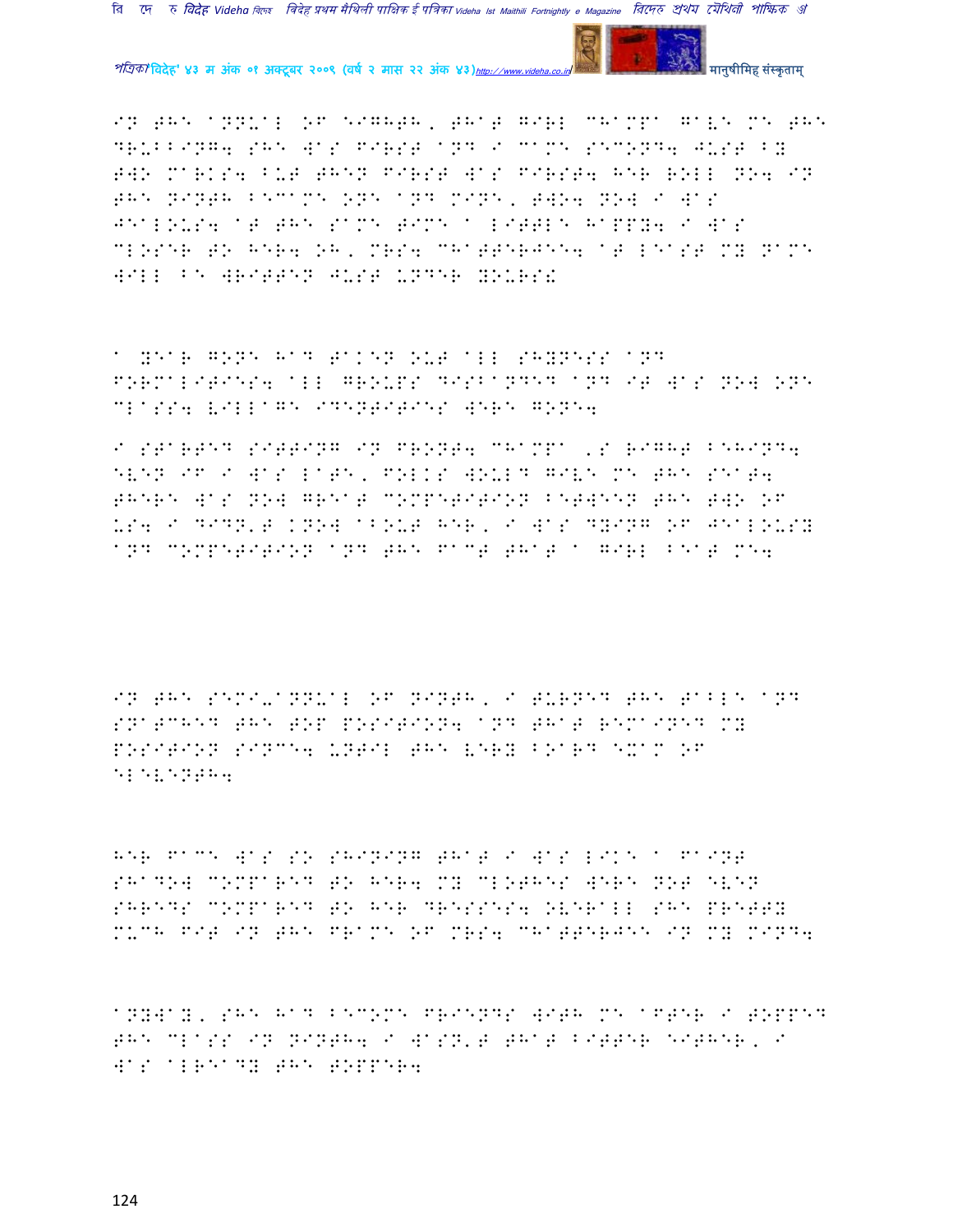*भविकां* विदेह' ४३ म अंक ०१ अक्टूबर २००९ (वर्ष २ मास २२ अंक ४३)http://www.videha.co.in/ मानसीटिक मानुषीमिह संस्कृताम्



WE REMAINED FRIENDS FOR TWO MORE YEARS4 BEING LOCAL, SHE USED BE BEFORE TIME AND I WAS ALWAYS LATE4 CHAMPA WOULD KEEP A SEAT FOR ME RIGHT BEHIND HERS4 HOWEVER, OUR FRIENDSHIP REMAINED ONLY FRIENDSHIP TILL THE VERY END4 BEING CLOSE TO SOMEONE LIKE HER WAS GOOD ENOUGH FOR ME4 I TOLD HER ABOUT MRS4 CHATTERJEE4 SHE BURST OUT IN LAUGHTER4 I WOULDN'T EVER FORGET THAT LAUGHTER4 EVERY ONCE IN A WHILE I USED TO CALL HER MRS4 CHATTERJEE4 I THOUGHT SHE FELT GOOD4

UNLIKE TODAY, THE SCHOOLKIDS THOSE DAYS WEREN'T SO SAVVY4 WE WERE NO EXCEPTIONS4 AFTER THE MATRICULATION SHE HAD BEEN MARRIED4 TO WHO AND WHERE I DON'T KNOW4 NOR DID I NEED TO4

BY THE TIME IN TIME IS THE TIME IN THE OFFICIAL DOMESTIC OFFICIAL BIHARA GOVERNMENT, IT WAS SIXTEEN YEARS SINCE MY MATRICULATION4 ABOUT FIVE YEARS IN SERVICE, I GOT AN OPPORTUNITY TO VISIT CALCUTTA IN ON THE OCCASION OF DURGAPOOLA THE KIDS WERE EXCITED AS A SERVICE EXCHANGE CALCUTTA AND MY WIFE ABOUT DURGAPOOL DURGAPOOJA ON REACHING ASSOCIATION ON REACHING ON REACHING ON REACHING ON CALCULTUR TO MY BROTHER'S HOUSE, I FOUND HIS INFORMATION HIS INFORMATION HIS ALSO THERE4 I ADVISED MY SISTER-IN-LAW,'MY ORDERLY CAN HELP IN COOKING4'

'WHY? DON'T I HAVE MY OWN HANDS4' SAID SHE4

'NO, NO, I JUST PROPOSED4 SO MANY PEOPLE ARE THERE4 IF ALL YOU DO IS COOKING, WHEN WILL YOU ENJOY THE FESTIVAL?' I INSISTED4

'GET OF YOUR CHIEFTANSHIP MIND HERE 4 IN DIE 1979 OOK 'N DIE 1979 OOK DIE 1979 DIE 1979 DIE 1979 OOK DIE 1979<br>GESTUIG DIE 1979 OOK DIE 1979 OOK DIE 1979 DIE 1979 DIE 1979 OOK DIE 1979 OOK DIE 1979 DIE 1979 DIE 1979 OOK HOUR ORDERLY ANY ORDER DAY AROUND, DO I?4 IF I HAVE **FOR THAN IN INVITED YOU OVER INVITED YOU OVER IN** AM NOT SITING HERE WAITING FOR YOUR HELP4' SAID SHE AGAIN4

'ALRIGHT' DO AS YOU WISH TO ASSESS TO A GOD!' I LOOKED AT MY ASSESSED AT MY LOOKED AT MY LOOKED AT MY LOOKED A BROTHER4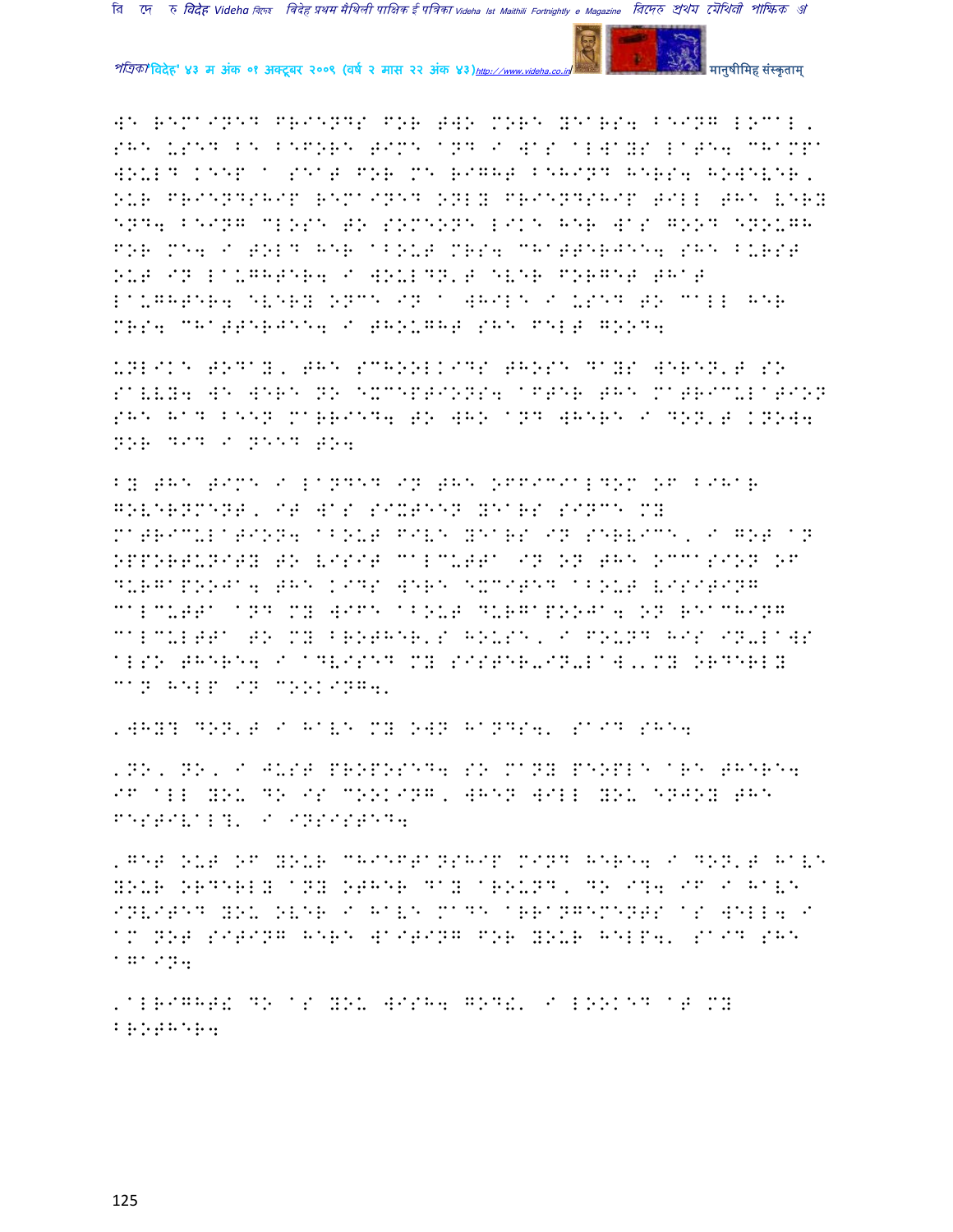*পত্ৰিকা*' विदेह' ४३ म अंक ०१ अक्टूबर २००९ (वर्ष २ मास २२ अंक ४३)http://www.videha.co.in/ मानसीपिक अंस्कृताम् अधिक

MY BROTHER EXPLAINED,'THERE IS MUNNI'S MOM, SOMEONE FROM OUR PLACE ONLY4 SHE WILL ASSIST4 WHICH IS WHY SO MUCH APLOMB4 OR ELSE ALONE WHAT CAN SHE444''

'YEAHA, BAHHAA ITS YOU WHO DOES EVERYTHING AROUNDED AROUNDED HERE4' SHE MURMURED AGAIN4

ANYWAY, EVERYTHING WAS GOING AS PLANNED4 RITUAL SACRIFICE WAS PERFORMED ON THE EIGHTH DAY OF THE POOJA4 MAHAPRASAD (PREPARATION OF THE SACRIFICIAL GOAT) WAS BEING COOKED IN THE BACKYARD4 THAT MUNNI'S MOM WAS SWAMPED WITH WAS INSTRUCTED WITH WAS INSTRUCTED WAS INSTRUCTED WAS INSTRUCTED WITH  $\sigma$  $H: \mathbb{R} \to \mathbb{R}$ 

I WENT IN AND ASKED MY WIFE,'HOW LONGER FOR DINNER?'

'JUST A LITTLE4 I WILL BRING YOU GUYS SOME FRIED LIVER IN THE MEANTIME4' SHE REPLIED4

'WHAT'S THIS THIS COVERED IN THIS COVERED IN THIS COVERED IN THIS CONFIDENTIAL IN THIS CONFIDENTIAL IN THIS CO THE CAISSON OVER4

'OH, LEAVE IT ALONE, WOULD YOU? WHY DO YOU HAVE TO LOOK AT EVERYTHING ANYWAY4 MEN DON'T NEED TO POKE THEIR NOSES IN EVERYHTING NOW, DO THEY? GO AND WASH

'THERE IS NO TREASURE TROVE4 THERE IS THE SKIN AND SOME MAHAPRASAD4 FOR MUNNI'S MOM4 SHE ASKED FOR THE

SKIN4 SO ITS PUT ASIDE FOR HER4 SHE WILL TAKE IT

YOUR HAND4 ITS IMPURE NOW4' WIFE BOASTED4

'WHAT IS IN IT ANYWAY?' DITHERING I ASKED AGAIN IS IN IT ANYWAY? PROMPTLY PUTTING THE COVER BACK ON4

126

AFTER WE ARE DONE HERE4'

WIFE WHISPERED BACK,'JUST GO AWAY4 DON'T444'

WHICH MY WIFE WAS EXPLAINING, MUNICIPALITY OF MUNICIPALITY OF BROUGHT OF MUNICIPALITY OF MUNICIPALITY OF MUNICIPALITY WATER FOR ME TO WASH MY HAND4 SEEING HER VEILED, I WHISPERED TO MY WIFE, AND MY WIFE, IN THE ISLAMIC HERSELF FROM METHODS IN THE ISLAMIC HERSELF FROM METHODS. AS IF SHE IS A NEWCOMER BRIDE IN THE HOUSE4'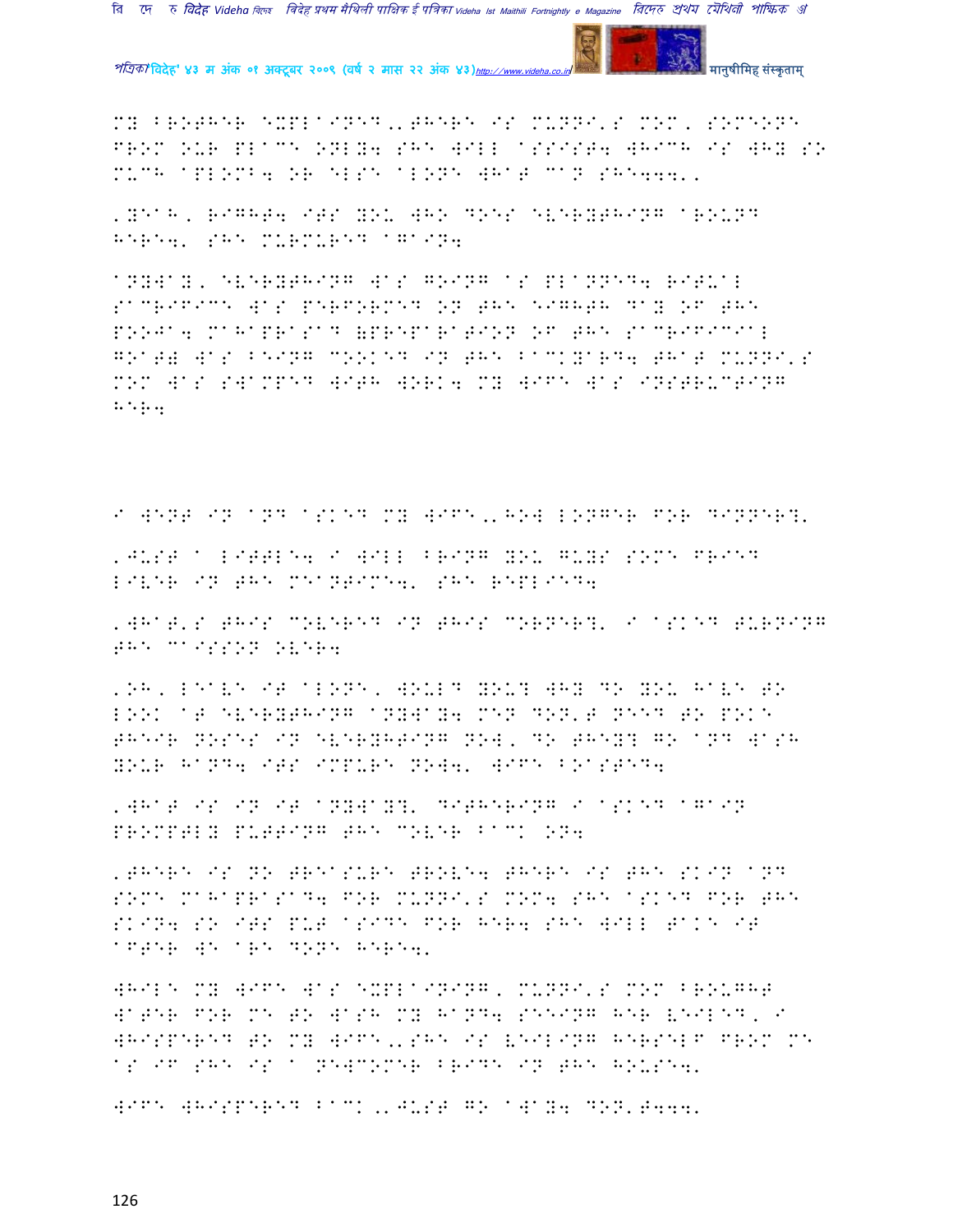'WHAT CAN HE DO? I HAVE FIXED HIM AS AN BOOKKEEPER WITH A CONTRACTOR4 HE IS ALRIGHT NOW4 EARLIER HE HAD

'THAT'S ACTUALLY RIGHT4 SHE IS ALWAYS READY TO DO WHATEVER IS TOLD4 NO GREED SHE HAS4 SO NICE4 ITS JUST HER DEVIL HUSBAND444'

'WOW! LOOK'S LIKE YOU GOT YOURSELF A GENIE IN HER4'

'YOU CAN TAKE IT IF YOU WANT IT4 I WILL GET ANOTHER ONE DONE4 VERY SKILLFUL IS MUNNI'S MOM4 SHE HAS DONE IT ALL 1999

CHANGING THE TOPIC I ASKED MY SIS-IN-LAW,'SO HAVE YOU ENGRAVED THIS BEDSHEET YOURSELF OR BOUGHT IT SOMEWHERE4 ITS NICE4'

EVERYBODY BURST OUT LAUGHING4

'WHY, WHAT DOES HE DO?'

TIPPED MY BROTHER,'WHY, IS HE A LEATHER DEPARTMENT OFFICER4'

'YOU'RE 'YOU'RE 'YOU'RE 'YOU'RE 'YOU'RE 'YOU'RE 'YOU'RE 'YOU'RE 'YOU'RE 'YOU'RE 'YOU'RE 'YOU'RE 'YOU'RE 'YOU'R BOILED HAIR PEEL PEEL DIE DIE DIE DIE SOOS AND THEY WILL COOK AND EAT IT IT IS AND EAT IT IT IN DIE DIE DIE DI FOR A COUPLE OF A DAYS4 I CAN'T BELIEVE WHAT KIND OF OFFICER YOU ARE IF YOU DON'T UNDERSTAND SUCH TRIVIA4'

'WHY CAN'T YOU ANSWER ANYTHING STRAIGHT?'

'WHAT ELSE? SHE WOULD CARVE A DRUM OUT OF IT AND SEND IT TO YOU TO PLAY TO YOU TO PLAY TO PLAY TO PLAY TO

MUNNI'S MOM HAD LEFT WITH THE SKIN FOR HER HOME AND THE SKIN FOR ASKED MY SISTER-IN-LAW,'WHAT WOULD SHE DO WITH THE SKIN?'

I NODDED IN AGREEMENT4

WHEN DINING ON DINING MY BROTHER, COMMENT WITH STRIPS HANDS ARE SOME KIND OF MACHINE, EH! WHAT A GREAT MAHAPRASAD!'

*পত্ৰিকা*' विदेह' ४३ म अंक ०१ अक्टूबर २००९ (वर्ष २ मास २२ अंक ४३)http://www.videha.co.in/ मानासीमि अर्था मानुषीमिह संस्कृताम्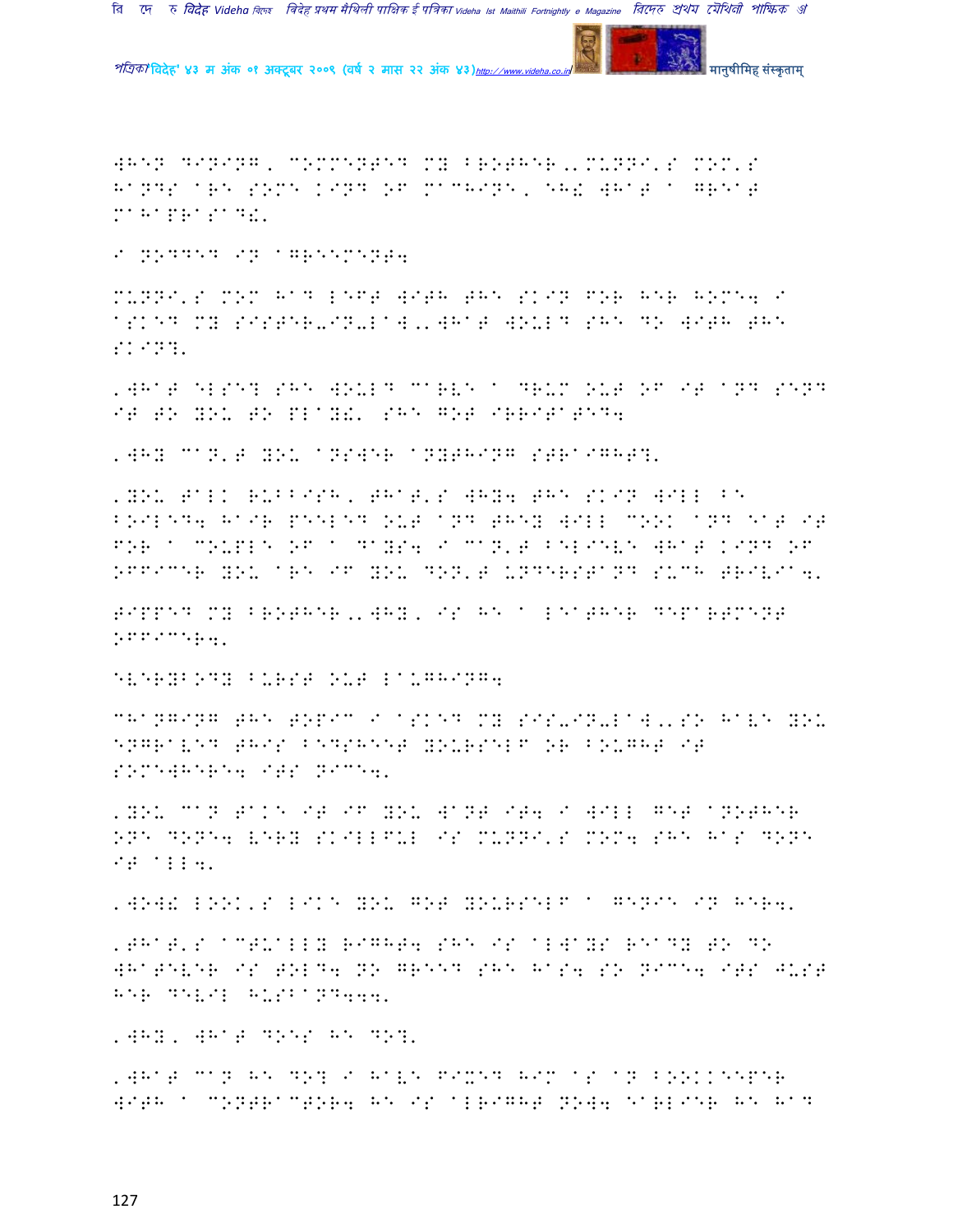MOVING ASIDE , I SAID ASIDE , I SAIDER IS THE HOME IS THE HOUSE OUT THE FESTIVAL SERVICE

I WASN'T FEELING WELL ON THE DAY OF DASHHARA (THE TENTH AND FINAL DAY OF THE POOJA)4 WHEN EVERYONE ELSE LEFT FOR THE FESTIVAL, I BOLTED THE DOOR AND FELL ASLEEP4 I WOKE UP ON THE SOUND OF THE RING-BELL4 LOOKED AT THE WATCH- IT WAS HALF PAST FIVE4 LYING ON MY BED, I SAID, 'WHO'S THERE?' NO RESPONSE4 THE BELL RANG AGAIN4 I GOT UP MURMURING AND OPENED THE DOOR4 MUNNI'S MOM WAS STANDING4 FOR THE FIRST TIME I HAD SEEN HER FROM THE FRONT4 VERY EXHAUSTED LOOKING FACE4 HAIR LOOK THIN4 THIN4 THIN4 THIN4 THIN4 THIN4 THIN4 THIN4 SHE WEARING A BENGALI SHEEKING SAARI SHE COVERED SAARI 1 MAARIA HASTILISE COVERED SHE HER FACE4 BUT BEHIND THIS BATTER BATTER BATTER THIS BATTER OF THE BUT BEHIND SEE WHAT A STUNNING BEAUTY SHE COULD HAVE BEEN ONCE 4 AND STUNNING.

'HE STARTED A SHOP IN SHYAM BAZAAR IN PARTNERSHIP WITH HIS IN-LAW 4 IN THE HIS IN-LAW 4 IN THE LAW 4 IN THE LAW 4 IN THE LAW 4 IN THE LAW 4 IN THE LAW 4 IN THE TOO4 BUT THEN CAME THE BAD COMPANY AND DRUGS AND HE RUINED IT ALL4 THEY FOUGHT AMONG THEMSELVES, HIM AND IN-LAW4 BRAWLS, LITIGATION, EVERYTHING4 LASTLY, THE IN-LAW TOOK HOLD OF THE SHOP AND THREW HIM OUT4 HE CAME VIRTUALLY ON THE STREET WITH HIS FAMILY4 DIDN'T EVEN HAVE A DAY'S MEAL4 FROM THERE, HE HAS FINALLY IMPROVED A LOT4 QUIT THE DRUGS4 SOMEHOW HE IS MANAGING A BALA MENGHANG FOR ALL ING HAY FAMILY LICE MY OWN IN THE TIME OF FESTIVALS4 THIS LADY IS VERY ADMIRABLE4 LIKE THE BEAUTY IN THE HANDS OF BEAST4 SHE MAINTER STEAT GEAR OP STEATER HER DIGNITY EVEN IN THE FACE OF GREAT AS ADVERSITY4 NO GREED FOR ANYTHING AT ALL4 WORKS HER BACK OUT TO EARN4' LISTENING TO MY BROTHER'S STORY, I WAS FEELING SYMPATHY AND ADMIRATION AT THE SAME TIME4

'WHAT HAD HAPPENED?'

WRECKED IT ALL IN DRUGSA LUCKILY MY DRUGS4 LUCKILY MY DRIVER GOT TO ALL IN DRUGS4 LUCKILY MY DRIVER GOT TO ANN KNOW AND TOLD ME EVERYTHING AND SO I COULD ACT IN TIME4' EXPLAINED MY BROTHER4

*পত্ৰিকা*' विदेह' ४३ म अंक ०१ अक्टूबर २००९ (वर्ष २ मास २२ अंक ४३)http://www.videha.co.in/ मानसीपिक अंस्कृताम् अधिक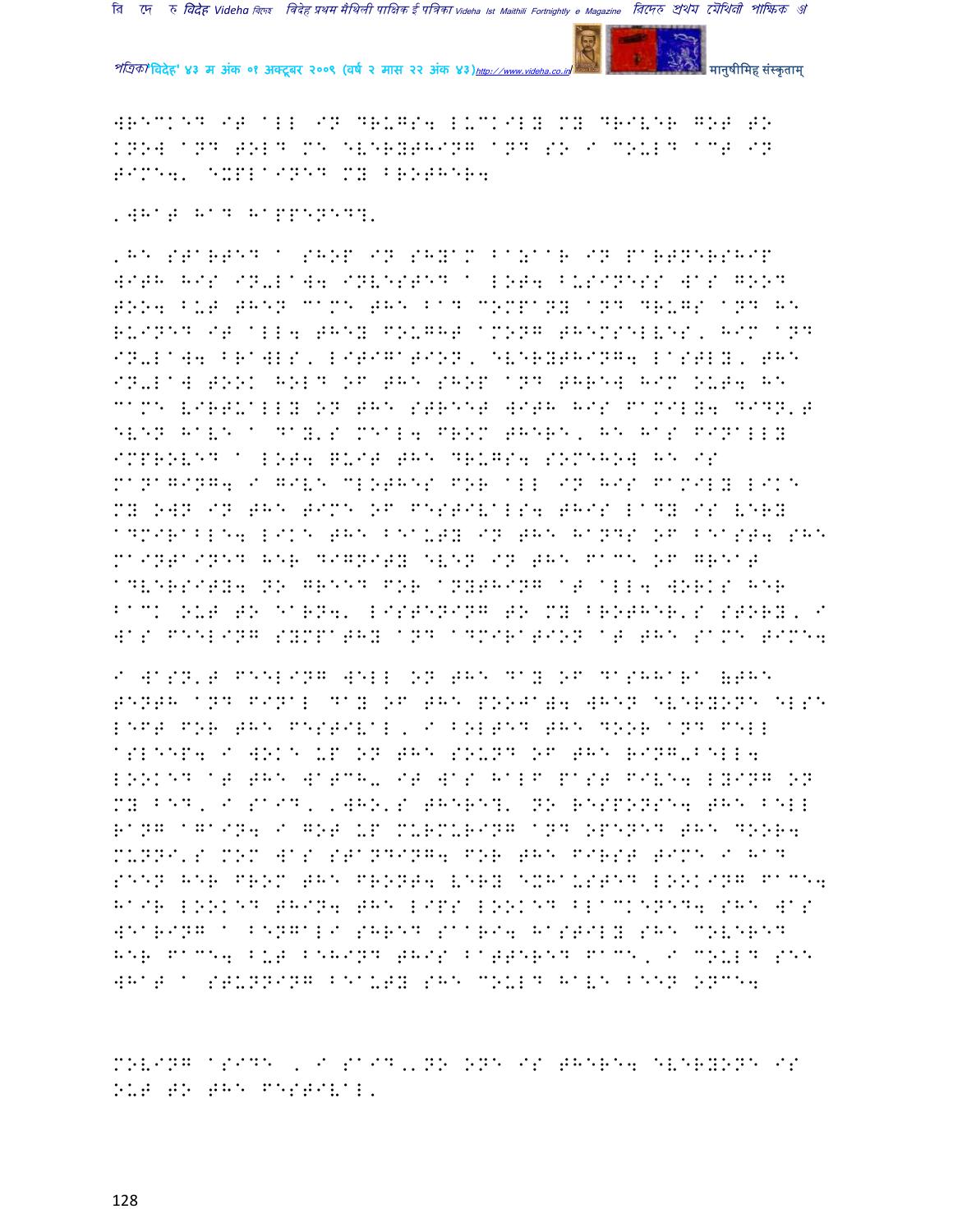*পত্ৰিকা*'বিदेह' ४३ म अंक ०१ अक्टूबर २००९ (वर्ष २ मास २२ अंक ४३)http://www.videha.co.in<sup>/ Hamak</sup> - स्थितिका अनुसीमिह संस्कृताम्

'YES, I KNOW, SIR4 SISTER HAD TOLD ME TO MAKE TEA FOR YOU ON TIME 4 CAN I?' MUNINIYA A SAID4 A SAID4 A SAID4 A SAID4 A SAID4 A SAID4 A SAID4 A SAID4 A SAID4 A SAID4<br>'YOU ON TIME 4 CAN I?' MUNINIYA A SAID4 A SAID4 A SAID4 A SAID4 A SAID4 A SAID4 A SAID4 A SAID4 A SAID4 A SAID

HER VOICE GAVE ME AN ELECTRIC SHOCK4 IN FELT LIKE I FELT WOULD FALL DOWNEY OF THE SAY ANY THE SAY ANY THE SAY ANY THE SAY ANY THE SAY ANY THE SAY ANY THE SAY ANY THE S THE CHAIR RIGHT ON THE PATIO4 I COULDN'T NOTICE WHEN SHE WENT INSIDE, MADE TEA AND BROWSHIP IN SIDE, AND BRO ABSORBED IN INVESTIGATING THAT VOICE4

'TEA IS GETTING COLORES INSTITUTION INSIDE THE SAID FROM INSIDE THE SAID FROM INSIDE THE SAID FROM INSIDE THE HOUSE4

NOW I CAME ROUND4 INSTEAD OF TAKING TEA, I ASKED HER,'COULD YOU COME HERE IN FRONT OF ME?'

SHE CAME AND STOOD ON THE PATIO4

'WHERE ARE YOU FROM'? ASKED I4

'JAGATI'4

SCREAMED4

'AND NATIVE PLACE?'

SHE DIDN'T RESPOND4

MY SUSPICION INCREASED

'WHERE IS YOUR NATIVE PLACE?' I ASKED AGAIN4

'WHY WOULD YOU WANT TO KNOW, SIR?'

'I COULD RECOGNIZE YOU THE VERY FIRST DAY4'

SHE SAT DOWN RIGHT THERE4 I THOUGHT SHE WAS CRYING4 I REMAINED QUIET FOR A FEW MOMENTS4 I WAS STUNNED4 HER RUINOUS STORY I ALLEN AN INDEPENDENT HAD ONE QUESTION,'CHAMPA, DIDN'T YOU RECOGNIZE ME?'

'DON'T CALL ME 'SIR', CHAMPA! I RECOGNIZED YOU!' I RECOGNIZED YOU!' I RECOGNIZED YOU!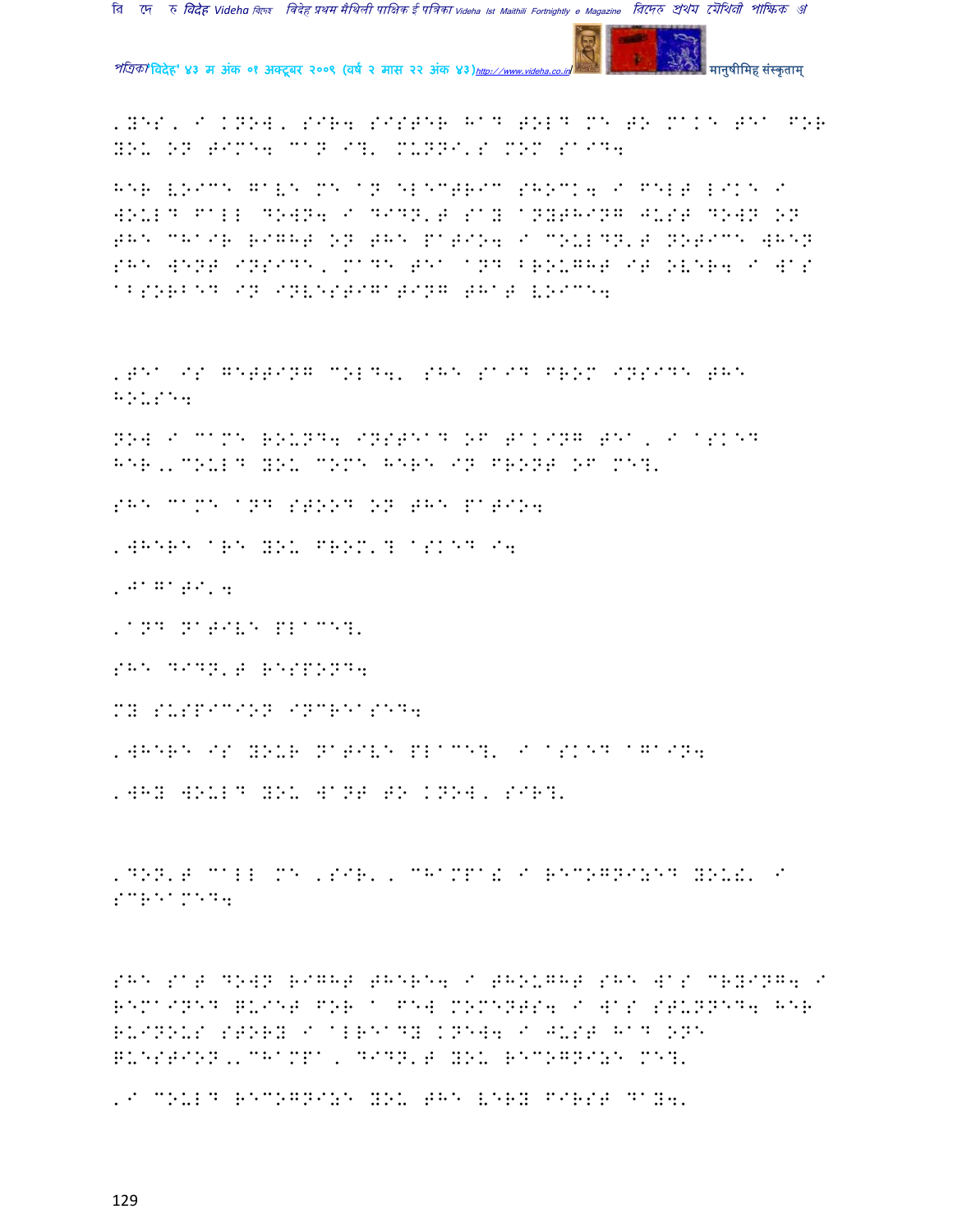*পত্রিকা*'বিदेह' ४३ म अंक ०१ अक्टूबर २००९ (वर्ष २ मास २२ अंक ४३)http://www.videha.co.in<sup>/ Hamak</sup> - स्थितिमह संस्कृताम्

'SO WHY DIDN'T YOU COME OUT TO ME'?

I O TO THE ROLE OF HAVE THE CAPABILITY ANY MORE TO ELONE TO ECONOMIC HIGH.

MY COURAGE WAS FAILING4 I HAD NO ENERGY LEFT TO SAY OR ASK ANYTHING4 SHE ROSE AND LEFT FOR HER HOME4

I REMEMBERED THE TWO LESSONS OF SCHOOL – 'FREE INDIA READER'S MRS4 CHATTERJEE AND THE SHAPELESS STATE OF LIQUID4 PUT IT IN WHICHEVER VESSEL AND IT WILL TAKE ITS SHAPE4 MARRY MRS4 CHATTERJEE OFF TO WHOEVER AND HER 'VISCOUSITY' BECOMES LIKE HIM4

HAN ENEXT DAYS NIX LANGER ON ENERGY

 $\mathbf{i}$ .  $\mathbf{j}$ .  $\mathbf{k}$ 

१4VIDEH 9-PT@RIK>K S^)> PUR>N A;K B@REL, TIRHUT> > DEVENDED PRIDE SALES EN ALL OLD ISSUES IN DIE VIDEHAAM

BRAILLE TIRHUTA AND DEVANAGARI VERSIONS

२4M/?IL9 PO?9 \$>UNLO\$ MAITHILI BOOKS DOWNLOAD,

34M/PHO STREET S;KLAN MAITHILI AUDIO DOWNLOADS,

४4M/?IL9 V9\$IYOK S;KLN MAITHILI VIDEOS

५4MI?IL> CIT@RKL>/ >!UNIK CIT@RKL> > CIT@R MITHILA PAINTING/ MODERN ART AND PHOTOS

 $\mathcal{L}_1$  , will so the set of the set  $\mathcal{L}_2$  , the set  $\mathcal{L}_3$  is the set  $\mathcal{L}_4$ 

130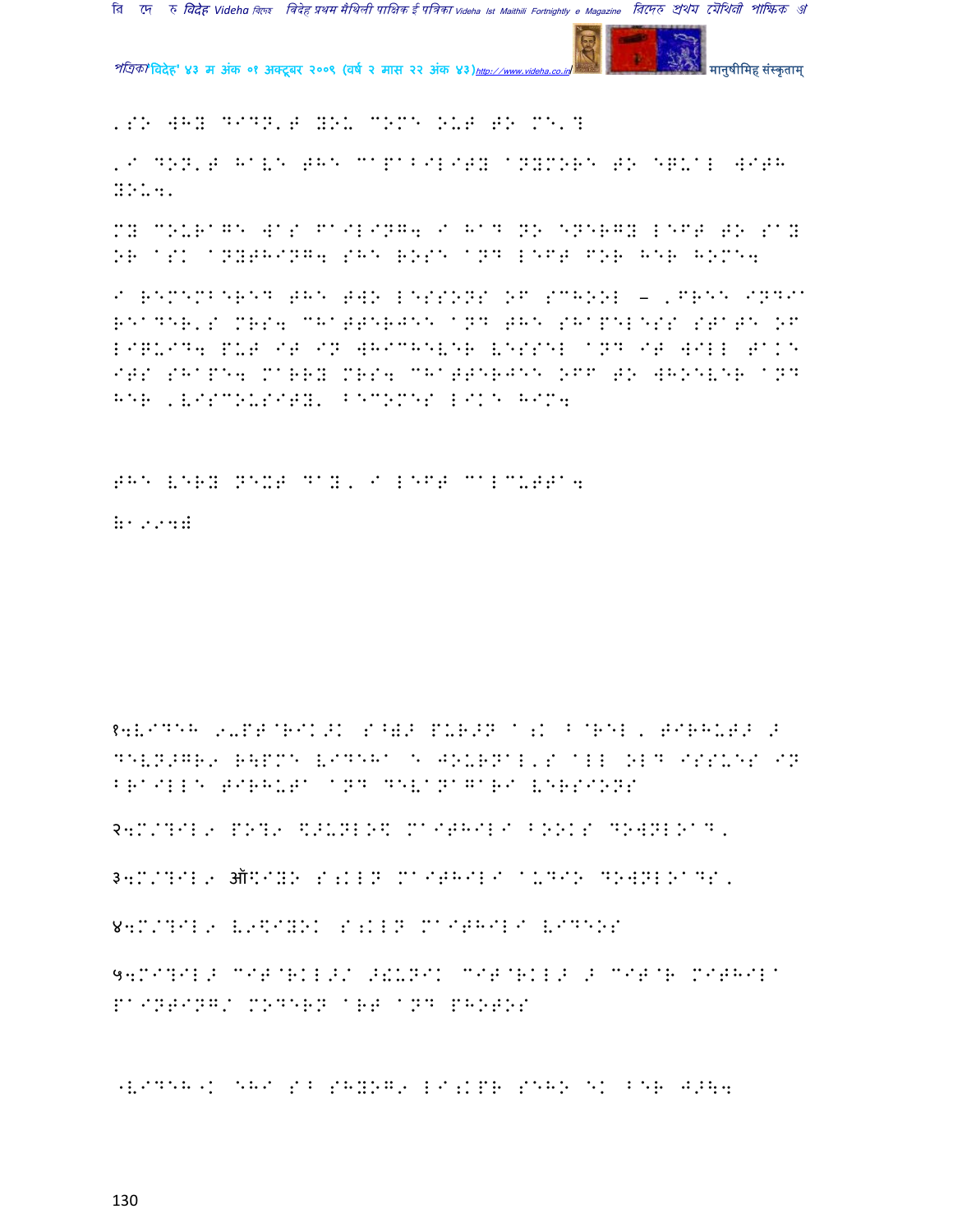*পত্ৰিকা*'বিবলৈ' ४३ म अंक ०१ अक्टूबर २००९ (वर्ष २ मास २२ अंक ४३)http://www.videha.co.in/ मानोसिक अधिकारिक संस्कृताम्

७4VIDEH M/?IL9 J>LV"RT@T EG@R9GE)R :

 $64H$ . The mass of the mass of the mass of the mass of the mass of the mass of the mass of the mass of the mass of the mass of the mass of the mass of the mass of the mass of the mass of the mass of the mass of the mass of

HTTP://VIDEHAQUIZ4BLOGSPOT4COM/

HTTP://VIDEHA-AGGREGATOR4BLOGSPOT4COM/

८4VIDEH M/?IL9 S>HIT@Y A;G@REJ9ME AN\DIT : HTTP://MADHUBANI-ART4BLOGSPOT4COM/

SHEPTORY PRESENTED (FRIPP) #PN ( ) HTTP://GAJENDRATHAKUR4BLOGSPOT4COM/

 $\{0\}$  $\vdots$ . The  $\vdots$   $\vdots$   $\vdots$   $\vdots$   $\vdots$ HTTP://VIDEHA1234BLOGSPOT4COM/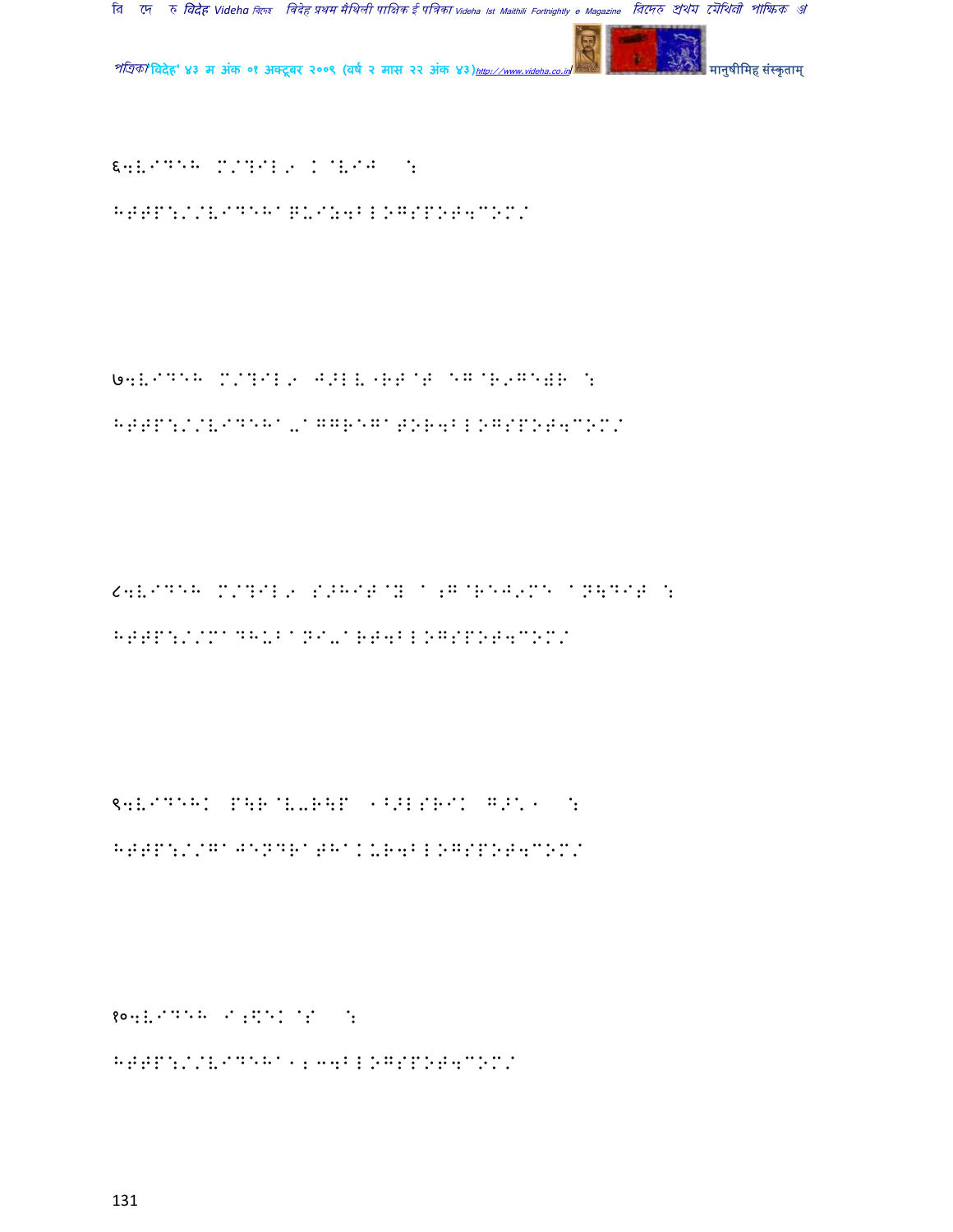*পত্ৰিকা*'বিदेह' ४३ म अंक ०१ अक्टूबर २००९ (वर्ष २ मास २२ अंक ४३)http://www.videha.co.in<sup>/ Haman</sup> | स्थितिका अनुसमिह संस्कृताम्

११4VIDEH 6>IL :

HTTP://VIDEHA1234WORDPRESS4COM/

१२4 VIDEH: SDEH : PHIL TIRHUT> (MI?IL>◌़QR) J>LV"RT@T  $H^2$  (BOS)  $H^2$ 

HTTP://VIDEHA-SADEHA4BLOGSPOT4COM/

१३4 VIDEH:B@REL: M/?IL9 B@RELME: PHIL BER VIDEH D@V>R> HTTP://VIDEHA-BRAILLE4BLOGSPOT4COM/

१४4VIDEHA"IST MAITHILI FORTNIGHTLY EJOURNAL ARCHIVE

HTTP://VIDEHA-ARCHIVE4BLOGSPOT4COM/

१५4 'VIDEH' P@R?M M/?IL9 P>QIK 9 PT@RIK> M/?IL9 PO?9K >R@K>IV

HTTP://VIDEHA-POTHI4BLOGSPOT4COM/

१६4 : EPOSSE, PORTO MUSER PRESS DE PROFESOR MESSE PRODUCE HTTP://VIDEHA-AUDIO4BLOGSPOT4COM/

१७4 : EPPPE, PORT MIRT PORT PREPORT PROPERTY >R@K>IV HTTP://VIDEHA-VIDEO4BLOGSPOT4COM/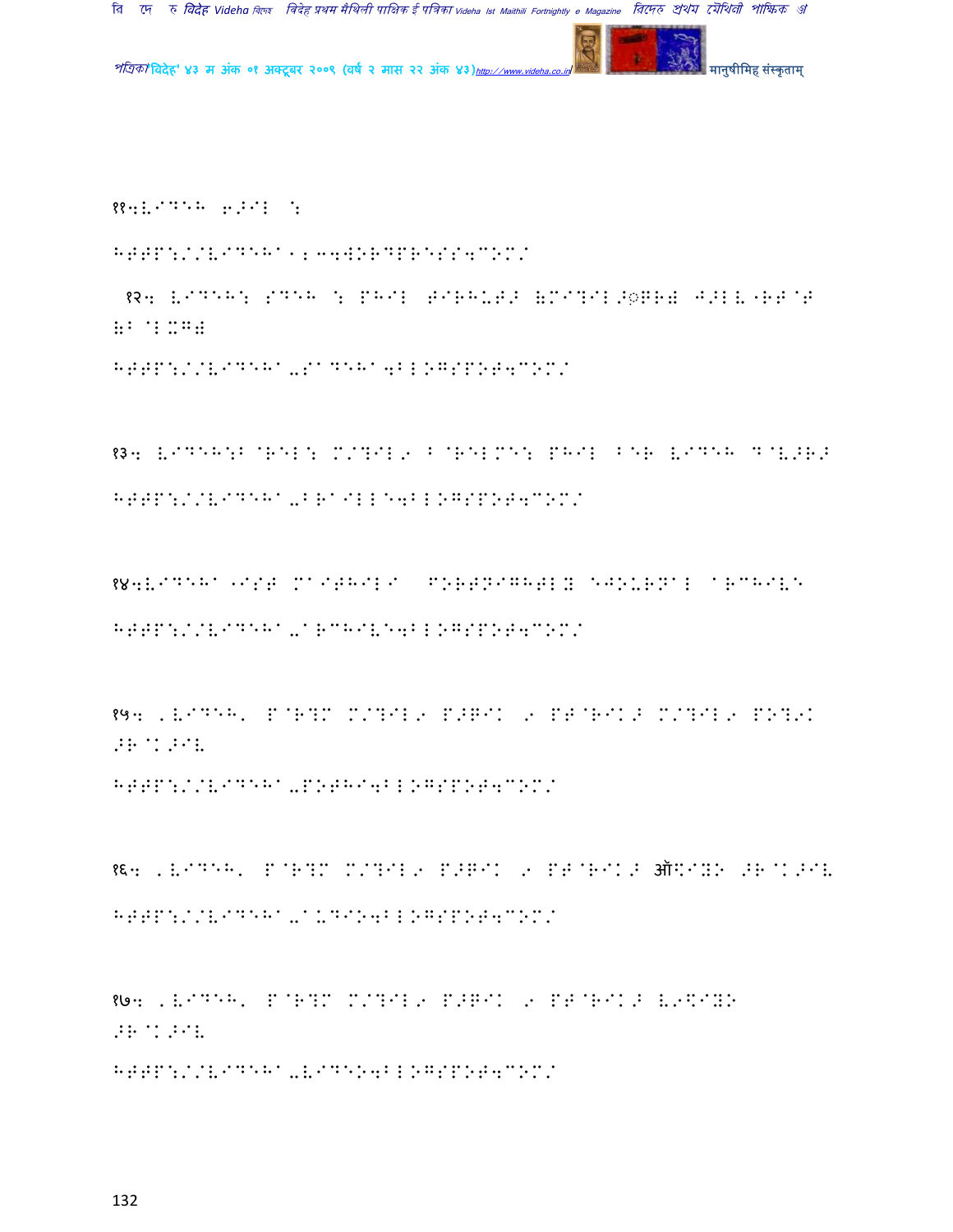HTTP://MANGAN-KHABAS4BLOGSPOT4COM/

 $264$   $7577$   $7677$ 

२७५%IPPEH RE\$IYO:DIK PHIL PO\$KIYO:DIK PHIL PEHIL PO\$KOS PH S>I)HTTP://VIDEHA123RADIO4WORDPRESS4COM/

HTTP://GAJENDRATHAKUR1234BLOGSPOT4COM

२४4BHANGIN IB 490006 KUR ISE

HTTP://VIDEHA4NING4COM/

२१4E-1998. SON SON SOME SOME

२३4HTTP://GROUPS4YAHOO4COM/GROUP/VIDEHA/

२२4HTTP://GROUPS4GOOGLE4COM/GROUP/VIDEHA

२०4%@RUTI P@RK>%N

HTTP://WWW4SHRUTI-PUBLICATION4COM/

१९५ MINIRIL DE MATERED BONTEREDI (KARTEN SOST PARE ADELAS SATU HTTP://MAITHILAURMITHILA4BLOGSPOT4COM/

HTTP://VIDEHA-PAINTINGS-PHOTOS4BLOGSPOT4COM/

१८4 'VIDEH' P@R?M M/?IL9 P>QIK 9 PT@RIK> MI?IL> CITA CITATION IN A CITATION IN A CITATION IN A CITATION IN A CITATION IN A CITATION IN A CITATION IN A CITATION<br>CITATION IN A CITATION IN A CITATION IN A CITATION IN A CITATION IN A CITATION IN A CITATION IN A CITATION IN

*পত্রিকা*'বিदेह' ४३ म अंक ०१ अक्टूबर २००९ (वर्ष २ मास २२ अंक ४३)http://www.videha.co.in<sup>/ Hamak</sup> - स्थितिका समुदाभिह संस्कृताम्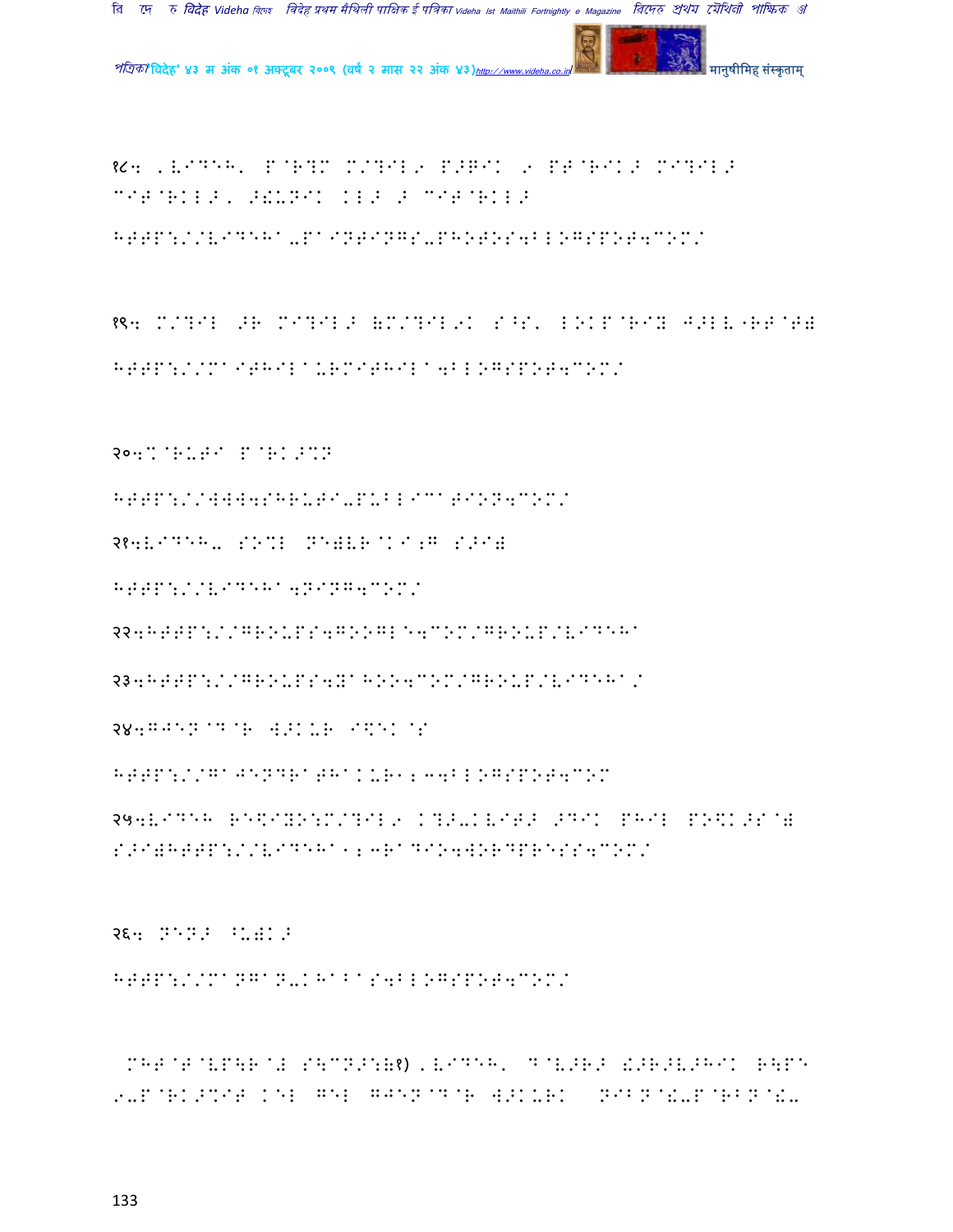६९२ P (PECTR) 'N CORE TO THE RU4 INDIVIDUAL BUYERS (PORTROWN PUT)' E TOORNEY INSIDE INDIA)

LANGUAGE:MAITHILI

IST EDITION 2009 OF GAJENDRA THAKUR'S KURUKSHETRAM-ANTARMANAK (VOL4 I TO VII)- ESSAY-PAPER-CRITICISM, NOVEL, POEMS, STORY, PLAY, EPICS AND CHILDREN-GROWN-UPS LITERATURE IN SINGLE BINDING:

GANG MADA HALISE NATURE NIBURA NI BARA NI BAG (SHS@RB>=NI) , PD@Y-S;G@RH (SHS@R>B@D9K C[P\$PR), K?>- GE GROP GUCA SANG KIRING GUN ARAWAN (T@V3@C>H3@C > AS3@J>TI MN) > B>LM;\$L9-KI%ORJGT VIDEHME S;P\R@# 9-P@RK>%NK B>D P@RI;) 6XR@MME4 KURUBTAR TEST TATA PER TEST LITTELS (S. 1999)

KURUBTA NEM YORKA MURUQETAN MARKA ANG MENGE

MHT OF TESTIES OF STRONG HROSTEN SO ESTATE MONTHS SOMETHING AS A A;G@REJ9 M/?IL9 KO& (I;)RNE)PR PHIL BER SR@C- \$IK@%NR9) EM4ES4 ES4K@Y\4EL4 SR@VR >!>RIT -BASED ON MS-SQL SERVER MAITHILI-ENGLISH AND ENGLISH-MAITHILI DICTIONARY PORT EXTRA POSSIBLE PROPERTY IN SATISFACTORY AND A REPORT OF A SATISFACTORY AND DISTURBANCE.

COMBINED ISBN 1978-81-9078-81-9078-81-9078-81-9078-7-6 VIVR# EHI P"R"R" P"R"R" P"R"R" P"R"R" P"R"R" P"R"R" P"R N9C>'N P@RKPHII SPARARHITI-PARARHIT PUBLICATION4COM/ PR4

(SER-BORD), TREPERS , CORD-GROUP (SR), SPECIAL PLAN (T.G.) N>)K(S;KR@&#), MH>K>V@Y (T@V3@C>H3@C > AS3@J>TI MN) > BOBLO POSE SORREN BRANCH SSEED S, PARTIES SORREN P@RI;) 6XR@MME4 KURUQET@RM@–AN@TR@MNK .#@\$-१ S' ७

*পত্ৰিকা*'বিदेह' ४३ म अंक ०१ अक्टूबर २००९ (वर्ष २ मास २२ अंक ४३)http://www.videha.co.in<sup>/ Hamak</sup> - स्थितिमह संस्कृताम्

 $S_{\rm 2}$  ,  $S_{\rm 3}$  ,  $S_{\rm 4}$  ,  $S_{\rm 5}$  ,  $S_{\rm 6}$  ,  $S_{\rm 6}$  ,  $S_{\rm 6}$  ,  $S_{\rm 6}$  ,  $S_{\rm 6}$  ,  $S_{\rm 7}$  ,  $S_{\rm 8}$  ,  $S_{\rm 6}$  ,  $S_{\rm 6}$  ,  $S_{\rm 6}$  ,  $S_{\rm 6}$  ,  $S_{\rm 6}$  ,  $S_{\rm 6}$  ,  $S_{\rm 6}$  ,  $S_{\rm$ 



िव <sup>त</sup>ि दिविदेह Videha विल्ह*ोविह प्रथम मैथिली पाक्षिक ई पत्रिका videha Ist Maithili Fortnightly e Magazine विटमह <i>श*थग ट्यैथिली পोफ्फिक औ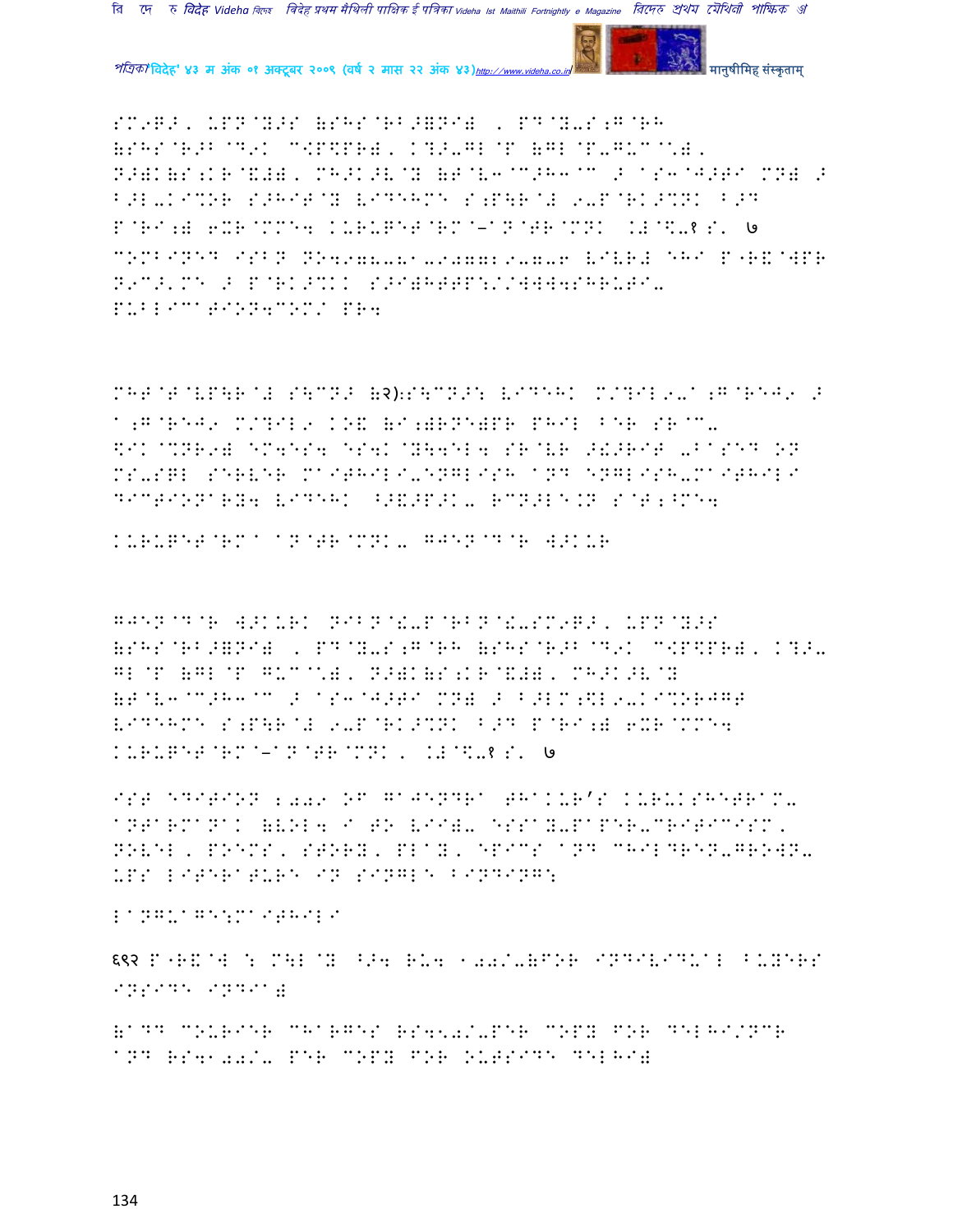*পত্রিকা*'বিदेह' ४३ म अंक ०१ अक्टूबर २००९ (वर्ष २ मास २२ अंक ४३)http://www.videha.co.in<sup>/ Hamak</sup> - स्थितिका समुदाभिह संस्कृताम्

FOR LIGENTES AND OUR DESERVIT BUYERS \$40 US (INCREDINGS) POSTAGE)

THE BOOK IS AVAILABLE FOR PDF DOWNLOAD AT

HTTPS://SITES4GOOGLE4COM/A/VIDEHA4COM/VIDEHA/

HTTP://VIDEHA1234WORDPRESS4COM/

YOUR DELIVERY ADDRESS TO EMAIL:-

DISTRIBUTORS: AJAY ARTS, 4393/4A,

IST FLOOR,ANSARI ROAD,DARYAGANJ4

DELHI-110002 PH4011-23288341, 099681841, 0996

WEBSITE: HEBSITE/JOHN AND AN ARTIST FOUNDATION

E-MAIL:SHRUTI4PUBLICATION@SHRUTI-PUBLICATION4COM

(SEND M4O4/DD/CHECH) (SEND M4O4/DD/CHECH) (SEND M4O4/DD/CHECH) (SEND M4O4/DD/CHECH) (SEND M4O4/DD/CHECH) (SEND<br>1999 - Paya Black (Send M4O4/DD/CHECH) (SEND M4O4/DD/CHECH) (SEND M4O4/DD/CHECH) (SEND M4O4/DD/CHECH) (SEND M AT DELHI4)

BANK: BANK OF BARODA, BADLI BRANCH, DELHI AND SEND

SHRUTI4PUBLICATION@SHRUTI-PUBLICATION4COM FOR PROMPT

AMOUNT MAY BE SENT TO ACCOUNT TO A SENSIGN A ACCOUNT HOLDER (DISTRIBUTOR)'S NAME: AJAY ARTS,DELHI,

DELIVERY4

135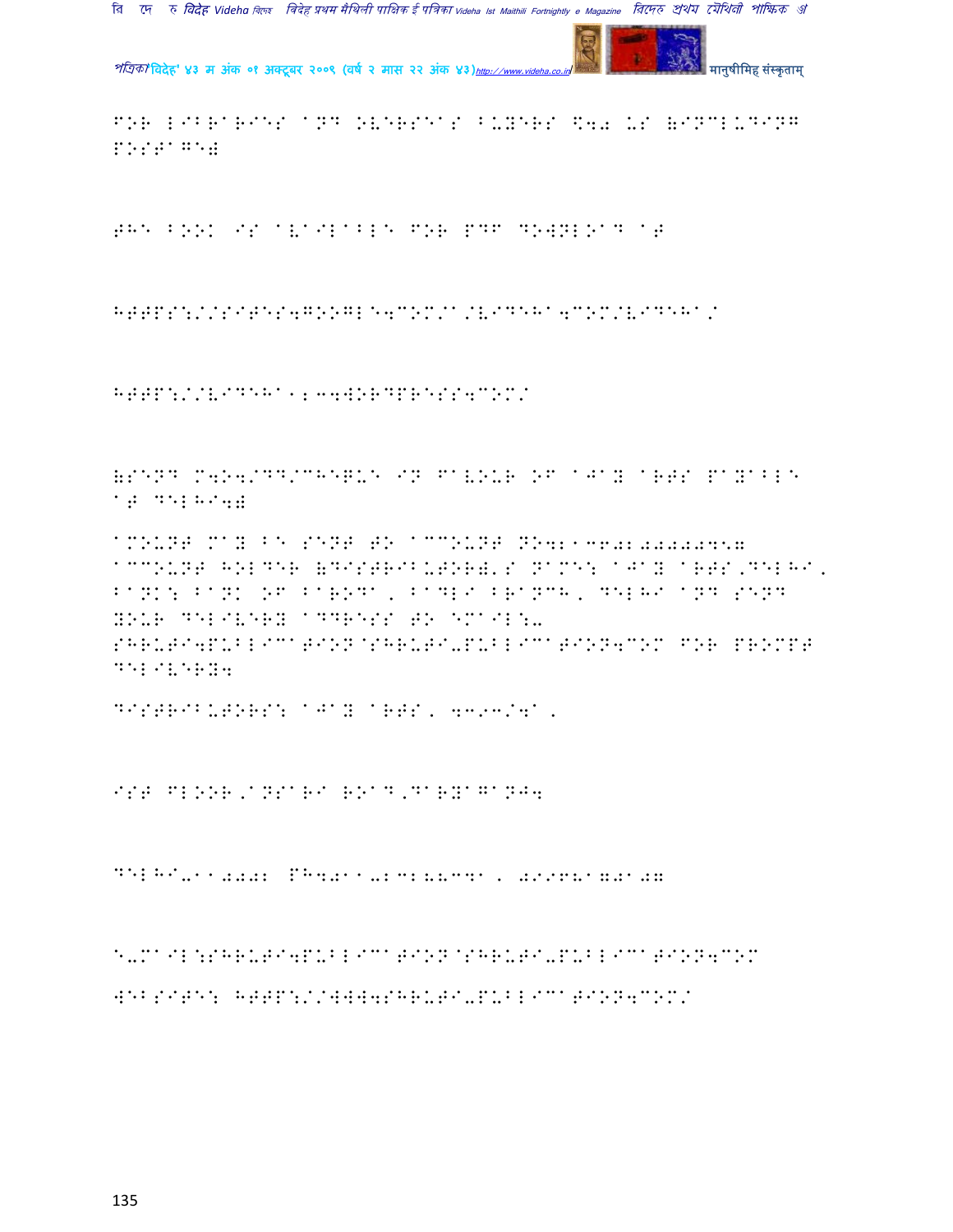136

 KOLKATA - 700 045 PT>PR PW>\4 \$94\$94K S;G PHOR PHIL APACTS TER PHEOR

DR@ NTR@ NEW BOOK DOWN DOWN DRAFT DARSHAN, A - 132, LAKE GARDENS,

YEAR(12) ISSUES)- IN NEPAL INR RS41800-, INR RS41800-, INR RS41800-, INR RS41800-, INR RS41800-, INR RS41800-, OVERSEAS - US \$50) "MI?ILICA - US \$50) "MI?ILICA - US \$50) "MI?ILICA - US \$50) "MI?ILICA - US \$50) "MI?ILICA -

 ^>RTME > ONE YEAR-(6 ISSUES)-IN NEPAL INR 900/-, OVERSEAS- \$25; TWO

APH SBOAR SERVICE ON SERVICE SERVICE OF SALE 12 A;K LEL

M/?IL9 D@VIM>SIK PT@RIK>

"MI?IL> DR@%N"

DETAILS FOR PURCHASE AVAILABLE AT PRINT-VERSION PUBLISHERS'S SITE HTTP://WWW4SHRUTI-PUBLICATION4COM OR YOU WAY WAR SHARUT IN A SHARUTIAPUBLICATION IN SHARUTIAPUBLICATION PUBLICATION AND ACCOUNT

SM@P>DK: GJEN@D@R W>KUR; SH>YK-SM@P>DK: %@R9MT9 R%@MI RE.> SIN@H>

VIDEH: VR@&:2, M>S:13, A;K:25 (VIDEH:SDEH:१)

VIDEH: P@R?M M/?IL9 P>QIK 9-PT@RIK> HTTP://WWW4VIDEHA4CO4IN/

"VIDEH" K २५M A;K १ JNVR9 २००९, P@RI;) S;S@KR# :VIDEH-9- PHILE OF PHIL 29 After CUNE RCHA SMACHINES

VIDEH: SDEH : १ : TIRHUT> : DEVN>GR9

*পত্ৰিকা*'বিदेह' ४३ म अंक ०१ अक्टूबर २००९ (वर्ष २ मास २२ अंक ४३)http://www.videha.co.in<sup>/ Hamak</sup> - स्थितिका समुदाभिह संस्कृताम्



िव <sup>त</sup> रु विदेह Videha <sub>विष्य</sub> विदेह प्रथम मैथिली पाक्षिक ई पत्रिका <sub>Videha</sub> ist Maithili Fortnightly e Magazine वित्मरु *द्यिश्च द*्योश्चिती পोष्फिक औ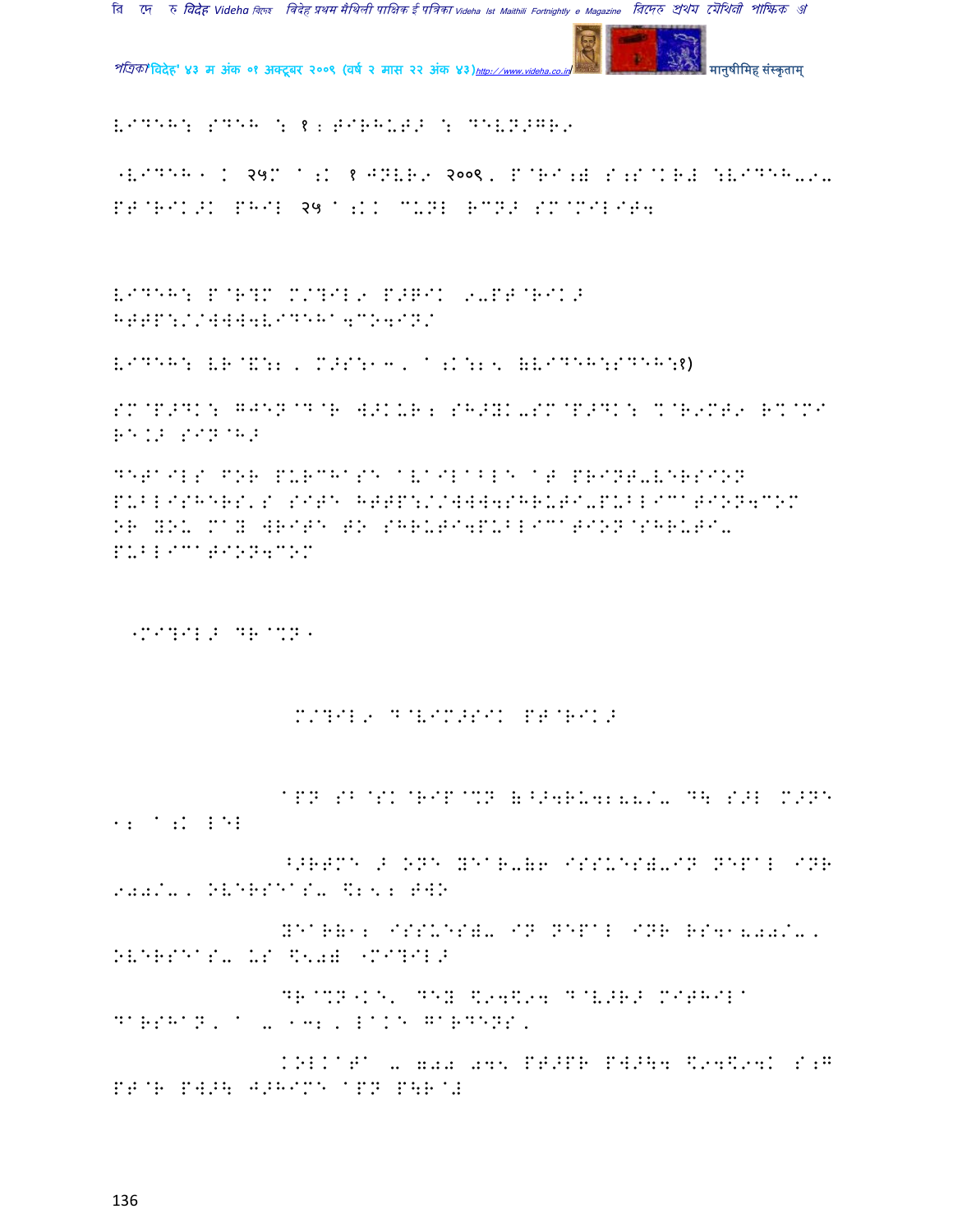पिñका**'**िवदेह**'** ४३ म अंक ०१ अक्टूबर २००९ (वष र् २ मास २२ अंक ४३)http://www.videha.co.in/ मानषीिमह स ु ंस्कृताम्

 PT>, )EL96ON N;4 > 9-MEL S;KET AV%@Y LI.\4 P@R!>N SM@P>DK- NCIKET>4

KORPORA SMORING ROYENT WORK P@RTI&@W>T>

SM@PHONESR PORTHUING PARTNERS \$1,000 SI;H4 COMING SI;H4 COMING SI;H4 COMING SI;H4 COMING SI;H4 COMING SI;H4 COMING SI;H4 COMING SI;H4 COMING

SOON:

### HTTP://WWW4MITHILADARSHAN4COM/

(VI:>PN)

A;TIK> P@RK>%N K9 NV9NTM PUS@TK

Spieler (1980)

M9\$IY>, SM>J, R>JN9TI [R ITIH>S

\$IZ>S@)R : M9\$IY> E#@\$ PXLI)IK@S: PU#@Y P@RS\N V>JPEY9 2008 M\L@Y RU4 200400

R>JN9TI MER9 J>N : PU#@Y P@RS\N V>JPEY9 P@RK>%N VR@& 2008 MARSHALL

P>LK>L9N S;S@K"RTI : M;JU KUM>R9 P@RK>%N VR@&2008  $\ldots$   $\ldots$   $\ldots$   $\ldots$   $\ldots$ 

 $S$  : The results of the system in the state  $S$  and  $R$  and  $R$  is the system of  $R$  and  $R$ M\L@Y RU4200400

A? NI&>D K?> : ^VDEV P>#@\$EY P@RK>%N VR@&2007 M\L@Y **Ruando** 

UPS MAY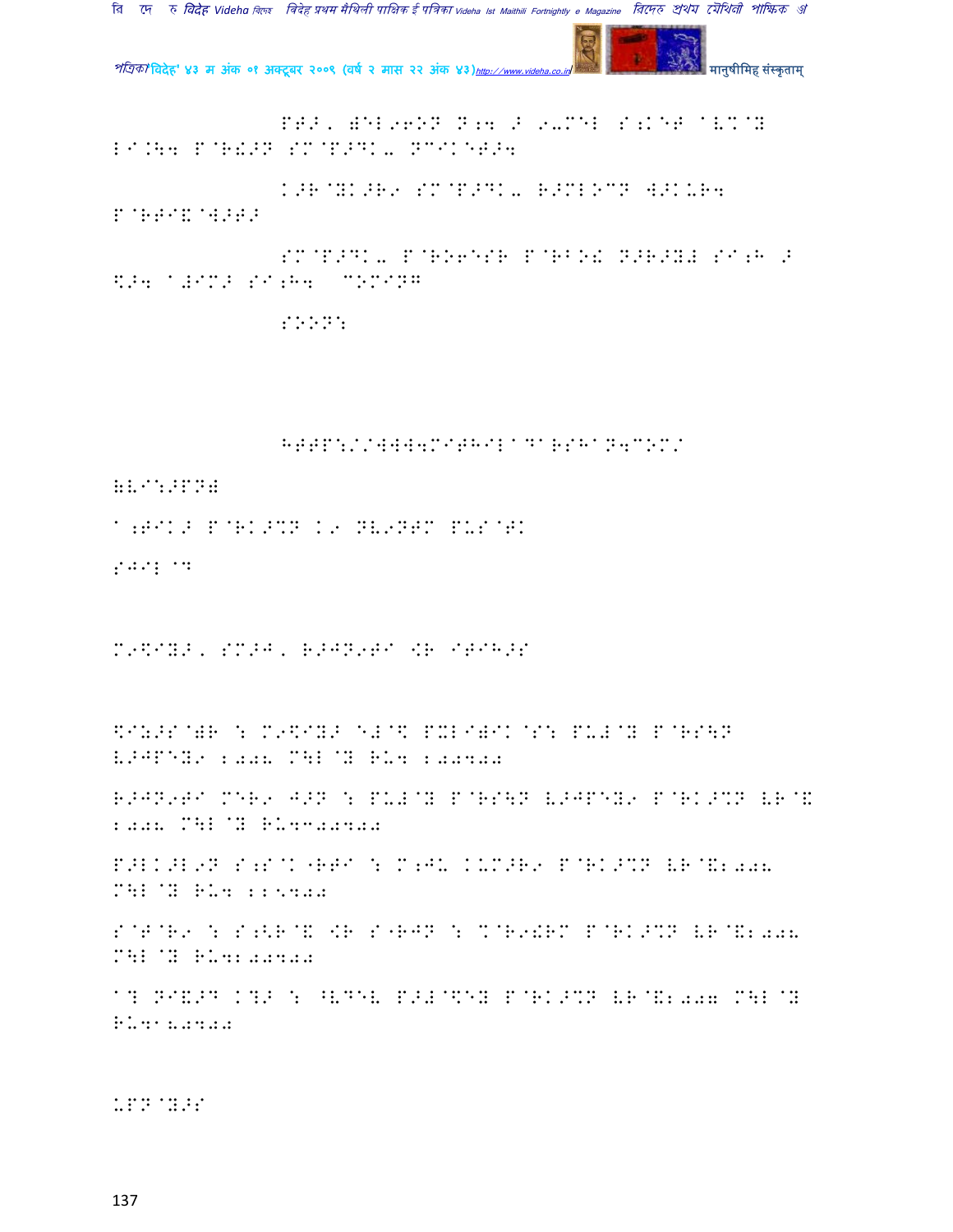पिñका**'**िवदेह**'** ४३ म अंक ०१ अक्टूबर २००९ (वष र् २ मास २२ अंक ४३)http://www.videha.co.in/ मानषीिमह स ु ंस्कृताम्

MONDARY WINDOWS TO A MONDAY ROMAN ROBOTT REPORTS THE TH BLACK PLANNAR

KH>N9-S;G@RH

RSP : LA BORN & HRIMOHN 02 PORCHOW EROB PASSENHOUR **Ruan Expediance** 

\*\*IY> ^R \*>\* : MHE% K)>RE P@RK>%N VR@& 2008M\L@Y RU4 200400

KOHRE ME; K;D9L : AV!E% P@R9T P@RK>%N VR@& 2008M\L@Y RU4 200400

%HR K9 >.IR9 CI\$Iय़> : P@RK>% K>N@T P@RK>%N VR@& 2008 THE MURDER STREET

P9LE K>GZ K9 UJL9 IB>RT : K/L>% BNV>S9 P@RK>%N VR@& 2008 MARSHALL 2009

NOC KE BOOK : GENERAL SERVICE DE CONSTITUTION AND CONSTITUTION 200400

 $\mathcal{L}$  : A set of  $\mathcal{L}$  , and  $\mathcal{L}$  is a set of  $\mathcal{L}$  . And  $\mathcal{L}$  is a set of  $\mathcal{L}$  rue  $\mathcal{L}$  , and  $\mathcal{L}$  is a set of  $\mathcal{L}$  , and  $\mathcal{L}$  is a set of  $\mathcal{L}$  , and  $\mathcal{L}$  is a set of  $\mathcal{L}$  $\cdot$  1.  $\cdot$   $\cdot$   $\cdot$   $\cdot$   $\cdot$   $\cdot$ 

KUT ANG ANG AKUT KAUT NG KALIMAT NG KALIMANG KATA KATA ANG KALIMANG KALIMANG KALIMANG KANG AKULA NG KORA NG KO 2008 MILLION COMPANY 2004

B\$K\ C>C> : SUN9T> J/N P@RK>%N VR@& 2008 M\L@Y RU4 195400

^EM K> ^ER\ M>'GT> KUL@H>]9 9M>N : ST@YN>R>Y# P)EL PORT PORT IN THE REAL PROPERTY OF A 2004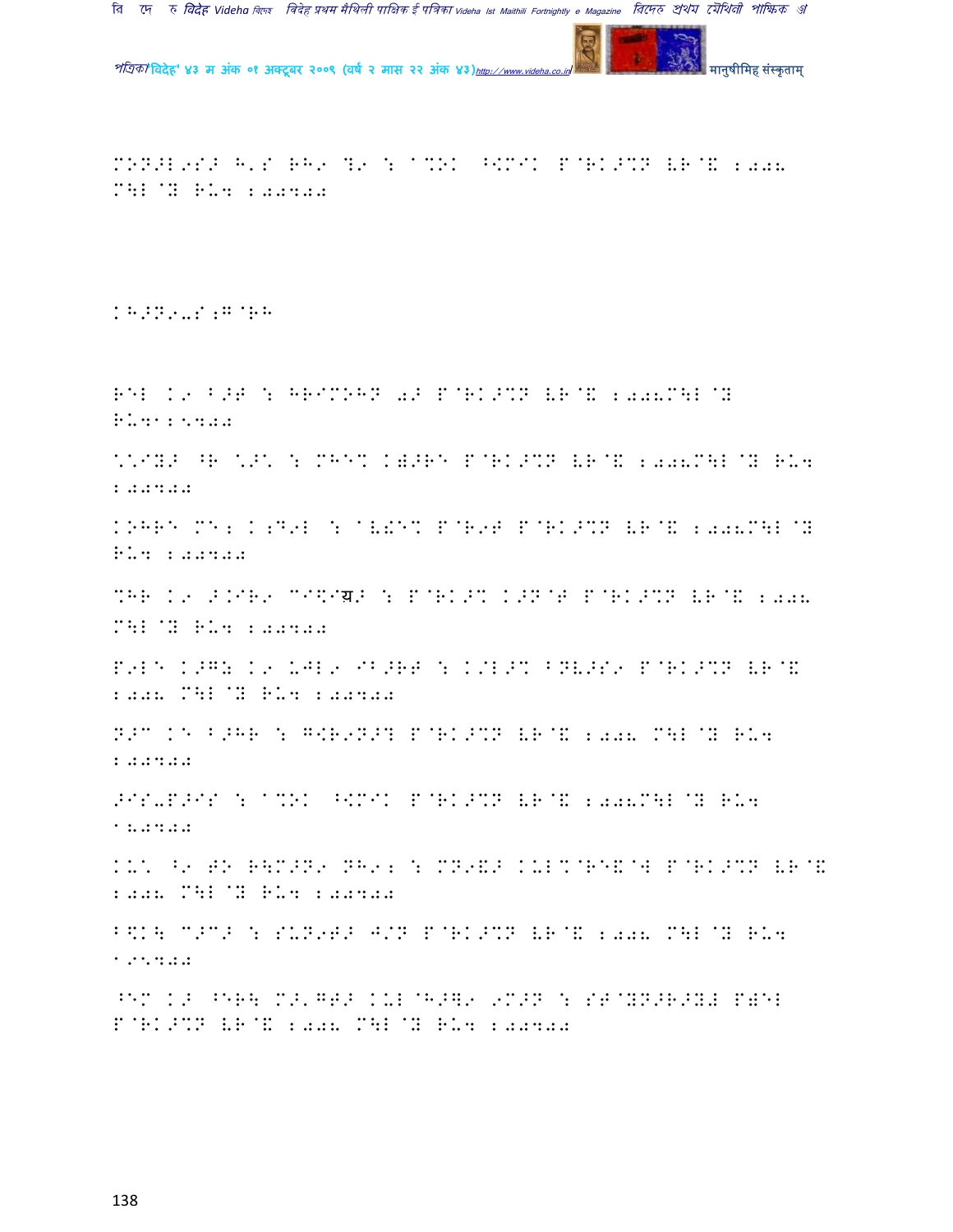िव <sup>त</sup> रु विदेह Videha <sub>विष्य</sub> विदेह प्रथम मैथिली पाक्षिक ई पत्रिका <sub>Videha</sub> ist Maithili Fortnightly e Magazine वित्मरु *द्यिश्च द*्योश्चिती পोष्फिक औ

पिñका**'**िवदेह**'** ४३ म अंक ०१ अक्टूबर २००९ (वष र् २ मास २२ अंक ४३)http://www.videha.co.in/ मानषीिमह स ु ंस्कृताम्

KVIT>-S;G@RH

WAYS IN THE POST OF THE VALUE AND THE MODEL AND A PLAN 1604000

J9N> C>HT> H\' : ^OL>N>? KU%V>H> P@RK>%N VR@&2008  $\frac{M_1}{M_2}$   $\frac{M_2}{M_3}$   $\frac{M_3}{M_4}$   $\frac{M_4}{M_4}$   $\frac{M_5}{M_4}$   $\frac{M_6}{M_4}$   $\frac{M_7}{M_4}$   $\frac{M_7}{M_4}$ 

KB LEGENDY DRY KA DE BUE DON VROV A SVEVDIO LOCKVA PORKSTON RECEIVED THE CONDITIONS

LO ROBOT CONSTRUCT SUNDAY AND PORTUGE LEGELAR THE WEBSTERN

L\O; KE BEH>L DINO; ME; : SUN9T> J/N P@RK>%N VR@&2008 M\L@Y RU4 195400

6/;)ES9 : SUN9T> J/N P@RK>%N VR@& 2008 M\L@Y RU4190400

DU:.MY AR>KCK@R : %@Y>M C/TN@Y P@RK>%N VR@&2008 M\L@Y  $R$ 

KUR@>N KVIT>E' : MNOJ KUM>R %@R9V>S@TV P@RK>%N VR@& 2008 MARSHALL RU4 1504

PEPRB/K S;S@KR#

#### UPS TEST

MON>L9S> H'S RH9 ?9 : A%OK ^[MIK P@RK>%N VR@& 2008 **MALES RU4100400400** 

KH>N9-S;G@RH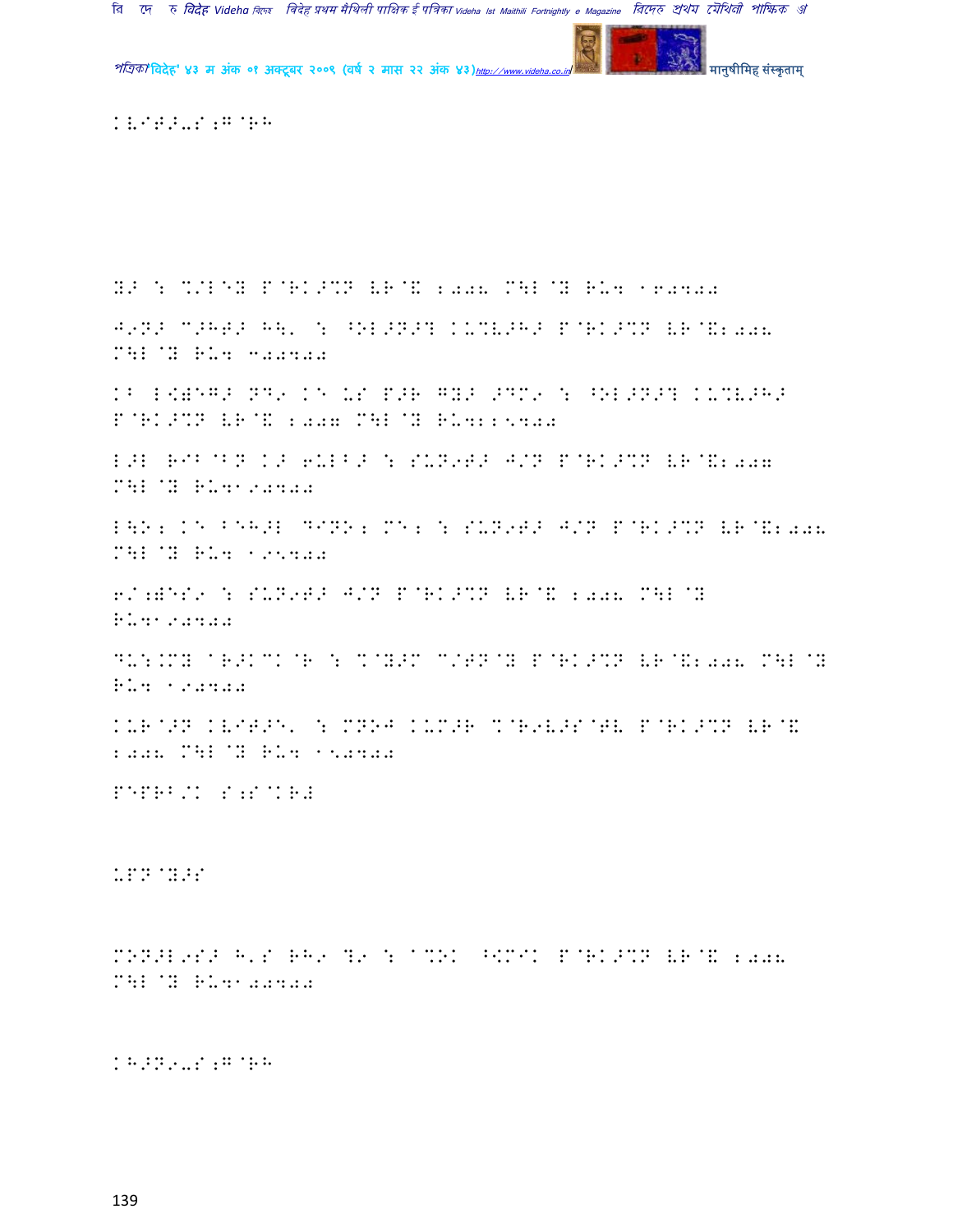*পত্ৰিকা*' विदेह' ४३ म अंक ०१ अक्टूबर २००९ (वर्ष २ मास २२ अंक ४३)http://www.videha.co.in मानसी बार कर बार मानुषीमिह संस्कृताम्

REL K9 B>T : HRIMOHN 0> P@RK>%N VR@& 2007M\L@Y RU4  $\mathbf{r}$ .  $\mathbf{r}$ 

\*\*IY> ^R \*>\* : MHE% K)>RE P@RK>%N VR@& 2008M\L@Y RU4 100400

KOHRE ME; K;D9L : AV!E% P@R9T P@RK>%N VR@& 2008M\L@Y Ru4 1004000

%HR K9 >.IR9 CI\$Iय़> : P@RK>% K>N@T P@RK>%N VR@& 2008 M\L@Y RU4 100400

P9LE KOLPRES IS AN ORDER TO LOCAL CONSTRUCT OF THE POST WHO CONSTRUCTS radi THI H. R. Fanna

N>C KE B>HR : G[R9N>? P@RK>%N VR@& 2007 M\L@Y RU4 100400

>IS-P>IS : A%OK ^[MIK P@RK>%N VR@& 2008M\L@Y RU4 90400

KU\* AN 'S TO REAL CONSTRUCTION OF REAL CONSTRUCTION OF REAL CONSTRUCTION OF REAL CONSTRUCTION OF REAL CONSTRUC 2008 MILL 2008 MILL 2008 MILL 2008 MILL 2008 MILL 2008 MILL 2008 MILL 2008 MILL 2008

^EM K> ^ER\ M>'GT> KUL@H>]9 9M>N : ST@YN>R>Y# P)EL PO PORT PORT PRESENT PRESENT PRESENT PRESENT PRESENT PRESENT PRESENT PRESENT PRESENT PRESENT PRESENT PRESENT P

M/R/PO? PO?

VIK>S O AR@?T;T@R (VIC>R) : NREN@D@R 0> P@RK>%N VR@& 2008 MILL 2008 MILL 2008 MILL 2008 MILL 2008 MILL 2008 MILL 2008 MILL 2008 MILL 2008 MILL 2008 MILL 2008 MILL

S;G SMY KE (KVIT>-S;G@RH) : MH>P@RK>% P@RK>%N VR@& 2007 MILLION MARKET MARKET MARKET MARKET MARKET MARKET MARKET MARKET MARKET MARKET MARKET MARKET MARKET MARKET

EK )> HER>YL DUNIY> (KVIT>-S;G@RH) : K"R&@#MOHN 0> P@RK\$%D&& 2008 MAGAZAGA.

DRO DES CORPORAGIO : BLANCA DEBOIA : BLANCA PORTUGALE I DE SERVICIO : BLANCA VER AN ANGELIA ANGELIA E ANGELIA March 404000 (1999) (1999) (1999) (1999) (1999) (1999) (1999) (1999) (1999) (1999) (1999) (1999) (1999) (1999)

SM@BN@! (K?>-S;G@RH) : M>NE%@VR MNUJ P@RK>%N VR@&2007 MARY RU4 16540 % DARY PORT POST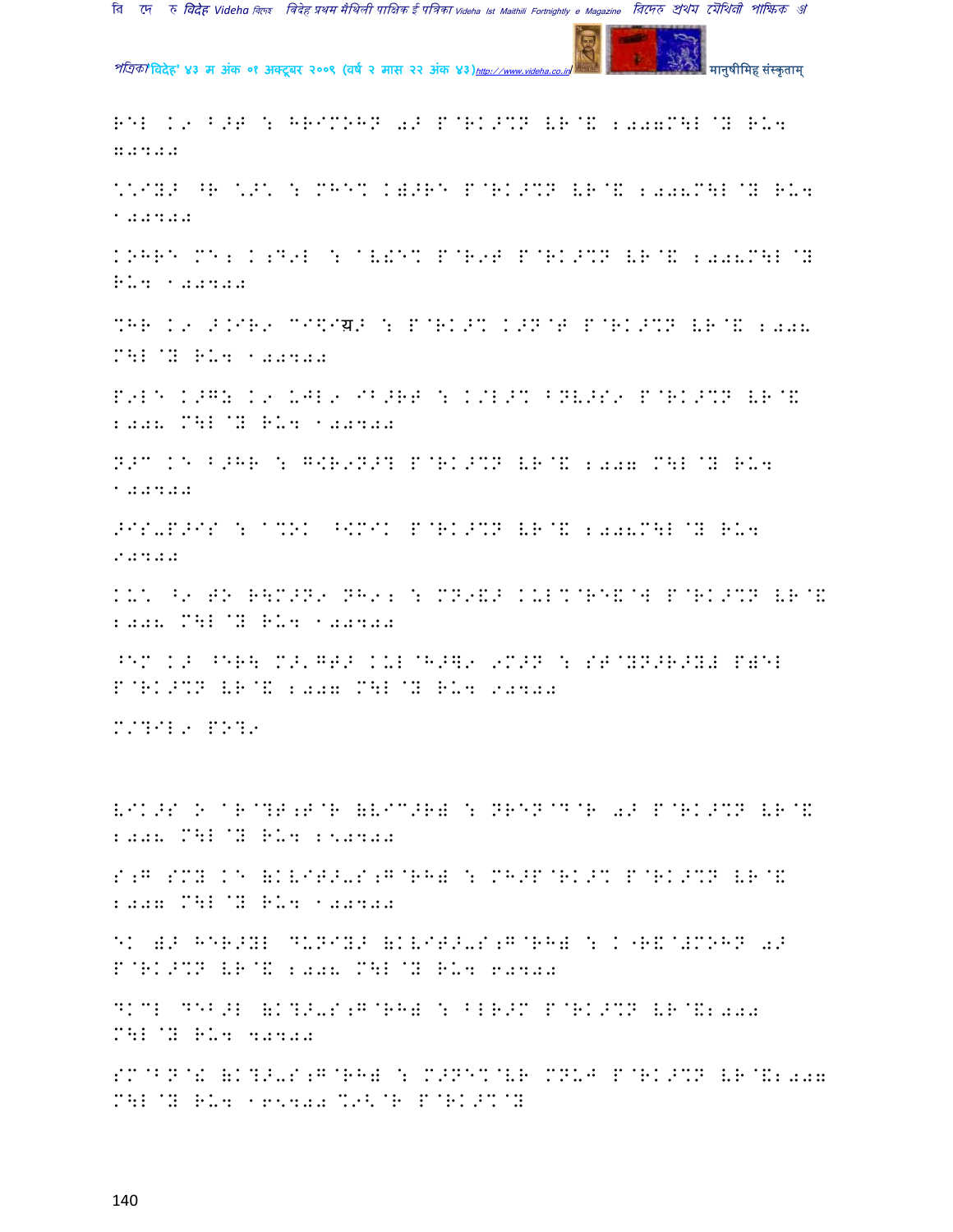पिñका**'**िवदेह**'** ४३ म अंक ०१ अक्टूबर २००९ (वष र् २ मास २२ अंक ४३)http://www.videha.co.in/ मानषीिमह स ु ंस्कृताम्

>LOCN>

ITIHOS : S; S; SINO (R SON) : SURPLE : SURPLE CONTROL CONSUM S;P>DK : UDY%;KR

HAGEN IPIDS & RCD SE PRAICHER & PLEADSH IN CHER  $\mathcal{S}$ ; Portion is the contract of  $\mathcal{S}$ ;  $\mathcal{S}$  : Up to  $\mathcal{S}$ ;  $\mathcal{S}$ ;  $\mathcal{S}$ ;  $\mathcal{S}$ ;  $\mathcal{S}$ ;  $\mathcal{S}$ ;  $\mathcal{S}$ ;  $\mathcal{S}$ ;  $\mathcal{S}$ ;  $\mathcal{S}$ ;  $\mathcal{S}$ ;  $\mathcal{S}$ ;  $\mathcal{S}$ ;  $\mathcal{S}$ ;  $\mathcal{S}$ ;  $\mathcal{S}$ 

S>!>R# K9 P@RTI:> : A;!ERE SE S>Q>T@K>R : SUREN@D@R  $\mathcal{C}^{\text{R}}(\Omega;\mathbb{R})$ S;P>DK : UDY%;KR

BOR : SRK SR : ANDR SR BIRTIN (A MIKE) (ANDR)

BORK R& READ CONSIDERED AN ARY CONSIDERED AN ARGUMENT ARGUMENT ARGUMENT ARE ARRESTED FOR A SAFEKEEPING ARE ARRANGEMENT OF SAFEKEEPING ARRANGEMENT OF SAFEKEEPING ARRANGEMENT OF SAFEKEEPING ARRANGEMENT OF SAFEKEEPING ARRANGE **A** I&EX RESTR

SSOCIAL CONST

KISSE KEISSEN EITEN INTER

%IQK K9 \$>YR9 : YOGEN@D@R

UPS MEET

141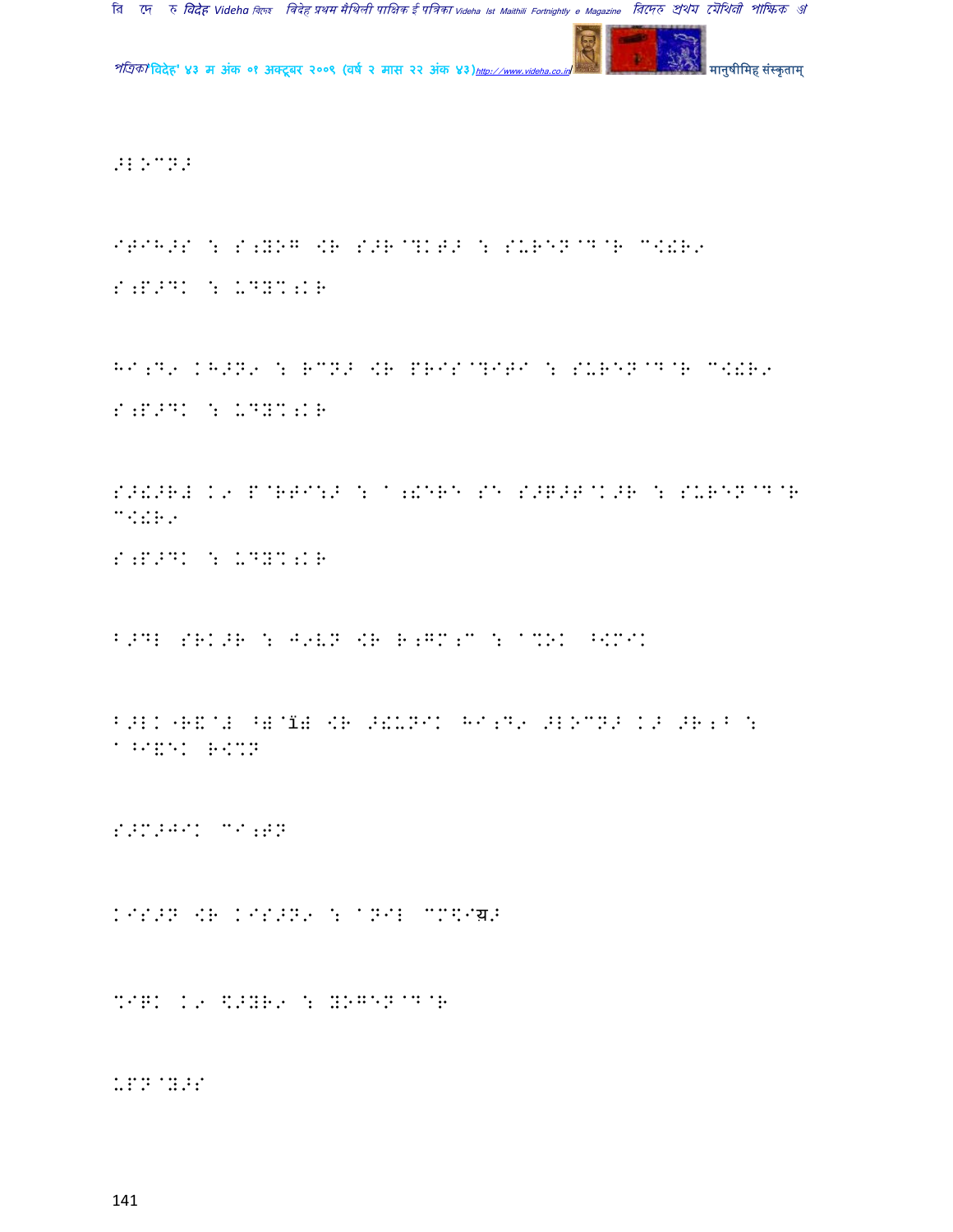*পত্রিকা*'বিदेह' ४३ म अंक ०१ अक्टूबर २००९ (वर्ष २ मास २२ अंक ४३)http://www.videha.co.in<sup>/ Hamak</sup> - स्थितिका समुदाभिह संस्कृताम्

MANI MPARTITAN : RAHNG MUR KILMAR KOPAHNIA P RETURNED : LLIT ANUVALES : PREPTEDED MO] PR : !\MKETU ANUV>D : S@VR@#> MOLORIA : PIYARIN : SUNDAY : PIRA ANUVA

KH>N9-S;G@RH

!\'!L9 Y>DE; [R SISKTE Z.@M : NIS>R AHMD

JG!R K9 P@REM K?> : HRIOM

A;TIK>, M/?IL9 T@R/M>SIK, SM@P>DK- ANLK>;T

A; TIERO DE RESTORTO DE LA LA ESCRIPACIÓN LA LOCALIZADA POR PORTO DO BIBLIOGO DO IV,G:HVB:P:PL:G:G:G: 614F/P46.020-76 (U4):G 6475212,MOB>IL N;49868380797,9891245023,

>J9VN SDS@YT> %UL@K ^>4RU42100/-CEK/ \$@R>6@) D@V>R> "A:TIK: PORKON STREET REPORT OF THE REPORT OF THE CERE CERE AND THE CERE MELTING AND A DIRECTLY ARUAN 30/- ATIRIKA 30/- ATIRIK

BY>, HIN@D9 TIM>H9 PT@RIK>, SM@P>DK- G[R9N>?

 $S$ ; Particle  $S$  ,  $S$  ,  $S$  ,  $S$  ,  $S$  ,  $S$  ,  $S$  ,  $S$  ,  $S$  ,  $S$  ,  $S$  ,  $S$  ,  $S$  ,  $S$  ,  $S$  ,  $S$  ,  $S$  ,  $S$  ,  $S$  ,  $S$  ,  $S$  ,  $S$  ,  $S$  ,  $S$  ,  $S$  ,  $S$  ,  $S$  ,  $S$  ,  $S$  ,  $S$  ,  $S$  ,  $S$  ,  $S$  ,  $S$  ,  $S$ 4,%>L9M>RG>R@\$N,EKS)E;%N-II,G>JIY>B>D-201005 (U4P@R4),6ON : 0120-6475212,MOB>IL ..<br>1989: 1989: 1989: 1989: 1989: 1989: 1989: 1989: 1989: 1989: 1989: 1989: 1989: 1989: 1989: 1989: 1989: 1989: 1

 >J9VN SDS@YT> %UL@K RU45000/- CEK/ \$@R>6@)/ MN9>R@\$R DO VERSEE ANY AGREFANCE OF THE ENDING ON A DURING THE HEATER OF HANDING SERVER SEEMS KA TAL TA: 62 BIBBA AFIRIKA ATIRIK

PUS@TK M;GV>NE KE LIE MN9>R@\$R/ CEK/ \$@R>6@) A;TIK> P@RK>%N KE N>M SE ^EJE;4 DIL@L9 SE B>HR KE E) P>R B/;KI;G (AT PAR BANKING) CEK KE AL>V> AN@Y CEK EK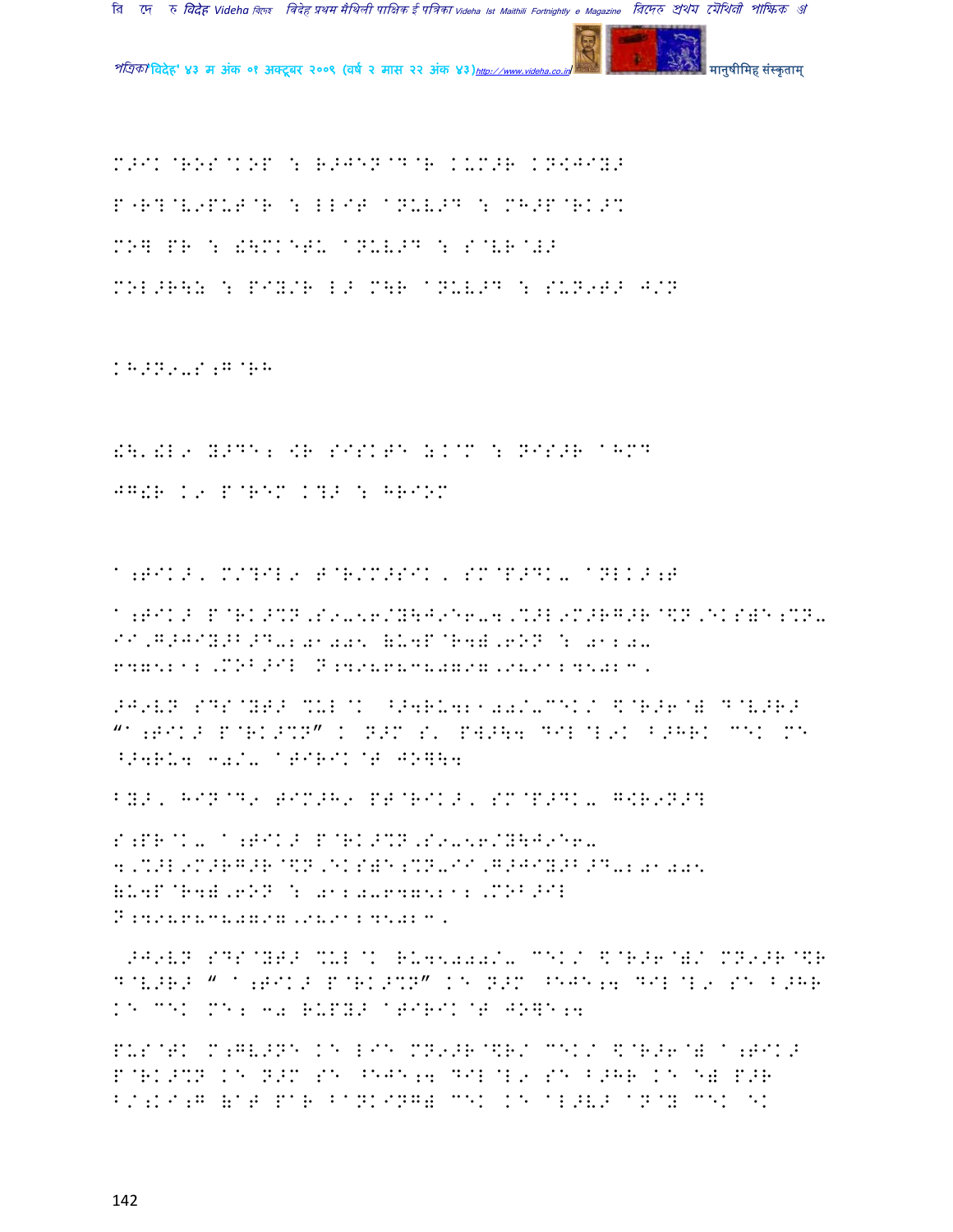पिñका**'**िवदेह**'** ४३ म अंक ०१ अक्टूबर २००९ (वष र् २ मास २२ अंक ४३)http://www.videha.co.in/ मानषीिमह स ु ंस्कृताम्



HJ>R SE KM K> N ^EJE;4 RU4200/- SE J@Y>D> K9 PUS@TKO; PR \$>K .R@C HM>R> VHN KRE;GE4 RU4300/- SE RU4500/- TK K9 PUS ROG: PR 10% K9 K98, RU45000 SE APR RU41000 TH 15% R USSES AND FUND ON A REPORT OF REACTIVE ARE BYGIN .R9D .R9D PR D9 J9999

EK S>? HIN@D9, M/?IL9 ME; SK@RIY >PK> P@RK>%N

#### A;TIK> P@RK>%N

 $S_{\rm 25}$  ,  $S_{\rm 25}$  ,  $S_{\rm 25}$  ,  $S_{\rm 25}$  ,  $S_{\rm 25}$  ,  $S_{\rm 25}$  ,  $S_{\rm 25}$  ,  $S_{\rm 25}$  ,  $S_{\rm 25}$  ,  $S_{\rm 25}$  ,  $S_{\rm 25}$  ,  $S_{\rm 25}$  ,  $S_{\rm 25}$  ,  $S_{\rm 25}$  ,  $S_{\rm 25}$  ,  $S_{\rm 25}$  ,  $S_{\rm 25}$  ,

G>JIY>B>D-201005 (U4P@R4)

6ON : 0120-6475212

MOBS CONTROLLER CONTROLLER

9891245023

9-MEL: ANTIKA1999@YAHOO4CO4IN,

ANTIKA4PRAKASHAN@ANTIKA-PRAKASHAN4COM

HTTP://WWW4ANTIKA-PRAKASHAN4COM

(VI:>PN)

%@RUTI P@RK>%NS'

84P;CDRESSERED ART CONTRESS CONT

२4M/?IL9 ^>&>-S>HIT@Y (२०M %T>B@D9)- P@REM%;KR SI;H

३4GU;JN J9K R>!> (GD@Y-PD@Y-B@RJBUL9 MI%@RIT)- G;GE%  $H_{\text{M}}$  and  $H_{\text{M}}$ 

 $84$ FIGN/F-BIG\$/TENGPENG/T (K):FFFFFFFC FOR DURING  $T$  (B)  $T$  (SPECIES  $T$  (B):  $\frac{1}{2}$  $\frac{1}{2}$   $\frac{1}{2}$   $\frac{1}{2}$   $\frac{1}{2}$   $\frac{1}{2}$   $\frac{1}{2}$   $\frac{1}{2}$   $\frac{1}{2}$   $\frac{1}{2}$   $\frac{1}{2}$   $\frac{1}{2}$   $\frac{1}{2}$   $\frac{1}{2}$   $\frac{1}{2}$   $\frac{1}{2}$   $\frac{1}{2}$   $\frac{1}{2}$   $\frac{1}{2}$   $\frac{1}{2}$   $\frac{1}{2}$   $\frac{1}{2}$   $\$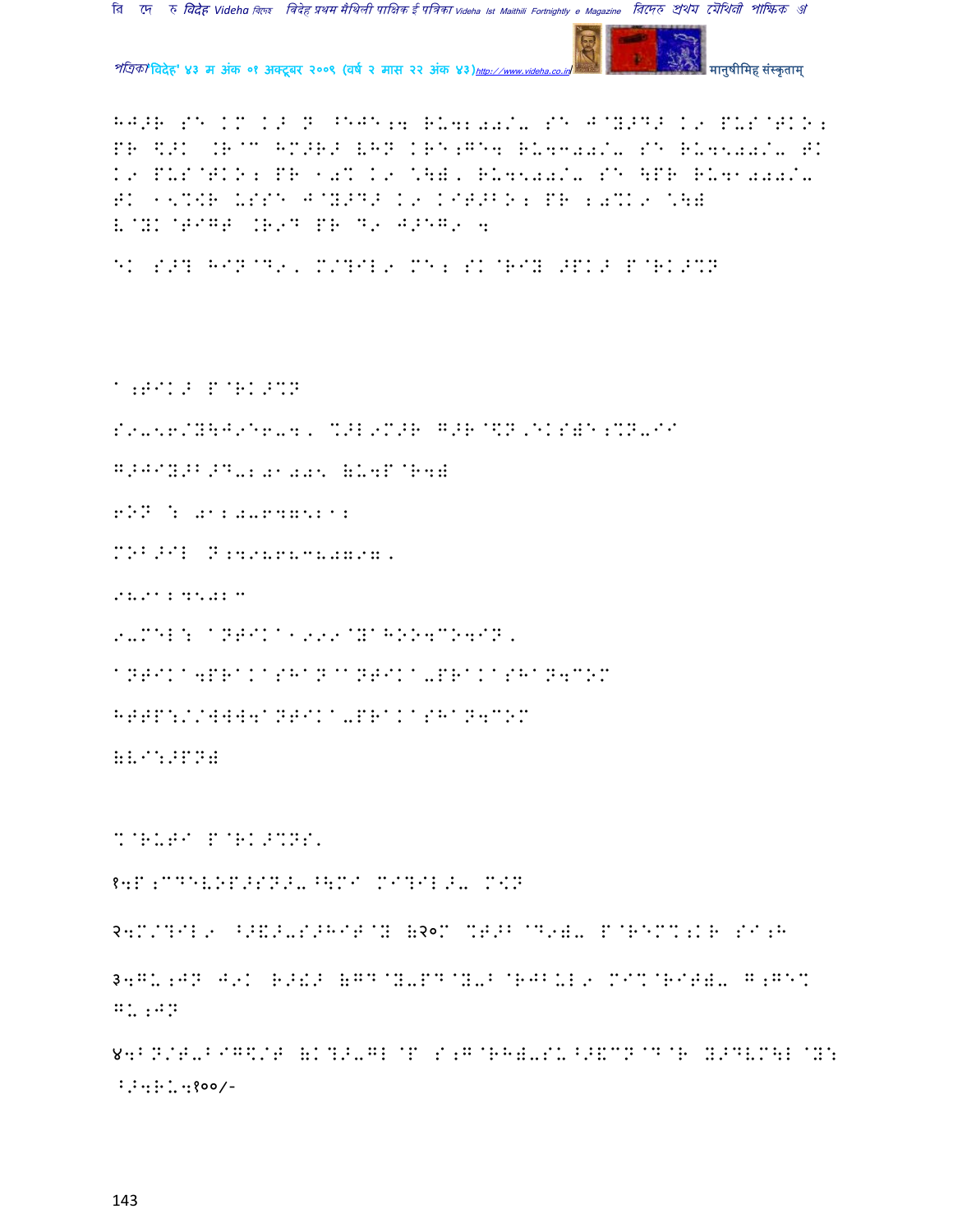*পত্ৰিকা*' विदेह' ४३ म अंक ०१ अक्टूबर २००९ (वर्ष २ मास २२ अंक ४३)http://www.videha.co.in/ मानसीमिक अंस्कृताम् अधिक

५4KURUQET@RM@–AN@TR@MNK (LE.KK \*I\$I>YL PD@Y, UPN@Y>S, GL@P-K?>, N>)K-EK>+@K9, B>L>N>; K"RTE,MH>K>V@Y, %O!- NIBN@! >DIK SMG@R S;KLN)- GJEN@D@R W>KURM\L@Y ^>4RU4१००/-(S>M>N@Y) >\$४० VIDE% > PUS@TK>LY HETU4

६4VILM@BIT KIK YUGME NIBD@! (PD@Y-S;G@RH)- P;KJ PR>%RM\L@Y ^>4RO4१००/-

Ugin: Puttie to Brather, Change in Angle Constant

८4 NO E#@)@R9: M> P@RVI%- \$>4 UDY N>R>Y# SI;H "WITH SHIFTHIGH BRI SUBSIDE IN BEING NO 2009 907729-0-7 M\L@Y RU4१२५/- Y\4ES4 \$>LR ४०) > PEPRB/K(ISBN NO4978-81-907729-1-4M\L@Y RU4 ७५/- Y\ES4\$>LR २५/-)

 $\Re\{q\},\vec{r}\in\{0,1\}$  , the constraints of  $\Re\{q\},\vec{r}\in\{0,1\}$  ,  $\Re\{q\}$  ,  $\Re\{q\}$  ,  $\Re\{q\}$  ,  $\Re\{q\}$  ,  $\Re\{q\}$  ,  $\Re\{q\}$  ,  $\Re\{q\}$  ,  $\Re\{q\}$  ,  $\Re\{q\}$  ,  $\Re\{q\}$  ,  $\Re\{q\}$  ,  $\Re\{q\}$  ,  $\Re\{q\}$ 

१३4 EUNIDEH:TIREN: IDERER S;SCENE S;S@KR#:TIRHUTA : S@KR#: TIRHUTA : TIRHUTA : TIR 244 PAGES (A4 BIG MAGAZINE SIZE)VIDEH: SDEH: 1: THIRM IS THE TIRK CONDITIONS

DEVANAGARI 244 PAGES (A4 BIG MAGAZINE SIZE)VIDEH: SDEH: 1: :DEVN>GR9 : M\L@Y ^>4 RU4 100/-

 $884$  GB201 GPCPP, SIGN-P Particles (CPP)- Duplet Data and DRI CD  $\{3R_1, 4R_2, 4R_3, 50\}$  ,  $\{3R_1, 3R_2, 7R_3, 7R_4, 7R_5, 7R_6, 7R_7, 7R_8, 7R_9, 7R_1, 7R_1, 7R_2, 7R_3, 7R_1, 7R_2, 7R_1, 7R_1, 7R_2, 7R_1, 7R_1, 7R_1, 7R_1, 7R_1, 7R_1, 7R_1, 7R_1, 7R_1, 7R_1, 7R_1, 7R_1, 7R_1, 7R_$ HETU)ISBN978-81-907729-9-0 COMING SOON:

14MI?IL>K BE)9 (N>)K)- JGD9% P@RS>D M;\$L

24MI?IL>K S;S@K>R/ VI!I-V@YVH>R G9T > G9TN>D -S;KLN UMPS M; PORT IL SITE RIFIC IT MISSING IT MIT HAS SEEN ON THE MISSING. V@YVH>R > G9T N>D MI?IL>K NHI VRNM/?IL B@R>H@M#K > KR@# KORNER SERIE STREET IN DIE STREET SOOS ALS DIE STREET IN DIE STREET IN DIE STREET IN DIE STREET IN DIE ST<br>DIE STREET IN DIE STREET IN DIE STREET IN DIE STREET IN DIE STREET IN DIE STREET IN DIE STREET IN DIE STREET I BER JAPOREEN DIRINI ROK GER JARA MINIMI AHER DIRINI NE SAGI DIRINI A

34MI?IL>K JN S>HIT@Y- ANUV>DIK> %@R9MT9 REVT9 MI%@R (MAITHILI TRANSLATION OF LATE JAYAKANTA MISHRA'S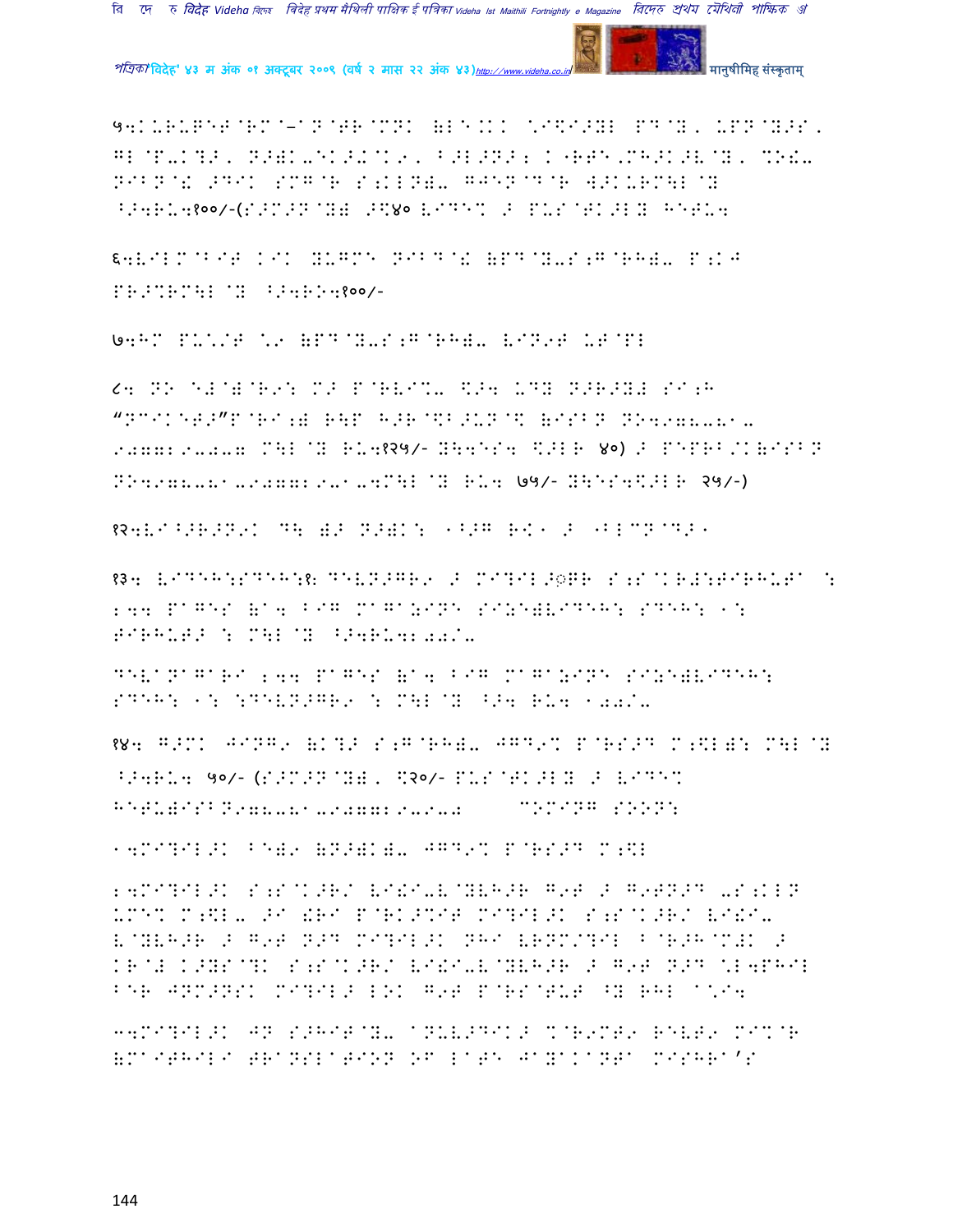INTRODUCTION TO FOLK LITERATURE OF MITHILA VOL4I &  $22.1$ 

 $44.0$  MI?IL:  $\overline{X}$  is the set of the set of  $\overline{X}$  . The set of  $\overline{X}$  and  $\overline{X}$  and  $\overline{X}$ 

DETAILS OF POSTAGE CHARGES AVAILAIBLE ONHTTP://WWW4SHRUTI-PUBLICATION4COM/

(SEND M4O4/DD/CHEQUE IN FAVOUR OF AJAY ARTS PAYABLE AT DELHI4)

AMOUNT MAY BE SENT TO ACCOUNT TO A COUNT OF A COUNT OF A ACCOUNT HOLDER (DISTRIBUTOR)'S NAME: AJAY ARTS,DELHI, BANK: BANK OF BARODA, BADLI BRANCH, DELHI AND SEND HOUR DELIVERY ADDRESS TO EXAMPLE TO EMAIL SHRUTI4PUBLICATION@SHRUTI-PUBLICATION4COM FOR PROMPT DELIVERY4

ADDRESS YOUR DELIVERY ADDRESS TO :DISTRIBUTORS: AJAY ARTS, 4393/4A, IST FLOOR,ANSARI ROAD,DARYAGANJ4DELHI-110002 PH4011-23288341, 099681, 099781, 099781, 099781, 09988341, 09988341, 09988

%@RUTI P@RK>%N, DISTRIBUTORS: AJAI ARTS, 4393/4A, IST FLOOR,ANSARIROAD,DARYAGANJ4 DELHI-110002 PH4011- 2338841,0001074WEBSITE:HTTP://WWW4SHRUTI-10896817074 PUBLICATION4COM

E-MAIL: SHRUTI4PUBLICATION@SHRUTI-PUBLICATION4COM

(MICH) SPORT

 $\ldots$  . The property of the property of the property of the property of the property of the property of the property of the property of the property of the property of the property of the property of the property of the p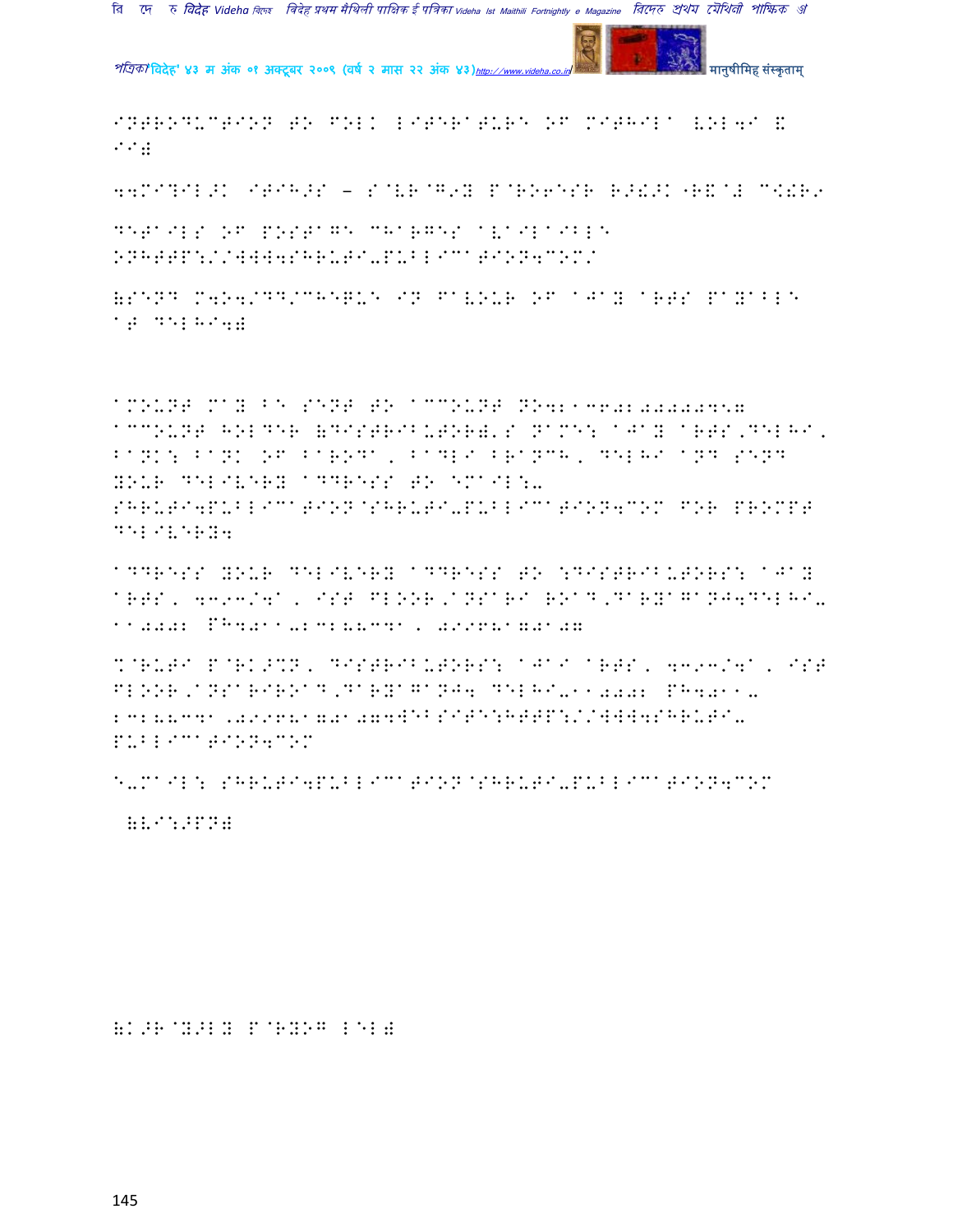पिñका**'**िवदेह**'** ४३ म अंक ०१ अक्टूबर २००९ (वष र् २ मास २२ अंक ४३)http://www.videha.co.in/ मानषीिमह स ु ंस्कृताम्

VIDEH:SDEH:१ (TIRHUT>/ DEVN>GR9)K AP>R S6LT>K B>D VIDEH:SDEH:२ > >G>'K A;K LEL V>R@&IK/ D@VIV>R@&IK/ T@RIV>R@&IK/ P;CV>R@&IK/ >J9VN SD@S@YT> A^IY>N4

OH/ BR@.ME P@RKSOF R/PHANTHIS YEAR SAY PUS@TH/I PHODE SOUTH

N9C>'K 6XR@M ^R\:-

BRSCHEN DER STEIN DER STEINER SON DER STEINE DECEMBER 1999

SOS CHAR CORPORATION BOOK BOOK BOOK BANK GO CORPORATION CONTROL SHIT):-

EK BRO.:INDIARU431:INDIARU4200/-PAL-(INDIARU4), ABROAD-(INR 600), ABROAD-(INR 600), ABROAD-(INR 600), ABROAD-(  $E(Y; Y; Y; \mathcal{L})$ 

 $\begin{split} \mathbb{D}\mathbb{D}_1^1 \to \mathbb{D}^1: & \mathbb{D}_1^1 \mathbb{D}_2^2 \times \mathbb{D}_1^2 \times \mathbb{D}_2^2 \times \mathbb{D}_2^2 \times \mathbb{D}_2^2 \times \mathbb{D}_2^2 \times \mathbb{D}_2^2 \times \mathbb{D}_2^2 \times \mathbb{D}_2^2 \times \mathbb{D}_2^2 \times \mathbb{D}_2^2 \times \mathbb{D}_2^2 \times \mathbb{D}_2^2 \times \mathbb{D}_2^2 \times \mathbb{D}_2^2 \times \mathbb{D}_2^2 \times \mathbb{$ ABROAD-(US\$50)

 $T_1$  Branch Branch Branch Ru4, 1990 (India Ru4, 1990),  $T_1$  and  $T_2$  and  $T_3$  and  $T_4$ ABROAD-(US\$75)

 $P: C \to P \to C$  Branch Police (Particle 90/- Particle below), Abraham-Castle below  $T$ , Abraham-Castle below  $T$  $E.231333334444$ 

 $\mathbb{P}^{1,1}$  ,  $\mathbb{P}^{1,1}$  : Recose  $\mathbb{P}^{1,1}$  :  $\mathbb{P}^{1,2}$  ,  $\mathbb{P}^{1,2}$  ,  $\mathbb{P}^{1,1}$  :  $\mathbb{P}^{1,1}$  :  $\mathbb{P}^{1,1}$  :  $\mathbb{P}^{1,1}$  :  $\mathbb{P}^{1,1}$  :  $\mathbb{P}^{1,1}$  :  $\mathbb{P}^{1,1}$  :  $\mathbb{P}^{1,1}$  :  $\mathbb{P$ 15000), ABROAD-(US\$750)

HMR NAMA

HTP PRPP

HMR 9-MEL: HMR 6ON/MOB>IL N;4: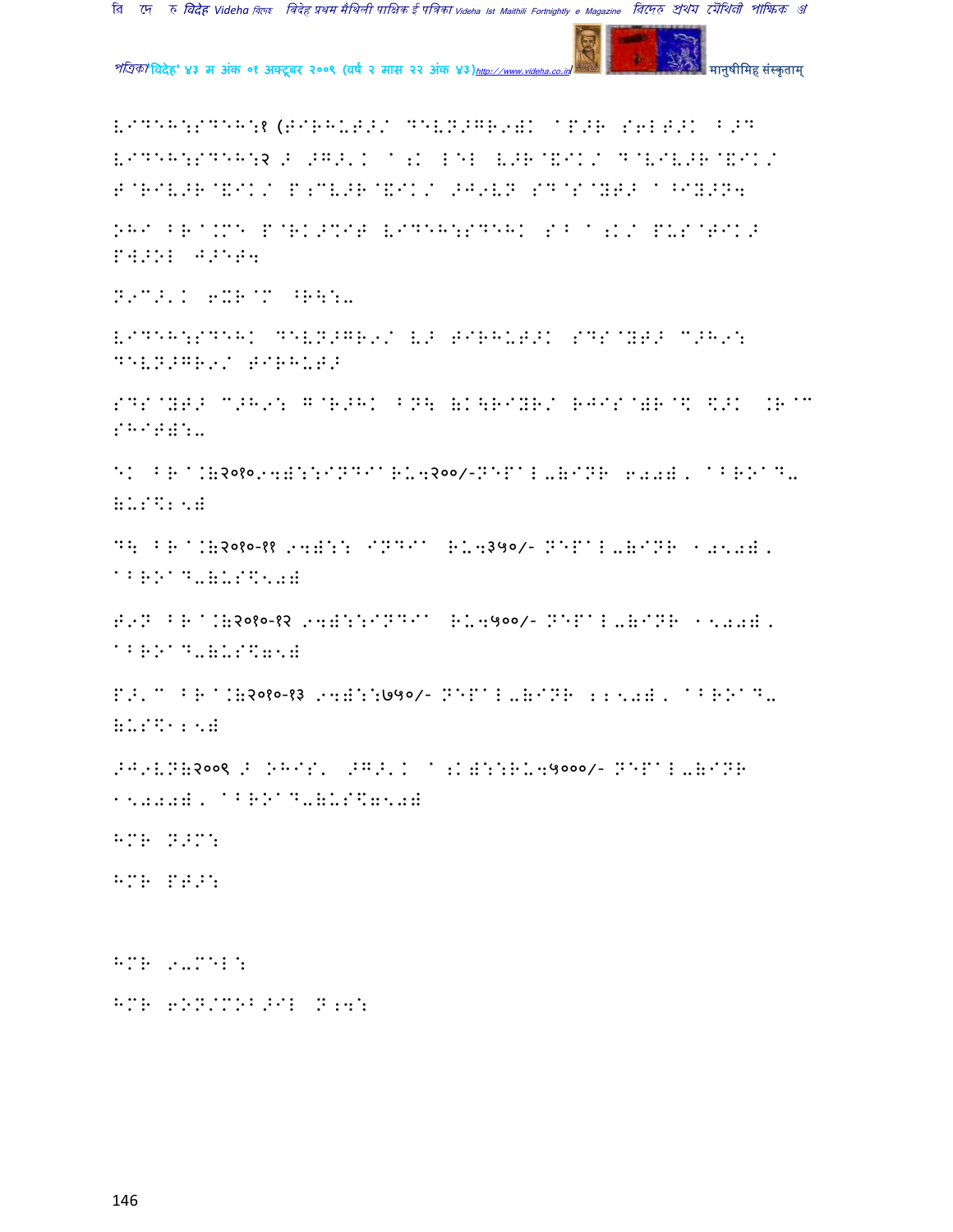HM CASH/MO/DD/CHEQUE IN FAVOUR OF AJAY ARTS PAYABLE AT DELHI DI RHL 194

 $\mathbb{R}^{2}$  . Holder that the state of the state  $\mathbb{R}^{2}$  account the state  $\mathbb{R}^{2}$ (DISTRIBUTOR)'S NAME: AJAY ARTS,DELHI,

BANK OF BANK OF BARODA, BANK OF BANK OF BANK OF BRANCH PW: RHPL \*944

APS GORAM EHI PEJPR PHIRU SHRUPIANI PAMI PASTE PEHI PUBLICATION4COM

AJAY ARTS, 4393/4A,IST FLOOR,ANSARI ROAD, DARYAGANJ, PROVINSI PHANOLOGICAL 09968170107,E-MAIL:, WEBSITE: HTTP://WWW4SHRUTI-PUBLICATION4COM

(G@R>HKK HS@T>QR)

 $34.533333...$ 

 $\mathcal{R}$  ) is a transportant of  $\mathcal{R}$  . In a transportance of the transportance of the supersponents of the GANG MURK AFILEN SIH NIBNE SOMER SKIP NED MED NEITIFF UPD (SDR) (SHAPY (SHORAG) , PDAYSGR (SHAP) SHAPY (SDR) (SHOR CAPREDG, KRAGH (FLAME), KRONGA, PAGULAK (GLACA), N MH>K>V@Y (T@V3@C>H3@C > AS3@J>TI MN) > B>L-M;\$L9- KIMOR JGT- S;G"- SIG - SIG - SIGN- SIGN- A;TROMA MAIL MAGNETIK MAGNETIK MAGNETIK MAGNETIK MAGNETIK MAGNETIK MA

१4%@R9 GOVIN@D 0>- VIDEHKE' TR;GJ>LPR UT>RI VI%@V^RIME MORTHLICK MONTHLICK LEADS AROUND LOCATION IN TERMS INAST MHO ESSERVA HM E.N :RI S;G NHI DE SKLHU'4 SUN/T S APNEKE' SU0>O > RCN>T@MK >LOCN> P@RIY LG/T A\*I TE' KI\*U LI.K MON ON SHIPARA SHIPARA NA SHIPARA SHIPARA SHIPARA SHIPARA SHIPARA SHIPARA SHIPARA SHIPARA SHIPARA SH  $U$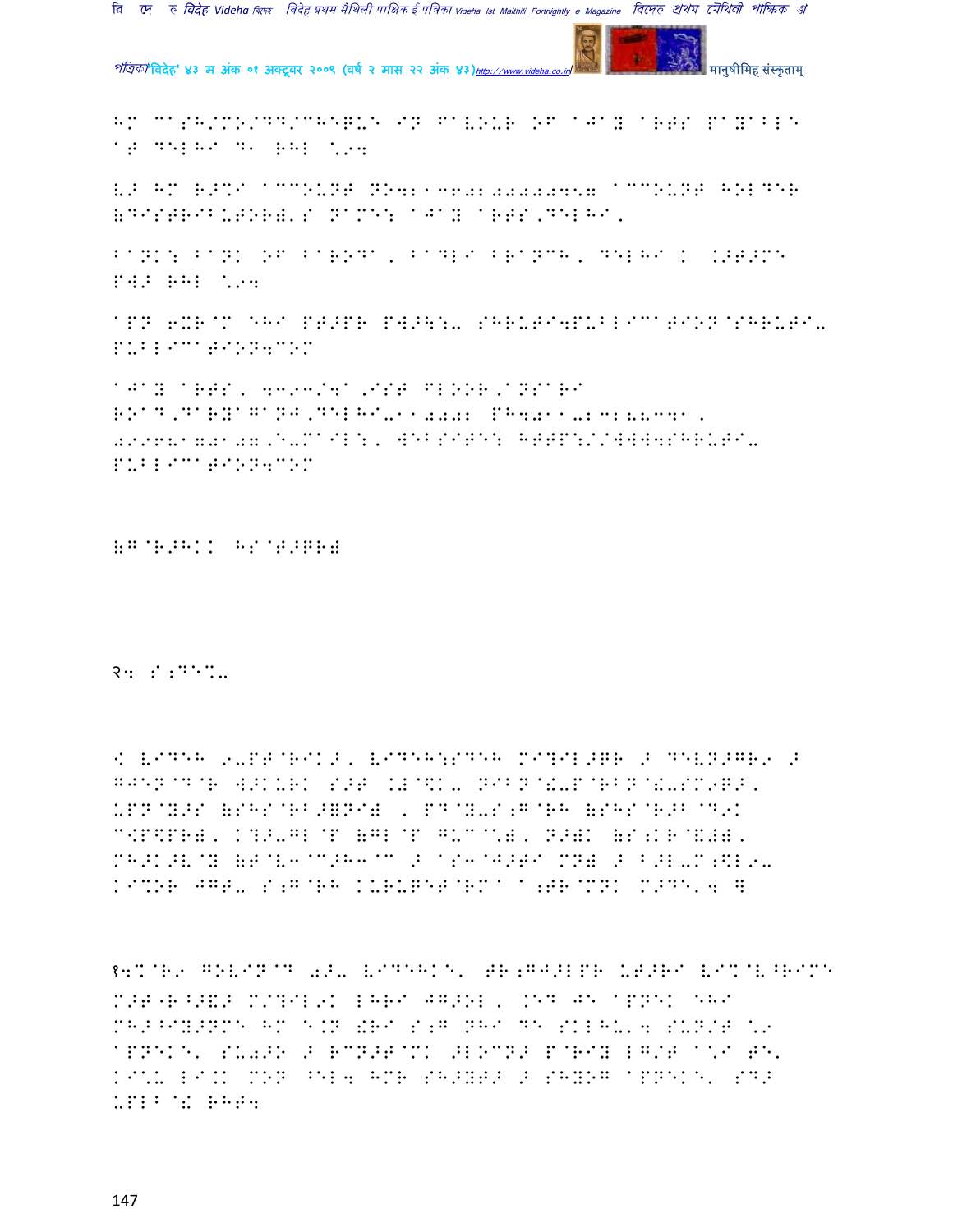२4%@R9 RM>NN@D RE#U- M/?IL9ME 9-PT@RIK> P>QIK R\PE' CLO K1 JE APNOSTI MORAL MARCA KORTAR KON RHL TOKOK SE INDIRAN 4 >G>' APNEK SMS@T M/?IL9K K>R@YK HETU HM H"RDYS' %U^K>MN> D1 RHL \*94

३4%@R9 VID@Y>N>? 0> "VIDIT"- S;C>R > P@R[D@YOGIK9K EHI P@RTIS@PR@!9 G@LOBL YUGME APN MHIM>MY "VIDEH"KE' APN> DEED PORT POOL AND POSSESSED AT A SHIP POOL KONO UPLA NI STABANI TAK TAPI AJ NIJIH A4HI KAN FUNASINI M\L@Y>;KN > S>;S@K"RTIK P@RTI6LN EHI %T>B@D9K A;T !RI LOKK NJRIME >%@CR@YJNK R\PS' P@RK) H/T4

४4 P@RO4 UDY N>R>Y# SI;H "NCIKET>"- JE K>J AH>' KE RHL \*9 TKR CRC> EK DIN M/?IL9 ^>&>K ITIH>SME HOET4 >NN@D  $\mathcal{F}$  PHL At  $\mathcal{F}$  and  $\mathcal{F}$  is the set of the set of the set of the set of  $\mathcal{F}$ JR@NLKE' P=I RHL \*?I4444VIDEHK C>L9SM A;K PURB>K LEL A^INN@DN4

५4 \$>4 G;GE% GU;JN- EHI VIDEH-KR@MME L>GI RHL AH>'K SM@VEDN%9L MN, M/?IL9K P@RTI SMR@PIT MEHNTIK AM"RT R;G, ISPAN TV VI AN EKTEDA 6RN JETIH NR;FIRE, HMR + I4 A = I4 A + I4 A + I4 A + I4 A + I4 A + I4 A + I4 A + I4 A + I4 A + I4 A + I4 A + I4 A + I4 A + I4 A + SS@NEH444AH>'K PO?9 KURUQET@RM@ A;TR@MNK P@R?M D"R&@)Y> BHUT ^V@Y T?> UPYOG9 BU0>I\*4 M/?IL9ME T' APN> S@VR\PK P@R>Y, 9 PHILE EHN ^V@Y AVT>RK PO?9 ?IK4 HR@&P\R@# HMR H>R@DIK B!>9 S@V9K>R KR94

६4 %@R9 R>M>%@RY 0> "R>MR;G"(>B S@VR@G9Y)- "APN>" MICHAE DE S; IL S'A SE SECONDA DE SECONDA EL S'ALGUNA EN CONTRADO A CONTRADO EL F KU HAMA ATA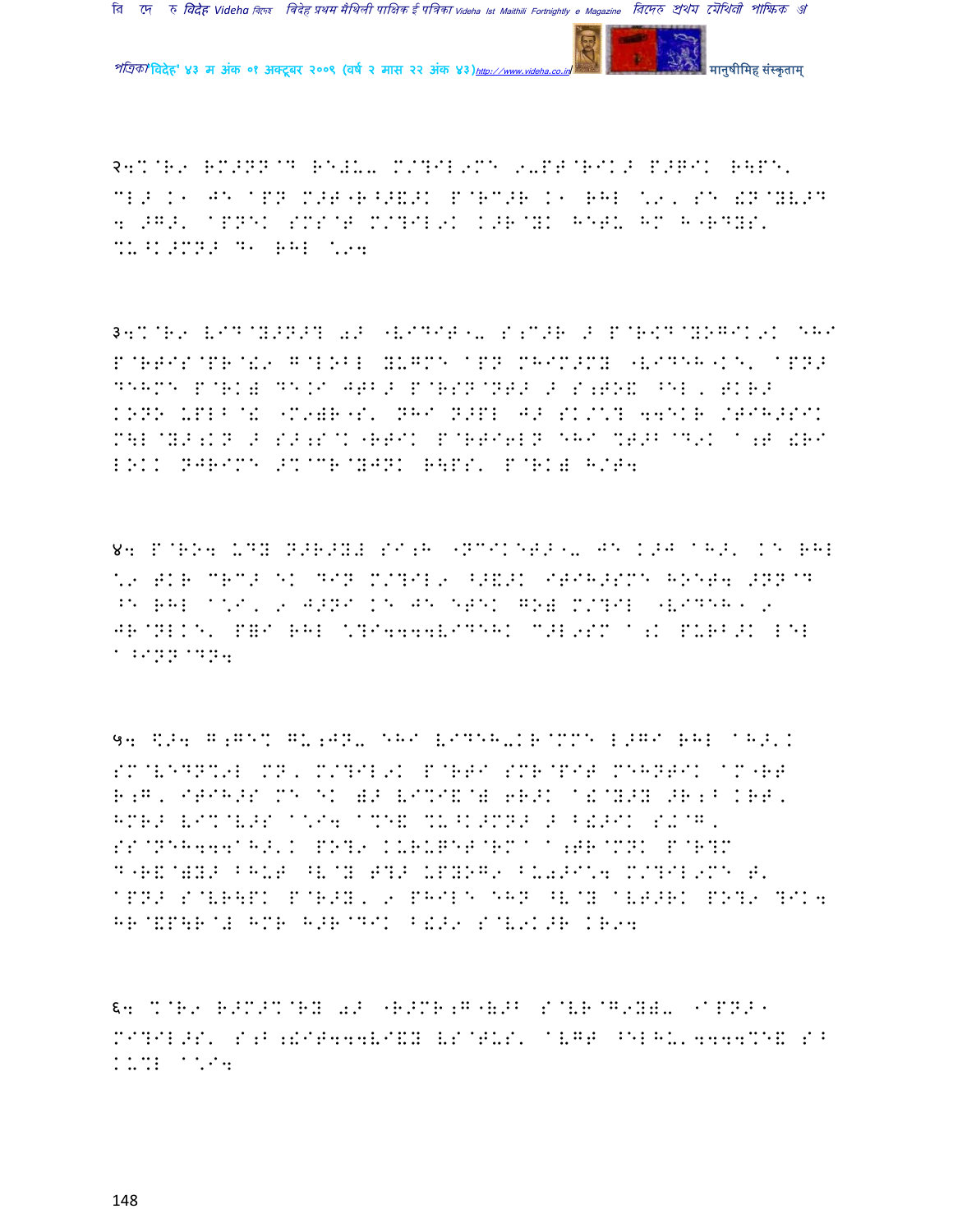*পত্ৰিকা*' विदेह' ४३ म अंक ०१ अक्टूबर २००९ (वर्ष २ मास २२ अंक ४३)http://www.videha.co.in/ मानसीमिक अंस्कृताम् अधिक



७4 %@R9 B@RJEN@D@R T@RIP>W9- S>HIT@Y AK>DM9- I;)RNE) PR PORT CORPORATION PROPOSE HANNAHOLDE PROPOSE WIRTH SOME SANDARY SARAH

८4 %@R9 P@R6UL@LKUM>R SI;H "M[N"- P@R?M M/?IL9 P>QIK PT@RIK> "VIDEH" K P@RK>%NK SM>C>R J>NI KNEK CKIT MUD> BESP >HOLPHE' PHELL & LONGON ORIN, BIRS SONG DRESSENGEN PRICH DIRAG, OHI LIK AND MYR MEDIUMAH.

९4\$>4 %IVP@RS>D Y>DV- 9 J>NI AP>R HR@& ^E RHL A\*I, JE NV SO START MEN TIK DI START MEN DI START MEN DI START MEN DI START MEN DI START MEN DI START MEN DI START MEN P@RVE% DIAEB>K S>HSIK KDM UW>OL A\*I4 PT@RK>RIT>ME EHI P@RK200 PROPORT AN S@RX-RACK SOVIET KR/T & S  $S_{\rm{eff}}$  (  $S_{\rm{eff}}$  ) and  $S_{\rm{eff}}$  (  $S_{\rm{eff}}$  ) and  $S_{\rm{eff}}$ 

१०4 %@R9 >D@Y>CR# 0>- KONO PT@R-PT@RIK>K P@RK>%N-THA MORE MARKET WAS ARRESTED FOR DISCUSSIONS OF A SHAPK SHOP HAS A HOLD A HOLD A HOLD AND  $\mu$ 9 T1 ^VI&@Y KHT4 9 HMR ८८ VR@&ME ७५ VR@&K ANU^V RHL4 ETEK P/< MH>N Y:ME HMR %@RD@!>P\R@# >HUTI P@R>P@T HOYT- Y>VT W9K-W>K \*9/ RHB4

११५ % TOP YA KURABI YENGI DA LI DIKTEREN KURA YENGI TELEKTI TELEK BULI YALKITIRA K PT@RIK>K A;K DE.LHU', SM@P\R@# )9M B!>9K P>T@R A\*I4 PT@RIK>K M;GL ^VI&@Y HETU HMR %U^K>MN> S@V9K>R KEL  $\mathcal{A}$  ,  $\mathcal{B}$  ,  $\mathcal{B}$  ,  $\mathcal{B}$ 

१२4 %@R9 SU^>&CN@D@R Y>DV- 9-PT@RIK> "VIDEH" K B>REME J>NI P@RSN@NT> ^EL4 'VIDEH' NIRN@TR PL@LVIT-PU&@PIT HO > CTUR@DIK APN SUG;! PS>RY SE K>MN> A\*I4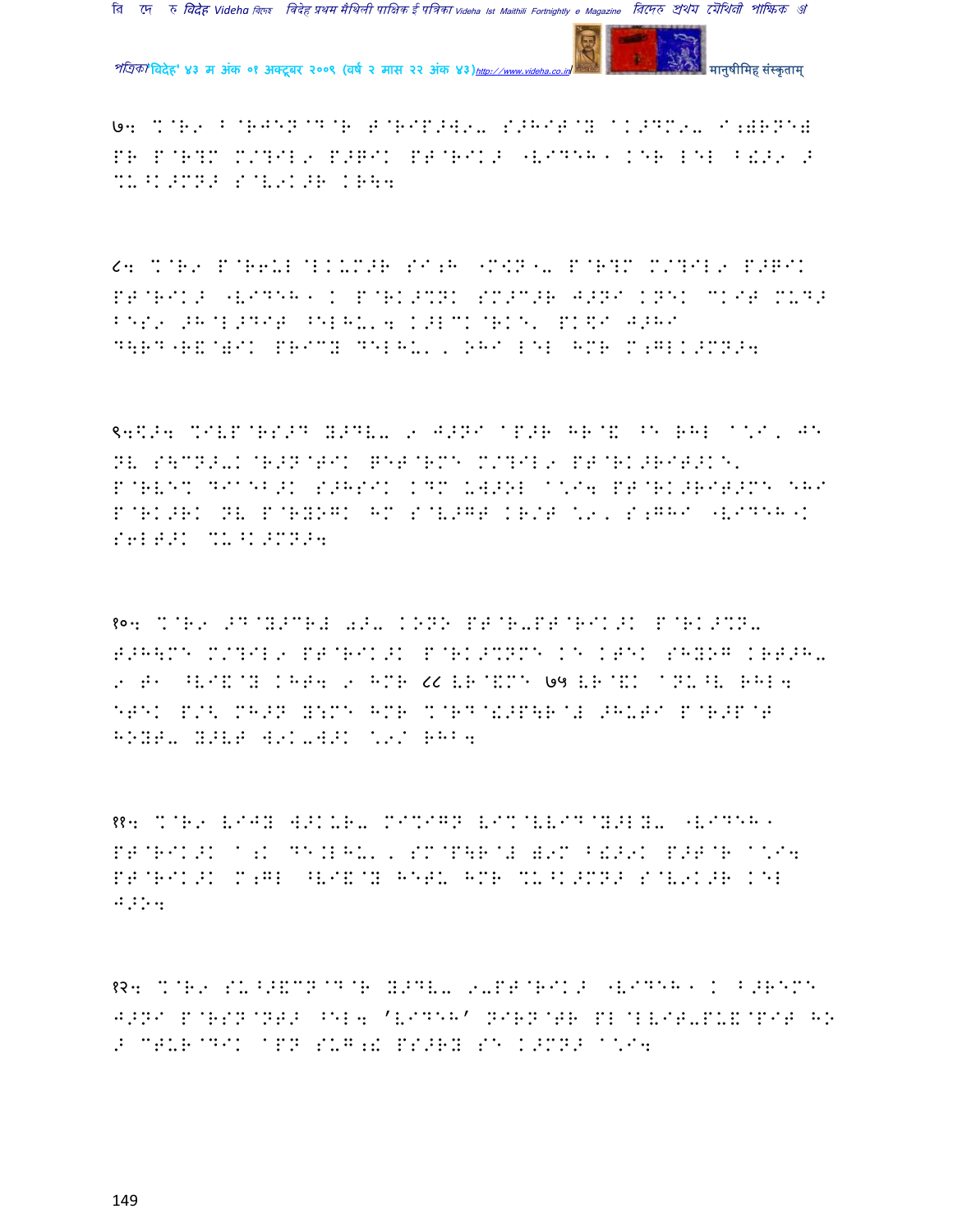१३4 %@R9 M/?IL9PUT@R P@RD9P- 9-PT@RIK> "VIDEH" KER S6LAT (BRANI KITOG ATE PARTI SHIPP RHT4

१४4 \$>4 %@R9 ^9MN>? 0>- "VIDEH" IN@)RNE) PR A\*I TE' "VERTIFY A PAR UCITED AN IGENT BARN, INDEPENDENT AT SKILLE TIME TO SKY >I-K>L@HI MONME UD@VEG RH/T A\*I, MUD> %9<@R P\R@# SHYOG DEB4KURUQET@RM@ AN@TR@MNK DE.I ATI P@RSN@NT> ^EL4 M/?IL9K LEL 9 <)N> \*94

१५4 %@R9 R>M^ROS K>P\$I "^@RMR"- JNKPUR!>M- "VIDEH" ऑNL IN DERIN DER IN DIE REICH AN DIE HEITEN DER DER TREIBET BETREICH ARBEITS PHILOTH BILL TROBE BIRE BERN THOUR REPAIR DYTHE B BEFORE RIS S;KLA D;KLA TA SHIRA SHIRA SHIRA SHI SHIRA SHIRA SHI SHIRA SHI SHIRA SHI SHI SHI

१६4 %@R9 R>JNN@DN L>LD>S- "VIDEH" 9-PT@RIK>K M>!@YMS' B\$ N9K K>J KE RHL \*9, N>TIK EHIW>M DE.LHU'4 EKR V>R@&IK A;K J.N P@RI) NIK>LB T' HMR> PW>YB4 KLKT@T>ME BHUT GO)EKE' HM S>I)K PT> LI.>E DENE \*IYN@HI4 MON T' HOIT A\*I JE DIL@L9 >BI KE >%9R@V>D D/THU', MUD> UMR >B BE%9 ^E GEL4 %U^K>MN> DE%-VIDE%K M/?ILKE' JO\$B>K LEL444 UT@K"R&@) P@RK>%N KURUQET@RM@ A;TR@MNK LEL BEDAR ADMINISTRATIVE ATOMIC TO POSTED ATOMIC SOF  $1.2132744$ 

१७4 \$>4 P@REM%;KR SI;H- AH>' M/?IL9ME I;)RNE)PR PHIL PEMBADA "VIDEH" PORTUGALA PORTUGALA M>T"R^>&>NUR>GK PRICY DEL A\*I, AH>'K NI,S@V>R@? MORPH PORTUGUES AT THANKER AND AT RACHAEAE AND PARELIT ENGINE P@RYOJN HO, T' S\CIT KR94 I;)RNE)PR >D@YOP>;T PT@RIK> DE.L, MN P@R6UL@LIT ^1 GEL4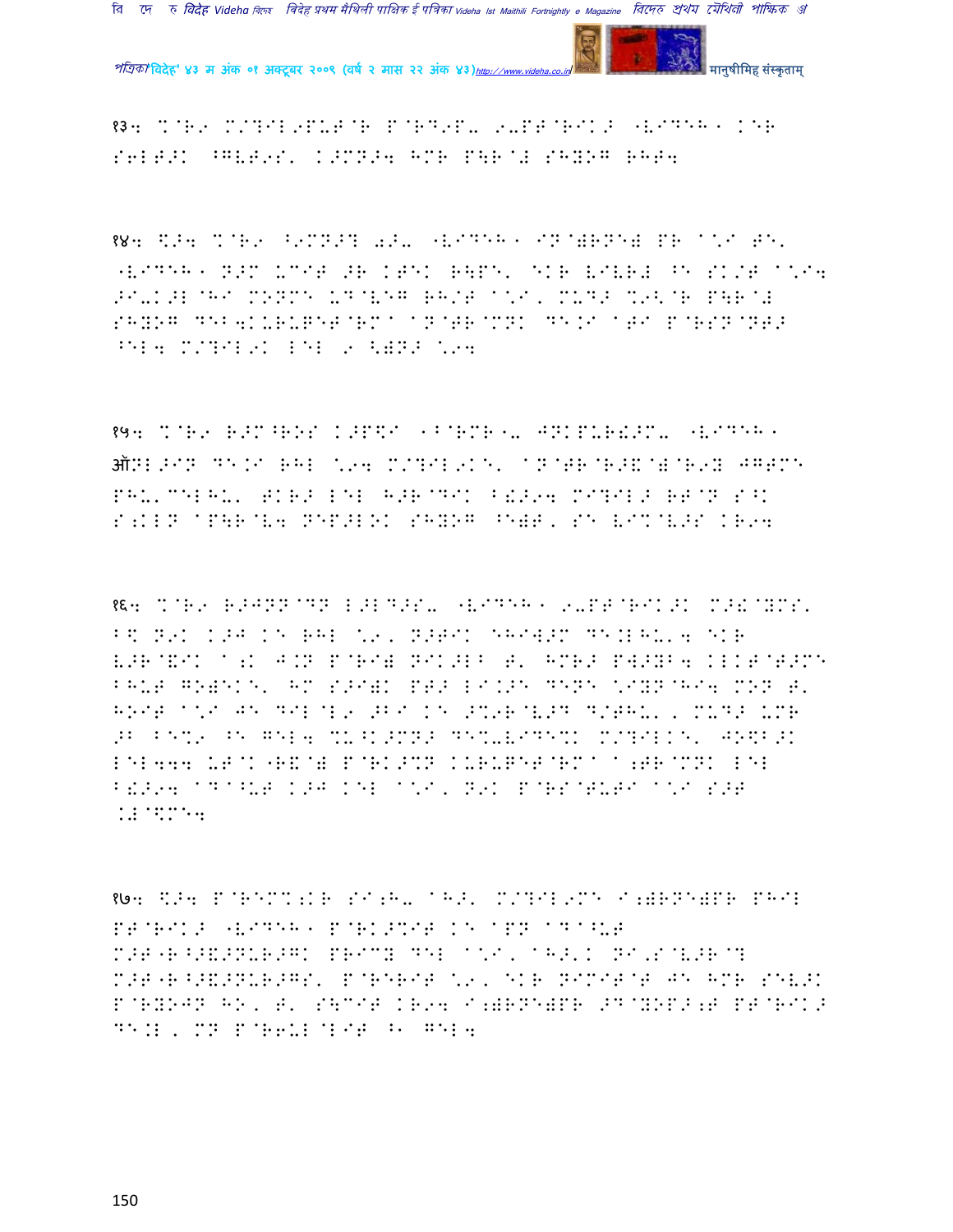*পত্ৰিকা*' विदेह' ४३ म अंक ०१ अक्टूबर २००९ (वर्ष २ मास २२ अंक ४३)http://www.videha.co.in/ मानसीमिक अंस्कृताम् अधिक



१८4%@R9MT9 %E6>LIK> VR@M>- VIDEH 9-PT@RIK> DE.I MON UL@L>SS' ^RI GEL4 VI:>N KTEK P@RGTI K1 RHL A\*I444AH>'  $S^{\rm T}$  and the state of the solution of the second problems  $K$  . T>R-T>R K1 DIY[K4444 APNEK AD@^UT PUS@TK KURUQET@RM@ A;TR@MNK VI&YVS@TUK D"R&@)IS' G>GRME S>GR A\*I4 B!>94

१९4%@R9 HETUKR 0>, P)N>-J>HI SMR@P# ^>VS' APNE MI?IL>- M/PILSK SEVERING FROM THE SAFE SEVIETE THREE SAFE SAFE R>J!>N9S' ^Y RHL M/?IL9K %;.N>D MI?IL>K G>M-G>MME M/R/PILS MARRAT ESTAR TEMPERAT

२०4 %@R9 YOG>NN@D 0>, KBILPUR, LHERIY>SR>Y-KURUPSA SET A;TRAMA PORTUGET DA SAN PORTUGET DE L'ANGLI A\*I > M/?IL9 JGTK EK)> UD@^) O SMS>MYIK D"R&@)ISM@PN@N HS@T>QRK KLMBN@D PRICYS' >H@L>DIT \*94 "VIDEH"K DEVN>GR9 S'S@KR# P)N>ME RU4 80/- ME UPLB@! ^1 SKL JE VI^IN@N LE.K LOKNIK \*>Y>CIT@R, PRICY PT@RK O RCHOVA SMOVINA SMOVINA SMOVINA KAMPERINA KHL JA SHIMA KHL JIHABA SHIMA KHL JIHABA KHL JIHABA KHL JIHABA SHIM

२१4 % MPH KIMORPHIST ARD MANUFACTION CONTRACT AN INCORPORATION VIDEHME BHUT R>S KVIT>, K?>, RIPOR@) >DIK SCIT@R S:G@RH DE.I : GA DE.I A LA A IK PORT DE LA PORT DE LA DEL DE LA PORT DEL LA LA LA SMOKR KEL JOHN HELL

२२4%@R9 J9VK>N@T- VIDEHK MUD@RIT A;K P=L- AD@^UT MEHNTI4 COM STAND AND AN INTERNATIONAL COMPANY OF THE STANDARD COMPANY OF THE STANDARD COMPANY OF THE STANDARD<br>H4 MUDDY STANDARD STANDARD AND A STRONG AND A STANDARD STANDARD COMPANY OF THE STANDARD COMPANY OF THE STANDAR

२३4 %@R9 ^>LCN@D@R 0>- APNEK KURUQET@RM@ A;TR@MNK DE.I BU0>EL JEN> HM APNE \*PLHU' A\*I4 EKR VI%>LK>Y >K"RTI APNEK SR@VSM>VE%T>K PRIC>YK A\*I4 APNEK RCN>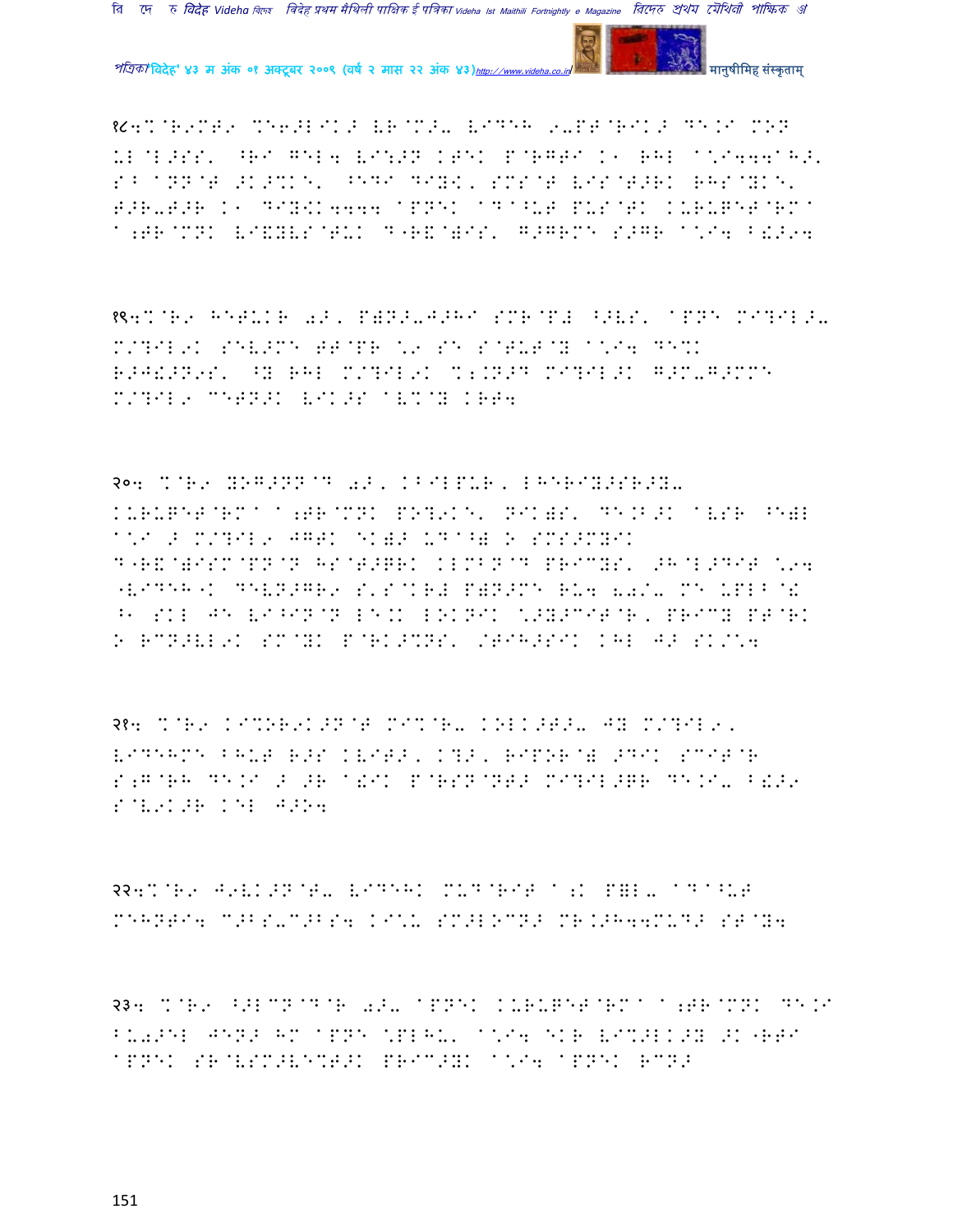$\mathcal{L}$  , the proposition of the transformation of the UTM  $\mathcal{L}$  is the interesting of the  $\mathcal{L}$ H>R@DIK B!>94

२४4%@R9MT9 \$> N9T> 0>- AH>'K KURUQET@RM@ A;TR@MNK P=LHU'4 J@YOTIR9%@VR %B@D>VL9, K"R&I MT@S@Y %B@D>VL9 > S9T BSN@T > S^ K?>, KVIT>, UPN@Y>S, B>L-KI%OR SSAR SA TOMATA MARA SO UTO SE UTO SA TROTA SK LA MARA SK LA SK LA SK LA BITO D"R&@)IGOCR HOIT A\*I4

२५4%@R9 M>Y>NN@D MI%@R- KURUQET@RM@ A;TR@MNK HMR UPS SOME TRANSPORTED TO THE SATISFACTORY OF THE SATISFACTORY OF THE SATISFACTORY OF THE SATISFACTORY OF THE SA KURUPTA TAI MARAT POPULAN POPULAN PO

२६4%@R9 MHEN@D@R HJ>R9- SM@P>DK %@R9MI?IL>- KURUQET@RMAK P=I MON HR@MNK P=I MON HR@MNK P=I MON HR@MNK P=I MON HR@&IT ^1 GEL44E.N P+I MON HR@&IT ^1 GEL44E. PHING PAGE SON ESPE. NUMBER SHIPS, MUDICIPE SE SE PER KELK4

२७4%@R9 KED>RN>? C[!R9- KURUQET@RM@ A;TR@MNK AD@^UT L>GL, M/?IL9 S>HIT@Y LEL 9 PO?9 EK)> P@RTIM>N BNT4

२८4%@R9 ST@Y>NN@D P>WK- VIDEHK HM NIYMIT P>WK \*94 OKR S@VR\PK P@R%;SK \*LHU'4 EM@HR AH>'K LI.L - KURUQET@RM@ A;TR@MNC DERLEGION DER LEFTE DER LEGION DAE AU DIT DER GETEIL  $UPIP$ 

२९4%@R9MT9 RM> 0>-SM@P>DK MI?IL> DR@P#4 KURUQET@RM@ A;TR@MNK P@RI;) 6XR@M P=I > EKR GU#VT@T> DE.I MON P@RSN@N ^1 GEL, AD@^UT %B@D EKR> LEL P@RYUK@T K1 RHL \*94 VIDEHK UT@TROT@TR P@RGTIK %U^K>MN>4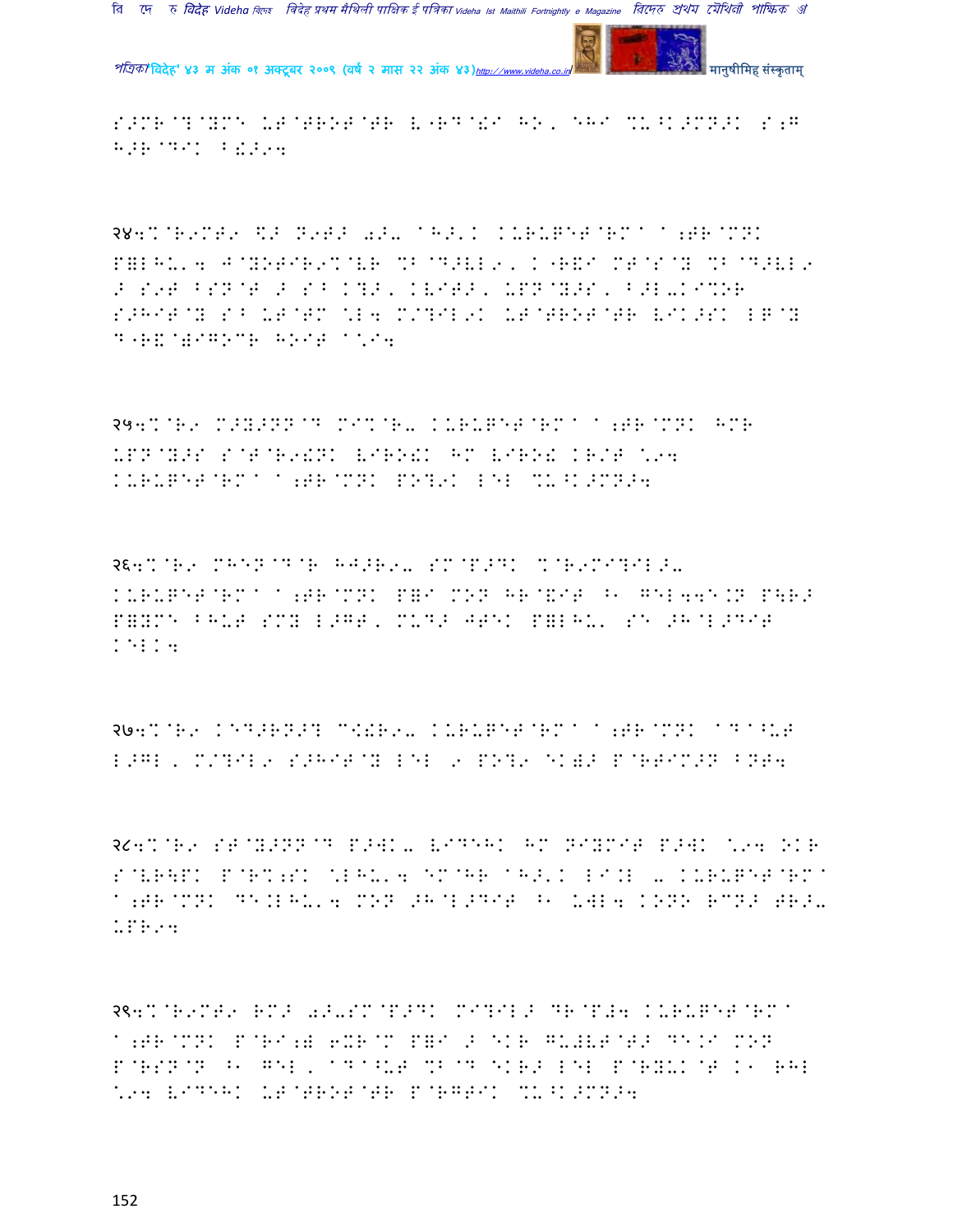

३०4%@R9 NREN@D@R 0>, P)N>- VIDEH NIYMIT DE./T RH/T \*94 M/R/PILE LEL ADD AND KNOWN TO ALL TO ALL TO ALL TO ALL TO ALL TO ALL TO ALL TO ALL TO ALL TO ALL TO ALL TO ALL

384% THE REMOVEMENT WHO CONSTRUCTS WHO RELEASED AND MOVEMENT MON PORSNE MON PARSNE MARSNE PRID >S@VS@TK>R9 A\*I4

३२4% NBS TROPSON DER ERSEN BUILDEN DER DIE EINE HEITRICHE SEINEN VERSICHEN IN DER MITRIC DE. I CABINE LIBRARY COMPANY IS AN OUTLINE

334WIP POPER CONTROL TO THE MISSION CONTROL TO PERMIT A;TR@MNC P=LANA SOONS PERSONS PERSONS BEEN BEEN

३४4%@R9 K9R@TIN>R>Y# MI%@R- BEG\SR>Y- KURUQET@RM@ A;TR@MNK B\$@\$ N9K L>GL, >G>;K S^ K>J LEL B!>94

३५4%@R9 MH>P@RK>%-SHRS>- KURUQET@RM@ A;TR@MNK N9K L>GL, VI%>LK>Y S;GHI UT@TMKO)IK4

३६4%@R9 AG@NIPU&@P- MI?IL>QR > DEV>QR VIDEH P=L449 P@R?M T' A\*I EKR> P@R%;S>ME MUD> HM EKR> DUS@S>HSIK KHB4 MANHER MARINEERS RINGS SEN SON MARINE MUDDE RT RT BANK BOOK

३७4%@R9 M;JR SULEM>N-DR^;G>- VIDEHK JTEK P@R%;S> KEL J>E KM HOET4 S^ C9J UT@TM4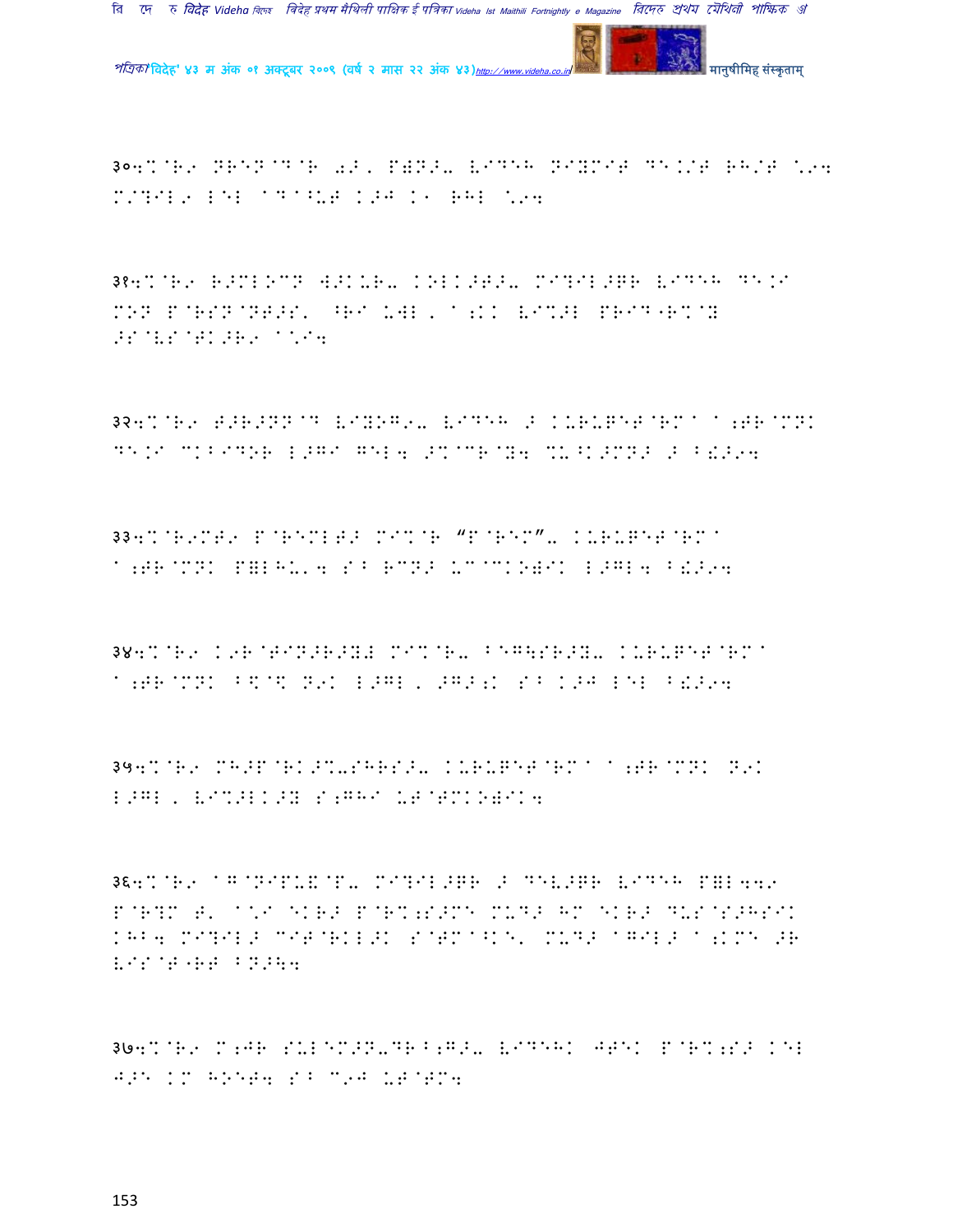३८4%@R9MT9 P@RO6ESR V9#> W>KUR- KURUQET@RM@ A;TR@MNK UT@TM, PWN9Y, PWN9Y4 JE KONSTANTING PRODUCED PRODUCED IN THE PRODUCED PRODUCED AT A 1999 AND LODGED AT A 1999<br>PORT OF PORT OF THE PORT OF THE POST OF THE PORT OF THE PORT OF THE PORT OF THE PORT OF THE PORT OF THE PORT P@RAP@P\$P\$P\$K UP\$H PU\AR NGP4 %UP\$YP\$4

394% TERM THORP FROM SIGNAL CONDITIONS THAT TO SHEND TO PHING, PROVINCING STREET, R

४०4%@R9 T>R>K>N@T 0>- SM@P>DK M/?IL9 D/NIK MI?IL> SMJPL ENPRA SLOVENSKIS PORDINGEN KJALIK KALIFORA KURUQET@RM@ A;TR@MNK AD@^UT L>GL4

४१4\$> RV9N@D@R KUM>R C[!R9- KURUQET@RM@ A;TR@MNK BHUT N9K, BHUT MEHNTIK PRIMA PRIMA PRIMA PRIMA PRIMA PRIMA PRIMA PRIMA PRIMA PRIMA PRIMA PRIMA PRIMA PRIMA PRIMA PR<br>New York Prima Prima Prima Prima Prima Prima Prima Prima Prima Prima Prima Prima Prima Prima Prima Prima Prima

४२4%@R9 AMRN>?- KURUQET@RM@ A;TR@MNK > VIDEH DUN\ S@MR#9Y = 2009 = 2009 = 2009 = 2009 = 2009 = 2009 = 2009 = 2009 = 2009 = 2009 = 2009 = 2009 = 2009 = 2009 = 20<br>- 2009 = 2009 = 2009 = 2009 = 2009 = 2009 = 2009 = 2009 = 2009 = 2009 = 2009 = 2009 = 2009 = 2009 = 2009 = 20<br>-

४३4%@R9 P;C>NN MI%@R- VIDEHK V/VI!@Y > NIRN@TRT> Particular and the particular and the particular and the particular and the particular and the particular and <br>4. Particular and the particular and the particular and the particular and the particular and the particular a

४४4%@R9 KED>R K>NN- KURUQET@RM@ AN@TR@MNK LEL ANEK !N@YV>D, %U^K>MN> > B!>I S@V9K>R KR94 > NCIKET>K  $^\circ$  F=LH = LH  $^\circ$  and URL FET  $^\circ$  (Fig. ) (FIFE ) (FIFT ) (FIFT ) (FIFT ) (FIFT) D@V>R> S"RJIT ^EL A\*I MUD> PO?9 UN)[L> PR :>T ^EL JE EHIME T' S' SAN SAN START AT TE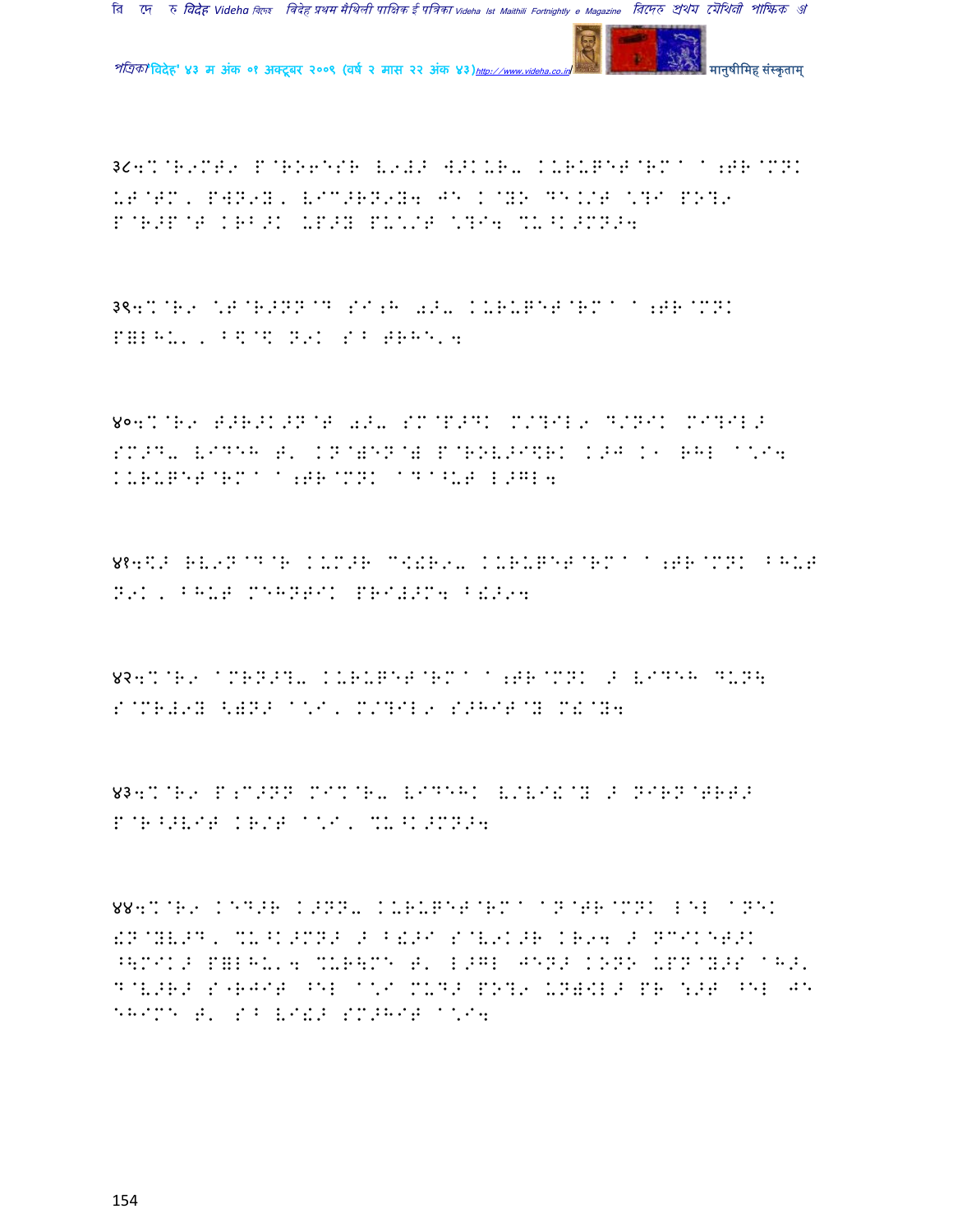$894\%$  thus with hold in the  $1$  and  $1$  respectively. The  $1$  and  $1$  and  $1$  and  $1$   $\alpha$  and  $1$ B/LR9TN TVETR NAV TEJPITES AN UNPURS TORICH RAJE RH  $3.41 \times 10^{-1}$ 

४६4%@R9 >%9& 0>- AH>'K PUS@TKK S;B;!ME ETB> LI.B> S' APS KE NHI ROKI SKLHUL SKLAND SKLIFT SKLIFT SKLIFT SKLIFT ?9K, 9 EK)> UM@M9D \*9 JE M/?IL9 AH>' SN PUT@RK SEV> S', 'S' TR'TH SEE OF THE STRAIN TO THE POST OF THE POST OF THE STRAIN KEEP  $\alpha$ 

४७4%@R9 %M@^U KUM>R SI;H- VIDEHK TT@PRT> > K@RIY>%9LT> DE.I : DE. I RHL \* RHL \*1 RHL \*1 RHL \*\* SKREED & CHE \* AR \$1 NIX \* AS SMK>L9N M/?IL9 PT@RIK>K ITIH>SME VIDEHK N>M SOME VROEGEN ER VROUGER VAR VROUGENE VER KURDE SOOR AW>RHE DINME .TM ^1 GEL RHE MUD> AH>'K KURUQET@RM@ T' A%E& A\*I4

४८4\$>4 AJ9T MI%@R- APNEK P@RY>SK KTBO P@R%;S> KEL J>E KME HOEF/K4 M/?IL9 SSEEP AHVE AHOET DOOR AHD KEL GEL KO YUG-YUG-YUG-YUG-YUG-YUG-YUG-Y

४९4%@R9 B9REN@D@R ML@LIK- AH>'K KURUQET@RM@ AN@TR@MNK > VIDEH:SDEH P=I ATI P@RSN@NT> ^EL4 AH>'K S@V>S@?@Y WAS REPORTED FOR SERVICE SERVICE SERVICE SERVICE SERVICE SERVICE SERVICE SERVICE SERVICE SERVICE SERVICE SERVICE

५०4%@R9 KUM>R R>!>RM#- AH>'K DI%>-NIR@DE%ME VIDEH PHIL M/?IP: Journal Party of the Party Party of the Atachy World World

५१4%@R9 6\LCN@D@R 0> P@RV9#-VIDEH:SDEH P=NE RH9 MUD> KURUPSA SEMITITAN SERING DI PERSONA DELENGAN DELENGAN DE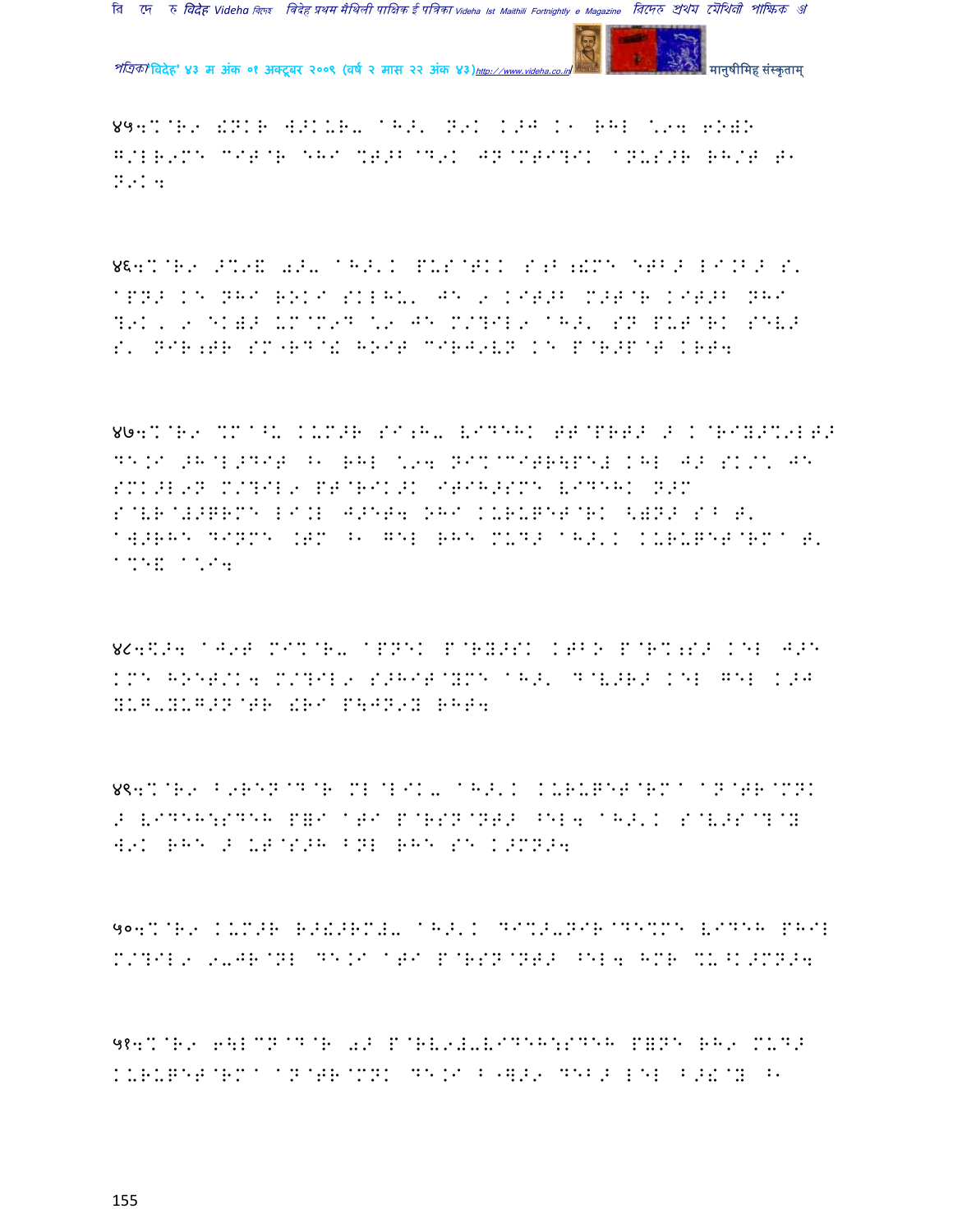*পত্ৰিকা*' विदेह' ४३ म अंक ०१ अक्टूबर २००९ (वर्ष २ मास २२ अंक ४३)http://www.videha.co.in/ मानीमिंद्र अपनी मानुषीमिह संस्कृताम्

B VEHICLA DE LESTIELE DE MARIE AN TITELE D'EAS TEACH MAR %U^K>MN>4

५२4% DE. ROBERT DER UNDER DER EINE DER EINE DER EINE DER EINE DER EINE VIS DER EINE VIS DER EINE VIS DER EINE DE.I ATI PORT PORT PORT PRESENT

५३4%@R9 M>NE%@VR MNUJ-KURUQET@RM@ AN@TR@MNK EKR ^V@YT> DE.I ATI PORTUGALI DEL SERI LEGUA VIGO DE L'ESTE VISIGNO DE RIF DER REGISTER REGENERING KOMMUNISTER KRYF KRYF K  $\mathbb{R}^n$  . The  $\mathbb{R}^n$  defined as

५४4%@R9 VID@Y>NN@D 0>- >I4>I4EM4KOLK>T>- KURUQET@RM@ AND TRAP TO DOIL AN EXTRAGALISM CONTINUES TO THE CONTINUES OF A TIME OF THE VEHICLE OF THE VEHICLE OF THE USE P@RSN@NT> ^EL4

५५4%@R9 ARVIN@D W>KUR-KURUQET@RM@ AN@TR@MNK M/?IL9 SOFFICERS OF TREATMENT PHIL PHIL POPISH AT A UNIVERSITY

५६4%@R9 KUM>R PVN-KURUQET@RM@ AN@TR@MNK P=I RHL \*94 KI\*U LOKALI PERANJAN PERANJAN PERANJAN PERANJAN PERANJAN PERANJAN PERANJAN PERANJAN PERANJAN PERANJAN PERANJAN

५७4 %@R9 P@RD9P BIH>R9-KURUQET@RM@ AN@TR@MNK DE.L,  $B = \frac{1}{2} \sum_{i=1}^{n} \sum_{j=1}^{n} \sum_{j=1}^{n} \sum_{j=1}^{n} \sum_{j=1}^{n} \sum_{j=1}^{n} \sum_{j=1}^{n} \sum_{j=1}^{n} \sum_{j=1}^{n} \sum_{j=1}^{n} \sum_{j=1}^{n} \sum_{j=1}^{n} \sum_{j=1}^{n} \sum_{j=1}^{n} \sum_{j=1}^{n} \sum_{j=1}^{n} \sum_{j=1}^{n} \sum_{j=1}^{n} \sum_{j=1}^{n} \sum_{j=1}^{n} \sum_{j=1}^{n} \$ 

५८4\$> M#IK>N@T W>KUR-K/LI6OR@NIY>- APN VILQ# NIYMIT STREAM) HORD EDITH (HAPPETT EVIDENCE) VIDEH (H"RDYME VIDEH")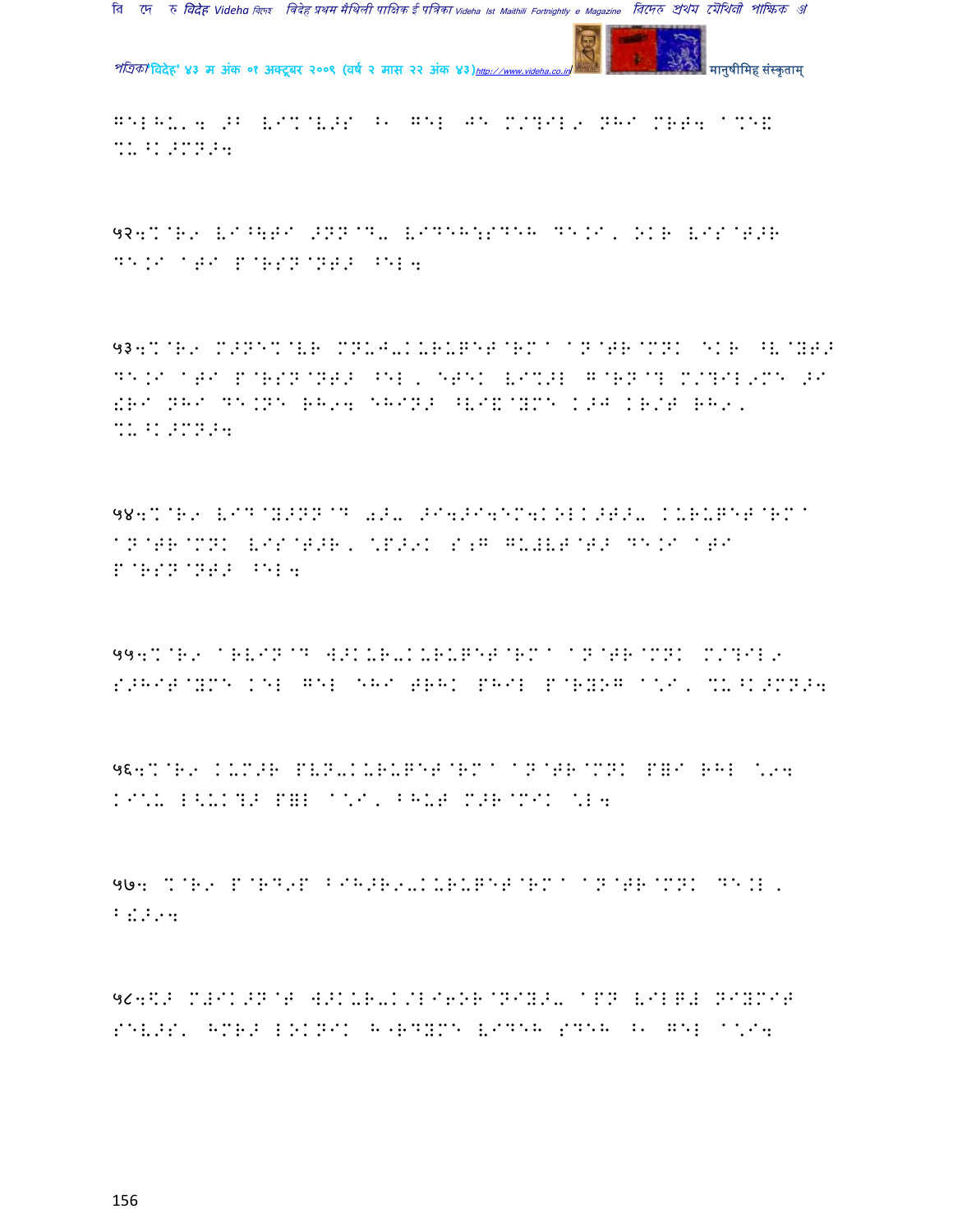५९4%@R9 !9REN@D@R P@REMR@&I- AH>'K SMS@T P@RY>S SRIPHER AND POSE ONE AND OPDIC PORTERTY OF PRESS SHIPP NHI KI KI KI KI KI

६०4%@R9 DEV%;KR NV9N- VIDEHK NIRN@TRT> > VI%>L S@VR\P-VI%>L P>WK VR@G, EKR> /TIH>SIK BNB/T A\*I4

६१4%@R9 MOHN ^>RD@V>J- AH>'K SMS@T K>R@Y DE.L, BHUT N9K4 E.N KI\*U PRESIDENTE AS WOODS AND BESTED TO BE

६२4%@R9 6JLUR RHM>N H>%M9-KURUQET@RM@ AN@TR@MNK ME ETEK MEHNTK LEL AH>' S>!UV>DK A!IK>R9 \*94

६३4%@R9 LQ@M# 0> "S>GR"- M/?IL9ME CMT@K>RIK R\PE' AH>'K P@RVE% >H@L>DK>R9 A\*I444AH>'KE' E.N >R44D\R44BHUT D\R!RI JEB>K A\*I4 S@VS@? > P@RSN@N RH94

६४4%@R9 JGD9% P@RS>D M;\$L-KURUQET@RM@ AN@TR@MNK P=LHU' 4 K?> S^ > UPN@Y>SSHS@RB>=NI P\R@#R\PE' P=I GEL \*94 GOLIK BOLIK VORDE KOLIK KIRGE I SHARBA VIVRE K BILIK VIR SHS MEDIK SHS A\*I SE CKIT KELK, EHI S;G@RHK K?>-UPN@Y>S M/?IL9 LE.NME VIIVI AND A STRONG AT A STRONG AT A STRONG AT A STRONG AT A STRONG AT A STRONG AT A STRONG AT A STRONG <br>And the strong at a strong and a strong at a strong and a strong at a strong and a strong at a strong and a st

६५4%@R9 A%OK 0>-A!@YQ MI?IL> VIK>S PRI&D- KURUQET@RM@ AND TRANSPORTED HER CONSTRUCTED AND TRANSPORTED HER SAME CONSTRUCTION OF THE SAME CONSTRUCTION OF THE SAME CON

६६4%@R9 W>KUR P@RS>D MUR@MU- AD@^UT P@RY>S4 !N@YV>DK S; G P APP A PORT A REPORT OF THE REPORT OF THE REPORT OF THE REPORT OF THE REPORT OF THE REPORT OF THE REPORT<br>In the report of the report of the report of the report of the report of the report of the report of the report SMOTH KEL JOHN KEL JOHN KEL JOHN KEL JOHN KEL JOHN KEL JOHN KEL JOHN KEL JOHN KEL JOHN KEL JOHN KEL JOHN KEL J BHUT-BHUT !N@YV>D JE EHEN SUN@DR-SUN@DR SC>R (>LE.) EAR RHE TIME FARR A TRAINING FAILER